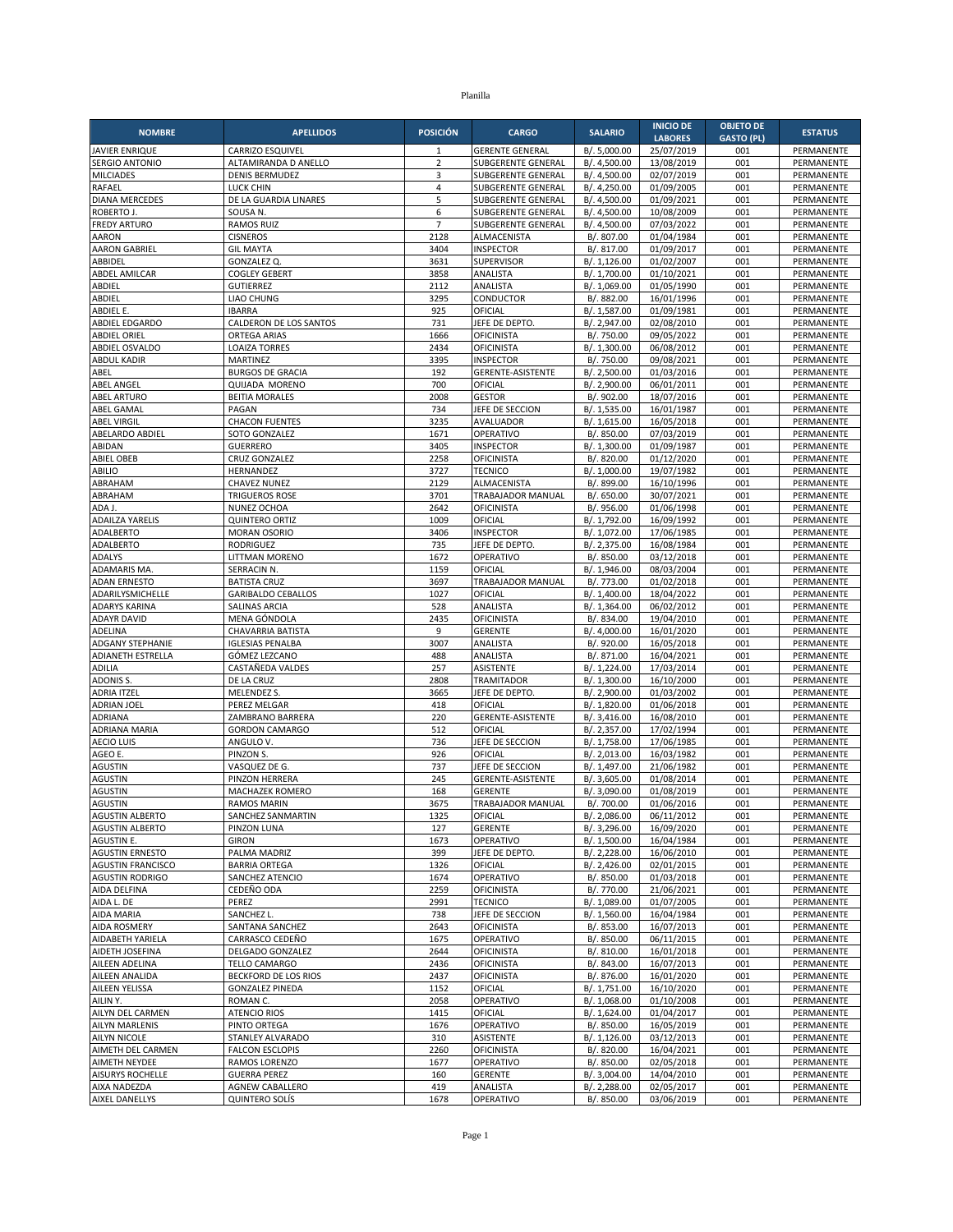| <b>NOMBRE</b>                               | <b>APELLIDOS</b>                                     | <b>POSICIÓN</b> | <b>CARGO</b>                           | <b>SALARIO</b>               | <b>INICIO DE</b>         | <b>OBJETO DE</b>  | <b>ESTATUS</b>                  |
|---------------------------------------------|------------------------------------------------------|-----------------|----------------------------------------|------------------------------|--------------------------|-------------------|---------------------------------|
|                                             |                                                      |                 |                                        |                              | <b>LABORES</b>           | <b>GASTO (PL)</b> |                                 |
| AKAIRA LIZBETH<br>AKDIYENYK YAHEL           | PLICETT ASPRILLA DE SANCHEZ<br><b>MENDEZ MACLAO</b>  | 212<br>2057     | ADMINISTRADOR<br><b>GESTOR</b>         | B/. 885.00                   | 16/03/2015               | 001<br>001        | PERMANENTE<br>PERMANENTE        |
| <b>ALAN</b>                                 | <b>WONG LEE</b>                                      | 3857            | OFICIAL                                | B/. 850.00<br>B/. 1,350.00   | 23/05/2022<br>03/02/2022 | 001               | PERMANENTE                      |
| <b>ALAN IVAN</b>                            | CHAMBERS MENDOZA                                     | 2809            | <b>TRAMITADOR</b>                      | B/. 977.00                   | 16/09/2013               | 001               | PERMANENTE                      |
| <b>ALAN KAIR</b>                            | PLICET GUERRA                                        | 487             | ANALISTA                               | B/. 876.00                   | 16/05/2016               | 001               | PERMANENTE                      |
| ALANA DEL CARMEN                            | BARSALLO NUÑEZ DE APARICIO                           | 3145            | <b>SUPERVISOR</b>                      | B/. 1,063.00                 | 16/08/2013               | 001               | PERMANENTE                      |
| <b>ALANIS GHISLAINE</b>                     | DEL CID LESTER                                       | 2132            | OPERATIVO                              | B/. 700.00                   | 16/05/2022               | 001               | PERMANENTE                      |
| <b>ALANIS REBECA</b>                        | SANTOS CAMARENA<br><b>QUINTERO FRANCO</b>            | 3236<br>1679    | AVALUADOR<br>OPERATIVO                 | B/. 1,545.00                 | 16/04/2021<br>02/07/2018 | 001<br>001        | PERMANENTE<br>PERMANENTE        |
| ALBERTINA ESTHER<br><b>ALBERTO</b>          | GONZALEZ O.                                          | 697             | SUPERVISOR                             | B/. 850.00<br>B/. 1,680.00   | 16/06/1986               | 001               | PERMANENTE                      |
| <b>ALBERTO</b>                              | MELA C.                                              | 1680            | OPERATIVO                              | B/. 1,203.00                 | 01/12/1986               | 001               | PERMANENTE                      |
| <b>ALBERTO</b>                              | VASQUEZ V.                                           | 3036            | JEFE DE DEPTO                          | B/. 1,307.00                 | 01/05/1990               | 001               | PERMANENTE                      |
| <b>ALBERTO</b>                              | LUNA CERRUD                                          | 3824            | OFICIAL                                | B/. 2,500.00                 | 09/08/2021               | 001               | PERMANENTE                      |
| ALBERTO ANTONIO                             | GARCIA DE PAREDES AROSEMENA                          | 2438            | <b>OFICINISTA</b>                      | B/. 790.00                   | 02/07/2019               | 001               | PERMANENTE                      |
| <b>ALBERTO ELIAS</b><br>ALBERTO H.          | MORENO LORENZO<br>POVEDA H.                          | 2055<br>710     | JEFE DE DEPTO<br>JEFE DE DEPTO         | B/. 2,500.00<br>B/. 2,050.00 | 22/11/2021<br>01/02/2007 | 001<br>001        | PERMANENTE<br>PERMANENTE        |
| <b>ALBERTO JESUS</b>                        | ALVARADO WOLFRIES                                    | 2261            | OFICINISTA                             | B/. 850.00                   | 16/05/2011               | 001               | PERMANENTE                      |
| <b>ALBERTO RICARDO</b>                      | TUÑON DE LEON                                        | 3387            | <b>TECNICO</b>                         | B/. 922.00                   | 18/08/2014               | 001               | PERMANENTE                      |
| ALBIN CONSTANTINO                           | MURILLO ROMERO                                       | 3407            | <b>INSPECTOR</b>                       | B/. 838.00                   | 17/04/2017               | 001               | PERMANENTE                      |
| <b>ALBIN ELEXIS</b>                         | LOPEZ                                                | 1681            | OPERATIVO                              | B/. 850.00                   | 02/01/2018               | 001               | PERMANENTE                      |
| ALBIN Y.                                    | <b>DIAZ SOLIS</b>                                    | 927             | OFICIAL                                | B/. 1,520.00                 | 11/08/2008               | 001               | PERMANENTE                      |
| ALBIS A.<br>ALBIS D.                        | <b>GUERRA GUERRA</b><br><b>TELLO</b>                 | 1625<br>259     | <b>GERENTE</b><br>JEFE DE SECCION      | B/. 3,068.00<br>B/. 1,391.00 | 02/07/2003<br>01/01/2008 | 001<br>001        | PERMANENTE<br>PERMANENTE        |
| <b>ALBIS JAIR</b>                           | MENDOZA CUMBRERA                                     | 2059            | OPERATIVO                              | B/. 954.00                   | 08/01/2008               | 001               | PERMANENTE                      |
| ALBRED OBERTO                               | <b>BERRIO ROJAS</b>                                  | 1531            | <b>GERENTE</b>                         | B/. 2,273.00                 | 02/05/2001               | 001               | PERMANENTE                      |
| <b>ALCIADES RODERICK</b>                    | <b>VEGA CABALLERO</b>                                | 570             | COORDINADOR                            | B/. 1,581.00                 | 01/10/2010               | 001               | PERMANENTE                      |
| <b>ALCIBIADES</b>                           | URIETA CEDENO                                        | 3408            | <b>INSPECTOR</b>                       | B/. 972.00                   | 03/03/1986               | 001               | PERMANENTE                      |
| ALCIBIADES A.                               | CIGARRUISTA H.                                       | 1682            | OPERATIVO                              | B/. 1,070.00                 | 01/06/1993               | 001               | PERMANENTE                      |
| ALCIBIADES A.                               | <b>NIETO</b>                                         | 3676            | TRABAJADOR MANUAL                      | B/. 711.00                   | 03/01/2005               | 001               | PERMANENTE                      |
| <b>ALCIBIADES ALEXIS</b><br><b>ALCIDES</b>  | <b>BONILLA ARROCHA</b><br><b>CORTES AGUIRRE</b>      | 2645<br>2262    | <b>OFICINISTA</b><br><b>OFICINISTA</b> | B/. 770.00<br>B/. 790.00     | 03/08/2020<br>16/12/2004 | 001<br>001        | PERMANENTE<br>PERMANENTE        |
| <b>ALCIDES JAIR</b>                         | <b>ORTEGA FONG</b>                                   | 3410            | <b>INSPECTOR</b>                       | B/. 1,058.00                 | 16/09/1997               | 001               | PERMANENTE                      |
| <b>ALDON ALEX</b>                           | <b>CORRALES TUNON</b>                                | 2810            | <b>TRAMITADOR</b>                      | B/. 1,192.00                 | 02/05/2000               | 001               | PERMANENTE                      |
| ALEIKA M.                                   | <b>TEJADA SOSA</b>                                   | 2263            | OFICINISTA                             | B/. 930.00                   | 16/03/1994               | 001               | PERMANENTE                      |
| ALEJANDRA                                   | VERGARA CASTILLERO                                   | 1010            | OFICIAL                                | B/. 1,817.00                 | 05/10/1999               | 001               | PERMANENTE                      |
| ALEJANDRA DEL CARMEN                        | HERRERA GONZALEZ                                     | 1641            | TRABAJADOR MANUAL                      | B/. 751.00                   | 01/07/2015               | 001               | PERMANENTE                      |
| ALEJANDRA E.<br>ALEJANDRA ELIZABETH         | <b>MIRANDA</b><br><b>GONZALEZ BATISTA</b>            | 898<br>2646     | OFICIAL<br><b>OFICINISTA</b>           | B/. 1,560.00<br>B/. 842.00   | 23/04/2004<br>16/09/2016 | 001<br>001        | PERMANENTE<br>PERMANENTE        |
| ALEJANDRA GINETTE                           | <b>LASSO GARUZ</b>                                   | 1683            | <b>OFICINISTA</b>                      | B/. 837.00                   | 16/08/2016               | 001               | PERMANENTE                      |
| ALEJANDRA ISABEL                            | <b>BATISTA SOLIS</b>                                 | 2439            | <b>OFICINISTA</b>                      | B/. 790.00                   | 03/06/2019               | 001               | PERMANENTE                      |
| ALEJANDRO                                   | MORALES M.                                           | 311             | ASISTENTE                              | B/. 1,682.00                 | 02/07/1980               | 001               | PERMANENTE                      |
| ALEJANDRO A.                                | PRADO I.                                             | 207             | JEFE DE DEPTO.                         | B/. 1,932.00                 | 16/03/1994               | 001               | PERMANENTE                      |
| ALEJANDRO MIGUEL                            | SALGADO MONTALVO                                     | 2972            | COORDINADOR                            | B/. 1,116.00                 | 18/07/2011               | 001               | PERMANENTE                      |
| ALEK A.<br>ALESSANDRA MAIREE                | HERRERA R.<br>RODRIGUEZ CASTILLERO                   | 3632<br>3335    | <b>SUPERVISOR</b><br><b>ASISTENTE</b>  | B/. 1,511.00<br>B/. 1,030.00 | 12/08/1996<br>10/10/2011 | 001<br>001        | PERMANENTE<br><b>PERMANENTE</b> |
| <b>ALEX ARMANDO</b>                         | LARGAESPADA NAVARRO                                  | 2440            | <b>OFICINISTA</b>                      | B/. 920.00                   | 16/06/2014               | 001               | PERMANENTE                      |
| <b>ALEX ARTURO</b>                          | REYNA MARTINEZ                                       | 3702            | TRABAJADOR MANUAL                      | B/. 640.00                   | 03/09/2018               | 001               | PERMANENTE                      |
| <b>ALEX IVAN</b>                            | <b>GOMEZ VERGARA</b>                                 | 606             | JEFE DE DEPTO                          | B/. 1,751.00                 | 17/04/2017               | 001               | PERMANENTE                      |
| <b>ALEX RENE</b>                            | WITTGREEN RODRIGUEZ                                  | 739             | JEFE DE SECCION                        | B/. 1,579.00                 | 16/08/2016               | 001               | PERMANENTE                      |
| <b>ALEXA YELENIS</b>                        | LUCIANO MONTILLA                                     | 3215            | <b>TECNICO</b>                         | B/. 1,024.00                 | 01/04/2016               | 001               | PERMANENTE                      |
| ALEXANDER<br>ALEXANDER                      | <b>OSPINA REYNA</b><br><b>GONZALEZ ALONZO</b>        | 2264<br>1981    | OFICIAL<br>OPERATIVO                   | B/. 1,030.00<br>B/. 850.00   | 16/04/2019<br>16/04/2021 | 001<br>001        | PERMANENTE<br>PERMANENTE        |
| <b>ALEXANDER</b>                            | <b>GARCIA</b>                                        | 812             | JEFE DE SECCION                        | B/. 1,913.00                 | 16/01/2007               | 001               | PERMANENTE                      |
| ALEXANDER ARAMI                             | <b>QUIEL MIRANDA</b>                                 | 387             | ADMINISTRADOR                          | B/. 1,205.00                 | 06/11/2008               | 001               | PERMANENTE                      |
| ALEXANDER ARTURO                            | BEYTIA CONCEPCION                                    | 1327            | OFICIAL                                | B/. 1,858.00                 | 16/02/2016               | 001               | PERMANENTE                      |
| ALEXANDER AUGUSTO                           | <b>URENA</b>                                         | 3411            | <b>INSPECTOR</b>                       | B/. 845.00                   | 16/03/2016               | 001               | PERMANENTE                      |
| ALEXANDER E.                                | CARRASQUILLA I                                       | 783             | JEFE DE DEPTO                          | B/. 2,789.00                 | 01/09/2000               | 001               | PERMANENTE                      |
| ALEXANDER EDGARDO<br><b>ALEXANDER FIDEL</b> | PIMENTEL SANCHEZ<br>SANCHEZ APARICIO                 | 3208<br>571     | SUPERVISOR<br>COORDINADOR              | B/. 1,025.00<br>B/. 1,462.00 | 01/06/2017<br>16/08/2017 | 001<br>001        | PERMANENTE<br>PERMANENTE        |
| ALEXANDER ISAAC                             | CAMARENA MORAN                                       | 2441            | <b>OFICINISTA</b>                      | B/. 814.00                   | 16/02/2018               | 001               | PERMANENTE                      |
| ALEXANDER JAVIER                            | MONTERO BONAGA                                       | 3742            | <b>GERENTE</b>                         | B/. 4,000.00                 | 03/01/2022               | 001               | PERMANENTE                      |
| ALEXANDER JAVIER                            | <b>RODRIGUEZ</b>                                     | 3412            | <b>INSPECTOR</b>                       | B/. 770.00                   | 07/04/2021               | 001               | PERMANENTE                      |
| ALEXANDER JAVIER                            | <b>BARBA PEREZ</b>                                   | 2839            | TRAMITADOR                             | B/. 938.00                   | 16/01/2018               | 001               | PERMANENTE                      |
| ALEXANDER RAFAEL<br><b>ALEXANDER XAVIER</b> | DE LEON OBALDIA<br><b>BODEGAS MENDOZA</b>            | 623<br>2912     | <b>AUDITOR</b><br><b>TECNICO</b>       | B/. 1,648.00<br>B/. 1,441.00 | 16/04/2021<br>16/02/2011 | 001<br>001        | PERMANENTE<br>PERMANENTE        |
| ALEXANDRA ANTONELA                          | ABREGO DOMINGUEZ                                     | 2009            | <b>GESTOR</b>                          | B/. 876.00                   | 04/01/2021               | 001               | PERMANENTE                      |
| <b>ALEXIS</b>                               | <b>ESCARTIN CALDERON</b>                             | 540             | JEFE DE SECCION                        | B/. 1,476.00                 | 01/08/2013               | 001               | PERMANENTE                      |
| <b>ALEXIS</b>                               | <b>GONZALEZ IGLESIAS</b>                             | 3677            | TRABAJADOR MANUAL                      | B/. 640.00                   | 02/01/2019               | 001               | PERMANENTE                      |
| ALEXIS                                      | RODRIGUEZ                                            | 3413            | <b>INSPECTOR</b>                       | B/. 847.00                   | 16/10/2015               | 001               | PERMANENTE                      |
| <b>ALEXIS</b>                               | PEREA CORDOBA                                        | 3076            | SUPERVISOR                             | B/. 1,326.00                 | 03/01/2005               | 001               | PERMANENTE                      |
| ALEXIS<br><b>ALEXIS ADIEL</b>               | <b>QUINTERO HERNANDEZ</b><br><b>GONZALEZ ESTRADA</b> | 541<br>3695     | JEFE DE SECCION<br>CONDUCTOR           | B/. 1,433.00<br>B/. 750.00   | 16/01/2019<br>09/05/2022 | 001<br>001        | PERMANENTE<br>PERMANENTE        |
| <b>ALEXIS ALBERTO</b>                       | SALCEDO ARROYO                                       | 2203            | <b>OFICINISTA</b>                      | B/. 785.00                   | 01/04/2010               | 001               | PERMANENTE                      |
| <b>ALEXIS JAVIER</b>                        | ORTEGA PIMENTEL                                      | 3037            | SUPERVISOR                             | B/. 1,136.00                 | 08/11/2010               | 001               | PERMANENTE                      |
| <b>ALEXIS NORIEL</b>                        | <b>BARBA</b>                                         | 3414            | <b>INSPECTOR</b>                       | B/. 842.00                   | 16/06/2017               | 001               | PERMANENTE                      |
| <b>ALEXIS OSCAR</b>                         | <b>QUIROZ RODRIGUEZ</b>                              | 2647            | <b>OFICINISTA</b>                      | B/. 842.00                   | 01/04/2014               | 001               | PERMANENTE                      |
| ALEYDA DAMARIS                              | MELO C.                                              | 712             | JEFE DE DEPTO.                         | B/. 3,000.00                 | 17/09/2001               | 001               | PERMANENTE                      |
| <b>ALFA NAIROBYS</b>                        | ACUNA CORDOBA                                        | 2648            | <b>OFICINISTA</b>                      | B/. 817.00                   | 01/12/2017               | 001               | PERMANENTE                      |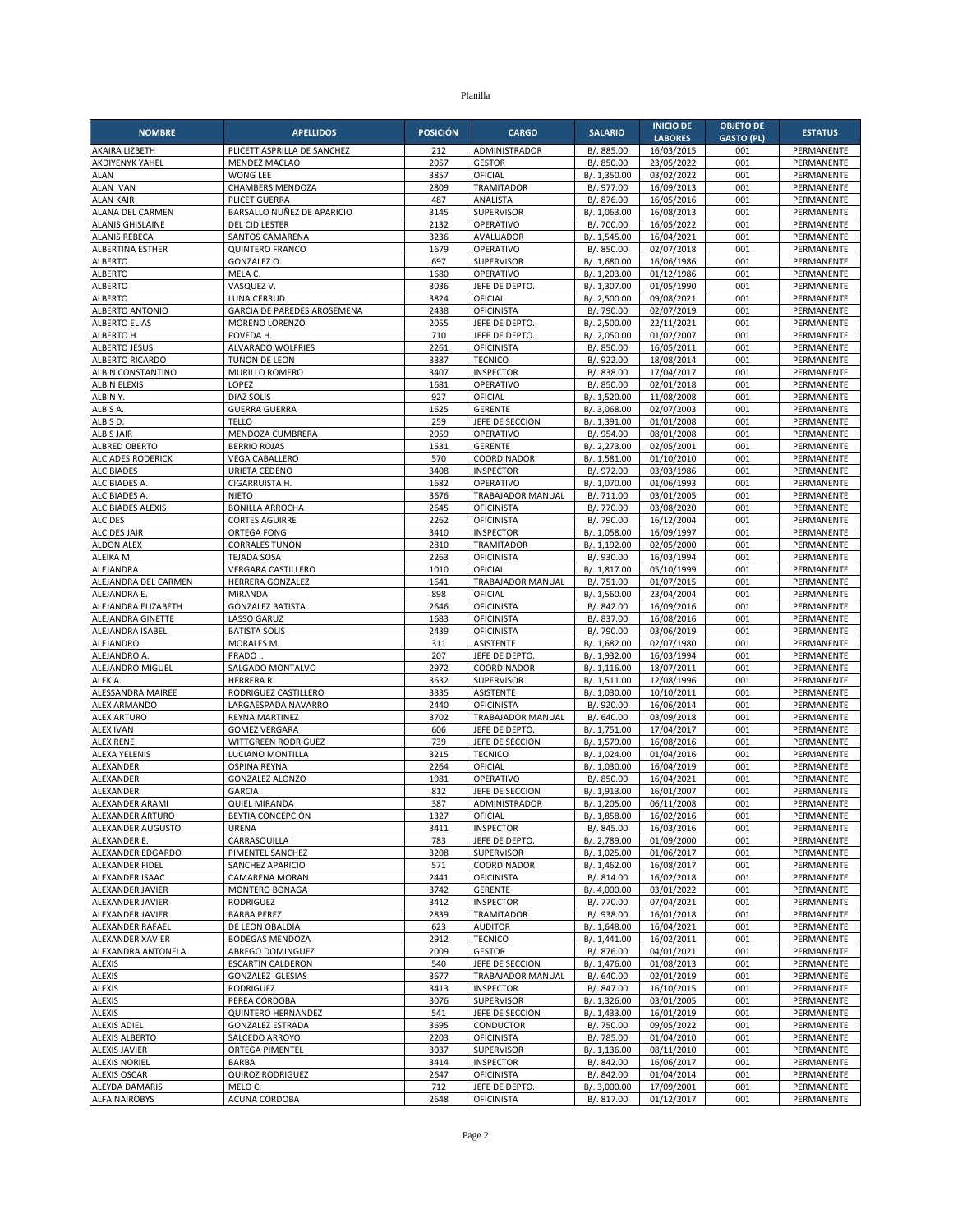| <b>NOMBRE</b>                                 | <b>APELLIDOS</b>                            | <b>POSICIÓN</b> | <b>CARGO</b>                           | <b>SALARIO</b>               | <b>INICIO DE</b>         | <b>OBJETO DE</b>  | <b>ESTATUS</b>           |
|-----------------------------------------------|---------------------------------------------|-----------------|----------------------------------------|------------------------------|--------------------------|-------------------|--------------------------|
|                                               |                                             |                 |                                        |                              | <b>LABORES</b>           | <b>GASTO (PL)</b> |                          |
| <b>ALFONSO</b><br><b>ALFONSO REGNER</b>       | CHEN VÁSQUEZ<br>ARAUZ S.                    | 608<br>1217     | COORDINADOR<br><b>SUPERVISOR</b>       | B/. 1,622.00<br>B/. 1,792.00 | 07/11/2017<br>01/02/1993 | 001<br>001        | PERMANENTE<br>PERMANENTE |
| <b>ALFREDO</b>                                | CORTES C.                                   | 3667            | JEFE DE DEPTO                          | B/. 2,750.00                 | 19/01/1981               | 001               | PERMANENTE               |
| <b>ALFREDO</b>                                | GRIMAS CH.                                  | 2632            | <b>GESTOR</b>                          | B/. 814.00                   | 16/06/2005               | 001               | PERMANENTE               |
| <b>ALFREDO</b>                                | ORILLAC ICAZA                               | 126             | GERENTE-ASISTENTE                      | B/. 3,500.00                 | 05/01/2009               | 001               | PERMANENTE               |
| <b>ALFREDO</b>                                | QUINTERO                                    | 2913            | <b>TECNICO</b>                         | B/. 1,612.00                 | 18/02/2010               | 001               | PERMANENTE               |
| ALFREDO ENRIQUE                               | <b>TAYLOR KAPELL</b>                        | 2204            | <b>OFICINISTA</b>                      | B/. 979.00                   | 03/02/1986               | 001               | PERMANENTE               |
| ALFREDO ENRIQUE                               | <b>GORDON AYALA</b>                         | 2649            | OFICINISTA                             | B/. 813.00                   | 18/06/2018               | 001               | PERMANENTE               |
| <b>ALGIS JAVIER</b><br>ALICIA DE LOS MILAGROS | VILLARREAL VERGARA<br><b>VARGAS DIAZ</b>    | 2205<br>2650    | <b>OFICINISTA</b><br><b>OFICINISTA</b> | B/. 920.00<br>B/. 790.00     | 01/08/2017<br>01/11/2018 | 001<br>001        | PERMANENTE<br>PERMANENTE |
| <b>ALICIA ENEIDA</b>                          | MENDOZA RODRIGUEZ DE SAMANIEGO              | 624             | <b>AUDITOR</b>                         | B/. 1,547.00                 | 16/02/2007               | 001               | PERMANENTE               |
| <b>ALIS JULISSA</b>                           | <b>FERNANDEZ PEREZ</b>                      | 1684            | OPERATIVO                              | B/. 850.00                   | 01/02/2021               | 001               | PERMANENTE               |
| ALLAMANDA AYLEN                               | AGUILAR MIRANDA                             | 2442            | <b>OFICINISTA</b>                      | B/. 773.00                   | 16/07/2018               | 001               | PERMANENTE               |
| ALLAN                                         | <b>HAWKINS DUCASA</b>                       | 928             | OFICIAL                                | B/. 1,515.00                 | 18/08/2014               | 001               | PERMANENTE               |
| <b>ALLAN DEREK</b>                            | RODRIGUEZ BATISTA                           | 1121            | OFICIAL                                | B/. 1,350.00                 | 16/07/2021               | 001               | PERMANENTE               |
| ALLEN A.                                      | <b>DOMINGUEZ</b>                            | 312             | ASISTENTE                              | B/. 1,136.00                 | 05/05/2008               | 001               | PERMANENTE               |
| <b>ALMA IVIS</b><br>ALPINO ZEPTIMO            | HURTADO GOMEZ<br><b>ZURITA DOMINGUEZ</b>    | 2651<br>3415    | <b>OFICINISTA</b><br><b>INSPECTOR</b>  | B/. 865.00                   | 02/04/2012<br>03/08/2020 | 001<br>001        | PERMANENTE               |
| <b>ALVARO ABDIEL</b>                          | <b>DIXON DOWNER</b>                         | 1685            | OPERATIVO                              | B/. 750.00<br>B/. 850.00     | 02/10/2017               | 001               | PERMANENTE<br>PERMANENTE |
| <b>ALVARO ERNESTO</b>                         | ZUNIGA G.                                   | 2959            | JEFE DE DEPTO.                         | B/. 3,510.00                 | 08/06/1998               | 001               | PERMANENTE               |
| <b>ALVARO LUIS</b>                            | VASQUEZ FLORES                              | 2443            | <b>OFICINISTA</b>                      | B/. 770.00                   | 16/11/2020               | 001               | PERMANENTE               |
| ALVIN ALONSO                                  | <b>BARNETT</b>                              | 27              | <b>GERENTE</b>                         | B/. 4,000.00                 | 08/06/2020               | 001               | PERMANENTE               |
| <b>ALVIN GERMAN</b>                           | ORTIZ PÉREZ                                 | 1328            | OFICIAL                                | B/. 2,004.00                 | 02/04/2012               | 001               | PERMANENTE               |
| <b>ALVIN LESLIE</b>                           | ORTEGA MCELROY                              | 29              | <b>GERENTE</b>                         | B/. 3,375.00                 | 16/01/2020               | 001               | PERMANENTE               |
| <b>ALVIN YOEL</b>                             | <b>CHENG RIVERA</b>                         | 1329            | OFICIAL<br>OFICIAL                     | B/. 1,840.00                 | 01/06/2017               | 001<br>001        | PERMANENTE               |
| <b>ALVIS ABEL</b><br>AMABELIS ANABEL          | <b>CORDOBA BARRIOS</b><br>AGUILAR APARICIO  | 1416<br>1686    | OPERATIVO                              | B/. 1,538.00<br>B/. 850.00   | 01/12/2020<br>01/03/2021 | 001               | PERMANENTE<br>PERMANENTE |
| <b>AMADO</b>                                  | SOTO                                        | 2652            | <b>OFICINISTA</b>                      | B/. 1,313.00                 | 01/12/1980               | 001               | PERMANENTE               |
| AMADO J                                       | <b>GUILLEN MORENO</b>                       | 83              | <b>GERENTE</b>                         | B/. 3,663.00                 | 16/09/2003               | 001               | PERMANENTE               |
| AMAEL B.                                      | <b>BECERRA MEDINA</b>                       | 3417            | <b>INSPECTOR</b>                       | B/. 906.00                   | 07/06/1993               | 001               | PERMANENTE               |
| <b>AMALIA ITZEL</b>                           | RODRIGUEZ RODRIGUEZ                         | 1687            | OPERATIVO                              | B/. 850.00                   | 16/09/2019               | 001               | PERMANENTE               |
| AMALIA MILITZA                                | MENDOZA VARGAS                              | 929             | OFICIAL                                | B/. 1,391.00                 | 18/07/2005               | 001               | PERMANENTE               |
| <b>AMALIA ROSA</b>                            | ARAUZ ESTRADA                               | 740             | JEFE DE DEPTO                          | B/. 1,700.00                 | 03/05/2010               | 001               | PERMANENTE               |
| AMARILIS J.<br>AMED ALBERTO                   | CABRERA DEL CID DE MURILLO<br>MALTEZ CEDEÑO | 1011<br>3281    | OFICIAL<br><b>TECNICO</b>              | B/. 1,705.00<br>B/. 1,247.00 | 23/01/2008<br>01/03/2011 | 001<br>001        | PERMANENTE<br>PERMANENTE |
| AMELI DE LOS ANGELES                          | <b>BATISTA VALDES</b>                       | 2444            | <b>OFICINISTA</b>                      | B/. 790.00                   | 01/02/2019               | 001               | PERMANENTE               |
| AMELI GLORIEL                                 | MONTERO RODRIGUEZ                           | 2445            | <b>OFICINISTA</b>                      | B/. 770.00                   | 01/06/2020               | 001               | PERMANENTE               |
| AMELIA DE                                     | <b>BOTELLO</b>                              | 3146            | SUPERVISOR                             | B/. 1,193.00                 | 02/06/2003               | 001               | PERMANENTE               |
| AMERICA MARIA                                 | HERRERA VILLARREAL                          | 3147            | <b>SUPERVISOR</b>                      | B/. 1,061.00                 | 16/09/2014               | 001               | PERMANENTE               |
| <b>AMET ABDEL</b>                             | GONZÁLEZ GONZÁLEZ                           | 3418            | <b>INSPECTOR</b>                       | B/. 842.00                   | 01/07/2016               | 001               | PERMANENTE               |
| <b>AMETH ARIEL</b>                            | HERRERA BAIRNALS                            | 3419<br>3223    | <b>INSPECTOR</b>                       | B/. 834.00                   | 03/12/2013               | 001               | PERMANENTE               |
| AMETH OLEGARIO<br><b>AMETH ROBERTO</b>        | MONTENEGRO CHAVEZ<br>LARA                   | 1330            | ARQUITECTO<br>OFICIAL                  | B/. 1,761.00<br>B/. 2,522.00 | 01/02/2018<br>12/04/2011 | 001<br>001        | PERMANENTE<br>PERMANENTE |
| <b>AMIDT MICHELLE</b>                         | ALLEYNE HERRERA                             | 2446            | <b>OFICINISTA</b>                      | B/. 830.00                   | 18/08/2014               | 001               | PERMANENTE               |
| AMIRA JAZMIR                                  | SANJUR HERNANDEZ                            | 1532            | <b>GERENTE</b>                         | B/. 3,605.00                 | 03/02/2020               | 001               | PERMANENTE               |
| <b>AMYLEYSI ESTHER</b>                        | CARRILLO GUZMAN                             | 388             | ADMINISTRADOR                          | B/. 1,126.00                 | 16/05/2011               | 001               | PERMANENTE               |
| <b>AMYLKAR RENE</b>                           | <b>VERGARA SANDOVAL</b>                     | 3296            | <b>CONDUCTOR</b>                       | B/. 846.00                   | 16/04/2013               | 001               | PERMANENTE               |
| ANA                                           | <b>MARTINEZ R.</b>                          | 1012            | OFICIAL                                | B/. 1,498.00                 | 11/01/2000               | 001               | PERMANENTE               |
| ANA BETZY<br><b>ANA CAROLINA</b>              | CEDEÑO NIETO                                | 625             | SUPERVISOR                             | B/. 1,822.00                 | 24/05/2011               | 001               | PERMANENTE               |
| ANA CRISTINA                                  | CORDOBA<br><b>BOUCHE</b>                    | 2265<br>1688    | <b>OFICINISTA</b><br>OPERATIVO         | B/. 801.00<br>B/. 850.00     | 18/02/2019<br>18/06/2018 | 001<br>001        | PERMANENTE<br>PERMANENTE |
| ANA DEL CARMEN                                | RIOS DE BAZER                               | 2447            | <b>OFICINISTA</b>                      | B/. 1,024.00                 | 09/07/2012               | 001               | PERMANENTE               |
| ANA DEL CARMEN                                | SALGUERA ACOSTA                             | 899             | OFICIAL                                | B/. 1,721.00                 | 01/01/2010               | 001               | PERMANENTE               |
| ANA E.                                        | <b>HERRERA S.</b>                           | 800             | JEFE DE DEPTO.                         | B/. 1,839.00                 | 16/06/2008               | 001               | PERMANENTE               |
| ANA ESTELA                                    | SANCHEZ C.                                  | 1013            | OFICIAL                                | B/. 1,568.00                 | 03/01/2000               | 001               | PERMANENTE               |
| ANA G.                                        | <b>MONTERO</b>                              | 2448            | <b>OFICINISTA</b>                      | B/. 943.00                   | 01/05/1990               | 001               | PERMANENTE               |
| ANA HERMILA<br>ANA ISABEL                     | <b>DIAZ LASSO</b><br><b>TELLO RODRIGUEZ</b> | 3351<br>3077    | ABOGADO<br>JEFE DE SECCION             | B/. 1,415.00                 | 01/01/2011<br>04/04/2011 | 001               | PERMANENTE               |
| ANA ISABEL                                    | <b>RODRIGUEZ</b>                            | 2653            | SUPERVISOR                             | B/. 1,487.00<br>B/. 1,000.00 | 08/01/2008               | 001<br>001        | PERMANENTE<br>PERMANENTE |
| ANA KATHLEEN                                  | MC LEAN DELGADO                             | 1689            | OPERATIVO                              | B/. 940.00                   | 16/01/2014               | 001               | PERMANENTE               |
| <b>ANA KRISTELL</b>                           | <b>SABIN CORREA</b>                         | 2654            | <b>OFICINISTA</b>                      | B/. 814.00                   | 01/09/2016               | 001               | PERMANENTE               |
| ANA LILIANA                                   | GIBBS MEDINA DE SANTIMATEO                  | 626             | <b>AUDITOR</b>                         | B/. 1,462.00                 | 01/08/2013               | 001               | PERMANENTE               |
| ANA LISS                                      | <b>BORRERO</b>                              | 572             | COORDINADOR                            | B/. 1,703.00                 | 01/09/2009               | 001               | PERMANENTE               |
| ANA LUISA                                     | ACOSTA DE AIZPURUA                          | 1272            | OFICIAL                                | B/. 1,628.00                 | 09/02/2009               | 001               | PERMANENTE               |
| <b>ANA MARIA</b><br><b>ANA MASSIEL</b>        | <b>GONZALEZ POLANCO</b>                     | 313             | OFICIAL<br><b>OFICINISTA</b>           | B/. 1,587.00<br>B/. 838.00   | 01/09/2008               | 001               | PERMANENTE               |
| ANA MAY                                       | <b>MENDEZ PINEDA</b><br>LO POLITO ANGELO    | 2266<br>3148    | <b>SUPERVISOR</b>                      | B/. 1,030.00                 | 03/05/2016<br>01/12/2010 | 001<br>001        | PERMANENTE<br>PERMANENTE |
| ANA MICHELL                                   | ORTEGA ESPINOSA                             | 1690            | OPERATIVO                              | B/. 850.00                   | 16/09/2020               | 001               | PERMANENTE               |
| ANA NAVYTH                                    | YAU ASPRILLA                                | 1014            | OFICIAL                                | B/. 1,426.00                 | 02/05/2019               | 001               | PERMANENTE               |
| ANA PAOLA                                     | RODRIGUEZ DELGADO                           | 3224            | ARQUITECTO                             | B/. 1,442.00                 | 16/09/2019               | 001               | PERMANENTE               |
| ANA RAFAELA                                   | RODRIGUEZ CASTILLO                          | 2267            | <b>OFICINISTA</b>                      | B/. 770.00                   | 01/04/2021               | 001               | PERMANENTE               |
| ANA RAQUEL                                    | ACUÑA HERRERA                               | 897             | JEFE DE DEPTO.                         | B/. 2,404.00                 | 15/06/2012               | 001               | PERMANENTE               |
| ANA TERESA DE                                 | <b>GUARDIA</b>                              | 900             | GERENTE-ASISTENTE                      | B/. 2,575.00                 | 01/06/2000               | 001               | PERMANENTE               |
| ANABEL DEL ROSARIO<br>ANABELIA                | ARAUZ GONZALEZ<br>ARAUZ CHAVEZ              | 1446<br>600     | SUPERVISOR<br>SUPERVISOR               | B/. 2,000.00<br>B/. 1,637.00 | 14/06/2006<br>15/11/2010 | 001<br>001        | PERMANENTE<br>PERMANENTE |
| ANABELL                                       | CASTILLO                                    | 457             | ANALISTA                               | B/. 2,159.00                 | 02/12/2008               | 001               | PERMANENTE               |
| ANAGRACIELA                                   | <b>COFFRE RODRIGUEZ</b>                     | 1691            | OPERATIVO                              | B/. 850.00                   | 16/12/2020               | 001               | PERMANENTE               |
| ANAIKA GISSELL                                | AMADO DELGADO                               | 1692            | OPERATIVO                              | B/. 850.00                   | 03/12/2018               | 001               | PERMANENTE               |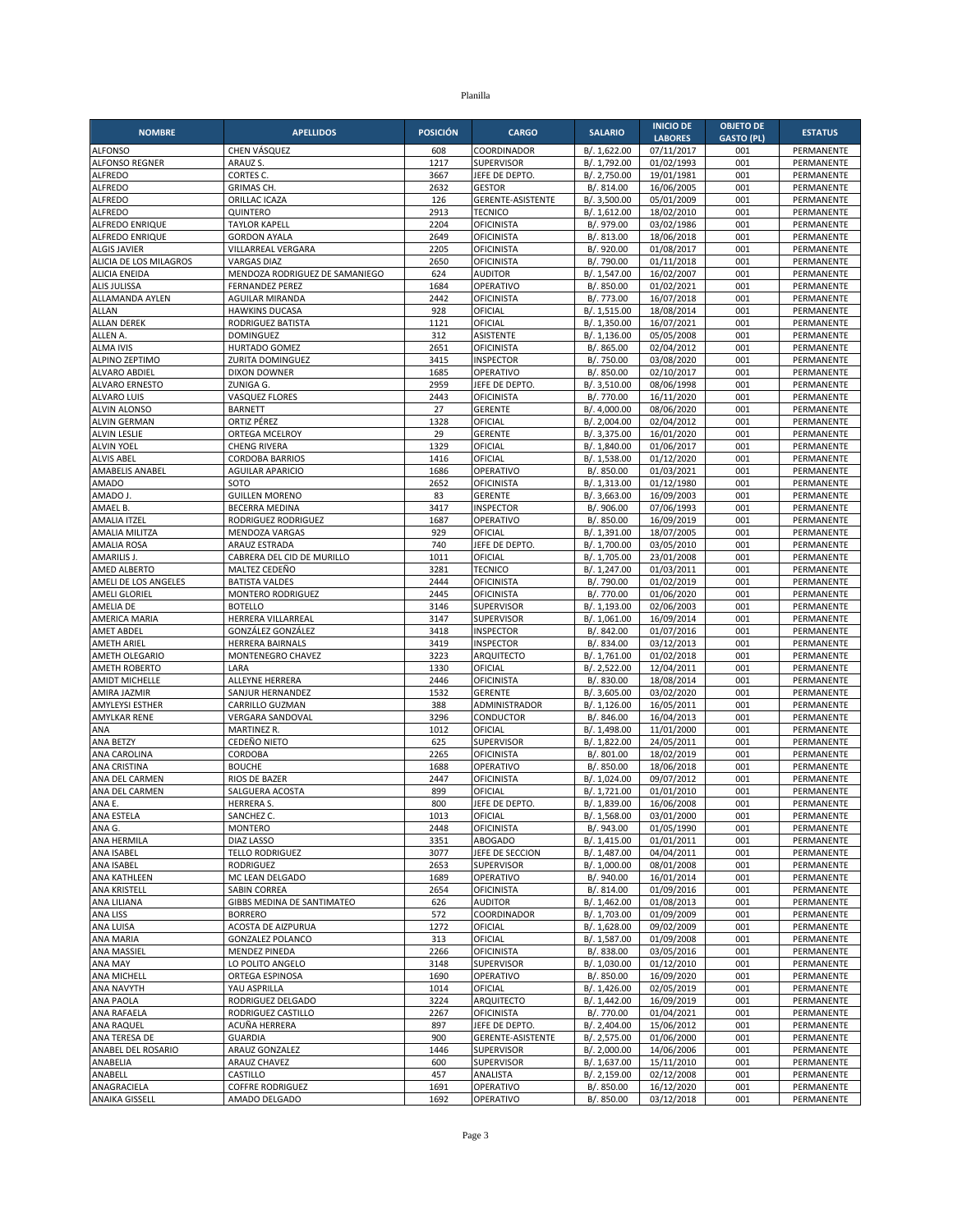| <b>NOMBRE</b>                               | <b>APELLIDOS</b>                                    | <b>POSICIÓN</b> | <b>CARGO</b>                          | <b>SALARIO</b>               | <b>INICIO DE</b>         | <b>OBJETO DE</b>  | <b>ESTATUS</b>           |
|---------------------------------------------|-----------------------------------------------------|-----------------|---------------------------------------|------------------------------|--------------------------|-------------------|--------------------------|
|                                             |                                                     |                 |                                       |                              | <b>LABORES</b>           | <b>GASTO (PL)</b> |                          |
| <b>ANAIS JUSSELL</b><br><b>ANAIS NURIEL</b> | <b>GALVAN CALDERON</b><br><b>ACOSTA QUINTERO</b>    | 2841<br>1693    | <b>TRAMITADOR</b><br>OPERATIVO        | B/. 876.00<br>B/. 850.00     | 18/02/2019<br>03/08/2015 | 001<br>001        | PERMANENTE<br>PERMANENTE |
| <b>ANAIS SAYURIS</b>                        | JAEN TUÑON                                          | 813             | JEFE DE SECCION                       | B/. 1,404.00                 | 12/04/2012               | 001               | PERMANENTE               |
| <b>ANAIS YARLENE</b>                        | PIMENTEL ZAMORANO                                   | 339             | ASISTENTE                             | B/. 1,200.00                 | 09/09/2021               | 001               | PERMANENTE               |
| ANALEYDA                                    | <b>ARJONA TORRES</b>                                | 1015            | OFICIAL                               | B/. 1,595.00                 | 08/11/2010               | 001               | PERMANENTE               |
| <b>ANALIO RENE</b>                          | <b>MEDINA GUTIERREZ</b>                             | 1331            | OFICIAL                               | B/. 1,858.00                 | 04/05/2015               | 001               | PERMANENTE               |
| ANALISSA                                    | CAMARANO CASTILLERO                                 | 985             | JEFE DE DEPTO                         | B/. 2,272.00                 | 21/05/2012               | 001               | PERMANENTE               |
| ANANIAS                                     | <b>MARTINEZ V.</b>                                  | 1694            | OPERATIVO                             | B/. 1,300.00                 | 01/04/1984               | 001               | PERMANENTE               |
| ANARKELLYX<br>ANASTACIO                     | SANDOVAL<br><b>BONILLA B.</b>                       | 260<br>2269     | <b>ASISTENTE</b><br><b>OFICINISTA</b> | B/. 1,748.00<br>B/. 834.00   | 08/01/2008<br>01/12/2005 | 001<br>001        | PERMANENTE<br>PERMANENTE |
| <b>ANATOLIO</b>                             | <b>RODRIGUEZ FLORES</b>                             | 627             | <b>AUDITOR</b>                        | B/. 1,993.00                 | 16/03/2011               | 001               | PERMANENTE               |
| ANAXI ILIANA                                | DE GRACIA CASTRO                                    | 1695            | OPERATIVO                             | B/. 850.00                   | 01/06/2018               | 001               | PERMANENTE               |
| <b>ANAYANCIS ELIBETH</b>                    | <b>ROSARIO SANTOS</b>                               | 1696            | OPERATIVO                             | B/. 914.00                   | 01/12/2010               | 001               | PERMANENTE               |
| ANAYANSI                                    | <b>GONZALEZ RIVERA</b>                              | 2206            | <b>OFICINISTA</b>                     | B/. 1,446.00                 | 07/11/1983               | 001               | PERMANENTE               |
| ANAYANSI                                    | LEDEZMA VILLARREAL                                  | 814             | JEFE DE SECCION                       | B/. 1,391.00                 | 16/07/2003               | 001               | PERMANENTE               |
| ANAYANSI                                    | <b>DIAZ LEREN</b>                                   | 786             | JEFE DE DEPTO                         | B/. 2,364.00                 | 01/01/2011               | 001               | PERMANENTE               |
| ANAYANSI DEL C                              | <b>OJO RUIZ</b>                                     | 2010            | <b>GESTOR</b>                         | B/. 1,205.00                 | 15/04/2002               | 001<br>001        | PERMANENTE               |
| <b>ANAYANSIL</b><br>ANDER ELIECER           | CAMANO P.<br><b>CASTRO HERNANDEZ</b>                | 2449<br>467     | OFICINISTA<br>ANALISTA                | B/. 914.00<br>B/. 1,639.00   | 16/01/2001<br>01/06/2018 | 001               | PERMANENTE<br>PERMANENTE |
| ANDERSON DONALD                             | <b>FLORES PIMENTEL</b>                              | 3038            | JEFE DE DEPTO.                        | B/. 1,500.00                 | 17/10/2016               | 001               | PERMANENTE               |
| <b>ANDRES</b>                               | VILLARREAL BARBOZA                                  | 3420            | <b>INSPECTOR</b>                      | B/. 825.00                   | 02/01/2018               | 001               | PERMANENTE               |
| ANDRES                                      | SANTAMARIA LOPEZ                                    | 3386            | ADMINISTRATIVO                        | B/. 1,528.00                 | 01/06/2016               | 001               | PERMANENTE               |
| <b>ANDRES AGUSTIN</b>                       | <b>LIAO SANCHEZ</b>                                 | 1188            | ANALISTA                              | B/. 1,460.00                 | 16/01/2013               | 001               | PERMANENTE               |
| ANDRES ALBERTO                              | <b>GOMEZ MONTENEGRO</b>                             | 314             | OFICIAL                               | B/. 1,391.00                 | 01/09/2016               | 001               | PERMANENTE               |
| ANDRES ALBERTO                              | SANTAMARIA FLORES                                   | 3733            | <b>TECNICO</b>                        | B/. 887.00                   | 11/03/2013               | 001               | PERMANENTE               |
| ANDRÉS ALEXIS<br>ANDRES F.                  | <b>CORCHO HUDSON</b><br>GOMEZ                       | 2883<br>542     | INGENIERO<br>JEFE DE SECCION          | B/. 1,897.00<br>B/. 2,378.00 | 05/04/2010<br>01/05/2008 | 001<br>001        | PERMANENTE<br>PERMANENTE |
| <b>ANDRES RAUL</b>                          | PINZON BOTELLO                                      | 1016            | OFICIAL                               | B/. 1,462.00                 | 02/07/2018               | 001               | PERMANENTE               |
| ANDRYS DAYANA                               | PINZON VALERIN                                      | 2811            | <b>TRAMITADOR</b>                     | B/. 1,025.00                 | 01/03/2021               | 001               | PERMANENTE               |
| <b>ANDY JAVIER</b>                          | SERRANO MARAÑA                                      | 1332            | OFICIAL                               | B/. 1,894.00                 | 01/04/2016               | 001               | PERMANENTE               |
| ANEL                                        | <b>GUTIERREZ CONTRERAS</b>                          | 182             | GERENTE-ASISTENTE                     | B/. 3,534.00                 | 16/03/2011               | 001               | PERMANENTE               |
| ANEL                                        | <b>MONTENEGRO RIOS</b>                              | 2655            | <b>OFICINISTA</b>                     | B/. 889.00                   | 02/01/2001               | 001               | PERMANENTE               |
| <b>ANEL ALBERTO</b>                         | ORDOÑEZ RIVERA                                      | 3421            | <b>INSPECTOR</b>                      | B/. 813.00                   | 16/10/2015               | 001               | PERMANENTE               |
| ANEL ISAC                                   | <b>BATISTA BENAVIDES</b>                            | 2207            | <b>OFICINISTA</b>                     | B/. 793.00                   | 16/08/2018               | 001               | PERMANENTE               |
| <b>ANEL RUBIEL</b><br><b>ANELIS MILITZA</b> | <b>GONZALEZ MELENDEZ</b><br><b>TREJOS VELASQUEZ</b> | 247<br>1533     | ANALISTA<br><b>GERENTE</b>            | B/. 1,000.00<br>B/. 2,947.00 | 06/10/2021<br>16/07/2010 | 001<br>001        | PERMANENTE<br>PERMANENTE |
| ANETH ENEIDA                                | MONTENEGRO REYES DE ROCHA                           | 1273            | OFICIAL                               | B/. 1,391.00                 | 02/06/2014               | 001               | PERMANENTE               |
| <b>ANETH MELISSA</b>                        | <b>GILL VALDES</b>                                  | 2450            | <b>OFICINISTA</b>                     | B/. 842.00                   | 01/01/2015               | 001               | PERMANENTE               |
| ANETH MITZIRA                               | MORAN TRUJILLO                                      | 1244            | JEFE DE DEPTO                         | B/. 1,591.00                 | 01/08/2018               | 001               | PERMANENTE               |
| ANGEL                                       | <b>URENA RODRIGUEZ</b>                              | 3237            | AVALUADOR                             | B/. 2,426.00                 | 01/07/2013               | 001               | PERMANENTE               |
| ANGEL                                       | <b>BETHANCOURT</b>                                  | 3039            | <b>SUPERVISOR</b>                     | B/. 1,249.00                 | 22/10/1980               | 001               | PERMANENTE               |
| ANGEL ALBERTO                               | <b>FUENTES</b>                                      | 1017            | OFICIAL                               | B/. 1,460.00                 | 01/11/2018               | 001               | PERMANENTE               |
| <b>ANGEL ARIEL</b><br>ANGEL G.              | VILLARREAL CERVANTES<br><b>MARTINEZ</b>             | 1185<br>181     | OFICIAL<br><b>GERENTE-ASISTENTE</b>   | B/. 1,655.00<br>B/. 3,100.00 | 01/09/2003<br>16/12/2009 | 001<br>001        | PERMANENTE<br>PERMANENTE |
| ANGEL JAVIER                                | <b>CARRION RODRIGUEZ</b>                            | 1962            | OPERATIVO                             | B/. 1,025.00                 | 01/02/2019               | 001               | PERMANENTE               |
| ANGEL MIGUEL                                | SAUCEDO VALDES                                      | 2208            | <b>OFICINISTA</b>                     | B/. 921.00                   | 02/05/2003               | 001               | PERMANENTE               |
| ANGEL SANTO                                 | MENDOZA G.                                          | 930             | OFICIAL                               | B/. 1,757.00                 | 02/01/2001               | 001               | PERMANENTE               |
| ANGEL SANTOS                                | <b>CORRO LEMM</b>                                   | 1653            | COORDINADOR                           | B/. 1,623.00                 | 01/06/2018               | 001               | PERMANENTE               |
| <b>ANGEL ULISES</b>                         | <b>OVALLE VARGAS</b>                                | 3422            | <b>INSPECTOR</b>                      | B/. 842.00                   | 16/03/2017               | 001               | PERMANENTE               |
| <b>ANGEL URIEL</b><br>ANGELA I.             | <b>GUTIERREZ ESPINOSA</b>                           | 3423            | <b>INSPECTOR</b>                      | B/. 790.00                   | 16/09/2009               | 001               | PERMANENTE               |
| ANGELICA ARGELIS                            | <b>NIETO</b><br>ANDRADE ALLEYNE                     | 3078<br>1697    | <b>SUPERVISOR</b><br>OPERATIVO        | B/. 1,126.00<br>B/. 850.00   | 08/01/2008<br>16/08/2017 | 001<br>001        | PERMANENTE<br>PERMANENTE |
| ANGELICA ITZEL                              | <b>FERNANDEZ HERALDEZ</b>                           | 1143            | OFICIAL                               | B/. 1,505.00                 | 16/08/2017               | 001               | PERMANENTE               |
| ANGELICA M.                                 | <b>VEGA DE MENDIETA</b>                             | 67              | <b>ASISTENTE</b>                      | B/. 1,983.00                 | 01/04/2009               | 001               | PERMANENTE               |
| ANGELINE G.                                 | NAVAS A.                                            | 1447            | SUPERVISOR                            | B/. 1,040.00                 | 16/10/2014               | 001               | PERMANENTE               |
| ANGELIZ MAYLIN                              | PEREZ QUIROS                                        | 2451            | <b>OFICINISTA</b>                     | B/. 929.00                   | 04/05/2015               | 001               | PERMANENTE               |
| ANGELO J.                                   | MONDRAGON                                           | 1018            | OFICIAL                               | B/. 1,419.00                 | 01/10/2009               | 001               | PERMANENTE               |
| ANGELO JEAN-POOL                            | <b>OLEA DUARTE</b>                                  | 3424            | <b>INSPECTOR</b>                      | B/. 790.00                   | 17/12/2018               | 001               | PERMANENTE               |
| ANGELO MARCELO<br>ANGIE A.                  | <b>BOVELL GREEN</b><br>ALMANZA L                    | 3425<br>3352    | <b>INSPECTOR</b>                      | B/. 885.00<br>B/. 1,579.00   | 17/02/2014<br>02/02/2004 | 001               | PERMANENTE               |
| ANGIE EMPERATRIZ                            | ACEVEDO VEGA                                        | 1698            | <b>ABOGADO</b><br>OPERATIVO           | B/. 850.00                   | 03/10/2016               | 001<br>001        | PERMANENTE<br>PERMANENTE |
| ANIBAL                                      | SANTOS BONICHE                                      | 3426            | <b>INSPECTOR</b>                      | B/. 929.00                   | 06/11/2013               | 001               | PERMANENTE               |
| ANIER EDGARDO                               | <b>APARICIO FLORES</b>                              | 2011            | <b>GESTOR</b>                         | B/. 929.00                   | 02/07/2018               | 001               | PERMANENTE               |
| <b>ANN MARIE</b>                            | RIVIER LAVALLE DE SAENZ                             | 663             | JEFE DE SECCION                       | B/. 1,836.00                 | 16/05/2014               | 001               | PERMANENTE               |
| ANNA MILEIDY                                | SOLIS LORENZO                                       | 2452            | <b>OFICINISTA</b>                     | B/. 840.00                   | 16/03/2016               | 001               | PERMANENTE               |
| ANNELISE MARGARITA                          | <b>GARCIA JAEN</b>                                  | 3040            | SUPERVISOR                            | B/. 1,419.00                 | 02/09/2013               | 001               | PERMANENTE               |
| ANNIE MICHELLE                              | <b>BRANDA YANGUEZ</b>                               | 2656            | <b>OFICINISTA</b>                     | B/. 843.00                   | 17/06/2013               | 001               | PERMANENTE               |
| ANSELMO<br>ANSELMO ALEJANDRO                | CORREA<br>SMALL SERRUTT                             | 2453<br>3427    | <b>OFICINISTA</b><br><b>INSPECTOR</b> | B/. 949.00<br>B/. 834.00     | 19/07/1982<br>16/05/2012 | 001<br>001        | PERMANENTE<br>PERMANENTE |
| ANTHONY ALBERTO                             | RODRIGUEZ SANCHEZ                                   | 2270            | <b>OFICINISTA</b>                     | B/. 793.00                   | 17/06/2019               | 001               | PERMANENTE               |
| <b>ANTHONY ARTURO</b>                       | DOMINGUEZ GONZALEZ                                  | 3079            | JEFE DE SECCION                       | B/. 1,350.00                 | 04/05/2015               | 001               | PERMANENTE               |
| <b>ANTHONY DAYAN</b>                        | <b>MARTINEZ RODRIGUEZ</b>                           | 96              | <b>GERENTE</b>                        | B/. 4,250.00                 | 17/03/2014               | 001               | PERMANENTE               |
| <b>ANTHONY SCOTT</b>                        | MURILLO ALVARADO                                    | 3678            | TRABAJADOR MANUAL                     | B/. 680.00                   | 16/05/2017               | 001               | PERMANENTE               |
| ANTONELLY ENRIQUE                           | <b>BERNAL AGUILAR</b>                               | 3080            | SUPERVISOR                            | B/. 1,176.00                 | 16/11/2016               | 001               | PERMANENTE               |
| <b>ANTONIETA</b>                            | <b>LORD RAMOS</b>                                   | 1019            | OFICIAL                               | B/. 1,860.00                 | 16/05/2011               | 001               | PERMANENTE               |
| <b>ANTONIO</b>                              | VANEGAS B.                                          | 2454            | <b>OFICINISTA</b>                     | B/. 954.00                   | 01/04/1981               | 001               | PERMANENTE               |
| <b>ANTONIO</b><br><b>ANTONIO</b>            | BARAHONA H.<br>DIXON HOWARD                         | 408<br>3403     | ADMINISTRADOR<br><b>INSPECTOR</b>     | B/. 3,328.00<br>B/. 750.00   | 07/02/2000<br>19/05/2022 | 001<br>001        | PERMANENTE<br>PERMANENTE |
|                                             |                                                     |                 |                                       |                              |                          |                   |                          |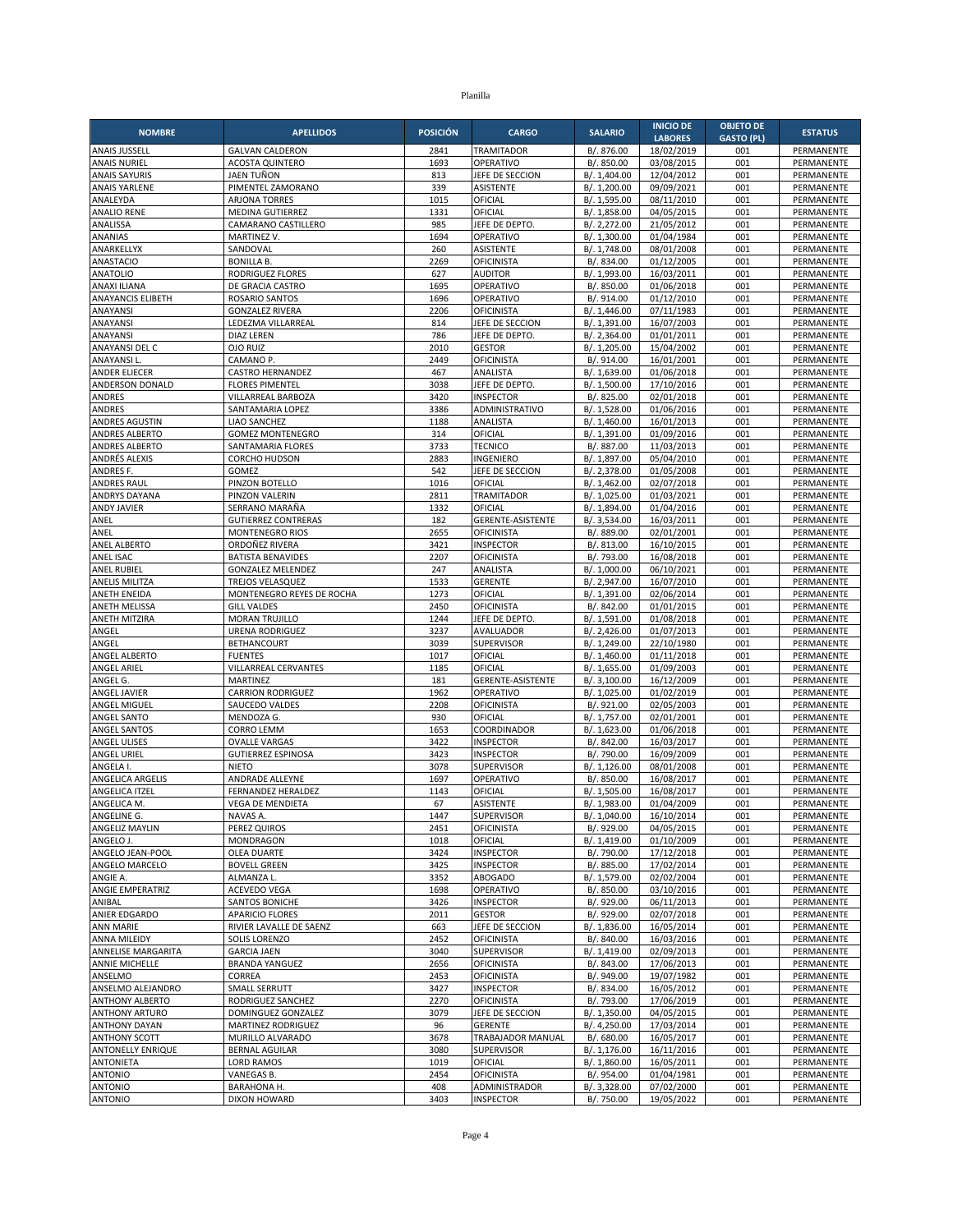| <b>NOMBRE</b>                             | <b>APELLIDOS</b>                            | <b>POSICIÓN</b> | <b>CARGO</b>                           | <b>SALARIO</b>               | <b>INICIO DE</b>             | <b>OBJETO DE</b>         | <b>ESTATUS</b>           |
|-------------------------------------------|---------------------------------------------|-----------------|----------------------------------------|------------------------------|------------------------------|--------------------------|--------------------------|
| ANTONIO CORNELIO                          | <b>CARGILL MORENO</b>                       | 3428            | <b>INSPECTOR</b>                       | B/. 883.00                   | <b>LABORES</b><br>16/07/2010 | <b>GASTO (PL)</b><br>001 | PERMANENTE               |
| <b>ANTONIO E.</b>                         | SANFORD R.                                  | 741             | JEFE DE SECCION                        | B/. 1.391.00                 | 18/06/1984                   | 001                      | PERMANENTE               |
| ANTONIO EDUARDO                           | HERNÁNDEZ ORTEGA                            | 2657            | <b>OFICINISTA</b>                      | B/. 853.00                   | 07/04/2014                   | 001                      | PERMANENTE               |
| ANTONIO J.                                | <b>JOU VEGA</b>                             | 3429            | <b>INSPECTOR</b>                       | B/. 907.00                   | 02/03/2009                   | 001                      | PERMANENTE               |
| <b>ANYELO ORIEL</b>                       | <b>CARDENAS VARGAS</b>                      | 3430            | <b>INSPECTOR</b>                       | B/. 838.00                   | 18/06/2007                   | 001                      | PERMANENTE               |
| <b>ANYURI NAIROBYS</b>                    | SEVILLANO CASTILLO                          | 2012            | <b>GESTOR</b>                          | B/. 876.00                   | 01/03/2021                   | 001                      | PERMANENTE               |
| <b>AQUILEO</b>                            | <b>HERAZO CUESTA</b>                        | 1631            | OPERADOR                               | B/. 852.00                   | 01/04/2011                   | 001                      | PERMANENTE               |
| <b>AQUILINO</b><br>ARACELIS               | <b>SANTOS</b><br>QUIJADA R.                 | 3708<br>901     | TRABAJADOR MANUAL<br>GERENTE-ASISTENTE | B/. 1,000.00<br>B/. 2,575.00 | 11/05/1984<br>18/08/1997     | 001<br>001               | PERMANENTE<br>PERMANENTE |
| ARACELIS                                  | <b>BONILLA GARCIA</b>                       | 931             | OFICIAL                                | B/. 1,737.00                 | 16/12/1999                   | 001                      | PERMANENTE               |
| ARACELIS DEL CARMEN                       | <b>CEDENO DE HERRERA</b>                    | 815             | JEFE DE SECCION                        | B/. 1,404.00                 | 01/07/2015                   | 001                      | PERMANENTE               |
| <b>ARACELLYS ESTHER</b>                   | <b>SANCHEZ RIVERA</b>                       | 1699            | OPERATIVO                              | B/. 895.00                   | 16/03/2010                   | 001                      | PERMANENTE               |
| ARACELY                                   | SAENZ G.                                    | 932             | OFICIAL                                | B/. 1,391.00                 | 03/04/2006                   | 001                      | PERMANENTE               |
| <b>ARACELYS ANETH</b>                     | <b>CASTILLO MATOS</b>                       | 1700            | OPERATIVO                              | B/. 850.00                   | 16/09/2013                   | 001                      | PERMANENTE               |
| <b>ARACELYS EDITH</b>                     | <b>SAEZ PINTO</b>                           | 1448<br>3081    | <b>SUPERVISOR</b>                      | B/. 1,030.00                 | 14/11/2011<br>02/01/2007     | 001<br>001               | PERMANENTE               |
| ARAM B.<br>ARAMELIS Y.                    | GONZALEZ H.<br>DIAZ G.                      | 933             | <b>SUPERVISOR</b><br>OFICIAL           | B/. 1,382.00<br>B/. 1,428.00 | 01/09/2006                   | 001                      | PERMANENTE<br>PERMANENTE |
| <b>ARCADIO</b>                            | GONZALEZ                                    | 3431            | <b>INSPECTOR</b>                       | B/. 852.00                   | 03/02/2014                   | 001                      | PERMANENTE               |
| <b>ARCADIO</b>                            | MARTINEZ ARIAS                              | 605             | JEFE DE DEPTO.                         | B/. 2,071.00                 | 01/02/1999                   | 001                      | PERMANENTE               |
| ARCADIO MODESTO                           | VILLALAZ ALONSO                             | 3041            | <b>SUPERVISOR</b>                      | B/. 1,672.00                 | 16/09/2010                   | 001                      | PERMANENTE               |
| ARCENIO ALBERTO                           | AMAYA G.                                    | 2967            | JEFE DE DEPTO                          | B/. 3,376.00                 | 01/07/1980                   | 001                      | PERMANENTE               |
| ARELIS                                    | CASTILLO MENDOZA                            | 1701            | OPERATIVO                              | B/. 850.00                   | 01/06/2018                   | 001                      | PERMANENTE               |
| ARELIS E.                                 | <b>BATISTA</b>                              | 204             | JEFE DE DEPTO<br><b>OFICINISTA</b>     | B/. 1,721.00                 | 06/06/2006                   | 001<br>001               | PERMANENTE<br>PERMANENTE |
| ARELIS I.<br>ARELIS M.                    | SAMANIEGO S.<br><b>GONZALEZ DE L</b>        | 2455<br>1020    | OFICIAL                                | B/. 892.00<br>B/. 1,523.00   | 02/02/2015<br>01/03/2002     | 001                      | PERMANENTE               |
| <b>ARGELIS</b>                            | HERNANDEZ A.                                | 1702            | OPERATIVO                              | B/. 1,027.00                 | 22/06/2006                   | 001                      | PERMANENTE               |
| <b>ARGELIS</b>                            | <b>RODRIGUEZ</b>                            | 103             | <b>GERENTE</b>                         | B/. 3,120.00                 | 04/05/2009                   | 001                      | PERMANENTE               |
| ARGELIS G.                                | FERNANDEZ G.                                | 3149            | <b>SUPERVISOR</b>                      | B/. 1,229.00                 | 16/03/2000                   | 001                      | PERMANENTE               |
| <b>ARGELIS J.</b>                         | <b>MUNOZ</b>                                | 3042            | JEFE DE DEPTO                          | B/. 1,121.00                 | 01/09/2008                   | 001                      | PERMANENTE               |
| ARGELIS M.                                | RODRIGUEZ G.                                | 1703            | OPERATIVO                              | B/. 1,039.00                 | 01/09/2006                   | 001                      | PERMANENTE               |
| ARGELIS MARIA<br>ARIADNA                  | HERRERA OJO                                 | 2456            | <b>OFICINISTA</b><br>JEFE DE DEPTO     | B/. 770.00                   | 17/12/2018                   | 001                      | PERMANENTE               |
| ARIADNA                                   | ACEVEDO BATISTA<br><b>BUSTAMANTE</b>        | 2952<br>3043    | <b>SUPERVISOR</b>                      | B/. 3,510.00<br>B/. 1.427.00 | 13/12/2010<br>11/06/2008     | 001<br>001               | PERMANENTE<br>PERMANENTE |
| ARIADNA R.                                | <b>VEGA RAMOS</b>                           | 2658            | <b>OFICINISTA</b>                      | B/. 1,082.00                 | 16/09/1996                   | 001                      | PERMANENTE               |
| ARIADNE YELITZA                           | SILA VELASQUEZ                              | 2457            | <b>OFICINISTA</b>                      | B/. 858.00                   | 16/01/2013                   | 001                      | PERMANENTE               |
| ARIADNY L.                                | RODRIGUEZ M.                                | 583             | ADMINISTRADOR                          | B/. 929.00                   | 17/11/2014                   | 001                      | PERMANENTE               |
| ARIANNY DEL CARMEN                        | <b>GARCIA MEDINA</b>                        | 2272            | <b>OFICINISTA</b>                      | B/. 773.00                   | 17/02/2020                   | 001                      | PERMANENTE               |
| <b>ARIANYS YEIMAR</b>                     | SANTAMARIA CASTILLO                         | 1663            | OPERATIVO                              | B/. 650.00                   | 16/03/2022                   | 001                      | PERMANENTE               |
| ARIEL<br>ARIEL A.                         | <b>BAILARIN MECHA</b><br><b>GONZALEZ E.</b> | 1333<br>1153    | OFICIAL<br>OFICIAL                     | B/. 1,840.00<br>B/. 1,821.00 | 16/02/2016<br>02/03/2009     | 001<br>001               | PERMANENTE<br>PERMANENTE |
| ARIEL EDUARDO                             | MEDINA CORDOBA                              | 2273            | <b>OFICINISTA</b>                      | B/. 804.00                   | 01/08/2018                   | 001                      | PERMANENTE               |
| ARIEL HUMBERTO                            | <b>GOMEZ CEDENO</b>                         | 3336            | <b>ASISTENTE</b>                       | B/. 1,497.00                 | 03/01/2005                   | 001                      | PERMANENTE               |
| <b>ARIOSTO</b>                            | ALVARADO GONZALEZ                           | 3633            | <b>SUPERVISOR</b>                      | B/. 1,170.00                 | 01/12/2006                   | 001                      | PERMANENTE               |
| <b>ARIS ABDIEL</b>                        | <b>CASTRO PIMENTEL</b>                      | 2842            | <b>TRAMITADOR</b>                      | B/. 1,025.00                 | 16/06/2021                   | 001                      | PERMANENTE               |
| <b>ARIS ARIEL</b>                         | HERRERA CAMAÑO                              | 389             | ADMINISTRADOR                          | B/. 1,030.00                 | 19/04/2021                   | 001                      | <b>PERMANENTE</b>        |
| ARIS JOHANNA                              | <b>ADAMES RIVERA</b>                        | 2843<br>1021    | OFICIAL                                | B/. 1,350.00                 | 02/04/2018                   | 001<br>001               | PERMANENTE               |
| ARIS MADELEINE<br><b>ARISTIDES A</b>      | RAMIREZ<br><b>CORRALES ATENCIO</b>          | 1324            | OFICIAL<br>JEFE DE DEPTO               | B/. 1,708.00<br>B/. 2,426.00 | 16/04/2001<br>04/08/2008     | 001                      | PERMANENTE<br>PERMANENTE |
| <b>ARLEN OMAIRA</b>                       | CEDENO GOMEZ                                | 544             | JEFE DE SECCION                        | B/. 2,109.00                 | 16/08/2000                   | 001                      | PERMANENTE               |
| <b>ARLETH DE</b>                          | <b>DONADIO</b>                              | 2812            | <b>TRAMITADOR</b>                      | B/. 1,300.00                 | 01/06/2007                   | 001                      | PERMANENTE               |
| <b>ARLYN LORENA</b>                       | AMAT QUIROZ                                 | 2659            | ANALISTA                               | B/. 820.00                   | 16/01/2018                   | 001                      | PERMANENTE               |
| ARMANDO                                   | HILL OLMEDO                                 | 3150            | <b>SUPERVISOR</b>                      | B/. 1,056.00                 | 17/09/2018                   | 001                      | PERMANENTE               |
| ARMANDO AYAN                              | VASQUEZ                                     | 1274            | OFICIAL                                | B/. 1,534.00                 | 07/02/2008                   | 001                      | PERMANENTE               |
| ARMANDO ERNESTO                           | TEJEIRA CASTILLO                            | 3432            | <b>INSPECTOR</b>                       | B/. 859.00                   | 16/01/2009                   | 001                      | PERMANENTE               |
| ARMANDO OLMEDO<br>ARNULFO ARIEL           | <b>CASTILLO CARRION</b><br>MURILLO TIMANA   | 2458<br>3433    | OFICINISTA<br><b>INSPECTOR</b>         | B/. 848.00<br>B/. 770.00     | 19/04/2010<br>16/12/2020     | 001<br>001               | PERMANENTE<br>PERMANENTE |
| ARNULFO JUVELL                            | <b>CASTRO SAEZ</b>                          | 816             | JEFE DE SECCION                        | B/. 1,518.00                 | 01/04/2014                   | 001                      | PERMANENTE               |
| <b>ARTURO MANUEL</b>                      | VIEJO QUEZADA                               | 122             | <b>GERENTE</b>                         | B/. 3,605.00                 | 01/10/2020                   | 001                      | PERMANENTE               |
| <b>ASCANIO</b>                            | <b>VEGA PEREZ</b>                           | 315             | <b>ASISTENTE</b>                       | B/. 1,030.00                 | 02/07/2018                   | 001                      | PERMANENTE               |
| <b>ASCANIO ENRIQUE</b>                    | <b>VERGARA SANTOS</b>                       | 1160            | OFICIAL                                | B/. 2,477.00                 | 03/07/2017                   | 001                      | PERMANENTE               |
| <b>ASENETTE</b>                           | <b>DEVILLE MATA</b>                         | 1232            | EVALUADOR                              | B/. 2,160.00                 | 16/04/2013                   | 001                      | PERMANENTE               |
| ASHLY<br>ASLEY G.                         | MARTINEZ MOSQUERA<br>RIVERA V.              | 2706<br>3353    | OFICINISTA<br><b>ABOGADO</b>           | B/. 750.00<br>B/. 1,853.00   | 30/09/2021<br>18/06/2007     | 001<br>001               | PERMANENTE<br>PERMANENTE |
| <b>ASTRID AILYN</b>                       | MONTERO FRANCO                              | 1704            | OPERATIVO                              | B/. 850.00                   | 16/02/2016                   | 001                      | PERMANENTE               |
| ATENAS A.                                 | ACOSTA ARCIA DE RODRIGUEZ                   | 694             | ANALISTA                               | B/. 1,688.00                 | 01/06/2011                   | 001                      | PERMANENTE               |
| <b>AUDIBERTO</b>                          | MORAN VILLARREAL                            | 3679            | TRABAJADOR MANUAL                      | B/. 640.00                   | 17/12/2018                   | 001                      | PERMANENTE               |
| <b>AUGUSTO EFRAIN</b>                     | PALACIOS MUNOZ                              | 3354            | <b>ABOGADO</b>                         | B/. 1,639.00                 | 18/04/2011                   | 001                      | PERMANENTE               |
| AURA DEL CARMEN                           | GONZALEZ GONZALEZ DE VARGAS                 | 584             | ADMINISTRADOR                          | B/. 929.00                   | 16/08/2017                   | 001                      | PERMANENTE               |
| AURA E.                                   | CASTILLO ORTIZ                              | 1245            | OFICIAL                                | B/. 2,107.00<br>B/. 4,002.00 | 16/04/1996                   | 001                      | PERMANENTE               |
| AURA E.<br>AURA S.                        | FERRER L.<br>APSITHE                        | 39<br>1022      | <b>GERENTE</b><br>OFICIAL              | B/. 1,564.00                 | 16/07/2009<br>04/04/1994     | 001<br>001               | PERMANENTE<br>PERMANENTE |
| AURIS E.                                  | <b>OLIVEROS</b>                             | 516             | OFICIAL                                | B/. 1,768.00                 | 24/05/2011                   | 001                      | PERMANENTE               |
| <b>AURORA</b>                             | GARCIA J.                                   | 1705            | OPERATIVO                              | B/. 879.00                   | 01/08/2008                   | 001                      | PERMANENTE               |
| <b>AUSTIN SANTANDER</b>                   | DE LEON JAEN                                | 3218            | <b>TECNICO</b>                         | B/. 1,000.00                 | 08/11/2021                   | 001                      | PERMANENTE               |
| <b>AUXENDO C</b>                          | DOMINGUEZ P.                                | 1334            | OFICIAL                                | B/. 2,282.00                 | 03/02/2003                   | 001                      | PERMANENTE               |
| <b>AVELINO ANTONIO</b>                    | <b>BATISTA RAMOS</b>                        | 1632            | OPERADOR                               | B/. 842.00                   | 01/06/2017                   | 001                      | PERMANENTE               |
| <b>AYLIN MICHELL</b><br><b>BARBARA J.</b> | HARRIS BETHANCOURT<br>NAVARRO V.            | 2459<br>1534    | <b>OFICINISTA</b><br>GERENTE           | B/. 840.00<br>B/. 2,387.00   | 01/07/2013<br>17/11/2008     | 001<br>001               | PERMANENTE<br>PERMANENTE |
|                                           |                                             |                 |                                        |                              |                              |                          |                          |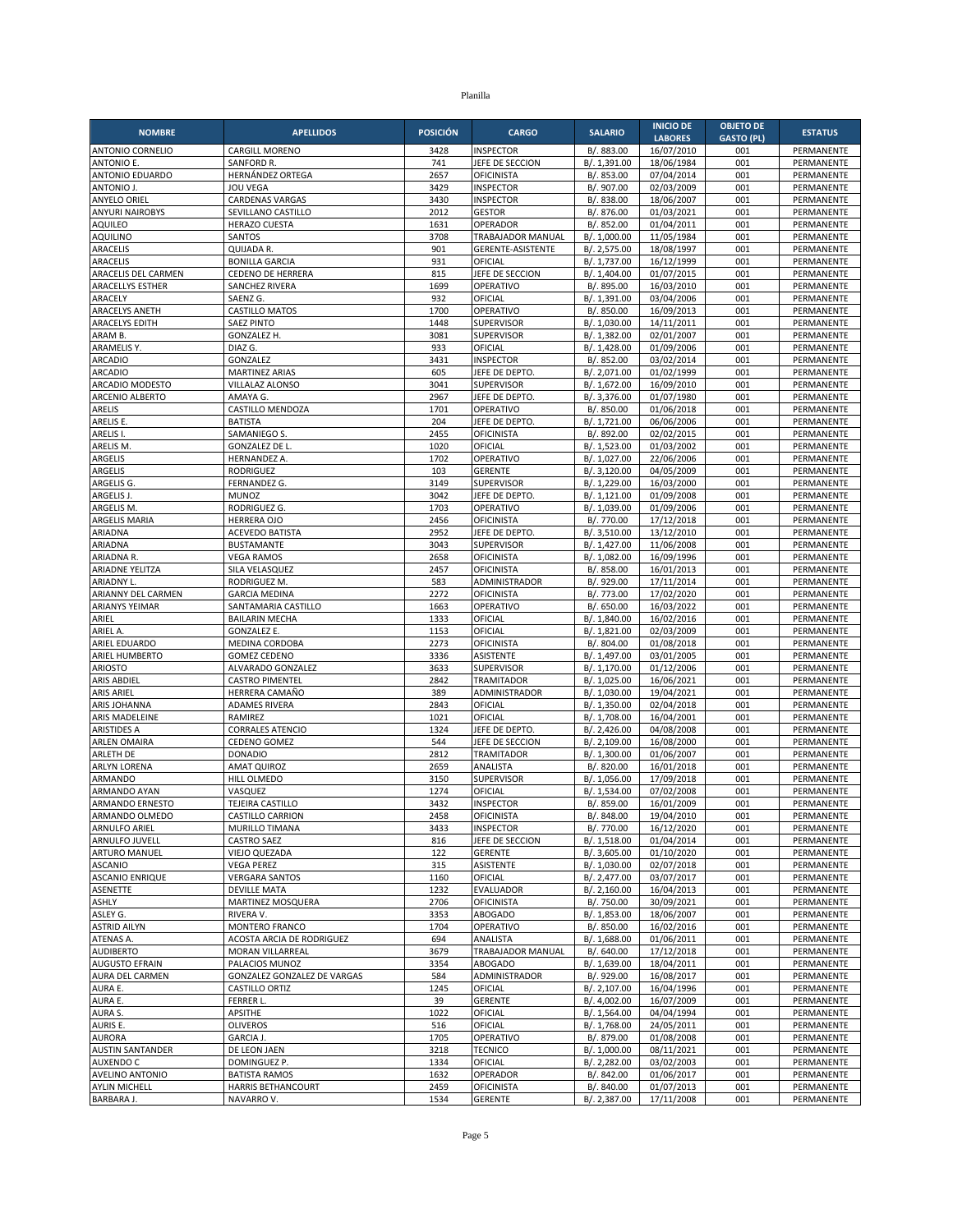|                                               |                                              |                 |                                        |                              | <b>INICIO DE</b>         | <b>OBJETO DE</b>  |                          |
|-----------------------------------------------|----------------------------------------------|-----------------|----------------------------------------|------------------------------|--------------------------|-------------------|--------------------------|
| <b>NOMBRE</b>                                 | <b>APELLIDOS</b>                             | <b>POSICIÓN</b> | <b>CARGO</b>                           | <b>SALARIO</b>               | <b>LABORES</b>           | <b>GASTO (PL)</b> | <b>ESTATUS</b>           |
| <b>BASILIO</b>                                | ACOSTA M.                                    | 2661            | OFICINISTA                             | B/. 837.00                   | 01/09/2005               | 001               | PERMANENTE               |
| <b>BATILDA E.</b><br><b>BEIDA YARITZA</b>     | PERALTA                                      | 218<br>2275     | JEFE DE DEPTO                          | B/. 2,584.00                 | 01/11/2007               | 001<br>001        | PERMANENTE               |
| <b>BELARMINO ROBERTO</b>                      | PRESTAN MENDOZA<br>CARRASCO LOPEZ            | 3789            | <b>OFICINISTA</b><br><b>SUPERVISOR</b> | B/. 845.00<br>B/. 2,000.00   | 02/05/2013<br>04/02/2022 | 001               | PERMANENTE<br>PERMANENTE |
| <b>BELEN IVIANA</b>                           | <b>VALDES MENDOZA</b>                        | 1706            | OPERATIVO                              | B/. 850.00                   | 01/04/2014               | 001               | PERMANENTE               |
| <b>BELGICA IRENE</b>                          | PHILLIPS CASTILLO                            | 1023            | OFICIAL                                | B/. 1,565.00                 | 17/06/2013               | 001               | PERMANENTE               |
| <b>BELGICA IRENE</b>                          | <b>AGUILAR ARCIA</b>                         | 2460            | <b>ASISTENTE</b>                       | B/. 793.00                   | 01/04/2019               | 001               | PERMANENTE               |
| <b>BELINDA EMILIA</b>                         | DE SALDANA CANDANEDO                         | 235             | GERENTE-ASISTENTE                      | B/. 3,424.00                 | 03/02/1986               | 001               | PERMANENTE               |
| <b>BELISARIO ANTONIO</b>                      | MORENO CASTILLO                              | 1144            | OFICIAL                                | B/. 1,919.00                 | 18/07/2012               | 001               | PERMANENTE               |
| <b>BELISBETH BEDISKA</b><br><b>BELKISL</b>    | CEDEÑO RODRÍGUEZ                             | 1024            | OFICIAL                                | B/. 1,476.00                 | 18/08/2014               | 001               | PERMANENTE               |
| <b>BELKYS I.</b>                              | <b>BULTRON O.</b><br><b>MAURE NAVARRO</b>    | 3653<br>1535    | ADMINISTRATIVO<br><b>GERENTE</b>       | B/. 952.00<br>B/. 2,242.00   | 02/12/2014<br>01/08/2005 | 001<br>001        | PERMANENTE<br>PERMANENTE |
| <b>BELKYS ISABEL</b>                          | CARRASCO GONZALEZ DE BULTRON                 | 1233            | <b>EVALUADOR</b>                       | B/. 1,433.00                 | 07/03/2019               | 001               | PERMANENTE               |
| <b>BELQUIS IVETH</b>                          | <b>GORDON C.</b>                             | 51              | <b>GERENTE</b>                         | B/. 4,039.00                 | 10/01/1995               | 001               | PERMANENTE               |
| <b>BENEDICTO</b>                              | CHAVARRIA ARAUZ                              | 2662            | <b>OFICINISTA</b>                      | B/. 770.00                   | 16/03/2021               | 001               | PERMANENTE               |
| <b>BENIGNO ALEJANDRO</b>                      | SANCHEZ MENDOZA                              | 3434            | <b>INSPECTOR</b>                       | B/. 773.00                   | 16/10/2020               | 001               | PERMANENTE               |
| <b>BENIGNO ANTONIO</b>                        | <b>OSORIO MONTERREY</b>                      | 3238            | AVALUADOR                              | B/. 1,901.00                 | 01/02/2011               | 001               | PERMANENTE               |
| BENJAMIN                                      | <b>TERAN OTERO</b>                           | 3634<br>1626    | <b>SUPERVISOR</b>                      | B/. 1,131.00                 | 05/09/2005               | 001<br>001        | PERMANENTE               |
| BENJAMIN<br><b>BENJAMIN ISAAC</b>             | CHAVEZ DE GRACIA<br>RODRIGUEZ VERGARA        | 3435            | <b>GERENTE</b><br><b>INSPECTOR</b>     | B/. 2,649.00<br>B/. 773.00   | 01/09/2000<br>16/09/2020 | 001               | PERMANENTE<br>PERMANENTE |
| BENY DE LA CRUZ                               | RANGEL RANGEL                                | 1707            | OPERATIVO                              | B/. 850.00                   | 16/02/2018               | 001               | PERMANENTE               |
| <b>BERALIS MARUQUEL</b>                       | SANCHEZ JOVANE DE TROESTCH                   | 934             | OFICIAL                                | B/. 1,508.00                 | 18/04/2005               | 001               | PERMANENTE               |
| <b>BERLIN ZULEMA</b>                          | CORDOBA VERGARA                              | 1450            | <b>SUPERVISOR</b>                      | B/. 1,576.00                 | 12/11/2013               | 001               | PERMANENTE               |
| <b>BERNARDO</b>                               | RODRIGUEZ G.                                 | 2060            | OPERATIVO                              | B/. 1,285.00                 | 01/10/1986               | 001               | PERMANENTE               |
| BERNICE DEL CARMEN                            | RODRIGUEZ BENTLEY                            | 3337            | <b>ASISTENTE</b>                       | B/. 876.00                   | 16/11/2018               | 001               | PERMANENTE               |
| <b>BERTA ALICIA</b>                           | <b>FUENTES GARCÍA</b>                        | 3082            | <b>SUPERVISOR</b>                      | B/. 1,143.00                 | 03/05/2016               | 001               | PERMANENTE               |
| <b>BERTA ALICIA</b><br><b>BERTA ELIZABETH</b> | ANTIOCO JARAMILLO<br>MORENO GONZÁLEZ         | 68<br>3083      | <b>ASISTENTE</b><br><b>SUPERVISOR</b>  | B/. 1,794.00<br>B/. 1,238.00 | 22/03/2012<br>17/03/2014 | 001<br>001        | PERMANENTE<br>PERMANENTE |
| <b>BETHSABE RUTH</b>                          | <b>JAEN CASTILLERO</b>                       | 742             | JEFE DE DEPTO                          | B/. 2,369.00                 | 16/05/2016               | 001               | PERMANENTE               |
| BETHZAIDA                                     | <b>GONZALEZ ARAUZ</b>                        | 610             | JEFE DE DEPTO.                         | B/. 2,418.00                 | 01/03/2000               | 001               | PERMANENTE               |
| <b>BETSIBEL Y.</b>                            | <b>ESCUDERO A.</b>                           | 316             | ASISTENTE                              | B/. 1,602.00                 | 02/12/2008               | 001               | PERMANENTE               |
| BETSY G MOSQUERA R. DE                        | SAMANIEGO.                                   | 261             | <b>ASISTENTE</b>                       | B/. 1,425.00                 | 02/07/2001               | 001               | PERMANENTE               |
| BETSY M.                                      | OLIVARREN                                    | 1709            | OPERATIVO                              | B/. 988.00                   | 19/06/2006               | 001               | PERMANENTE               |
| BETZAIDA ELIZABETH                            | <b>RODRIGUEZ BARRIOS</b>                     | 2276            | <b>OFICINISTA</b>                      | B/. 876.00                   | 16/12/2020               | 001               | PERMANENTE               |
| BETZAIDA YANETH                               | MAGALLON HERNANDEZ                           | 529             | ANALISTA                               | B/. 1,190.00                 | 06/02/2012               | 001               | PERMANENTE               |
| <b>BETZY IVETTE</b><br><b>BETZY JUDITH</b>    | PIMENTEL DE ARAUZ<br>SAMANIEGO N             | 3044<br>2461    | SUPERVISOR<br>OFICINISTA               | B/. 1,511.00<br>B/. 866.00   | 03/01/2005<br>01/03/2001 | 001<br>001        | PERMANENTE<br>PERMANENTE |
| BEXANIA YARIELA                               | SANTAMARIA QUINTERO                          | 1025            | OFICIAL                                | B/. 1,746.00                 | 16/03/2012               | 001               | PERMANENTE               |
| BEYRA B.                                      | <b>BAULES</b>                                | 3151            | <b>SUPERVISOR</b>                      | B/. 1,565.00                 | 01/10/1986               | 001               | PERMANENTE               |
| <b>BIANSI CRISEL</b>                          | PINO JUAREZ                                  | 2663            | <b>OFICINISTA</b>                      | B/. 793.00                   | 16/08/2018               | 001               | PERMANENTE               |
| <b>BIENVENIDA</b>                             | AROSEMENA GODOY                              | 20000           | OFICIAL                                | B/. 2,275.00                 | 17/06/2021               | 002               | <b>TRANSITORIO</b>       |
| <b>BIENVENIDA EDITH</b>                       | <b>BARBA SERRANO DE RIOS</b>                 | 3436            | <b>INSPECTOR</b>                       | B/. 848.00                   | 02/03/2009               | 001               | PERMANENTE               |
| <b>BILIS A.</b>                               | CEDENO S.                                    | 2890            | ADMINISTRADOR                          | B/. 2,400.00                 | 03/04/2006               | 001               | PERMANENTE               |
| <b>BLANCA A.</b><br><b>BLANCA CASILDA</b>     | GONZALEZ<br><b>BONILLA SANTOS</b>            | 450<br>1161     | ANALISTA<br>OFICIAL                    | B/. 1,115.00<br>B/. 1,700.00 | 02/02/2015<br>02/03/2009 | 001<br>001        | PERMANENTE<br>PERMANENTE |
| <b>BLANCA LISBETH</b>                         | <b>BONICHE GIL</b>                           | 1982            | OPERATIVO                              | B/. 850.00                   | 03/05/2021               | 001               | PERMANENTE               |
| <b>BLANCA M.</b>                              | VEGA L                                       | 106             | <b>GERENTE</b>                         | B/. 3,494.00                 | 01/11/2006               | 001               | PERMANENTE               |
| <b>BLANCA NUBIA</b>                           | LORIO MONTESINOS                             | 58              | <b>GERENTE</b>                         | B/. 4,700.00                 | 03/10/2016               | 001               | PERMANENTE               |
| <b>BLANCA ROSA</b>                            | <b>FUENTES RIVERA</b>                        | 2013            | <b>GESTOR</b>                          | B/. 947.00                   | 04/05/2015               | 001               | PERMANENTE               |
| <b>BLANCA SABY</b>                            | <b>ESPINOSA</b>                              | 262             | <b>ASISTENTE</b>                       | B/. 1,030.00                 | 01/03/2017               | 001               | PERMANENTE               |
| <b>BLASINA ELIDA</b>                          | <b>MARTINEZ MELO</b>                         | 2140            | <b>ASISTENTE</b>                       | B/. 2,695.00                 | 16/07/1993               | 001               | PERMANENTE               |
| <b>BLEIZEN C.</b><br><b>BOLIVAR</b>           | <b>VARGAS KLUMPP</b><br><b>SANJUR QUIROZ</b> | 817<br>1335     | <b>SUPERVISOR</b><br>OFICIAL           | B/. 2,640.00<br>B/. 2,169.00 | 16/01/1997<br>04/06/2012 | 001<br>001        | PERMANENTE<br>PERMANENTE |
| <b>BOLIVAR</b>                                | PASCUAL SUAREZ                               | 2664            | <b>OFICINISTA</b>                      | B/. 886.00                   | 08/03/2004               | 001               | PERMANENTE               |
| <b>BOLIVAR ANTONIO</b>                        | ACOSTA GONZALEZ                              | 1710            | OPERATIVO                              | B/. 850.00                   | 16/05/2018               | 001               | PERMANENTE               |
| <b>BOLIVAR ERNESTO</b>                        | <b>ALVEO MARTINEZ</b>                        | 681             | SUPERVISOR                             | B/. 1,624.00                 | 01/04/2013               | 001               | PERMANENTE               |
| <b>BONARGE ROBERTO</b>                        | DIAZ ESCALONA                                | 628             | <b>AUDITOR</b>                         | B/. 1,490.00                 | 16/10/1997               | 001               | PERMANENTE               |
| <b>BORIS A.</b>                               | HOLGUIN MELGAR                               | 3297            | CONDUCTOR                              | B/. 825.00                   | 17/07/2000               | 001               | PERMANENTE               |
| <b>BRADYAN</b><br><b>BRANDON ALBERTO</b>      | SANCHEZ ARAÚZ                                | 1711            | <b>OFICINISTA</b>                      | B/. 837.00                   | 17/11/2014<br>16/07/2021 | 001               | PERMANENTE               |
| <b>BRANKIZA GABRIELA</b>                      | <b>BARRIA PAREDES</b><br><b>ZIZIC PINTO</b>  | 1669<br>2822    | CONDUCTOR<br>ASISTENTE                 | B/. 750.00<br>B/. 884.00     | 18/02/2021               | 001<br>001        | PERMANENTE<br>PERMANENTE |
| <b>BRENDA</b>                                 | <b>HARRIS</b>                                | 3152            | <b>SUPERVISOR</b>                      | B/. 1,500.00                 | 24/11/1989               | 001               | PERMANENTE               |
| <b>BRICEIDA A.</b>                            | SALADO                                       | 2665            | <b>OFICINISTA</b>                      | B/. 834.00                   | 02/06/2008               | 001               | PERMANENTE               |
| <b>BRISEIDA G. DE</b>                         | <b>ARCIA</b>                                 | 243             | GERENTE-ASISTENTE                      | B/. 4,240.00                 | 16/01/1979               | 001               | PERMANENTE               |
| <b>BRYAN</b>                                  | RODRIGUEZ RODRIGUEZ                          | 2462            | <b>OFICINISTA</b>                      | B/. 796.00                   | 17/12/2018               | 001               | PERMANENTE               |
| <b>BRYAN ALBERTO</b>                          | <b>TUNON FORD</b>                            | 3696            | TRABAJADOR MANUAL                      | B/. 650.00                   | 19/05/2022               | 001               | PERMANENTE               |
| BRYAN J.                                      | CARRERA C.                                   | 198             | JEFE DE DEPTO.                         | B/. 1,751.00                 | 18/02/2010               | 001               | PERMANENTE               |
| <b>BUATDIL AMILKAR</b><br>CAMILO A.           | RODRIGUEZ NIETO<br>CASTILLERO                | 3282<br>1336    | <b>TECNICO</b><br>OFICIAL              | B/. 1,030.00<br>B/. 2,433.00 | 02/05/2019<br>18/04/1983 | 001<br>001        | PERMANENTE<br>PERMANENTE |
| CAMILO ISAAC                                  | CHAVARRIA CASTILLO                           | 1983            | OPERATIVO                              | B/. 850.00                   | 24/05/2021               | 001               | PERMANENTE               |
| <b>CAMILO RAFAEL</b>                          | CARLES CALVO                                 | 696             | OFICIAL                                | B/. 1,768.00                 | 16/04/2021               | 001               | PERMANENTE               |
| CANDELARIO                                    | MIRANDA BETHANCOURTH                         | 902             | OFICIAL                                | B/. 1,688.00                 | 17/04/2000               | 001               | PERMANENTE               |
| CANDELARIO                                    | BEJERANO RODRIGUEZ                           | 3437            | SUPERVISOR                             | B/. 773.00                   | 16/11/2020               | 001               | PERMANENTE               |
| <b>CARLA YANORIS</b>                          | OSORIO DE RAMOS                              | 2014            | <b>GESTOR</b>                          | B/. 952.00                   | 18/05/2015               | 001               | PERMANENTE               |
| CARLITA R. DE                                 | <b>JURADO</b>                                | 903             | OFICIAL                                | B/. 1,697.00                 | 05/08/1996               | 001               | PERMANENTE               |
| CARLOS                                        | PEREA IBARGUE<br><b>DE LEON HURTADO</b>      | 3438            | <b>INSPECTOR</b>                       | B/. 915.00                   | 02/09/1996               | 001               | PERMANENTE               |
| CARLOS<br>CARLOS                              | RODRIGUEZ MONRROY                            | 3719<br>629     | TRABAJADOR MANUAL<br><b>AUDITOR</b>    | B/. 904.00<br>B/. 1,462.00   | 12/04/2012<br>17/08/2015 | 001<br>001        | PERMANENTE<br>PERMANENTE |
|                                               |                                              |                 |                                        |                              |                          |                   |                          |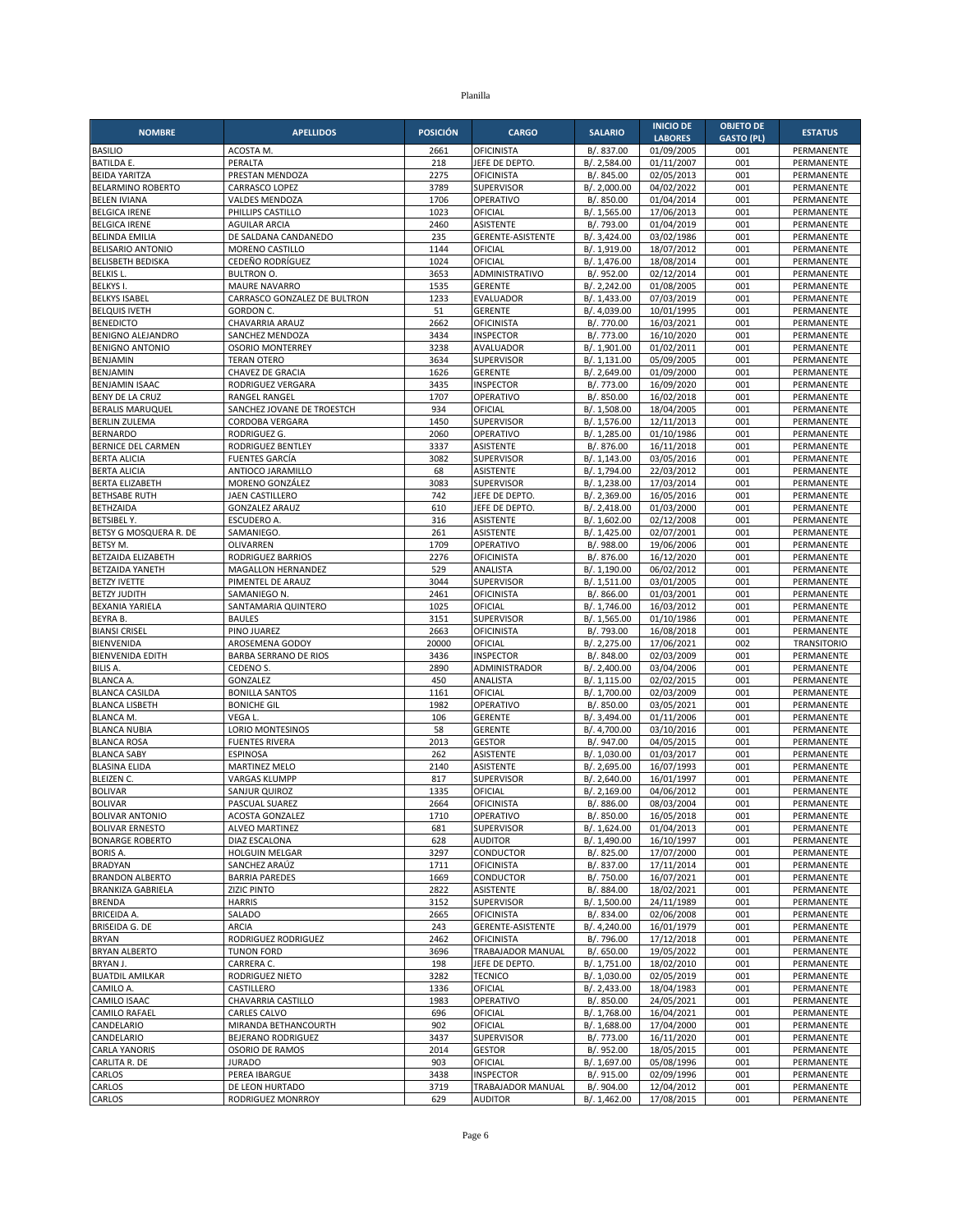| <b>NOMBRE</b>                                  | <b>APELLIDOS</b>                                | <b>POSICIÓN</b> | <b>CARGO</b>                               | <b>SALARIO</b>               | <b>INICIO DE</b>         | <b>OBJETO DE</b>  | <b>ESTATUS</b>           |
|------------------------------------------------|-------------------------------------------------|-----------------|--------------------------------------------|------------------------------|--------------------------|-------------------|--------------------------|
|                                                |                                                 |                 |                                            |                              | <b>LABORES</b>           | <b>GASTO (PL)</b> |                          |
| CARLOS                                         | DOMINICI P.                                     | 1712            | OPERATIVO                                  | B/. 977.00                   | 18/07/2005               | 001               | PERMANENTE               |
| CARLOS<br>CARLOS                               | ALTAMIRANDA C.<br>MONTENEGRO MENDEZ             | 2127<br>3654    | JEFE DE DEPTO<br><b>SUPERVISOR</b>         | B/. 2,900.00<br>B/. 1,163.00 | 16/02/2006<br>01/06/2016 | 001<br>001        | PERMANENTE<br>PERMANENTE |
| CARLOS                                         | CARRASQUILLA M.                                 | 3439            | <b>INSPECTOR</b>                           | B/. 932.00                   | 16/06/2009               | 001               | PERMANENTE               |
| CARLOS A.                                      | MEDINA M.                                       | 2895            | ANALISTA                                   | B/. 3,075.00                 | 05/08/1980               | 001               | PERMANENTE               |
| CARLOS A.                                      | <b>VEGA</b>                                     | 3730            | <b>SUPERVISOR</b>                          | B/. 1,520.00                 | 01/10/1982               | 001               | PERMANENTE               |
| CARLOS A.                                      | DAVILA V.                                       | 935             | OFICIAL                                    | B/. 1,893.00                 | 01/09/1980               | 001               | PERMANENTE               |
| <b>CARLOS A</b>                                | PERALTA G.                                      | 2463            | <b>SUPERVISOR</b>                          | B/. 1,061.00                 | 02/01/2015               | 001               | PERMANENTE               |
| <b>CARLOS ALBERTO</b>                          | <b>WILSON</b>                                   | 3440            | <b>INSPECTOR</b>                           | B/. 990.00                   | 03/06/1985               | 001               | PERMANENTE               |
| <b>CARLOS ALBERTO</b><br><b>CARLOS ALBERTO</b> | <b>TROETSCH GUERRA</b><br>ARANDA                | 1536<br>3154    | <b>GERENTE</b><br><b>SUPERVISOR</b>        | B/. 2,953.00<br>B/. 1,030.00 | 19/05/1986<br>16/06/2014 | 001<br>001        | PERMANENTE<br>PERMANENTE |
| <b>CARLOS ALBERTO</b>                          | VILLARREAL ESPINOSA                             | 2000            | <b>GESTOR</b>                              | B/. 817.00                   | 01/09/2017               | 001               | PERMANENTE               |
| <b>CARLOS ALBERTO</b>                          | CASTILLO VASQUEZ                                | 743             | JEFE DE SECCION                            | B/. 1,419.00                 | 02/05/2019               | 001               | PERMANENTE               |
| <b>CARLOS ALBERTO</b>                          | <b>VASQUEZ GIRON</b>                            | 3155            | <b>SUPERVISOR</b>                          | B/. 1,155.00                 | 01/08/2017               | 001               | PERMANENTE               |
| <b>CARLOS ALBERTO</b>                          | <b>BRATHWAITE GONZALEZ</b>                      | 3298            | CONDUCTOR                                  | B/. 750.00                   | 21/08/2017               | 001               | PERMANENTE               |
| <b>CARLOS ALBERTO</b>                          | MELHADO CEDEÑO                                  | 2464            | <b>SUPERVISOR</b>                          | B/. 1,040.00                 | 16/06/2016               | 001               | PERMANENTE               |
| <b>CARLOS ALBERTO</b>                          | MORALES CABALLERO                               | 18              | <b>GERENTE</b>                             | B/. 3,250.00                 | 03/08/2009               | 001               | PERMANENTE               |
| CARLOS ALEXANDER<br><b>CARLOS ALEXIS</b>       | <b>VARGAS GUERRA</b><br><b>MORENO QUINTERO</b>  | 3441<br>3156    | <b>INSPECTOR</b><br><b>SUPERVISOR</b>      | B/. 834.00<br>B/. 1,082.00   | 16/08/2016<br>19/09/2012 | 001<br>001        | PERMANENTE<br>PERMANENTE |
| CARLOS ALFREDO                                 | <b>AGUILAR MARTINEZ</b>                         | 1234            | <b>EVALUADOR</b>                           | B/. 2,026.00                 | 07/11/2016               | 001               | PERMANENTE               |
| <b>CARLOS AMED</b>                             | HERRERA SANCHEZ                                 | 1337            | OFICIAL                                    | B/. 3,367.00                 | 04/08/2008               | 001               | PERMANENTE               |
| <b>CARLOS ANTONIO</b>                          | FLORES M.                                       | 3442            | <b>INSPECTOR</b>                           | B/. 958.00                   | 16/07/1997               | 001               | PERMANENTE               |
| <b>CARLOS ANTONIO</b>                          | <b>MARTINEZ GONZALEZ</b>                        | 744             | JEFE DE SECCION                            | B/. 1,518.00                 | 12/12/2011               | 001               | PERMANENTE               |
| <b>CARLOS ARIEL</b>                            | <b>MORALES MORENO</b>                           | 3203            | <b>SUPERVISOR</b>                          | B/. 979.00                   | 01/03/2011               | 001               | PERMANENTE               |
| CARLOS C.                                      | MARTINEZ                                        | 1338            | OFICIAL                                    | B/. 2,387.00                 | 19/05/2008               | 001               | PERMANENTE               |
| CARLOS EDUARDO<br><b>CARLOS ERNESTO</b>        | <b>VILLARREAL FONG</b><br><b>MORATO SANCHEZ</b> | 161<br>3709     | <b>GERENTE</b><br><b>TRABAJADOR MANUAL</b> | B/. 3,146.00<br>B/. 748.00   | 27/02/2012<br>02/05/2017 | 001<br>001        | PERMANENTE<br>PERMANENTE |
| <b>CARLOS ERNESTO</b>                          | MALDONADO PIGGOTT                               | 2465            | <b>OFICINISTA</b>                          | B/. 906.00                   | 11/07/2011               | 001               | PERMANENTE               |
| <b>CARLOS FREDERICK</b>                        | ARAUZ LARA                                      | 2277            | <b>OFICINISTA</b>                          | B/. 801.00                   | 17/06/2019               | 001               | PERMANENTE               |
| <b>CARLOS GUSTAVO</b>                          | QUIEL SALDAÑA                                   | 2914            | <b>TECNICO</b>                             | B/. 1,025.00                 | 01/09/2020               | 001               | PERMANENTE               |
| <b>CARLOS HUMBERTO</b>                         | <b>HONGKEE REYES</b>                            | 1537            | <b>GERENTE</b>                             | B/. 2,163.00                 | 26/03/2012               | 001               | PERMANENTE               |
| <b>CARLOS IVAN</b>                             | RIVERA BARRERA                                  | 664             | ANALISTA                                   | B/. 2,411.00                 | 19/07/2010               | 001               | PERMANENTE               |
| <b>CARLOS IVAN</b>                             | <b>GONZALEZ RODRIGUEZ</b>                       | 1713            | OPERATIVO                                  | B/. 850.00                   | 08/04/2013               | 001               | PERMANENTE               |
| <b>CARLOS IVAN</b>                             | <b>SANCHEZ VIQUEZ</b>                           | 2278<br>3045    | <b>OFICINISTA</b>                          | B/. 1.215.00                 | 01/09/2003<br>02/10/2017 | 001<br>001        | PERMANENTE<br>PERMANENTE |
| <b>CARLOS IVAN</b><br><b>CARLOS IVAN</b>       | SANCHEZ MENDEZ<br>RIVERA SALDANA                | 3443            | SUPERVISOR<br><b>INSPECTOR</b>             | B/. 1,030.00<br>B/. 842.00   | 04/05/2009               | 001               | PERMANENTE               |
| CARLOS J.                                      | AROSEMENA                                       | 3355            | <b>ABOGADO</b>                             | B/. 1,404.00                 | 26/11/2008               | 001               | PERMANENTE               |
| <b>CARLOS JAVIER</b>                           | CRUZ ALMANZA                                    | 3444            | <b>INSPECTOR</b>                           | B/. 842.00                   | 16/10/2013               | 001               | PERMANENTE               |
| <b>CARLOS JAVIER</b>                           | MENDOZA                                         | 1714            | OPERATIVO                                  | B/. 850.00                   | 03/04/2017               | 001               | PERMANENTE               |
| <b>CARLOS JAVIER</b>                           | <b>JIMENEZ QUIROS</b>                           | 141             | <b>GERENTE</b>                             | B/. 3,510.00                 | 01/06/2000               | 001               | PERMANENTE               |
| <b>CARLOS JAVIER</b>                           | NUNEZ V.                                        | 745             | JEFE DE SECCION                            | B/. 1,639.00                 | 22/09/2003               | 001               | PERMANENTE               |
| CARLOS JOAQUIN<br><b>CARLOS LEONIDAS</b>       | VALDIVIESO BERNAL<br>SAMUDIO MORENO             | 2466<br>3356    | <b>OFICINISTA</b><br><b>ABOGADO</b>        | B/. 883.00<br>B/. 1,535.00   | 02/05/2017<br>17/09/2013 | 001<br>001        | PERMANENTE<br>PERMANENTE |
| CARLOS M.                                      | GONZALEZ M.                                     | 3445            | <b>INSPECTOR</b>                           | B/. 838.00                   | 06/11/2008               | 001               | PERMANENTE               |
| CARLOS M.                                      | <b>BATISTA G.</b>                               | 2666            | <b>OFICINISTA</b>                          | B/. 830.00                   | 01/03/2005               | 001               | PERMANENTE               |
| <b>CARLOS MANUEL</b>                           | VASQUEZ PAUS                                    | 2467            | <b>OFICINISTA</b>                          | B/. 842.00                   | 16/03/2016               | 001               | PERMANENTE               |
| <b>CARLOS MANUEL</b>                           | <b>TUNON</b>                                    | 3299            | CONDUCTOR                                  | B/. 814.00                   | 22/04/2002               | 001               | PERMANENTE               |
| <b>CARLOS ONOFRE</b>                           | MORALES DE LEON                                 | 420             | ANALISTA                                   | B/. 1,813.00                 | 16/04/2018               | 001               | PERMANENTE               |
| CARLOS R.                                      | CALDERON                                        | 2915            | <b>TECNICO</b>                             | B/. 1,525.00                 | 20/08/2007               | 001               | PERMANENTE               |
| <b>CARLOS TULIO</b><br>CARMEN B. DE            | AGUILAR ARAUZ<br>RANGEL                         | 1643<br>185     | <b>TECNICO</b><br>JEFE DE DEPTO            | B/. 1,114.00<br>B/. 1,913.00 | 01/08/2017<br>16/06/1993 | 001<br>001        | PERMANENTE<br>PERMANENTE |
| <b>CARMEN BENEDICTA</b>                        | <b>HERRERA TRISTAN</b>                          | 134             | <b>GERENTE</b>                             | B/. 3,505.00                 | 06/10/2011               | 001               | PERMANENTE               |
| <b>CARMEN EDITH</b>                            | MENDOZA GONZALEZ                                | 936             | OFICIAL                                    | B/. 1,469.00                 | 08/11/2010               | 001               | PERMANENTE               |
| <b>CARMEN ELENA</b>                            | <b>CARRIZO RODRIGUEZ</b>                        | 1026            | OFICIAL                                    | B/. 1,384.00                 | 31/05/2021               | 001               | PERMANENTE               |
| CARMEN ESTELA                                  | <b>MENA PALACIOS</b>                            | 3287            | OPERATIVO                                  | B/. 913.00                   | 12/04/2011               | 001               | PERMANENTE               |
| <b>CARMEN LISBETH</b>                          | CRUZ                                            | 1162            | OFICIAL                                    | B/. 2,137.00                 | 01/07/2005               | 001               | PERMANENTE               |
| CARMEN M.                                      | REAL L.                                         | 573             | COORDINADOR                                | B/. 1,764.00                 | 16/09/2014               | 001               | PERMANENTE               |
| CARMEN M.<br><b>CARMEN MARLENY</b>             | EPIFANIO P.<br>LOPEZ ARAUZ                      | 32<br>221       | <b>GERENTE</b><br>GERENTE-ASISTENTE        | B/. 3,750.00<br>B/. 3,346.00 | 24/08/2009<br>02/08/1993 | 001<br>001        | PERMANENTE<br>PERMANENTE |
| <b>CARMEN MILAGROS</b>                         | MELO HOLGUIN                                    | 2160            | <b>OFICINISTA</b>                          | B/. 750.00                   | 29/10/2021               | 001               | PERMANENTE               |
| CARMEN YETZIBEL                                | ÁVILA CORRO                                     | 1189            | ANALISTA                                   | B/. 1,136.00                 | 08/04/2013               | 001               | PERMANENTE               |
| CARMILA M. DE                                  | <b>RODRIGUEZ</b>                                | 630             | <b>AUDITOR</b>                             | B/. 1,518.00                 | 16/06/2000               | 001               | PERMANENTE               |
| CAROL CATALINA                                 | <b>RAMOS</b>                                    | 2667            | <b>OFICINISTA</b>                          | B/. 770.00                   | 01/10/2020               | 001               | PERMANENTE               |
| CAROL ELIZABETH                                | <b>GONZALEZ RODRIGUEZ</b>                       | 1417            | OFICIAL                                    | B/. 1,896.00                 | 16/09/2019               | 001               | PERMANENTE               |
| <b>CAROLAINE RACHEL</b>                        | AROSARENA BELANDRO                              | 1715            | OPERATIVO                                  | B/. 850.00                   | 16/11/2016               | 001               | PERMANENTE               |
| CAROLINA<br>CAROLINA                           | YU CHAVARRIA                                    | 222<br>1441     | GERENTE-ASISTENTE<br>OFICIAL               | B/. 3,640.00                 | 04/01/2021<br>02/06/2008 | 001<br>001        | PERMANENTE               |
| CAROLINA ALEJANDRA                             | DIAZ MUNOZ<br>HERRERA CEDENO                    | 2141            | OFICIAL                                    | B/. 1,572.00<br>B/. 2,271.00 | 01/04/2019               | 001               | PERMANENTE<br>PERMANENTE |
| CAROLINA E.                                    | DELGADO Z.                                      | 20010           | ASISTENTE                                  | B/. 1,000.00                 | 25/04/2022               | 002               | TRANSITORIO              |
| CAROLINA ELIZABETH                             | <b>CASTRO HERRERA</b>                           | 2113            | ANALISTA                                   | B/. 898.00                   | 18/12/2017               | 001               | PERMANENTE               |
| <b>CAROLINA MAILYN</b>                         | HERRERA ARAUZ                                   | 1438            | OFICIAL                                    | B/. 1,404.00                 | 16/11/2020               | 001               | PERMANENTE               |
| CAROLINA MICHEL                                | BRINGAS CARDENAS DE GRAELL                      | 3226            | ARQUITECTO                                 | B/. 1,577.00                 | 07/11/2016               | 001               | PERMANENTE               |
| CAROLINA MICHELLE                              | <b>TERRADO ORTEGA</b>                           | 1451            | SUPERVISOR                                 | B/. 1,030.00                 | 03/01/2017               | 001               | PERMANENTE               |
| CAROLINA STEPHANIE                             | CANO FRANCO                                     | 3239            | AVALUADOR                                  | B/. 2,426.00                 | 16/05/2011               | 001               | PERMANENTE               |
| <b>CAROLINE NICOLE</b><br>CATERINA FRANCESCA   | RODRIGUEZ SANTOYA<br><b>BRUGIATTI DOMINGUEZ</b> | 1204<br>2844    | ANALISTA<br><b>TRAMITADOR</b>              | B/. 1,040.00<br>B/. 876.00   | 07/11/2016<br>16/08/2019 | 001<br>001        | PERMANENTE<br>PERMANENTE |
| CATHERINE I.                                   | <b>NUNEZ VARGAS</b>                             | 607             | JEFE DE DEPTO.                             | B/. 2,343.00                 | 01/01/2008               | 001               | PERMANENTE               |
| CAYETANO                                       | <b>MARTINEZ REYES</b>                           | 1418            | OFICIAL                                    | B/. 1,545.00                 | 16/02/2017               | 001               | PERMANENTE               |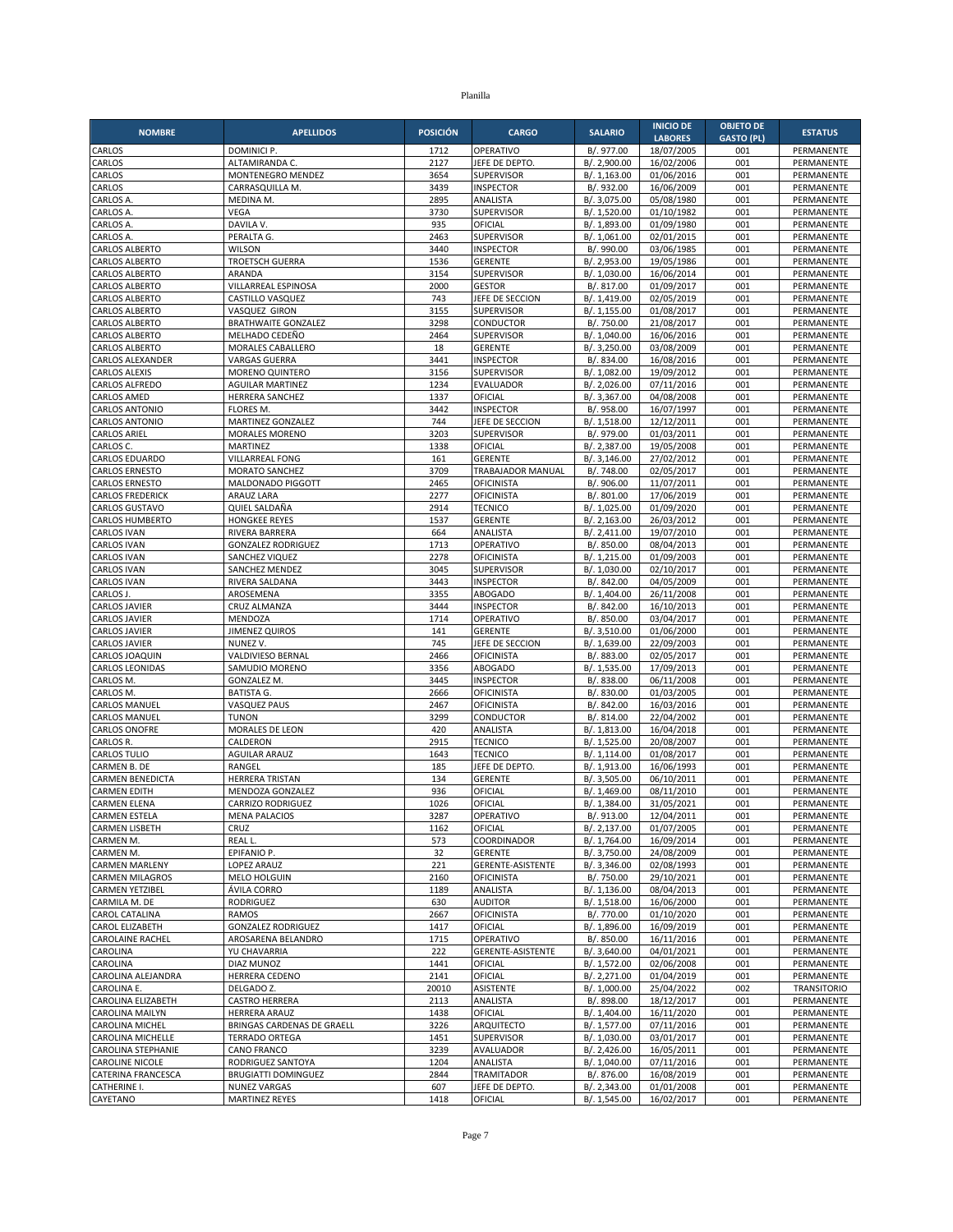| <b>GASTO (PL)</b><br>28/10/1999<br><b>CECILIO</b><br><b>FLORES B.</b><br>3446<br><b>INSPECTOR</b><br>B/. 991.00<br>001<br>PERMANENTE<br><b>CECILIO</b><br>PENALBA RODRIGUEZ<br>1662<br>OPERATIVO<br>B/. 650.00<br>16/03/2022<br>001<br>PERMANENTE<br>001<br>CECYBEL DEL CARMEN<br>URRUTIA DE POSAM<br>1716<br>OPERATIVO<br>B/. 1,110.00<br>10/01/1995<br>PERMANENTE<br><b>CEFERINO</b><br>3447<br>B/. 902.00<br>001<br>CEDENO A<br><b>INSPECTOR</b><br>16/06/2006<br>PERMANENTE<br><b>RODRIGUEZ E.</b><br>1633<br>OPERADOR<br>B/. 925.00<br>01/10/1982<br>001<br>PERMANENTE<br>CELESTINO<br>3698<br>B/. 819.00<br>17/02/1994<br>001<br>RODRIGUEZ R.<br>TRABAJADOR MANUAL<br>PERMANENTE<br>1339<br>16/07/2010<br>001<br>CELESTINO<br><b>GONZALEZ VELASQUEZ</b><br>OFICIAL<br>B/. 1,895.00<br>PERMANENTE<br>2846<br>001<br><b>CELIA MELIZA</b><br>RIVERA VERGARA<br><b>TRAMITADOR</b><br>B/. 929.00<br>16/08/2017<br>PERMANENTE<br>1717<br>16/10/2015<br>001<br><b>CELICA BEATRIZ</b><br><b>CALDERON CADIZ</b><br>OPERATIVO<br>B/. 850.00<br>PERMANENTE<br>1028<br>05/05/2008<br>001<br><b>CELIDETH</b><br><b>GUILLEN</b><br>OFICIAL<br>B/. 1,543.00<br>PERMANENTE<br>48<br><b>GERENTE</b><br>001<br><b>GONZALEZ MENDIETA</b><br>B/. 3,594.00<br>16/11/2017<br>PERMANENTE<br>2813<br>001<br><b>CELINE ANNETH</b><br><b>GUARDIOLA UREÑA</b><br><b>TRAMITADOR</b><br>B/. 927.00<br>03/06/2021<br>PERMANENTE<br>3357<br>001<br><b>SINCLAIR RIOS</b><br><b>ABOGADO</b><br>B/. 1,506.00<br>01/06/2016<br>PERMANENTE<br>818<br>001<br><b>CELSA BEATRIZ</b><br><b>FEIJOO PITTI</b><br>JEFE DE SECCION<br>B/. 1,637.00<br>10/03/2008<br>PERMANENTE<br>904<br>001<br>CESAR A.<br><b>GONZALEZ A.</b><br>OFICIAL<br>B/. 1,887.00<br>03/09/2014<br>PERMANENTE<br>631<br><b>AUDITOR</b><br>25/11/2010<br>001<br><b>CESAR ALEXIS</b><br>SAMANIEGO GARIBALDO<br>B/. 2,040.00<br>PERMANENTE<br>JEFE DE DEPTO<br>001<br><b>CESAR ALFONSO</b><br><b>SANCHEZ PONCE</b><br>526<br>B/. 2,144.00<br>01/09/2010<br>PERMANENTE<br>001<br><b>CESAR ANTONIO</b><br>VILLARREAL VEGA<br>3157<br><b>SUPERVISOR</b><br>B/. 1,056.00<br>01/11/2013<br>PERMANENTE<br><b>CESAR ARIEL</b><br><b>BANFIELD CH.</b><br>3085<br>SUPERVISOR<br>B/. 1,328.00<br>03/05/1993<br>001<br>PERMANENTE<br>1718<br>17/03/2014<br>001<br><b>CESAR AUGUSTO</b><br><b>LABIOSA RIVERA</b><br>OPERATIVO<br>B/. 850.00<br>PERMANENTE<br>1275<br>OFICIAL<br>01/12/2017<br>001<br><b>CESAR AUGUSTO</b><br><b>MORA MELENDEZ</b><br>B/. 1,462.00<br>PERMANENTE<br>701<br>001<br><b>CESAR AUGUSTO</b><br><b>GUERRERO DE LEON</b><br><b>SUPERVISOR</b><br>B/. 1,616.00<br>01/03/2018<br>PERMANENTE<br><b>CESAR AUGUSTO</b><br><b>RUIZ SANTANA</b><br>1340<br>OFICIAL<br>B/. 2,278.00<br>18/04/2011<br>001<br>PERMANENTE<br><b>CESAR CECILIO</b><br>3448<br><b>INSPECTOR</b><br>B/. 1,160.00<br>17/06/1991<br>001<br>MORALES QUIROZ<br>PERMANENTE<br>SAMUDIO QUINTERO<br>1644<br><b>TECNICO</b><br>B/. 852.00<br>16/06/2014<br>001<br><b>CESAR ENRIQUE</b><br>PERMANENTE<br><b>GERENTE</b><br>16/01/2007<br>001<br><b>CESAR ISIDRO</b><br>ARAUZ SERRANO<br>101<br>B/. 3,796.00<br>PERMANENTE<br><b>CESAR IVAN</b><br>482<br>B/. 855.00<br>001<br>SANTILLANA CASTILLO<br><b>INVESTIGADOR</b><br>01/06/2016<br>PERMANENTE<br><b>CESAR JOSE</b><br>2279<br>001<br><b>OSORIO SANCHEZ</b><br><b>OFICINISTA</b><br>B/. 793.00<br>16/04/2019<br>PERMANENTE<br>1341<br>B/. 2,392.00<br>001<br><b>CESAR JULIO</b><br>NAVARRO PRINCE<br>OFICIAL<br>01/10/2008<br>PERMANENTE<br><b>CESAR MANUEL</b><br><b>FALCON CARRERA</b><br>256<br><b>ASISTENTE</b><br>B/. 1,000.00<br>19/10/2021<br>001<br>PERMANENTE<br>SAMANIEGO MENDOZA<br>3449<br><b>INSPECTOR</b><br>B/. 793.00<br>02/07/2019<br>001<br><b>CESAR MIGUEL</b><br>PERMANENTE<br>B/. 1,044.00<br>16/02/2009<br>001<br>CESAR N.<br>CONTRERAS<br>2668<br>OFICINISTA<br>PERMANENTE<br>CHARIBETH BETINA<br><b>VARGAS ARAUZ</b><br>2280<br><b>OFICINISTA</b><br>B/. 773.00<br>16/03/2021<br>001<br>PERMANENTE<br>001<br>CHARLINE DEL CARMEN<br>SAMUDIO RIOS<br>3254<br>AVALUADOR<br>B/. 1,688.00<br>07/11/2016<br>PERMANENTE<br>317<br>16/04/2019<br>001<br>CHARLY AUGUSTO<br>VILLARREAL GUTIÉRREZ<br><b>ASISTENTE</b><br>B/. 1,061.00<br>PERMANENTE<br>3450<br>001<br><b>MERA GUERRA</b><br><b>INSPECTOR</b><br>B/. 780.00<br>03/08/2020<br>PERMANENTE<br>001<br>CHERYL VIANETT<br>HERRERA CEDEÑO<br>3086<br><b>SUPERVISOR</b><br>B/. 1,030.00<br>06/11/2015<br>PERMANENTE<br>2047<br>001<br>CHRISTIAN A.<br>LOPEZ B.<br>OFICIAL<br>B/. 1,624.00<br>01/10/2009<br>PERMANENTE<br>RIVERA DELGADO<br>3328<br>CONDUCTOR<br>B/. 1,263.00<br>16/09/2015<br>001<br>PERMANENTE<br><b>CHRISTIAN AMERICO</b><br><b>CINDY AVILA DE</b><br>VASQUEZ<br>263<br>B/. 1,332.00<br>04/01/1982<br>001<br><b>ASISTENTE</b><br>PERMANENTE<br>2015<br>001<br><b>CINDY MICHELL</b><br>MARTINEZ SANCHEZ<br><b>GESTOR</b><br>B/. 876.00<br>16/03/2020<br>PERMANENTE<br>23/10/2014<br>CINTHIA S.<br>DE LA VICTORIA<br>1190<br>ANALISTA<br>B/. 1,440.00<br>001<br>PERMANENTE<br><b>CIRCE</b><br>1607<br><b>GERENTE</b><br>B/. 2,657.00<br>15/09/2009<br>001<br>PERMANENTE<br>RODRIGUEZ A.<br><b>CIRO ADRIAN</b><br><b>BARRIA PIMENTEL</b><br>894<br>JEFE DE DEPTO.<br>B/. 2,581.00<br>22/11/2010<br>001<br>PERMANENTE<br>1719<br>001<br>CLARISA JOSEFA<br>CAMARGO CEDENO<br>OPERATIVO<br>B/. 850.00<br>17/08/2020<br>PERMANENTE<br>3358<br><b>ABOGADO</b><br>06/11/2013<br>001<br>CLARISSA CLARIBEL<br><b>CALDERON GARRIDO</b><br>B/. 1,671.00<br>PERMANENTE<br>1246<br>001<br><b>CLARISSA LETICIA</b><br>CASTILLO SILVERA<br>OFICIAL<br>B/. 1,860.00<br>05/01/2009<br>PERMANENTE<br>1247<br>B/. 2,152.00<br>16/02/2017<br>001<br>CLAUDIA<br>LOPEZ ALVEO<br>OFICIAL<br>PERMANENTE<br>2669<br>16/05/2017<br>001<br>CLAUDIA ALEJANDRA<br>DE LEON GARCIA<br><b>OFICINISTA</b><br>B/. 834.00<br>PERMANENTE<br><b>CLAUDIA ESTELA</b><br>819<br>B/. 1,404.00<br>12/03/2012<br>001<br>VARGAS<br>JEFE DE SECCION<br>PERMANENTE<br>820<br><b>MENDOZA REYES</b><br>JEFE DE SECCION<br>B/. 1,404.00<br>14/11/2011<br>001<br>PERMANENTE<br>421<br><b>CLELIA IDALY</b><br>SOLIS AGUILAR MARTINEZ<br><b>AUDITOR</b><br>B/. 1,926.00<br>16/08/2018<br>001<br>PERMANENTE<br>3013<br><b>ESPINO CORDOBA</b><br><b>TECNICO</b><br>B/. 1,040.00<br>01/09/2020<br>001<br><b>CLIMACO ANTONIO</b><br>PERMANENTE<br>2281<br>001<br><b>CLORINDA JANETT</b><br><b>ABREGO RODRIGUEZ</b><br><b>OFICINISTA</b><br>B/. 841.00<br>16/09/2003<br>PERMANENTE<br><b>CONNY ODETTE</b><br><b>MELO PRETELT</b><br>2670<br>OFICINISTA<br>B/. 833.00<br>16/08/2016<br>001<br>PERMANENTE<br>RODRIGUEZ FRANCO<br>3046<br><b>SUPERVISOR</b><br>B/. 1,126.00<br>05/11/1997<br>001<br>PERMANENTE<br>CAMPOS ORTEGA<br>802<br>JEFE DE DEPTO.<br>B/. 2,261.00<br>03/06/2013<br><b>CORINA VANESSA</b><br>001<br>PERMANENTE<br>OPERADOR<br>09/05/2022<br><b>ROBLES RODRIGUEZ</b><br>3706<br>B/. 650.00<br>001<br>PERMANENTE<br><b>CRISTAL MASSIEL</b><br><b>VARGAS PEREZ</b><br>2282<br><b>OFICINISTA</b><br>B/. 796.00<br>01/11/2018<br>001<br>PERMANENTE<br>MONTENEGRO Q.<br>3329<br>CONDUCTOR<br>01/09/2006<br>CRISTHIAN<br>B/. 1,824.00<br>001<br>PERMANENTE<br><b>CRISTHIAN ALBERTO</b><br>CASTILLO QUINTANA<br>19/08/2013<br>937<br>OFICIAL<br>B/. 1,934.00<br>001<br>PERMANENTE<br><b>CRISTHIAN JAHIR</b><br><b>GUERRA VILLARREAL</b><br>3011<br><b>TECNICO</b><br>B/. 1,000.00<br>13/09/2021<br>001<br>PERMANENTE<br><b>CRISTHIAN JESUS</b><br>3457<br>SAMANIEGO DIAZ<br><b>INSPECTOR</b><br>B/. 750.00<br>06/09/2021<br>001<br>PERMANENTE<br>CASTILLO ALVARADO<br>1342<br>OFICIAL<br>B/. 1,849.00<br>02/10/2017<br>001<br>PERMANENTE<br>B/. 876.00<br>01/10/2020<br><b>CRISTHIAN RAUL</b><br>PEREZ LOPEZ<br>2016<br>ANALISTA<br>001<br>PERMANENTE<br>CRISTHIAN Y.<br>17/11/2014<br>ESQUINA<br>1963<br>OPERATIVO<br>B/. 1,025.00<br>001<br>PERMANENTE<br>OPERATIVO<br>B/. 850.00<br>19/07/2021<br><b>CRISTIBEL TERESA</b><br>CHAVEZ SALDAÑA<br>1657<br>001<br>PERMANENTE<br>B/. 4,520.00<br>01/12/2020<br>001<br>CRISTINA<br><b>KIRKLAND NAVARRO</b><br>54<br><b>GERENTE</b><br>PERMANENTE<br>CRISTINA<br>MIRANDA HERRERA<br>2468<br><b>OFICINISTA</b><br>B/. 801.00<br>01/11/2018<br>001<br>PERMANENTE<br>CRISTINA DEL CARMEN<br>111<br>B/. 3,593.00<br>06/04/2015<br>001<br><b>VERGARA RIVERA</b><br><b>GERENTE</b><br>PERMANENTE<br>16/12/2016<br>001<br>CABRERA RAMOS<br>318<br>ANALISTA<br>B/. 1,350.00<br>PERMANENTE<br>319<br>POYATOS ALVARADO<br>ASISTENTE<br>B/. 1,109.00<br>01/07/2016<br>001<br>PERMANENTE<br>GONZÁLEZ VILLARREAL<br>B/. 926.00<br>18/08/2014<br>CRISTINA MARIA<br>2061<br>OPERATIVO<br>001<br>PERMANENTE<br>OPERATIVO<br>13/04/2022<br>PERMANENTE<br>ORTIZ CASTILLO<br>1664<br>B/. 650.00<br>001<br><b>CRISTY YANIRA</b><br>320<br>16/09/2020<br>CAMARGO RODRIGUEZ<br>ASISTENTE<br>B/. 1,030.00<br>001<br>PERMANENTE<br>2209<br><b>OFICINISTA</b><br>B/. 762.00<br>01/08/2014<br><b>CRYSTEL DENISE</b><br>AMOR ACOSTA<br>001<br>PERMANENTE<br>CYNTHIA<br>VALDES L.<br>223<br>B/. 3,146.00<br>01/07/2005<br>001<br>PERMANENTE<br>GERENTE<br>2469<br>001 | <b>NOMBRE</b>         | <b>APELLIDOS</b> | <b>POSICIÓN</b> | <b>CARGO</b>      | <b>SALARIO</b> | <b>INICIO DE</b> | <b>OBJETO DE</b> | <b>ESTATUS</b> |
|----------------------------------------------------------------------------------------------------------------------------------------------------------------------------------------------------------------------------------------------------------------------------------------------------------------------------------------------------------------------------------------------------------------------------------------------------------------------------------------------------------------------------------------------------------------------------------------------------------------------------------------------------------------------------------------------------------------------------------------------------------------------------------------------------------------------------------------------------------------------------------------------------------------------------------------------------------------------------------------------------------------------------------------------------------------------------------------------------------------------------------------------------------------------------------------------------------------------------------------------------------------------------------------------------------------------------------------------------------------------------------------------------------------------------------------------------------------------------------------------------------------------------------------------------------------------------------------------------------------------------------------------------------------------------------------------------------------------------------------------------------------------------------------------------------------------------------------------------------------------------------------------------------------------------------------------------------------------------------------------------------------------------------------------------------------------------------------------------------------------------------------------------------------------------------------------------------------------------------------------------------------------------------------------------------------------------------------------------------------------------------------------------------------------------------------------------------------------------------------------------------------------------------------------------------------------------------------------------------------------------------------------------------------------------------------------------------------------------------------------------------------------------------------------------------------------------------------------------------------------------------------------------------------------------------------------------------------------------------------------------------------------------------------------------------------------------------------------------------------------------------------------------------------------------------------------------------------------------------------------------------------------------------------------------------------------------------------------------------------------------------------------------------------------------------------------------------------------------------------------------------------------------------------------------------------------------------------------------------------------------------------------------------------------------------------------------------------------------------------------------------------------------------------------------------------------------------------------------------------------------------------------------------------------------------------------------------------------------------------------------------------------------------------------------------------------------------------------------------------------------------------------------------------------------------------------------------------------------------------------------------------------------------------------------------------------------------------------------------------------------------------------------------------------------------------------------------------------------------------------------------------------------------------------------------------------------------------------------------------------------------------------------------------------------------------------------------------------------------------------------------------------------------------------------------------------------------------------------------------------------------------------------------------------------------------------------------------------------------------------------------------------------------------------------------------------------------------------------------------------------------------------------------------------------------------------------------------------------------------------------------------------------------------------------------------------------------------------------------------------------------------------------------------------------------------------------------------------------------------------------------------------------------------------------------------------------------------------------------------------------------------------------------------------------------------------------------------------------------------------------------------------------------------------------------------------------------------------------------------------------------------------------------------------------------------------------------------------------------------------------------------------------------------------------------------------------------------------------------------------------------------------------------------------------------------------------------------------------------------------------------------------------------------------------------------------------------------------------------------------------------------------------------------------------------------------------------------------------------------------------------------------------------------------------------------------------------------------------------------------------------------------------------------------------------------------------------------------------------------------------------------------------------------------------------------------------------------------------------------------------------------------------------------------------------------------------------------------------------------------------------------------------------------------------------------------------------------------------------------------------------------------------------------------------------------------------------------------------------------------------------------------------------------------------------------------------------------------------------------------------------------------------------------------------------------------------------------------------------------------------------------------------------------------------------------------------------------------------------------------------------------------------------------------------------------------------------------------------------------------------------------------------------------------------------------------------------------------------------------------------------------------------------------------------------------------------------------------------------------------------------------------------------------------------------------------------------------------------------------------------------------------------------------------------------------------------------------------------------------------------------------------------------------------------------------------------------------------------------------------------------------------------------------------------------------------------------------------------------------------------------------------------------------------------------------------------------------------------------------------------------------------------------------------------------------------------------------------------------------------------------------------------------------------------------------------------------------------------------------------------------------------------------------------------------------------------------------------------------------------------------------------------------------------------------------------------------------|-----------------------|------------------|-----------------|-------------------|----------------|------------------|------------------|----------------|
|                                                                                                                                                                                                                                                                                                                                                                                                                                                                                                                                                                                                                                                                                                                                                                                                                                                                                                                                                                                                                                                                                                                                                                                                                                                                                                                                                                                                                                                                                                                                                                                                                                                                                                                                                                                                                                                                                                                                                                                                                                                                                                                                                                                                                                                                                                                                                                                                                                                                                                                                                                                                                                                                                                                                                                                                                                                                                                                                                                                                                                                                                                                                                                                                                                                                                                                                                                                                                                                                                                                                                                                                                                                                                                                                                                                                                                                                                                                                                                                                                                                                                                                                                                                                                                                                                                                                                                                                                                                                                                                                                                                                                                                                                                                                                                                                                                                                                                                                                                                                                                                                                                                                                                                                                                                                                                                                                                                                                                                                                                                                                                                                                                                                                                                                                                                                                                                                                                                                                                                                                                                                                                                                                                                                                                                                                                                                                                                                                                                                                                                                                                                                                                                                                                                                                                                                                                                                                                                                                                                                                                                                                                                                                                                                                                                                                                                                                                                                                                                                                                                                                                                                                                                                                                                                                                                                                                                                                                                                                                                                                                                                                                                                                                                                                                                                                                                                                                                                                                                                                                                                                                                                                                                                                                                                                                                                                                                                                                                                                                                                                                                                                        |                       |                  |                 |                   |                | <b>LABORES</b>   |                  |                |
|                                                                                                                                                                                                                                                                                                                                                                                                                                                                                                                                                                                                                                                                                                                                                                                                                                                                                                                                                                                                                                                                                                                                                                                                                                                                                                                                                                                                                                                                                                                                                                                                                                                                                                                                                                                                                                                                                                                                                                                                                                                                                                                                                                                                                                                                                                                                                                                                                                                                                                                                                                                                                                                                                                                                                                                                                                                                                                                                                                                                                                                                                                                                                                                                                                                                                                                                                                                                                                                                                                                                                                                                                                                                                                                                                                                                                                                                                                                                                                                                                                                                                                                                                                                                                                                                                                                                                                                                                                                                                                                                                                                                                                                                                                                                                                                                                                                                                                                                                                                                                                                                                                                                                                                                                                                                                                                                                                                                                                                                                                                                                                                                                                                                                                                                                                                                                                                                                                                                                                                                                                                                                                                                                                                                                                                                                                                                                                                                                                                                                                                                                                                                                                                                                                                                                                                                                                                                                                                                                                                                                                                                                                                                                                                                                                                                                                                                                                                                                                                                                                                                                                                                                                                                                                                                                                                                                                                                                                                                                                                                                                                                                                                                                                                                                                                                                                                                                                                                                                                                                                                                                                                                                                                                                                                                                                                                                                                                                                                                                                                                                                                                                        |                       |                  |                 |                   |                |                  |                  |                |
|                                                                                                                                                                                                                                                                                                                                                                                                                                                                                                                                                                                                                                                                                                                                                                                                                                                                                                                                                                                                                                                                                                                                                                                                                                                                                                                                                                                                                                                                                                                                                                                                                                                                                                                                                                                                                                                                                                                                                                                                                                                                                                                                                                                                                                                                                                                                                                                                                                                                                                                                                                                                                                                                                                                                                                                                                                                                                                                                                                                                                                                                                                                                                                                                                                                                                                                                                                                                                                                                                                                                                                                                                                                                                                                                                                                                                                                                                                                                                                                                                                                                                                                                                                                                                                                                                                                                                                                                                                                                                                                                                                                                                                                                                                                                                                                                                                                                                                                                                                                                                                                                                                                                                                                                                                                                                                                                                                                                                                                                                                                                                                                                                                                                                                                                                                                                                                                                                                                                                                                                                                                                                                                                                                                                                                                                                                                                                                                                                                                                                                                                                                                                                                                                                                                                                                                                                                                                                                                                                                                                                                                                                                                                                                                                                                                                                                                                                                                                                                                                                                                                                                                                                                                                                                                                                                                                                                                                                                                                                                                                                                                                                                                                                                                                                                                                                                                                                                                                                                                                                                                                                                                                                                                                                                                                                                                                                                                                                                                                                                                                                                                                                        |                       |                  |                 |                   |                |                  |                  |                |
|                                                                                                                                                                                                                                                                                                                                                                                                                                                                                                                                                                                                                                                                                                                                                                                                                                                                                                                                                                                                                                                                                                                                                                                                                                                                                                                                                                                                                                                                                                                                                                                                                                                                                                                                                                                                                                                                                                                                                                                                                                                                                                                                                                                                                                                                                                                                                                                                                                                                                                                                                                                                                                                                                                                                                                                                                                                                                                                                                                                                                                                                                                                                                                                                                                                                                                                                                                                                                                                                                                                                                                                                                                                                                                                                                                                                                                                                                                                                                                                                                                                                                                                                                                                                                                                                                                                                                                                                                                                                                                                                                                                                                                                                                                                                                                                                                                                                                                                                                                                                                                                                                                                                                                                                                                                                                                                                                                                                                                                                                                                                                                                                                                                                                                                                                                                                                                                                                                                                                                                                                                                                                                                                                                                                                                                                                                                                                                                                                                                                                                                                                                                                                                                                                                                                                                                                                                                                                                                                                                                                                                                                                                                                                                                                                                                                                                                                                                                                                                                                                                                                                                                                                                                                                                                                                                                                                                                                                                                                                                                                                                                                                                                                                                                                                                                                                                                                                                                                                                                                                                                                                                                                                                                                                                                                                                                                                                                                                                                                                                                                                                                                                        |                       |                  |                 |                   |                |                  |                  |                |
|                                                                                                                                                                                                                                                                                                                                                                                                                                                                                                                                                                                                                                                                                                                                                                                                                                                                                                                                                                                                                                                                                                                                                                                                                                                                                                                                                                                                                                                                                                                                                                                                                                                                                                                                                                                                                                                                                                                                                                                                                                                                                                                                                                                                                                                                                                                                                                                                                                                                                                                                                                                                                                                                                                                                                                                                                                                                                                                                                                                                                                                                                                                                                                                                                                                                                                                                                                                                                                                                                                                                                                                                                                                                                                                                                                                                                                                                                                                                                                                                                                                                                                                                                                                                                                                                                                                                                                                                                                                                                                                                                                                                                                                                                                                                                                                                                                                                                                                                                                                                                                                                                                                                                                                                                                                                                                                                                                                                                                                                                                                                                                                                                                                                                                                                                                                                                                                                                                                                                                                                                                                                                                                                                                                                                                                                                                                                                                                                                                                                                                                                                                                                                                                                                                                                                                                                                                                                                                                                                                                                                                                                                                                                                                                                                                                                                                                                                                                                                                                                                                                                                                                                                                                                                                                                                                                                                                                                                                                                                                                                                                                                                                                                                                                                                                                                                                                                                                                                                                                                                                                                                                                                                                                                                                                                                                                                                                                                                                                                                                                                                                                                                        | CELESTINO             |                  |                 |                   |                |                  |                  |                |
|                                                                                                                                                                                                                                                                                                                                                                                                                                                                                                                                                                                                                                                                                                                                                                                                                                                                                                                                                                                                                                                                                                                                                                                                                                                                                                                                                                                                                                                                                                                                                                                                                                                                                                                                                                                                                                                                                                                                                                                                                                                                                                                                                                                                                                                                                                                                                                                                                                                                                                                                                                                                                                                                                                                                                                                                                                                                                                                                                                                                                                                                                                                                                                                                                                                                                                                                                                                                                                                                                                                                                                                                                                                                                                                                                                                                                                                                                                                                                                                                                                                                                                                                                                                                                                                                                                                                                                                                                                                                                                                                                                                                                                                                                                                                                                                                                                                                                                                                                                                                                                                                                                                                                                                                                                                                                                                                                                                                                                                                                                                                                                                                                                                                                                                                                                                                                                                                                                                                                                                                                                                                                                                                                                                                                                                                                                                                                                                                                                                                                                                                                                                                                                                                                                                                                                                                                                                                                                                                                                                                                                                                                                                                                                                                                                                                                                                                                                                                                                                                                                                                                                                                                                                                                                                                                                                                                                                                                                                                                                                                                                                                                                                                                                                                                                                                                                                                                                                                                                                                                                                                                                                                                                                                                                                                                                                                                                                                                                                                                                                                                                                                                        |                       |                  |                 |                   |                |                  |                  |                |
|                                                                                                                                                                                                                                                                                                                                                                                                                                                                                                                                                                                                                                                                                                                                                                                                                                                                                                                                                                                                                                                                                                                                                                                                                                                                                                                                                                                                                                                                                                                                                                                                                                                                                                                                                                                                                                                                                                                                                                                                                                                                                                                                                                                                                                                                                                                                                                                                                                                                                                                                                                                                                                                                                                                                                                                                                                                                                                                                                                                                                                                                                                                                                                                                                                                                                                                                                                                                                                                                                                                                                                                                                                                                                                                                                                                                                                                                                                                                                                                                                                                                                                                                                                                                                                                                                                                                                                                                                                                                                                                                                                                                                                                                                                                                                                                                                                                                                                                                                                                                                                                                                                                                                                                                                                                                                                                                                                                                                                                                                                                                                                                                                                                                                                                                                                                                                                                                                                                                                                                                                                                                                                                                                                                                                                                                                                                                                                                                                                                                                                                                                                                                                                                                                                                                                                                                                                                                                                                                                                                                                                                                                                                                                                                                                                                                                                                                                                                                                                                                                                                                                                                                                                                                                                                                                                                                                                                                                                                                                                                                                                                                                                                                                                                                                                                                                                                                                                                                                                                                                                                                                                                                                                                                                                                                                                                                                                                                                                                                                                                                                                                                                        |                       |                  |                 |                   |                |                  |                  |                |
|                                                                                                                                                                                                                                                                                                                                                                                                                                                                                                                                                                                                                                                                                                                                                                                                                                                                                                                                                                                                                                                                                                                                                                                                                                                                                                                                                                                                                                                                                                                                                                                                                                                                                                                                                                                                                                                                                                                                                                                                                                                                                                                                                                                                                                                                                                                                                                                                                                                                                                                                                                                                                                                                                                                                                                                                                                                                                                                                                                                                                                                                                                                                                                                                                                                                                                                                                                                                                                                                                                                                                                                                                                                                                                                                                                                                                                                                                                                                                                                                                                                                                                                                                                                                                                                                                                                                                                                                                                                                                                                                                                                                                                                                                                                                                                                                                                                                                                                                                                                                                                                                                                                                                                                                                                                                                                                                                                                                                                                                                                                                                                                                                                                                                                                                                                                                                                                                                                                                                                                                                                                                                                                                                                                                                                                                                                                                                                                                                                                                                                                                                                                                                                                                                                                                                                                                                                                                                                                                                                                                                                                                                                                                                                                                                                                                                                                                                                                                                                                                                                                                                                                                                                                                                                                                                                                                                                                                                                                                                                                                                                                                                                                                                                                                                                                                                                                                                                                                                                                                                                                                                                                                                                                                                                                                                                                                                                                                                                                                                                                                                                                                                        |                       |                  |                 |                   |                |                  |                  |                |
|                                                                                                                                                                                                                                                                                                                                                                                                                                                                                                                                                                                                                                                                                                                                                                                                                                                                                                                                                                                                                                                                                                                                                                                                                                                                                                                                                                                                                                                                                                                                                                                                                                                                                                                                                                                                                                                                                                                                                                                                                                                                                                                                                                                                                                                                                                                                                                                                                                                                                                                                                                                                                                                                                                                                                                                                                                                                                                                                                                                                                                                                                                                                                                                                                                                                                                                                                                                                                                                                                                                                                                                                                                                                                                                                                                                                                                                                                                                                                                                                                                                                                                                                                                                                                                                                                                                                                                                                                                                                                                                                                                                                                                                                                                                                                                                                                                                                                                                                                                                                                                                                                                                                                                                                                                                                                                                                                                                                                                                                                                                                                                                                                                                                                                                                                                                                                                                                                                                                                                                                                                                                                                                                                                                                                                                                                                                                                                                                                                                                                                                                                                                                                                                                                                                                                                                                                                                                                                                                                                                                                                                                                                                                                                                                                                                                                                                                                                                                                                                                                                                                                                                                                                                                                                                                                                                                                                                                                                                                                                                                                                                                                                                                                                                                                                                                                                                                                                                                                                                                                                                                                                                                                                                                                                                                                                                                                                                                                                                                                                                                                                                                                        |                       |                  |                 |                   |                |                  |                  |                |
|                                                                                                                                                                                                                                                                                                                                                                                                                                                                                                                                                                                                                                                                                                                                                                                                                                                                                                                                                                                                                                                                                                                                                                                                                                                                                                                                                                                                                                                                                                                                                                                                                                                                                                                                                                                                                                                                                                                                                                                                                                                                                                                                                                                                                                                                                                                                                                                                                                                                                                                                                                                                                                                                                                                                                                                                                                                                                                                                                                                                                                                                                                                                                                                                                                                                                                                                                                                                                                                                                                                                                                                                                                                                                                                                                                                                                                                                                                                                                                                                                                                                                                                                                                                                                                                                                                                                                                                                                                                                                                                                                                                                                                                                                                                                                                                                                                                                                                                                                                                                                                                                                                                                                                                                                                                                                                                                                                                                                                                                                                                                                                                                                                                                                                                                                                                                                                                                                                                                                                                                                                                                                                                                                                                                                                                                                                                                                                                                                                                                                                                                                                                                                                                                                                                                                                                                                                                                                                                                                                                                                                                                                                                                                                                                                                                                                                                                                                                                                                                                                                                                                                                                                                                                                                                                                                                                                                                                                                                                                                                                                                                                                                                                                                                                                                                                                                                                                                                                                                                                                                                                                                                                                                                                                                                                                                                                                                                                                                                                                                                                                                                                                        | <b>CELINDA AURORA</b> |                  |                 |                   |                |                  |                  |                |
|                                                                                                                                                                                                                                                                                                                                                                                                                                                                                                                                                                                                                                                                                                                                                                                                                                                                                                                                                                                                                                                                                                                                                                                                                                                                                                                                                                                                                                                                                                                                                                                                                                                                                                                                                                                                                                                                                                                                                                                                                                                                                                                                                                                                                                                                                                                                                                                                                                                                                                                                                                                                                                                                                                                                                                                                                                                                                                                                                                                                                                                                                                                                                                                                                                                                                                                                                                                                                                                                                                                                                                                                                                                                                                                                                                                                                                                                                                                                                                                                                                                                                                                                                                                                                                                                                                                                                                                                                                                                                                                                                                                                                                                                                                                                                                                                                                                                                                                                                                                                                                                                                                                                                                                                                                                                                                                                                                                                                                                                                                                                                                                                                                                                                                                                                                                                                                                                                                                                                                                                                                                                                                                                                                                                                                                                                                                                                                                                                                                                                                                                                                                                                                                                                                                                                                                                                                                                                                                                                                                                                                                                                                                                                                                                                                                                                                                                                                                                                                                                                                                                                                                                                                                                                                                                                                                                                                                                                                                                                                                                                                                                                                                                                                                                                                                                                                                                                                                                                                                                                                                                                                                                                                                                                                                                                                                                                                                                                                                                                                                                                                                                                        |                       |                  |                 |                   |                |                  |                  |                |
|                                                                                                                                                                                                                                                                                                                                                                                                                                                                                                                                                                                                                                                                                                                                                                                                                                                                                                                                                                                                                                                                                                                                                                                                                                                                                                                                                                                                                                                                                                                                                                                                                                                                                                                                                                                                                                                                                                                                                                                                                                                                                                                                                                                                                                                                                                                                                                                                                                                                                                                                                                                                                                                                                                                                                                                                                                                                                                                                                                                                                                                                                                                                                                                                                                                                                                                                                                                                                                                                                                                                                                                                                                                                                                                                                                                                                                                                                                                                                                                                                                                                                                                                                                                                                                                                                                                                                                                                                                                                                                                                                                                                                                                                                                                                                                                                                                                                                                                                                                                                                                                                                                                                                                                                                                                                                                                                                                                                                                                                                                                                                                                                                                                                                                                                                                                                                                                                                                                                                                                                                                                                                                                                                                                                                                                                                                                                                                                                                                                                                                                                                                                                                                                                                                                                                                                                                                                                                                                                                                                                                                                                                                                                                                                                                                                                                                                                                                                                                                                                                                                                                                                                                                                                                                                                                                                                                                                                                                                                                                                                                                                                                                                                                                                                                                                                                                                                                                                                                                                                                                                                                                                                                                                                                                                                                                                                                                                                                                                                                                                                                                                                                        | <b>CELIO ALFREDO</b>  |                  |                 |                   |                |                  |                  |                |
|                                                                                                                                                                                                                                                                                                                                                                                                                                                                                                                                                                                                                                                                                                                                                                                                                                                                                                                                                                                                                                                                                                                                                                                                                                                                                                                                                                                                                                                                                                                                                                                                                                                                                                                                                                                                                                                                                                                                                                                                                                                                                                                                                                                                                                                                                                                                                                                                                                                                                                                                                                                                                                                                                                                                                                                                                                                                                                                                                                                                                                                                                                                                                                                                                                                                                                                                                                                                                                                                                                                                                                                                                                                                                                                                                                                                                                                                                                                                                                                                                                                                                                                                                                                                                                                                                                                                                                                                                                                                                                                                                                                                                                                                                                                                                                                                                                                                                                                                                                                                                                                                                                                                                                                                                                                                                                                                                                                                                                                                                                                                                                                                                                                                                                                                                                                                                                                                                                                                                                                                                                                                                                                                                                                                                                                                                                                                                                                                                                                                                                                                                                                                                                                                                                                                                                                                                                                                                                                                                                                                                                                                                                                                                                                                                                                                                                                                                                                                                                                                                                                                                                                                                                                                                                                                                                                                                                                                                                                                                                                                                                                                                                                                                                                                                                                                                                                                                                                                                                                                                                                                                                                                                                                                                                                                                                                                                                                                                                                                                                                                                                                                                        |                       |                  |                 |                   |                |                  |                  |                |
|                                                                                                                                                                                                                                                                                                                                                                                                                                                                                                                                                                                                                                                                                                                                                                                                                                                                                                                                                                                                                                                                                                                                                                                                                                                                                                                                                                                                                                                                                                                                                                                                                                                                                                                                                                                                                                                                                                                                                                                                                                                                                                                                                                                                                                                                                                                                                                                                                                                                                                                                                                                                                                                                                                                                                                                                                                                                                                                                                                                                                                                                                                                                                                                                                                                                                                                                                                                                                                                                                                                                                                                                                                                                                                                                                                                                                                                                                                                                                                                                                                                                                                                                                                                                                                                                                                                                                                                                                                                                                                                                                                                                                                                                                                                                                                                                                                                                                                                                                                                                                                                                                                                                                                                                                                                                                                                                                                                                                                                                                                                                                                                                                                                                                                                                                                                                                                                                                                                                                                                                                                                                                                                                                                                                                                                                                                                                                                                                                                                                                                                                                                                                                                                                                                                                                                                                                                                                                                                                                                                                                                                                                                                                                                                                                                                                                                                                                                                                                                                                                                                                                                                                                                                                                                                                                                                                                                                                                                                                                                                                                                                                                                                                                                                                                                                                                                                                                                                                                                                                                                                                                                                                                                                                                                                                                                                                                                                                                                                                                                                                                                                                                        |                       |                  |                 |                   |                |                  |                  |                |
|                                                                                                                                                                                                                                                                                                                                                                                                                                                                                                                                                                                                                                                                                                                                                                                                                                                                                                                                                                                                                                                                                                                                                                                                                                                                                                                                                                                                                                                                                                                                                                                                                                                                                                                                                                                                                                                                                                                                                                                                                                                                                                                                                                                                                                                                                                                                                                                                                                                                                                                                                                                                                                                                                                                                                                                                                                                                                                                                                                                                                                                                                                                                                                                                                                                                                                                                                                                                                                                                                                                                                                                                                                                                                                                                                                                                                                                                                                                                                                                                                                                                                                                                                                                                                                                                                                                                                                                                                                                                                                                                                                                                                                                                                                                                                                                                                                                                                                                                                                                                                                                                                                                                                                                                                                                                                                                                                                                                                                                                                                                                                                                                                                                                                                                                                                                                                                                                                                                                                                                                                                                                                                                                                                                                                                                                                                                                                                                                                                                                                                                                                                                                                                                                                                                                                                                                                                                                                                                                                                                                                                                                                                                                                                                                                                                                                                                                                                                                                                                                                                                                                                                                                                                                                                                                                                                                                                                                                                                                                                                                                                                                                                                                                                                                                                                                                                                                                                                                                                                                                                                                                                                                                                                                                                                                                                                                                                                                                                                                                                                                                                                                                        |                       |                  |                 |                   |                |                  |                  |                |
|                                                                                                                                                                                                                                                                                                                                                                                                                                                                                                                                                                                                                                                                                                                                                                                                                                                                                                                                                                                                                                                                                                                                                                                                                                                                                                                                                                                                                                                                                                                                                                                                                                                                                                                                                                                                                                                                                                                                                                                                                                                                                                                                                                                                                                                                                                                                                                                                                                                                                                                                                                                                                                                                                                                                                                                                                                                                                                                                                                                                                                                                                                                                                                                                                                                                                                                                                                                                                                                                                                                                                                                                                                                                                                                                                                                                                                                                                                                                                                                                                                                                                                                                                                                                                                                                                                                                                                                                                                                                                                                                                                                                                                                                                                                                                                                                                                                                                                                                                                                                                                                                                                                                                                                                                                                                                                                                                                                                                                                                                                                                                                                                                                                                                                                                                                                                                                                                                                                                                                                                                                                                                                                                                                                                                                                                                                                                                                                                                                                                                                                                                                                                                                                                                                                                                                                                                                                                                                                                                                                                                                                                                                                                                                                                                                                                                                                                                                                                                                                                                                                                                                                                                                                                                                                                                                                                                                                                                                                                                                                                                                                                                                                                                                                                                                                                                                                                                                                                                                                                                                                                                                                                                                                                                                                                                                                                                                                                                                                                                                                                                                                                                        |                       |                  |                 |                   |                |                  |                  |                |
|                                                                                                                                                                                                                                                                                                                                                                                                                                                                                                                                                                                                                                                                                                                                                                                                                                                                                                                                                                                                                                                                                                                                                                                                                                                                                                                                                                                                                                                                                                                                                                                                                                                                                                                                                                                                                                                                                                                                                                                                                                                                                                                                                                                                                                                                                                                                                                                                                                                                                                                                                                                                                                                                                                                                                                                                                                                                                                                                                                                                                                                                                                                                                                                                                                                                                                                                                                                                                                                                                                                                                                                                                                                                                                                                                                                                                                                                                                                                                                                                                                                                                                                                                                                                                                                                                                                                                                                                                                                                                                                                                                                                                                                                                                                                                                                                                                                                                                                                                                                                                                                                                                                                                                                                                                                                                                                                                                                                                                                                                                                                                                                                                                                                                                                                                                                                                                                                                                                                                                                                                                                                                                                                                                                                                                                                                                                                                                                                                                                                                                                                                                                                                                                                                                                                                                                                                                                                                                                                                                                                                                                                                                                                                                                                                                                                                                                                                                                                                                                                                                                                                                                                                                                                                                                                                                                                                                                                                                                                                                                                                                                                                                                                                                                                                                                                                                                                                                                                                                                                                                                                                                                                                                                                                                                                                                                                                                                                                                                                                                                                                                                                                        |                       |                  |                 |                   |                |                  |                  |                |
|                                                                                                                                                                                                                                                                                                                                                                                                                                                                                                                                                                                                                                                                                                                                                                                                                                                                                                                                                                                                                                                                                                                                                                                                                                                                                                                                                                                                                                                                                                                                                                                                                                                                                                                                                                                                                                                                                                                                                                                                                                                                                                                                                                                                                                                                                                                                                                                                                                                                                                                                                                                                                                                                                                                                                                                                                                                                                                                                                                                                                                                                                                                                                                                                                                                                                                                                                                                                                                                                                                                                                                                                                                                                                                                                                                                                                                                                                                                                                                                                                                                                                                                                                                                                                                                                                                                                                                                                                                                                                                                                                                                                                                                                                                                                                                                                                                                                                                                                                                                                                                                                                                                                                                                                                                                                                                                                                                                                                                                                                                                                                                                                                                                                                                                                                                                                                                                                                                                                                                                                                                                                                                                                                                                                                                                                                                                                                                                                                                                                                                                                                                                                                                                                                                                                                                                                                                                                                                                                                                                                                                                                                                                                                                                                                                                                                                                                                                                                                                                                                                                                                                                                                                                                                                                                                                                                                                                                                                                                                                                                                                                                                                                                                                                                                                                                                                                                                                                                                                                                                                                                                                                                                                                                                                                                                                                                                                                                                                                                                                                                                                                                                        |                       |                  |                 |                   |                |                  |                  |                |
|                                                                                                                                                                                                                                                                                                                                                                                                                                                                                                                                                                                                                                                                                                                                                                                                                                                                                                                                                                                                                                                                                                                                                                                                                                                                                                                                                                                                                                                                                                                                                                                                                                                                                                                                                                                                                                                                                                                                                                                                                                                                                                                                                                                                                                                                                                                                                                                                                                                                                                                                                                                                                                                                                                                                                                                                                                                                                                                                                                                                                                                                                                                                                                                                                                                                                                                                                                                                                                                                                                                                                                                                                                                                                                                                                                                                                                                                                                                                                                                                                                                                                                                                                                                                                                                                                                                                                                                                                                                                                                                                                                                                                                                                                                                                                                                                                                                                                                                                                                                                                                                                                                                                                                                                                                                                                                                                                                                                                                                                                                                                                                                                                                                                                                                                                                                                                                                                                                                                                                                                                                                                                                                                                                                                                                                                                                                                                                                                                                                                                                                                                                                                                                                                                                                                                                                                                                                                                                                                                                                                                                                                                                                                                                                                                                                                                                                                                                                                                                                                                                                                                                                                                                                                                                                                                                                                                                                                                                                                                                                                                                                                                                                                                                                                                                                                                                                                                                                                                                                                                                                                                                                                                                                                                                                                                                                                                                                                                                                                                                                                                                                                                        |                       |                  |                 |                   |                |                  |                  |                |
|                                                                                                                                                                                                                                                                                                                                                                                                                                                                                                                                                                                                                                                                                                                                                                                                                                                                                                                                                                                                                                                                                                                                                                                                                                                                                                                                                                                                                                                                                                                                                                                                                                                                                                                                                                                                                                                                                                                                                                                                                                                                                                                                                                                                                                                                                                                                                                                                                                                                                                                                                                                                                                                                                                                                                                                                                                                                                                                                                                                                                                                                                                                                                                                                                                                                                                                                                                                                                                                                                                                                                                                                                                                                                                                                                                                                                                                                                                                                                                                                                                                                                                                                                                                                                                                                                                                                                                                                                                                                                                                                                                                                                                                                                                                                                                                                                                                                                                                                                                                                                                                                                                                                                                                                                                                                                                                                                                                                                                                                                                                                                                                                                                                                                                                                                                                                                                                                                                                                                                                                                                                                                                                                                                                                                                                                                                                                                                                                                                                                                                                                                                                                                                                                                                                                                                                                                                                                                                                                                                                                                                                                                                                                                                                                                                                                                                                                                                                                                                                                                                                                                                                                                                                                                                                                                                                                                                                                                                                                                                                                                                                                                                                                                                                                                                                                                                                                                                                                                                                                                                                                                                                                                                                                                                                                                                                                                                                                                                                                                                                                                                                                                        |                       |                  |                 |                   |                |                  |                  |                |
|                                                                                                                                                                                                                                                                                                                                                                                                                                                                                                                                                                                                                                                                                                                                                                                                                                                                                                                                                                                                                                                                                                                                                                                                                                                                                                                                                                                                                                                                                                                                                                                                                                                                                                                                                                                                                                                                                                                                                                                                                                                                                                                                                                                                                                                                                                                                                                                                                                                                                                                                                                                                                                                                                                                                                                                                                                                                                                                                                                                                                                                                                                                                                                                                                                                                                                                                                                                                                                                                                                                                                                                                                                                                                                                                                                                                                                                                                                                                                                                                                                                                                                                                                                                                                                                                                                                                                                                                                                                                                                                                                                                                                                                                                                                                                                                                                                                                                                                                                                                                                                                                                                                                                                                                                                                                                                                                                                                                                                                                                                                                                                                                                                                                                                                                                                                                                                                                                                                                                                                                                                                                                                                                                                                                                                                                                                                                                                                                                                                                                                                                                                                                                                                                                                                                                                                                                                                                                                                                                                                                                                                                                                                                                                                                                                                                                                                                                                                                                                                                                                                                                                                                                                                                                                                                                                                                                                                                                                                                                                                                                                                                                                                                                                                                                                                                                                                                                                                                                                                                                                                                                                                                                                                                                                                                                                                                                                                                                                                                                                                                                                                                                        |                       |                  |                 |                   |                |                  |                  |                |
|                                                                                                                                                                                                                                                                                                                                                                                                                                                                                                                                                                                                                                                                                                                                                                                                                                                                                                                                                                                                                                                                                                                                                                                                                                                                                                                                                                                                                                                                                                                                                                                                                                                                                                                                                                                                                                                                                                                                                                                                                                                                                                                                                                                                                                                                                                                                                                                                                                                                                                                                                                                                                                                                                                                                                                                                                                                                                                                                                                                                                                                                                                                                                                                                                                                                                                                                                                                                                                                                                                                                                                                                                                                                                                                                                                                                                                                                                                                                                                                                                                                                                                                                                                                                                                                                                                                                                                                                                                                                                                                                                                                                                                                                                                                                                                                                                                                                                                                                                                                                                                                                                                                                                                                                                                                                                                                                                                                                                                                                                                                                                                                                                                                                                                                                                                                                                                                                                                                                                                                                                                                                                                                                                                                                                                                                                                                                                                                                                                                                                                                                                                                                                                                                                                                                                                                                                                                                                                                                                                                                                                                                                                                                                                                                                                                                                                                                                                                                                                                                                                                                                                                                                                                                                                                                                                                                                                                                                                                                                                                                                                                                                                                                                                                                                                                                                                                                                                                                                                                                                                                                                                                                                                                                                                                                                                                                                                                                                                                                                                                                                                                                                        |                       |                  |                 |                   |                |                  |                  |                |
|                                                                                                                                                                                                                                                                                                                                                                                                                                                                                                                                                                                                                                                                                                                                                                                                                                                                                                                                                                                                                                                                                                                                                                                                                                                                                                                                                                                                                                                                                                                                                                                                                                                                                                                                                                                                                                                                                                                                                                                                                                                                                                                                                                                                                                                                                                                                                                                                                                                                                                                                                                                                                                                                                                                                                                                                                                                                                                                                                                                                                                                                                                                                                                                                                                                                                                                                                                                                                                                                                                                                                                                                                                                                                                                                                                                                                                                                                                                                                                                                                                                                                                                                                                                                                                                                                                                                                                                                                                                                                                                                                                                                                                                                                                                                                                                                                                                                                                                                                                                                                                                                                                                                                                                                                                                                                                                                                                                                                                                                                                                                                                                                                                                                                                                                                                                                                                                                                                                                                                                                                                                                                                                                                                                                                                                                                                                                                                                                                                                                                                                                                                                                                                                                                                                                                                                                                                                                                                                                                                                                                                                                                                                                                                                                                                                                                                                                                                                                                                                                                                                                                                                                                                                                                                                                                                                                                                                                                                                                                                                                                                                                                                                                                                                                                                                                                                                                                                                                                                                                                                                                                                                                                                                                                                                                                                                                                                                                                                                                                                                                                                                                                        |                       |                  |                 |                   |                |                  |                  |                |
|                                                                                                                                                                                                                                                                                                                                                                                                                                                                                                                                                                                                                                                                                                                                                                                                                                                                                                                                                                                                                                                                                                                                                                                                                                                                                                                                                                                                                                                                                                                                                                                                                                                                                                                                                                                                                                                                                                                                                                                                                                                                                                                                                                                                                                                                                                                                                                                                                                                                                                                                                                                                                                                                                                                                                                                                                                                                                                                                                                                                                                                                                                                                                                                                                                                                                                                                                                                                                                                                                                                                                                                                                                                                                                                                                                                                                                                                                                                                                                                                                                                                                                                                                                                                                                                                                                                                                                                                                                                                                                                                                                                                                                                                                                                                                                                                                                                                                                                                                                                                                                                                                                                                                                                                                                                                                                                                                                                                                                                                                                                                                                                                                                                                                                                                                                                                                                                                                                                                                                                                                                                                                                                                                                                                                                                                                                                                                                                                                                                                                                                                                                                                                                                                                                                                                                                                                                                                                                                                                                                                                                                                                                                                                                                                                                                                                                                                                                                                                                                                                                                                                                                                                                                                                                                                                                                                                                                                                                                                                                                                                                                                                                                                                                                                                                                                                                                                                                                                                                                                                                                                                                                                                                                                                                                                                                                                                                                                                                                                                                                                                                                                                        |                       |                  |                 |                   |                |                  |                  |                |
|                                                                                                                                                                                                                                                                                                                                                                                                                                                                                                                                                                                                                                                                                                                                                                                                                                                                                                                                                                                                                                                                                                                                                                                                                                                                                                                                                                                                                                                                                                                                                                                                                                                                                                                                                                                                                                                                                                                                                                                                                                                                                                                                                                                                                                                                                                                                                                                                                                                                                                                                                                                                                                                                                                                                                                                                                                                                                                                                                                                                                                                                                                                                                                                                                                                                                                                                                                                                                                                                                                                                                                                                                                                                                                                                                                                                                                                                                                                                                                                                                                                                                                                                                                                                                                                                                                                                                                                                                                                                                                                                                                                                                                                                                                                                                                                                                                                                                                                                                                                                                                                                                                                                                                                                                                                                                                                                                                                                                                                                                                                                                                                                                                                                                                                                                                                                                                                                                                                                                                                                                                                                                                                                                                                                                                                                                                                                                                                                                                                                                                                                                                                                                                                                                                                                                                                                                                                                                                                                                                                                                                                                                                                                                                                                                                                                                                                                                                                                                                                                                                                                                                                                                                                                                                                                                                                                                                                                                                                                                                                                                                                                                                                                                                                                                                                                                                                                                                                                                                                                                                                                                                                                                                                                                                                                                                                                                                                                                                                                                                                                                                                                                        |                       |                  |                 |                   |                |                  |                  |                |
|                                                                                                                                                                                                                                                                                                                                                                                                                                                                                                                                                                                                                                                                                                                                                                                                                                                                                                                                                                                                                                                                                                                                                                                                                                                                                                                                                                                                                                                                                                                                                                                                                                                                                                                                                                                                                                                                                                                                                                                                                                                                                                                                                                                                                                                                                                                                                                                                                                                                                                                                                                                                                                                                                                                                                                                                                                                                                                                                                                                                                                                                                                                                                                                                                                                                                                                                                                                                                                                                                                                                                                                                                                                                                                                                                                                                                                                                                                                                                                                                                                                                                                                                                                                                                                                                                                                                                                                                                                                                                                                                                                                                                                                                                                                                                                                                                                                                                                                                                                                                                                                                                                                                                                                                                                                                                                                                                                                                                                                                                                                                                                                                                                                                                                                                                                                                                                                                                                                                                                                                                                                                                                                                                                                                                                                                                                                                                                                                                                                                                                                                                                                                                                                                                                                                                                                                                                                                                                                                                                                                                                                                                                                                                                                                                                                                                                                                                                                                                                                                                                                                                                                                                                                                                                                                                                                                                                                                                                                                                                                                                                                                                                                                                                                                                                                                                                                                                                                                                                                                                                                                                                                                                                                                                                                                                                                                                                                                                                                                                                                                                                                                                        |                       |                  |                 |                   |                |                  |                  |                |
|                                                                                                                                                                                                                                                                                                                                                                                                                                                                                                                                                                                                                                                                                                                                                                                                                                                                                                                                                                                                                                                                                                                                                                                                                                                                                                                                                                                                                                                                                                                                                                                                                                                                                                                                                                                                                                                                                                                                                                                                                                                                                                                                                                                                                                                                                                                                                                                                                                                                                                                                                                                                                                                                                                                                                                                                                                                                                                                                                                                                                                                                                                                                                                                                                                                                                                                                                                                                                                                                                                                                                                                                                                                                                                                                                                                                                                                                                                                                                                                                                                                                                                                                                                                                                                                                                                                                                                                                                                                                                                                                                                                                                                                                                                                                                                                                                                                                                                                                                                                                                                                                                                                                                                                                                                                                                                                                                                                                                                                                                                                                                                                                                                                                                                                                                                                                                                                                                                                                                                                                                                                                                                                                                                                                                                                                                                                                                                                                                                                                                                                                                                                                                                                                                                                                                                                                                                                                                                                                                                                                                                                                                                                                                                                                                                                                                                                                                                                                                                                                                                                                                                                                                                                                                                                                                                                                                                                                                                                                                                                                                                                                                                                                                                                                                                                                                                                                                                                                                                                                                                                                                                                                                                                                                                                                                                                                                                                                                                                                                                                                                                                                                        |                       |                  |                 |                   |                |                  |                  |                |
|                                                                                                                                                                                                                                                                                                                                                                                                                                                                                                                                                                                                                                                                                                                                                                                                                                                                                                                                                                                                                                                                                                                                                                                                                                                                                                                                                                                                                                                                                                                                                                                                                                                                                                                                                                                                                                                                                                                                                                                                                                                                                                                                                                                                                                                                                                                                                                                                                                                                                                                                                                                                                                                                                                                                                                                                                                                                                                                                                                                                                                                                                                                                                                                                                                                                                                                                                                                                                                                                                                                                                                                                                                                                                                                                                                                                                                                                                                                                                                                                                                                                                                                                                                                                                                                                                                                                                                                                                                                                                                                                                                                                                                                                                                                                                                                                                                                                                                                                                                                                                                                                                                                                                                                                                                                                                                                                                                                                                                                                                                                                                                                                                                                                                                                                                                                                                                                                                                                                                                                                                                                                                                                                                                                                                                                                                                                                                                                                                                                                                                                                                                                                                                                                                                                                                                                                                                                                                                                                                                                                                                                                                                                                                                                                                                                                                                                                                                                                                                                                                                                                                                                                                                                                                                                                                                                                                                                                                                                                                                                                                                                                                                                                                                                                                                                                                                                                                                                                                                                                                                                                                                                                                                                                                                                                                                                                                                                                                                                                                                                                                                                                                        |                       |                  |                 |                   |                |                  |                  |                |
|                                                                                                                                                                                                                                                                                                                                                                                                                                                                                                                                                                                                                                                                                                                                                                                                                                                                                                                                                                                                                                                                                                                                                                                                                                                                                                                                                                                                                                                                                                                                                                                                                                                                                                                                                                                                                                                                                                                                                                                                                                                                                                                                                                                                                                                                                                                                                                                                                                                                                                                                                                                                                                                                                                                                                                                                                                                                                                                                                                                                                                                                                                                                                                                                                                                                                                                                                                                                                                                                                                                                                                                                                                                                                                                                                                                                                                                                                                                                                                                                                                                                                                                                                                                                                                                                                                                                                                                                                                                                                                                                                                                                                                                                                                                                                                                                                                                                                                                                                                                                                                                                                                                                                                                                                                                                                                                                                                                                                                                                                                                                                                                                                                                                                                                                                                                                                                                                                                                                                                                                                                                                                                                                                                                                                                                                                                                                                                                                                                                                                                                                                                                                                                                                                                                                                                                                                                                                                                                                                                                                                                                                                                                                                                                                                                                                                                                                                                                                                                                                                                                                                                                                                                                                                                                                                                                                                                                                                                                                                                                                                                                                                                                                                                                                                                                                                                                                                                                                                                                                                                                                                                                                                                                                                                                                                                                                                                                                                                                                                                                                                                                                                        |                       |                  |                 |                   |                |                  |                  |                |
|                                                                                                                                                                                                                                                                                                                                                                                                                                                                                                                                                                                                                                                                                                                                                                                                                                                                                                                                                                                                                                                                                                                                                                                                                                                                                                                                                                                                                                                                                                                                                                                                                                                                                                                                                                                                                                                                                                                                                                                                                                                                                                                                                                                                                                                                                                                                                                                                                                                                                                                                                                                                                                                                                                                                                                                                                                                                                                                                                                                                                                                                                                                                                                                                                                                                                                                                                                                                                                                                                                                                                                                                                                                                                                                                                                                                                                                                                                                                                                                                                                                                                                                                                                                                                                                                                                                                                                                                                                                                                                                                                                                                                                                                                                                                                                                                                                                                                                                                                                                                                                                                                                                                                                                                                                                                                                                                                                                                                                                                                                                                                                                                                                                                                                                                                                                                                                                                                                                                                                                                                                                                                                                                                                                                                                                                                                                                                                                                                                                                                                                                                                                                                                                                                                                                                                                                                                                                                                                                                                                                                                                                                                                                                                                                                                                                                                                                                                                                                                                                                                                                                                                                                                                                                                                                                                                                                                                                                                                                                                                                                                                                                                                                                                                                                                                                                                                                                                                                                                                                                                                                                                                                                                                                                                                                                                                                                                                                                                                                                                                                                                                                                        |                       |                  |                 |                   |                |                  |                  |                |
|                                                                                                                                                                                                                                                                                                                                                                                                                                                                                                                                                                                                                                                                                                                                                                                                                                                                                                                                                                                                                                                                                                                                                                                                                                                                                                                                                                                                                                                                                                                                                                                                                                                                                                                                                                                                                                                                                                                                                                                                                                                                                                                                                                                                                                                                                                                                                                                                                                                                                                                                                                                                                                                                                                                                                                                                                                                                                                                                                                                                                                                                                                                                                                                                                                                                                                                                                                                                                                                                                                                                                                                                                                                                                                                                                                                                                                                                                                                                                                                                                                                                                                                                                                                                                                                                                                                                                                                                                                                                                                                                                                                                                                                                                                                                                                                                                                                                                                                                                                                                                                                                                                                                                                                                                                                                                                                                                                                                                                                                                                                                                                                                                                                                                                                                                                                                                                                                                                                                                                                                                                                                                                                                                                                                                                                                                                                                                                                                                                                                                                                                                                                                                                                                                                                                                                                                                                                                                                                                                                                                                                                                                                                                                                                                                                                                                                                                                                                                                                                                                                                                                                                                                                                                                                                                                                                                                                                                                                                                                                                                                                                                                                                                                                                                                                                                                                                                                                                                                                                                                                                                                                                                                                                                                                                                                                                                                                                                                                                                                                                                                                                                                        |                       |                  |                 |                   |                |                  |                  |                |
|                                                                                                                                                                                                                                                                                                                                                                                                                                                                                                                                                                                                                                                                                                                                                                                                                                                                                                                                                                                                                                                                                                                                                                                                                                                                                                                                                                                                                                                                                                                                                                                                                                                                                                                                                                                                                                                                                                                                                                                                                                                                                                                                                                                                                                                                                                                                                                                                                                                                                                                                                                                                                                                                                                                                                                                                                                                                                                                                                                                                                                                                                                                                                                                                                                                                                                                                                                                                                                                                                                                                                                                                                                                                                                                                                                                                                                                                                                                                                                                                                                                                                                                                                                                                                                                                                                                                                                                                                                                                                                                                                                                                                                                                                                                                                                                                                                                                                                                                                                                                                                                                                                                                                                                                                                                                                                                                                                                                                                                                                                                                                                                                                                                                                                                                                                                                                                                                                                                                                                                                                                                                                                                                                                                                                                                                                                                                                                                                                                                                                                                                                                                                                                                                                                                                                                                                                                                                                                                                                                                                                                                                                                                                                                                                                                                                                                                                                                                                                                                                                                                                                                                                                                                                                                                                                                                                                                                                                                                                                                                                                                                                                                                                                                                                                                                                                                                                                                                                                                                                                                                                                                                                                                                                                                                                                                                                                                                                                                                                                                                                                                                                                        | <b>CHEROKE JUDITH</b> |                  |                 |                   |                |                  |                  |                |
|                                                                                                                                                                                                                                                                                                                                                                                                                                                                                                                                                                                                                                                                                                                                                                                                                                                                                                                                                                                                                                                                                                                                                                                                                                                                                                                                                                                                                                                                                                                                                                                                                                                                                                                                                                                                                                                                                                                                                                                                                                                                                                                                                                                                                                                                                                                                                                                                                                                                                                                                                                                                                                                                                                                                                                                                                                                                                                                                                                                                                                                                                                                                                                                                                                                                                                                                                                                                                                                                                                                                                                                                                                                                                                                                                                                                                                                                                                                                                                                                                                                                                                                                                                                                                                                                                                                                                                                                                                                                                                                                                                                                                                                                                                                                                                                                                                                                                                                                                                                                                                                                                                                                                                                                                                                                                                                                                                                                                                                                                                                                                                                                                                                                                                                                                                                                                                                                                                                                                                                                                                                                                                                                                                                                                                                                                                                                                                                                                                                                                                                                                                                                                                                                                                                                                                                                                                                                                                                                                                                                                                                                                                                                                                                                                                                                                                                                                                                                                                                                                                                                                                                                                                                                                                                                                                                                                                                                                                                                                                                                                                                                                                                                                                                                                                                                                                                                                                                                                                                                                                                                                                                                                                                                                                                                                                                                                                                                                                                                                                                                                                                                                        |                       |                  |                 |                   |                |                  |                  |                |
|                                                                                                                                                                                                                                                                                                                                                                                                                                                                                                                                                                                                                                                                                                                                                                                                                                                                                                                                                                                                                                                                                                                                                                                                                                                                                                                                                                                                                                                                                                                                                                                                                                                                                                                                                                                                                                                                                                                                                                                                                                                                                                                                                                                                                                                                                                                                                                                                                                                                                                                                                                                                                                                                                                                                                                                                                                                                                                                                                                                                                                                                                                                                                                                                                                                                                                                                                                                                                                                                                                                                                                                                                                                                                                                                                                                                                                                                                                                                                                                                                                                                                                                                                                                                                                                                                                                                                                                                                                                                                                                                                                                                                                                                                                                                                                                                                                                                                                                                                                                                                                                                                                                                                                                                                                                                                                                                                                                                                                                                                                                                                                                                                                                                                                                                                                                                                                                                                                                                                                                                                                                                                                                                                                                                                                                                                                                                                                                                                                                                                                                                                                                                                                                                                                                                                                                                                                                                                                                                                                                                                                                                                                                                                                                                                                                                                                                                                                                                                                                                                                                                                                                                                                                                                                                                                                                                                                                                                                                                                                                                                                                                                                                                                                                                                                                                                                                                                                                                                                                                                                                                                                                                                                                                                                                                                                                                                                                                                                                                                                                                                                                                                        |                       |                  |                 |                   |                |                  |                  |                |
|                                                                                                                                                                                                                                                                                                                                                                                                                                                                                                                                                                                                                                                                                                                                                                                                                                                                                                                                                                                                                                                                                                                                                                                                                                                                                                                                                                                                                                                                                                                                                                                                                                                                                                                                                                                                                                                                                                                                                                                                                                                                                                                                                                                                                                                                                                                                                                                                                                                                                                                                                                                                                                                                                                                                                                                                                                                                                                                                                                                                                                                                                                                                                                                                                                                                                                                                                                                                                                                                                                                                                                                                                                                                                                                                                                                                                                                                                                                                                                                                                                                                                                                                                                                                                                                                                                                                                                                                                                                                                                                                                                                                                                                                                                                                                                                                                                                                                                                                                                                                                                                                                                                                                                                                                                                                                                                                                                                                                                                                                                                                                                                                                                                                                                                                                                                                                                                                                                                                                                                                                                                                                                                                                                                                                                                                                                                                                                                                                                                                                                                                                                                                                                                                                                                                                                                                                                                                                                                                                                                                                                                                                                                                                                                                                                                                                                                                                                                                                                                                                                                                                                                                                                                                                                                                                                                                                                                                                                                                                                                                                                                                                                                                                                                                                                                                                                                                                                                                                                                                                                                                                                                                                                                                                                                                                                                                                                                                                                                                                                                                                                                                                        |                       |                  |                 |                   |                |                  |                  |                |
|                                                                                                                                                                                                                                                                                                                                                                                                                                                                                                                                                                                                                                                                                                                                                                                                                                                                                                                                                                                                                                                                                                                                                                                                                                                                                                                                                                                                                                                                                                                                                                                                                                                                                                                                                                                                                                                                                                                                                                                                                                                                                                                                                                                                                                                                                                                                                                                                                                                                                                                                                                                                                                                                                                                                                                                                                                                                                                                                                                                                                                                                                                                                                                                                                                                                                                                                                                                                                                                                                                                                                                                                                                                                                                                                                                                                                                                                                                                                                                                                                                                                                                                                                                                                                                                                                                                                                                                                                                                                                                                                                                                                                                                                                                                                                                                                                                                                                                                                                                                                                                                                                                                                                                                                                                                                                                                                                                                                                                                                                                                                                                                                                                                                                                                                                                                                                                                                                                                                                                                                                                                                                                                                                                                                                                                                                                                                                                                                                                                                                                                                                                                                                                                                                                                                                                                                                                                                                                                                                                                                                                                                                                                                                                                                                                                                                                                                                                                                                                                                                                                                                                                                                                                                                                                                                                                                                                                                                                                                                                                                                                                                                                                                                                                                                                                                                                                                                                                                                                                                                                                                                                                                                                                                                                                                                                                                                                                                                                                                                                                                                                                                                        |                       |                  |                 |                   |                |                  |                  |                |
|                                                                                                                                                                                                                                                                                                                                                                                                                                                                                                                                                                                                                                                                                                                                                                                                                                                                                                                                                                                                                                                                                                                                                                                                                                                                                                                                                                                                                                                                                                                                                                                                                                                                                                                                                                                                                                                                                                                                                                                                                                                                                                                                                                                                                                                                                                                                                                                                                                                                                                                                                                                                                                                                                                                                                                                                                                                                                                                                                                                                                                                                                                                                                                                                                                                                                                                                                                                                                                                                                                                                                                                                                                                                                                                                                                                                                                                                                                                                                                                                                                                                                                                                                                                                                                                                                                                                                                                                                                                                                                                                                                                                                                                                                                                                                                                                                                                                                                                                                                                                                                                                                                                                                                                                                                                                                                                                                                                                                                                                                                                                                                                                                                                                                                                                                                                                                                                                                                                                                                                                                                                                                                                                                                                                                                                                                                                                                                                                                                                                                                                                                                                                                                                                                                                                                                                                                                                                                                                                                                                                                                                                                                                                                                                                                                                                                                                                                                                                                                                                                                                                                                                                                                                                                                                                                                                                                                                                                                                                                                                                                                                                                                                                                                                                                                                                                                                                                                                                                                                                                                                                                                                                                                                                                                                                                                                                                                                                                                                                                                                                                                                                                        |                       |                  |                 |                   |                |                  |                  |                |
|                                                                                                                                                                                                                                                                                                                                                                                                                                                                                                                                                                                                                                                                                                                                                                                                                                                                                                                                                                                                                                                                                                                                                                                                                                                                                                                                                                                                                                                                                                                                                                                                                                                                                                                                                                                                                                                                                                                                                                                                                                                                                                                                                                                                                                                                                                                                                                                                                                                                                                                                                                                                                                                                                                                                                                                                                                                                                                                                                                                                                                                                                                                                                                                                                                                                                                                                                                                                                                                                                                                                                                                                                                                                                                                                                                                                                                                                                                                                                                                                                                                                                                                                                                                                                                                                                                                                                                                                                                                                                                                                                                                                                                                                                                                                                                                                                                                                                                                                                                                                                                                                                                                                                                                                                                                                                                                                                                                                                                                                                                                                                                                                                                                                                                                                                                                                                                                                                                                                                                                                                                                                                                                                                                                                                                                                                                                                                                                                                                                                                                                                                                                                                                                                                                                                                                                                                                                                                                                                                                                                                                                                                                                                                                                                                                                                                                                                                                                                                                                                                                                                                                                                                                                                                                                                                                                                                                                                                                                                                                                                                                                                                                                                                                                                                                                                                                                                                                                                                                                                                                                                                                                                                                                                                                                                                                                                                                                                                                                                                                                                                                                                                        |                       |                  |                 |                   |                |                  |                  |                |
|                                                                                                                                                                                                                                                                                                                                                                                                                                                                                                                                                                                                                                                                                                                                                                                                                                                                                                                                                                                                                                                                                                                                                                                                                                                                                                                                                                                                                                                                                                                                                                                                                                                                                                                                                                                                                                                                                                                                                                                                                                                                                                                                                                                                                                                                                                                                                                                                                                                                                                                                                                                                                                                                                                                                                                                                                                                                                                                                                                                                                                                                                                                                                                                                                                                                                                                                                                                                                                                                                                                                                                                                                                                                                                                                                                                                                                                                                                                                                                                                                                                                                                                                                                                                                                                                                                                                                                                                                                                                                                                                                                                                                                                                                                                                                                                                                                                                                                                                                                                                                                                                                                                                                                                                                                                                                                                                                                                                                                                                                                                                                                                                                                                                                                                                                                                                                                                                                                                                                                                                                                                                                                                                                                                                                                                                                                                                                                                                                                                                                                                                                                                                                                                                                                                                                                                                                                                                                                                                                                                                                                                                                                                                                                                                                                                                                                                                                                                                                                                                                                                                                                                                                                                                                                                                                                                                                                                                                                                                                                                                                                                                                                                                                                                                                                                                                                                                                                                                                                                                                                                                                                                                                                                                                                                                                                                                                                                                                                                                                                                                                                                                                        |                       |                  |                 |                   |                |                  |                  |                |
|                                                                                                                                                                                                                                                                                                                                                                                                                                                                                                                                                                                                                                                                                                                                                                                                                                                                                                                                                                                                                                                                                                                                                                                                                                                                                                                                                                                                                                                                                                                                                                                                                                                                                                                                                                                                                                                                                                                                                                                                                                                                                                                                                                                                                                                                                                                                                                                                                                                                                                                                                                                                                                                                                                                                                                                                                                                                                                                                                                                                                                                                                                                                                                                                                                                                                                                                                                                                                                                                                                                                                                                                                                                                                                                                                                                                                                                                                                                                                                                                                                                                                                                                                                                                                                                                                                                                                                                                                                                                                                                                                                                                                                                                                                                                                                                                                                                                                                                                                                                                                                                                                                                                                                                                                                                                                                                                                                                                                                                                                                                                                                                                                                                                                                                                                                                                                                                                                                                                                                                                                                                                                                                                                                                                                                                                                                                                                                                                                                                                                                                                                                                                                                                                                                                                                                                                                                                                                                                                                                                                                                                                                                                                                                                                                                                                                                                                                                                                                                                                                                                                                                                                                                                                                                                                                                                                                                                                                                                                                                                                                                                                                                                                                                                                                                                                                                                                                                                                                                                                                                                                                                                                                                                                                                                                                                                                                                                                                                                                                                                                                                                                                        |                       |                  |                 |                   |                |                  |                  |                |
|                                                                                                                                                                                                                                                                                                                                                                                                                                                                                                                                                                                                                                                                                                                                                                                                                                                                                                                                                                                                                                                                                                                                                                                                                                                                                                                                                                                                                                                                                                                                                                                                                                                                                                                                                                                                                                                                                                                                                                                                                                                                                                                                                                                                                                                                                                                                                                                                                                                                                                                                                                                                                                                                                                                                                                                                                                                                                                                                                                                                                                                                                                                                                                                                                                                                                                                                                                                                                                                                                                                                                                                                                                                                                                                                                                                                                                                                                                                                                                                                                                                                                                                                                                                                                                                                                                                                                                                                                                                                                                                                                                                                                                                                                                                                                                                                                                                                                                                                                                                                                                                                                                                                                                                                                                                                                                                                                                                                                                                                                                                                                                                                                                                                                                                                                                                                                                                                                                                                                                                                                                                                                                                                                                                                                                                                                                                                                                                                                                                                                                                                                                                                                                                                                                                                                                                                                                                                                                                                                                                                                                                                                                                                                                                                                                                                                                                                                                                                                                                                                                                                                                                                                                                                                                                                                                                                                                                                                                                                                                                                                                                                                                                                                                                                                                                                                                                                                                                                                                                                                                                                                                                                                                                                                                                                                                                                                                                                                                                                                                                                                                                                                        |                       |                  |                 |                   |                |                  |                  |                |
|                                                                                                                                                                                                                                                                                                                                                                                                                                                                                                                                                                                                                                                                                                                                                                                                                                                                                                                                                                                                                                                                                                                                                                                                                                                                                                                                                                                                                                                                                                                                                                                                                                                                                                                                                                                                                                                                                                                                                                                                                                                                                                                                                                                                                                                                                                                                                                                                                                                                                                                                                                                                                                                                                                                                                                                                                                                                                                                                                                                                                                                                                                                                                                                                                                                                                                                                                                                                                                                                                                                                                                                                                                                                                                                                                                                                                                                                                                                                                                                                                                                                                                                                                                                                                                                                                                                                                                                                                                                                                                                                                                                                                                                                                                                                                                                                                                                                                                                                                                                                                                                                                                                                                                                                                                                                                                                                                                                                                                                                                                                                                                                                                                                                                                                                                                                                                                                                                                                                                                                                                                                                                                                                                                                                                                                                                                                                                                                                                                                                                                                                                                                                                                                                                                                                                                                                                                                                                                                                                                                                                                                                                                                                                                                                                                                                                                                                                                                                                                                                                                                                                                                                                                                                                                                                                                                                                                                                                                                                                                                                                                                                                                                                                                                                                                                                                                                                                                                                                                                                                                                                                                                                                                                                                                                                                                                                                                                                                                                                                                                                                                                                                        |                       |                  |                 |                   |                |                  |                  |                |
|                                                                                                                                                                                                                                                                                                                                                                                                                                                                                                                                                                                                                                                                                                                                                                                                                                                                                                                                                                                                                                                                                                                                                                                                                                                                                                                                                                                                                                                                                                                                                                                                                                                                                                                                                                                                                                                                                                                                                                                                                                                                                                                                                                                                                                                                                                                                                                                                                                                                                                                                                                                                                                                                                                                                                                                                                                                                                                                                                                                                                                                                                                                                                                                                                                                                                                                                                                                                                                                                                                                                                                                                                                                                                                                                                                                                                                                                                                                                                                                                                                                                                                                                                                                                                                                                                                                                                                                                                                                                                                                                                                                                                                                                                                                                                                                                                                                                                                                                                                                                                                                                                                                                                                                                                                                                                                                                                                                                                                                                                                                                                                                                                                                                                                                                                                                                                                                                                                                                                                                                                                                                                                                                                                                                                                                                                                                                                                                                                                                                                                                                                                                                                                                                                                                                                                                                                                                                                                                                                                                                                                                                                                                                                                                                                                                                                                                                                                                                                                                                                                                                                                                                                                                                                                                                                                                                                                                                                                                                                                                                                                                                                                                                                                                                                                                                                                                                                                                                                                                                                                                                                                                                                                                                                                                                                                                                                                                                                                                                                                                                                                                                                        |                       |                  |                 |                   |                |                  |                  |                |
|                                                                                                                                                                                                                                                                                                                                                                                                                                                                                                                                                                                                                                                                                                                                                                                                                                                                                                                                                                                                                                                                                                                                                                                                                                                                                                                                                                                                                                                                                                                                                                                                                                                                                                                                                                                                                                                                                                                                                                                                                                                                                                                                                                                                                                                                                                                                                                                                                                                                                                                                                                                                                                                                                                                                                                                                                                                                                                                                                                                                                                                                                                                                                                                                                                                                                                                                                                                                                                                                                                                                                                                                                                                                                                                                                                                                                                                                                                                                                                                                                                                                                                                                                                                                                                                                                                                                                                                                                                                                                                                                                                                                                                                                                                                                                                                                                                                                                                                                                                                                                                                                                                                                                                                                                                                                                                                                                                                                                                                                                                                                                                                                                                                                                                                                                                                                                                                                                                                                                                                                                                                                                                                                                                                                                                                                                                                                                                                                                                                                                                                                                                                                                                                                                                                                                                                                                                                                                                                                                                                                                                                                                                                                                                                                                                                                                                                                                                                                                                                                                                                                                                                                                                                                                                                                                                                                                                                                                                                                                                                                                                                                                                                                                                                                                                                                                                                                                                                                                                                                                                                                                                                                                                                                                                                                                                                                                                                                                                                                                                                                                                                                                        |                       |                  |                 |                   |                |                  |                  |                |
|                                                                                                                                                                                                                                                                                                                                                                                                                                                                                                                                                                                                                                                                                                                                                                                                                                                                                                                                                                                                                                                                                                                                                                                                                                                                                                                                                                                                                                                                                                                                                                                                                                                                                                                                                                                                                                                                                                                                                                                                                                                                                                                                                                                                                                                                                                                                                                                                                                                                                                                                                                                                                                                                                                                                                                                                                                                                                                                                                                                                                                                                                                                                                                                                                                                                                                                                                                                                                                                                                                                                                                                                                                                                                                                                                                                                                                                                                                                                                                                                                                                                                                                                                                                                                                                                                                                                                                                                                                                                                                                                                                                                                                                                                                                                                                                                                                                                                                                                                                                                                                                                                                                                                                                                                                                                                                                                                                                                                                                                                                                                                                                                                                                                                                                                                                                                                                                                                                                                                                                                                                                                                                                                                                                                                                                                                                                                                                                                                                                                                                                                                                                                                                                                                                                                                                                                                                                                                                                                                                                                                                                                                                                                                                                                                                                                                                                                                                                                                                                                                                                                                                                                                                                                                                                                                                                                                                                                                                                                                                                                                                                                                                                                                                                                                                                                                                                                                                                                                                                                                                                                                                                                                                                                                                                                                                                                                                                                                                                                                                                                                                                                                        | <b>CLEIRA ZOBEIDA</b> |                  |                 |                   |                |                  |                  |                |
|                                                                                                                                                                                                                                                                                                                                                                                                                                                                                                                                                                                                                                                                                                                                                                                                                                                                                                                                                                                                                                                                                                                                                                                                                                                                                                                                                                                                                                                                                                                                                                                                                                                                                                                                                                                                                                                                                                                                                                                                                                                                                                                                                                                                                                                                                                                                                                                                                                                                                                                                                                                                                                                                                                                                                                                                                                                                                                                                                                                                                                                                                                                                                                                                                                                                                                                                                                                                                                                                                                                                                                                                                                                                                                                                                                                                                                                                                                                                                                                                                                                                                                                                                                                                                                                                                                                                                                                                                                                                                                                                                                                                                                                                                                                                                                                                                                                                                                                                                                                                                                                                                                                                                                                                                                                                                                                                                                                                                                                                                                                                                                                                                                                                                                                                                                                                                                                                                                                                                                                                                                                                                                                                                                                                                                                                                                                                                                                                                                                                                                                                                                                                                                                                                                                                                                                                                                                                                                                                                                                                                                                                                                                                                                                                                                                                                                                                                                                                                                                                                                                                                                                                                                                                                                                                                                                                                                                                                                                                                                                                                                                                                                                                                                                                                                                                                                                                                                                                                                                                                                                                                                                                                                                                                                                                                                                                                                                                                                                                                                                                                                                                                        |                       |                  |                 |                   |                |                  |                  |                |
|                                                                                                                                                                                                                                                                                                                                                                                                                                                                                                                                                                                                                                                                                                                                                                                                                                                                                                                                                                                                                                                                                                                                                                                                                                                                                                                                                                                                                                                                                                                                                                                                                                                                                                                                                                                                                                                                                                                                                                                                                                                                                                                                                                                                                                                                                                                                                                                                                                                                                                                                                                                                                                                                                                                                                                                                                                                                                                                                                                                                                                                                                                                                                                                                                                                                                                                                                                                                                                                                                                                                                                                                                                                                                                                                                                                                                                                                                                                                                                                                                                                                                                                                                                                                                                                                                                                                                                                                                                                                                                                                                                                                                                                                                                                                                                                                                                                                                                                                                                                                                                                                                                                                                                                                                                                                                                                                                                                                                                                                                                                                                                                                                                                                                                                                                                                                                                                                                                                                                                                                                                                                                                                                                                                                                                                                                                                                                                                                                                                                                                                                                                                                                                                                                                                                                                                                                                                                                                                                                                                                                                                                                                                                                                                                                                                                                                                                                                                                                                                                                                                                                                                                                                                                                                                                                                                                                                                                                                                                                                                                                                                                                                                                                                                                                                                                                                                                                                                                                                                                                                                                                                                                                                                                                                                                                                                                                                                                                                                                                                                                                                                                                        |                       |                  |                 |                   |                |                  |                  |                |
|                                                                                                                                                                                                                                                                                                                                                                                                                                                                                                                                                                                                                                                                                                                                                                                                                                                                                                                                                                                                                                                                                                                                                                                                                                                                                                                                                                                                                                                                                                                                                                                                                                                                                                                                                                                                                                                                                                                                                                                                                                                                                                                                                                                                                                                                                                                                                                                                                                                                                                                                                                                                                                                                                                                                                                                                                                                                                                                                                                                                                                                                                                                                                                                                                                                                                                                                                                                                                                                                                                                                                                                                                                                                                                                                                                                                                                                                                                                                                                                                                                                                                                                                                                                                                                                                                                                                                                                                                                                                                                                                                                                                                                                                                                                                                                                                                                                                                                                                                                                                                                                                                                                                                                                                                                                                                                                                                                                                                                                                                                                                                                                                                                                                                                                                                                                                                                                                                                                                                                                                                                                                                                                                                                                                                                                                                                                                                                                                                                                                                                                                                                                                                                                                                                                                                                                                                                                                                                                                                                                                                                                                                                                                                                                                                                                                                                                                                                                                                                                                                                                                                                                                                                                                                                                                                                                                                                                                                                                                                                                                                                                                                                                                                                                                                                                                                                                                                                                                                                                                                                                                                                                                                                                                                                                                                                                                                                                                                                                                                                                                                                                                                        |                       |                  |                 |                   |                |                  |                  |                |
|                                                                                                                                                                                                                                                                                                                                                                                                                                                                                                                                                                                                                                                                                                                                                                                                                                                                                                                                                                                                                                                                                                                                                                                                                                                                                                                                                                                                                                                                                                                                                                                                                                                                                                                                                                                                                                                                                                                                                                                                                                                                                                                                                                                                                                                                                                                                                                                                                                                                                                                                                                                                                                                                                                                                                                                                                                                                                                                                                                                                                                                                                                                                                                                                                                                                                                                                                                                                                                                                                                                                                                                                                                                                                                                                                                                                                                                                                                                                                                                                                                                                                                                                                                                                                                                                                                                                                                                                                                                                                                                                                                                                                                                                                                                                                                                                                                                                                                                                                                                                                                                                                                                                                                                                                                                                                                                                                                                                                                                                                                                                                                                                                                                                                                                                                                                                                                                                                                                                                                                                                                                                                                                                                                                                                                                                                                                                                                                                                                                                                                                                                                                                                                                                                                                                                                                                                                                                                                                                                                                                                                                                                                                                                                                                                                                                                                                                                                                                                                                                                                                                                                                                                                                                                                                                                                                                                                                                                                                                                                                                                                                                                                                                                                                                                                                                                                                                                                                                                                                                                                                                                                                                                                                                                                                                                                                                                                                                                                                                                                                                                                                                                        | <b>CORIN LA SALLE</b> |                  |                 |                   |                |                  |                  |                |
|                                                                                                                                                                                                                                                                                                                                                                                                                                                                                                                                                                                                                                                                                                                                                                                                                                                                                                                                                                                                                                                                                                                                                                                                                                                                                                                                                                                                                                                                                                                                                                                                                                                                                                                                                                                                                                                                                                                                                                                                                                                                                                                                                                                                                                                                                                                                                                                                                                                                                                                                                                                                                                                                                                                                                                                                                                                                                                                                                                                                                                                                                                                                                                                                                                                                                                                                                                                                                                                                                                                                                                                                                                                                                                                                                                                                                                                                                                                                                                                                                                                                                                                                                                                                                                                                                                                                                                                                                                                                                                                                                                                                                                                                                                                                                                                                                                                                                                                                                                                                                                                                                                                                                                                                                                                                                                                                                                                                                                                                                                                                                                                                                                                                                                                                                                                                                                                                                                                                                                                                                                                                                                                                                                                                                                                                                                                                                                                                                                                                                                                                                                                                                                                                                                                                                                                                                                                                                                                                                                                                                                                                                                                                                                                                                                                                                                                                                                                                                                                                                                                                                                                                                                                                                                                                                                                                                                                                                                                                                                                                                                                                                                                                                                                                                                                                                                                                                                                                                                                                                                                                                                                                                                                                                                                                                                                                                                                                                                                                                                                                                                                                                        |                       |                  |                 |                   |                |                  |                  |                |
|                                                                                                                                                                                                                                                                                                                                                                                                                                                                                                                                                                                                                                                                                                                                                                                                                                                                                                                                                                                                                                                                                                                                                                                                                                                                                                                                                                                                                                                                                                                                                                                                                                                                                                                                                                                                                                                                                                                                                                                                                                                                                                                                                                                                                                                                                                                                                                                                                                                                                                                                                                                                                                                                                                                                                                                                                                                                                                                                                                                                                                                                                                                                                                                                                                                                                                                                                                                                                                                                                                                                                                                                                                                                                                                                                                                                                                                                                                                                                                                                                                                                                                                                                                                                                                                                                                                                                                                                                                                                                                                                                                                                                                                                                                                                                                                                                                                                                                                                                                                                                                                                                                                                                                                                                                                                                                                                                                                                                                                                                                                                                                                                                                                                                                                                                                                                                                                                                                                                                                                                                                                                                                                                                                                                                                                                                                                                                                                                                                                                                                                                                                                                                                                                                                                                                                                                                                                                                                                                                                                                                                                                                                                                                                                                                                                                                                                                                                                                                                                                                                                                                                                                                                                                                                                                                                                                                                                                                                                                                                                                                                                                                                                                                                                                                                                                                                                                                                                                                                                                                                                                                                                                                                                                                                                                                                                                                                                                                                                                                                                                                                                                                        | CORNELIO              |                  |                 |                   |                |                  |                  |                |
|                                                                                                                                                                                                                                                                                                                                                                                                                                                                                                                                                                                                                                                                                                                                                                                                                                                                                                                                                                                                                                                                                                                                                                                                                                                                                                                                                                                                                                                                                                                                                                                                                                                                                                                                                                                                                                                                                                                                                                                                                                                                                                                                                                                                                                                                                                                                                                                                                                                                                                                                                                                                                                                                                                                                                                                                                                                                                                                                                                                                                                                                                                                                                                                                                                                                                                                                                                                                                                                                                                                                                                                                                                                                                                                                                                                                                                                                                                                                                                                                                                                                                                                                                                                                                                                                                                                                                                                                                                                                                                                                                                                                                                                                                                                                                                                                                                                                                                                                                                                                                                                                                                                                                                                                                                                                                                                                                                                                                                                                                                                                                                                                                                                                                                                                                                                                                                                                                                                                                                                                                                                                                                                                                                                                                                                                                                                                                                                                                                                                                                                                                                                                                                                                                                                                                                                                                                                                                                                                                                                                                                                                                                                                                                                                                                                                                                                                                                                                                                                                                                                                                                                                                                                                                                                                                                                                                                                                                                                                                                                                                                                                                                                                                                                                                                                                                                                                                                                                                                                                                                                                                                                                                                                                                                                                                                                                                                                                                                                                                                                                                                                                                        |                       |                  |                 |                   |                |                  |                  |                |
|                                                                                                                                                                                                                                                                                                                                                                                                                                                                                                                                                                                                                                                                                                                                                                                                                                                                                                                                                                                                                                                                                                                                                                                                                                                                                                                                                                                                                                                                                                                                                                                                                                                                                                                                                                                                                                                                                                                                                                                                                                                                                                                                                                                                                                                                                                                                                                                                                                                                                                                                                                                                                                                                                                                                                                                                                                                                                                                                                                                                                                                                                                                                                                                                                                                                                                                                                                                                                                                                                                                                                                                                                                                                                                                                                                                                                                                                                                                                                                                                                                                                                                                                                                                                                                                                                                                                                                                                                                                                                                                                                                                                                                                                                                                                                                                                                                                                                                                                                                                                                                                                                                                                                                                                                                                                                                                                                                                                                                                                                                                                                                                                                                                                                                                                                                                                                                                                                                                                                                                                                                                                                                                                                                                                                                                                                                                                                                                                                                                                                                                                                                                                                                                                                                                                                                                                                                                                                                                                                                                                                                                                                                                                                                                                                                                                                                                                                                                                                                                                                                                                                                                                                                                                                                                                                                                                                                                                                                                                                                                                                                                                                                                                                                                                                                                                                                                                                                                                                                                                                                                                                                                                                                                                                                                                                                                                                                                                                                                                                                                                                                                                                        |                       |                  |                 |                   |                |                  |                  |                |
|                                                                                                                                                                                                                                                                                                                                                                                                                                                                                                                                                                                                                                                                                                                                                                                                                                                                                                                                                                                                                                                                                                                                                                                                                                                                                                                                                                                                                                                                                                                                                                                                                                                                                                                                                                                                                                                                                                                                                                                                                                                                                                                                                                                                                                                                                                                                                                                                                                                                                                                                                                                                                                                                                                                                                                                                                                                                                                                                                                                                                                                                                                                                                                                                                                                                                                                                                                                                                                                                                                                                                                                                                                                                                                                                                                                                                                                                                                                                                                                                                                                                                                                                                                                                                                                                                                                                                                                                                                                                                                                                                                                                                                                                                                                                                                                                                                                                                                                                                                                                                                                                                                                                                                                                                                                                                                                                                                                                                                                                                                                                                                                                                                                                                                                                                                                                                                                                                                                                                                                                                                                                                                                                                                                                                                                                                                                                                                                                                                                                                                                                                                                                                                                                                                                                                                                                                                                                                                                                                                                                                                                                                                                                                                                                                                                                                                                                                                                                                                                                                                                                                                                                                                                                                                                                                                                                                                                                                                                                                                                                                                                                                                                                                                                                                                                                                                                                                                                                                                                                                                                                                                                                                                                                                                                                                                                                                                                                                                                                                                                                                                                                                        |                       |                  |                 |                   |                |                  |                  |                |
|                                                                                                                                                                                                                                                                                                                                                                                                                                                                                                                                                                                                                                                                                                                                                                                                                                                                                                                                                                                                                                                                                                                                                                                                                                                                                                                                                                                                                                                                                                                                                                                                                                                                                                                                                                                                                                                                                                                                                                                                                                                                                                                                                                                                                                                                                                                                                                                                                                                                                                                                                                                                                                                                                                                                                                                                                                                                                                                                                                                                                                                                                                                                                                                                                                                                                                                                                                                                                                                                                                                                                                                                                                                                                                                                                                                                                                                                                                                                                                                                                                                                                                                                                                                                                                                                                                                                                                                                                                                                                                                                                                                                                                                                                                                                                                                                                                                                                                                                                                                                                                                                                                                                                                                                                                                                                                                                                                                                                                                                                                                                                                                                                                                                                                                                                                                                                                                                                                                                                                                                                                                                                                                                                                                                                                                                                                                                                                                                                                                                                                                                                                                                                                                                                                                                                                                                                                                                                                                                                                                                                                                                                                                                                                                                                                                                                                                                                                                                                                                                                                                                                                                                                                                                                                                                                                                                                                                                                                                                                                                                                                                                                                                                                                                                                                                                                                                                                                                                                                                                                                                                                                                                                                                                                                                                                                                                                                                                                                                                                                                                                                                                                        |                       |                  |                 |                   |                |                  |                  |                |
|                                                                                                                                                                                                                                                                                                                                                                                                                                                                                                                                                                                                                                                                                                                                                                                                                                                                                                                                                                                                                                                                                                                                                                                                                                                                                                                                                                                                                                                                                                                                                                                                                                                                                                                                                                                                                                                                                                                                                                                                                                                                                                                                                                                                                                                                                                                                                                                                                                                                                                                                                                                                                                                                                                                                                                                                                                                                                                                                                                                                                                                                                                                                                                                                                                                                                                                                                                                                                                                                                                                                                                                                                                                                                                                                                                                                                                                                                                                                                                                                                                                                                                                                                                                                                                                                                                                                                                                                                                                                                                                                                                                                                                                                                                                                                                                                                                                                                                                                                                                                                                                                                                                                                                                                                                                                                                                                                                                                                                                                                                                                                                                                                                                                                                                                                                                                                                                                                                                                                                                                                                                                                                                                                                                                                                                                                                                                                                                                                                                                                                                                                                                                                                                                                                                                                                                                                                                                                                                                                                                                                                                                                                                                                                                                                                                                                                                                                                                                                                                                                                                                                                                                                                                                                                                                                                                                                                                                                                                                                                                                                                                                                                                                                                                                                                                                                                                                                                                                                                                                                                                                                                                                                                                                                                                                                                                                                                                                                                                                                                                                                                                                                        | <b>CRISTHIAN OMAR</b> |                  |                 |                   |                |                  |                  |                |
|                                                                                                                                                                                                                                                                                                                                                                                                                                                                                                                                                                                                                                                                                                                                                                                                                                                                                                                                                                                                                                                                                                                                                                                                                                                                                                                                                                                                                                                                                                                                                                                                                                                                                                                                                                                                                                                                                                                                                                                                                                                                                                                                                                                                                                                                                                                                                                                                                                                                                                                                                                                                                                                                                                                                                                                                                                                                                                                                                                                                                                                                                                                                                                                                                                                                                                                                                                                                                                                                                                                                                                                                                                                                                                                                                                                                                                                                                                                                                                                                                                                                                                                                                                                                                                                                                                                                                                                                                                                                                                                                                                                                                                                                                                                                                                                                                                                                                                                                                                                                                                                                                                                                                                                                                                                                                                                                                                                                                                                                                                                                                                                                                                                                                                                                                                                                                                                                                                                                                                                                                                                                                                                                                                                                                                                                                                                                                                                                                                                                                                                                                                                                                                                                                                                                                                                                                                                                                                                                                                                                                                                                                                                                                                                                                                                                                                                                                                                                                                                                                                                                                                                                                                                                                                                                                                                                                                                                                                                                                                                                                                                                                                                                                                                                                                                                                                                                                                                                                                                                                                                                                                                                                                                                                                                                                                                                                                                                                                                                                                                                                                                                                        |                       |                  |                 |                   |                |                  |                  |                |
|                                                                                                                                                                                                                                                                                                                                                                                                                                                                                                                                                                                                                                                                                                                                                                                                                                                                                                                                                                                                                                                                                                                                                                                                                                                                                                                                                                                                                                                                                                                                                                                                                                                                                                                                                                                                                                                                                                                                                                                                                                                                                                                                                                                                                                                                                                                                                                                                                                                                                                                                                                                                                                                                                                                                                                                                                                                                                                                                                                                                                                                                                                                                                                                                                                                                                                                                                                                                                                                                                                                                                                                                                                                                                                                                                                                                                                                                                                                                                                                                                                                                                                                                                                                                                                                                                                                                                                                                                                                                                                                                                                                                                                                                                                                                                                                                                                                                                                                                                                                                                                                                                                                                                                                                                                                                                                                                                                                                                                                                                                                                                                                                                                                                                                                                                                                                                                                                                                                                                                                                                                                                                                                                                                                                                                                                                                                                                                                                                                                                                                                                                                                                                                                                                                                                                                                                                                                                                                                                                                                                                                                                                                                                                                                                                                                                                                                                                                                                                                                                                                                                                                                                                                                                                                                                                                                                                                                                                                                                                                                                                                                                                                                                                                                                                                                                                                                                                                                                                                                                                                                                                                                                                                                                                                                                                                                                                                                                                                                                                                                                                                                                                        |                       |                  |                 |                   |                |                  |                  |                |
|                                                                                                                                                                                                                                                                                                                                                                                                                                                                                                                                                                                                                                                                                                                                                                                                                                                                                                                                                                                                                                                                                                                                                                                                                                                                                                                                                                                                                                                                                                                                                                                                                                                                                                                                                                                                                                                                                                                                                                                                                                                                                                                                                                                                                                                                                                                                                                                                                                                                                                                                                                                                                                                                                                                                                                                                                                                                                                                                                                                                                                                                                                                                                                                                                                                                                                                                                                                                                                                                                                                                                                                                                                                                                                                                                                                                                                                                                                                                                                                                                                                                                                                                                                                                                                                                                                                                                                                                                                                                                                                                                                                                                                                                                                                                                                                                                                                                                                                                                                                                                                                                                                                                                                                                                                                                                                                                                                                                                                                                                                                                                                                                                                                                                                                                                                                                                                                                                                                                                                                                                                                                                                                                                                                                                                                                                                                                                                                                                                                                                                                                                                                                                                                                                                                                                                                                                                                                                                                                                                                                                                                                                                                                                                                                                                                                                                                                                                                                                                                                                                                                                                                                                                                                                                                                                                                                                                                                                                                                                                                                                                                                                                                                                                                                                                                                                                                                                                                                                                                                                                                                                                                                                                                                                                                                                                                                                                                                                                                                                                                                                                                                                        |                       |                  |                 |                   |                |                  |                  |                |
|                                                                                                                                                                                                                                                                                                                                                                                                                                                                                                                                                                                                                                                                                                                                                                                                                                                                                                                                                                                                                                                                                                                                                                                                                                                                                                                                                                                                                                                                                                                                                                                                                                                                                                                                                                                                                                                                                                                                                                                                                                                                                                                                                                                                                                                                                                                                                                                                                                                                                                                                                                                                                                                                                                                                                                                                                                                                                                                                                                                                                                                                                                                                                                                                                                                                                                                                                                                                                                                                                                                                                                                                                                                                                                                                                                                                                                                                                                                                                                                                                                                                                                                                                                                                                                                                                                                                                                                                                                                                                                                                                                                                                                                                                                                                                                                                                                                                                                                                                                                                                                                                                                                                                                                                                                                                                                                                                                                                                                                                                                                                                                                                                                                                                                                                                                                                                                                                                                                                                                                                                                                                                                                                                                                                                                                                                                                                                                                                                                                                                                                                                                                                                                                                                                                                                                                                                                                                                                                                                                                                                                                                                                                                                                                                                                                                                                                                                                                                                                                                                                                                                                                                                                                                                                                                                                                                                                                                                                                                                                                                                                                                                                                                                                                                                                                                                                                                                                                                                                                                                                                                                                                                                                                                                                                                                                                                                                                                                                                                                                                                                                                                                        |                       |                  |                 |                   |                |                  |                  |                |
|                                                                                                                                                                                                                                                                                                                                                                                                                                                                                                                                                                                                                                                                                                                                                                                                                                                                                                                                                                                                                                                                                                                                                                                                                                                                                                                                                                                                                                                                                                                                                                                                                                                                                                                                                                                                                                                                                                                                                                                                                                                                                                                                                                                                                                                                                                                                                                                                                                                                                                                                                                                                                                                                                                                                                                                                                                                                                                                                                                                                                                                                                                                                                                                                                                                                                                                                                                                                                                                                                                                                                                                                                                                                                                                                                                                                                                                                                                                                                                                                                                                                                                                                                                                                                                                                                                                                                                                                                                                                                                                                                                                                                                                                                                                                                                                                                                                                                                                                                                                                                                                                                                                                                                                                                                                                                                                                                                                                                                                                                                                                                                                                                                                                                                                                                                                                                                                                                                                                                                                                                                                                                                                                                                                                                                                                                                                                                                                                                                                                                                                                                                                                                                                                                                                                                                                                                                                                                                                                                                                                                                                                                                                                                                                                                                                                                                                                                                                                                                                                                                                                                                                                                                                                                                                                                                                                                                                                                                                                                                                                                                                                                                                                                                                                                                                                                                                                                                                                                                                                                                                                                                                                                                                                                                                                                                                                                                                                                                                                                                                                                                                                                        |                       |                  |                 |                   |                |                  |                  |                |
|                                                                                                                                                                                                                                                                                                                                                                                                                                                                                                                                                                                                                                                                                                                                                                                                                                                                                                                                                                                                                                                                                                                                                                                                                                                                                                                                                                                                                                                                                                                                                                                                                                                                                                                                                                                                                                                                                                                                                                                                                                                                                                                                                                                                                                                                                                                                                                                                                                                                                                                                                                                                                                                                                                                                                                                                                                                                                                                                                                                                                                                                                                                                                                                                                                                                                                                                                                                                                                                                                                                                                                                                                                                                                                                                                                                                                                                                                                                                                                                                                                                                                                                                                                                                                                                                                                                                                                                                                                                                                                                                                                                                                                                                                                                                                                                                                                                                                                                                                                                                                                                                                                                                                                                                                                                                                                                                                                                                                                                                                                                                                                                                                                                                                                                                                                                                                                                                                                                                                                                                                                                                                                                                                                                                                                                                                                                                                                                                                                                                                                                                                                                                                                                                                                                                                                                                                                                                                                                                                                                                                                                                                                                                                                                                                                                                                                                                                                                                                                                                                                                                                                                                                                                                                                                                                                                                                                                                                                                                                                                                                                                                                                                                                                                                                                                                                                                                                                                                                                                                                                                                                                                                                                                                                                                                                                                                                                                                                                                                                                                                                                                                                        | <b>CRISTINA EDITH</b> |                  |                 |                   |                |                  |                  |                |
|                                                                                                                                                                                                                                                                                                                                                                                                                                                                                                                                                                                                                                                                                                                                                                                                                                                                                                                                                                                                                                                                                                                                                                                                                                                                                                                                                                                                                                                                                                                                                                                                                                                                                                                                                                                                                                                                                                                                                                                                                                                                                                                                                                                                                                                                                                                                                                                                                                                                                                                                                                                                                                                                                                                                                                                                                                                                                                                                                                                                                                                                                                                                                                                                                                                                                                                                                                                                                                                                                                                                                                                                                                                                                                                                                                                                                                                                                                                                                                                                                                                                                                                                                                                                                                                                                                                                                                                                                                                                                                                                                                                                                                                                                                                                                                                                                                                                                                                                                                                                                                                                                                                                                                                                                                                                                                                                                                                                                                                                                                                                                                                                                                                                                                                                                                                                                                                                                                                                                                                                                                                                                                                                                                                                                                                                                                                                                                                                                                                                                                                                                                                                                                                                                                                                                                                                                                                                                                                                                                                                                                                                                                                                                                                                                                                                                                                                                                                                                                                                                                                                                                                                                                                                                                                                                                                                                                                                                                                                                                                                                                                                                                                                                                                                                                                                                                                                                                                                                                                                                                                                                                                                                                                                                                                                                                                                                                                                                                                                                                                                                                                                                        | CRISTINA KATHERYN     |                  |                 |                   |                |                  |                  |                |
|                                                                                                                                                                                                                                                                                                                                                                                                                                                                                                                                                                                                                                                                                                                                                                                                                                                                                                                                                                                                                                                                                                                                                                                                                                                                                                                                                                                                                                                                                                                                                                                                                                                                                                                                                                                                                                                                                                                                                                                                                                                                                                                                                                                                                                                                                                                                                                                                                                                                                                                                                                                                                                                                                                                                                                                                                                                                                                                                                                                                                                                                                                                                                                                                                                                                                                                                                                                                                                                                                                                                                                                                                                                                                                                                                                                                                                                                                                                                                                                                                                                                                                                                                                                                                                                                                                                                                                                                                                                                                                                                                                                                                                                                                                                                                                                                                                                                                                                                                                                                                                                                                                                                                                                                                                                                                                                                                                                                                                                                                                                                                                                                                                                                                                                                                                                                                                                                                                                                                                                                                                                                                                                                                                                                                                                                                                                                                                                                                                                                                                                                                                                                                                                                                                                                                                                                                                                                                                                                                                                                                                                                                                                                                                                                                                                                                                                                                                                                                                                                                                                                                                                                                                                                                                                                                                                                                                                                                                                                                                                                                                                                                                                                                                                                                                                                                                                                                                                                                                                                                                                                                                                                                                                                                                                                                                                                                                                                                                                                                                                                                                                                                        |                       |                  |                 |                   |                |                  |                  |                |
|                                                                                                                                                                                                                                                                                                                                                                                                                                                                                                                                                                                                                                                                                                                                                                                                                                                                                                                                                                                                                                                                                                                                                                                                                                                                                                                                                                                                                                                                                                                                                                                                                                                                                                                                                                                                                                                                                                                                                                                                                                                                                                                                                                                                                                                                                                                                                                                                                                                                                                                                                                                                                                                                                                                                                                                                                                                                                                                                                                                                                                                                                                                                                                                                                                                                                                                                                                                                                                                                                                                                                                                                                                                                                                                                                                                                                                                                                                                                                                                                                                                                                                                                                                                                                                                                                                                                                                                                                                                                                                                                                                                                                                                                                                                                                                                                                                                                                                                                                                                                                                                                                                                                                                                                                                                                                                                                                                                                                                                                                                                                                                                                                                                                                                                                                                                                                                                                                                                                                                                                                                                                                                                                                                                                                                                                                                                                                                                                                                                                                                                                                                                                                                                                                                                                                                                                                                                                                                                                                                                                                                                                                                                                                                                                                                                                                                                                                                                                                                                                                                                                                                                                                                                                                                                                                                                                                                                                                                                                                                                                                                                                                                                                                                                                                                                                                                                                                                                                                                                                                                                                                                                                                                                                                                                                                                                                                                                                                                                                                                                                                                                                                        | CRISTINA NINOSKA      |                  |                 |                   |                |                  |                  |                |
|                                                                                                                                                                                                                                                                                                                                                                                                                                                                                                                                                                                                                                                                                                                                                                                                                                                                                                                                                                                                                                                                                                                                                                                                                                                                                                                                                                                                                                                                                                                                                                                                                                                                                                                                                                                                                                                                                                                                                                                                                                                                                                                                                                                                                                                                                                                                                                                                                                                                                                                                                                                                                                                                                                                                                                                                                                                                                                                                                                                                                                                                                                                                                                                                                                                                                                                                                                                                                                                                                                                                                                                                                                                                                                                                                                                                                                                                                                                                                                                                                                                                                                                                                                                                                                                                                                                                                                                                                                                                                                                                                                                                                                                                                                                                                                                                                                                                                                                                                                                                                                                                                                                                                                                                                                                                                                                                                                                                                                                                                                                                                                                                                                                                                                                                                                                                                                                                                                                                                                                                                                                                                                                                                                                                                                                                                                                                                                                                                                                                                                                                                                                                                                                                                                                                                                                                                                                                                                                                                                                                                                                                                                                                                                                                                                                                                                                                                                                                                                                                                                                                                                                                                                                                                                                                                                                                                                                                                                                                                                                                                                                                                                                                                                                                                                                                                                                                                                                                                                                                                                                                                                                                                                                                                                                                                                                                                                                                                                                                                                                                                                                                                        |                       |                  |                 |                   |                |                  |                  |                |
|                                                                                                                                                                                                                                                                                                                                                                                                                                                                                                                                                                                                                                                                                                                                                                                                                                                                                                                                                                                                                                                                                                                                                                                                                                                                                                                                                                                                                                                                                                                                                                                                                                                                                                                                                                                                                                                                                                                                                                                                                                                                                                                                                                                                                                                                                                                                                                                                                                                                                                                                                                                                                                                                                                                                                                                                                                                                                                                                                                                                                                                                                                                                                                                                                                                                                                                                                                                                                                                                                                                                                                                                                                                                                                                                                                                                                                                                                                                                                                                                                                                                                                                                                                                                                                                                                                                                                                                                                                                                                                                                                                                                                                                                                                                                                                                                                                                                                                                                                                                                                                                                                                                                                                                                                                                                                                                                                                                                                                                                                                                                                                                                                                                                                                                                                                                                                                                                                                                                                                                                                                                                                                                                                                                                                                                                                                                                                                                                                                                                                                                                                                                                                                                                                                                                                                                                                                                                                                                                                                                                                                                                                                                                                                                                                                                                                                                                                                                                                                                                                                                                                                                                                                                                                                                                                                                                                                                                                                                                                                                                                                                                                                                                                                                                                                                                                                                                                                                                                                                                                                                                                                                                                                                                                                                                                                                                                                                                                                                                                                                                                                                                                        |                       |                  |                 |                   |                |                  |                  |                |
|                                                                                                                                                                                                                                                                                                                                                                                                                                                                                                                                                                                                                                                                                                                                                                                                                                                                                                                                                                                                                                                                                                                                                                                                                                                                                                                                                                                                                                                                                                                                                                                                                                                                                                                                                                                                                                                                                                                                                                                                                                                                                                                                                                                                                                                                                                                                                                                                                                                                                                                                                                                                                                                                                                                                                                                                                                                                                                                                                                                                                                                                                                                                                                                                                                                                                                                                                                                                                                                                                                                                                                                                                                                                                                                                                                                                                                                                                                                                                                                                                                                                                                                                                                                                                                                                                                                                                                                                                                                                                                                                                                                                                                                                                                                                                                                                                                                                                                                                                                                                                                                                                                                                                                                                                                                                                                                                                                                                                                                                                                                                                                                                                                                                                                                                                                                                                                                                                                                                                                                                                                                                                                                                                                                                                                                                                                                                                                                                                                                                                                                                                                                                                                                                                                                                                                                                                                                                                                                                                                                                                                                                                                                                                                                                                                                                                                                                                                                                                                                                                                                                                                                                                                                                                                                                                                                                                                                                                                                                                                                                                                                                                                                                                                                                                                                                                                                                                                                                                                                                                                                                                                                                                                                                                                                                                                                                                                                                                                                                                                                                                                                                                        | <b>CYNTHIA KADINE</b> | SUAREZ HERNANDEZ |                 | <b>OFICINISTA</b> | B/. 824.00     | 01/06/2021       |                  | PERMANENTE     |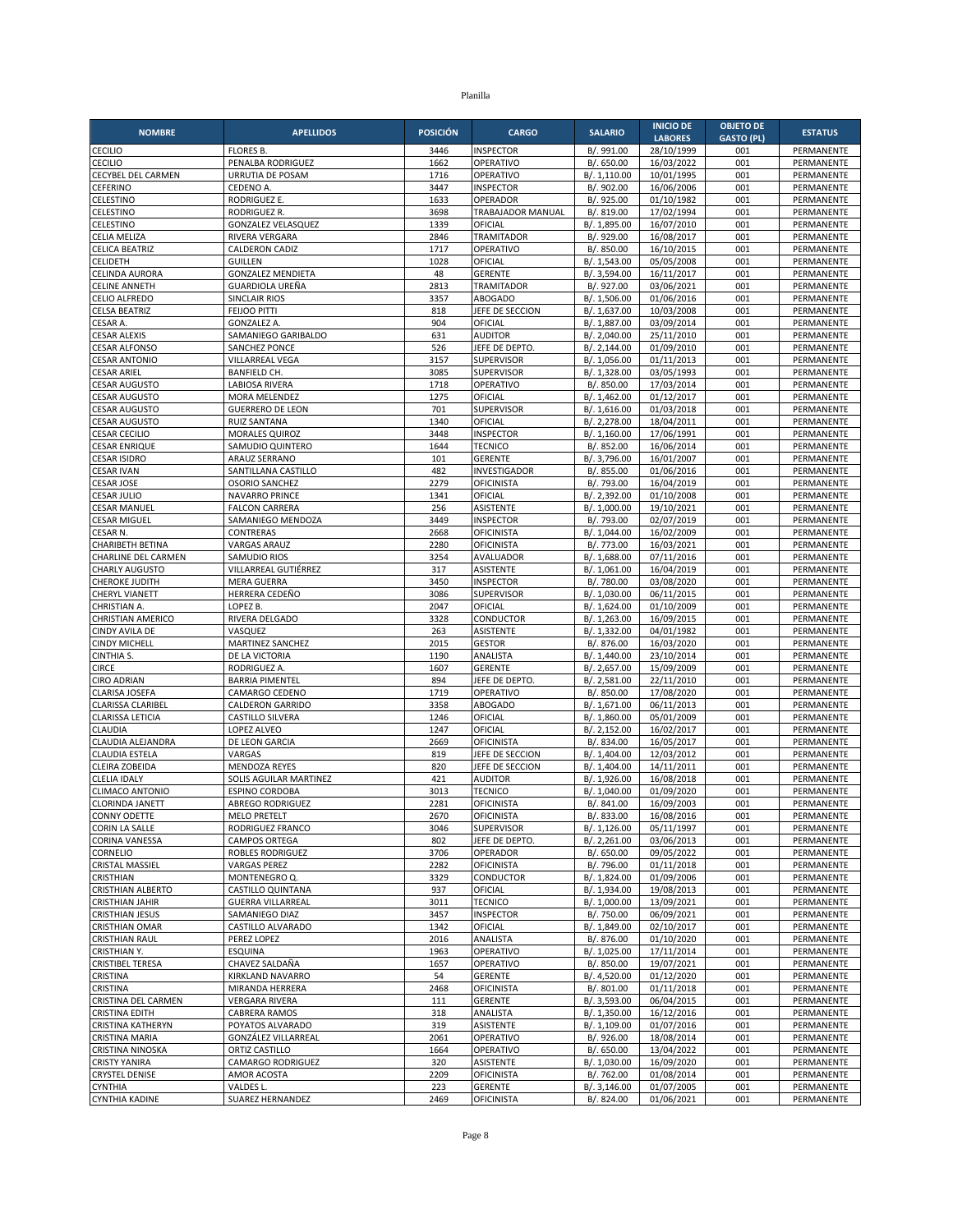|                                               |                                                    |                 |                                               |                              | <b>INICIO DE</b>         | <b>OBJETO DE</b>  |                          |
|-----------------------------------------------|----------------------------------------------------|-----------------|-----------------------------------------------|------------------------------|--------------------------|-------------------|--------------------------|
| <b>NOMBRE</b>                                 | <b>APELLIDOS</b>                                   | <b>POSICIÓN</b> | <b>CARGO</b>                                  | <b>SALARIO</b>               | <b>LABORES</b>           | <b>GASTO (PL)</b> | <b>ESTATUS</b>           |
| CYNTIA EUGENIA                                | <b>GONZALEZ MEDRANO</b>                            | 128             | <b>GERENTE</b>                                | B/. 3,620.00                 | 04/01/2021               | 001               | PERMANENTE               |
| <b>DAFANI ONELKYS</b>                         | <b>LEUDO QUINONES</b><br><b>BENEDITO GUTIERREZ</b> | 1991<br>1720    | OPERATIVO<br>OPERATIVO                        | B/. 913.00                   | 16/08/2013               | 001<br>001        | PERMANENTE               |
| DAFNE ELIZABETH<br><b>DAIMARA EMIR</b>        | BETHANCOURT BOSQUEZ                                | 1442            | COORDINADOR                                   | B/. 850.00<br>B/. 1,877.00   | 16/04/2018<br>03/05/2010 | 001               | PERMANENTE<br>PERMANENTE |
| <b>DAIRA ITZEL</b>                            | <b>BARRIA GUERRA</b>                               | 2671            | <b>OFICINISTA</b>                             | B/. 817.00                   | 01/02/2017               | 001               | PERMANENTE               |
| <b>DAIRA KATHERINE</b>                        | MARTINEZ GUERRA DE BERENGUER                       | 3087            | <b>SUPERVISOR</b>                             | B/. 1,093.00                 | 19/02/2015               | 001               | <b>PERMANENTE</b>        |
| DAIRA M.                                      | HERNANDEZ C.                                       | 821             | JEFE DE SECCION                               | B/. 1,535.00                 | 21/07/2008               | 001               | PERMANENTE               |
| DAISY DE                                      | CADDLE                                             | 3088            | <b>SUPERVISOR</b>                             | B/. 1,298.00                 | 16/04/1985               | 001               | PERMANENTE               |
| DALIA E.                                      | <b>GUERRERO C.</b>                                 | 938             | OFICIAL                                       | B/. 1,519.00                 | 01/08/2007               | 001               | PERMANENTE               |
| <b>DALIA RAQUEL</b>                           | <b>GONZALEZ DE GARCIA</b><br><b>MARTINEZ</b>       | 2283<br>822     | <b>OFICINISTA</b><br>JEFE DE SECCION          | B/. 837.00                   | 16/02/2016               | 001<br>001        | PERMANENTE<br>PERMANENTE |
| DALILA M.<br>DALIS E.                         | PINILLA                                            | 1145            | OFICIAL                                       | B/. 1,647.00<br>B/. 1,520.00 | 16/07/1985<br>18/05/1981 | 001               | PERMANENTE               |
| DALIS Q. DE                                   | MEJIA                                              | 1964            | OPERATIVO                                     | B/. 1,625.00                 | 01/08/2005               | 001               | PERMANENTE               |
| DALLYS JOANY                                  | VASQUEZ M.                                         | 939             | OFICIAL                                       | B/. 1,513.00                 | 02/02/1998               | 001               | PERMANENTE               |
| <b>DALTON SAMUEL</b>                          | PITTI ORTEGA                                       | 1721            | OPERATIVO                                     | B/. 850.00                   | 01/08/2018               | 001               | PERMANENTE               |
| DALVYS ZULEYKA                                | CAMAÑO CHONG DE BELEÑO                             | 1722            | OPERATIVO                                     | B/. 850.00                   | 16/03/2015               | 001               | PERMANENTE               |
| <b>DALYS BEATRIZ</b>                          | PONCE AVILA                                        | 3089            | <b>SUPERVISOR</b>                             | B/. 1,030.00                 | 16/09/2015               | 001               | PERMANENTE               |
| DALYS E.                                      | RUIZ MARISCAL<br>SARRIA                            | 1539<br>940     | <b>GERENTE</b><br>OFICIAL                     | B/. 2,516.00                 | 10/05/1999<br>01/02/1996 | 001<br>001        | PERMANENTE<br>PERMANENTE |
| DALYS ENITH DE<br><b>DALYS IBETH</b>          | <b>GIL LORENZO</b>                                 | 823             | JEFE DE SECCION                               | B/. 1,391.00<br>B/. 1,404.00 | 16/01/2013               | 001               | PERMANENTE               |
| DALYS M.                                      | FERNANDEZ A.                                       | 1248            | JEFE DE DEPTO                                 | B/. 2,517.00                 | 18/11/1996               | 001               | PERMANENTE               |
| DALYS N.                                      | CASTILLO                                           | 808             | JEFE DE DEPTO                                 | B/. 2,434.00                 | 03/12/2007               | 001               | PERMANENTE               |
| <b>DALYS RAQUEL</b>                           | CEDENO RAMOS DE MORENO                             | 941             | OFICIAL                                       | B/. 1,528.00                 | 01/07/2005               | 001               | PERMANENTE               |
| <b>DAMARIS</b>                                | ORTEGA C.                                          | 1723            | OPERATIVO                                     | B/. 850.00                   | 17/12/2007               | 001               | PERMANENTE               |
| <b>DAMARIS</b>                                | <b>GAITAN GAITAN</b>                               | 1724            | OPERATIVO                                     | B/. 850.00                   | 16/01/2019               | 001               | PERMANENTE               |
| <b>DAMARIS</b>                                | <b>GOMEZ PALMA</b>                                 | 2672            | OFICINISTA                                    | B/. 813.00                   | 01/06/2017               | 001               | PERMANENTE               |
| <b>DAMARIS DE</b><br><b>DAMARIS ESTHER</b>    | CASTILLERO<br>NAVARRO SANCHEZ                      | 545<br>632      | JEFE DE SECCION<br><b>AUDITOR</b>             | B/. 3,000.00<br>B/. 1,637.00 | 16/10/2009<br>02/08/1993 | 001<br>001        | PERMANENTE<br>PERMANENTE |
| <b>DAMARIS MARINA</b>                         | SALINAS HERNANDEZ                                  | 539             | OFICIAL                                       | B/. 1,400.00                 | 27/04/2022               | 001               | PERMANENTE               |
| <b>DAMARIS YIREL</b>                          | <b>CASTILLO VILLARREAL</b>                         | 2470            | ASISTENTE                                     | B/. 1,052.00                 | 16/06/2010               | 001               | PERMANENTE               |
| <b>DAMARYS ITZEL</b>                          | SANCHEZ QUINTERO                                   | 510             | COORDINADOR                                   | B/. 1,512.00                 | 18/04/2005               | 001               | PERMANENTE               |
| <b>DAMARYS LINETH</b>                         | RAMIREZ REYES DE CANATE                            | 1191            | ANALISTA                                      | B/. 1,571.00                 | 18/09/2013               | 001               | PERMANENTE               |
| DANELYS DANETH                                | SAMANIEGO SAAVEDRA                                 | 1029            | OFICIAL                                       | B/. 1,439.00                 | 17/12/2018               | 001               | PERMANENTE               |
| <b>DANIA</b>                                  | <b>TUNON MADRID</b>                                | 224             | <b>GERENTE-ASISTENTE</b>                      | B/. 2,924.00                 | 17/03/2008               | 001               | PERMANENTE               |
| DANIA N. DE                                   | CASTILLO<br><b>OSORIO</b>                          | 1452<br>1540    | <b>SUPERVISOR</b><br><b>GERENTE</b>           | B/. 1,093.00<br>B/. 2,537.00 | 01/09/2009<br>01/04/2002 | 001<br>001        | PERMANENTE<br>PERMANENTE |
| DANIA S. DE<br>DANIEL                         | MORHAIM SERRANO                                    | 574             | COORDINADOR                                   | B/. 1,586.00                 | 02/04/2012               | 001               | PERMANENTE               |
| DANIEL                                        | <b>MIRANDA</b>                                     | 3219            | DISEÑADOR                                     | B/. 1,658.00                 | 01/07/2008               | 001               | PERMANENTE               |
| DANIEL                                        | CASTILLO AGUILAR                                   | 2878            | OPERADOR                                      | B/. 770.00                   | 01/12/2020               | 001               | PERMANENTE               |
| <b>DANIEL ABDIEL</b>                          | <b>GONZALEZ MORENO</b>                             | 2803            | MENSAJERO                                     | B/. 600.00                   | 07/03/2022               | 001               | PERMANENTE               |
| <b>DANIEL ANDRES</b>                          | SANCHEZ CASTILLO                                   | 2942            | OFICIAL                                       | B/. 1,751.00                 | 20/05/2021               | 001               | PERMANENTE               |
| DANIEL DE JESUS                               | <b>CESPEDES DOMINGUEZ</b>                          | 2673            | <b>OFICINISTA</b>                             | B/. 770.00                   | 01/12/2020               | 001               | PERMANENTE               |
| DANIEL EDUARDO<br>DANIEL ENRIQUE              | <b>GIRALDO VALDES</b><br>CASTILLERO JULIAO         | 2990<br>2284    | <b>SUBDIRECTOR CAIPI</b><br><b>OFICINISTA</b> | B/. 1,648.00<br>B/. 1,668.00 | 01/06/2021<br>03/05/2010 | 001<br>001        | PERMANENTE<br>PERMANENTE |
| DANIEL EZEQUIEL                               | MELENDEZ FERNANDEZ                                 | 2210            | <b>OFICINISTA</b>                             | B/. 700.00                   | 17/02/2020               | 001               | PERMANENTE               |
| DANIEL H.                                     | CHAVEZ                                             | 2471            | <b>OFICINISTA</b>                             | B/. 1,485.00                 | 16/05/1997               | 001               | PERMANENTE               |
| DANIEL LAURENCE                               | CONNELL MOSQUERA                                   | 2930            | ADMINISTRADOR                                 | B/. 1,404.00                 | 16/03/2012               | 001               | PERMANENTE               |
| DANIEL O.                                     | <b>FUENTES</b>                                     | 1725            | OPERATIVO                                     | B/. 1,035.00                 | 01/12/1984               | 001               | PERMANENTE               |
| DANIELA LYNETTE                               | DURÁN MATA                                         | 530             | <b>ASISTENTE</b>                              | B/. 1,597.00                 | 06/04/2015               | 001               | PERMANENTE               |
| DANILO                                        | MONTENEGRO PINTO                                   | 585             | ADMINISTRADOR                                 | B/. 993.00                   | 18/02/2010               | 001               | PERMANENTE               |
| <b>DANILO ANTERO</b>                          | JARAMILLO CHEL<br><b>TEJEDA MUNOZ</b>              | 2946<br>3227    | ADMINISTRADOR<br>ARQUITECTO                   | B/. 2,750.00                 | 01/02/2011               | 001<br>001        | PERMANENTE<br>PERMANENTE |
| DANILO CARLOS<br><b>DANIS AQUILINO</b>        | <b>CORELLA AVILES</b>                              | 3635            | <b>SUPERVISOR</b>                             | B/. 1,456.00<br>B/. 1,103.00 | 16/03/2018<br>16/10/2017 | 001               | PERMANENTE               |
| <b>DAPHNE LORRAINE</b>                        | <b>INGLISH CACERES</b>                             | 1453            | SUPERVISOR                                    | B/. 1,203.00                 | 01/07/2012               | 001               | PERMANENTE               |
| DARIEL JACINTO                                | <b>GOMEZ BUSTAMANTE</b>                            | 3452            | <b>INSPECTOR</b>                              | B/. 817.00                   | 16/11/2017               | 001               | PERMANENTE               |
| DARINEL ANTONIO                               | MONTENEGRO RAMIREZ                                 | 1276            | OFICIAL                                       | B/. 1,483.00                 | 16/10/2017               | 001               | PERMANENTE               |
| <b>DARIO RAUL</b>                             | CASTILLO CABALLERO                                 | 987             | JEFE DE DEPTO.                                | B/. 2,869.00                 | 01/02/2018               | 001               | PERMANENTE               |
| DARVING ENRIQUE                               | <b>GONZALEZ HERRERA</b>                            | 3453            | <b>INSPECTOR</b>                              | B/. 1,019.00                 | 01/02/2006               | 001               | PERMANENTE               |
| <b>DARYELIS YADITZEL</b><br>DASHNA KETZALIRIS | <b>FRANCO PINZON</b><br><b>GRENALD VALDEZ</b>      | 2674<br>2285    | <b>OFICINISTA</b><br><b>OFICINISTA</b>        | B/. 817.00                   | 02/05/2018<br>02/04/2012 | 001               | PERMANENTE               |
| <b>DAVE LEZDIEL</b>                           | <b>ALFONSO</b>                                     | 3454            | <b>INSPECTOR</b>                              | B/. 855.00<br>B/. 770.00     | 16/12/2020               | 001<br>001        | PERMANENTE<br>PERMANENTE |
| <b>DAVID</b>                                  | <b>VIQUEZ MEDINA</b>                               | 1243            | <b>GERENTE</b>                                | B/. 3,156.00                 | 16/01/2017               | 001               | PERMANENTE               |
| DAVID ALEJANDRO                               | MONTOYA RODRIGUEZ                                  | 473             | ANALISTA                                      | B/. 1,030.00                 | 27/05/2021               | 001               | PERMANENTE               |
| DAVID ALFONSO                                 | <b>DE GRACIA</b>                                   | 2675            | <b>OFICINISTA</b>                             | B/. 830.00                   | 06/03/2014               | 001               | PERMANENTE               |
| DAVID ALFREDO                                 | CABALLERO APARICIO                                 | 2472            | <b>OFICINISTA</b>                             | B/. 915.00                   | 16/05/2014               | 001               | PERMANENTE               |
| DAVID ANTONIO                                 | <b>REYNA MONTECER</b>                              | 2798            | MENSAJERO                                     | B/. 620.00                   | 16/04/2021               | 001               | PERMANENTE               |
| DAVID EDER<br><b>DAVID ENRIQUE</b>            | TUÑON VALDES<br>VALDERRAMA A.                      | 2044<br>3689    | <b>GESTOR</b><br><b>AUXILIAR</b>              | B/. 1,056.00<br>B/. 920.00   | 02/01/2019<br>04/03/1996 | 001<br>001        | PERMANENTE<br>PERMANENTE |
| DAVID F.                                      | TOSCANO H.                                         | 2676            | SUPERVISOR                                    | B/. 1,161.00                 | 01/02/2000               | 001               | PERMANENTE               |
| DAYANA                                        | DE GORDÓN                                          | 3655            | ADMINISTRATIVO                                | B/. 1,075.00                 | 17/11/2014               | 001               | PERMANENTE               |
| DAYANA E.                                     | CARVAJAL J.                                        | 2677            | <b>OFICINISTA</b>                             | B/. 845.00                   | 01/12/2005               | 001               | PERMANENTE               |
| DAYANA ITZEL                                  | MUÑOZ SANCHEZ                                      | 213             | ADMINISTRADOR                                 | B/. 888.00                   | 16/06/2017               | 001               | PERMANENTE               |
| DAYANA MARIELA                                | MORENO SAENZ                                       | 470             | ANALISTA                                      | B/. 1,088.00                 | 10/10/2011               | 001               | PERMANENTE               |
| DAYANARA LEONORA                              | <b>JAEN COOK</b>                                   | 422             | ANALISTA                                      | B/. 1,986.00                 | 16/06/2017               | 001               | PERMANENTE               |
| DAYLIN YAMILETH                               | COBA ESPINOSA                                      | 1984            | OPERATIVO                                     | B/. 850.00                   | 29/06/2021               | 001               | PERMANENTE               |
| DAYRA IMELDA<br>DAYRA M.                      | <b>MELENDEZ RIOS</b><br>ORTEGA R.                  | 1212<br>942     | OFICIAL<br>OFICIAL                            | B/. 1,061.00<br>B/. 1,520.00 | 16/08/2018<br>10/02/2005 | 001<br>001        | PERMANENTE<br>PERMANENTE |
| DAYRA M. DE                                   | SAURI                                              | 16              | GERENTE                                       | B/. 3,750.00                 | 13/06/2005               | 001               | PERMANENTE               |
|                                               |                                                    |                 |                                               |                              |                          |                   |                          |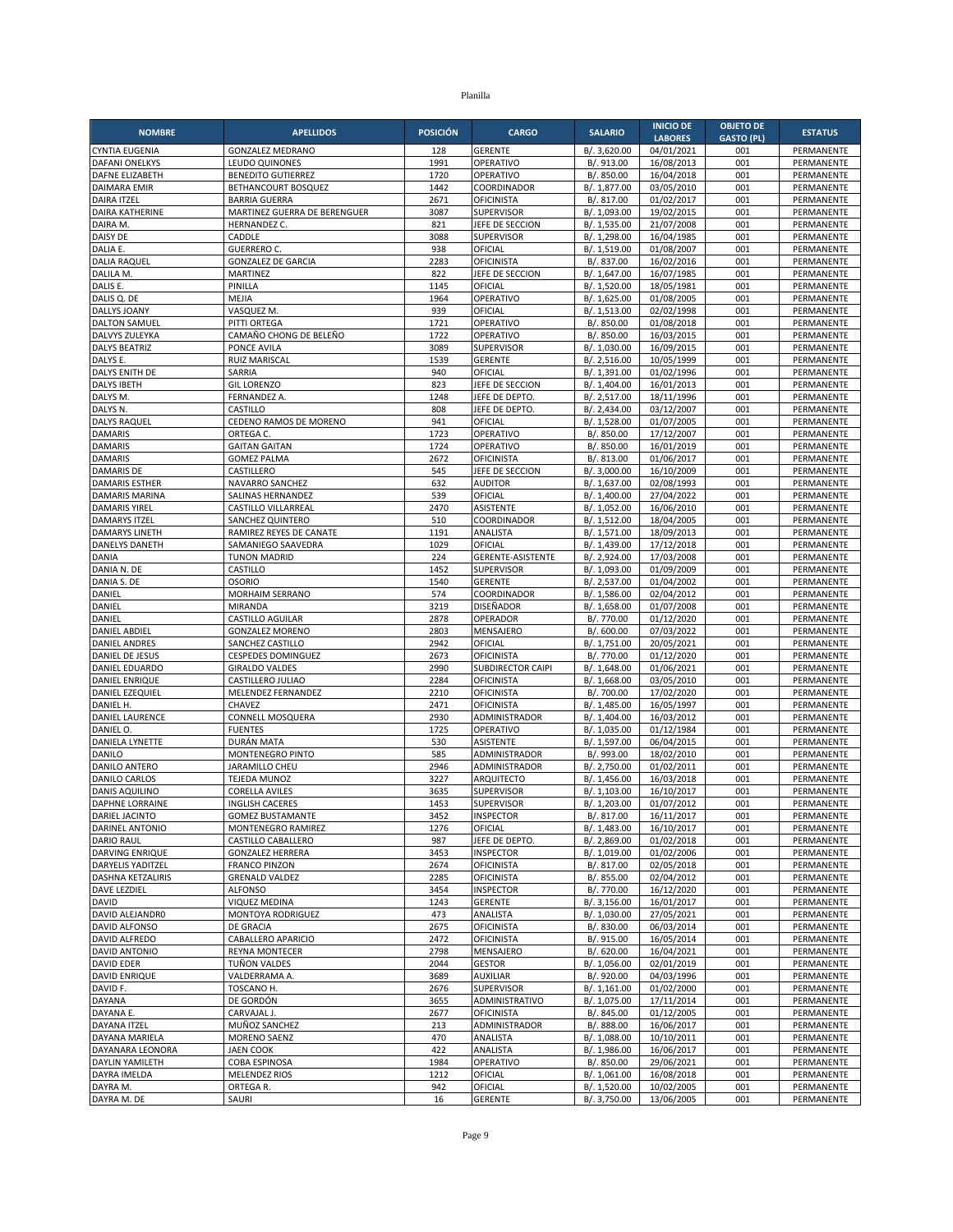| <b>NOMBRE</b>                              | <b>APELLIDOS</b>                               | <b>POSICIÓN</b> | <b>CARGO</b>                         | <b>SALARIO</b>               | <b>INICIO DE</b>             | <b>OBJETO DE</b>         | <b>ESTATUS</b>           |
|--------------------------------------------|------------------------------------------------|-----------------|--------------------------------------|------------------------------|------------------------------|--------------------------|--------------------------|
| DAYRO D.                                   | CAMPBELL                                       | 1726            | <b>SUPERVISOR</b>                    | B/. 908.00                   | <b>LABORES</b><br>20/11/2006 | <b>GASTO (PL)</b><br>001 | PERMANENTE               |
| <b>DAYSI AMARILIS</b>                      | PEREZ CEDENO                                   | 113             | <b>GERENTE</b>                       | B/. 3,756.00                 | 01/02/1996                   | 001                      | PERMANENTE               |
| DAYSI DEL CARMEN                           | <b>GUARDIA DUBOIS</b>                          | 2017            | <b>GESTOR</b>                        | B/. 953.00                   | 18/04/2016                   | 001                      | PERMANENTE               |
| DAYSI I.                                   | DE SEDAS                                       | 2823            | <b>ASISTENTE</b>                     | B/. 1,339.00                 | 01/10/2008                   | 001                      | PERMANENTE               |
| DAYSI M.                                   | MORENO M                                       | 441             | ANALISTA                             | B/. 1,083.00                 | 24/04/2006                   | 001                      | PERMANENTE               |
| DEANIN YARISMETH                           | <b>BERROCAL CLARKE</b>                         | 1031            | OFICIAL                              | B/. 1,469.00                 | 05/08/2013                   | 001                      | PERMANENTE               |
| DEBORAH DEL CARMEN                         | <b>LORENZO GUILLEN</b>                         | 2286            | <b>OFICINISTA</b>                    | B/. 793.00                   | 17/09/2018                   | 001                      | PERMANENTE               |
| DEIDAD LIRIANA<br>DEIRA ITZEL              | <b>VALDES RODRIGUEZ</b><br><b>CERRUD PEREZ</b> | 1727<br>1454    | OPERATIVO<br><b>SUPERVISOR</b>       | B/. 850.00<br>B/. 1,285.00   | 16/04/2018<br>03/06/2019     | 001<br>001               | PERMANENTE<br>PERMANENTE |
| <b>DELFINO</b>                             | MARQUEZ R.                                     | 3209            | SUPERVISOR                           | B/. 1,246.00                 | 16/05/1984                   | 001                      | PERMANENTE               |
| <b>DELIA ITZEL</b>                         | <b>ROVIRA AGUIRRE</b>                          | 1455            | <b>SUPERVISOR</b>                    | B/. 1,030.00                 | 19/09/2012                   | 001                      | PERMANENTE               |
| <b>DELIA YARIELA</b>                       | URRIOLA CORONADO                               | 824             | JEFE DE SECCION                      | B/. 1,433.00                 | 02/07/2019                   | 001                      | PERMANENTE               |
| <b>DELIS ISABEL</b>                        | SUIRA SANCHEZ                                  | 1032            | SUPERVISOR                           | B/. 1,579.00                 | 02/01/2014                   | 001                      | PERMANENTE               |
| <b>DELVIS DELANO</b>                       | MAXWELL RODRIGUEZ                              | 3455            | <b>INSPECTOR</b>                     | B/. 770.00                   | 01/06/2021                   | 001                      | PERMANENTE               |
| DEMETRIO ALFREDO                           | <b>QUINTERO SANTOS</b>                         | 3456            | <b>INSPECTOR</b>                     | B/. 890.00                   | 01/10/2010                   | 001                      | PERMANENTE               |
| DENIA E.<br>DENIA VICTORIA                 | SEGURA T.<br>MOSCOSO CASTILLO                  | 508<br>217      | OFICIAL<br>JEFE DE DEPTO.            | B/. 1,384.00<br>B/. 2,575.00 | 23/07/2007<br>01/03/2021     | 001<br>001               | PERMANENTE<br>PERMANENTE |
| DENIER                                     | GALAGARZA                                      | 1728            | OPERATIVO                            | B/. 1,123.00                 | 16/01/2004                   | 001                      | PERMANENTE               |
| DENIS A.                                   | CASTILLO V.                                    | 2287            | <b>OFICINISTA</b>                    | B/. 1,167.00                 | 24/04/2006                   | 001                      | PERMANENTE               |
| <b>DENIS MARIA</b>                         | FLORES ODA                                     | 2473            | OFICINISTA                           | B/. 814.00                   | 02/07/2018                   | 001                      | PERMANENTE               |
| <b>DENIS MILAGROS</b>                      | CASTILLO CASTILLO                              | 2062            | OPERATIVO                            | B/. 929.00                   | 19/02/2015                   | 001                      | PERMANENTE               |
| <b>DENIS YESENIA</b>                       | <b>UMANZOR ARCIA</b>                           | 403             | ANALISTA                             | B/. 2,273.00                 | 02/10/2017                   | 001                      | PERMANENTE               |
| DENISSE                                    | <b>GUTIERREZ SUIRA</b>                         | 1456            | <b>SUPERVISOR</b>                    | B/. 1,030.00                 | 01/09/2009                   | 001                      | PERMANENTE               |
| <b>DESSIREE</b><br><b>DESSIREE ZAYBETH</b> | DE LEON<br>CAMAÑO GUARDIA                      | 2148<br>423     | <b>ASISTENTE</b><br>ANALISTA         | B/. 2.836.00<br>B/. 1,550.00 | 08/02/2007<br>16/11/2010     | 001<br>001               | PERMANENTE<br>PERMANENTE |
| DEVICK JOENNY                              | <b>HIM PACHON</b>                              | 2474            | OFICINISTA                           | B/. 834.00                   | 01/02/2017                   | 001                      | PERMANENTE               |
| DEXI E.                                    | MARTINEZ Z.                                    | 1033            | OFICIAL                              | B/. 1,964.00                 | 02/05/2000                   | 001                      | PERMANENTE               |
| DEYANIRA DEL CARMEN                        | SAMUDIO GONZALEZ                               | 2288            | OFICINISTA                           | B/. 877.00                   | 02/03/2009                   | 001                      | PERMANENTE               |
| <b>DEYLA ESTHER</b>                        | <b>VALDES QUINTERO</b>                         | 2289            | OFICINISTA                           | B/. 816.00                   | 16/08/2017                   | 001                      | PERMANENTE               |
| DEYRA DEL C.                               | ESPINO P.                                      | 2063            | OPERATIVO                            | B/. 1.292.00                 | 06/08/2004                   | 001                      | PERMANENTE               |
| <b>DEYSI</b>                               | FLORES G.                                      | 2678            | OFICINISTA                           | B/. 884.00                   | 08/01/2008                   | 001                      | PERMANENTE               |
| <b>DEYSI YAMILETH</b><br>DHARMA D.         | TUÑON RODRIGUEZ<br><b>BARKER</b>               | 2583<br>2064    | <b>OFICINISTA</b><br>OPERATIVO       | B/. 750.00<br>B/. 1,023.00   | 18/08/2021                   | 001<br>001               | PERMANENTE<br>PERMANENTE |
| DIANA CAROLINA                             | RIVERA PEREZ                                   | 1034            | OFICIAL                              | B/. 1,439.00                 | 01/12/2006<br>18/03/2019     | 001                      | PERMANENTE               |
| DIANA CLAIRESSE                            | CANIZALES HURTADO                              | 576             | JEFE DE DEPTO                        | B/. 2,553.00                 | 12/04/2011                   | 001                      | PERMANENTE               |
| DIANABEL DEL CARMEN                        | <b>MARCIAGA TREJOS</b>                         | 1729            | OPERATIVO                            | B/. 899.00                   | 16/05/2014                   | 001                      | PERMANENTE               |
| DIANELVIS STEFANY                          | <b>GUEVARA GONZALEZ</b>                        | 2290            | <b>OFICINISTA</b>                    | B/. 817.00                   | 01/03/2018                   | 001                      | PERMANENTE               |
| DIBETH D. DE                               | <b>ISOS</b>                                    | 1541            | <b>GERENTE</b>                       | B/. 2,730.00                 | 16/01/1996                   | 001                      | PERMANENTE               |
| DIDIMO JUAN CARLOS                         | DONOSO DELGADO                                 | 2679            | OFICINISTA                           | B/. 773.00                   | 16/06/2020                   | 001                      | PERMANENTE               |
| DIDIMO ROLDAN<br><b>DIEGO ALBERTO</b>      | SIERRA AVILA<br>RIOS GONZALEZ                  | 2056<br>1457    | JEFE DE DEPTO.<br><b>SUPERVISOR</b>  | B/. 2,964.00<br>B/. 1,000.00 | 16/05/2018<br>18/04/2011     | 001<br>001               | PERMANENTE<br>PERMANENTE |
| DIEGO IVAN                                 | ZUÑIGA OLIVEROS                                | 2516            | OFICINISTA                           | B/. 750.00                   | 08/07/2021                   | 001                      | PERMANENTE               |
| DIEGO ROMAN                                | <b>CARRION MORAN</b>                           | 3271            | INGENIERO                            | B/. 1,350.00                 | 30/07/2021                   | 001                      | PERMANENTE               |
| <b>DIENIKA ESTHER</b>                      | RIVEROL DE JUSTO                               | 825             | JEFE DE SECCION                      | B/. 1,672.00                 | 17/10/2016                   | 001                      | PERMANENTE               |
| DIGNA ABELIDETH                            | ALBERDA PEREZ                                  | 321             | ASISTENTE                            | B/. 1,030.00                 | 01/12/2016                   | 001                      | PERMANENTE               |
| DILCIA EDITH                               | <b>WONG BLANCO</b>                             | 1730            | OPERATIVO                            | B/. 850.00                   | 07/11/2017                   | 001                      | PERMANENTE               |
| DILEIKA DAYASMIRA                          | HERRERA DE MUÑOZ                               | 2475            | <b>OFICINISTA</b>                    | B/. 1,098.00                 | 06/06/2013<br>03/07/2006     | 001                      | PERMANENTE               |
| DILIA DEL C.<br>DILVIA RAFAELA             | <b>REYES</b><br><b>CORONEL RIOS</b>            | 264<br>2680     | ASISTENTE<br>OFICINISTA              | B/. 1,822.00<br>B/. 955.00   | 01/09/2003                   | 001<br>001               | PERMANENTE<br>PERMANENTE |
| <b>DIMAS</b>                               | <b>VARONA CACERES</b>                          | 191             | GERENTE-ASISTENTE                    | B/. 2,297.00                 | 01/09/1983                   | 001                      | PERMANENTE               |
| <b>DIMAS ANTONIO</b>                       | RODRIGUEZ DIAZ                                 | 1035            | OFICIAL                              | B/. 1,419.00                 | 01/08/2018                   | 001                      | PERMANENTE               |
| <b>DIMAS GABRIEL</b>                       | <b>GONZALEZ GONZALEZ</b>                       | 3458            | <b>INSPECTOR</b>                     | B/. 842.00                   | 16/12/2016                   | 001                      | PERMANENTE               |
| DINA JACKELINE                             | CERVERA DOMINGUEZ                              | 546             | JEFE DE SECCION                      | B/. 1,535.00                 | 16/09/2011                   | 001                      | PERMANENTE               |
| <b>DIONICIA</b>                            | <b>CRUZ NAVARRO</b>                            | 2681            | <b>OFICINISTA</b>                    | B/. 894.00                   | 18/04/2005                   | 001                      | PERMANENTE               |
| <b>DIOSELINA</b><br>DOLCA IRASEMA          | PIMENTEL HERRERA<br>PINZON DE GONZALEZ         | 826<br>2476     | JEFE DE SECCION<br><b>OFICINISTA</b> | B/. 1,404.00<br>B/. 1,087.00 | 16/08/2012<br>01/02/2013     | 001<br>001               | PERMANENTE<br>PERMANENTE |
| <b>DOMINGO ALEXIS</b>                      | <b>TEJEIRA VEGA</b>                            | 1419            | OFICIAL                              | B/. 1,538.00                 | 16/04/2019                   | 001                      | PERMANENTE               |
| <b>DORALIS LILIBETH</b>                    | ARROYO MORENO                                  | 169             | <b>GERENTE</b>                       | B/. 3,500.00                 | 06/09/2010                   | 001                      | PERMANENTE               |
| <b>DORALIS YANETH</b>                      | MARCIAGA ORTEGA DE LOPEZ                       | 2682            | <b>OFICINISTA</b>                    | B/. 847.00                   | 16/08/2013                   | 001                      | PERMANENTE               |
| DORIS E.                                   | <b>BATISTA S.</b>                              | 2065            | OPERATIVO                            | B/. 1,349.00                 | 01/08/1994                   | 001                      | PERMANENTE               |
| DORIS E.                                   | CALDERON AVILA                                 | 1249            | OFICIAL                              | B/. 1,800.00                 | 17/04/2000                   | 001                      | PERMANENTE               |
| <b>DORIS ENITH</b>                         | <b>MADRID SANCHEZ</b>                          | 3090            | JEFE DE DEPTO.                       | B/. 1,804.00                 | 02/07/2019                   | 001                      | PERMANENTE               |
| <b>DORIS ITZEL</b><br><b>DORIS IVONE</b>   | SANTAMARIA GAITAN<br>SALVATIERRA ARREDONDO     | 1542<br>3359    | GERENTE<br><b>ABOGADO</b>            | B/. 2,809.00<br>B/. 1,576.00 | 16/07/1993<br>02/09/2013     | 001<br>001               | PERMANENTE<br>PERMANENTE |
| <b>DORIS MARYLIN</b>                       | <b>GONZALEZ GONZALEZ</b>                       | 2477            | <b>OFICINISTA</b>                    | B/. 790.00                   | 01/10/2018                   | 001                      | PERMANENTE               |
| <b>DORIS YARINETH</b>                      | <b>BATISTA MORENO</b>                          | 634             | <b>AUDITOR</b>                       | B/. 1,671.00                 | 13/12/2004                   | 001                      | PERMANENTE               |
| DORISELL                                   | LUCERO VILLARREAL                              | 1732            | OPERATIVO                            | B/. 850.00                   | 01/02/2014                   | 001                      | PERMANENTE               |
| DORIVEL DEL CARMEN                         | SAENZ VERGARA                                  | 2478            | <b>OFICINISTA</b>                    | B/. 820.00                   | 16/02/2018                   | 001                      | PERMANENTE               |
| DUAYD DANIEEL                              | SAAVEDRA NORIEGA                               | 3459            | <b>INSPECTOR</b>                     | B/. 853.00                   | 17/03/2014                   | 001                      | PERMANENTE               |
| DUNESHTKA JOANE                            | MONGE                                          | 3158            | <b>SUPERVISOR</b>                    | B/. 1,030.00                 | 01/07/2010                   | 001                      | PERMANENTE               |
| <b>EBONY ITZEL</b><br><b>EDA</b>           | PENA CASTILLO<br>ARIAS PRECIADO                | 2291<br>2876    | ANALISTA<br>ADMINISTRATIVO           | B/. 825.00<br>B/. 948.00     | 16/04/2018<br>08/04/1985     | 001<br>001               | PERMANENTE<br>PERMANENTE |
| EDANELLY                                   | CABALLERO GAITÁN                               | 92              | <b>GERENTE</b>                       | B/. 3,514.00                 | 01/02/2013                   | 001                      | PERMANENTE               |
| EDDA Y.                                    | <b>GARCIA G.</b>                               | 322             | ASISTENTE                            | B/. 1,136.00                 | 16/09/2003                   | 001                      | PERMANENTE               |
| EDDA YARIBETH                              | PINZON JUAREZ DE GALLARDO                      | 1458            | SUPERVISOR                           | B/. 1,582.00                 | 01/03/2002                   | 001                      | PERMANENTE               |
| <b>EDDIE JADIR</b>                         | ORTEGA HERNANDEZ                               | 486             | <b>TRAMITADOR</b>                    | B/. 850.00                   | 25/04/2022                   | 001                      | PERMANENTE               |
| <b>EDGAR ABDIEL</b>                        | <b>GONZALEZ VELASQUEZ</b>                      | 1036            | OFICIAL                              | B/. 1,483.00                 | 16/05/2018                   | 001                      | PERMANENTE               |
| <b>EDGAR ANTONIO</b>                       | CASTILLO GUZMAN                                | 3460            | <b>INSPECTOR</b>                     | B/. 853.00                   | 18/07/2016                   | 001                      | PERMANENTE               |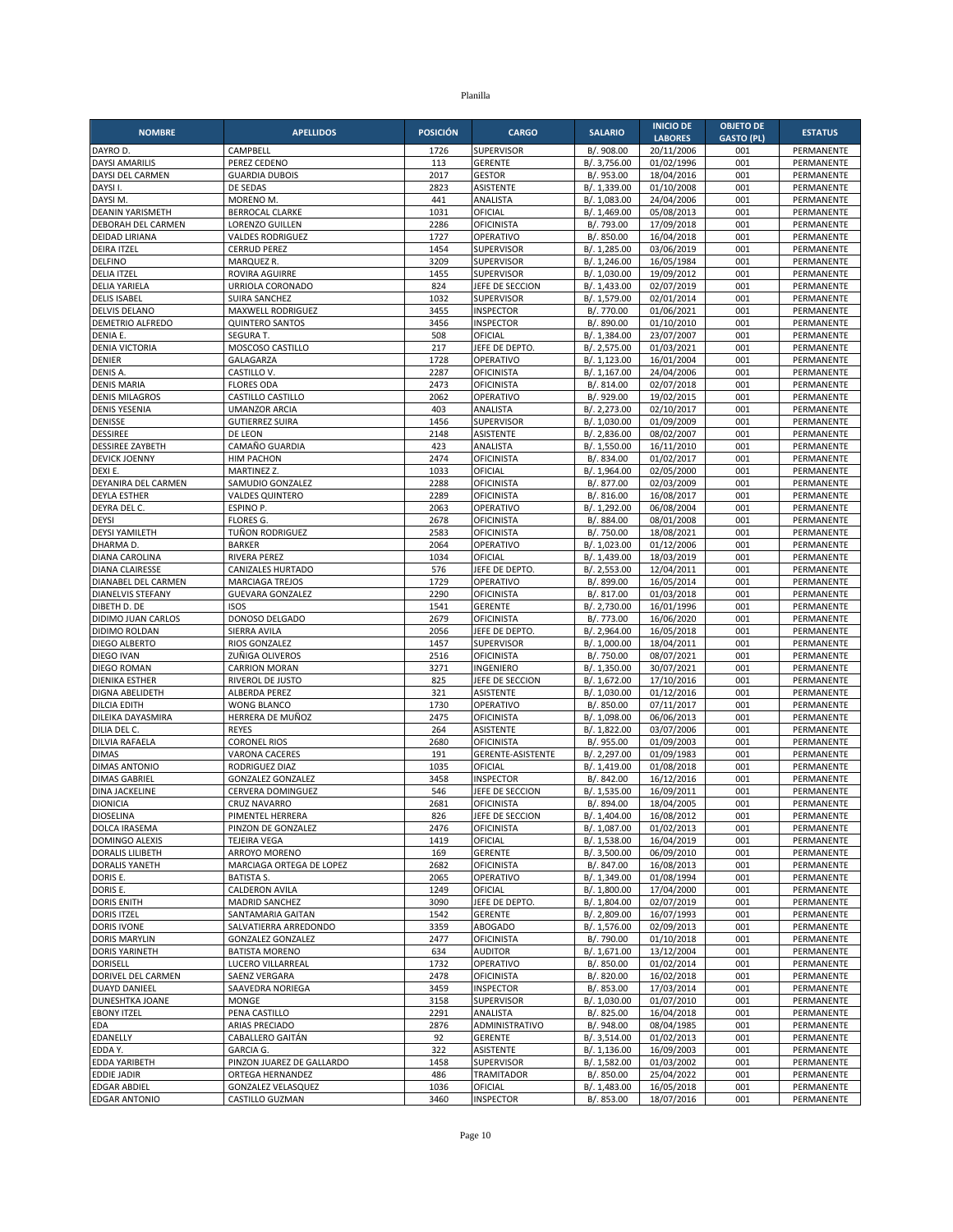| <b>NOMBRE</b>                                    | <b>APELLIDOS</b>                             | <b>POSICIÓN</b> | <b>CARGO</b>                          | <b>SALARIO</b>               | <b>INICIO DE</b>         | <b>OBJETO DE</b>  | <b>ESTATUS</b>                  |
|--------------------------------------------------|----------------------------------------------|-----------------|---------------------------------------|------------------------------|--------------------------|-------------------|---------------------------------|
|                                                  |                                              |                 |                                       |                              | <b>LABORES</b>           | <b>GASTO (PL)</b> |                                 |
| <b>EDGAR EDIER</b><br><b>EDGAR EDWIN</b>         | ALVAREZ GONZALEZ<br>RODRIGUEZ GOMEZ          | 3461<br>3707    | SUPERVISOR<br>CONDUCTOR               | B/. 1,030.00<br>B/. 750.00   | 12/04/2011<br>09/05/2022 | 001<br>001        | PERMANENTE<br>PERMANENTE        |
| <b>EDGAR FABIO</b>                               | APARICIO ESPINOSA                            | 323             | <b>ASISTENTE</b>                      | B/. 1,030.00                 | 16/05/2017               | 001               | PERMANENTE                      |
| <b>EDGAR GENEROSO</b>                            | <b>OBON TOSCANO</b>                          | 2891            | ADMINISTRADOR                         | B/. 2,516.00                 | 18/10/2010               | 001               | PERMANENTE                      |
| EDGAR J.                                         | <b>IVALDY</b>                                | 1634            | OPERADOR                              | B/. 820.00                   | 03/12/2007               | 001               | PERMANENTE                      |
| <b>EDGAR NORIEL</b>                              | <b>MARIN WEST</b>                            | 3462            | <b>INSPECTOR</b>                      | B/. 1,005.00                 | 02/01/1992               | 001               | PERMANENTE                      |
| <b>EDGAR ORIEL</b>                               | HERRERA SANCHEZ                              | 1037            | OFICIAL                               | B/. 1,579.00                 | 01/09/2016               | 001               | PERMANENTE                      |
| <b>EDGARDO</b>                                   | <b>FIGUEROA MORENO</b>                       | 381             | JEFE DE DEPTO                         | B/. 1,903.00                 | 02/05/2000               | 001               | PERMANENTE                      |
| EDGARDO A<br>EDGARDO A.                          | AVILA M.<br>PINZON C.                        | 3300<br>99      | CONDUCTOR<br><b>GERENTE</b>           | B/. 840.00<br>B/. 3,506.00   | 19/05/1986<br>01/11/1989 | 001<br>001        | PERMANENTE<br>PERMANENTE        |
| <b>EDGARDO ALCIDES</b>                           | DELGADO LOPEZ                                | 3463            | <b>INSPECTOR</b>                      | B/. 867.00                   | 02/03/2009               | 001               | PERMANENTE                      |
| <b>EDGARDO ANTONIO</b>                           | <b>GARCIA FIGUEROA</b>                       | 2907            | ANALISTA                              | B/. 2.400.00                 | 16/03/2021               | 001               | PERMANENTE                      |
| <b>EDGARDO DAVID</b>                             | YOUNG MARIN                                  | 2683            | <b>OFICINISTA</b>                     | B/. 994.00                   | 16/08/2002               | 001               | PERMANENTE                      |
| <b>EDGARDO ELIESER</b>                           | <b>ESPINOSA SANTOS</b>                       | 69              | <b>ASISTENTE</b>                      | B/. 1,560.00                 | 17/03/2014               | 001               | PERMANENTE                      |
| <b>EDGARDO JAVIER</b>                            | <b>ESPINO GONZALEZ</b>                       | 1038            | OFICIAL                               | B/. 1,527.00                 | 16/03/2009               | 001               | PERMANENTE                      |
| <b>EDILBERTO</b>                                 | <b>GONZALEZ SANDOVAL</b>                     | 2916            | <b>TECNICO</b>                        | B/. 1,457.00                 | 16/11/2007               | 001               | PERMANENTE                      |
| <b>EDILBERTO ABDIEL</b><br><b>EDILBERTO ABEL</b> | CEDEÑO LOMBA<br><b>TAPIERO ROBINSON</b>      | 442<br>3762     | ANALISTA<br><b>GERENTE</b>            | B/. 1,109.00<br>B/. 3,500.00 | 01/07/2015<br>04/10/2021 | 001<br>001        | PERMANENTE<br>PERMANENTE        |
| <b>EDILBERTO ISMAEL</b>                          | MACRE TEJEIRA                                | 2479            | <b>OFICINISTA</b>                     | B/. 833.00                   | 13/05/2013               | 001               | PERMANENTE                      |
| <b>EDILMA</b>                                    | CHÁVEZ DE VASQUEZ                            | 593             | ADMINISTRATIVO                        | B/. 1,722.00                 | 01/06/2016               | 001               | PERMANENTE                      |
| EDILSAMALIS                                      | <b>CORTEZ MEDINA</b>                         | 943             | OFICIAL                               | B/. 1,640.00                 | 16/02/2000               | 001               | PERMANENTE                      |
| EDISA ENEREIDA                                   | DOMINGUEZ GUTIERREZ                          | 682             | <b>SUPERVISOR</b>                     | B/. 1,786.00                 | 16/01/2018               | 001               | PERMANENTE                      |
| <b>EDISON ABDIEL</b>                             | <b>MARTINEZ CEBALLOS</b>                     | 1343            | OFICIAL                               | B/. 3,000.00                 | 18/04/2011               | 001               | PERMANENTE                      |
| <b>EDITH ARACELIS</b>                            | SALAZAR GUEVARA                              | 1250            | JEFE DE DEPTO                         | B/. 2,184.00                 | 07/11/2017               | 001               | PERMANENTE                      |
| <b>EDITH EDILMA</b><br><b>EDITH ESTHER</b>       | <b>LOPEZ ATENCIO</b><br>DE LA CRUZ ESCUDERO  | 2684<br>827     | <b>OFICINISTA</b><br>JEFE DE SECCION  | B/. 877.00<br>B/. 1,404.00   | 01/12/2005<br>25/03/2013 | 001<br>001        | PERMANENTE<br>PERMANENTE        |
| <b>EDITH ISOLINA</b>                             | <b>NAVARRO SAEZ</b>                          | 2066            | OPERATIVO                             | B/. 1,470.00                 | 01/03/1995               | 001               | PERMANENTE                      |
| <b>EDMILY JOSSELIN</b>                           | <b>MORALES TORRES</b>                        | 324             | ASISTENTE                             | B/. 1,126.00                 | 01/07/2016               | 001               | PERMANENTE                      |
| EDMUNDO RAFAEL                                   | <b>QUIROZ BEITIA</b>                         | 1608            | <b>GERENTE</b>                        | B/. 3,750.00                 | 16/09/2013               | 001               | PERMANENTE                      |
| <b>EDNITA NEREYDA</b>                            | BEDOYA WILSON DE PINZON                      | 115             | <b>GERENTE</b>                        | B/. 3,120.00                 | 12/04/2011               | 001               | PERMANENTE                      |
| EDUARD ALEXANDER                                 | DE LEON CASTILLO                             | 3718            | <b>TECNICO</b>                        | B/. 743.00                   | 01/11/2018               | 001               | PERMANENTE                      |
| <b>EDUARDA S. DE</b>                             | <b>FLORES</b>                                | 265             | <b>ASISTENTE</b>                      | B/. 1,592.00                 | 16/06/1997               | 001               | PERMANENTE                      |
| <b>EDUARDO</b><br><b>EDUARDO</b>                 | <b>CACERES PEREZ</b><br>ALVARADO DEL ROSARIO | 3009<br>3012    | <b>ESPECIALISTA</b><br><b>TECNICO</b> | B/. 2,060.00<br>B/. 1,000.00 | 16/03/2021<br>26/08/2021 | 001<br>001        | PERMANENTE<br><b>PERMANENTE</b> |
| EDUARDO A.                                       | QUIJANO C.                                   | 944             | OFICIAL                               | B/. 1,736.00                 | 04/05/1981               | 001               | PERMANENTE                      |
| EDUARDO ANTONIO                                  | PASCUAL JAEN                                 | 1344            | OFICIAL                               | B/. 2,231.00                 | 03/05/2011               | 001               | PERMANENTE                      |
| EDUARDO ANTONIO                                  | <b>ORTEGA LUNA</b>                           | 135             | <b>GERENTE</b>                        | B/. 3,900.00                 | 01/12/2015               | 001               | PERMANENTE                      |
| EDUARDO ANTONIO                                  | RODRIGUEZ BRYAN                              | 3466            | <b>INSPECTOR</b>                      | B/. 790.00                   | 17/06/2019               | 001               | PERMANENTE                      |
| EDUARDO ANTONIO                                  | PEREZ DAWSON                                 | 2480            | <b>OFICINISTA</b>                     | B/. 810.00                   | 16/03/2018               | 001               | PERMANENTE                      |
| EDUARDO ANTONIO                                  | ADAMSON HUDSON                               | 3465            | <b>INSPECTOR</b>                      | B/. 938.00                   | 03/05/2010               | 001               | PERMANENTE                      |
| <b>EDUARDO C</b><br>EDUARDO E.                   | <b>ALLEN</b><br><b>ARIAS ALVAREZ</b>         | 2211<br>61      | <b>OFICINISTA</b><br><b>GERENTE</b>   | B/. 1,066.00<br>B/. 3,640.00 | 01/04/1981<br>27/10/2004 | 001<br>001        | PERMANENTE<br>PERMANENTE        |
| EDUARDO ENRIQUE                                  | CABALLERO CAMARGO                            | 3241            | AVALUADOR                             | B/. 1,681.00                 | 01/06/2017               | 001               | PERMANENTE                      |
| <b>EDUARDO ENRIQUE</b>                           | <b>GONZALEZ CEDENO</b>                       | 2212            | <b>OFICINISTA</b>                     | B/. 898.00                   | 01/09/2003               | 001               | PERMANENTE                      |
| <b>EDUARDO ENRIQUE</b>                           | <b>MENDEZ SPENCER</b>                        | 468             | <b>ANALISTA</b>                       | B/. 1,743.00                 | 16/12/2020               | 001               | <b>PERMANENTE</b>               |
| <b>EDUARDO GILBERTO</b>                          | SANTIMATEO PEREZ                             | 3690            | <b>AUXILIAR</b>                       | B/. 820.00                   | 01/10/2013               | 001               | PERMANENTE                      |
| <b>EDUARDO MIGUEL</b>                            | DE MENA RUFFO                                | 2933            | ANALISTA                              | B/. 1,820.00                 | 03/05/2021               | 001               | PERMANENTE                      |
| <b>EDUARDO RICARDO</b>                           | FERGUSON CHAMBONNET                          | 2122            | JEFE DE DEPTO.                        | B/. 3,000.00                 | 01/01/2011               | 001               | PERMANENTE                      |
| <b>EDUARDO WINSTON</b><br>EDUARDO YOEL           | <b>ASH RODRIGUEZ</b><br>MONTILLA LOPEZ       | 1277<br>3467    | OFICIAL<br><b>INSPECTOR</b>           | B/. 1,550.00<br>B/. 825.00   | 06/11/2012<br>16/08/2017 | 001<br>001        | PERMANENTE<br>PERMANENTE        |
| EDWAR I                                          | RODRIGUEZ P.                                 | 3468            | <b>INSPECTOR</b>                      | B/. 849.00                   | 18/05/2009               | 001               | PERMANENTE                      |
| EDWARD ALEXANDER                                 | <b>AVILA RODRIGUEZ</b>                       | 522             | <b>ANALISTA</b>                       | B/. 876.00                   | 16/02/2016               | 001               | PERMANENTE                      |
| EDWARD E.                                        | SANCHEZ C.                                   | 3680            | TRABAJADOR MANUAL                     | B/. 680.00                   | 07/09/2009               | 001               | PERMANENTE                      |
| EDWARD E.                                        | ARAUZ S.                                     | 1345            | OFICIAL                               | B/. 1,946.00                 | 17/11/2008               | 001               | PERMANENTE                      |
| <b>EDWIN</b>                                     | ARROCHA M.                                   | 1218            | SUPERVISOR                            | B/. 1,927.00                 | 16/09/2009               | 001               | PERMANENTE                      |
| EDWIN ALBERTO<br><b>EDWIN ALBERTO</b>            | MARTÍNEZ MORÓN<br>CORDOBA GONZALEZ           | 2892<br>635     | ADMINISTRADOR<br><b>AUDITOR</b>       | B/. 3,000.00<br>B/. 1,782.00 | 16/11/2017<br>01/03/2011 | 001               | PERMANENTE<br>PERMANENTE        |
| <b>EDWIN ARIEL</b>                               | ARROYO E.                                    | 3469            | <b>INSPECTOR</b>                      | B/. 1,082.00                 | 17/04/1995               | 001<br>001        | PERMANENTE                      |
| <b>EDWIN AXEL</b>                                | MARTINEZ VILLARREAL                          | 483             | INVESTIGADOR                          | B/. 690.00                   | 16/10/2018               | 001               | PERMANENTE                      |
| <b>EDWIN CARLOS</b>                              | <b>GUEVARA</b>                               | 2799            | MENSAJERO                             | B/. 700.00                   | 16/04/2001               | 001               | PERMANENTE                      |
| <b>EDWIN ELIAS</b>                               | DOMINGUEZ DIAZ                               | 2945            | ADMINISTRADOR                         | B/. 2,700.00                 | 12/07/2021               | 001               | PERMANENTE                      |
| <b>EDWIN ISAIAS</b>                              | CALDERON A.                                  | 2293            | <b>OFICINISTA</b>                     | B/. 1,300.00                 | 01/09/2003               | 001               | PERMANENTE                      |
| EDWIN J.                                         | FRANCO M.                                    | 1163            | OFICIAL                               | B/. 2,214.00                 | 01/10/2009               | 001               | PERMANENTE                      |
| <b>EDWIN JAVIER</b><br><b>EDWIN JOEL</b>         | PEREZ GONZALEZ<br><b>HERRERA GONZALEZ</b>    | 1997<br>180     | <b>GESTOR</b><br><b>GERENTE</b>       | B/. 850.00<br>B/. 3,714.00   | 09/08/2021<br>15/08/2012 | 001<br>001        | PERMANENTE<br>PERMANENTE        |
| <b>EDWIN MOISES</b>                              | JIMENEZ GRAJALES                             | 2685            | <b>OFICINISTA</b>                     | B/. 793.00                   | 02/05/2019               | 001               | PERMANENTE                      |
| <b>EDWIN RAUL</b>                                | VALVERDE BECERRA                             | 1733            | OPERATIVO                             | B/. 850.00                   | 03/10/2016               | 001               | PERMANENTE                      |
| EDWIN RODOLFO                                    | <b>CEBALLOS JULIO</b>                        | 2481            | <b>OFICINISTA</b>                     | B/. 830.00                   | 16/11/2016               | 001               | PERMANENTE                      |
| <b>EDWIN SANTIAGO</b>                            | <b>VALDES TERRERO</b>                        | 451             | ANALISTA                              | B/. 1,088.00                 | 01/03/2016               | 001               | PERMANENTE                      |
| <b>EDWIN YUNIOR</b>                              | SANTANA MARCIAGA                             | 3470            | <b>INSPECTOR</b>                      | B/. 773.00                   | 21/04/2021               | 001               | PERMANENTE                      |
| <b>EDWIN ZABIER</b>                              | <b>ESPINOSA</b>                              | 1789            | OPERATIVO                             | B/. 850.00                   | 09/07/2021               | 001               | PERMANENTE                      |
| EFFIE<br>EFIGENIA                                | LATOUCHE R.<br><b>CHIARI ORTEGA</b>          | 2896<br>945     | ANALISTA<br>OFICIAL                   | B/. 1,498.00<br>B/. 1,391.00 | 16/06/2009<br>08/06/1998 | 001<br>001        | PERMANENTE<br>PERMANENTE        |
| EFIGENIA MILITZA                                 | NAVARRO NUÑEZ                                | 2686            | <b>OFICINISTA</b>                     | B/. 793.00                   | 01/08/2018               | 001               | PERMANENTE                      |
| EFIGENIO                                         | RODRIGUEZ PEREZ                              | 3471            | <b>INSPECTOR</b>                      | B/. 876.00                   | 04/04/2011               | 001               | PERMANENTE                      |
| EFRAIN                                           | <b>GUERRA BARROSO</b>                        | 3472            | <b>INSPECTOR</b>                      | B/. 1,041.00                 | 01/09/1983               | 001               | PERMANENTE                      |
| <b>EFRAIN ENRIQUE</b>                            | MUDARRA HERNANDEZ                            | 2482            | <b>OFICINISTA</b>                     | B/. 770.00                   | 16/04/2021               | 001               | PERMANENTE                      |
| <b>EGGI YOHIS</b>                                | MENDOZA BARRERA                              | 325             | ASISTENTE                             | $\overline{B/}$ . 1,088.00   | 16/02/2016               | 001               | PERMANENTE                      |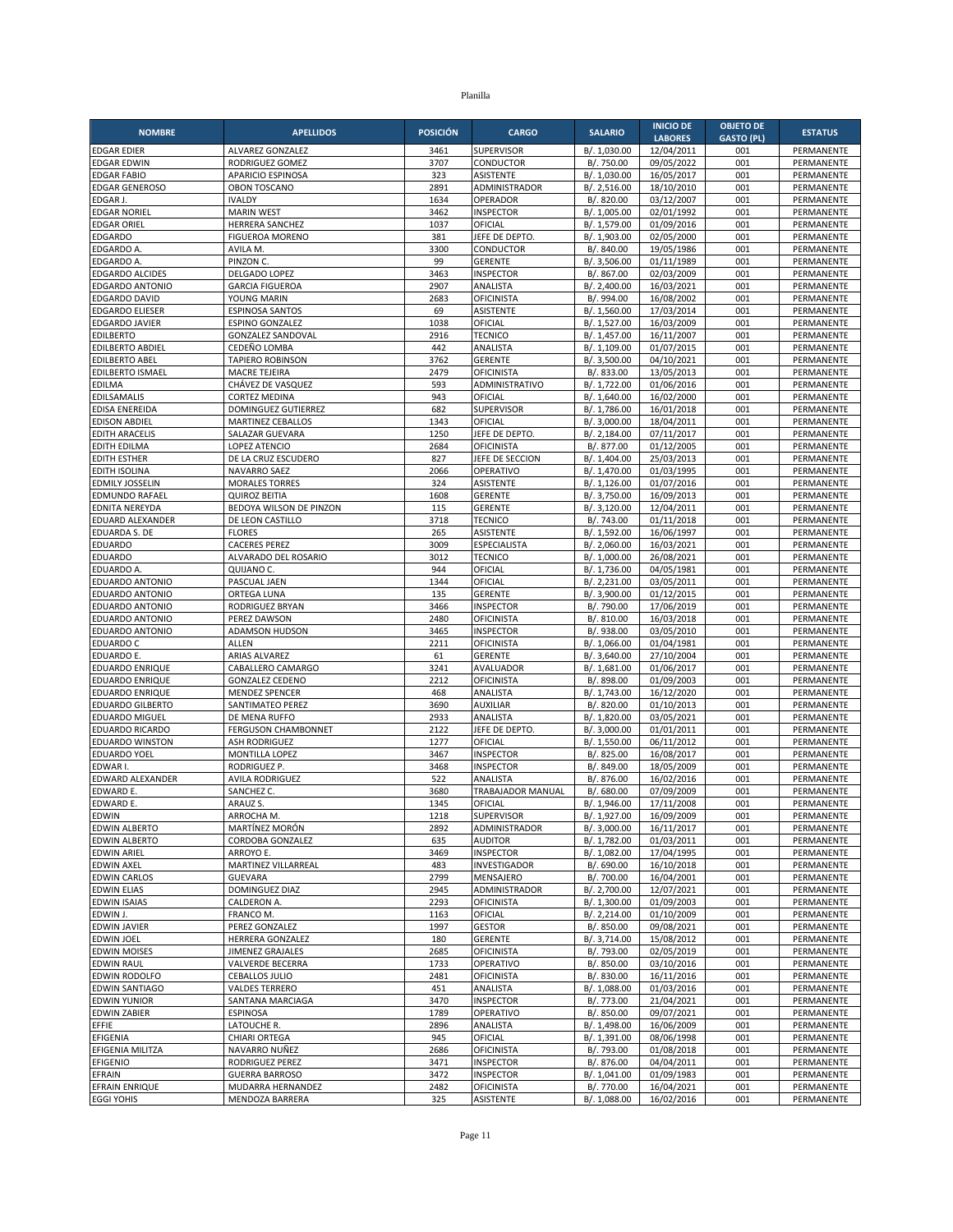| <b>NOMBRE</b>                                | <b>APELLIDOS</b>                               | <b>POSICIÓN</b> | <b>CARGO</b>                      | <b>SALARIO</b>               | <b>INICIO DE</b>         | <b>OBJETO DE</b>  | <b>ESTATUS</b>                   |
|----------------------------------------------|------------------------------------------------|-----------------|-----------------------------------|------------------------------|--------------------------|-------------------|----------------------------------|
|                                              |                                                |                 |                                   |                              | <b>LABORES</b>           | <b>GASTO (PL)</b> |                                  |
| <b>EGGNOR JOHANA</b><br>EIDA DEL C.          | <b>ROMERO RACINE</b><br>VEGA G.                | 1734<br>2794    | OPERATIVO<br><b>OFICINISTA</b>    | B/. 850.00<br>B/. 872.00     | 03/07/2017               | 001<br>001        | PERMANENTE<br>PERMANENTE         |
| <b>EIDIS IBETH</b>                           | VALDES                                         | 2824            | <b>ASISTENTE</b>                  | B/. 938.00                   | 02/02/2015<br>01/09/2017 | 001               | PERMANENTE                       |
| <b>EILINE HELEN</b>                          | ESPINOZA GUERRA                                | 266             | ASISTENTE                         | B/. 1,170.00                 | 03/08/2015               | 001               | PERMANENTE                       |
| <b>EIMY STEPHANY</b>                         | BETHANCOURTT SANCHEZ                           | 1735            | OPERATIVO                         | B/. 850.00                   | 06/04/2015               | 001               | PERMANENTE                       |
| <b>EIRA MAGDALEY</b>                         | SANCHEZ CAMARENA                               | 1736            | OPERATIVO                         | B/. 875.00                   | 01/12/2010               | 001               | PERMANENTE                       |
| EIVILYN M.                                   | DA LUZ P.                                      | 230             | <b>GERENTE-ASISTENTE</b>          | B/. 3,709.00                 | 16/07/2009               | 001               | PERMANENTE                       |
| <b>ELADIA</b>                                | RIVERA MUNOZ                                   | 2992            | <b>TECNICO</b>                    | B/. 1,094.00                 | 05/04/2004               | 001               | PERMANENTE                       |
| <b>ELADIO</b><br>ELADIO ALFONSO              | <b>AGUILAR GONZALEZ</b><br><b>CORREA CERDA</b> | 3681<br>1635    | TRABAJADOR MANUAL<br>SUPERVISOR   | B/. 706.00<br>B/. 1,077.00   | 16/10/2007<br>16/03/2018 | 001<br>001        | PERMANENTE<br>PERMANENTE         |
| ELAINE A. DE                                 | <b>BATISTA APARICIO</b>                        | 1039            | OFICIAL                           | B/. 1,535.00                 | 03/01/1995               | 001               | PERMANENTE                       |
| <b>ELENA ARANI</b>                           | NAVARRO VELASCO                                | 2294            | <b>OFICINISTA</b>                 | B/. 851.00                   | 18/09/2013               | 001               | PERMANENTE                       |
| <b>ELENA YANIVEL</b>                         | <b>CAICEDO CARRION</b>                         | 2483            | <b>OFICINISTA</b>                 | B/. 876.00                   | 17/02/2020               | 001               | PERMANENTE                       |
| <b>ELEUTERIO</b>                             | ARBAY PEREZ                                    | 2131            | ALMACENISTA                       | B/. 900.00                   | 16/11/1987               | 001               | PERMANENTE                       |
| ELEUTERIO FELIPE                             | AROSEMENA CRUZ                                 | 665             | ANALISTA                          | B/. 1,588.00                 | 11/10/2010               | 001               | PERMANENTE                       |
| <b>ELIA ESTHER</b>                           | VALENCIA T.                                    | 1192            | ANALISTA                          | B/. 2,534.00                 | 01/03/1995               | 001               | PERMANENTE                       |
| <b>ELIA VICKY</b><br><b>ELIANIS MAILIN</b>   | ARROCHA SANCHEZ<br>VILLARREAL NAVARRO          | 20005<br>828    | OFICIAL<br>JEFE DE SECCION        | B/. 1,350.00<br>B/. 1,404.00 | 17/06/2021<br>01/04/2014 | 002<br>001        | <b>TRANSITORIO</b><br>PERMANENTE |
| <b>ELIANYS MERCEDES</b>                      | <b>ESPINO CORDOBA</b>                          | 1346            | OFICIAL                           | B/. 2,286.00                 | 18/04/2011               | 001               | PERMANENTE                       |
| <b>ELIAS</b>                                 | CHAVEZ CASTANEDA                               | 249             | <b>ASISTENTE</b>                  | B/. 1,000.00                 | 04/02/2022               | 001               | PERMANENTE                       |
| <b>ELIAS ALFONSO</b>                         | <b>VERGARA SOLIS</b>                           | 326             | OFICIAL                           | B/. 1,030.00                 | 01/12/2020               | 001               | PERMANENTE                       |
| <b>ELIAS SAMUEL</b>                          | <b>BENAVIDES DOMINGUEZ</b>                     | 1347            | OFICIAL                           | B/. 2,187.00                 | 01/02/2007               | 001               | PERMANENTE                       |
| <b>ELICDO YOEL</b>                           | DOMINGUEZ CORTEZ                               | 3699            | TRABAJADOR MANUAL                 | B/. 896.00                   | 16/03/2016               | 001               | PERMANENTE                       |
| <b>ELIDA MARIA</b>                           | ALCEDO GUARDIA                                 | 84              | <b>GERENTE</b>                    | B/. 3,884.00                 | 01/08/2017               | 001               | PERMANENTE                       |
| <b>ELIDIA ESTHER</b><br><b>ELIECER</b>       | CAMARENA GONZALEZ<br>PINEDA                    | 1040<br>2067    | OFICIAL<br>OPERATIVO              | B/. 1,542.00<br>B/. 1,490.00 | 07/10/2008<br>02/06/1980 | 001<br>001        | PERMANENTE<br>PERMANENTE         |
| <b>ELIECER</b>                               | <b>RIOS PEREZ</b>                              | 1348            | OFICIAL                           | B/. 1,794.00                 | 01/08/2017               | 001               | PERMANENTE                       |
| <b>ELIECER</b>                               | <b>MARTINEZ R.</b>                             | 2295            | <b>OFICINISTA</b>                 | B/. 1,152.00                 | 01/02/1995               | 001               | PERMANENTE                       |
| <b>ELIECER</b>                               | CARRASCO ATENCIO                               | 2213            | <b>OFICINISTA</b>                 | B/. 804.00                   | 03/05/2016               | 001               | PERMANENTE                       |
| <b>ELIECER DIDIER</b>                        | <b>AVILA ZUNIGA</b>                            | 3473            | <b>INSPECTOR</b>                  | B/. 894.00                   | 16/05/2018               | 001               | PERMANENTE                       |
| ELIECER ENMANUEL                             | VERGARA                                        | 3474            | <b>INSPECTOR</b>                  | B/. 848.00                   | 02/12/2008               | 001               | PERMANENTE                       |
| <b>ELIECER ENRIQUE</b>                       | AIZPRUA AIZPRUA                                | 3475            | <b>INSPECTOR</b>                  | B/. 793.00                   | 03/12/2018               | 001               | PERMANENTE                       |
| <b>ELIECER JAVIER</b><br><b>ELIECER OMAR</b> | DUEÑAS MUÑOZ<br><b>MORENO ROSALES</b>          | 3732<br>2018    | <b>TECNICO</b><br><b>GESTOR</b>   | B/. 700.00<br>B/. 897.00     | 06/08/2021               | 001<br>001        | PERMANENTE<br>PERMANENTE         |
| <b>ELIFAS ARON</b>                           | <b>GONZALEZ CASTRO</b>                         | 3476            | <b>INSPECTOR</b>                  | B/. 793.00                   | 17/06/2019<br>17/09/2018 | 001               | PERMANENTE                       |
| ELIGIA E.                                    | CASTILLERO LOMBARDO                            | 636             | <b>AUDITOR</b>                    | B/. 1,490.00                 | 02/01/2007               | 001               | PERMANENTE                       |
| <b>ELILKA</b>                                | RODRÍGUEZ MOLINAR                              | 1737            | OPERATIVO                         | B/. 850.00                   | 01/09/2020               | 001               | PERMANENTE                       |
| ELINKA EDITH                                 | VICTORIA CEDEÑO                                | 2484            | <b>OFICINISTA</b>                 | B/. 1,538.00                 | 14/03/2011               | 001               | PERMANENTE                       |
| <b>ELIO</b>                                  | MURILLO CAMAÑO                                 | 1645            | <b>TECNICO</b>                    | B/. 1,012.00                 | 12/04/2011               | 001               | PERMANENTE                       |
| ELIS E.                                      | ANRIA                                          | 1193            | ANALISTA                          | B/. 1,971.00                 | 01/05/1984               | 001               | PERMANENTE                       |
| <b>ELISA</b><br>ELISA ESTHER                 | VILLALAZ MONTILLA<br><b>MONTERO PEREZ</b>      | 723<br>1041     | JEFE DE DEPTO<br>OFICIAL          | B/. 1,751.00<br>B/. 1,476.00 | 11/10/2012<br>16/06/2016 | 001<br>001        | PERMANENTE<br>PERMANENTE         |
| <b>ELISA LISET</b>                           | <b>CARRASCO HIGUERA</b>                        | 1738            | OPERATIVO                         | B/. 850.00                   | 02/01/2019               | 001               | PERMANENTE                       |
| ELISA MARIELA                                | <b>MORAN RODRIGUEZ</b>                         | 829             | JEFE DE SECCION                   | B/. 1,391.00                 | 16/09/2012               | 001               | PERMANENTE                       |
| ELIUSKA CAROLINA                             | RODRIGUEZ PINEDA                               | 2869            | <b>TRAMITADOR</b>                 | B/. 850.00                   | 13/09/2021               | 001               | PERMANENTE                       |
| ELIZABETH                                    | QUINTERO DE JARQUIN                            | 1349            | OFICIAL                           | B/. 1,787.00                 | 16/04/1997               | 001               | PERMANENTE                       |
| ELIZABETH                                    | <b>VEGA AGUILAR</b>                            | 2296            | <b>SUPERVISOR</b>                 | B/. 1,000.00                 | 01/04/2016               | 001               | PERMANENTE                       |
| ELIZABETH                                    | COSSU VELASQUEZ                                | 225             | GERENTE-ASISTENTE                 | B/. 3,823.00                 | 18/02/2010               | 001               | PERMANENTE                       |
| ELIZABETH<br>ELIZABETH D. DE                 | <b>REYES MARTINEZ</b><br><b>ROMERO</b>         | 1278<br>3159    | OFICIAL<br>SUPERVISOR             | B/. 1,513.00<br>B/. 1,522.00 | 03/05/2011<br>01/02/1999 | 001<br>001        | PERMANENTE<br>PERMANENTE         |
| ELIZABETH DEL C                              | <b>ALZAMORA</b>                                | 143             | <b>GERENTE</b>                    | B/. 2,815.00                 | 01/04/1984               | 001               | PERMANENTE                       |
| ELIZABETH DEL CARMEN                         | ARAUZ HERRERA                                  | 2976            | <b>PSICOLOGO</b>                  | B/. 1,147.00                 | 16/10/2015               | 001               | PERMANENTE                       |
| ELIZABETH FRANCISCA                          | <b>BARRIA ZAMORA</b>                           | 1739            | OPERATIVO                         | B/. 850.00                   | 01/02/2013               | 001               | PERMANENTE                       |
| ELIZABETH M.                                 | HIGUERA S.                                     | 1740            | OPERATIVO                         | B/. 1,140.00                 | 10/05/1999               | 001               | PERMANENTE                       |
| ELIZABETH M.                                 | CEDENO M.                                      | 3338            | ASISTENTE                         | B/. 1,314.00                 | 01/03/2005               | 001               | PERMANENTE                       |
| <b>ELKIS MARCELA</b><br><b>ELKY LUSHED</b>   | RODRIGUEZ OSES<br><b>URRUTIA ARAUZ</b>         | 1965<br>1042    | OPERATIVO<br>OFICIAL              | B/. 1,077.00<br>B/. 1,550.00 | 16/04/2015<br>01/12/2015 | 001               | PERMANENTE<br>PERMANENTE         |
| <b>ELMER</b>                                 | <b>ACOSTA GONZALEZ</b>                         | 1609            | <b>GERENTE</b>                    | B/. 3,442.00                 | 03/05/2010               | 001<br>001        | PERMANENTE                       |
| <b>ELOISA</b>                                | MORELOS M.                                     | 1043            | OFICIAL                           | B/. 1,557.00                 | 17/02/1994               | 001               | PERMANENTE                       |
| <b>ELOISA</b>                                | <b>TORRES J.</b>                               | 830             | JEFE DE SECCION                   | B/. 1,518.00                 | 02/12/2003               | 001               | PERMANENTE                       |
| ELOYDA LISSETH                               | PEREZ RODRIGUEZ                                | 1741            | OPERATIVO                         | B/. 850.00                   | 02/10/2017               | 001               | PERMANENTE                       |
| ELSA A. DE                                   | <b>BROUWER</b>                                 | 2142            | ASISTENTE                         | B/. 2,280.00                 | 02/05/1997               | 001               | PERMANENTE                       |
| ELSA DE                                      | ALVAREZ                                        | 3360            | <b>ABOGADO</b>                    | B/. 1,714.00                 | 01/10/1982               | 001               | PERMANENTE                       |
| ELSA DE<br><b>ELSA ESTHER</b>                | DEL CID<br>NG CRUZ                             | 2936<br>404     | ADMINISTRADOR<br>ANALISTA         | B/. 3,344.00<br>B/. 2,307.00 | 16/11/2007<br>16/02/2011 | 001<br>001        | PERMANENTE<br>PERMANENTE         |
| <b>ELSA PATRICIA</b>                         | CABEZA BARRIA                                  | 2847            | TRAMITADOR                        | B/. 871.00                   | 24/05/2021               | 001               | PERMANENTE                       |
| <b>ELSA VERONICA</b>                         | <b>BERNAL LOPEZ</b>                            | 946             | OFICIAL                           | B/. 1,391.00                 | 18/11/2002               | 001               | PERMANENTE                       |
| <b>ELSIE ELEIDA</b>                          | <b>GUZMAN ALVAREZ</b>                          | 2485            | <b>OFICINISTA</b>                 | B/. 830.00                   | 01/10/2013               | 001               | PERMANENTE                       |
| <b>ELSY ROSANA</b>                           | NUNEZ R.                                       | 327             | ASISTENTE                         | B/. 1,347.00                 | 06/11/2008               | 001               | PERMANENTE                       |
| <b>ELSYS IBETH</b>                           | <b>SANCHEZ S.</b>                              | 905             | <b>GERENTE-ASISTENTE</b>          | B/. 1,754.00                 | 18/08/1997               | 001               | PERMANENTE                       |
| ELVIA A.                                     | OJO IBARRA                                     | 3091            | <b>SUPERVISOR</b>                 | B/. 1,429.00                 | 06/11/2008               | 001               | PERMANENTE                       |
| ELVIA DEL CARMEN<br>ELVIA IRENE              | FERNANDEZ STANZIOLA<br>FONT DE SEDAS           | 121<br>831      | <b>GERENTE</b><br>JEFE DE SECCION | B/. 3,732.00<br>B/. 1,520.00 | 03/05/2011<br>03/05/2011 | 001<br>001        | PERMANENTE<br>PERMANENTE         |
| <b>ELVIN AMETH</b>                           | <b>VILLARREAL RIOS</b>                         | 3014            | <b>TECNICO</b>                    | B/. 1,132.00                 | 03/10/2016               | 001               | PERMANENTE                       |
| <b>ELVIS ABDIEL</b>                          | PINEDA GONZALEZ                                | 3477            | <b>INSPECTOR</b>                  | B/. 834.00                   | 16/10/2013               | 001               | PERMANENTE                       |
| <b>ELVIS ARIEL</b>                           | MONTERO NIETO                                  | 1350            | OFICIAL                           | B/. 2,212.00                 | 02/04/2012               | 001               | PERMANENTE                       |
| <b>ELVIS ARNALDO</b>                         | CASTILLO                                       | 3478            | <b>INSPECTOR</b>                  | B/. 912.00                   | 01/12/2006               | 001               | PERMANENTE                       |
| <b>ELVIS JAVIER</b>                          | SANJUR CHACON                                  | 3479            | <b>INSPECTOR</b>                  | B/. 842.00                   | 16/06/2016               | 001               | PERMANENTE                       |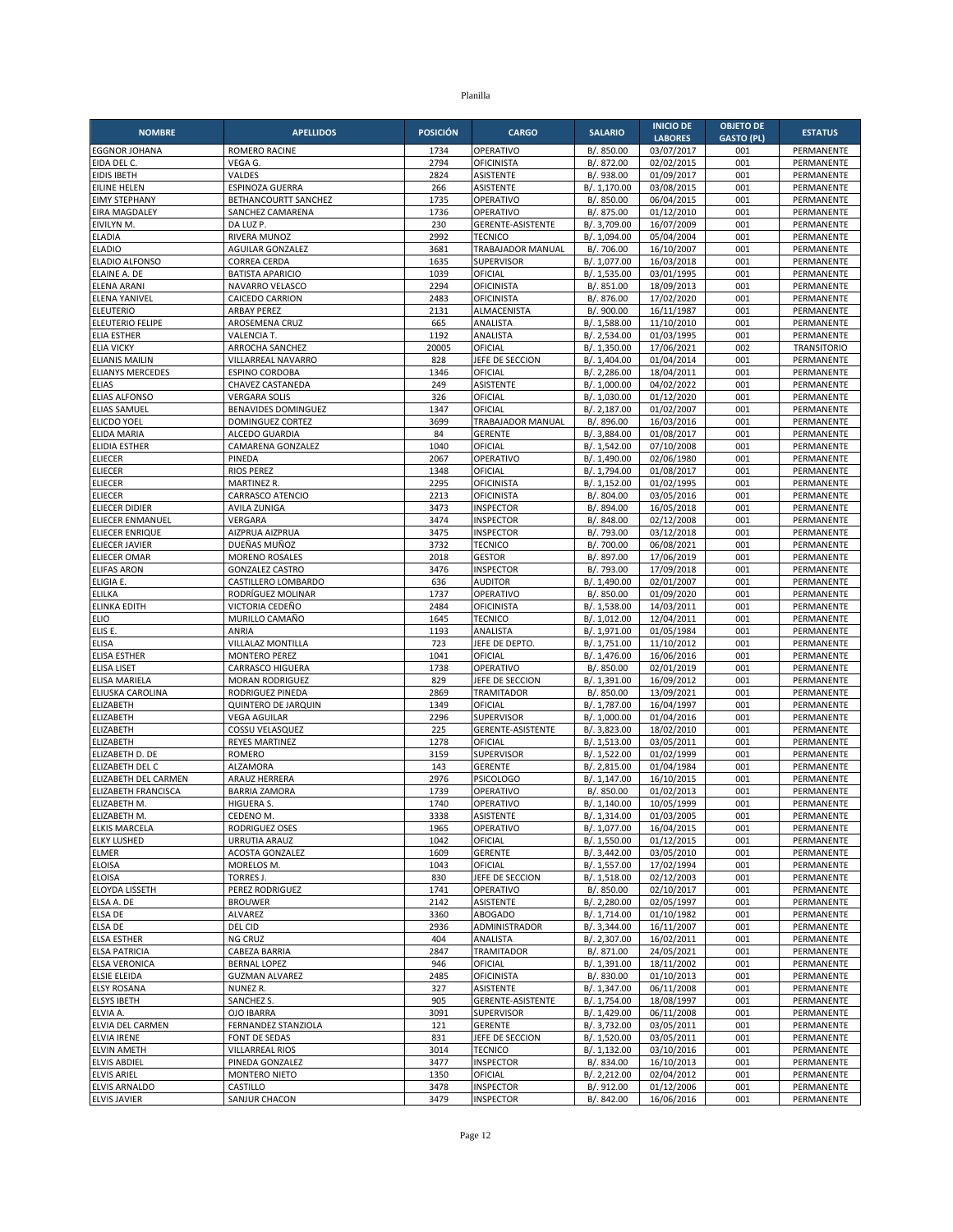| <b>NOMBRE</b>                                      | <b>APELLIDOS</b>                              | <b>POSICIÓN</b> | <b>CARGO</b>                          | <b>SALARIO</b>               | <b>INICIO DE</b>         | <b>OBJETO DE</b>  | <b>ESTATUS</b>           |
|----------------------------------------------------|-----------------------------------------------|-----------------|---------------------------------------|------------------------------|--------------------------|-------------------|--------------------------|
|                                                    |                                               |                 |                                       |                              | <b>LABORES</b>           | <b>GASTO (PL)</b> |                          |
| <b>ELVIS MANUEL</b><br><b>ELVIS XAVIER</b>         | <b>ALFONSO RAMOS</b><br><b>TAMAYO CORDOBA</b> | 3480<br>1742    | <b>INSPECTOR</b><br>OPERATIVO         | B/. 773.00<br>B/. 850.00     | 02/03/2020<br>01/01/2016 | 001<br>001        | PERMANENTE<br>PERMANENTE |
| ELVYS ALEXANDER                                    | <b>TAMAYO ROMERO</b>                          | 637             | <b>AUDITOR</b>                        | B/. 1,454.00                 | 16/01/2013               | 001               | PERMANENTE               |
| ELYSELL DEL ROSARIO                                | <b>COCHERAN GAITAN</b>                        | 1279            | OFICIAL                               | B/. 1,527.00                 | 01/01/2013               | 001               | PERMANENTE               |
| ELYZENERA DEL CARMEN                               | MARTINEZ SAAVEDRA                             | 2486            | OFICINISTA                            | B/. 834.00                   | 01/12/2016               | 001               | PERMANENTE               |
| <b>ELZEBIL</b>                                     | RODRIGUEZ DE NUNEZ                            | 1743            | OPERATIVO                             | B/. 850.00                   | 18/07/2016               | 001               | PERMANENTE               |
| <b>EMANUEL</b>                                     | DEL CID CABALLERO                             | 1985            | OPERATIVO                             | B/. 850.00                   | 03/05/2021               | 001               | PERMANENTE               |
| <b>EMANUEL ISAI</b><br><b>EMELIN JOLLANY</b>       | <b>LEZCANO FRANCO</b>                         | 3047<br>1660    | <b>SUPERVISOR</b><br>OPERATIVO        | B/. 1,030.00<br>B/. 850.00   | 16/05/2016<br>24/01/2022 | 001<br>001        | PERMANENTE<br>PERMANENTE |
| <b>EMELYN JAZURY</b>                               | TEJEIRA CHAVEZ<br>URBINA VILLALAZ             | 2487            | <b>OFICINISTA</b>                     | B/. 814.00                   | 16/08/2017               | 001               | PERMANENTE               |
| <b>EMERITA L.</b>                                  | DE FRIAS CANO                                 | 1543            | <b>GERENTE</b>                        | B/. 2,600.00                 | 01/05/1998               | 001               | PERMANENTE               |
| <b>EMILIS ESCARLET</b>                             | VARGAS TUÑON                                  | 1744            | OPERATIVO                             | B/. 850.00                   | 01/09/2020               | 001               | PERMANENTE               |
| <b>EMILY ASUCENA</b>                               | VILLALBA RIQUELME                             | 501             | ANALISTA                              | B/. 900.00                   | 19/05/2022               | 001               | PERMANENTE               |
| <b>EMNA MELISSA</b>                                | CABALLERO BARBA DE ATENCIO                    | 1044            | OFICIAL                               | B/. 1,549.00                 | 09/10/2013               | 001               | PERMANENTE               |
| <b>EMPERATRIZ IBETH</b>                            | NUÑEZ RODRIGUEZ                               | 1045            | OFICIAL                               | B/. 1,545.00                 | 18/06/2010               | 001               | PERMANENTE               |
| <b>ENAIDA DEL PILAR</b><br><b>ENEDIGNA NICHOLL</b> | <b>MORAN GALLARDO</b><br>JUAREZ MARTINEZ      | 2840<br>3656    | <b>TRAMITADOR</b><br>ADMINISTRATIVO   | B/. 900.00<br>B/. 957.00     | 11/01/2022<br>03/05/2016 | 001<br>001        | PERMANENTE<br>PERMANENTE |
| ENEIDA                                             | SMITH                                         | 832             | JEFE DE SECCION                       | B/. 1,505.00                 | 01/03/2007               | 001               | PERMANENTE               |
| <b>ENEIDA DALYS</b>                                | PITTI GONZALEZ                                | 2298            | <b>OFICINISTA</b>                     | B/. 845.00                   | 02/03/2009               | 001               | PERMANENTE               |
| ENEIDA O.                                          | <b>REYES</b>                                  | 1544            | <b>GERENTE</b>                        | B/. 2,163.00                 | 19/06/2006               | 001               | PERMANENTE               |
| ENEILA JOSEFINA                                    | <b>BATISTA GOMEZ</b>                          | 1745            | OPERATIVO                             | B/. 850.00                   | 02/09/2013               | 001               | PERMANENTE               |
| <b>ENELIA</b>                                      | <b>ESCUDERO OSORIO</b>                        | 2848            | <b>TRAMITADOR</b>                     | B/. 952.00                   | 01/03/2016               | 001               | PERMANENTE               |
| <b>ENELISA ISABEL</b>                              | <b>BULTRON MARCIAGA</b>                       | 1443<br>267     | OFICIAL                               | B/. 1,506.00<br>B/. 1,723.00 | 01/06/2013               | 001<br>001        | PERMANENTE<br>PERMANENTE |
| <b>ENEREIDA E.</b><br>ENIDIA R.                    | MORENO <sub>S</sub> .<br>NIETO C.             | 1746            | SUPERVISOR<br>OPERATIVO               | B/. 887.00                   | 01/04/2005<br>20/11/2006 | 001               | PERMANENTE               |
| <b>ENITH DALILA</b>                                | ARAUZ VARGAS                                  | 947             | OFICIAL                               | B/. 1,490.00                 | 01/02/2000               | 001               | PERMANENTE               |
| <b>ENRIQUE ARSENIO</b>                             | LAU GOMEZ                                     | 746             | JEFE DE DEPTO                         | B/. 1,700.00                 | 16/10/2013               | 001               | PERMANENTE               |
| <b>ENRIQUE RAUL</b>                                | <b>GARRIDO CRUZ</b>                           | 1322            | OFICIAL                               | B/. 1,500.00                 | 13/07/2021               | 001               | PERMANENTE               |
| <b>ENRIQUE YARIEL</b>                              | <b>CACERES WRIGHT</b>                         | 1747            | OPERATIVO                             | B/. 850.00                   | 01/06/2018               | 001               | PERMANENTE               |
| <b>ENRIQUE YULIXCER</b>                            | MARTINEZ MIRANDA                              | 1646            | <b>TECNICO</b>                        | B/. 941.00                   | 03/01/2006               | 001               | PERMANENTE               |
| <b>EPIMEDES</b><br><b>ERELYS ELIBETH</b>           | <b>JAEN MORENO</b><br><b>BARRIOS RAMOS</b>    | 177<br>2299     | <b>GERENTE</b><br><b>SUPERVISOR</b>   | B/. 4,000.00<br>B/. 1,040.00 | 03/05/2021<br>01/08/2018 | 001<br>001        | PERMANENTE<br>PERMANENTE |
| ERIBERTO A.                                        | <b>BARRIA G.</b>                              | 3048            | SUPERVISOR                            | B/. 1,144.00                 | 16/01/1997               | 001               | PERMANENTE               |
| ERIC                                               | <b>HERRERA</b>                                | 3277            | ANALISTA                              | B/. 2,400.00                 | 16/02/2007               | 001               | PERMANENTE               |
| ERIC A.                                            | PRADO                                         | 602             | JEFE DE DEPTO.                        | B/. 2,294.00                 | 17/02/1986               | 001               | PERMANENTE               |
| <b>ERIC ABDIEL</b>                                 | <b>CORTES AGUILAR</b>                         | 2917            | <b>TECNICO</b>                        | B/. 1,470.00                 | 16/02/2011               | 001               | PERMANENTE               |
| <b>ERIC ALBERTO</b>                                | <b>SERRANO BARBA</b>                          | 1420            | OFICIAL                               | B/. 1,584.00                 | 03/09/2018               | 001               | PERMANENTE               |
| <b>ERIC ALBERTO</b><br><b>ERIC AMET</b>            | <b>MACIAS MAYORGA</b>                         | 23<br>1545      | <b>GERENTE</b>                        | B/. 4,500.00<br>B/. 2,184.00 | 16/12/2020<br>02/01/2018 | 001<br>001        | PERMANENTE               |
| <b>ERIC ANTONIO</b>                                | RANGEL MONTIEL<br><b>MONTERO TAYLOR</b>       | 3481            | <b>GERENTE</b><br><b>INSPECTOR</b>    | B/. 933.00                   | 10/06/1996               | 001               | PERMANENTE<br>PERMANENTE |
| <b>ERIC ENRIQUE</b>                                | QUIRÓS                                        | 986             | COORDINADOR                           | B/. 1,738.00                 | 18/08/2014               | 001               | PERMANENTE               |
| <b>ERIC ERNESTO</b>                                | ORDONEZ GONZALEZ                              | 458             | ANALISTA                              | B/. 2,549.00                 | 27/12/2010               | 001               | PERMANENTE               |
| <b>ERIC JOEL</b>                                   | <b>HERRERA MORAN</b>                          | 531             | ANALISTA                              | B/. 1,125.00                 | 03/07/2017               | 001               | PERMANENTE               |
| <b>ERIC RAMON</b>                                  | <b>CHEN DUTARI</b>                            | 2300            | <b>OFICINISTA</b>                     | B/. 1,039.00                 | 01/06/1995               | 001               | PERMANENTE               |
| <b>ERIC RAUL</b>                                   | PINZON GONZALEZ                               | 94              | <b>GERENTE</b>                        | B/. 3,526.00                 | 04/05/2015               | 001               | PERMANENTE               |
| <b>ERICK</b><br><b>ERICK</b>                       | VASQUEZ GUILLEN<br><b>GARCIA AMORES</b>       | 2488<br>3482    | <b>OFICINISTA</b><br><b>INSPECTOR</b> | B/. 1,085.00<br>B/. 843.00   | 02/07/2012<br>18/02/2013 | 001<br>001        | PERMANENTE<br>PERMANENTE |
| <b>ERICK ALBERTO</b>                               | VASQUEZ T.                                    | 3728            | <b>TECNICO</b>                        | B/. 924.00                   | 01/11/2001               | 001               | PERMANENTE               |
| <b>ERICK ALBERTO</b>                               | <b>BERRIO ORTEGA</b>                          | 424             | ANALISTA                              | B/. 2,080.00                 | 18/07/2016               | 001               | PERMANENTE               |
| <b>ERICK ALBERTO</b>                               | <b>GONZALEZ GONZALEZ</b>                      | 1351            | OFICIAL                               | B/. 1,904.00                 | 04/05/2015               | 001               | PERMANENTE               |
| <b>ERICK ALFREDO</b>                               | PEREZ SANCHEZ                                 | 1748            | OPERATIVO                             | B/. 850.00                   | 01/11/2018               | 001               | PERMANENTE               |
| <b>ERICK AMILCAR</b>                               | <b>BEITIA VISSUETTI</b>                       | 1352            | OFICIAL                               | B/. 2,227.00                 | 04/06/2012               | 001               | PERMANENTE               |
| <b>ERICK ARIEL</b><br><b>ERICK ARTURO</b>          | ROMERO HERNANDEZ<br><b>RIOS PINEDA</b>        | 3711<br>1046    | <b>TRABAJADOR MANUAL</b><br>OFICIAL   | B/. 788.00<br>B/. 1,564.00   | 16/08/2016<br>06/11/2012 | 001<br>001        | PERMANENTE<br>PERMANENTE |
| <b>ERICK JAVIER</b>                                | MARQUINEZ MARTINEZ                            | 2687            | OFICINISTA                            | B/. 770.00                   | 16/07/2019               | 001               | PERMANENTE               |
| <b>ERICK MAGDIEL</b>                               | DE GRACIA HENRIQUEZ                           | 2639            | <b>GESTOR</b>                         | B/. 725.00                   | 02/10/2017               | 001               | PERMANENTE               |
| <b>ERICK OVIDIO</b>                                | SANCHEZ R.                                    | 3301            | CONDUCTOR                             | B/. 1,000.00                 | 16/09/1997               | 001               | PERMANENTE               |
| <b>ERICKA BRICEIDA</b>                             | MONTEZA PADILLA                               | 268             | ASISTENTE                             | B/. 1,310.00                 | 16/07/2010               | 001               | PERMANENTE               |
| ERICKA Y.                                          | <b>HENRY CUNNINGHAM</b>                       | 425             | ANALISTA                              | B/. 2,036.00                 | 04/01/1993               | 001               | PERMANENTE               |
| ERIKA<br>ERIKA ARACELLY                            | CERRUD CORTEZ DE SALCEDO<br>GONZALEZ C.       | 2688<br>2143    | <b>OFICINISTA</b><br>ASISTENTE        | B/. 1,069.00<br>B/. 3,076.00 | 01/03/2002<br>16/07/1997 | 001<br>001        | PERMANENTE<br>PERMANENTE |
| ERIKA C.                                           | VARGAS T.                                     | 172             | <b>GERENTE</b>                        | B/. 3,500.00                 | 17/08/2009               | 001               | PERMANENTE               |
| ERIKA D. DE                                        | <b>BARAHONA</b>                               | 2900            | ANALISTA                              | B/. 1,983.00                 | 01/06/1998               | 001               | PERMANENTE               |
| <b>ERIKA EDITH</b>                                 | <b>CORRO PERALTA</b>                          | 1749            | OPERATIVO                             | B/. 850.00                   | 18/04/2016               | 001               | PERMANENTE               |
| ERIKA GABRIELA                                     | <b>CALDERON DE LEON</b>                       | 3225            | ARQUITECTO                            | B/. 1,350.00                 | 01/09/2021               | 001               | PERMANENTE               |
| <b>ERIKA JULIET</b>                                | <b>JANFAN GONZALEZ</b>                        | 2814            | <b>TRAMITADOR</b>                     | B/. 814.00                   | 18/09/2017               | 001               | PERMANENTE               |
| ERIKA Z.                                           | <b>MIRANDA</b>                                | 3161            | SUPERVISOR                            | B/. 1,148.00                 | 13/01/2010               | 001               | PERMANENTE               |
| <b>ERNESTO</b><br><b>ERNESTO JOSE</b>              | MORALES Q.<br>HERON H.                        | 2800<br>594     | MENSAJERO<br>ADMINISTRATIVO           | B/. 700.00<br>B/. 1,820.00   | 01/09/2006<br>05/11/1986 | 001<br>001        | PERMANENTE<br>PERMANENTE |
| ERNESTO O.                                         | <b>MELGAR BATISTA</b>                         | 547             | JEFE DE SECCION                       | B/. 2,288.00                 | 16/06/2000               | 001               | PERMANENTE               |
| <b>ERNESTO ORIEL</b>                               | DE GRACIA RODRIGUEZ                           | 3483            | <b>INSPECTOR</b>                      | B/. 773.00                   | 03/08/2020               | 001               | PERMANENTE               |
| <b>ERNESTO SEGUNDO</b>                             | <b>GUEVARA JORDAN</b>                         | 948             | OFICIAL                               | B/. 1,469.00                 | 16/11/1999               | 001               | PERMANENTE               |
| <b>ERWIN NORIEL</b>                                | MOJICA HURTADO                                | 2302            | SUPERVISOR                            | B/. 1,040.00                 | 16/01/2019               | 001               | PERMANENTE               |
| <b>ERWING CLAUDIO</b>                              | MIRANDA GOMEZ                                 | 1421            | OFICIAL                               | B/. 1,700.00                 | 02/04/2018               | 001               | PERMANENTE               |
| <b>ESMERALDA ESTHER</b>                            | ESPINOSA HERNANDEZ                            | 2489            | <b>OFICINISTA</b>                     | B/. 830.00                   | 08/04/2013               | 001               | PERMANENTE               |
| ESPERANZA                                          | <b>BERBEY</b>                                 | 949             | OFICIAL                               | B/. 1,964.00                 | 16/05/2003               | 001               | PERMANENTE               |
| ESTEBAN                                            | CAMARENA MENDOZA                              | 1750            | OPERATIVO                             | B/. 850.00                   | 17/10/2016               | 001               | PERMANENTE               |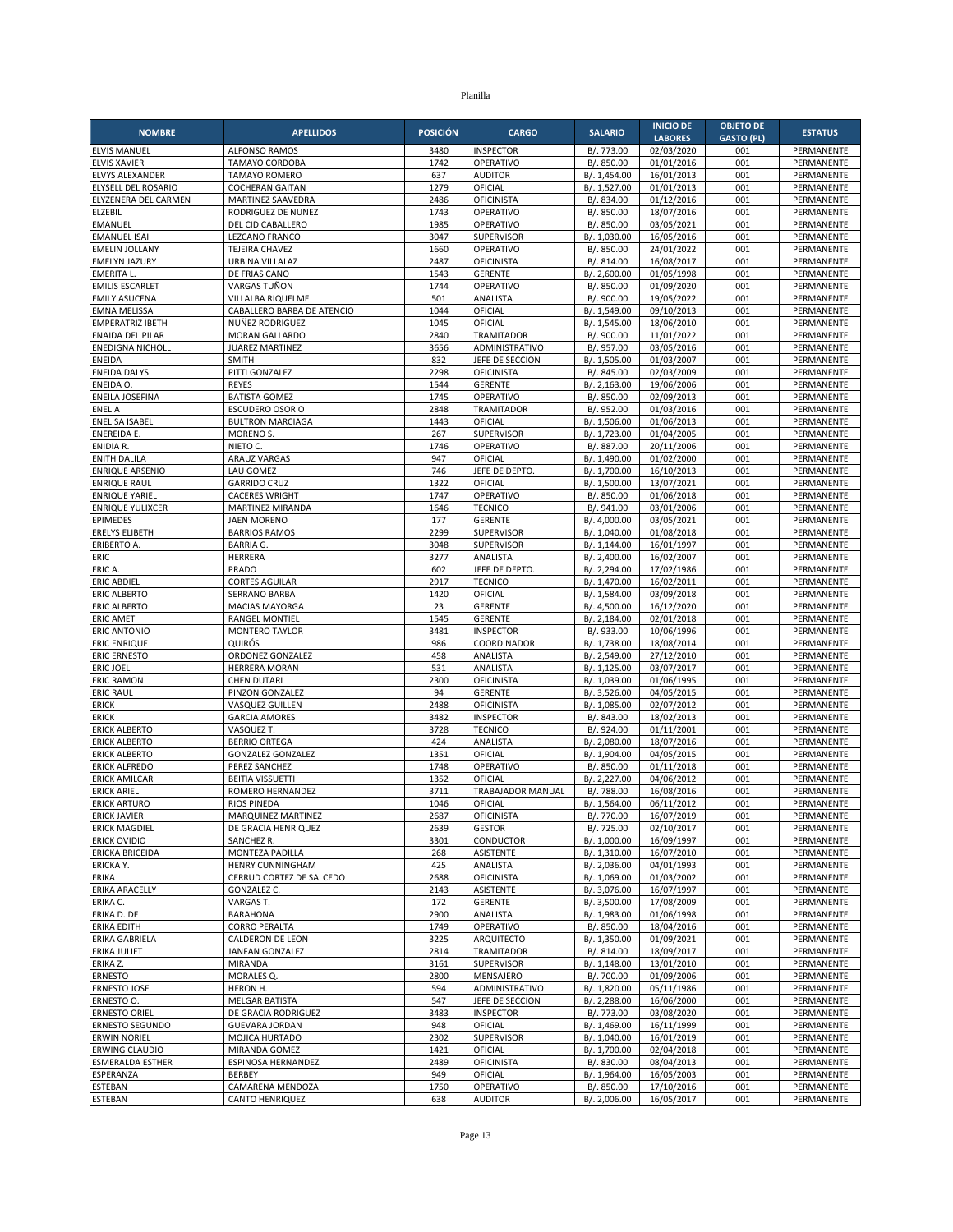| <b>NOMBRE</b>                                    | <b>APELLIDOS</b>                        | <b>POSICIÓN</b> | <b>CARGO</b>                      | <b>SALARIO</b>               | <b>INICIO DE</b>         | <b>OBJETO DE</b>  | <b>ESTATUS</b>                   |
|--------------------------------------------------|-----------------------------------------|-----------------|-----------------------------------|------------------------------|--------------------------|-------------------|----------------------------------|
|                                                  |                                         |                 |                                   |                              | <b>LABORES</b>           | <b>GASTO (PL)</b> |                                  |
| ESTEBAN                                          | <b>CUBILLA CASTILLO</b>                 | 3484            | <b>INSPECTOR</b>                  | B/. 834.00                   | 18/07/2016               | 001               | PERMANENTE                       |
| <b>ESTEBAN ANTONIO</b><br><b>ESTEFANY</b>        | PINZON ARAUZ<br><b>GRAY MORALES</b>     | 2214<br>1751    | <b>OFICINISTA</b><br>OPERATIVO    | B/. 927.00<br>B/. 850.00     | 01/07/2015<br>01/12/2020 | 001<br>001        | PERMANENTE<br>PERMANENTE         |
| <b>ESTELA MARIA</b>                              | CUEVAS SANCHEZ DE CALDERON              | 2490            | <b>OFICINISTA</b>                 | B/. 849.00                   | 16/07/2018               | 001               | PERMANENTE                       |
| ESTHER M. DE                                     | ABREGO                                  | 509             | OFICIAL                           | B/. 1,968.00                 | 18/03/1982               | 001               | PERMANENTE                       |
| <b>ESTHER MARIA</b>                              | <b>GRAHAM VILLALAZ</b>                  | 950             | OFICIAL                           | B/. 1,391.00                 | 03/07/2017               | 001               | PERMANENTE                       |
| <b>ESTHER MARIA</b>                              | <b>GONZALEZ ULLOA</b>                   | 3228            | JEFE DE DEPTO.                    | B/. 1,673.00                 | 02/05/2017               | 001               | PERMANENTE                       |
| <b>ESTRELLA EDITH</b>                            | <b>TORRES VILLAMONTE</b>                | 1752            | OPERATIVO                         | B/. 905.00                   | 11/07/2011               | 001               | PERMANENTE                       |
| <b>ETHENOLDO</b>                                 | <b>ALVAREZ</b>                          | 3636            | <b>SUPERVISOR</b>                 | B/. 1,115.00                 | 17/02/1994               | 001               | PERMANENTE                       |
| ETILDA M.<br><b>ETSY LARITZA</b>                 | <b>CISNEROS</b><br><b>LIMA PEREZ</b>    | 713<br>1047     | JEFE DE DEPTO.<br>OFICIAL         | B/. 2,048.00<br>B/. 1,505.00 | 06/11/2014<br>01/06/2016 | 001<br>001        | PERMANENTE<br>PERMANENTE         |
| <b>EUCARIS E.</b>                                | MONTENEGRO                              | 1546            | <b>GERENTE</b>                    | B/. 3,426.00                 | 01/06/1984               | 001               | PERMANENTE                       |
| <b>EUCLIDES</b>                                  | <b>CONCEPCION PRADO</b>                 | 3485            | <b>INSPECTOR</b>                  | B/. 830.00                   | 03/02/2014               | 001               | PERMANENTE                       |
| <b>EUCLIDES</b>                                  | <b>BARRIOS G</b>                        | 167             | <b>GERENTE</b>                    | B/. 3,215.00                 | 13/07/2009               | 001               | PERMANENTE                       |
| <b>EUFEMIA</b>                                   | <b>MADRID MEDINA</b>                    | 2215            | <b>OFICINISTA</b>                 | B/. 947.00                   | 03/10/2015               | 001               | PERMANENTE                       |
| <b>EUFEMIA YESIBEL</b>                           | <b>TORRES BARRIA</b>                    | 269             | ASISTENTE                         | B/. 1,136.00                 | 01/09/2015               | 001               | PERMANENTE                       |
| <b>EUGENIO</b>                                   | <b>TEJADA PINILLO</b>                   | 611             | OFICIAL                           | B/. 1,751.00                 | 17/02/1997               | 001               | PERMANENTE                       |
| <b>EUGENIO ENRIQUE</b><br><b>EURALYS EUGENIA</b> | <b>REYES MORAN</b><br>SANCHEZ SORIANO   | 2048<br>20002   | JEFE DE SECCION<br>OFICIAL        | B/. 1,700.00<br>B/. 1,500.00 | 17/02/2020<br>23/05/2022 | 001<br>002        | PERMANENTE<br><b>TRANSITORIO</b> |
| <b>EURIBIADES</b>                                | MONTENEGRO ARROYO                       | 1627            | <b>GERENTE</b>                    | B/. 2,706.00                 | 16/07/2003               | 001               | PERMANENTE                       |
| <b>EURIVIADES AURELIO</b>                        | DE LEON MARTINEZ                        | 3015            | <b>TECNICO</b>                    | B/. 1,147.00                 | 05/09/2013               | 001               | PERMANENTE                       |
| <b>EVA ITZI</b>                                  | CASTILLO DE LEON                        | 575             | COORDINADOR                       | B/. 1,682.00                 | 16/10/2007               | 001               | PERMANENTE                       |
| <b>EVA MARIA</b>                                 | SALAZAR GONZALEZ                        | 2491            | <b>OFICINISTA</b>                 | B/. 946.00                   | 16/09/2009               | 001               | PERMANENTE                       |
| <b>EVA PATRICIA</b>                              | <b>GONZALEZ DIAZ</b>                    | 328             | <b>ASISTENTE</b>                  | B/. 1,025.00                 | 14/09/2021               | 001               | PERMANENTE                       |
| <b>EVALITO</b>                                   | AJI DOGIRAMA                            | 3486            | <b>INSPECTOR</b>                  | B/. 862.00                   | 16/06/2010               | 001               | PERMANENTE                       |
| EVANY Z<br><b>EVARISTO HUMBERTO</b>              | AGUILAR H.<br><b>BONILLA JIMENEZ</b>    | 270<br>1731     | <b>ASISTENTE</b><br>OPERATIVO     | B/. 1,773.00<br>B/. 850.00   | 02/12/2014<br>16/09/2021 | 001<br>001        | PERMANENTE<br>PERMANENTE         |
| <b>EVELIA ESTHER</b>                             | ALVARADO PINZON                         | 271             | <b>ASISTENTE</b>                  | B/. 1,159.00                 | 18/08/2014               | 001               | PERMANENTE                       |
| <b>EVELIN</b>                                    | <b>IPIÑA LASSO</b>                      | 2492            | <b>OFICINISTA</b>                 | B/. 833.00                   | 02/03/2015               | 001               | PERMANENTE                       |
| <b>EVELYN</b>                                    | CORDOBA T.                              | 1353            | OFICIAL                           | B/. 2,758.00                 | 16/12/2008               | 001               | PERMANENTE                       |
| <b>EVELYN</b>                                    | SALAZAR E.                              | 2689            | <b>OFICINISTA</b>                 | B/. 1,300.00                 | 16/07/2003               | 001               | PERMANENTE                       |
| EVELYN BEATRIZ                                   | MARTINEZ NÚÑEZ                          | 2303            | <b>OFICINISTA</b>                 | B/. 773.00                   | 16/03/2021               | 001               | PERMANENTE                       |
| EVELYN C.                                        | AGUILAR P.                              | 1754            | OPERATIVO                         | B/. 850.00                   | 16/09/2014               | 001               | PERMANENTE                       |
| EVELYN G.<br>EVELYN I.                           | <b>GUERRA M.</b>                        | 2937<br>1966    | <b>ADMINISTRADOR</b><br>OPERATIVO | B/. 2.646.00<br>B/. 1,025.00 | 16/02/2009<br>01/09/2014 | 001<br>001        | PERMANENTE<br>PERMANENTE         |
| EVELYN J.                                        | <b>QUINTANA B.</b><br><b>RODRIGUEZ</b>  | 833             | JEFE DE SECCION                   | B/. 1,565.00                 | 21/11/2006               | 001               | PERMANENTE                       |
| <b>EVELYN JOHANIS</b>                            | <b>MARTINEZ GUERRA</b>                  | 2304            | <b>OFICINISTA</b>                 | B/. 845.00                   | 16/09/2016               | 001               | PERMANENTE                       |
| <b>EVELYN MICHELL</b>                            | <b>GONZALEZ JIMENEZ</b>                 | 1629            | OPERATIVO                         | B/. 650.00                   | 16/05/2022               | 001               | PERMANENTE                       |
| <b>EVELYN NARYL</b>                              | DOMINGUEZ CARRERA                       | 2305            | <b>SUPERVISOR</b>                 | B/. 850.00                   | 16/02/2016               | 001               | PERMANENTE                       |
| <b>EVELYN VANESA</b>                             | NÚÑEZ DELGADO                           | 2306            | <b>OFICINISTA</b>                 | B/. 842.00                   | 01/01/2014               | 001               | PERMANENTE                       |
| <b>EVELYN YARIZA</b>                             | ESPINOSA DOMINGUEZ                      | 1547            | <b>GERENTE</b>                    | B/. 3,181.00                 | 16/05/2018               | 001               | PERMANENTE                       |
| <b>EVER ERNESTO</b><br>EVERARDO                  | GOMEZ<br>CASTILLO V.                    | 3487<br>3302    | <b>INSPECTOR</b><br>CONDUCTOR     | B/. 834.00<br>B/. 1,000.00   | 16/02/2017<br>01/01/1990 | 001<br>001        | PERMANENTE<br>PERMANENTE         |
| <b>EVERLIN</b>                                   | MENDOZA MORENO                          | 1459            | <b>SUPERVISOR</b>                 | B/. 1,131.00                 | 18/02/2010               | 001               | PERMANENTE                       |
| EVIDELIA DEL SOCORRO                             | RODRIGUEZ PINEDA                        | 1164            | OFICIAL                           | B/. 1,800.00                 | 16/09/2020               | 001               | PERMANENTE                       |
| EVIDELIA S. DE                                   | CARRION                                 | 834             | JEFE DE SECCION                   | B/. 1,550.00                 | 08/03/2004               | 001               | PERMANENTE                       |
| <b>EVIS MAURETH</b>                              | GONZALEZ                                | 1280            | OFICIAL                           | B/. 1,446.00                 | 01/04/2013               | 001               | PERMANENTE                       |
| <b>EVY MIGDALIA</b>                              | <b>ESQUIVEL PARDO</b>                   | 3276            | ANALISTA                          | B/. 2,304.00                 | 22/11/2010               | 001               | PERMANENTE                       |
| <b>EXCIDIO</b>                                   | GALLARDO                                | 2493            | <b>SUPERVISOR</b>                 | B/. 906.00                   | 16/01/2014               | 001               | PERMANENTE                       |
| <b>EXPEDITO JR.</b><br><b>EYLIN YURIAN</b>       | <b>ARAUZ ARAUZ</b><br>MOSQUERA CAICEDO  | 2690<br>2494    | SUPERVISOR<br><b>OFICINISTA</b>   | B/. 1,000.00<br>B/. 790.00   | 23/03/1998<br>01/11/2018 | 001<br>001        | PERMANENTE<br>PERMANENTE         |
| EYLIS NAZARETH                                   | <b>ORTEGA QUIROS</b>                    | 1460            | <b>SUPERVISOR</b>                 | B/. 1,030.00                 | 01/09/2016               | 001               | PERMANENTE                       |
| <b>EYRA AMARILIS</b>                             | MARTINEZ DE CARDOZE                     | 1755            | OPERATIVO                         | B/. 850.00                   | 03/05/2016               | 001               | PERMANENTE                       |
| <b>EYRA ISELA</b>                                | PRADO CERRUD                            | 2171            | <b>OFICINISTA</b>                 | B/. 750.00                   | 11/01/2022               | 001               | PERMANENTE                       |
| <b>EYRE GUSTAVO</b>                              | <b>GUTIERREZ LASSO</b>                  | 2640            | GESTOR                            | B/. 725.00                   | 02/10/2017               | 001               | PERMANENTE                       |
| <b>EZAIDA MARIA</b>                              | <b>BRITTON GEORGE</b>                   | 2068            | OPERATIVO                         | B/. 1,222.00                 | 16/05/2001               | 001               | PERMANENTE                       |
| <b>EZEQUIEL</b><br><b>EZEQUIEL</b>               | <b>BARRIOS BONILLA</b><br>SANTOS ABRIGO | 951<br>3488     | OFICIAL<br><b>INSPECTOR</b>       | B/. 1,391.00<br>B/. 814.00   | 16/10/2018<br>16/03/2018 | 001<br>001        | PERMANENTE<br>PERMANENTE         |
| <b>EZEQUIEL ENRIQUE</b>                          | AGUIRRE DE LA CRUZ                      | 1048            | OFICIAL                           | B/. 1,384.00                 | 01/04/2021               | 001               | PERMANENTE                       |
| <b>FABIAN AQUILES</b>                            | RODRIGUEZ MUNOZ                         | 1354            | <b>GERENTE</b>                    | B/. 2,100.00                 | 04/05/2015               | 001               | PERMANENTE                       |
| <b>FANIRIS KATRINA</b>                           | PRADO SERRANO                           | 2307            | <b>OFICINISTA</b>                 | B/. 773.00                   | 17/02/2020               | 001               | PERMANENTE                       |
| FANNY G. DE                                      | SALAZAR                                 | 1610            | <b>GERENTE</b>                    | B/. 2,358.00                 | 01/08/2007               | 001               | PERMANENTE                       |
| <b>FATIMA ELENA</b>                              | <b>MARIN QUINTERO</b>                   | 2973            | COORDINADOR                       | B/. 1,528.00                 | 21/09/2011               | 001               | PERMANENTE                       |
| FATIMA JOVANA                                    | PEREZ GOMEZ DE SEPULVEDA                | 532             | ANALISTA                          | B/. 1,252.00                 | 12/04/2011               | 001               | PERMANENTE                       |
| <b>FATIMA JULISSA</b><br>FATIMA L.               | <b>BARRIA MENDOZA</b><br>RODRIGUEZ G.   | 835<br>790      | OFICIAL<br>JEFE DE DEPTO.         | B/. 1,606.00<br>B/. 2,387.00 | 01/01/2014<br>26/12/2006 | 001<br>001        | PERMANENTE<br>PERMANENTE         |
| <b>FATIMA ROSALIA</b>                            | <b>CORTES</b>                           | 952             | OFICIAL                           | B/. 1,624.00                 | 02/03/2009               | 001               | PERMANENTE                       |
| <b>FAUSTINO</b>                                  | GONZALEZ M.                             | 3092            | SUPERVISOR                        | B/. 1,109.00                 | 17/09/2007               | 001               | PERMANENTE                       |
| <b>FEDERICO</b>                                  | <b>BARRERA GORDON</b>                   | 3330            | <b>INSPECTOR</b>                  | B/. 1,025.00                 | 16/01/2018               | 001               | PERMANENTE                       |
| <b>FELICIANO</b>                                 | <b>ROSAS RODRIGUEZ</b>                  | 906             | OFICIAL                           | B/. 1,680.00                 | 17/09/2013               | 001               | PERMANENTE                       |
| <b>FELIPE</b>                                    | TABORDA CEDENO                          | 527             | JEFE DE DEPTO.                    | B/. 2,003.00                 | 16/03/1982               | 001               | PERMANENTE                       |
| FELIPE DE JESUS                                  | RODRIGUEZ BATISTA                       | 3489            | <b>INSPECTOR</b>                  | B/. 773.00                   | 21/04/2021               | 001               | PERMANENTE                       |
| <b>FELIPE JUAN</b><br><b>FELIX</b>               | ESCOBAR DE LEON<br>SAAVEDRA SANCHEZ     | 3049<br>502     | <b>SUPERVISOR</b><br>ANALISTA     | B/. 1,030.00<br>B/. 938.00   | 17/03/2014<br>01/08/2017 | 001<br>001        | PERMANENTE<br>PERMANENTE         |
| <b>FELIX ANTONIO</b>                             | MIRANDA RAMIREZ                         | 3490            | <b>INSPECTOR</b>                  | B/. 860.00                   | 04/05/2009               | 001               | PERMANENTE                       |
| <b>FELIX ENRIQUE</b>                             | <b>MORAN GONZALEZ</b>                   | 2308            | <b>OFICINISTA</b>                 | B/. 837.00                   | 17/02/2014               | 001               | PERMANENTE                       |
| FÉLIX GABRIEL                                    | <b>JOSEZ CORRO</b>                      | 577             | JEFE DE DEPTO.                    | B/. 1,932.00                 | 04/01/2016               | 001               | PERMANENTE                       |
| <b>FELIX RUBEN</b>                               | <b>ATENCIO CRUZ</b>                     | 2495            | <b>OFICINISTA</b>                 | B/. 861.00                   | 01/06/2015               | 001               | PERMANENTE                       |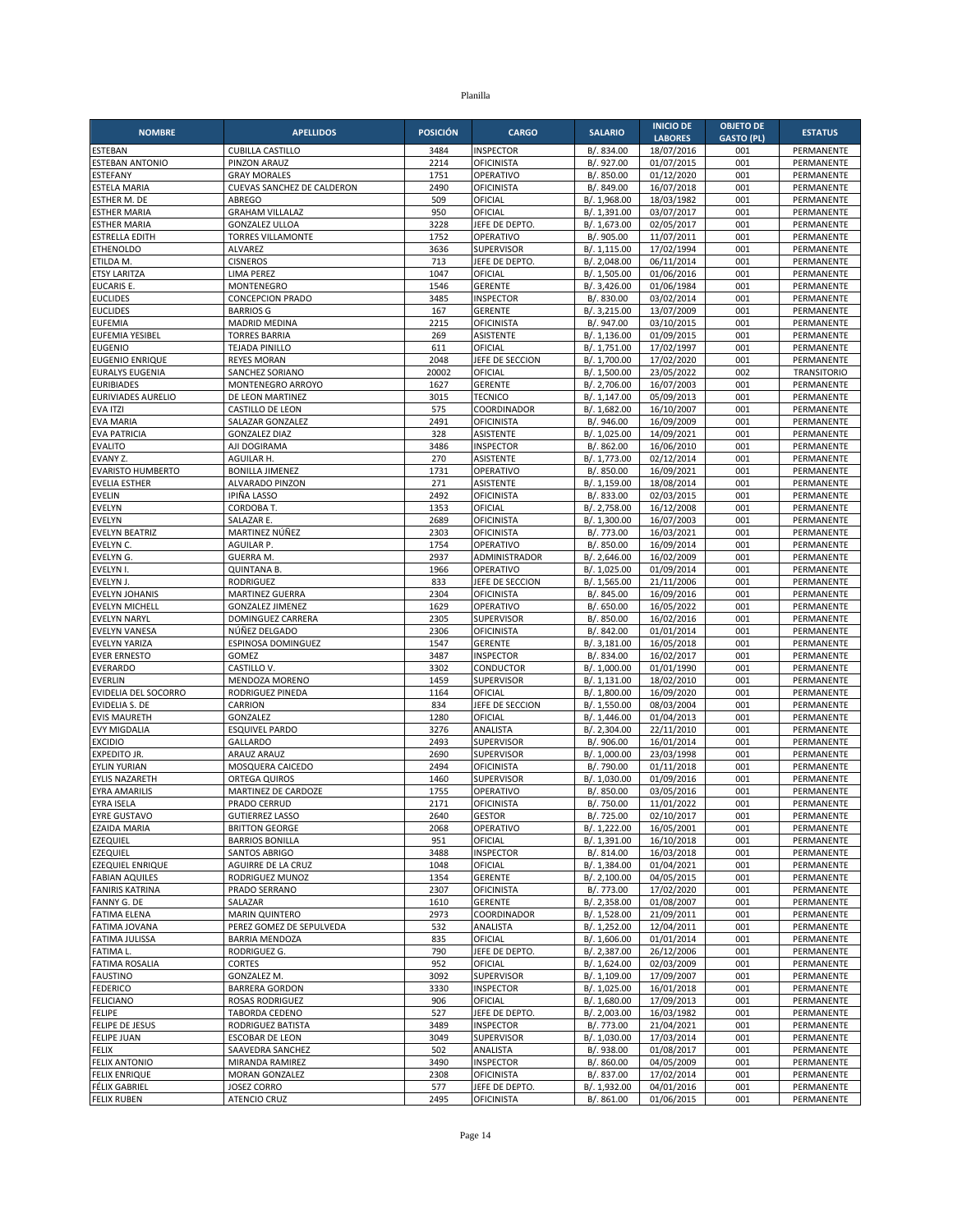| <b>NOMBRE</b>                                       | <b>APELLIDOS</b>                                   | <b>POSICIÓN</b> | <b>CARGO</b>                                  | <b>SALARIO</b>               | <b>INICIO DE</b>         | <b>OBJETO DE</b>  | <b>ESTATUS</b>                  |
|-----------------------------------------------------|----------------------------------------------------|-----------------|-----------------------------------------------|------------------------------|--------------------------|-------------------|---------------------------------|
|                                                     |                                                    |                 |                                               |                              | <b>LABORES</b>           | <b>GASTO (PL)</b> |                                 |
| FERNANDO<br>FERNANDO                                | ORTEGA<br>PATIÑO ESPINOZA                          | 415<br>1548     | JEFE DE DEPTO<br><b>GERENTE</b>               | B/. 2,207.00<br>B/. 2,423.00 | 01/09/1983<br>18/04/2016 | 001<br>001        | PERMANENTE<br>PERMANENTE        |
| FERNANDO                                            | LEE LEE                                            | 569             | COORDINADOR                                   | B/. 1,247.00                 | 16/04/2014               | 001               | PERMANENTE                      |
| FERNANDO                                            | CASTILLO SAMUDIO                                   | 73              | <b>GERENTE</b>                                | B/. 3,000.00                 | 18/02/2022               | 001               | PERMANENTE                      |
| FERNANDO A.                                         | FERNANDEZ                                          | 329             | ASISTENTE                                     | B/. 1,126.00                 | 21/01/2008               | 001               | PERMANENTE                      |
| <b>FERNANDO ABDIEL</b>                              | <b>MURILLO RODRIGUEZ</b>                           | 2002            | <b>GESTOR</b>                                 | B/. 836.00                   | 17/03/2014               | 001               | PERMANENTE                      |
| FERNANDO ALBERTO                                    | LEIRA RODRIGUEZ                                    | 3491            | <b>INSPECTOR</b>                              | B/. 847.00                   | 18/02/2013               | 001               | PERMANENTE                      |
| FERNANDO ALBERTO                                    | <b>CORRO VEJERANO</b><br><b>BRICENO CARMICHAEL</b> | 330<br>3272     | <b>ASISTENTE</b><br>INGENIERO                 | B/. 1,030.00                 | 16/02/2018               | 001<br>001        | PERMANENTE<br>PERMANENTE        |
| FERNANDO ANDRES<br>FERNANDO ENRIQUE                 | RODRIGUEZ SANTAMARIA                               | 2977            | <b>PSICOLOGO</b>                              | B/. 1,391.00<br>B/. 1,147.00 | 16/03/2020<br>16/09/2014 | 001               | PERMANENTE                      |
| FERNANDO ENRIQUE                                    | ESPINOSA DE GRACIA                                 | 1967            | OPERATIVO                                     | B/. 1,025.00                 | 02/01/2019               | 001               | PERMANENTE                      |
| <b>FERNANDO JAVIER</b>                              | <b>ALVARADO RAMOS</b>                              | 533             | ANALISTA                                      | B/. 1,545.00                 | 19/04/2021               | 001               | PERMANENTE                      |
| <b>FERNANDO NICANOR</b>                             | NAVARRO RODRIGUEZ                                  | 3303            | <b>CONDUCTOR</b>                              | B/. 1,113.00                 | 05/11/1985               | 001               | PERMANENTE                      |
| <b>FIDEL</b>                                        | PEREZ CALZADI                                      | 2216            | <b>OFICINISTA</b>                             | B/. 1,100.00                 | 18/05/1981               | 001               | PERMANENTE                      |
| <b>FIDEL JOSE</b>                                   | VEGA GAGO                                          | 409             | ADMINISTRADOR                                 | B/. 2,915.00                 | 12/03/2012               | 001               | PERMANENTE                      |
| <b>FILOMENA</b><br><b>FLOR MARIA</b>                | PEREZ DE GONZALEZ<br>DE HOYOS                      | 2691<br>2108    | <b>OFICINISTA</b><br><b>GERENTE</b>           | B/. 855.00<br>B/. 2,036.00   | 16/03/2012<br>16/07/1997 | 001<br>001        | PERMANENTE<br>PERMANENTE        |
| <b>FLOR YACQUELIN</b>                               | RAMIREZ BARROSO DE PITTI                           | 1049            | OFICIAL                                       | B/. 1,469.00                 | 17/02/1994               | 001               | PERMANENTE                      |
| <b>FLORENCIA</b>                                    | <b>GARCIA C.</b>                                   | 895             | JEFE DE DEPTO.                                | B/. 2,732.00                 | 18/08/1980               | 001               | PERMANENTE                      |
| <b>FLORENCIA</b>                                    | PINEDA                                             | 1281            | OFICIAL                                       | B/. 1,527.00                 | 16/11/2004               | 001               | PERMANENTE                      |
| <b>FLORENCIO</b>                                    | <b>GUERRERO</b>                                    | 3492            | <b>INSPECTOR</b>                              | B/. 919.00                   | 16/10/1987               | 001               | PERMANENTE                      |
| <b>FRANCIS EDWARDS</b>                              | <b>SALINAS DIAZ</b>                                | 3493            | <b>INSPECTOR</b>                              | B/. 770.00                   | 07/04/2021               | 001               | PERMANENTE                      |
| <b>FRANCISCA EDITH</b><br><b>FRANCISCO</b>          | <b>RUIZ MORALES</b><br>VERGARA                     | 1050<br>3093    | OFICIAL<br>SUPERVISOR                         | B/. 1,760.00<br>B/. 1,126.00 | 01/02/2006<br>16/04/1984 | 001<br>001        | PERMANENTE<br>PERMANENTE        |
| <b>FRANCISCO</b>                                    | SANCHEZ G.                                         | 3390            | JEFE DE DEPTO.                                | B/. 1,545.00                 | 02/05/1991               | 001               | PERMANENTE                      |
| <b>FRANCISCO</b>                                    | AROSEMENA U.                                       | 3494            | <b>INSPECTOR</b>                              | B/. 926.00                   | 08/07/1996               | 001               | PERMANENTE                      |
| <b>FRANCISCO</b>                                    | URIETA S.                                          | 3075            | <b>SUPERVISOR</b>                             | B/. 2,381.00                 | 01/01/2008               | 001               | PERMANENTE                      |
| <b>FRANCISCO</b>                                    | DE SEDAS LAY                                       | 747             | JEFE DE SECCION                               | B/. 1,419.00                 | 18/02/2019               | 001               | PERMANENTE                      |
| <b>FRANCISCO</b>                                    | <b>GONGORA</b>                                     | 2496            | <b>OFICINISTA</b>                             | B/.879.00                    | 25/09/2006               | 001               | PERMANENTE                      |
| <b>FRANCISCO</b>                                    | SANCHEZ VASQUEZ                                    | 3682            | <b>TRABAJADOR MANUAL</b><br><b>OFICINISTA</b> | B/. 620.00                   | 14/06/2021               | 001               | PERMANENTE<br>PERMANENTE        |
| <b>FRANCISCO ADOLFO</b><br><b>FRANCISCO ANTONIO</b> | <b>ESCOBAR FERNANDEZ</b><br><b>FRANCIS WILSON</b>  | 2217<br>3703    | TRABAJADOR MANUAL                             | B/. 1,100.00<br>B/. 929.00   | 01/04/1978<br>01/03/2013 | 001<br>001        | PERMANENTE                      |
| <b>FRANCISCO ELIEZER</b>                            | <b>GONZALEZ GONZALEZ</b>                           | 2309            | OFICINISTA                                    | B/. 770.00                   | 18/02/2021               | 001               | PERMANENTE                      |
| <b>FRANCISCO GABRIEL</b>                            | PEREZ ROMERO                                       | 2292            | <b>TRAMITADOR</b>                             | B/. 850.00                   | 27/12/2021               | 001               | PERMANENTE                      |
| FRANCISCO J.                                        | <b>GUERREL</b>                                     | 3094            | <b>SUPERVISOR</b>                             | B/. 1,025.00                 | 01/08/1997               | 001               | PERMANENTE                      |
| <b>FRANCISCO JAVIER</b>                             | MORALES GERBAUD                                    | 162             | <b>GERENTE</b>                                | B/. 4,260.00                 | 01/02/2021               | 001               | PERMANENTE                      |
| <b>FRANCISCO JOSE</b>                               | PENA PINILLA                                       | 3255            | <b>AVALUADOR</b>                              | B/. 1,584.00                 | 07/03/2019               | 001               | PERMANENTE                      |
| <b>FRANCISCO LENIS</b><br><b>FRANCISCO MIGUEL</b>   | MARTINEZ CEDEÑO<br>CASTILLO JAEN                   | 2001<br>1756    | <b>GESTOR</b><br>OPERATIVO                    | B/. 750.00<br>B/. 850.00     | 16/02/2022<br>18/07/2016 | 001<br>001        | PERMANENTE<br>PERMANENTE        |
| FRANCISCO ROLANDO                                   | <b>CHEN PANCHANA</b>                               | 2497            | <b>OFICINISTA</b>                             | B/. 810.00                   | 16/03/2018               | 001               | PERMANENTE                      |
| FRANKLIN A.                                         | SERRANO B.                                         | 226             | GERENTE-ASISTENTE                             | B/. 3,523.00                 | 01/12/1994               | 001               | PERMANENTE                      |
| <b>FRANKLIN ERNESTO</b>                             | SALDAÑA CASTILLO                                   | 2825            | <b>ASISTENTE</b>                              | B/. 1,056.00                 | 02/07/2019               | 001               | PERMANENTE                      |
| <b>FRANKLIN EULALIO</b>                             | <b>GONZALEZ CASTILLO</b>                           | 748             | JEFE DE SECCION                               | B/. 1,499.00                 | 16/07/2003               | 001               | PERMANENTE                      |
| <b>FRANKLIN GUZMAN</b>                              | <b>CUEVAS BARRIA</b>                               | 1461            | <b>SUPERVISOR</b>                             | B/. 1,121.00                 | 11/04/2012               | 001               | PERMANENTE                      |
| <b>FRANKLIN ISMAEL</b><br><b>FRANKLIN JAVIER</b>    | <b>NUNEZ BOTACIO</b><br><b>MORENO ROQUE</b>        | 2498<br>2069    | <b>OFICINISTA</b><br>OPERATIVO                | B/. 810.00<br>B/. 876.00     | 17/07/2017<br>16/10/2017 | 001<br>001        | <b>PERMANENTE</b><br>PERMANENTE |
| <b>FRED HARMODIO</b>                                | <b>QUIROZ LARA</b>                                 | 639             | <b>AUDITOR</b>                                | B/. 1,499.00                 | 17/04/2017               | 001               | PERMANENTE                      |
| <b>FREDDY ALBERT</b>                                | <b>QUIROZ SOLANO</b>                               | 2886            | OPERATIVO                                     | B/. 3,510.00                 | 01/02/2013               | 001               | PERMANENTE                      |
| <b>FREDY BENJAMIN</b>                               | <b>DEGAIZA ISATEBA</b>                             | 3495            | <b>INSPECTOR</b>                              | B/. 848.00                   | 08/08/2011               | 001               | PERMANENTE                      |
| <b>FREDY ENRIQUE</b>                                | SANCHEZ CRUZ                                       | 603             | JEFE DE SECCION                               | B/. 2,341.00                 | 16/03/1994               | 001               | PERMANENTE                      |
| <b>FRIXILA L</b>                                    | <b>ESPINOSA ROSS</b>                               | 616             | JEFE DE DEPTO                                 | B/. 2,153.00                 | 16/01/1997               | 001               | PERMANENTE                      |
| FULVIA M.<br><b>GABRIEL</b>                         | <b>FUENTES G.</b><br><b>DELGADO</b>                | 836<br>1611     | JEFE DE SECCION<br><b>GERENTE</b>             | B/. 1,541.00<br>B/. 3,360.00 | 16/07/2001<br>01/06/1995 | 001<br>001        | PERMANENTE<br>PERMANENTE        |
| GABRIEL                                             | ROVIRA QUINTERO                                    | 1355            | OFICIAL                                       | B/. 1,841.00                 | 18/04/2016               | 001               | PERMANENTE                      |
| <b>GABRIEL ALFONSO</b>                              | RODRIGUEZ GONZALEZ                                 | 1356            | OFICIAL                                       | B/. 1,896.00                 | 01/09/2016               | 001               | PERMANENTE                      |
| <b>GABRIEL ANTONIO</b>                              | DOMINGUEZ MARTINEZ                                 | 890             | JEFE DE DEPTO.                                | B/. 2,064.00                 | 16/09/2013               | 001               | PERMANENTE                      |
| <b>GABRIEL CECILIO</b>                              | <b>GONZALEZ GONZALEZ</b>                           | 1357            | OFICIAL                                       | B/. 2,264.00                 | 16/06/2010               | 001               | PERMANENTE                      |
| <b>GABRIEL EDUARDO</b>                              | GONZALEZ MONTENEGRO                                | 3162            | SUPERVISOR                                    | B/. 1,030.00                 | 03/02/2014               | 001               | PERMANENTE                      |
| <b>GABRIEL EDWIN</b><br><b>GABRIEL ENRIQUE</b>      | CASTILLO A.<br><b>ARMIEN NAZAS</b>                 | 615<br>3496     | COORDINADOR<br><b>INSPECTOR</b>               | B/. 2,184.00<br>B/. 814.00   | 18/05/1998<br>16/03/2018 | 001<br>001        | PERMANENTE<br>PERMANENTE        |
| GABRIEL H.                                          | MADRID                                             | 199             | JEFE DE DEPTO                                 | B/. 1,560.00                 | 17/09/2007               | 001               | PERMANENTE                      |
| <b>GABRIEL OMAR</b>                                 | <b>BARRIA TERRADO</b>                              | 1757            | OPERATIVO                                     | B/. 850.00                   | 18/06/2018               | 001               | PERMANENTE                      |
| <b>GABRIEL SAMUEL</b>                               | CASTILLO SAM                                       | 640             | <b>AUDITOR</b>                                | B/. 1,469.00                 | 04/04/2011               | 001               | PERMANENTE                      |
| GABRIELA                                            | PASTOR TIJERO                                      | 38              | <b>GERENTE</b>                                | B/. 3,500.00                 | 23/11/2015               | 001               | PERMANENTE                      |
| <b>GABRIELA ENITH</b>                               | <b>GARCIA BARRIOS</b>                              | 1462            | JEFE DE SECCION                               | B/. 1,404.00                 | 01/06/2016               | 001               | PERMANENTE                      |
| <b>GABRIELA MARIA</b><br><b>GAEL YAMILETH</b>       | MONTENEGRO<br><b>BRYAN ONEILL</b>                  | 2159<br>2692    | <b>OFICINISTA</b><br><b>OFICINISTA</b>        | B/. 800.00<br>B/. 842.00     | 03/08/2021<br>16/10/2015 | 001<br>001        | PERMANENTE<br>PERMANENTE        |
| <b>GAMAL GURDEV</b>                                 | SINGH BAZAN                                        | 3391            | JEFE DE DEPTO.                                | B/. 2,000.00                 | 09/02/2022               | 001               | PERMANENTE                      |
| <b>GASPAR ABEL</b>                                  | <b>ESPINOSA PITTI</b>                              | 725             | JEFE DE DEPTO.                                | B/. 2,593.00                 | 18/05/1981               | 001               | PERMANENTE                      |
| <b>GEMINI A.</b>                                    | CRUZ DE GRACIA                                     | 15              | GERENTE                                       | B/. 3,750.00                 | 12/04/1999               | 001               | PERMANENTE                      |
| <b>GENARINO</b>                                     | MARTINEZ                                           | 3683            | TRABAJADOR MANUAL                             | B/. 686.00                   | 03/01/2005               | 001               | PERMANENTE                      |
| <b>GENARO</b>                                       | ABREGO ABREGO                                      | 3163            | <b>SUPERVISOR</b>                             | B/. 1,345.00                 | 01/12/1981               | 001               | PERMANENTE                      |
| GENARO                                              | DE LA ESPADA                                       | 548             | JEFE DE SECCION                               | B/. 1,745.00                 | 16/04/1982               | 001               | PERMANENTE                      |
| <b>GENESIS ELIZABETH</b><br><b>GENESIS JOHANA</b>   | ADAMES GONZALEZ<br>HERNANDEZ GONZALEZ              | 3256<br>1463    | AVALUADOR<br>SUPERVISOR                       | B/. 1,632.00<br>B/. 1,125.00 | 01/10/2015<br>07/04/2014 | 001<br>001        | PERMANENTE<br>PERMANENTE        |
| GENESSIS M.                                         | SANDOVAL D.                                        | 1051            | OFICIAL                                       | B/. 1,384.00                 | 17/11/2014               | 001               | PERMANENTE                      |
| <b>GENESSIS MARIA</b>                               | RODRIGUEZ NIETO                                    | 1758            | OPERATIVO                                     | B/. 850.00                   | 16/05/2019               | 001               | PERMANENTE                      |
| <b>GENESSIS YULISA</b>                              | <b>FLORES HERRERA</b>                              | 2499            | <b>OFICINISTA</b>                             | B/. 836.00                   | 01/02/2018               | 001               | PERMANENTE                      |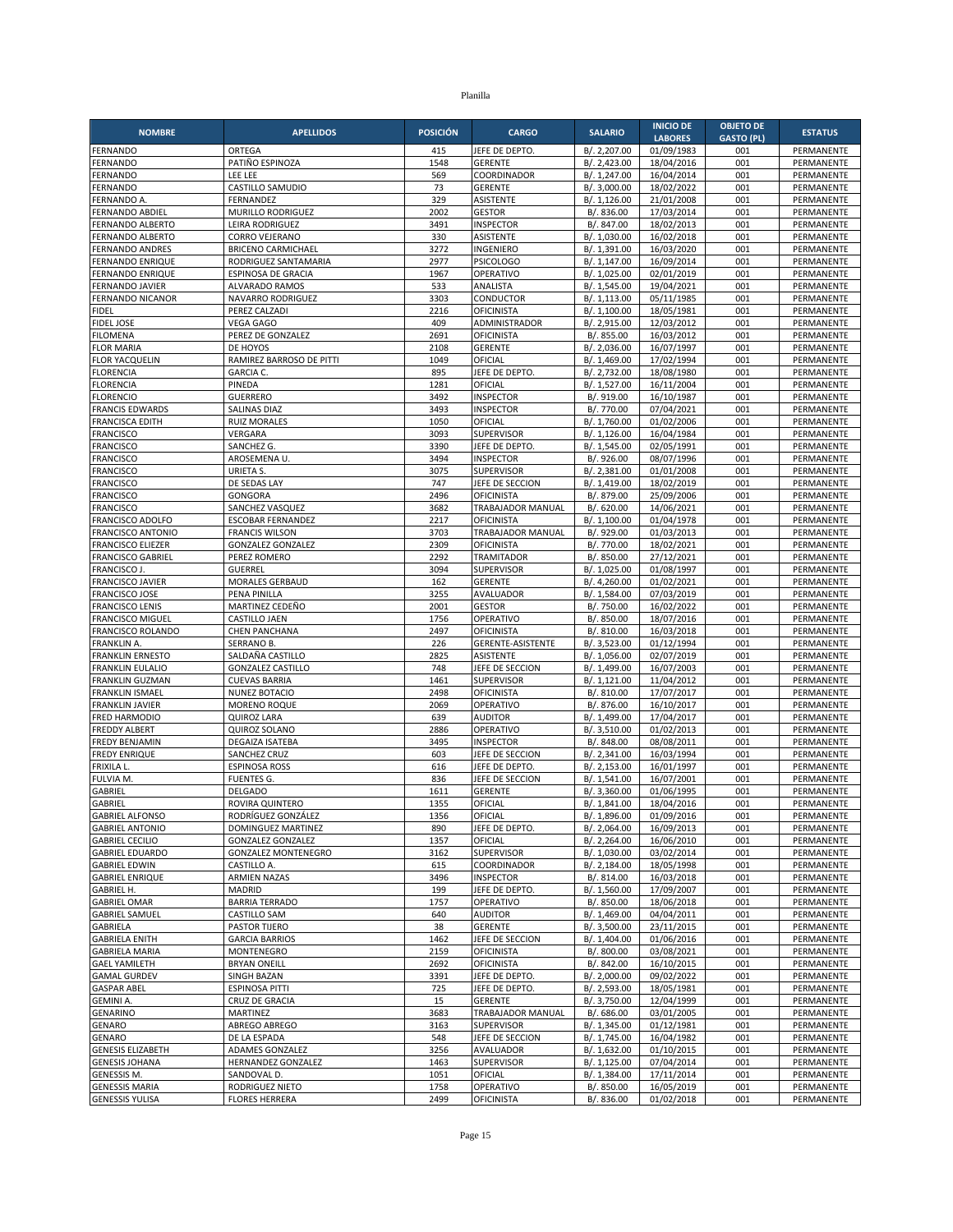| <b>NOMBRE</b>                                     | <b>APELLIDOS</b>                                 | <b>POSICIÓN</b> | <b>CARGO</b>                           | <b>SALARIO</b>               | <b>INICIO DE</b>         | <b>OBJETO DE</b>  | <b>ESTATUS</b>           |
|---------------------------------------------------|--------------------------------------------------|-----------------|----------------------------------------|------------------------------|--------------------------|-------------------|--------------------------|
|                                                   |                                                  |                 |                                        |                              | <b>LABORES</b>           | <b>GASTO (PL)</b> |                          |
| <b>GEORGE LOUIS</b><br><b>GEORGINA</b>            | LOHMANN ESPINOSA<br><b>BORBUA</b>                | 2310<br>2693    | <b>OFICINISTA</b><br><b>OFICINISTA</b> | B/. 770.00<br>B/. 893.00     | 16/05/2019<br>02/04/2007 | 001<br>001        | PERMANENTE<br>PERMANENTE |
| <b>GEOVANI ENRIQUE</b>                            | <b>GUTIERREZ MARTINEZ</b>                        | 666             | ANALISTA                               | B/. 1,384.00                 | 03/05/2016               | 001               | PERMANENTE               |
| <b>GEOVANNI A</b>                                 | <b>ACHURRA RAMOS</b>                             | 3388            | <b>TECNICO</b>                         | B/. 1,135.00                 | 01/10/1996               | 001               | PERMANENTE               |
| <b>GEOVANNI A</b>                                 | ALMENGOR                                         | 3331            | CONDUCTOR                              | B/. 1,236.00                 | 16/12/1999               | 001               | PERMANENTE               |
| <b>GEOVANY ALBERTO</b>                            | PINTO CABALLERO                                  | 2694            | <b>OFICINISTA</b>                      | B/. 893.00                   | 19/12/1994               | 001               | PERMANENTE               |
| <b>GERALD ANTONIO</b>                             | VILLARREAL                                       | 2312            | <b>OFICINISTA</b>                      | B/. 845.00                   | 01/06/2016               | 001               | PERMANENTE               |
| <b>GERALDINNE LISSETTE</b>                        | <b>GONZALEZ CASTILLO</b>                         | 2500            | <b>OFICINISTA</b>                      | B/. 773.00                   | 18/02/2021               | 001               | PERMANENTE               |
| <b>GERARDO</b><br><b>GERARDO</b>                  | GONZALEZ M.<br><b>BATISTA C.</b>                 | 586<br>3497     | ADMINISTRADOR<br><b>INSPECTOR</b>      | B/. 1,010.00<br>B/. 886.00   | 06/10/2008<br>04/05/2009 | 001<br>001        | PERMANENTE<br>PERMANENTE |
| <b>GERARDO ANTONIO</b>                            | <b>GUANTI CONSTABLE</b>                          | 2943            | JEFE DE DEPTO                          | B/. 2,266.00                 | 02/09/2019               | 001               | PERMANENTE               |
| <b>GERARDO ENRIQUE</b>                            | <b>GOMEZ GONZALEZ</b>                            | 2918            | <b>TECNICO</b>                         | B/. 2.000.00                 | 24/10/2002               | 001               | PERMANENTE               |
| <b>GERARDO L</b>                                  | URRUNAGA G.                                      | 2501            | <b>OFICINISTA</b>                      | B/. 837.00                   | 02/12/2014               | 001               | PERMANENTE               |
| GERMAN                                            | <b>JULIO VIDAL</b>                               | 2502            | <b>OFICINISTA</b>                      | B/. 854.00                   | 01/09/2011               | 001               | PERMANENTE               |
| GERMAN                                            | <b>GUERRA</b>                                    | 2503            | <b>OFICINISTA</b>                      | B/. 883.00                   | 01/03/2010               | 001               | PERMANENTE               |
| <b>GERTRUDIS</b>                                  | <b>GRAJALES</b>                                  | 1464            | SUPERVISOR                             | B/. 1,097.00                 | 02/05/1985               | 001               | PERMANENTE               |
| <b>GERTRUDIS MARIA</b><br><b>GESHWIN ANTONIO</b>  | <b>AVILA CASTRO</b><br><b>FORERO CAMPOS</b>      | 2504<br>1636    | <b>OFICINISTA</b><br>OPERADOR          | B/. 773.00<br>B/. 927.00     | 16/06/2021<br>16/11/2020 | 001<br>001        | PERMANENTE<br>PERMANENTE |
| GIANCARLO                                         | <b>FRANCO VEGA</b>                               | 2313            | <b>OFICINISTA</b>                      | B/. 773.00                   | 19/04/2021               | 001               | PERMANENTE               |
| <b>GIANCARLO GUSTAVO</b>                          | <b>GUIZADO CORREA</b>                            | 1465            | <b>SUPERVISOR</b>                      | B/. 1,121.00                 | 01/03/2011               | 001               | PERMANENTE               |
| GIANCARLO O.                                      | ALONSO MADRIGALEZ                                | 3361            | <b>ABOGADO</b>                         | B/. 1,447.00                 | 17/09/2007               | 001               | PERMANENTE               |
| GIANNA E.                                         | COGLEY M.                                        | 65              | <b>GERENTE</b>                         | B/. 4,405.00                 | 02/05/2000               | 001               | PERMANENTE               |
| <b>GICELA MARISOL</b>                             | HERNANDEZ VILLARREAL                             | 1146            | OFICIAL                                | B/. 1,518.00                 | 02/01/2018               | 001               | PERMANENTE               |
| <b>GIL ELIGIO</b>                                 | <b>ARAUZ CIANCA</b>                              | 20001           | ANALISTA                               | B/. 2,500.00                 | 01/07/2021               | 003               | CONTINGENTE              |
| <b>GILBERTO</b><br><b>GILBERTO</b>                | RODRIGUEZ C.<br>GONZALEZ M.                      | 2505<br>82      | <b>OFICINISTA</b><br><b>GERENTE</b>    | B/. 1,196.00<br>B/. 2,924.00 | 01/04/1984               | 001<br>001        | PERMANENTE<br>PERMANENTE |
| <b>GILBERTO</b>                                   | MORALES ESCOBAR                                  | 1759            | OPERATIVO                              | B/. 850.00                   | 01/11/2006<br>01/04/2016 | 001               | PERMANENTE               |
| <b>GILBERTO ANTONIO</b>                           | CAMANO DEAGO                                     | 3398            | <b>INSPECTOR</b>                       | B/. 750.00                   | 09/08/2021               | 001               | PERMANENTE               |
| <b>GILBERTO ANTONIO</b>                           | <b>FERNANDEZ PELICOT</b>                         | 667             | ANALISTA                               | B/. 1,476.00                 | 01/09/2020               | 001               | PERMANENTE               |
| <b>GILBERTO MARTIN</b>                            | <b>HARRIS LEWIS</b>                              | 3204            | <b>SUPERVISOR</b>                      | B/. 1,159.00                 | 01/03/2011               | 001               | PERMANENTE               |
| <b>GILLIAM STEPHANIE</b>                          | <b>GUARDIA QUIROZ</b>                            | 1466            | <b>SUPERVISOR</b>                      | B/. 1,040.00                 | 16/11/2016               | 001               | PERMANENTE               |
| <b>GINA TATIANA</b>                               | ZAMORANO APARICIO                                | 1654            | COORDINADOR                            | B/. 2,400.00                 | 18/07/2011               | 001               | PERMANENTE               |
| <b>GINELA YASBELL</b>                             | RAMOS E.                                         | 3278<br>2314    | ANALISTA                               | B/. 1,499.00                 | 02/06/2003               | 001<br>001        | PERMANENTE               |
| <b>GINEVA GINETH</b><br>GIORDANELIS AIMARA        | <b>CASTRO HERRERA</b><br><b>BARRANTES GUERRA</b> | 2315            | JEFE DE DEPTO.<br><b>OFICINISTA</b>    | B/. 1,700.00<br>B/. 837.00   | 01/08/2016<br>16/06/2017 | 001               | PERMANENTE<br>PERMANENTE |
| <b>GIOVANA A</b>                                  | <b>AVION OSORIO</b>                              | 1165            | OFICIAL                                | B/. 1,894.00                 | 10/06/1996               | 001               | PERMANENTE               |
| <b>GIOVANA LISBETH</b>                            | <b>GALLARDO DE SAMANIEGO</b>                     | 3164            | <b>SUPERVISOR</b>                      | B/. 1,030.00                 | 16/05/2011               | 001               | PERMANENTE               |
| GIOVANNA                                          | <b>OROZCO</b>                                    | 1549            | <b>GERENTE</b>                         | B/. 2,163.00                 | 01/07/2003               | 001               | PERMANENTE               |
| GIOVANNA GABRIELA                                 | SINISTERRA CEDENO                                | 22              | <b>GERENTE</b>                         | B/. 4,500.00                 | 04/01/2021               | 001               | PERMANENTE               |
| <b>GIOVANNA ITZEL</b>                             | <b>CHANIS GONZALEZ</b>                           | 2695            | OFICINISTA                             | B/. 861.00                   | 16/08/2016               | 001               | PERMANENTE               |
| <b>GISCARD ALEXANDER</b><br>GISELA                | ARAUZ ZAMORA                                     | 426<br>34       | ANALISTA<br><b>GERENTE</b>             | B/. 2,022.00                 | 01/09/2017<br>01/10/2009 | 001<br>001        | PERMANENTE<br>PERMANENTE |
| GISELA I. DE                                      | ROMERO A.<br><b>RAMOS</b>                        | 2107            | JEFE DE DEPTO                          | B/. 3,625.00<br>B/. 2,266.00 | 06/03/2008               | 001               | PERMANENTE               |
| <b>GISELA JUDITH</b>                              | CORDOBA MONTENEGRO                               | 1550            | <b>GERENTE</b>                         | B/. 2,892.00                 | 16/04/2019               | 001               | PERMANENTE               |
| GISELA L.                                         | COHEN S.                                         | 581             | <b>ESPECIALISTA</b>                    | B/. 2,586.00                 | 16/09/2003               | 001               | <b>PERMANENTE</b>        |
| <b>GISELA YAMILETH</b>                            | DE LEON ACEVEDO                                  | 1760            | OPERATIVO                              | B/. 850.00                   | 16/08/2018               | 001               | PERMANENTE               |
| GISELE DEL C.                                     | <b>RICORD</b>                                    | 1251            | OFICIAL                                | B/. 2,081.00                 | 16/01/2007               | 001               | PERMANENTE               |
| <b>GISELLE DEL CARMEN</b>                         | <b>MARTINEZ CORREA</b>                           | 3783            | <b>ARQUITECTO</b>                      | B/. 1,350.00                 | 01/04/2022               | 001               | PERMANENTE               |
| <b>GISELLE DEL CARMEN</b><br><b>GISELLE EDITH</b> | <b>GONZALEZ DIAZ DE TUNON</b><br>ORTEGA B.       | 1761<br>714     | OPERATIVO<br>JEFE DE DEPTO.            | B/. 850.00<br>B/. 2,957.00   | 18/06/2018               | 001<br>001        | PERMANENTE               |
| <b>GISELLE ELISA</b>                              | <b>GUERRA RIOS</b>                               | 1762            | OPERATIVO                              | B/. 850.00                   | 06/08/2001<br>17/09/2018 | 001               | PERMANENTE<br>PERMANENTE |
| <b>GISSEL JULIETH</b>                             | PINEDA NAVARRO                                   | 2316            | OFICINISTA                             | B/. 793.00                   | 03/09/2018               | 001               | PERMANENTE               |
| <b>GISSELL MARIE</b>                              | LEDEZMA CASTILLO                                 | 2274            | <b>TRAMITADOR</b>                      | B/. 850.00                   | 07/03/2022               | 001               | PERMANENTE               |
| <b>GISSELLE ANNETT</b>                            | KOURUKLIS GONZALEZ                               | 175             | <b>GERENTE</b>                         | B/. 3,800.00                 | 21/02/2011               | 001               | PERMANENTE               |
| GITZEL Y.                                         | GONZALEZ V.                                      | 2901            | ANALISTA                               | B/. 1,453.00                 | 03/07/2003               | 001               | PERMANENTE               |
| <b>GLADIS NEREIDA</b>                             | OREJUELA MARQUEZ                                 | 2317            | OFICIAL                                | B/. 1,000.00                 | 17/09/2018               | 001               | PERMANENTE               |
| GLADYS DEL C.<br><b>GLADYS ESTER</b>              | MOREIRA R.<br><b>CUERO GAITAN</b>                | 1052<br>1194    | OFICIAL<br>ANALISTA                    | B/. 1,861.00<br>B/. 1,688.00 | 01/08/1994<br>16/02/2017 | 001<br>001        | PERMANENTE<br>PERMANENTE |
| <b>GLADYS RAQUEL</b>                              | <b>VEGA ATENCIO</b>                              | 2849            | <b>TRAMITADOR</b>                      | B/. 938.00                   | 16/10/2017               | 001               | PERMANENTE               |
| <b>GLINNIS</b>                                    | ORTIZ                                            | 3362            | <b>ABOGADO</b>                         | B/. 1,811.00                 | 02/05/2000               | 001               | PERMANENTE               |
| <b>GLORIA E. DE</b>                               | CHANG                                            | 549             | JEFE DE SECCION                        | B/. 1,822.00                 | 01/03/1982               | 001               | PERMANENTE               |
| <b>GLORIA J.</b>                                  | <b>SANCHEZ BARRIA</b>                            | 3095            | SUPERVISOR                             | B/. 1,120.00                 | 17/06/1991               | 001               | PERMANENTE               |
| GLORIA M.                                         | DE LEON G.                                       | 443             | ANALISTA                               | B/. 1,121.00                 | 17/11/2014               | 001               | PERMANENTE               |
| GLORIA M.                                         | ARTEAGA V.                                       | 614             | JEFE DE DEPTO.                         | B/. 2,284.00                 | 16/02/2000               | 001               | PERMANENTE               |
| <b>GLORIA STHEFANIE</b><br><b>GLORIELA</b>        | <b>GONZALEZ GOMEZ</b><br>QUEZADA DE ORTIZ        | 837<br>3050     | JEFE DE SECCION<br>SUPERVISOR          | B/. 1,404.00                 | 01/01/2016<br>13/11/2000 | 001<br>001        | PERMANENTE<br>PERMANENTE |
| <b>GLORIELA DEL CARMEN</b>                        | <b>SOLIS JIMENEZ</b>                             | 272             | <b>ASISTENTE</b>                       | B/. 1,451.00<br>B/. 1,348.00 | 02/02/1981               | 001               | PERMANENTE               |
| <b>GLORIELA EDITH</b>                             | SANJUR JIMENEZ                                   | 1214            | OFICIAL                                | B/. 1,500.00                 | 16/07/2021               | 001               | PERMANENTE               |
| <b>GLORYS ESTELA</b>                              | <b>BONILLA ABREGO</b>                            | 1053            | OFICIAL                                | B/. 1,426.00                 | 03/12/2018               | 001               | PERMANENTE               |
| <b>GORGELIS MICHELLE</b>                          | DELGADO ORTEGA                                   | 1667            | <b>OFICINISTA</b>                      | B/. 750.00                   | 09/05/2022               | 001               | PERMANENTE               |
| <b>GRACIELA DE</b>                                | <b>BURGOS</b>                                    | 273             | ASISTENTE                              | B/. 2,000.00                 | 16/06/2008               | 001               | PERMANENTE               |
| <b>GRACIELA ELAINE</b>                            | <b>CHANG ARDINES</b>                             | 1054            | SUPERVISOR                             | B/. 1,527.00                 | 04/05/2015               | 001               | PERMANENTE               |
| <b>GRECIA</b><br><b>GREGORIO EUGENIO</b>          | VARGAS C.<br><b>VALDES BATISTA</b>               | 907<br>1422     | OFICIAL<br>OFICIAL                     | B/. 1,647.00<br>B/. 1,624.00 | 01/09/2000<br>16/02/2018 | 001<br>001        | PERMANENTE<br>PERMANENTE |
| <b>GREISY EXMID</b>                               | CHAVARRIA ESTRIBI                                | 2697            | <b>OFICINISTA</b>                      | B/. 837.00                   | 16/07/2013               | 001               | PERMANENTE               |
| GRELYS E.                                         | VERGARA C.                                       | 2698            | <b>OFICINISTA</b>                      | B/. 836.00                   | 01/06/2011               | 001               | PERMANENTE               |
| <b>GRETCHEN KENICH</b>                            | RODRIGUEZ RODRIGUEZ                              | 3153            | SUPERVISOR                             | B/. 1,550.00                 | 30/09/2021               | 001               | PERMANENTE               |
| <b>GRICELDA MURIELL</b>                           | <b>GUERRA SERRANO</b>                            | 2318            | <b>OFICINISTA</b>                      | B/. 773.00                   | 16/03/2021               | 001               | PERMANENTE               |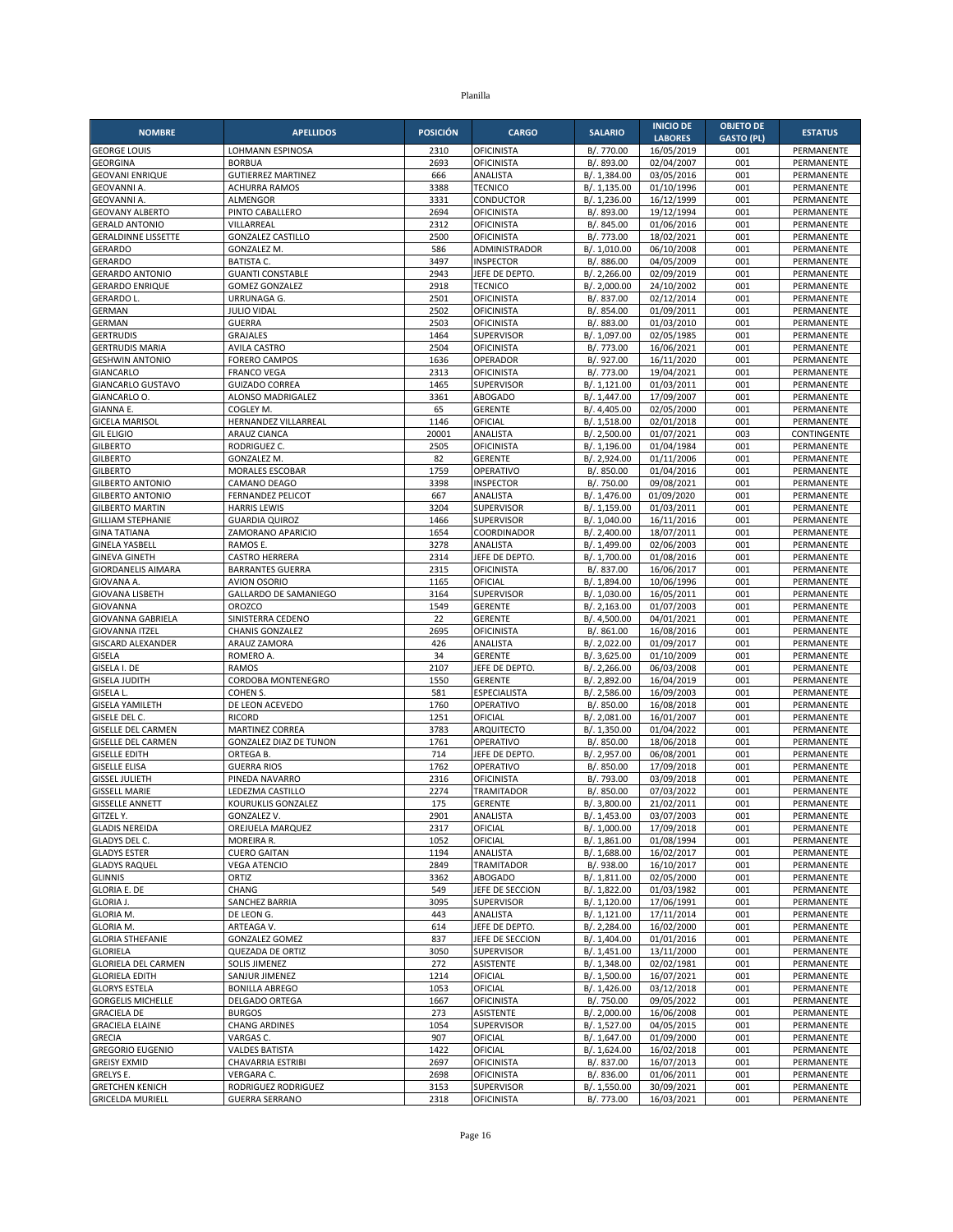| <b>NOMBRE</b>                                    | <b>APELLIDOS</b>                                | <b>POSICIÓN</b> | <b>CARGO</b>                         | <b>SALARIO</b>               | <b>INICIO DE</b>             | <b>OBJETO DE</b>         | <b>ESTATUS</b>                  |
|--------------------------------------------------|-------------------------------------------------|-----------------|--------------------------------------|------------------------------|------------------------------|--------------------------|---------------------------------|
| <b>GRISELDA A.</b>                               | PEREZ OVALLE                                    | 3096            | SUPERVISOR                           | B/. 1,736.00                 | <b>LABORES</b><br>03/07/2000 | <b>GASTO (PL)</b><br>001 | PERMANENTE                      |
| GRISMEL                                          | <b>SANTANA MORAN</b>                            | 3097            | <b>SUPERVISOR</b>                    | B/. 1,040.00                 | 03/06/2013                   | 001                      | PERMANENTE                      |
| <b>GUADALUPE EDITH</b>                           | <b>VANEGAS VANEGAS</b>                          | 3098            | <b>SUPERVISOR</b>                    | B/. 1,230.00                 | 16/08/2019                   | 001                      | PERMANENTE                      |
| <b>GUIANELLA G.</b>                              | <b>ALVARADO</b>                                 | 2125            | JEFE DE DEPTO.                       | B/. 2,548.00                 | 18/06/2007                   | 001                      | PERMANENTE                      |
| <b>GUILLERMO</b>                                 | <b>RODRIGUEZ</b>                                | 1968            | OPERATIVO                            | B/. 1,366.00                 | 01/07/1982                   | 001                      | PERMANENTE                      |
| <b>GUILLERMO</b><br><b>GUILLERMO</b>             | <b>BEITIAD.</b><br>QUINTANA O.                  | 1612<br>2506    | <b>GERENTE</b><br><b>OFICINISTA</b>  | B/. 3.432.00<br>B/. 1,142.00 | 01/08/2007<br>03/01/2005     | 001<br>001               | PERMANENTE<br>PERMANENTE        |
| <b>GUILLERMO</b>                                 | <b>CANO RIVERA</b>                              | 1467            | OFICIAL                              | B/. 1,236.00                 | 02/09/2019                   | 001                      | PERMANENTE                      |
| <b>GUILLERMO</b>                                 | <b>HERRERA BAENA</b>                            | 3637            | <b>SUPERVISOR</b>                    | B/. 1,147.00                 | 01/09/2010                   | 001                      | PERMANENTE                      |
| GUILLERMO ALEJANDRO                              | DIAZ ALVAREZ                                    | 1282            | OFICIAL                              | B/. 1,384.00                 | 18/02/2021                   | 001                      | PERMANENTE                      |
| <b>GUILLERMO ANTONIO</b>                         | ORO HERRERA                                     | 511             | COORDINADOR                          | B/. 1,248.00                 | 01/06/2017                   | 001                      | PERMANENTE                      |
| <b>GUILLERMO HUMBERTO</b><br><b>GUILLERMO J.</b> | <b>TAPIA MENDOZA</b><br>QUINTERO                | 3498<br>274     | <b>INSPECTOR</b><br><b>ASISTENTE</b> | B/. 943.00<br>B/. 1,863.00   | 03/07/2000<br>16/06/2005     | 001<br>001               | PERMANENTE<br>PERMANENTE        |
| <b>GUILLERMO RAMON</b>                           | <b>GONZALEZ VANNUCCHI</b>                       | 1763            | OPERATIVO                            | B/. 850.00                   | 01/06/2017                   | 001                      | PERMANENTE                      |
| <b>GUIVIOLA RAQUEL</b>                           | <b>TURNER AVILA</b>                             | 2319            | OFICINISTA                           | B/. 822.00                   | 16/04/2018                   | 001                      | PERMANENTE                      |
| <b>GUMERCINDA DE</b>                             | VARGAS                                          | 1468            | <b>SUPERVISOR</b>                    | B/. 1,834.00                 | 13/08/1990                   | 001                      | PERMANENTE                      |
| <b>GUMERCINDO</b>                                | MORALES GONZALEZ                                | 3499            | <b>INSPECTOR</b>                     | B/. 881.00                   | 04/05/2009                   | 001                      | PERMANENTE                      |
| GUSTAVO                                          | <b>CUCALON Z.</b>                               | 3051            | SUPERVISOR                           | B/. 1,500.00                 | 01/09/2009                   | 001                      | PERMANENTE                      |
| <b>GUSTAVO A.</b><br><b>GUSTAVO ALBERTO</b>      | RIVERA D.<br><b>ACOSTA TROCH</b>                | 2960<br>2320    | JEFE DE DEPTO.<br><b>OFICINISTA</b>  | B/. 3,421.00<br>B/. 780.00   | 16/11/2009<br>01/08/2019     | 001<br>001               | PERMANENTE<br>PERMANENTE        |
| <b>GUSTAVO ALEXANDER</b>                         | RAMOS CACERES                                   | 3016            | <b>TECNICO</b>                       | B/.1,114.00                  | 01/09/2017                   | 001                      | PERMANENTE                      |
| <b>GUSTAVO ANTONIO</b>                           | PITTI GONZALEZ                                  | 1166            | OFICIAL                              | B/.2,266.00                  | 06/04/2015                   | 001                      | PERMANENTE                      |
| <b>GUSTAVO EMILIO</b>                            | RODRIGUEZ CASTILLO                              | 3389            | <b>TECNICO</b>                       | B/. 1,034.00                 | 16/03/1992                   | 001                      | PERMANENTE                      |
| <b>GUSTAVO EMILIO</b>                            | <b>WONG CABALLERO</b>                           | 3500            | <b>INSPECTOR</b>                     | B/. 770.00                   | 01/06/2021                   | 001                      | PERMANENTE                      |
| <b>GUSTAVO ENRIQUE</b><br><b>GUSTAVO W.</b>      | <b>GUTIERREZ MOSQUERA</b><br><b>MORALES PAZ</b> | 1992<br>2507    | OPERATIVO<br><b>OFICINISTA</b>       | B/. 876.00                   | 02/01/2019<br>16/09/1986     | 001<br>001               | PERMANENTE                      |
| HANNY DEL CARMEN                                 | MENDOZA BETHANCOURTH                            | 1055            | OFICIAL                              | B/. 820.00<br>B/. 1,606.00   | 02/09/2013                   | 001                      | PERMANENTE<br>PERMANENTE        |
| <b>HARMODIO</b>                                  | DEL ROSARIO CRUZ                                | 1205            | ANALISTA                             | B/. 1,815.00                 | 18/06/2012                   | 001                      | PERMANENTE                      |
| HARMODIO ISAAC                                   | SANTAMARIA ABREGO                               | 1358            | OFICIAL                              | B/. 2,534.00                 | 16/10/2007                   | 001                      | PERMANENTE                      |
| <b>HARRY AMADO</b>                               | RIVERA PINEDA                                   | 3501            | <b>INSPECTOR</b>                     | B/. 869.00                   | 01/09/2011                   | 001                      | PERMANENTE                      |
| HASSED DAVID                                     | <b>CASTILLO VERGARA</b>                         | 3823            | OFICIAL                              | B/. 1,350.00                 | 11/11/2021                   | 001                      | PERMANENTE                      |
| HAYDEE DEL C.                                    | REYES P.                                        | 612             | OFICIAL                              | B/. 1,478.00                 | 20/10/2004                   | 001                      | PERMANENTE                      |
| HAYMEE Z.<br>HECTOR                              | CORDOBA<br><b>BATISTA RIOS</b>                  | 2699<br>2700    | OFICINISTA<br><b>OFICINISTA</b>      | B/. 974.00<br>B/. 1,077.00   | 01/08/2005<br>16/05/1979     | 001<br>001               | PERMANENTE<br><b>PERMANENTE</b> |
| <b>HECTOR</b>                                    | MOSQUERA                                        | 3638            | SUPERVISOR                           | B/. 1,323.00                 | 16/05/1997                   | 001                      | PERMANENTE                      |
| <b>HECTOR A</b>                                  | LOPEZ A.                                        | 3502            | <b>INSPECTOR</b>                     | B/. 813.00                   | 16/06/2009                   | 001                      | PERMANENTE                      |
| <b>HECTOR ABDIEL</b>                             | <b>MORENO BASO</b>                              | 20011           | OFICIAL                              | B/. 1,350.00                 | 23/05/2022                   | 002                      | <b>TRANSITORIO</b>              |
| <b>HECTOR ANTOLIN</b>                            | SANJUR SEGUNDO                                  | 3503            | <b>INSPECTOR</b>                     | B/. 846.00                   | 01/03/2013                   | 001                      | PERMANENTE                      |
| <b>HECTOR ANTONIO</b>                            | <b>BELTRAN MESA</b>                             | 3723<br>3504    | TRABAJADOR MANUAL                    | B/. 670.00                   | 18/05/2020                   | 001<br>001               | PERMANENTE                      |
| <b>HECTOR ARTURO</b><br><b>HECTOR CELSO</b>      | <b>RODRIGUEZ</b><br>PANEZO RENTERIA             | 1764            | <b>INSPECTOR</b><br>OPERATIVO        | B/. 790.00<br>B/. 850.00     | 02/05/2019<br>16/10/2020     | 001                      | PERMANENTE<br>PERMANENTE        |
| HECTOR E.                                        | GOVEA                                           | 3505            | <b>INSPECTOR</b>                     | B/. 894.00                   | 01/09/2008                   | 001                      | PERMANENTE                      |
| <b>HECTOR ENRIQUE</b>                            | <b>AGUILAR</b>                                  | 3363            | <b>ABOGADO</b>                       | B/. 2,194.00                 | 01/11/1978                   | 001                      | PERMANENTE                      |
| <b>HECTOR GARY</b>                               | <b>QUINTERO MORENO</b>                          | 3506            | <b>INSPECTOR</b>                     | B/. 790.00                   | 16/04/2019                   | 001                      | PERMANENTE                      |
| HECTOR M.                                        | ROSARIO M.                                      | 1613            | <b>GERENTE</b>                       | B/. 2,993.00                 | 01/07/2005                   | 001                      | PERMANENTE                      |
| <b>HEDIBERTO A</b><br><b>HEIDI MALEN</b>         | JAEN R.<br>RODRIGUEZ SANCHEZ                    | 3684<br>1551    | TRABAJADOR MANUAL<br><b>GERENTE</b>  | B/. 706.00<br>B/. 2,837.00   | 16/08/2005<br>03/09/2007     | 001<br>001               | PERMANENTE<br>PERMANENTE        |
| HEIDY LINETH                                     | MUÑOZ BASMESON                                  | 1056            | OFICIAL                              | B/. 1,469.00                 | 16/03/2012                   | 001                      | PERMANENTE                      |
| <b>HEIDY LOREIDA</b>                             | DEL CID GUERRA                                  | 1240            | <b>SUPERVISOR</b>                    | B/. 1,969.00                 | 01/09/2008                   | 001                      | PERMANENTE                      |
| <b>HELIODORO M.</b>                              | ALONSO F.                                       | 49              | <b>GERENTE</b>                       | B/. 3,974.00                 | 09/03/1998                   | 001                      | PERMANENTE                      |
| <b>HENRY EDWARD</b>                              | CABRERA NUÑEZ                                   | 1765            | OPERATIVO                            | B/. 850.00                   | 01/09/2017                   | 001                      | PERMANENTE                      |
| HERACLIO                                         | RUIZ B.                                         | 2070            | OPERATIVO                            | B/. 1,279.00                 | 01/10/1990                   | 001                      | PERMANENTE                      |
| <b>HERBERT JOHN</b><br><b>HERENIA E.</b>         | SCHMIDT HERBRUGER<br>CASTILLO A.                | 1209<br>2071    | ANALISTA<br>OPERATIVO                | B/. 1,872.00<br>B/. 1,332.00 | 16/03/2021<br>04/10/1999     | 001<br>001               | PERMANENTE<br>PERMANENTE        |
| HERMEL A.                                        | GUARDIA J.                                      | 3257            | AVALUADOR                            | B/. 2,750.00                 | 17/11/2008                   | 001                      | PERMANENTE                      |
| HERMELINDA                                       | MORENO RODRIGUEZ                                | 2133            | ADMINISTRATIVO                       | B/. 1,100.00                 | 02/03/2006                   | 001                      | PERMANENTE                      |
| <b>HERNAN IRISNEL</b>                            | <b>MACIAS ANINO</b>                             | 3242            | AVALUADOR                            | B/. 2,468.00                 | 01/09/2015                   | 001                      | PERMANENTE                      |
| HERNESTINA                                       | ZUNIGA MOSQUERA                                 | 1552            | <b>GERENTE</b>                       | B/. 2,284.00                 | 02/07/2003                   | 001                      | PERMANENTE                      |
| HILARIE LISETH<br>HILDA LINETH                   | <b>REYES HAY</b><br>ARANCIBIA GONZALEZ          | 2019<br>3165    | <b>GESTOR</b><br>SUPERVISOR          | B/. 871.00<br>B/. 1,002.00   | 07/06/2021<br>01/10/2013     | 001<br>001               | PERMANENTE<br>PERMANENTE        |
| <b>HILDAURA</b>                                  | SUAZO GOMEZ DE APARICIO                         | 838             | ANALISTA                             | B/. 1,861.00                 | 16/12/2010                   | 001                      | PERMANENTE                      |
| HIPOLITO E.                                      | RODRIGUEZ CARRION                               | 839             | JEFE DE SECCION                      | B/. 1,585.00                 | 02/06/2003                   | 001                      | PERMANENTE                      |
| <b>HUMBERTO</b>                                  | PENALBA GUEVARA                                 | 3258            | AVALUADOR                            | B/. 1,632.00                 | 02/05/2018                   | 001                      | PERMANENTE                      |
| HUMBERTO ANTONIO                                 | PEREZ DE GRACIA                                 | 1359            | OFICIAL                              | B/. 1,904.00                 | 04/05/2015                   | 001                      | PERMANENTE                      |
| HYLZA DEL C.                                     | ARIAS                                           | 1766            | OPERATIVO<br>OFICIAL                 | B/. 1,021.00<br>B/. 2,106.00 | 15/09/2003                   | 001                      | PERMANENTE                      |
| <b>IAN EDUARDO</b><br><b>IANMARY DEL CARMEN</b>  | <b>MUNOZ ROBLES</b><br>PINZON MARTINEZ          | 1360<br>20027   | ASISTENTE                            | B/. 900.00                   | 01/04/2013<br>16/06/2021     | 001<br>003               | PERMANENTE<br>CONTINGENTE       |
| <b>ICILIA NATALIA</b>                            | ARCHIBOLD                                       | 1057            | OFICIAL                              | B/. 1,550.00                 | 12/12/1994                   | 001                      | PERMANENTE                      |
| <b>IDALIRIS MABELL</b>                           | CARRERA JIMENEZ                                 | 3720            | OPERADOR                             | B/. 650.00                   | 09/05/2022                   | 001                      | PERMANENTE                      |
| <b>IDALMIS</b>                                   | CALDERON O.                                     | 1219            | <b>SUPERVISOR</b>                    | B/. 1,858.00                 | 19/11/2003                   | 001                      | PERMANENTE                      |
| <b>IDANIA H. DE</b>                              | <b>RODRIGUEZ</b>                                | 1437            | OFICIAL                              | B/. 1,500.00                 | 16/07/2003                   | 001                      | PERMANENTE                      |
| <b>IDELSA N.</b><br><b>IDETH JUDITH</b>          | CHACON<br>DE LEON CARRASCO                      | 2020<br>2321    | ASISTENTE<br>OFICINISTA              | B/. 947.00<br>B/. 863.00     | 21/11/2006                   | 001                      | PERMANENTE                      |
| <b>IDIELKA LISLEYDIS</b>                         | PINO ARROYO                                     | 840             | JEFE DE SECCION                      | B/. 1,550.00                 | 16/05/2012<br>04/04/2011     | 001<br>001               | PERMANENTE<br>PERMANENTE        |
| <b>IDOCLESIANO</b>                               | <b>MIRONES ROBLES</b>                           | 2801            | MENSAJERO                            | B/. 786.00                   | 16/04/2001                   | 001                      | PERMANENTE                      |
| <b>IGSARIS LINETH</b>                            | CABALLERO SANCHEZ                               | 331             | <b>ASISTENTE</b>                     | B/. 1,030.00                 | 01/04/2021                   | 001                      | PERMANENTE                      |
| <b>IGSARIS LISNETH</b>                           | CHAVARRIA SANTANA                               | 699             | <b>SUPERVISOR</b>                    | B/. 1,793.00                 | 01/03/2011                   | 001                      | PERMANENTE                      |
| <b>ILADIS ESTHER</b>                             | <b>BERNAL MOJICA</b>                            | 3166            | <b>SUPERVISOR</b>                    | B/. 1,103.00                 | 17/03/2014                   | 001                      | PERMANENTE                      |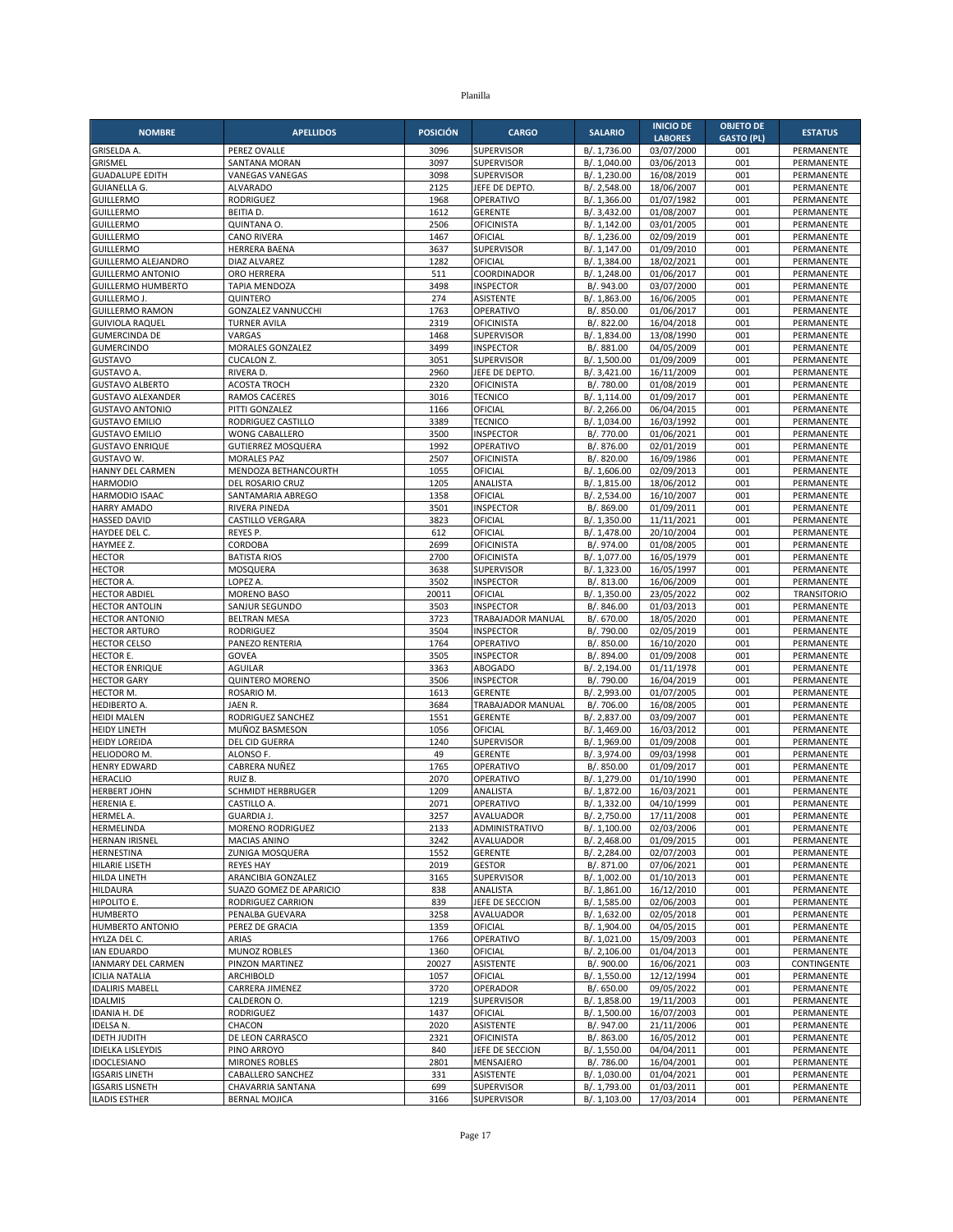| <b>NOMBRE</b>                                 | <b>APELLIDOS</b>                                  | <b>POSICIÓN</b> | <b>CARGO</b>                        | <b>SALARIO</b>               | <b>INICIO DE</b>             | <b>OBJETO DE</b>         | <b>ESTATUS</b>           |
|-----------------------------------------------|---------------------------------------------------|-----------------|-------------------------------------|------------------------------|------------------------------|--------------------------|--------------------------|
| ILDA ESMERALDA                                | FERNANDEZ CASTILLO                                | 2218            | OFICINISTA                          | B/. 808.00                   | <b>LABORES</b><br>07/04/2014 | <b>GASTO (PL)</b><br>001 | PERMANENTE               |
| ILEANA I.                                     | <b>GONZALEZ P.</b>                                | 1768            | OPERATIVO                           | B/. 850.00                   | 16/10/2014                   | 001                      | PERMANENTE               |
| <b>ILEANA ODIVIS</b>                          | SANCHEZ C.                                        | 3099            | <b>SUPERVISOR</b>                   | B/. 1,302.00                 | 18/09/1995                   | 001                      | PERMANENTE               |
| <b>ILEANA P. DE</b>                           | <b>GUEVARA</b>                                    | 1167            | OFICIAL                             | B/. 2,217.00                 | 16/06/1997                   | 001                      | PERMANENTE               |
| <b>ILEANA YANETH</b>                          | LOAIZA VALENCIA                                   | 1769            | OPERATIVO                           | B/. 850.00                   | 17/07/2017                   | 001                      | PERMANENTE               |
| <b>ILEM JANTHAL</b>                           | MEDINA VILLAVERDE                                 | 1770            | OPERATIVO                           | B/. 850.00                   | 01/10/2018                   | 001                      | <b>PERMANENTE</b>        |
| ILIANA DEL CARMEN                             | <b>ALMENGOR PAREJA</b>                            | 474             | ANALISTA                            | B/. 1,030.00                 | 01/02/2021                   | 001                      | PERMANENTE               |
| ILIANA ESIDELA<br>ILIANA IBETH                | DOMINGUEZ BAQUEDO<br>ESPINOSA GUERRA              | 1771<br>1772    | OPERATIVO<br>OPERATIVO              | B/. 850.00<br>B/. 854.00     | 16/01/2014<br>01/11/2010     | 001<br>001               | PERMANENTE<br>PERMANENTE |
| <b>ILIANA NAVIL</b>                           | SANCHEZ RAMIREZ DE MACIAS                         | 1195            | ANALISTA                            | B/. 1,153.00                 | 01/12/2015                   | 001                      | PERMANENTE               |
| ILSA ANALIDA                                  | <b>BATALLA RUIZ</b>                               | 2508            | OFICINISTA                          | B/. 790.00                   | 16/05/2019                   | 001                      | PERMANENTE               |
| <b>ILSA YANETH</b>                            | MONTENEGRO F.                                     | 2134            | ADMINISTRATIVO                      | B/. 880.00                   | 17/02/1994                   | 001                      | PERMANENTE               |
| <b>IMELDA</b>                                 | <b>GOMEZ ROOK</b>                                 | 1058            | OFICIAL                             | B/. 1,600.00                 | 16/04/1997                   | 001                      | PERMANENTE               |
| <b>INDIRA ADELAIDA</b>                        | WILLIAMS GONDOLA                                  | 1773            | OPERATIVO                           | B/. 850.00                   | 16/03/2017                   | 001                      | PERMANENTE               |
| <b>INDIRA DEL SOCORRO</b>                     | OROZCO GUERRERO                                   | 2701            | OFICINISTA                          | B/. 860.00                   | 16/06/2010                   | 001                      | PERMANENTE               |
| <b>INDIRA F. DE</b>                           | <b>BAZAN</b>                                      | 749             | JEFE DE SECCION                     | B/. 1,903.00                 | 18/05/1998                   | 001                      | PERMANENTE               |
| <b>INDIRA NOEMI</b><br><b>INDIRA Z.</b>       | FERNANDEZ ZAMBRANO<br><b>RODRIGUEZ</b>            | 2702<br>1283    | <b>OFICINISTA</b><br>OFICIAL        | B/. 770.00<br>B/. 1,534.00   | 16/09/2020<br>01/11/2007     | 001<br>001               | PERMANENTE<br>PERMANENTE |
| <b>INES MAYELA</b>                            | LOMBA PEREZ                                       | 275             | <b>ASISTENTE</b>                    | B/. 1,285.00                 | 17/09/2018                   | 001                      | PERMANENTE               |
| <b>INES YAZMINA</b>                           | LATINEZ CHACON                                    | 1774            | OPERATIVO                           | B/. 850.00                   | 16/06/2015                   | 001                      | PERMANENTE               |
| INGRI I.                                      | <b>DIAZ</b>                                       | 1439            | OFICIAL                             | B/. 1,469.00                 | 05/01/2009                   | 001                      | PERMANENTE               |
| <b>INGRID DAMARIS</b>                         | <b>SMALL WHITAKER</b>                             | 2322            | <b>OFICINISTA</b>                   | B/. 852.00                   | 01/03/2016                   | 001                      | PERMANENTE               |
| <b>INGRID DAYLIN</b>                          | <b>RIOS MONTENEGRO</b>                            | 1986            | OPERATIVO                           | B/. 850.00                   | 24/05/2021                   | 001                      | PERMANENTE               |
| <b>INGRID INGARD</b>                          | PUGA SCHIFINO                                     | 2323            | <b>OFICINISTA</b>                   | B/. 900.00                   | 01/04/2016                   | 001                      | PERMANENTE               |
| <b>INGRID LORENA</b>                          | CASTILLO LEZCANO                                  | 1553            | <b>GERENTE</b>                      | B/. 2,153.00                 | 02/03/2009                   | 001                      | PERMANENTE               |
| INGRIDY.                                      | VASQUEZ G.                                        | 1969            | OPERATIVO                           | B/. 1,115.00                 | 10/02/2005                   | 001                      | PERMANENTE               |
| <b>INGRID YANELA</b><br><b>INGRID YUMALIS</b> | <b>URRIOLA ROJAS</b><br><b>CHACON LARA</b>        | 990<br>253      | JEFE DE DEPTO.<br><b>ASISTENTE</b>  | B/. 2,184.00<br>B/. 1,000.00 | 23/04/2012<br>14/02/2022     | 001<br>001               | PERMANENTE<br>PERMANENTE |
| <b>IRADELLA DE</b>                            | <b>BETHANCOURT</b>                                | 1614            | <b>GERENTE</b>                      | B/. 2,772.00                 | 01/04/1984                   | 001                      | PERMANENTE               |
| <b>IRAIDA IBETH</b>                           | TORRES OCANA DE SIMMONS                           | 2703            | OFICINISTA                          | B/. 893.00                   | 01/09/2005                   | 001                      | PERMANENTE               |
| <b>IRAIDA M.</b>                              | <b>BARRIA</b>                                     | 2509            | <b>OFICINISTA</b>                   | B/. 857.00                   | 05/05/2008                   | 001                      | PERMANENTE               |
| <b>IRANIA IBETH</b>                           | RIVERA TUÑON                                      | 2704            | <b>OFICINISTA</b>                   | B/. 845.00                   | 17/10/2016                   | 001                      | PERMANENTE               |
| <b>IRASELI INES</b>                           | <b>GUTIERREZ BAKER</b>                            | 2324            | OFICINISTA                          | B/. 793.00                   | 03/12/2018                   | 001                      | PERMANENTE               |
| <b>IRASEMA MABEL</b>                          | ARANDA R.                                         | 2219            | <b>OFICINISTA</b>                   | B/. 918.00                   | 01/10/1996                   | 001                      | PERMANENTE               |
| <b>IRENE E.</b>                               | ECHEVERS M.                                       | 1252            | OFICIAL                             | B/. 2,562.00                 | 17/01/2000                   | 001                      | PERMANENTE               |
| <b>IRENE VIRGINIA</b><br><b>IRIELA J</b>      | PEDRESCHI MELGAR<br><b>VERGARA DE KARAMANITES</b> | 12<br>2510      | <b>GERENTE</b><br>OFICINISTA        | B/. 3,500.00<br>B/. 767.00   | 21/01/2020<br>16/07/2003     | 001<br>001               | PERMANENTE<br>PERMANENTE |
| IRINA DEL CARMEN                              | <b>GRAY SANCHEZ</b>                               | 2511            | <b>OFICINISTA</b>                   | B/. 909.00                   | 07/11/2016                   | 001                      | PERMANENTE               |
| IRINA MILDRETH                                | ROSAS B.                                          | 3100            | <b>SUPERVISOR</b>                   | B/. 1,030.00                 | 16/09/1997                   | 001                      | PERMANENTE               |
| <b>IRIS DE</b>                                | <b>CESPEDES</b>                                   | 1775            | OPERATIVO                           | B/. 899.00                   | 02/05/2002                   | 001                      | PERMANENTE               |
| <b>IRIS DELCARMEN</b>                         | LIM YUENG EDMUNDS                                 | 3259            | AVALUADOR                           | B/. 1,980.00                 | 02/07/2012                   | 001                      | PERMANENTE               |
| IRIS E.                                       | CALDERON G.                                       | 841             | JEFE DE SECCION                     | B/. 1,404.00                 | 16/08/2000                   | 001                      | PERMANENTE               |
| <b>IRIS ELIBETH</b>                           | SANCHEZ DIAZ                                      | 604             | JEFE DE DEPTO                       | B/. 2,035.00                 | 03/01/2005                   | 001                      | PERMANENTE               |
| <b>IRIS LISSETTE</b>                          | OW GOMEZ DE TORRES                                | 332             | ASISTENTE                           | B/. 1,053.00                 | 01/06/2017                   | 001                      | PERMANENTE               |
| <b>IRIS MABEL</b><br><b>IRIS YAIZETH</b>      | VEJARANO GONZALEZ<br><b>ARAUZ PEREN</b>           | 1469<br>276     | <b>SUPERVISOR</b><br>ASISTENTE      | B/. 1,030.00<br>B/. 2,000.00 | 16/06/2016<br>01/09/2003     | 001<br>001               | PERMANENTE<br>PERMANENTE |
| <b>IRIS YANETH</b>                            | <b>MORENO</b>                                     | 2114            | ANALISTA                            | B/. 966.00                   | 12/04/2011                   | 001                      | PERMANENTE               |
| <b>IRLANDA IVETTE</b>                         | <b>ESCOBAR SOLIS</b>                              | 1059            | OFICIAL                             | B/. 1,575.00                 | 02/01/2001                   | 001                      | PERMANENTE               |
| <b>IRMA</b>                                   | CHAVANZ                                           | 550             | JEFE DE SECCION                     | B/. 2,364.00                 | 01/10/1987                   | 001                      | PERMANENTE               |
| <b>IRMA JUDITH</b>                            | RODRIGUEZ GONZALEZ                                | 333             | OFICIAL                             | B/. 1,350.00                 | 02/05/2014                   | 001                      | PERMANENTE               |
| <b>IRMA LIZBETH</b>                           | <b>ORTIZ GUEVARA</b>                              | 727             | JEFE DE DEPTO.                      | B/. 2,145.00                 | 10/05/1999                   | 001                      | PERMANENTE               |
| <b>IRUMIS MILENA</b>                          | <b>MEDINA RIVAS</b>                               | 613             | JEFE DE DEPTO.                      | B/. 2,306.00                 | 20/09/2010                   | 001                      | PERMANENTE               |
| <b>IRVING ABDIEL</b>                          | <b>GUERRA RODRIGUEZ</b>                           | 3691<br>750     | <b>AUXILIAR</b>                     | B/. 640.00                   | 17/09/2018                   | 001<br>001               | PERMANENTE               |
| <b>IRVING E.</b><br><b>IRVING JAIR</b>        | CEDENO B.<br>PEREZ RAMIREZ                        | 3304            | JEFE DE SECCION<br><b>CONDUCTOR</b> | B/. 2,400.00<br>B/. 750.00   | 17/06/1985<br>16/09/2019     | 001                      | PERMANENTE<br>PERMANENTE |
| <b>IRVING JAVIER</b>                          | <b>GORDON RAMIREZ</b>                             | 3402            | <b>OFICINISTA</b>                   | B/. 1,100.00                 | 10/05/2022                   | 001                      | PERMANENTE               |
| <b>IRVING JOEL</b>                            | <b>GONZALEZ GOMEZ</b>                             | 3795            | ALMACENISTA                         | B/. 600.00                   | 16/02/2022                   | 001                      | PERMANENTE               |
| <b>ISAAC</b>                                  | DEL MAR                                           | 3052            | SUPERVISOR                          | B/. 1,269.00                 | 16/04/1986                   | 001                      | PERMANENTE               |
| <b>ISAAC</b>                                  | PERALTA SOLIS                                     | 255             | <b>ASISTENTE</b>                    | B/. 1,000.00                 | 06/04/2022                   | 001                      | PERMANENTE               |
| <b>ISAAC NOEL</b>                             | VALENZUELA CHONG                                  | 2947            | ADMINISTRADOR                       | B/. 2,750.00                 | 25/10/2010                   | 001                      | PERMANENTE               |
| <b>ISAAC VIRGILIO</b>                         | GUERRERO GIRÓN                                    | 2512            | OFICINISTA                          | B/. 773.00                   | 17/02/2020                   | 001                      | PERMANENTE               |
| <b>ISABEL DEL CARMEN</b>                      | DOUBLEDAY LOPEZ                                   | 842             | JEFE DE SECCION                     | B/. 2,016.00                 | 01/07/2012                   | 001                      | PERMANENTE               |
| <b>ISABEL E.</b><br><b>ISABEL MILEYDA</b>     | <b>GARCIA N.</b><br>OBALDIA C.                    | 892<br>153      | JEFE DE DEPTO.<br><b>GERENTE</b>    | B/. 3,156.00<br>B/. 3,432.00 | 25/09/2006<br>08/05/2000     | 001<br>001               | PERMANENTE<br>PERMANENTE |
| <b>ISAHI MELISSA</b>                          | <b>REID GARCIA</b>                                | 2325            | OFICINISTA                          | B/. 830.00                   | 03/07/2017                   | 001                      | PERMANENTE               |
| <b>ISAIRIS ALESSANDRA</b>                     | <b>VALDES ATENCIO</b>                             | 2326            | OFICINISTA                          | B/. 814.00                   | 16/06/2017                   | 001                      | PERMANENTE               |
| <b>ISAMAR IDANIA</b>                          | MEDINA AGRAZAL DE SANCHEZ                         | 2986            | COORDINADOR                         | B/. 1,545.00                 | 16/10/2020                   | 001                      | PERMANENTE               |
| <b>ISBETH GUISEL</b>                          | ROMERO MORENO DE BARRIOS                          | 702             | SUPERVISOR                          | B/. 2,595.00                 | 01/09/2010                   | 001                      | PERMANENTE               |
| <b>ISIS IZETH</b>                             | <b>GANDULLA DE LA ROSA</b>                        | 2826            | ASISTENTE                           | B/. 927.00                   | 16/12/2020                   | 001                      | PERMANENTE               |
| <b>ISIS MARLENE</b>                           | PEREZ SAMANIEGO                                   | 3364            | ABOGADO                             | B/. 1,535.00                 | 18/02/2013                   | 001                      | PERMANENTE               |
| <b>ISLENE LUCETTEE</b>                        | MENDEZ RODRIGUEZ                                  | 843             | JEFE DE SECCION                     | B/. 1,579.00                 | 07/11/2011                   | 001                      | PERMANENTE               |
| <b>ISMAEL</b>                                 | CORDOBA CABALLERO                                 | 1361            | OFICIAL                             | B/. 1,857.00                 | 03/04/2017                   | 001                      | PERMANENTE               |
| <b>ISMAEL ENRIQUE</b><br><b>ISNA MAYULEY</b>  | <b>JAEN</b><br>ADAMES CABALLERO                   | 1776<br>3167    | OPERATIVO<br><b>SUPERVISOR</b>      | B/. 850.00<br>B/. 840.00     | 18/11/2019<br>11/04/2014     | 001<br>001               | PERMANENTE<br>PERMANENTE |
| <b>ISOLDA DE</b>                              | <b>GUTIERREZ</b>                                  | 10              | <b>GERENTE</b>                      | B/. 3,500.00                 | 13/07/2009                   | 001                      | PERMANENTE               |
| <b>ISOLDA IRENE</b>                           | PAZ RODRIGUEZ                                     | 1284            | OFICIAL                             | B/. 1,476.00                 | 01/03/2018                   | 001                      | PERMANENTE               |
| <b>ISOLINA</b>                                | <b>BATISTA DE RAMIREZ</b>                         | 799             | JEFE DE DEPTO.                      | B/. 3,000.00                 | 21/03/2011                   | 001                      | PERMANENTE               |
| <b>ISORI E. DE</b>                            | HERNANDEZ                                         | 2993            | <b>TECNICO</b>                      | B/. 1,207.00                 | 01/03/1999                   | 001                      | PERMANENTE               |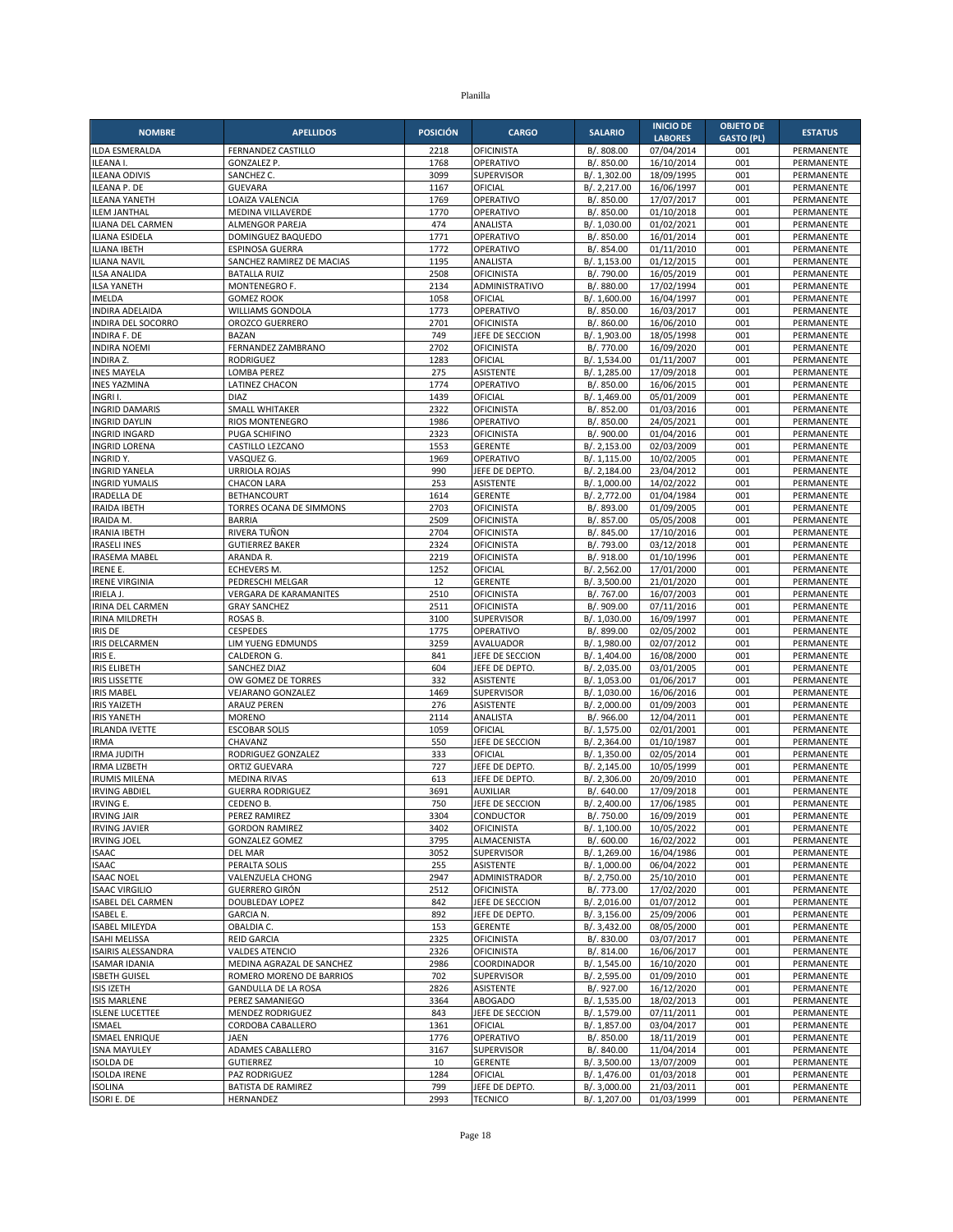| <b>NOMBRE</b>                                 | <b>APELLIDOS</b>                                           | <b>POSICIÓN</b> | <b>CARGO</b>                        | <b>SALARIO</b>               | <b>INICIO DE</b>         | <b>OBJETO DE</b>  | <b>ESTATUS</b>           |
|-----------------------------------------------|------------------------------------------------------------|-----------------|-------------------------------------|------------------------------|--------------------------|-------------------|--------------------------|
|                                               |                                                            |                 |                                     |                              | <b>LABORES</b>           | <b>GASTO (PL)</b> |                          |
| <b>ISRAEL</b><br><b>ISRAEL EDGARDO</b>        | RAMOS GONZALEZ<br><b>GONZÁLEZ LARA</b>                     | 3284<br>1362    | <b>TECNICO</b><br>OFICIAL           | B/. 1,430.00<br>B/. 1,922.00 | 06/12/1991<br>04/05/2015 | 001<br>001        | PERMANENTE<br>PERMANENTE |
| <b>ITNOVA MARITZA</b>                         | AGUILAR BERRIO DE DE SEDAS                                 | 20017           | OFICIAL                             | B/. 2,500.00                 | 20/05/2022               | 002               | <b>TRANSITORIO</b>       |
| <b>ITZA JANETH</b>                            | MARTINEZ SERRANO                                           | 334             | ASISTENTE                           | B/. 1,114.00                 | 18/08/2014               | 001               | PERMANENTE               |
| <b>ITZA ZULEMA</b>                            | SANCHEZ SEVILLANO                                          | 795             | JEFE DE DEPTO.                      | B/.2,213.00                  | 20/08/2013               | 001               | PERMANENTE               |
| <b>ITZAMAR YISEL</b>                          | PEÑA SANJUR                                                | 2705            | <b>OFICINISTA</b>                   | B/. 838.00                   | 16/09/2016               | 001               | PERMANENTE               |
| <b>ITZEL</b>                                  | HENRIQUEZ M.                                               | 1060            | OFICIAL                             | B/. 1,605.00                 | 16/10/2003               | 001               | PERMANENTE               |
| <b>ITZEL</b><br><b>ITZEL A.</b>               | <b>RUIZ SANJUR</b><br>CRUZ S.                              | 1777<br>119     | OPERATIVO<br><b>GERENTE</b>         | B/. 850.00<br>B/. 3,233.00   | 01/02/2019<br>03/07/2006 | 001<br>001        | PERMANENTE<br>PERMANENTE |
| <b>ITZEL DEL CARMEN</b>                       | MENDIETA MARTINEZ                                          | 2815            | <b>TRAMITADOR</b>                   | B/. 814.00                   | 02/05/2018               | 001               | PERMANENTE               |
| <b>ITZEL ILEANA</b>                           | <b>CANO GUERRERO</b>                                       | 3777            | <b>GERENTE-ASISTENTE</b>            | B/. 3,000.00                 | 01/12/2021               | 001               | PERMANENTE               |
| <b>ITZEL IRAY</b>                             | VALDESPINO J.                                              | 1470            | <b>SUPERVISOR</b>                   | B/. 1,223.00                 | 16/06/1997               | 001               | PERMANENTE               |
| <b>ITZEL IVETH</b>                            | PITTERSON PITTY DE NAVARRO                                 | 1778            | OPERATIVO                           | B/. 850.00                   | 03/08/2015               | 001               | PERMANENTE               |
| <b>ITZEL LARIZA</b><br><b>ITZEL M. DE</b>     | DIAMANTOPULOS UREÑA                                        | 803             | JEFE DE DEPTO.                      | B/. 3,000.00                 | 01/03/2016               | 001               | PERMANENTE               |
| <b>ITZEL MARIA</b>                            | SAM<br>RAMOS GARCIA                                        | 1779<br>129     | OPERATIVO<br><b>GERENTE</b>         | B/. 1,133.00<br>B/. 4,160.00 | 01/02/2000<br>01/12/2020 | 001<br>001        | PERMANENTE<br>PERMANENTE |
| <b>ITZEL MASSIEL</b>                          | <b>TREJOS LEMOS</b>                                        | 1444            | ANALISTA                            | B/. 1,327.00                 | 12/04/2011               | 001               | PERMANENTE               |
| <b>ITZEL MIRELI</b>                           | <b>CANTO CAMPOS</b>                                        | 1554            | <b>GERENTE</b>                      | B/. 2,563.00                 | 21/04/2021               | 001               | PERMANENTE               |
| <b>ITZOMARA E.</b>                            | CONCEPCION O.                                              | 2707            | <b>OFICINISTA</b>                   | B/. 940.00                   | 03/08/1992               | 001               | PERMANENTE               |
| <b>IVAN</b>                                   | ABREGO R.                                                  | 3507            | <b>INSPECTOR</b>                    | B/. 921.00                   | 01/04/1984               | 001               | PERMANENTE               |
| <b>IVAN</b>                                   | <b>TEM SANCHEZ</b>                                         | 1615            | <b>GERENTE</b>                      | B/. 2,685.00                 | 08/11/2010               | 001               | PERMANENTE               |
| <b>IVAN</b><br><b>IVAN ALEXIS</b>             | <b>RODRIGUEZ</b><br><b>FLORES HERNANDEZ</b>                | 2926<br>3394    | <b>TECNICO</b><br><b>INSPECTOR</b>  | B/. 3,399.00<br>B/. 750.00   | 16/04/2021<br>09/08/2021 | 001<br>001        | PERMANENTE<br>PERMANENTE |
| <b>IVAN EDUARDO</b>                           | <b>GORDON GARCIA</b>                                       | 2893            | ADMINISTRADOR                       | B/. 2,900.00                 | 01/02/2000               | 001               | PERMANENTE               |
| <b>IVANA</b>                                  | <b>RIOS OTERO</b>                                          | 2327            | <b>OFICINISTA</b>                   | B/. 842.00                   | 16/10/2000               | 001               | PERMANENTE               |
| <b>IVELIS MERIELIS</b>                        | <b>LLERENA GARCIA</b>                                      | 1061            | JEFE DE SECCION                     | B/. 1,518.00                 | 06/04/2015               | 001               | PERMANENTE               |
| <b>IVETH ROCIO</b>                            | <b>BARRIA BAL</b>                                          | 1471            | <b>SUPERVISOR</b>                   | B/. 1,126.00                 | 16/02/2011               | 001               | PERMANENTE               |
| <b>IVETTE A.</b>                              | MILLAN MELENDEZ                                            | 35              | <b>GERENTE</b>                      | B/. 3,750.00                 | 11/01/2010               | 001               | PERMANENTE               |
| <b>IVETTE DEL CARMEN</b>                      | DE GRACIA SALDANA                                          | 1000            | OFICIAL                             | B/. 1,500.00                 | 01/04/2022               | 001<br>001        | PERMANENTE               |
| <b>IVIS YANETH</b><br><b>IVONNE ELENA</b>     | <b>TAYLOR MENDOZA</b><br><b>RETTALLY MARIN</b>             | 56<br>3101      | <b>GERENTE</b><br><b>SUPERVISOR</b> | B/. 3,640.00<br>B/. 1,700.00 | 08/04/2013<br>04/01/2021 | 001               | PERMANENTE<br>PERMANENTE |
| <b>IVONNE ENITH</b>                           | CASTILLERO PINEDA DE JAEN                                  | 1472            | OFICIAL                             | B/. 1,236.00                 | 16/09/2019               | 001               | PERMANENTE               |
| <b>IVONNE J.</b>                              | <b>BERNAL S.</b>                                           | 2708            | OFICINISTA                          | B/. 1,023.00                 | 01/02/2005               | 001               | PERMANENTE               |
| <b>IVONNE NIKOLE</b>                          | VILLARREAL PINTO                                           | 1169            | OFICIAL                             | B/. 2,034.00                 | 16/12/2008               | 001               | PERMANENTE               |
| IVYS L.                                       | CASTILLO S.                                                | 953             | OFICIAL                             | B/. 1,469.00                 | 19/05/2008               | 001               | PERMANENTE               |
| <b>IXA YANETTE</b>                            | JUAREZ MENDOZA                                             | 1780            | OPERATIVO                           | B/. 850.00                   | 03/10/2015               | 001               | PERMANENTE               |
| <b>IZAEL HERNAN</b><br><b>IZAMAR MICHELLE</b> | <b>FUENTES ESQUIVEL</b><br><b>CASTILLERO MEJIA</b>         | 1253<br>1999    | OFICIAL<br><b>GESTOR</b>            | B/. 1,700.00<br>B/. 850.00   | 04/01/2021<br>18/04/2022 | 001<br>001        | PERMANENTE<br>PERMANENTE |
| <b>IZAMEL ISMAEL</b>                          | HINESTROZA GALVEZ                                          | 3508            | <b>INSPECTOR</b>                    | B/. 837.00                   | 03/08/2015               | 001               | PERMANENTE               |
| <b>IZHAR ESAUD</b>                            | AROSEMENA GONZALEZ                                         | 2328            | <b>OFICINISTA</b>                   | B/. 838.00                   | 16/02/2017               | 001               | PERMANENTE               |
| <b>JACINTA</b>                                | PEREZ ESPINOSA                                             | 2709            | <b>OFICINISTA</b>                   | B/. 996.00                   | 17/04/2003               | 001               | PERMANENTE               |
| <b>JACINTO</b>                                | JIMENEZ C.                                                 | 2109            | JEFE DE DEPTO.                      | B/. 1,809.00                 | 04/03/1996               | 001               | PERMANENTE               |
| <b>JACKELINE</b><br><b>JACKELINE</b>          | DELGADO RIVERA DE TOUS<br><b>BARRIA GAITAN</b>             | 954<br>1781     | OFICIAL                             | B/. 1,391.00                 | 18/10/1999               | 001<br>001        | PERMANENTE<br>PERMANENTE |
| <b>JACKELINE</b>                              | LEZCANO DE GONZALEZ                                        | 1170            | OPERATIVO<br>OFICIAL                | B/. 850.00<br>B/. 2,324.00   | 01/10/2020<br>05/01/2009 | 001               | PERMANENTE               |
| JACKELINE E.                                  | MADRID V.                                                  | 1254            | OFICIAL                             | B/. 1,787.00                 | 01/07/1997               | 001               | PERMANENTE               |
| JACKELINE JOHANA                              | <b>TORIBIO GONZALEZ</b>                                    | 2161            | <b>OFICINISTA</b>                   | B/. 750.00                   | 29/10/2021               | 001               | PERMANENTE               |
| JACKELINE MASSIEL                             | <b>GONZALEZ DE LA TORRE</b>                                | 844             | JEFE DE SECCION                     | B/. 1,404.00                 | 22/10/2012               | 001               | PERMANENTE               |
| <b>JACQUELINE</b>                             | FORBES H.                                                  | 2827            | <b>ASISTENTE</b>                    | B/. 1,361.00                 | 16/07/1997               | 001               | PERMANENTE               |
| <b>JACQUELINE</b><br><b>JACQUELINE KAY</b>    | <b>GONZALEZ CARBALLEDA</b><br>OSIGIAN GUERRA DE CONCEPCION | 534<br>1255     | ANALISTA<br>OFICIAL                 | B/. 1,025.00<br>B/. 2,672.00 | 17/05/2021<br>04/09/2000 | 001<br>001        | PERMANENTE<br>PERMANENTE |
| JACQUELINE L.                                 | DIAZ M.                                                    | 427             | ANALISTA                            | B/. 1,783.00                 | 18/01/2005               | 001               | PERMANENTE               |
| <b>JACQUELINE QUERUBE</b>                     | <b>GARCIA GONZALEZ</b>                                     | 277             | ASISTENTE                           | B/. 1,265.00                 | 08/04/2013               | 001               | PERMANENTE               |
| <b>JAHAR ABDUL</b>                            | <b>MENDIETA SAENZ</b>                                      | 2513            | <b>OFICINISTA</b>                   | B/. 920.00                   | 19/08/2016               | 001               | PERMANENTE               |
| <b>JAIME ALBERTO</b>                          | CABRE ESPINO                                               | 491             | ANALISTA                            | B/. 927.00                   | 16/03/2021               | 001               | PERMANENTE               |
| JAIME DOMINGO                                 | MONTENEGRO QUIEL                                           | 2072            | SUPERVISOR                          | B/. 1,250.00                 | 19/05/2008               | 001               | PERMANENTE               |
| <b>JAIME ELIAS</b><br><b>JAIME ENRIQUE</b>    | SANTAMARIA ORTEGA<br>QUIEL ANGUIZOLA                       | 2191<br>123     | <b>OFICINISTA</b><br><b>GERENTE</b> | B/. 750.00<br>B/. 3,347.00   | 01/07/2021<br>04/07/1994 | 001<br>001        | PERMANENTE<br>PERMANENTE |
| <b>JAIME ENRIQUE</b>                          | ARMSTRONG HIDALGO                                          | 3220            | DISEÑADOR                           | B/. 1,760.00                 | 23/03/2011               | 001               | PERMANENTE               |
| <b>JAIME JESUS</b>                            | LEZCANO CASTILLO                                           | 1670            | CONDUCTOR                           | B/. 750.00                   | 18/04/2022               | 001               | PERMANENTE               |
| <b>JAIME JULIO</b>                            | <b>JAEN ROBERTSON</b>                                      | 335             | ASISTENTE                           | B/. 2,000.00                 | 01/02/2011               | 001               | PERMANENTE               |
| JAIME ORLANDO                                 | <b>GONZALEZ VISUETE</b>                                    | 3509            | <b>INSPECTOR</b>                    | B/. 903.00                   | 16/05/2011               | 001               | PERMANENTE               |
| JAIR RADAMES<br><b>JAISETH TATIANI</b>        | PEREZ PEREZ                                                | 2828            | <b>ASISTENTE</b>                    | B/. 1,600.00<br>B/. 2,266.00 | 01/06/2012<br>03/05/2010 | 001               | PERMANENTE<br>PERMANENTE |
| JAISIBETH ISELA                               | AIZPRUA DE MORENO<br><b>MORALES CARRANZA</b>               | 751<br>2106     | JEFE DE SECCION<br>SUPERVISOR       | B/. 1,093.00                 | 16/06/2015               | 001<br>001        | PERMANENTE               |
| JAJAIRA E.                                    | ALONSO P.                                                  | 1474            | SUPERVISOR                          | B/. 1,121.00                 | 01/04/1998               | 001               | PERMANENTE               |
| <b>JAMAL ABDUL</b>                            | RAMSEY VILLARREAL                                          | 805             | JEFE DE DEPTO.                      | B/. 2,600.00                 | 25/04/2011               | 001               | PERMANENTE               |
| <b>JAMES C</b>                                | TOSCANO C.                                                 | 3731            | SUPERVISOR                          | B/. 916.00                   | 03/07/2006               | 001               | PERMANENTE               |
| JAMES FIDGERALD                               | SERRANO JUSTAVINO                                          | 1782            | OPERATIVO                           | B/. 850.00                   | 03/10/2016               | 001               | PERMANENTE               |
| <b>JAMES JOHAN</b><br>JAMILETH MELISSA        | RODRIGUEZ GUERRA<br>TUÑON BRID                             | 3510<br>3794    | <b>INSPECTOR</b><br>JEFE DE DEPTO.  | B/. 817.00<br>B/. 2,300.00   | 01/08/2017<br>03/08/2021 | 001<br>001        | PERMANENTE<br>PERMANENTE |
| <b>JANETH</b>                                 | HERRERA M. DE SALAZAR                                      | 2514            | <b>OFICINISTA</b>                   | B/. 923.00                   | 16/04/2009               | 001               | PERMANENTE               |
| JANETH DEL C.                                 | VALENCIA                                                   | 3168            | SUPERVISOR                          | B/. 1,362.00                 | 01/03/2000               | 001               | PERMANENTE               |
| <b>JANETH NATALIA</b>                         | <b>GIRON</b>                                               | 2710            | <b>OFICINISTA</b>                   | B/. 842.00                   | 01/06/2016               | 001               | PERMANENTE               |
| <b>JANETT JOANA</b>                           | <b>GROVES MARTINEAU</b>                                    | 2711            | <b>OFICINISTA</b>                   | B/. 865.00                   | 17/02/2014               | 001               | PERMANENTE               |
| <b>JANIA GISELLE</b>                          | MANN LECHUGA                                               | 110             | <b>GERENTE</b>                      | B/. 3,452.00                 | 16/05/2016               | 001               | PERMANENTE               |
| JANIA MELISANDRA<br><b>JANINA</b>             | DELGADO DIAZ<br>FERNANDEZ GONZALEZ DE CANO                 | 1783<br>1555    | OPERATIVO<br>GERENTE                | B/. 850.00<br>B/. 3,258.00   | 02/05/2013<br>01/06/2006 | 001<br>001        | PERMANENTE<br>PERMANENTE |
|                                               |                                                            |                 |                                     |                              |                          |                   |                          |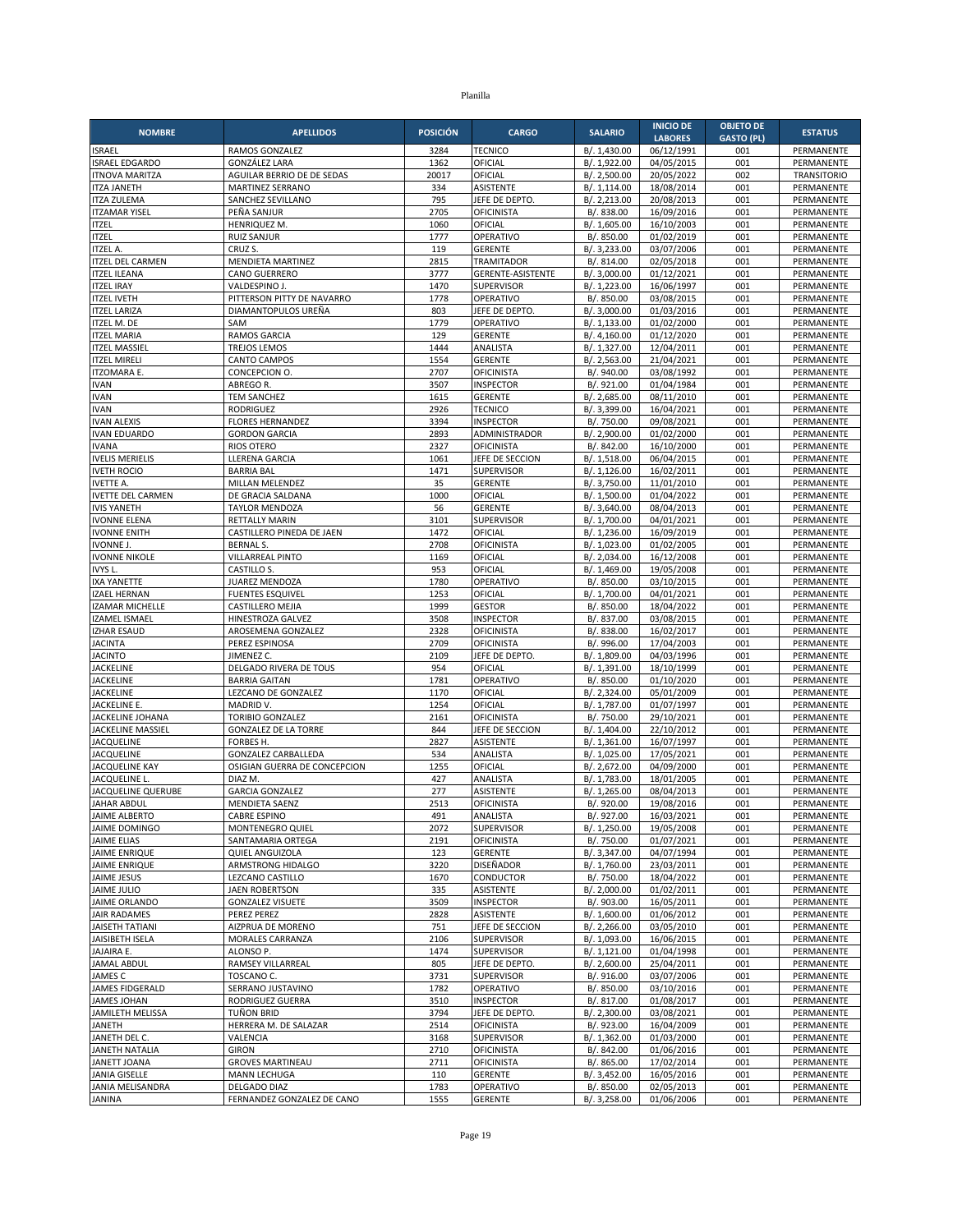| <b>NOMBRE</b>                                | <b>APELLIDOS</b>                                   | <b>POSICIÓN</b> | <b>CARGO</b>                          | <b>SALARIO</b>               | <b>INICIO DE</b>         | <b>OBJETO DE</b>  | <b>ESTATUS</b>           |
|----------------------------------------------|----------------------------------------------------|-----------------|---------------------------------------|------------------------------|--------------------------|-------------------|--------------------------|
|                                              |                                                    |                 |                                       |                              | <b>LABORES</b>           | <b>GASTO (PL)</b> |                          |
| JANISKA ZASKYA<br>JANITZEL MIGDALIA          | <b>WAITHE SMITH</b><br><b>CERVANTES ZAPATA</b>     | 2994<br>2329    | <b>TECNICO</b><br>OFICINISTA          | B/. 871.00<br>B/. 793.00     | 03/02/2020<br>02/07/2019 | 001<br>001        | PERMANENTE<br>PERMANENTE |
| JANMAR T.                                    | BERNARD H.                                         | 208             | JEFE DE DEPTO.                        | B/. 1,951.00                 | 06/11/2008               | 001               | PERMANENTE               |
| JANNETH M.                                   | <b>BERNAL</b>                                      | 1285            | OFICIAL                               | B/. 1,555.00                 | 01/08/2008               | 001               | PERMANENTE               |
| JANNINE M.                                   | SANCHEZ P.                                         | 1363            | OFICIAL                               | B/. 2,151.00                 | 18/04/2005               | 001               | PERMANENTE               |
| <b>JANSIS LIZBETH</b><br>JARIELA JAZIRI      | <b>DIAZ RODRIGUEZ</b><br>JIMENEZ DE LEON           | 955<br>752      | OFICIAL<br>JEFE DE SECCION            | B/. 1,391.00<br>B/. 1,391.00 | 22/04/2013<br>16/01/2013 | 001<br>001        | PERMANENTE<br>PERMANENTE |
| <b>JARRIS WILLIAM</b>                        | MARTINEZ                                           | 3734            | <b>TECNICO</b>                        | B/. 902.00                   | 26/07/2011               | 001               | PERMANENTE               |
| <b>JASMIN JUDITH</b>                         | <b>RECORD BINNS</b>                                | 3169            | OFICIAL                               | B/. 1,350.00                 | 01/12/2005               | 001               | PERMANENTE               |
| <b>JASON FRANCIS</b>                         | MUNOZ JURADO                                       | 1922            | OPERATIVO                             | B/. 850.00                   | 16/08/2021               | 001               | PERMANENTE               |
| <b>JASSILKA IVETH</b>                        | DIAZ HERNANDEZ                                     | 1256            | OFICIAL                               | B/. 1,737.00                 | 16/02/2009               | 001               | PERMANENTE               |
| <b>JASSON JOSHEP</b><br><b>JAVIER</b>        | VANEGAS<br><b>VEGA PINTO</b>                       | 3017<br>1784    | <b>TECNICO</b><br>OPERATIVO           | B/. 1.137.00<br>B/. 850.00   | 03/01/2017<br>01/11/2013 | 001<br>001        | PERMANENTE<br>PERMANENTE |
| <b>JAVIER</b>                                | DOMINGUEZ G.                                       | 1785            | OPERATIVO                             | B/. 978.00                   | 01/08/1985               | 001               | PERMANENTE               |
| <b>JAVIER</b>                                | CAMARENA RODRIGUEZ                                 | 3305            | CONDUCTOR                             | B/. 750.00                   | 16/06/2011               | 001               | PERMANENTE               |
| <b>JAVIER ALBERTO</b>                        | DELGADO DE LA CRUZ                                 | 152             | <b>GERENTE</b>                        | B/. 3,511.00                 | 01/06/2010               | 001               | PERMANENTE               |
| JAVIER ALEJANDRO                             | JIMENEZ VARELA                                     | 1929            | OPERATIVO                             | B/. 850.00                   | 06/09/2021               | 001               | PERMANENTE               |
| <b>JAVIER ALFONSO</b>                        | NAVARRO ECHEVERS                                   | 3252<br>414     | <b>INGENIERO</b>                      | B/. 1,958.00<br>B/. 2,500.00 | 01/10/2015               | 001<br>001        | PERMANENTE               |
| JAVIER ARMANDO<br>JAVIER DE JESÚS            | <b>PEREZ FUENTES</b><br><b>MEDINA RUIZ</b>         | 3035            | JEFE DE DEPTO.<br><b>GESTOR</b>       | B/. 850.00                   | 04/04/2022<br>05/05/2022 | 001               | PERMANENTE<br>PERMANENTE |
| <b>JAVIER ENRIQUE</b>                        | <b>GUTIERREZ ACEVEDO</b>                           | 3511            | <b>INSPECTOR</b>                      | B/. 1,093.00                 | 16/12/2016               | 001               | PERMANENTE               |
| <b>JAVIER ENRIQUE</b>                        | <b>RUIZ CASTILLO</b>                               | 3512            | <b>INSPECTOR</b>                      | B/. 810.00                   | 17/07/2017               | 001               | PERMANENTE               |
| <b>JAVIER FRANCISCO</b>                      | RODRIGUEZ PEREZ                                    | 3513            | <b>INSPECTOR</b>                      | B/. 851.00                   | 16/06/2014               | 001               | PERMANENTE               |
| <b>JAVIER ISAAC</b>                          | RUIZ AROSEMENA                                     | 3365            | <b>ABOGADO</b>                        | B/. 2,400.00                 | 05/04/2010               | 001               | PERMANENTE               |
| <b>JAVIER IVAN</b><br>JAZMIN DEL CARMEN      | <b>GONZALEZ GONZALEZ</b><br>PAJARO PEREZ           | 234<br>2073     | GERENTE-ASISTENTE<br>OPERATIVO        | B/. 2,575.00<br>B/. 925.00   | 25/03/2021<br>06/11/2015 | 001<br>001        | PERMANENTE<br>PERMANENTE |
| JAZMIN E.                                    | <b>BROWN WEEKS</b>                                 | 3053            | JEFE DE DEPTO                         | B/. 1,749.00                 | 16/11/1994               | 001               | PERMANENTE               |
| JAZMIN Y.                                    | CASTILLO S.                                        | 150             | <b>GERENTE</b>                        | B/. 3,120.00                 | 18/09/2000               | 001               | PERMANENTE               |
| <b>JAZMIN YASIEL</b>                         | <b>GONZALEZ FERNANDEZ</b>                          | 336             | <b>ASISTENTE</b>                      | B/. 1,030.00                 | 17/07/2017               | 001               | PERMANENTE               |
| <b>JEAN CARLO</b>                            | ALVARADO ROMERO                                    | 2330            | <b>OFICINISTA</b>                     | B/. 773.00                   | 18/01/2021               | 001               | PERMANENTE               |
| <b>JEAN CARLOS</b>                           | HERNANDEZ NUNEZ                                    | 3397            | <b>INSPECTOR</b>                      | B/. 750.00                   | 09/08/2021               | 001               | <b>PERMANENTE</b>        |
| <b>JEAN DAVIS</b><br><b>JEAN EVANS</b>       | MARTÍNEZ GRAJALES<br><b>CHANG PRADO</b>            | 3668<br>2220    | JEFE DE DEPTO<br>OFICINISTA           | B/. 2,279.00<br>B/. 748.00   | 06/11/2013<br>16/02/2017 | 001<br>001        | PERMANENTE<br>PERMANENTE |
| JEANIE DEL ROSARIO                           | CABALLERO CANTO                                    | 337             | <b>ASISTENTE</b>                      | B/. 1.126.00                 | 16/09/2003               | 001               | PERMANENTE               |
| JEANNETTE GABRIELA                           | <b>QUINTERO LAÑON</b>                              | 2515            | <b>OFICINISTA</b>                     | B/. 830.00                   | 06/03/2014               | 001               | PERMANENTE               |
| JEANNETTE GISELA                             | <b>MORAIS RODRIGUEZ</b>                            | 1147            | OFICIAL                               | B/. 1,462.00                 | 16/04/2018               | 001               | PERMANENTE               |
| JEANNETTE YANIREE                            | VASQUEZ BRENNAN                                    | 20              | <b>GERENTE</b>                        | B/. 4,900.00                 | 02/09/2019               | 001               | PERMANENTE               |
| JELMY JAISELL<br>JENE                        | DE JANON ALVARADO<br>DE LA CRUZ                    | 2660<br>535     | <b>OFICINISTA</b><br>ANALISTA         | B/. 750.00<br>B/. 1,452.00   | 30/09/2021<br>24/01/2008 | 001<br>001        | PERMANENTE<br>PERMANENTE |
| <b>JENEE KEYAH</b>                           | SILVA VASQUEZ DE ROWLEY                            | 1786            | OPERATIVO                             | B/. 850.00                   | 07/03/2019               | 001               | PERMANENTE               |
| JENIDA ELIZABETH                             | JAEN PALACIO DE WORTHY                             | 1787            | OPERATIVO                             | B/. 850.00                   | 16/10/2017               | 001               | PERMANENTE               |
| JENIFER ODERAY                               | <b>QUINTERO GUEVARA</b>                            | 3876            | <b>ESPECIALISTA</b>                   | B/. 2,500.00                 | 16/02/2022               | 001               | PERMANENTE               |
| <b>JENIFFER AYBETH</b>                       | <b>RIVERA</b>                                      | 1788            | OPERATIVO                             | B/. 850.00                   | 01/11/2018               | 001               | PERMANENTE               |
| JENISSA ISABEL<br><b>JENNIFER</b>            | OJEDA LADERA<br>KINGLOW G.                         | 2517<br>459     | <b>OFICINISTA</b><br>ANALISTA         | B/. 793.00<br>B/. 1,932.00   | 16/10/2018<br>02/01/2015 | 001<br>001        | PERMANENTE<br>PERMANENTE |
| JENNIFER                                     | ANDERSON                                           | 2331            | OFICINISTA                            | B/. 842.00                   | 09/03/2009               | 001               | PERMANENTE               |
| JENNIFER GRACIELA                            | <b>CORRO GRANADOS</b>                              | 20012           | ASISTENTE                             | B/. 1,000.00                 | 09/05/2022               | 002               | <b>TRANSITORIO</b>       |
| JENNIFER LOURDES                             | MELENDEZ FOSSATTI                                  | 2795            | OFICINISTA                            | B/. 793.00                   | 03/12/2018               | 001               | PERMANENTE               |
| JENNIFER MABEL                               | HERNANDEZ DE FIEUJEAN                              | 2518            | <b>OFICINISTA</b>                     | B/. 790.00                   | 01/08/2018               | 001               | PERMANENTE               |
| JENNIFER W.                                  | TAPIA P.                                           | 444             | ANALISTA                              | B/. 1,132.00                 | 16/10/2014               | 001               | PERMANENTE               |
| JENNIFFER BARBRA<br>JENNIFFER DEL CARMEN     | <b>ZERNA FARLEY</b><br><b>COLUCCI SANCHEZ</b>      | 1556<br>452     | <b>GERENTE</b><br>ANALISTA            | B/. 2,774.00<br>B/. 1,227.00 | 01/02/2017<br>16/02/2017 | 001<br>001        | PERMANENTE<br>PERMANENTE |
| <b>JENNIPHER MARIE</b>                       | DE GRACIA VIGIL                                    | 1286            | OFICIAL                               | B/. 1,384.00                 | 18/02/2021               | 001               | PERMANENTE               |
| <b>JENNY MILENA</b>                          | <b>CARLES RODRIGUEZ</b>                            | 1171            | OFICIAL                               | B/. 1,751.00                 | 10/05/2021               | 001               | PERMANENTE               |
| JENNY Y.                                     | VASQUEZ                                            | 891             | JEFE DE DEPTO.                        | B/. 2,061.00                 | 12/11/2008               | 001               | PERMANENTE               |
| JERAL JHONSET                                | <b>BATISTA SAMANIEGO</b>                           | 1424            | OFICIAL                               | B/. 1,591.00                 | 16/02/2018               | 001               | PERMANENTE               |
| JERALDINE ARIADNE<br><b>JESINETH</b>         | <b>VARGAS BUCKRIDGE</b><br><b>DOMINGUEZ MADRID</b> | 3102<br>1148    | SUPERVISOR<br>JEFE DE DEPTO.          | B/. 1,114.00<br>B/. 1,891.00 | 16/12/2013<br>16/03/2012 | 001<br>001        | PERMANENTE<br>PERMANENTE |
| <b>JESKA YAMILETH</b>                        | KILLINGBECK VALDERRAMA                             | 26              | GERENTE                               | B/. 4,500.00                 | 01/06/2010               | 001               | PERMANENTE               |
| JESSENIA ELINETH                             | CARVALLOS HENRIQUEZ                                | 2074            | OPERATIVO                             | B/. 956.00                   | 06/11/2013               | 001               | PERMANENTE               |
| JESSENIA HERLINDA                            | PEREZ LANDIRES                                     | 845             | JEFE DE SECCION                       | B/. 1,426.00                 | 02/07/2019               | 001               | PERMANENTE               |
| <b>JESSICA</b>                               | LAM MC FARLANE                                     | 1475            | SUPERVISOR                            | B/. 1,154.00                 | 16/02/2000               | 001               | PERMANENTE               |
| JESSICA ANNETTE                              | <b>REYES ESPINO</b>                                | 3103<br>278     | SUPERVISOR<br><b>ASISTENTE</b>        | B/. 1,607.00                 | 10/03/2011               | 001               | PERMANENTE               |
| <b>JESSICA INES</b><br><b>JESSICA JUDITH</b> | <b>RIVAS</b><br>RODRIGUEZ RODRIGUEZ                | 2851            | <b>TRAMITADOR</b>                     | B/. 2,000.00<br>B/. 1,494.00 | 01/08/2003<br>23/04/2012 | 001<br>001        | PERMANENTE<br>PERMANENTE |
| JESSICA L.                                   | <b>AVILA QUINTERO</b>                              | 2712            | <b>OFICINISTA</b>                     | B/. 852.00                   | 03/07/2000               | 001               | PERMANENTE               |
| <b>JESSICA LISBETH</b>                       | DE LEON BARRIA                                     | 1062            | OFICIAL                               | B/. 1,506.00                 | 16/10/2015               | 001               | PERMANENTE               |
| <b>JESSICA LIZBETH</b>                       | ALVEO ZAPATA                                       | 1063            | OFICIAL                               | B/. 1,460.00                 | 18/02/2019               | 001               | PERMANENTE               |
| <b>JESSICA LIZETH</b>                        | <b>SPARKS SAEZ</b>                                 | 2633            | <b>GESTOR</b>                         | B/. 721.00                   | 16/10/2020               | 001               | PERMANENTE               |
| JESSICA MAYVELLINE<br>JESSICA VANESSA        | OSORIO UREÑA<br>DOMINGUEZ BOLAÑOS                  | 551<br>1476     | JEFE DE SECCION<br>SUPERVISOR         | B/. 1,930.00<br>B/. 1,098.00 | 12/04/2010<br>01/02/2012 | 001<br>001        | PERMANENTE<br>PERMANENTE |
| <b>JESSYCA MABEL</b>                         | ESPINO A.                                          | 715             | JEFE DE DEPTO                         | B/. 3,000.00                 | 02/07/2001               | 001               | PERMANENTE               |
| <b>JESUS ALEXIS</b>                          | SAMUDIO TAYLOR                                     | 2713            | OFICINISTA                            | B/. 770.00                   | 03/05/2021               | 001               | PERMANENTE               |
| <b>JESUS ANTONIO</b>                         | <b>QUINTERO MARRONE</b>                            | 2941            | OFICIAL                               | B/. 1,751.00                 | 01/03/2021               | 001               | PERMANENTE               |
| <b>JESUS ANTONIO</b>                         | <b>GONZALEZ SANTAMARIA</b>                         | 3514            | <b>INSPECTOR</b>                      | B/. 773.00                   | 01/03/2021               | 001               | PERMANENTE               |
| <b>JESUS ANTONIO</b>                         | PALMA ORTEGA                                       | 1425            | OFICIAL                               | B/. 1,700.00                 | 16/05/2019               | 001               | PERMANENTE               |
| <b>JESUS DANIEL</b><br>JESUS DEL C.          | <b>MARIN PITTY</b><br>LASSO G.                     | 3515<br>2714    | <b>INSPECTOR</b><br><b>OFICINISTA</b> | B/. 852.00                   | 17/12/2007               | 001<br>001        | PERMANENTE<br>PERMANENTE |
|                                              |                                                    |                 |                                       | B/. 858.00                   | 16/09/1997               |                   |                          |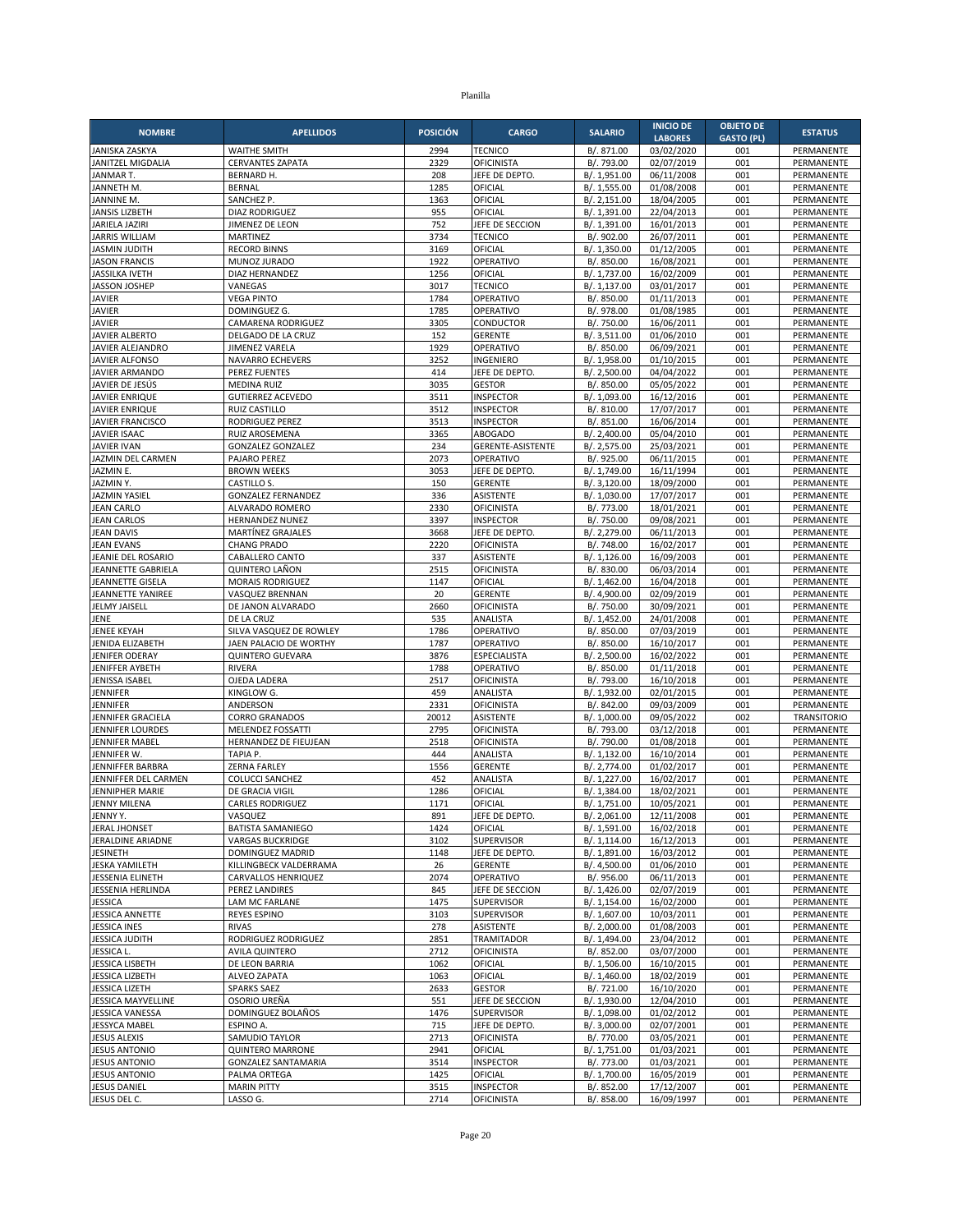| <b>NOMBRE</b>                                | <b>APELLIDOS</b>                           | <b>POSICIÓN</b> | <b>CARGO</b>                         | <b>SALARIO</b>               | <b>INICIO DE</b>         | <b>OBJETO DE</b>  | <b>ESTATUS</b>           |
|----------------------------------------------|--------------------------------------------|-----------------|--------------------------------------|------------------------------|--------------------------|-------------------|--------------------------|
|                                              |                                            |                 |                                      |                              | <b>LABORES</b>           | <b>GASTO (PL)</b> |                          |
| <b>JESUS DEMETRIO</b><br><b>JESUS EMILIO</b> | RIVERA NAVARRO<br>ORTEGA M.                | 1364<br>1617    | OFICIAL<br><b>GERENTE</b>            | B/. 2,558.00<br>B/. 2,369.00 | 16/06/2005<br>03/03/1997 | 001<br>001        | PERMANENTE<br>PERMANENTE |
| <b>JESUS ENRIQUE</b>                         | LABRADOR CAMARGO                           | 445             | ANALISTA                             | B/. 1,121.00                 | 06/07/2015               | 001               | PERMANENTE               |
| <b>JESUS JAVIER</b>                          | <b>GARCIA ROSEMAN</b>                      | 718             | JEFE DE DEPTO.                       | B/. 2,400.00                 | 17/12/2021               | 001               | PERMANENTE               |
| JEZREEL ALBERTO                              | <b>BRAGHTLY SOLIS</b>                      | 2519            | OFICIAL                              | B/. 1,350.00                 | 02/05/2018               | 001               | PERMANENTE               |
| <b>JHONATAN JOEL</b>                         | <b>BATISTA TELLO</b>                       | 2021            | ASISTENTE                            | B/. 920.00                   | 01/08/2017               | 001               | <b>PERMANENTE</b>        |
| JIESMARA J.                                  | ESPINOSA B.                                | 2715            | <b>OFICINISTA</b>                    | B/. 837.00                   | 01/12/2005               | 001               | PERMANENTE               |
| JILMA DEL C.                                 | ORTEGA R.                                  | 158<br>3054     | <b>GERENTE</b>                       | B/. 3,318.00<br>B/. 1,243.00 | 19/10/2009               | 001<br>001        | PERMANENTE               |
| <b>JIMMY</b><br>JIOVANA VANESSA              | JIMENEZ G.<br>VARGAS V.                    | 1258            | <b>SUPERVISOR</b><br>OFICIAL         | B/. 1,722.00                 | 03/01/2005<br>01/11/1999 | 001               | PERMANENTE<br>PERMANENTE |
| <b>JISLENNA BEATRIZ</b>                      | <b>TAPIA GOMEZ</b>                         | 1661            | OPERATIVO                            | B/. 650.00                   | 30/03/2022               | 001               | PERMANENTE               |
| <b>JOANNIL</b>                               | PINO M.                                    | 1287            | OFICIAL                              | B/. 1,513.00                 | 01/08/2008               | 001               | PERMANENTE               |
| <b>JOAQUIN</b>                               | <b>ROMERO ROBLES</b>                       | 2716            | <b>OFICINISTA</b>                    | B/. 840.00                   | 18/04/2016               | 001               | PERMANENTE               |
| JOCELYN JANETH                               | RODRIGUEZ SANCHEZ                          | 1987            | OPERATIVO                            | B/. 850.00                   | 01/03/2021               | 001               | PERMANENTE               |
| <b>JOEL ARQUIMEDES</b>                       | CABALLERO OJO                              | 1064            | OFICIAL                              | B/. 1,583.00                 | 01/08/2013               | 001               | PERMANENTE               |
| <b>JOEL ENRIQUE</b>                          | <b>BARRIA OSPINO</b>                       | 1637<br>2995    | OPERADOR<br><b>GESTOR</b>            | B/. 910.00<br>B/. 850.00     | 01/07/2016<br>16/05/2022 | 001<br>001        | PERMANENTE               |
| <b>JOEL ENRIQUE</b><br><b>JOEL FLORENCIO</b> | MEDINA DE LOS RIOS<br><b>OTHON MURILLO</b> | 791             | JEFE DE DEPTO                        | B/. 2,060.00                 | 02/09/2013               | 001               | PERMANENTE<br>PERMANENTE |
| JOEL ISAAC                                   | <b>OVALLES</b>                             | 1648            | <b>TECNICO</b>                       | B/. 883.00                   | 01/09/2017               | 001               | PERMANENTE               |
| JOEL JAFET                                   | <b>GUARDIA GONZALEZ</b>                    | 1288            | OFICIAL                              | B/. 1,534.00                 | 16/02/2017               | 001               | PERMANENTE               |
| <b>JOHANA</b>                                | <b>DEGRACIA MORALES</b>                    | 2717            | OFICINISTA                           | B/. 770.00                   | 18/01/2021               | 001               | PERMANENTE               |
| JOHANA DESIREE                               | SANCHEZ SALAZAR                            | 2520            | <b>OFICINISTA</b>                    | B/. 810.00                   | 07/11/2017               | 001               | PERMANENTE               |
| JOHANA GISSELLE                              | CASTILLO RODRIGUEZ DE URENA                | 428             | ANALISTA                             | B/. 1,694.00                 | 18/04/2011               | 001               | PERMANENTE               |
| JOHANA I.<br>JOHANA ICELA                    | <b>GUTIERREZ A.</b><br>DELGADO GONZALEZ    | 2521<br>429     | <b>OFICINISTA</b><br>ANALISTA        | B/. 842.00                   | 02/07/2009<br>16/04/2015 | 001<br>001        | PERMANENTE<br>PERMANENTE |
| JOHANA J.                                    | <b>MERCADO</b>                             | 956             | OFICIAL                              | B/. 2,266.00<br>B/. 1,520.00 | 17/12/2007               | 001               | PERMANENTE               |
| JOHANA ZULEIKA                               | <b>CONCEPCION CUBILLA</b>                  | 479             | JEFE DE DEPTO.                       | B/. 2,153.00                 | 01/10/2018               | 001               | PERMANENTE               |
| JOHANNA B. DE                                | ADAMES                                     | 279             | <b>ASISTENTE</b>                     | B/. 1,267.00                 | 02/01/2003               | 001               | PERMANENTE               |
| JOHANNA E.                                   | CHIRU SANCHEZ                              | 2522            | OFICINISTA                           | B/. 1,300.00                 | 01/06/2000               | 001               | PERMANENTE               |
| JOHANNA LINNETH                              | SANTOS VARGAS DE GUTIERREZ                 | 641             | <b>AUDITOR</b>                       | B/. 1,499.00                 | 17/06/2013               | 001               | PERMANENTE               |
| JOHANS ALBERTO                               | MOLINA V.                                  | 957             | OFICIAL                              | B/. 1,785.00                 | 18/01/1999               | 001               | <b>PERMANENTE</b>        |
| JOHANY K.<br>JOHANY LIZBETH                  | <b>QUINTERO B.</b><br>RODRIGUEZ HERNANDEZ  | 1477<br>3055    | OFICIAL<br>SUPERVISOR                | B/. 1,030.00<br>B/. 1,040.00 | 01/09/2014<br>16/01/2020 | 001<br>001        | PERMANENTE<br>PERMANENTE |
| <b>JOHNNY IVAN</b>                           | <b>IBARGUEN MOSQUERA</b>                   | 3056            | <b>SUPERVISOR</b>                    | B/. 1.197.00                 | 04/08/2008               | 001               | PERMANENTE               |
| <b>JONATHAN</b>                              | HERNANDEZ O.                               | 383             | JEFE DE DEPTO.                       | B/. 1,721.00                 | 17/07/2000               | 001               | PERMANENTE               |
| JONATHAN ABRAHAM                             | <b>DELGADO GODDARD</b>                     | 1066            | OFICIAL                              | B/. 1,419.00                 | 16/08/2018               | 001               | PERMANENTE               |
| <b>JONATHAN ALBERTO</b>                      | <b>CHEVEZ VIAL</b>                         | 3366            | <b>ABOGADO</b>                       | B/. 1,391.00                 | 16/08/2019               | 001               | PERMANENTE               |
| JONATHAN ALBERTO                             | <b>JAEN MOJICA</b>                         | 2332            | <b>OFICINISTA</b>                    | B/. 814.00                   | 01/12/2017               | 001               | PERMANENTE               |
| <b>JONATHAN ANDRES</b>                       | <b>GUTIERREZ BERNAL</b>                    | 2166            | <b>OFICINISTA</b>                    | B/. 750.00                   | 12/07/2021               | 001               | PERMANENTE               |
| JONATHAN DWEN<br>JONATHAN JOEL               | SANCHEZ MENDIETA<br><b>BENNETT KINCH</b>   | 2948<br>3516    | ADMINISTRADOR<br>SUPERVISOR          | B/. 1,560.00<br>B/. 1,030.00 | 16/09/2020<br>16/10/2013 | 001<br>001        | PERMANENTE<br>PERMANENTE |
| JONATHAN RICAURTE                            | ROMERO OCAÑA                               | 668             | JEFE DE DEPTO                        | B/. 1,751.00                 | 01/04/2019               | 001               | PERMANENTE               |
| JONATHAN RICHARD                             | <b>GONZALEZ MORALES</b>                    | 1478            | JEFE DE SECCION                      | B/. 1,040.00                 | 16/02/2016               | 001               | PERMANENTE               |
| <b>JORDI JARECK</b>                          | PIMENTEL VILLARREAL                        | 1790            | OPERATIVO                            | B/. 850.00                   | 01/02/2018               | 001               | PERMANENTE               |
| JORGE A.                                     | <b>LOPEZ PEREZ</b>                         | 3517            | <b>INSPECTOR</b>                     | B/. 1,133.00                 | 05/01/1987               | 001               | <b>PERMANENTE</b>        |
| JORGE A.                                     | VASQUEZ R.                                 | 642             | ANALISTA                             | B/. 1,529.00                 | 20/10/2014               | 001               | PERMANENTE               |
| JORGE A.                                     | SOLIS B.                                   | 1365            | OFICIAL                              | B/. 1,971.00                 | 16/06/2005               | 001               | PERMANENTE               |
| JORGE A.<br><b>JORGE ABEL</b>                | SAMANIEGO<br>CABALLERO MONTILLA            | 2221<br>1366    | <b>OFICINISTA</b><br>OFICIAL         | B/. 795.00<br>B/. 1,886.00   | 17/09/2007<br>01/06/2017 | 001<br>001        | PERMANENTE<br>PERMANENTE |
| <b>JORGE ALBERTO</b>                         | <b>WILSON PIMIENTA</b>                     | 595             | ADMINISTRATIVO                       | B/. 1,121.00                 | 17/04/2017               | 001               | PERMANENTE               |
| <b>JORGE ALEXANDER</b>                       | <b>WAINT PINZON</b>                        | 2829            | <b>ASISTENTE</b>                     | B/. 957.00                   | 03/04/2017               | 001               | PERMANENTE               |
| <b>JORGE ANTONIO</b>                         | <b>VEGA AVILA</b>                          | 1791            | OPERATIVO                            | B/. 850.00                   | 03/04/2017               | 001               | PERMANENTE               |
| <b>JORGE CESAR</b>                           | <b>GAMBOA DIAZ</b>                         | 2969            | OPERATIVO                            | B/. 1,207.00                 | 01/02/2012               | 001               | PERMANENTE               |
| <b>JORGE ENRIQUE</b>                         | RODRIGUEZ MARTINEZ                         | 3735            | <b>TECNICO</b>                       | B/. 960.00                   | 01/10/2013               | 001               | PERMANENTE               |
| JORGE ENRIQUE<br><b>JORGE ENRIQUE</b>        | VASQUEZ R.<br>MORALES OLMEDO               | 3518<br>1557    | <b>INSPECTOR</b><br><b>GERENTE</b>   | B/. 921.00<br>B/. 2,786.00   | 02/09/1996<br>01/06/2017 | 001<br>001        | PERMANENTE<br>PERMANENTE |
| <b>JORGE ENRIQUE</b>                         | VILLARREAL CALDERON                        | 338             | ASISTENTE                            | B/. 1,025.00                 | 16/04/2018               | 001               | PERMANENTE               |
| <b>JORGE EURIBIADES</b>                      | DOMINGUEZ OSORIO                           | 2075            | OPERATIVO                            | B/. 1,321.00                 | 20/07/1982               | 001               | PERMANENTE               |
| <b>JORGE FRANCISCO</b>                       | <b>DUNCAN LOPEZ</b>                        | 2222            | <b>OFICINISTA</b>                    | B/. 1,023.00                 | 03/05/2011               | 001               | PERMANENTE               |
| JORGE G.                                     | ESTRADA C.                                 | 1196            | ANALISTA                             | B/. 1,537.00                 | 30/11/2009               | 001               | PERMANENTE               |
| <b>JORGE ISAAC</b>                           | DONOSO CAMPOS                              | 3294            | CONDUCTOR                            | B/. 750.00                   | 16/07/2021               | 001               | PERMANENTE               |
| <b>JORGE IVAN</b>                            | <b>MIRANDA</b>                             | 3519<br>3520    | <b>INSPECTOR</b>                     | B/. 899.00<br>B/. 834.00     | 18/09/2006               | 001               | PERMANENTE               |
| JORGE J.<br>JORGE L.                         | <b>ROGERS</b><br>PRASCA                    | 3521            | <b>INSPECTOR</b><br><b>INSPECTOR</b> | B/. 838.00                   | 01/02/2007<br>06/06/2005 | 001<br>001        | PERMANENTE<br>PERMANENTE |
| JORGE L.                                     | LEZCANO J.                                 | 1067            | OFICIAL                              | B/. 1,419.00                 | 02/03/2009               | 001               | PERMANENTE               |
| JORGE L.                                     | VILLARREAL                                 | 3522            | <b>INSPECTOR</b>                     | B/. 990.00                   | 03/09/2007               | 001               | PERMANENTE               |
| <b>JORGE LUIS</b>                            | <b>TORRES TENORIO</b>                      | 1792            | OPERATIVO                            | B/. 850.00                   | 01/04/2016               | 001               | PERMANENTE               |
| <b>JORGE LUIS</b>                            | HERRERA S.                                 | 1289            | OFICIAL                              | B/. 2,065.00                 | 02/02/1981               | 001               | PERMANENTE               |
| <b>JORGE LUIS</b>                            | SANCHEZ MARQUEZ                            | 1655            | OPERATIVO                            | B/. 850.00                   | 30/07/2021               | 001               | PERMANENTE               |
| <b>JORGE LUIS</b><br><b>JORGE LUIS</b>       | RODRIGUEZ P.<br><b>GOMEZ NAVAS</b>         | 703<br>2003     | <b>SUPERVISOR</b><br>CONDUCTOR       | B/. 1,783.00<br>B/. 845.00   | 06/07/1998<br>25/10/2011 | 001<br>001        | PERMANENTE<br>PERMANENTE |
| <b>JORGE LUIS</b>                            | URENA POLANCO                              | 3523            | <b>INSPECTOR</b>                     | B/. 790.00                   | 16/11/2018               | 001               | PERMANENTE               |
| <b>JORGE LUIS</b>                            | CASTILLO GOMEZ                             | 2333            | OFICINISTA                           | B/. 793.00                   | 07/03/2019               | 001               | PERMANENTE               |
| <b>JORGE LUIS</b>                            | JIMENEZ MUÑOZ                              | 3692            | <b>AUXILIAR</b>                      | B/. 620.00                   | 23/04/2021               | 001               | PERMANENTE               |
| <b>JORGE LUIS</b>                            | SANTOS SALAZAR                             | 490             | ANALISTA                             | B/. 900.00                   | 16/05/2022               | 001               | PERMANENTE               |
| <b>JORGE LUIS</b>                            | ALMENGOR                                   | 3524            | <b>INSPECTOR</b>                     | B/. 850.00                   | 16/05/2017               | 001               | PERMANENTE               |
| JORGE R.                                     | JIRON C.                                   | 1970            | OPERATIVO                            | B/. 1,443.00                 | 16/12/2004               | 001               | PERMANENTE               |
| JORGE Y.                                     | QUEZADA M.                                 | 587             | ADMINISTRADOR                        | B/. 943.00                   | 17/11/2003               | 001               | PERMANENTE               |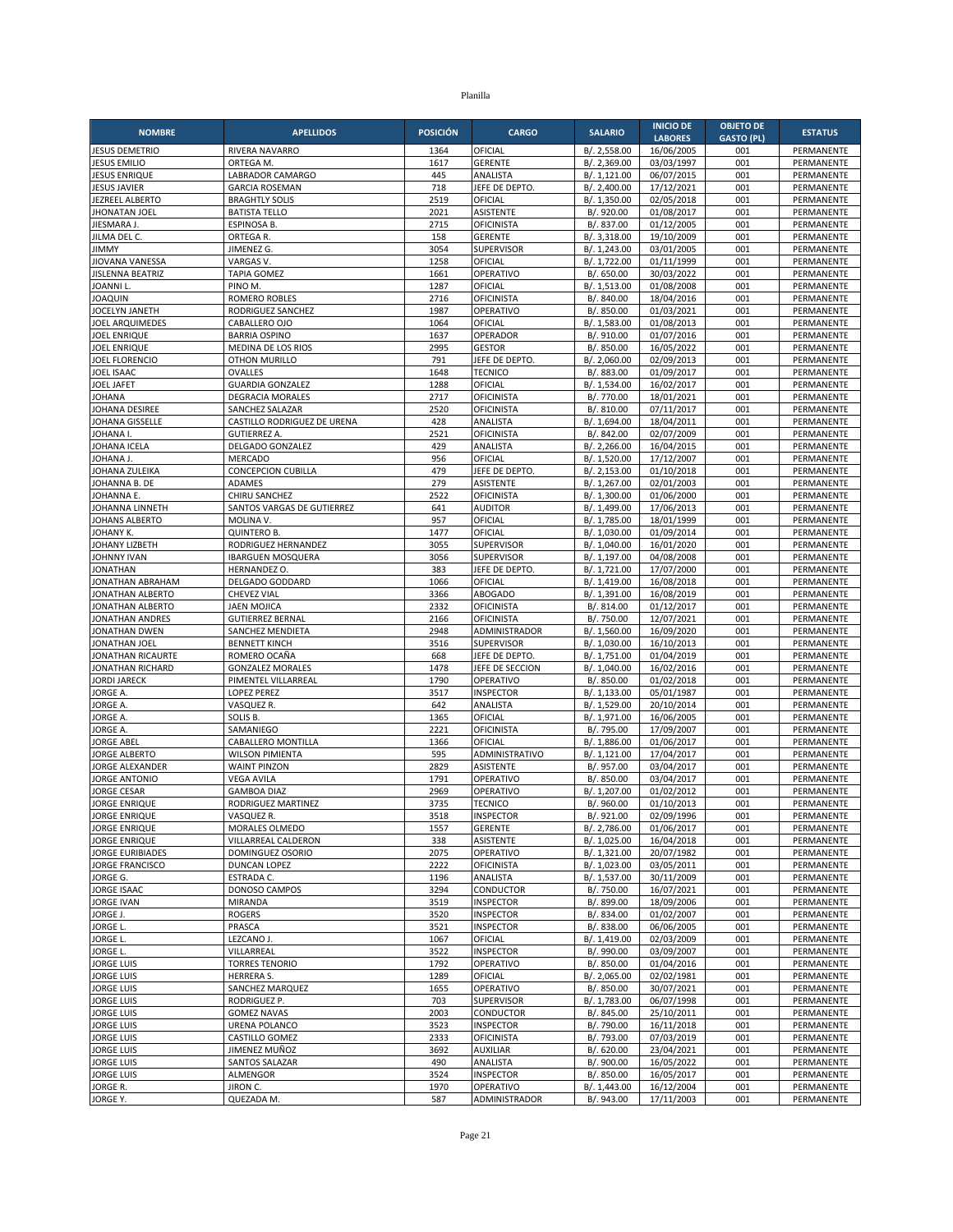| <b>NOMBRE</b>                              | <b>APELLIDOS</b>                                | <b>POSICIÓN</b> | <b>CARGO</b>                          | <b>SALARIO</b>               | <b>INICIO DE</b>         | <b>OBJETO DE</b>  | <b>ESTATUS</b>                  |
|--------------------------------------------|-------------------------------------------------|-----------------|---------------------------------------|------------------------------|--------------------------|-------------------|---------------------------------|
|                                            |                                                 |                 |                                       |                              | <b>LABORES</b>           | <b>GASTO (PL)</b> |                                 |
| JORLENNY JESKENY<br>JOSE                   | DELGADO MEDINA<br><b>GARCIA PERALTA</b>         | 2022<br>3525    | <b>GESTOR</b><br><b>INSPECTOR</b>     | B/. 876.00<br>B/. 916.00     | 16/04/2021<br>03/07/2000 | 001<br>001        | PERMANENTE<br>PERMANENTE        |
| JOSE                                       | ALBAEZ ALBAEZ                                   | 3526            | <b>INSPECTOR</b>                      | B/. 850.00                   | 02/06/2003               | 001               | PERMANENTE                      |
| JOSE                                       | VALVERDE DIAZ                                   | 3527            | <b>INSPECTOR</b>                      | B/. 915.00                   | 06/11/2008               | 001               | PERMANENTE                      |
| <b>JOSE A</b>                              | <b>BARRIA</b>                                   | 2076            | OPERATIVO                             | B/. 1,592.00                 | 02/12/1985               | 001               | PERMANENTE                      |
| <b>JOSE A</b>                              | MENDOZA C.                                      | 2077            | OPERATIVO                             | B/. 1,156.00                 | 22/06/2006               | 001               | PERMANENTE                      |
| JOSE A.<br>JOSE A.                         | LAU H.<br>CHECA R.                              | 45<br>3640      | <b>GERENTE</b><br><b>SUPERVISOR</b>   | B/. 3,923.00<br>B/. 1,108.00 | 06/11/2007<br>01/02/2007 | 001<br>001        | PERMANENTE<br>PERMANENTE        |
| JOSE A                                     | VASQUEZ H.                                      | 2078            | OPERATIVO                             | B/. 986.00                   | 06/11/2008               | 001               | PERMANENTE                      |
| <b>JOSE ABEL</b>                           | MONTERO DEL CID                                 | 1221            | SUPERVISOR                            | B/. 1,953.00                 | 15/11/2011               | 001               | PERMANENTE                      |
| <b>JOSE ALBERTO</b>                        | MOLINA CASTILLO                                 | 3528            | <b>INSPECTOR</b>                      | B/. 814.00                   | 18/12/2017               | 001               | PERMANENTE                      |
| <b>JOSE ALBERTO</b>                        | <b>GONZALEZ ABREGO</b>                          | 2334            | <b>OFICINISTA</b>                     | B/. 834.00                   | 16/06/2017               | 001               | PERMANENTE                      |
| <b>JOSE ALEJANDRO</b><br><b>JOSE ALEX</b>  | <b>SERRANO CRUZ</b><br>DIXON MACHADO            | 2335<br>3529    | <b>OFICINISTA</b><br><b>INSPECTOR</b> | B/. 1,087.00<br>B/. 858.00   | 25/03/2013<br>16/06/2009 | 001<br>001        | PERMANENTE<br>PERMANENTE        |
| <b>JOSE ANDRES</b>                         | CARRILLO A.                                     | 1638            | <b>OPERADOR</b>                       | B/. 906.00                   | 01/06/1992               | 001               | PERMANENTE                      |
| <b>JOSE ANEL</b>                           | <b>GUTIERREZ GUTIERREZ</b>                      | 1367            | OFICIAL                               | B/. 1,932.00                 | 01/06/2017               | 001               | PERMANENTE                      |
| <b>JOSE ANGEL</b>                          | TEJADA H.                                       | 2524            | OFICINISTA                            | B/. 1,127.00                 | 01/02/1979               | 001               | PERMANENTE                      |
| <b>JOSE ANGEL</b>                          | <b>ORTIZ LASSO</b>                              | 2523            | <b>OFICINISTA</b>                     | B/. 834.00                   | 21/03/2011               | 001               | PERMANENTE                      |
| <b>JOSE ANGEL</b>                          | REYNA NAVARRO                                   | 643<br>1793     | <b>AUDITOR</b>                        | B/. 1,999.00                 | 03/05/1999               | 001               | PERMANENTE                      |
| <b>JOSE ANSELMO</b><br><b>JOSE ANTONIO</b> | CASTILLO SERRANO<br>SANJUR YAU                  | 1993            | OPERATIVO<br>OPERATIVO                | B/. 850.00<br>B/. 1,464.00   | 18/11/2019<br>18/08/1997 | 001<br>001        | PERMANENTE<br>PERMANENTE        |
| <b>JOSE ANTONIO</b>                        | PARDO CALDERON                                  | 2721            | <b>OFICINISTA</b>                     | B/. 770.00                   | 04/01/2021               | 001               | PERMANENTE                      |
| <b>JOSE ANTONIO</b>                        | RODRIGUEZ MUÑOZ                                 | 1001            | OFICIAL                               | B/. 1,350.00                 | 06/07/2021               | 001               | PERMANENTE                      |
| <b>JOSE ANTONIO</b>                        | <b>DIMAS REYES</b>                              | 2641            | <b>GESTOR</b>                         | B/. 724.00                   | 02/10/2017               | 001               | PERMANENTE                      |
| <b>JOSE ARMANDO</b>                        | SANCHEZ R.                                      | 1259            | OFICIAL                               | B/. 2,697.00                 | 18/04/2005               | 001               | PERMANENTE                      |
| <b>JOSE ARMANDO</b><br><b>JOSE ARTURO</b>  | ARBOLEDA WALCOTT<br>ARJONA                      | 2802<br>1368    | MENSAJERO<br>OFICIAL                  | B/. 620.00                   | 01/04/2021<br>07/08/2006 | 001<br>001        | PERMANENTE<br>PERMANENTE        |
| <b>JOSE CARLOS</b>                         | ARMUELLES RODRIGUEZ                             | 1795            | OPERATIVO                             | B/. 2,314.00<br>B/. 850.00   | 02/09/2019               | 001               | PERMANENTE                      |
| <b>JOSE CARLOS</b>                         | RODRIGUEZ ORTIZ                                 | 1794            | OPERATIVO                             | B/. 850.00                   | 01/12/2020               | 001               | PERMANENTE                      |
| <b>JOSÉ CARLOS</b>                         | <b>MEDINA BONILLA</b>                           | 3530            | <b>INSPECTOR</b>                      | B/. 870.00                   | 01/08/2014               | 001               | PERMANENTE                      |
| JOSE CONCEPCION                            | VILLARREAL POVEDA                               | 1369            | OFICIAL                               | B/. 2,116.00                 | 01/01/2011               | 001               | PERMANENTE                      |
| JOSE D.                                    | NUNEZ G.                                        | 1971            | OPERATIVO                             | B/. 1,077.00                 | 01/03/2005               | 001               | PERMANENTE                      |
| <b>JOSE DARIO</b><br><b>JOSE DAVID</b>     | JIMENEZ SAMUDIO<br><b>BAULE R.</b>              | 1796<br>3531    | OPERATIVO<br><b>INSPECTOR</b>         | B/. 850.00<br>B/. 859.00     | 01/12/2020<br>01/09/2003 | 001<br>001        | PERMANENTE<br>PERMANENTE        |
| <b>JOSE DAVID</b>                          | <b>ARIPE TOUS</b>                               | 753             | JEFE DE SECCION                       | B/. 1,391.00                 | 16/08/2016               | 001               | PERMANENTE                      |
| JOSE DE J.                                 | <b>DOMINGUEZ</b>                                | 1370            | OFICIAL                               | B/. 3,367.00                 | 10/02/2005               | 001               | PERMANENTE                      |
| JOSE DE JESUS                              | <b>GONZALEZ REBOLLEDO</b>                       | 3685            | TRABAJADOR MANUAL                     | B/. 660.00                   | 18/09/2017               | 001               | PERMANENTE                      |
| JOSE DE LA CRUZ                            | <b>GARRIDO GALVEZ</b>                           | 2919            | <b>TECNICO</b>                        | B/. 1,111.00                 | 01/04/2013               | 001               | PERMANENTE                      |
| JOSE DE LA CRUZ<br>JOSE DE LOS SANTOS      | <b>MARTINEZ BARRIA</b><br><b>BARRETT ACOSTA</b> | 1797<br>1559    | <b>SUPERVISOR</b><br><b>GERENTE</b>   | B/. 1,000.00<br>B/. 2,869.00 | 16/05/2017<br>18/07/2012 | 001<br>001        | PERMANENTE<br>PERMANENTE        |
| JOSE DEL C.                                | VILLARREAL                                      | 3306            | <b>CONDUCTOR</b>                      | B/. 1,200.00                 | 01/12/1987               | 001               | PERMANENTE                      |
| JOSE DEL CARMEN                            | <b>BRIAS LASSO</b>                              | 3532            | <b>INSPECTOR</b>                      | B/. 773.00                   | 16/03/2021               | 001               | PERMANENTE                      |
| <b>JOSE EDUARDO</b>                        | <b>BAULE T.</b>                                 | 3057            | SUPERVISOR                            | B/. 1,262.00                 | 16/04/1985               | 001               | PERMANENTE                      |
| <b>JOSE ENCARNACION</b>                    | MOLINA MARTINEZ                                 | 3533            | <b>INSPECTOR</b>                      | B/. 770.00                   | 18/02/2021               | 001               | PERMANENTE                      |
| <b>JOSE ENCARNACION</b>                    | <b>GONZALEZ HERRERA</b>                         | 3641            | <b>SUPERVISOR</b>                     | B/. 1,170.00                 | 02/03/2009               | 001               | PERMANENTE                      |
| <b>JOSE ERNESTO</b><br><b>JOSE ESTEBAN</b> | CABALLERO ESCOBAR<br>PEREZ SOLIS                | 151<br>2165     | <b>GERENTE</b><br><b>OFICINISTA</b>   | B/. 3,726.00<br>B/. 750.00   | 16/08/2010<br>16/08/2021 | 001<br>001        | PERMANENTE<br>PERMANENTE        |
| <b>JOSE EUSEBIO</b>                        | LOMBARDO GUERRERO                               | 1639            | <b>SUPERVISOR</b>                     | B/. 986.00                   | 01/04/2016               | 001               | PERMANENTE                      |
| JOSE F.                                    | <b>MEDINA</b>                                   | 280             | <b>ASISTENTE</b>                      | B/. 1,511.00                 | 16/08/2005               | 001               | PERMANENTE                      |
| <b>JOSE FELIX</b>                          | DE LEON FLORES                                  | 3332            | CONDUCTOR                             | B/. 1,040.00                 | 18/12/2017               | 001               | PERMANENTE                      |
| <b>JOSE FELIX</b>                          | <b>REINOSO</b>                                  | 2525            | <b>OFICINISTA</b>                     | B/. 773.00                   | 16/04/2018               | 001               | PERMANENTE                      |
| <b>JOSE FELIX</b><br><b>JOSE FIDAN</b>     | AISPRUA VILLARREAL<br><b>REYES GARCIA</b>       | 3260<br>2336    | AVALUADOR<br><b>OFICINISTA</b>        | B/. 1,639.00<br>B/. 828.00   | 16/04/2018               | 001<br>001        | PERMANENTE<br><b>PERMANENTE</b> |
| JOSE G.                                    | <b>GARCIA S.</b>                                | 3534            | <b>INSPECTOR</b>                      | B/. 886.00                   | 16/02/2018<br>01/09/2008 | 001               | PERMANENTE                      |
| JOSE G.                                    | CONTE L.                                        | 446             | ANALISTA                              | B/. 1,372.00                 | 11/04/2005               | 001               | PERMANENTE                      |
| JOSE G.                                    | VELASQUEZ A.                                    | 908             | OFICIAL                               | B/. 1,748.00                 | 02/06/2003               | 001               | PERMANENTE                      |
| <b>JOSE GABRIEL</b>                        | ARAUZ O.                                        | 2223            | <b>OFICINISTA</b>                     | B/. 812.00                   | 03/01/2005               | 001               | PERMANENTE                      |
| <b>JOSE GABRIEL</b>                        | SANJUR                                          | 3170            | SUPERVISOR                            | B/. 1,555.00                 | 16/07/2003               | 001               | PERMANENTE                      |
| <b>JOSE GERARDO</b><br>JOSE H.             | ALVAREZ DE GRACIA<br>SANCHEZ                    | 3738<br>3104    | OPERATIVO<br><b>SUPERVISOR</b>        | B/. 650.00<br>B/. 2,000.00   | 30/07/2021<br>16/02/1979 | 001<br>001        | PERMANENTE<br>PERMANENTE        |
| <b>JOSE HUMBERTO</b>                       | NAVARRO M.                                      | 3105            | <b>SUPERVISOR</b>                     | B/. 1,044.00                 | 02/07/2001               | 001               | PERMANENTE                      |
| JOSE I.                                    | SANCHEZ C.                                      | 1649            | <b>TECNICO</b>                        | B/. 1,315.00                 | 17/05/1982               | 001               | PERMANENTE                      |
| JOSE I.                                    | CORDOBA M.                                      | 3535            | <b>INSPECTOR</b>                      | B/. 837.00                   | 16/06/2009               | 001               | PERMANENTE                      |
| <b>JOSE JOAQUIN</b>                        | <b>MORENO</b>                                   | 3340            | <b>ASISTENTE</b>                      | B/. 1,600.00                 | 17/09/1990               | 001               | PERMANENTE                      |
| <b>JOSE JOEL</b>                           | RIVERA YANGUEZ                                  | 3244            | AVALUADOR                             | B/. 1,631.00                 | 01/12/2017               | 001               | PERMANENTE                      |
| JOSE L.<br><b>JOSE LUIS</b>                | VALENCIA M.<br><b>JIMENEZ</b>                   | 2722<br>3536    | <b>OFICINISTA</b><br><b>INSPECTOR</b> | B/. 833.00<br>B/. 851.00     | 01/09/2005<br>16/01/2013 | 001<br>001        | PERMANENTE<br>PERMANENTE        |
| <b>JOSE LUIS</b>                           | <b>GONZALEZ SANTAMARIA</b>                      | 2526            | <b>OFICINISTA</b>                     | B/. 1,049.00                 | 01/07/2013               | 001               | PERMANENTE                      |
| <b>JOSE LUIS</b>                           | <b>GUTIERREZ S.</b>                             | 3642            | SUPERVISOR                            | B/. 1,204.00                 | 08/07/1996               | 001               | PERMANENTE                      |
| <b>JOSE LUIS</b>                           | <b>BURBANO ESPINOSA</b>                         | 1972            | OPERATIVO                             | B/. 1,025.00                 | 01/10/2015               | 001               | PERMANENTE                      |
| <b>JOSE LUIS</b>                           | FONSECA M.                                      | 2527            | <b>OFICINISTA</b>                     | B/. 912.00                   | 17/04/2003               | 001               | PERMANENTE                      |
| <b>JOSE LUIS</b>                           | TAYLOR M.                                       | 3712            | TRABAJADOR MANUAL                     | B/. 763.00                   | 01/07/2003               | 001               | PERMANENTE                      |
| <b>JOSE LUIS</b><br>JOSE M.                | SANCHEZ PALOMINO<br><b>MURGAS</b>               | 3537<br>794     | <b>INSPECTOR</b><br>JEFE DE DEPTO.    | B/. 810.00<br>B/. 2,163.00   | 01/09/2017<br>09/03/2009 | 001<br>001        | PERMANENTE<br>PERMANENTE        |
| <b>JOSE MANUEL</b>                         | <b>TERAN PINO</b>                               | 144             | <b>GERENTE</b>                        | B/. 4,401.00                 | 03/08/2015               | 001               | PERMANENTE                      |
| <b>JOSE MANUEL</b>                         | BERMUDEZ DEL CID                                | 846             | OFICIAL                               | B/. 1,426.00                 | 01/04/2019               | 001               | PERMANENTE                      |
| <b>JOSE MANUEL</b>                         | <b>TORRES VARGAS</b>                            | 179             | <b>GERENTE</b>                        | B/. 3,900.00                 | 16/07/2020               | 001               | PERMANENTE                      |
| <b>JOSE MANUEL</b>                         | <b>VEGA OREJUELA</b>                            | 3018            | <b>TECNICO</b>                        | B/. 1,098.00                 | 01/03/2018               | 001               | PERMANENTE                      |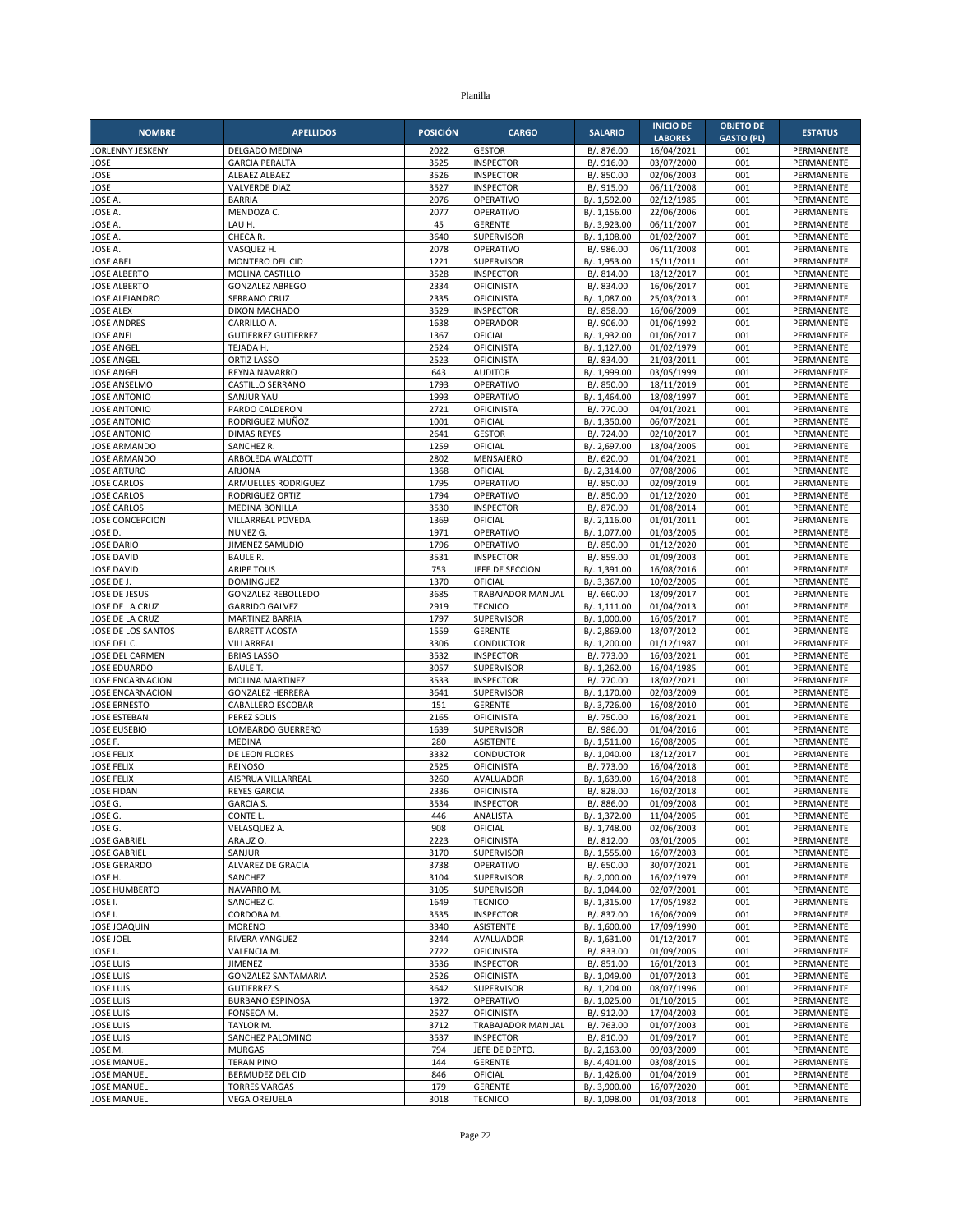|                                              |                                                |                 |                                        |                              | <b>INICIO DE</b>         | <b>OBJETO DE</b>  |                          |
|----------------------------------------------|------------------------------------------------|-----------------|----------------------------------------|------------------------------|--------------------------|-------------------|--------------------------|
| <b>NOMBRE</b>                                | <b>APELLIDOS</b>                               | <b>POSICIÓN</b> | <b>CARGO</b>                           | <b>SALARIO</b>               | <b>LABORES</b>           | <b>GASTO (PL)</b> | <b>ESTATUS</b>           |
| <b>JOSE MANUEL</b>                           | <b>BATISTA OSORIO</b>                          | 340             | <b>ASISTENTE</b>                       | B/. 1,030.00                 | 01/06/2018               | 001               | PERMANENTE               |
| <b>JOSE MARIA</b>                            | <b>MORALES ARCIA</b>                           | 2723            | <b>SUPERVISOR</b>                      | B/. 1,074.00                 | 23/06/2004               | 001               | PERMANENTE               |
| <b>JOSE MARIA</b>                            | <b>RUIZ ORTEGA</b>                             | 3307            | <b>CONDUCTOR</b>                       | B/. 1,127.00                 | 16/06/1998               | 001<br>001        | PERMANENTE               |
| <b>JOSE MARIANO</b><br><b>JOSE MERCEDES</b>  | <b>VERGARA ATENCIO</b><br>MUÑOZ TEJEIRA        | 3686<br>669     | TRABAJADOR MANUAL<br>ANALISTA          | B/. 700.00<br>B/. 1,592.00   | 02/01/2014<br>01/03/2012 | 001               | PERMANENTE<br>PERMANENTE |
| <b>JOSE MIGUEL</b>                           | <b>VEGA ESPINOZA</b>                           | 2337            | OFICINISTA                             | B/. 801.00                   | 16/01/2019               | 001               | PERMANENTE               |
| <b>JOSE MIGUEL</b>                           | CABALLERO CASTILLO                             | 2338            | OFICINISTA                             | B/. 832.00                   | 18/02/2021               | 001               | PERMANENTE               |
| <b>JOSE MIGUEL</b>                           | FARRAGUTT                                      | 2049            | OFICIAL                                | B/. 1,391.00                 | 01/02/2016               | 001               | PERMANENTE               |
| <b>JOSE NATIVIDAD</b>                        | MOSQUERA MADRID                                | 2004            | <b>GESTOR</b>                          | B/. 850.00                   | 02/07/2018               | 001               | PERMANENTE               |
| <b>JOSE NIEVES</b>                           | <b>SOLIS RUIZ</b>                              | 3058            | <b>SUPERVISOR</b>                      | B/. 1,040.00                 | 16/08/2018               | 001               | PERMANENTE               |
| <b>JOSE OBED</b>                             | <b>ESTRADA CASTILLO</b>                        | 3538            | <b>INSPECTOR</b>                       | B/. 770.00                   | 23/04/2021               | 001               | PERMANENTE               |
| JOSE OCTAVIO<br>JOSE R.                      | <b>AIZPRUA ROBLES</b><br><b>REYNA</b>          | 847<br>341      | JEFE DE SECCION<br><b>ASISTENTE</b>    | B/. 1,565.00<br>B/. 1,248.00 | 01/10/2014<br>01/01/2008 | 001<br>001        | PERMANENTE<br>PERMANENTE |
| <b>JOSE RAMON</b>                            | <b>VASQUEZ TORRES</b>                          | 405             | ANALISTA                               | B/. 2,341.00                 | 12/04/2011               | 001               | PERMANENTE               |
| JOSÉ REYNALDO                                | URRIOLA JULIO                                  | 3643            | <b>SUPERVISOR</b>                      | B/. 1.103.00                 | 18/05/2015               | 001               | PERMANENTE               |
| <b>JOSE ROBERTO</b>                          | HENRIQUEZ MARTINEZ                             | 3539            | <b>INSPECTOR</b>                       | B/. 822.00                   | 01/02/2018               | 001               | PERMANENTE               |
| <b>JOSELYN AIDEES</b>                        | ARAUZ DE LEON                                  | 489             | <b>TRAMITADOR</b>                      | B/. 850.00                   | 26/04/2022               | 001               | PERMANENTE               |
| JOSELYN DEL CARMEN                           | <b>RAMOS RODRIGUEZ</b>                         | 2201            | OFICINISTA                             | B/. 700.00                   | 16/07/2021               | 001               | <b>PERMANENTE</b>        |
| <b>JOSELYN IRENE</b>                         | <b>DUARTE AVILA</b>                            | 3367            | <b>ABOGADO</b>                         | B/. 1,520.00                 | 01/01/2011               | 001               | PERMANENTE               |
| JOSELYN NERYETH                              | SAMANIEGO CONTRERAS DE CASTILLO                | 1798            | OPERATIVO                              | B/. 850.00                   | 01/01/2021               | 001               | PERMANENTE               |
| JOSEPH ALEXANDER<br><b>JOSHUA JAVIER</b>     | SINCLAIR<br><b>BONILLA DIAZ</b>                | 2887<br>2852    | OPERATIVO<br><b>TRAMITADOR</b>         | B/. 2,563.00<br>B/. 898.00   | 28/06/2021<br>02/01/2019 | 001<br>001        | PERMANENTE<br>PERMANENTE |
| JOSHUA JUSEF                                 | PITTI                                          | 1479            | <b>SUPERVISOR</b>                      | B/. 1,030.00                 | 01/03/2017               | 001               | PERMANENTE               |
| JOSHUA NEFTALI                               | DE LEON CAMPBELL                               | 3245            | AVALUADOR                              | B/. 1.624.00                 | 16/03/2018               | 001               | PERMANENTE               |
| JOSHUA RUBEN                                 | CHAVEZ POLANCO                                 | 2339            | <b>OFICINISTA</b>                      | B/. 796.00                   | 03/09/2018               | 001               | PERMANENTE               |
| JOSIMAR LEANDRO                              | AIZPU LONG                                     | 1260            | OFICIAL                                | B/. 1,885.00                 | 16/07/2018               | 001               | PERMANENTE               |
| <b>JOSLANA ALIANE</b>                        | DE GRACIA SANJUR                               | 2340            | <b>OFICINISTA</b>                      | B/. 814.00                   | 16/08/2017               | 001               | PERMANENTE               |
| JOSSELIN ESTHER                              | ALONSO DOMINGUEZ                               | 1799            | OPERATIVO                              | B/. 850.00                   | 01/11/2018               | 001               | PERMANENTE               |
| JOSUE ALEXANDER                              | NUÑEZ ROSAS                                    | 1371            | OFICIAL                                | B/. 2,814.00                 | 18/08/2011               | 001               | PERMANENTE               |
| <b>JOSUE ANDRES</b><br><b>JOSUE ARIEL</b>    | <b>GARCIA DE LEON</b><br>SILVERA DE GRACIA     | 2528<br>3059    | <b>OFICINISTA</b><br><b>SUPERVISOR</b> | B/. 830.00                   | 16/06/2017               | 001<br>001        | PERMANENTE               |
| <b>JOSUE ARTURO</b>                          | CEDEÑO GONZALEZ                                | 138             | GERENTE                                | B/. 1,103.00<br>B/. 3,432.00 | 01/09/2017<br>16/04/2021 | 001               | PERMANENTE<br>PERMANENTE |
| <b>JOSUE ISRAEL</b>                          | ARENALES MARCIAGA                              | 469             | ANALISTA                               | B/. 2,097.00                 | 16/05/2018               | 001               | PERMANENTE               |
| <b>JOVANA JUDITH</b>                         | MIRANDA DIXON                                  | 1800            | OPERATIVO                              | B/. 850.00                   | 16/09/2015               | 001               | PERMANENTE               |
| JOVANIS A.                                   | URRIOLA G.                                     | 1650            | <b>TECNICO</b>                         | B/. 1,166.00                 | 03/06/1990               | 001               | PERMANENTE               |
| JOVANNA MICHELLE                             | SANTIAGO FERNANDEZ                             | 2953            | JEFE DE DEPTO                          | B/. 3,317.00                 | 12/04/2011               | 001               | PERMANENTE               |
| JOVINA ESTHER                                | LOZANO PINZÓN                                  | 1222            | <b>SUPERVISOR</b>                      | B/. 1,720.00                 | 01/09/2016               | 001               | PERMANENTE               |
| JOYCE WALESCA                                | RAMOS DE LA ROSA                               | 1801            | OPERATIVO                              | B/. 850.00                   | 16/11/2018               | 001               | PERMANENTE               |
| JOZSEF ANDONY<br><b>JUAN</b>                 | <b>RIOS RODRIGUEZ</b><br><b>SALAZAR SERONI</b> | 2341<br>1480    | <b>OFICINISTA</b><br><b>SUPERVISOR</b> | B/. 790.00<br>B/. 1,222.00   | 17/09/2018<br>05/11/1997 | 001<br>001        | PERMANENTE<br>PERMANENTE |
| JUAN A.                                      | <b>GUEVARA HIDALGO</b>                         | 552             | JEFE DE SECCION                        | B/. 1,542.00                 | 01/02/1982               | 001               | PERMANENTE               |
| JUAN A.                                      | <b>TORRES V.</b>                               | 3540            | <b>INSPECTOR</b>                       | B/. 930.00                   | 02/02/1998               | 001               | PERMANENTE               |
| <b>JUAN ADOLFO</b>                           | <b>ROSE PAZ</b>                                | 3541            | <b>INSPECTOR</b>                       | B/. 825.00                   | 16/01/2014               | 001               | <b>PERMANENTE</b>        |
| <b>JUAN ALBERTO</b>                          | ALVAREZ A.                                     | 3060            | <b>SUPERVISOR</b>                      | B/. 1,034.00                 | 01/06/2000               | 001               | PERMANENTE               |
| <b>JUAN ALBERTO</b>                          | <b>QUINTERO CIANCA</b>                         | 958             | OFICIAL                                | B/. 1,462.00                 | 16/02/2018               | 001               | PERMANENTE               |
| <b>JUAN ALBERTO</b>                          | <b>DURAN ROSARIO</b>                           | 3542            | <b>INSPECTOR</b>                       | B/. 790.00                   | 16/10/2017               | 001               | PERMANENTE               |
| <b>JUAN ANTONIO</b>                          | <b>VICTOR VIETO</b>                            | 1241            | <b>SUPERVISOR</b>                      | B/. 1,920.00                 | 16/02/1983               | 001               | PERMANENTE               |
| <b>JUAN ANTONIO</b><br><b>JUAN ANTONIO</b>   | <b>GIONO MONTALVO</b><br><b>HERRERA RIVERA</b> | 1372<br>465     | OFICIAL<br>OFICIAL                     | B/. 1,923.00<br>B/. 1,384.00 | 04/05/2015<br>16/09/2020 | 001<br>001        | PERMANENTE<br>PERMANENTE |
| <b>JUAN ANTONIO</b>                          | <b>LEON HERRERA</b>                            | 1373            | OFICIAL                                | B/. 1,970.00                 | 07/04/2014               | 001               | PERMANENTE               |
| <b>JUAN ANTONIO</b>                          | ARAUZ GONZALEZ                                 | 3666            | JEFE DE DEPTO.                         | B/. 2,757.00                 | 19/09/2012               | 001               | PERMANENTE               |
| <b>JUAN ANTONIO</b>                          | <b>DIAZ SELLES</b>                             | 617             | <b>ABOGADO</b>                         | B/. 1,500.00                 | 30/05/2022               | 001               | PERMANENTE               |
| <b>JUAN ASAEL</b>                            | <b>BACKER ABREGO</b>                           | 3543            | <b>INSPECTOR</b>                       | B/. 793.00                   | 02/05/2019               | 001               | PERMANENTE               |
| JUAN B.                                      | <b>URENA</b>                                   | 93              | <b>GERENTE</b>                         | B/. 4,000.00                 | 02/03/2009               | 001               | PERMANENTE               |
| JUAN B.                                      | SATURNO R.                                     | 2342            | <b>OFICINISTA</b>                      | B/. 810.00                   | 01/03/2005               | 001               | PERMANENTE               |
| <b>JUAN BAUTISTA</b><br><b>JUAN BAUTISTA</b> | GONZALEZ<br><b>MARTIN</b>                      | 2724<br>1802    | <b>OFICINISTA</b><br>OPERATIVO         | B/. 1,293.00<br>B/. 1,138.00 | 17/03/1980<br>05/03/1987 | 001<br>001        | PERMANENTE<br>PERMANENTE |
| JUAN C.                                      | NIETO C.                                       | 477             | JEFE DE DEPTO.                         | B/. 2,937.00                 | 08/10/2009               | 001               | PERMANENTE               |
| <b>JUAN CARLOS</b>                           | <b>JORDAN</b>                                  | 3544            | <b>INSPECTOR</b>                       | B/. 1,018.00                 | 16/07/1985               | 001               | PERMANENTE               |
| <b>JUAN CARLOS</b>                           | PHILLIPS A.                                    | 3545            | <b>INSPECTOR</b>                       | B/. 1,193.00                 | 08/07/1996               | 001               | PERMANENTE               |
| <b>JUAN CARLOS</b>                           | ABREGO R.                                      | 3308            | CONDUCTOR                              | B/. 792.00                   | 02/08/1993               | 001               | PERMANENTE               |
| <b>JUAN CARLOS</b>                           | NÚÑEZ JÁUREGUI                                 | 50              | <b>GERENTE</b>                         | B/. 3,530.00                 | 15/07/2015               | 001               | PERMANENTE               |
| <b>JUAN CARLOS</b>                           | RIVERA RODRIGUEZ                               | 2343            | <b>OFICINISTA</b>                      | B/. 796.00                   | 01/08/2018               | 001               | PERMANENTE               |
| <b>JUAN CARLOS</b>                           | <b>AVILA FRANCIS</b>                           | 2529            | OFICINISTA                             | B/. 790.00                   | 18/03/2019               | 001               | PERMANENTE               |
| <b>JUAN CARLOS</b><br><b>JUAN FRANCISCO</b>  | <b>SEALEY MADRID</b><br><b>GARCÍA JARVIS</b>   | 2725<br>2634    | <b>OFICINISTA</b><br><b>SUPERVISOR</b> | B/. 773.00<br>B/. 1,000.00   | 01/01/2021<br>19/02/2015 | 001<br>001        | PERMANENTE<br>PERMANENTE |
| <b>JUAN FRANCISCO</b>                        | MURRAY GONZALEZ                                | 523             | ANALISTA                               | B/. 897.00                   | 02/05/2019               | 001               | PERMANENTE               |
| <b>JUAN FRANCISCO</b>                        | <b>CASTILLO SANCHEZ</b>                        | 1803            | OPERATIVO                              | B/. 850.00                   | 09/11/2020               | 001               | PERMANENTE               |
| <b>JUAN GABRIEL</b>                          | ORTEGA MORA                                    | 959             | OFICIAL                                | B/. 1,440.00                 | 16/12/1999               | 001               | PERMANENTE               |
| JUAN J.                                      | <b>RIOS</b>                                    | 2079            | OPERATIVO                              | B/. 1,364.00                 | 17/02/1986               | 001               | PERMANENTE               |
| <b>JUAN JAVIER</b>                           | <b>IBARRA MENDOZA</b>                          | 1804            | OPERATIVO                              | B/. 850.00                   | 16/03/2020               | 001               | PERMANENTE               |
| <b>JUAN JESUS</b>                            | MONTENEGRO PEREZ                               | 2927            | <b>TECNICO</b>                         | B/. 2,341.00                 | 11/05/2012               | 001               | PERMANENTE               |
| JUAN JOSE                                    | <b>MARIN ROSS</b>                              | 3368            | JEFE DE SECCION                        | B/. 1,556.00                 | 16/06/2008               | 001               | PERMANENTE               |
| JUAN L.                                      | <b>DIAZ HUERTA</b>                             | 2530            | <b>OFICINISTA</b>                      | B/. 1,015.00                 | 01/04/2005               | 001               | PERMANENTE               |
| JUAN M.<br>JUAN M.                           | ESPINOSA L.<br>LEON C.                         | 1374<br>3205    | OFICIAL<br><b>SUPERVISOR</b>           | B/. 2,594.00<br>B/. 1,042.00 | 01/12/2006<br>16/10/2008 | 001<br>001        | PERMANENTE<br>PERMANENTE |
| <b>JUAN MANUEL</b>                           | GARRIDO AZCARRAGA                              | 2962            | JEFE DE DEPTO.                         | B/. 2,719.00                 | 16/06/2010               | 001               | PERMANENTE               |
| <b>JUAN MANUEL</b>                           | CORDOBA FUNG                                   | 460             | ANALISTA                               | B/. 1,887.00                 | 10/08/2015               | 001               | PERMANENTE               |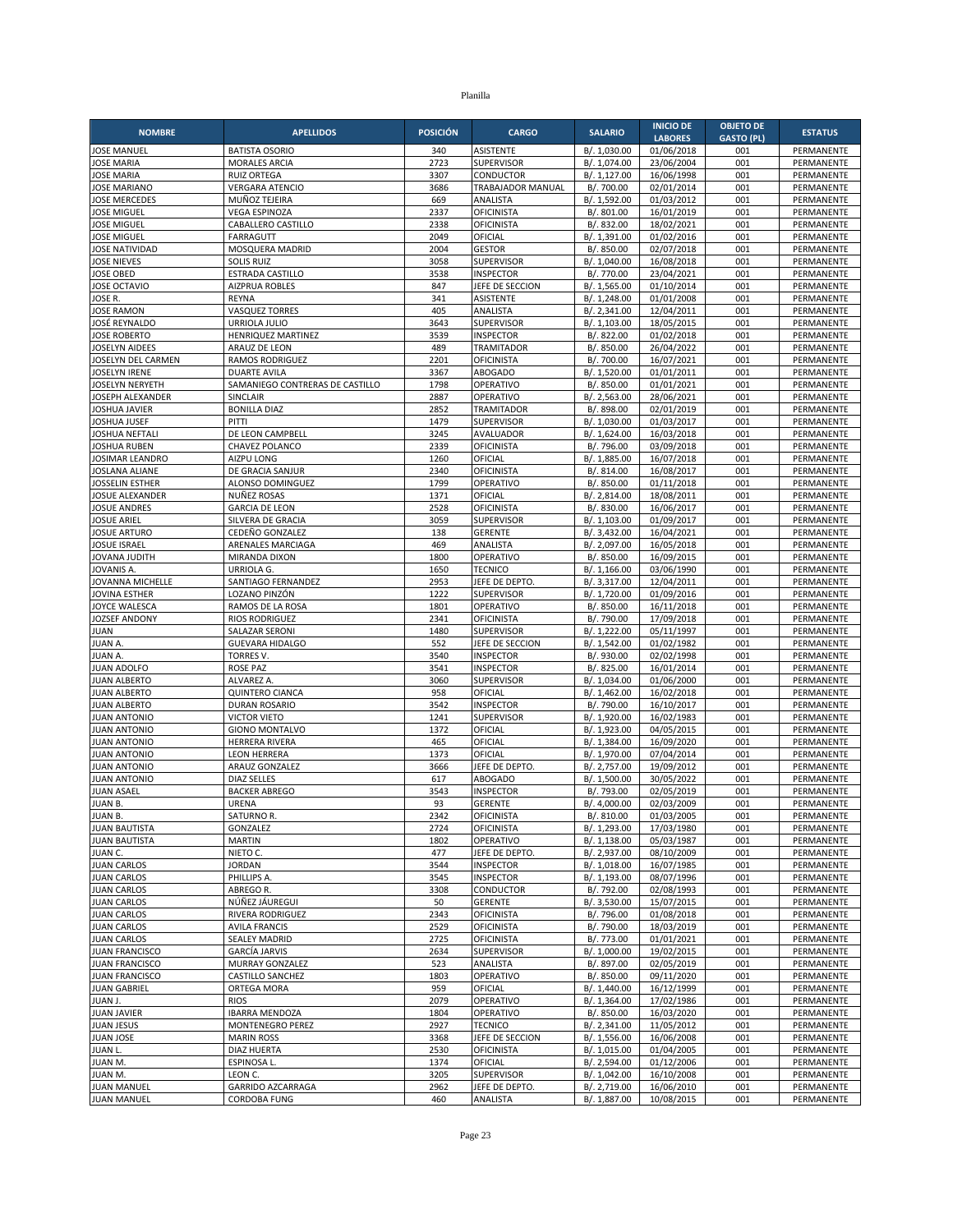| <b>NOMBRE</b>                                | <b>APELLIDOS</b>                               | <b>POSICIÓN</b> | <b>CARGO</b>                      | <b>SALARIO</b>               | <b>INICIO DE</b>         | <b>OBJETO DE</b>  | <b>ESTATUS</b>           |
|----------------------------------------------|------------------------------------------------|-----------------|-----------------------------------|------------------------------|--------------------------|-------------------|--------------------------|
|                                              |                                                |                 |                                   |                              | <b>LABORES</b>           | <b>GASTO (PL)</b> |                          |
| <b>JUAN MANUEL</b>                           | ROJAS DELGADO                                  | 2888            | OPERATIVO<br>SUPERVISOR           | B/. 2,938.00                 | 08/11/2010               | 001               | PERMANENTE               |
| <b>JUAN MANUEL</b><br><b>JUAN MANUEL</b>     | <b>CASTILLO ESPINOSA</b><br>VILLARREAL BERNAL  | 3171<br>116     | <b>GERENTE</b>                    | B/. 1,082.00<br>B/. 3,700.00 | 02/06/2003<br>16/10/2020 | 001<br>001        | PERMANENTE<br>PERMANENTE |
| <b>JUAN MANUEL</b>                           | <b>GONZALEZ GONZALEZ</b>                       | 1805            | OPERATIVO                         | B/. 850.00                   | 16/04/2018               | 001               | PERMANENTE               |
| <b>JUAN MIGUEL</b>                           | <b>HERRERA AGUILAR</b>                         | 2816            | <b>TRAMITADOR</b>                 | B/. 801.00                   | 16/11/2018               | 001               | PERMANENTE               |
| <b>JUAN MIGUEL</b>                           | HAYOT NUÑEZ                                    | 645             | <b>AUDITOR</b>                    | B/. 1,787.00                 | 03/12/2018               | 001               | PERMANENTE               |
| <b>JUAN MIGUEL</b>                           | <b>GIRON VILLARREAL</b>                        | 3700            | <b>SUPERVISOR</b>                 | B/. 1,060.00                 | 02/08/2010               | 001               | PERMANENTE               |
| <b>JUAN MIGUEL</b>                           | <b>CORTEZ CASTRO</b>                           | 2940            | OFICIAL                           | B/. 1,751.00                 | 18/08/2014               | 001               | PERMANENTE               |
| JUAN P.                                      | ARISMENDIZ G.                                  | 400             | COORDINADOR                       | B/. 1,389.00                 | 16/03/2000               | 001               | PERMANENTE               |
| <b>JUAN PABLO</b>                            | ORTEGA                                         | 3216            | <b>TECNICO</b>                    | B/. 893.00                   | 16/07/2018               | 001               | PERMANENTE               |
| <b>JUAN PABLO</b>                            | SANTAMARIA ARAUZ                               | 1375            | OFICIAL                           | B/. 2,393.00                 | 01/06/2010               | 001<br>001        | PERMANENTE               |
| <b>JUAN PAULO</b><br>JUAN V.                 | <b>CARPIO ISMARE</b><br><b>GUARIN ABADIA</b>   | 3309<br>3644    | <b>CONDUCTOR</b><br>SUPERVISOR    | B/. 750.00<br>B/. 1,136.00   | 18/02/2019<br>01/02/2000 | 001               | PERMANENTE<br>PERMANENTE |
| JUDIE MARLENE                                | MARSHALL PINEDA                                | 1560            | <b>GERENTE</b>                    | B/. 3,310.00                 | 03/01/2011               | 001               | PERMANENTE               |
| <b>JUDY ESTHER</b>                           | <b>GUTIERREZ DE AIZPURUA</b>                   | 1994            | OPERATIVO                         | B/. 871.00                   | 01/01/2016               | 001               | PERMANENTE               |
| <b>JULIA AMANDA</b>                          | CASTILLO AGUILAR                               | 1151            | OFICIAL                           | B/. 1,768.00                 | 16/09/2020               | 001               | PERMANENTE               |
| JULIA B.                                     | MOWATT P.                                      | 1223            | <b>SUPERVISOR</b>                 | B/. 2,130.00                 | 19/01/2010               | 001               | PERMANENTE               |
| JULIA DEL CARMEN                             | <b>MELAIS RIVERA</b>                           | 1068            | OFICIAL                           | B/. 1,542.00                 | 01/03/2017               | 001               | PERMANENTE               |
| <b>JULIA ESTELA</b>                          | RIVERA CEDEÑO                                  | 2726            | <b>OFICINISTA</b>                 | B/. 880.00                   | 16/08/2010               | 001               | PERMANENTE               |
| <b>JULIA LORENA</b>                          | <b>VEGA ALVAREZ</b>                            | 2531            | <b>OFICINISTA</b>                 | B/. 864.00                   | 19/02/2015               | 001               | PERMANENTE               |
| JULIA V.                                     | <b>GONDOLA A.</b>                              | 848             | JEFE DE SECCION                   | B/. 1,647.00                 | 17/02/1994               | 001               | PERMANENTE               |
| <b>JULIAN MANUEL</b>                         | AMAYA CABEZA                                   | 3722            | TRABAJADOR MANUAL                 | B/. 770.00                   | 01/04/2021               | 001               | PERMANENTE               |
| JULIANNE JULIETTE<br><b>JULIETA CATALINA</b> | <b>DUARTE GRIMALDO</b><br>SOLIS                | 406<br>342      | ADMINISTRADOR<br><b>ASISTENTE</b> | B/. 2,271.00<br>B/. 1,115.00 | 16/10/2018<br>20/12/2013 | 001<br>001        | PERMANENTE<br>PERMANENTE |
| <b>JULIETA ESTHER</b>                        | <b>SANTOS HERNANDEZ</b>                        | 1561            | <b>GERENTE</b>                    | B/. 3,089.00                 | 01/10/1997               | 001               | PERMANENTE               |
| <b>JULIETA ITZEL</b>                         | AGUILAR M.                                     | 2902            | ANALISTA                          | B/. 1,900.00                 | 10/05/1999               | 001               | PERMANENTE               |
| <b>JULIO</b>                                 | AROSEMENA D.                                   | 2532            | <b>OFICINISTA</b>                 | B/. 1,300.00                 | 01/12/1983               | 001               | PERMANENTE               |
| <b>JULIO</b>                                 | <b>BARRIOS PIMENTEL</b>                        | 3310            | <b>CONDUCTOR</b>                  | B/. 750.00                   | 03/05/2021               | 001               | PERMANENTE               |
| <b>JULIO</b>                                 | MURILLO H.                                     | 2344            | OFICINISTA                        | B/. 837.00                   | 16/08/2005               | 001               | PERMANENTE               |
| <b>JULIO ABDIEL</b>                          | <b>MACIAS ANINO</b>                            | 1618            | <b>GERENTE</b>                    | B/. 3,376.00                 | 01/03/2002               | 001               | PERMANENTE               |
| <b>JULIO ANTONIO</b>                         | <b>GOMEZ QUINTERO</b>                          | 2345            | <b>OFICINISTA</b>                 | B/. 796.00                   | 01/08/2018               | 001               | PERMANENTE               |
| JULIO C.                                     | ADAMES J                                       | 3713            | TRABAJADOR MANUAL                 | B/. 1,000.00                 | 16/02/1983               | 001               | PERMANENTE               |
| <b>JULIO CESAR</b>                           | UREÑA ZAMORA                                   | 3061            | <b>SUPERVISOR</b>                 | B/. 1,412.00                 | 13/11/2013               | 001               | PERMANENTE               |
| <b>JULIO CESAR</b><br><b>JULIO CESAR</b>     | RODRIGUEZ ROBLES<br><b>CRUZ BATISTA</b>        | 3261<br>997     | AVALUADOR<br>OFICIAL              | B/. 1,655.00<br>B/. 1,500.00 | 02/05/2018<br>07/03/2022 | 001<br>001        | PERMANENTE<br>PERMANENTE |
| <b>JULIO CESAR</b>                           | <b>GIRON PINTO</b>                             | 646             | <b>AUDITOR</b>                    | B/. 1,576.00                 | 16/08/2018               | 001               | PERMANENTE               |
| <b>JULIO ENRIQUE</b>                         | POTES NAVARRO                                  | 1562            | <b>GERENTE</b>                    | B/. 2,375.00                 | 16/06/1987               | 001               | PERMANENTE               |
| <b>JULIO GUSTAVO</b>                         | <b>MORENO</b>                                  | 2920            | <b>TECNICO</b>                    | B/. 1,340.00                 | 01/06/1982               | 001               | PERMANENTE               |
| <b>JULIO ISIDRO</b>                          | <b>TENORIO TORRES</b>                          | 2879            | OPERADOR                          | B/. 1,086.00                 | 17/05/2010               | 001               | PERMANENTE               |
| JULIO VALTENIO                               | <b>QUINTERO ORTEGA</b>                         | 1154            | OFICIAL                           | B/. 1,751.00                 | 16/07/2019               | 001               | PERMANENTE               |
| JULISSA ARGELIS                              | DE LA ROSA FLORES DE ZAMORA                    | 2533            | <b>OFICINISTA</b>                 | B/. 833.00                   | 01/08/2016               | 001               | PERMANENTE               |
| JULISSA DEL CARMEN                           | TUÑON MATURANA                                 | 471             | ANALISTA                          | B/. 1,147.00                 | 01/06/2013               | 001               | PERMANENTE               |
| JULISSA DEL CARMEN                           | DE LA OSSA DE FARAH                            | 1563            | <b>GERENTE</b>                    | B/. 2,341.00                 | 17/02/2010               | 001               | PERMANENTE               |
| JULISSA EUGENIA<br><b>JULISSA ISABEL</b>     | <b>CORREA CUAN</b><br>MORAN HERNANDEZ          | 1564<br>131     | <b>GERENTE</b><br><b>GERENTE</b>  | B/. 2,639.00<br>B/. 4,200.00 | 07/03/2019<br>16/11/2016 | 001<br>001        | PERMANENTE<br>PERMANENTE |
| JULISSA ISAMAR                               | <b>GALVEZ GARCIA</b>                           | 492             | ANALISTA                          | B/. 920.00                   | 01/08/2017               | 001               | PERMANENTE               |
| JULISSA LINETH                               | <b>AYALA CLARK</b>                             | 1565            | <b>GERENTE</b>                    | B/. 2,250.00                 | 26/10/2011               | 001               | PERMANENTE               |
| JULISSA M.                                   | MORAN M.                                       | 104             | <b>GERENTE</b>                    | B/. 3,477.00                 | 03/07/2008               | 001               | PERMANENTE               |
| JULISSA MASSIEL                              | GONZALEZ MONTENEGRO                            | 849             | JEFE DE SECCION                   | B/. 1,780.00                 | 10/03/2011               | 001               | PERMANENTE               |
| JULITZA DEL CARMEN                           | <b>GUERRA ORTIZ</b>                            | 3106            | <b>SUPERVISOR</b>                 | B/. 1,115.00                 | 07/02/2012               | 001               | PERMANENTE               |
| JULITZEL                                     | RODRIGUEZ JAEN                                 | 1481            | <b>SUPERVISOR</b>                 | B/. 1,305.00                 | 02/07/2018               | 001               | PERMANENTE               |
| <b>JULY DANIXA</b>                           | <b>BATISTA SOLIS</b>                           | 410             | ADMINISTRADOR                     | B/. 2,329.00                 | 08/02/2010               | 001               | PERMANENTE               |
| <b>JULY ESTHER</b>                           | <b>FRIAS JAEN</b>                              | 343             | <b>ASISTENTE</b>                  | B/. 1,115.00                 | 22/10/2012               | 001               | PERMANENTE               |
| <b>JULY YULEYKA</b>                          | ALVARADO JULIO                                 | 344             | <b>ASISTENTE</b>                  | B/. 1,053.00                 | 06/06/2012               | 001               | PERMANENTE               |
| <b>JUSARA FIANETH</b><br>JUVEL MAYANIS       | CAICEDO RUDAS<br>SANCHEZ CAMPBELL              | 3107<br>2996    | SUPERVISOR<br><b>TECNICO</b>      | B/. 1,126.00<br>B/. 876.00   | 11/07/2011<br>03/02/2020 | 001<br>001        | PERMANENTE<br>PERMANENTE |
| <b>JUVENTINA</b>                             | <b>NUNEZ MARTINE</b>                           | 3108            | SUPERVISOR                        | B/. 1,115.00                 | 13/02/2008               | 001               | PERMANENTE               |
| <b>JYMIR CRISTINA</b>                        | <b>GOULDBOURNE HERNANDEZ</b>                   | 2115            | ANALISTA                          | B/. 871.00                   | 20/05/2021               | 001               | PERMANENTE               |
| <b>KARELIA INES</b>                          | <b>BARRIA MC CLYMONT</b>                       | 3109            | SUPERVISOR                        | B/. 1,077.00                 | 01/06/2011               | 001               | PERMANENTE               |
| <b>KAREM ARLETT</b>                          | VILLARREAL DONADO                              | 1435            | OFICIAL                           | B/. 1,876.00                 | 03/01/2017               | 001               | PERMANENTE               |
| <b>KAREM DEL CARMEN</b>                      | MELENDEZ MOSCOSO                               | 1566            | <b>GERENTE</b>                    | B/. 2,184.00                 | 02/05/2019               | 001               | PERMANENTE               |
| KAREM M.                                     | MIRANDA                                        | 281             | ASISTENTE                         | B/. 1,385.00                 | 01/07/2008               | 001               | PERMANENTE               |
| <b>KAREN ANNETH</b>                          | <b>RUIZ CHAVEZ</b>                             | 1806            | OPERATIVO                         | B/. 850.00                   | 18/06/2018               | 001               | PERMANENTE               |
| <b>KAREN GISELA</b>                          | CORDOBA DE GOMEZ                               | 988             | JEFE DE DEPTO.                    | B/. 2,433.00                 | 02/05/1991               | 001               | PERMANENTE               |
| <b>KAREN LISETH</b>                          | JIMENEZ CABALLERO                              | 1069            | OFICIAL                           | B/. 1,751.00                 | 03/01/2006               | 001               | PERMANENTE               |
| <b>KAREN TATIANA</b>                         | <b>GONZALEZ CABRERA</b>                        | 1807<br>1973    | OPERATIVO<br>OPERATIVO            | B/. 850.00                   | 03/12/2018<br>02/01/2007 | 001<br>001        | PERMANENTE               |
| KAREN Y. DE<br><b>KAREN YISEL</b>            | GOMEZ<br>OJO MOCK                              | 1070            | OFICIAL                           | B/. 1,162.00<br>B/. 1,482.00 | 02/07/2018               | 001               | PERMANENTE<br>PERMANENTE |
| KARIMA Y.                                    | MORAN MANZANO                                  | 2224            | <b>OFICINISTA</b>                 | B/. 780.00                   | 16/05/1997               | 001               | PERMANENTE               |
| KARINA                                       | TRUJILLO URIETA                                | 1808            | <b>SUPERVISOR</b>                 | B/. 1,030.00                 | 07/03/2019               | 001               | PERMANENTE               |
| KARINA J.                                    | ALVAREZ                                        | 195             | JEFE DE DEPTO.                    | B/. 1,804.00                 | 09/03/2009               | 001               | PERMANENTE               |
| KARINA LINETH                                | MENDIZABAL ARAUZ                               | 998             | OFICIAL                           | B/. 1,350.00                 | 03/02/2022               | 001               | PERMANENTE               |
| KARINA LISBETH                               | <b>CASTILLO RIVERA</b>                         | 1482            | SUPERVISOR                        | B/. 1,030.00                 | 02/03/2009               | 001               | PERMANENTE               |
| KARINA LISBETH                               | PEREZ SALAS                                    | 3822            | OFICIAL                           | B/. 1,350.00                 | 19/01/2022               | 001               | PERMANENTE               |
| <b>KARINA NAIROVYS</b>                       | <b>TELLO RIQUELME</b>                          | 2727            | <b>OFICINISTA</b>                 | B/. 836.00                   | 01/08/2017               | 001               | PERMANENTE               |
| KARINA R. DE                                 | <b>GUARDIA</b>                                 | 282             | <b>ASISTENTE</b>                  | B/. 1,402.00                 | 16/08/2000               | 001               | PERMANENTE               |
| KARINA Y.<br>KARLA DANETH                    | KELLY C. DE GUERRERO<br><b>GALLARDO GAITAN</b> | 1071<br>1809    | OFICIAL<br>OPERATIVO              | B/. 1,557.00<br>B/. 850.00   | 16/09/2003<br>16/09/2016 | 001<br>001        | PERMANENTE<br>PERMANENTE |
|                                              |                                                |                 |                                   |                              |                          |                   |                          |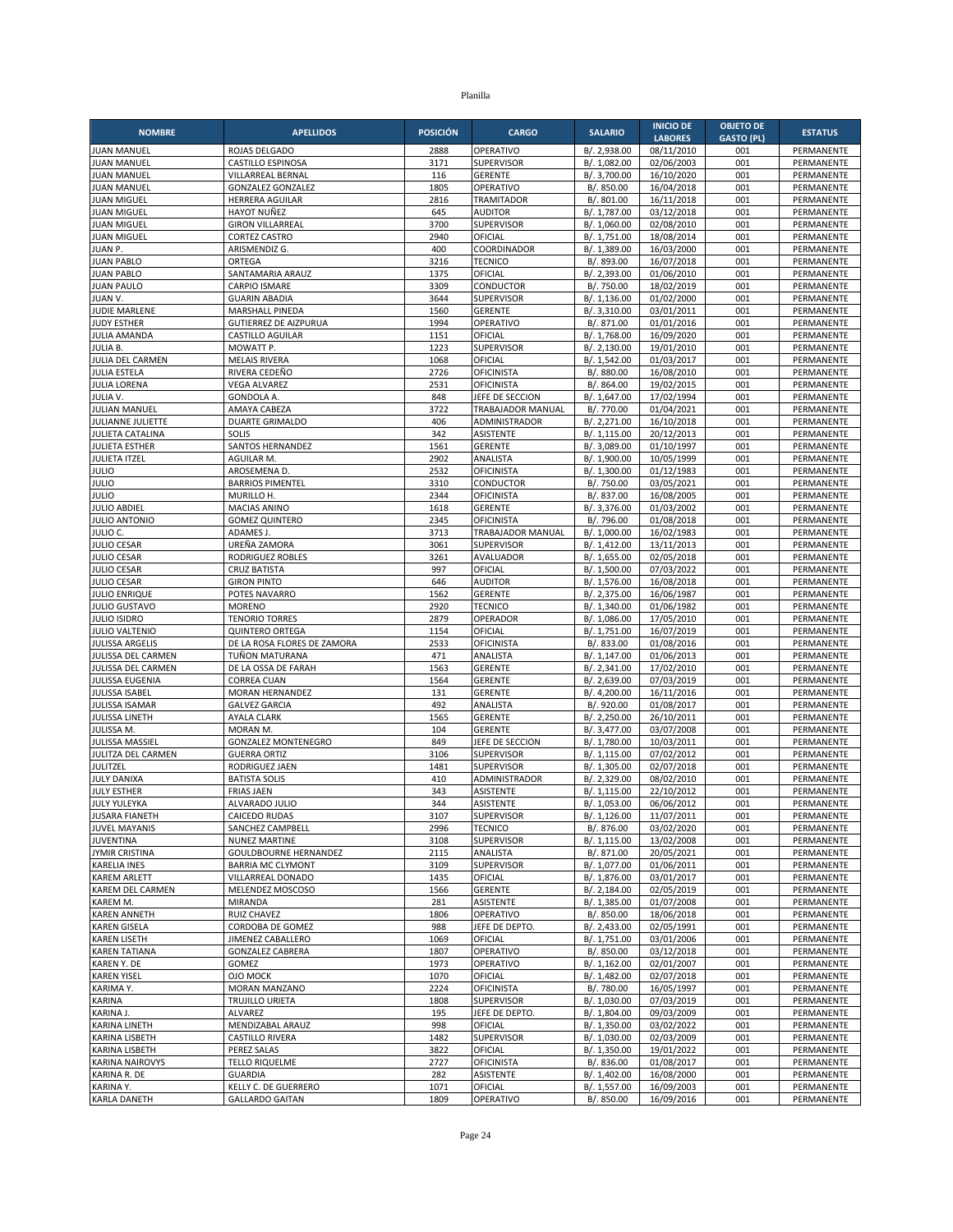| <b>NOMBRE</b>                                 | <b>APELLIDOS</b>                           | <b>POSICIÓN</b> | <b>CARGO</b>                           | <b>SALARIO</b>               | <b>INICIO DE</b>             | <b>OBJETO DE</b>         | <b>ESTATUS</b>           |
|-----------------------------------------------|--------------------------------------------|-----------------|----------------------------------------|------------------------------|------------------------------|--------------------------|--------------------------|
| KARLA ISABEL                                  | MOODIE AGUILAR                             | 1483            | <b>SUPERVISOR</b>                      | B/. 1,040.00                 | <b>LABORES</b><br>18/04/2016 | <b>GASTO (PL)</b><br>001 | PERMANENTE               |
| KARLA JULISSA                                 | MENDOZA SANCHEZ                            | 2080            | OPERATIVO                              | B/. 929.00                   | 06/11/2015                   | 001                      | PERMANENTE               |
| <b>KARLA MARIA</b>                            | MULINO HENRIQUEZ                           | 850             | JEFE DE SECCION                        | B/. 1,506.00                 | 24/04/2006                   | 001                      | PERMANENTE               |
| KARLA MELISSA                                 | <b>BEITIA SAMUDIO</b>                      | 3370            | ABOGADO                                | B/. 1,789.00                 | 08/01/2008                   | 001                      | PERMANENTE               |
| <b>KARLA TAMARA</b>                           | DE LEON                                    | 2163            | OFICINISTA                             | B/. 750.00                   | 03/01/2022                   | 001                      | PERMANENTE               |
| KARLA VANESSA                                 | ANDAZOLA MARIN                             | 1567            | <b>GERENTE</b>                         | B/. 3,090.00                 | 01/04/2021                   | 001                      | PERMANENTE               |
| KAROL DESIRE                                  | <b>ROSAS CARRERA</b>                       | 1810            | OPERATIVO                              | B/. 872.00                   | 16/11/2017                   | 001                      | PERMANENTE               |
| <b>KAROL MASSIEL</b><br>KAROLINA              | OTERO JURADO                               | 1484<br>3371    | <b>SUPERVISOR</b><br><b>ABOGADO</b>    | B/. 1,030.00                 | 12/04/2011                   | 001<br>001               | PERMANENTE               |
| KATHERINE                                     | <b>GONZALEZ ORTIZ</b><br>PINZON DE MIRANDA | 1072            | OFICIAL                                | B/. 1,818.00<br>B/. 1,506.00 | 18/02/2010<br>06/11/2008     | 001                      | PERMANENTE<br>PERMANENTE |
| KATHERINE                                     | GOMEZ                                      | 647             | <b>AUDITOR</b>                         | B/. 1,462.00                 | 08/01/2008                   | 001                      | PERMANENTE               |
| KATHERINE DAGMAR                              | <b>IBARRA ARJONA</b>                       | 1619            | <b>GERENTE</b>                         | B/. 2,185.00                 | 14/03/2011                   | 001                      | PERMANENTE               |
| KATHERINE DIANELIZ                            | RUIZ PEDROZA                               | 851             | JEFE DE SECCION                        | B/. 1,404.00                 | 01/01/2014                   | 001                      | PERMANENTE               |
| KATHERINE DIANETH                             | VILLARREAL AGRAZALES                       | 236             | GERENTE-ASISTENTE                      | B/. 3,605.00                 | 02/01/2019                   | 001                      | PERMANENTE               |
| <b>KATHERINE EREXIS</b>                       | <b>VIGIL MONTENEGRO</b>                    | 1206            | ANALISTA                               | B/. 1,475.00                 | 01/06/2018                   | 001                      | PERMANENTE               |
| KATHERINE ESTHER                              | VASQUEZ DE JIMENEZ                         | 1485            | OFICIAL                                | B/. 1,279.00                 | 03/06/2019                   | 001                      | PERMANENTE               |
| <b>KATHERINE GISELL</b>                       | <b>GONZALEZ GUEVARA</b>                    | 250             | <b>ASISTENTE</b>                       | B/. 1,000.00                 | 13/10/2021                   | 001                      | PERMANENTE               |
| KATHERINE GISELLE                             | TUÑON ORTEGA                               | 2200            | <b>OFICINISTA</b>                      | B/. 700.00                   | 30/08/2021                   | 001                      | PERMANENTE               |
| KATHERINE GRACIELA                            | <b>RIVERA QUINTERO</b>                     | 1568<br>670     | <b>GERENTE</b><br>ANALISTA             | B/. 2,215.00                 | 13/10/2010                   | 001<br>001               | PERMANENTE<br>PERMANENTE |
| KATHERINE ISABEL<br>KATHERINE K.              | ALVENDAS GUTIÉRREZ<br><b>GAITAN A.</b>     | 1811            | OPERATIVO                              | B/. 1,640.00<br>B/. 850.00   | 01/10/2012<br>17/11/2014     | 001                      | PERMANENTE               |
| KATHERINE KARELYS                             | COBA ATENCIO DE ROSALES                    | 2997            | <b>TECNICO</b>                         | B/. 957.00                   | 02/04/2018                   | 001                      | PERMANENTE               |
| KATHERINE LISSETH                             | NIETO BATISTA                              | 345             | <b>ASISTENTE</b>                       | B/. 1,056.00                 | 18/06/2018                   | 001                      | PERMANENTE               |
| KATHERINE LORENA                              | PEREZ MEDINA                               | 1812            | OPERATIVO                              | B/. 850.00                   | 02/01/2019                   | 001                      | PERMANENTE               |
| KATHERINE LOURDES                             | <b>LUNA ACOSTA</b>                         | 2170            | OFICINISTA                             | B/. 750.00                   | 29/12/2021                   | 001                      | PERMANENTE               |
| KATHERINE MABEL                               | <b>GONZALEZ ALVENDRAS</b>                  | 2534            | OFICINISTA                             | B/. 859.00                   | 06/11/2015                   | 001                      | PERMANENTE               |
| KATHERINE MARLENE                             | <b>CANO PERALTA</b>                        | 2023            | <b>GESTOR</b>                          | B/. 957.00                   | 10/12/2013                   | 001                      | PERMANENTE               |
| <b>KATHERINE MITCHEL</b>                      | CAROL MORENO                               | 155             | <b>GERENTE</b>                         | B/. 3,375.00                 | 06/01/2011                   | 001                      | PERMANENTE               |
| KATHERINE MITCHELL                            | CAMARGO VASQUEZ                            | 2346            | OFICINISTA                             | B/. 793.00                   | 03/09/2018                   | 001                      | PERMANENTE               |
| KATHERINE N.                                  | FONSECA A.                                 | 2728            | <b>OFICINISTA</b>                      | B/. 845.00                   | 16/09/2014                   | 001                      | PERMANENTE               |
| KATHERINE STEPHANIE                           | AGRAZAL BATISTA                            | 2155            | <b>OFICINISTA</b>                      | B/. 800.00                   | 13/07/2021                   | 001                      | <b>PERMANENTE</b>        |
| KATHERINE YANETH                              | RODRIGUEZ JULIO                            | 3172            | <b>SUPERVISOR</b>                      | B/. 1,030.00                 | 03/05/2016                   | 001                      | PERMANENTE               |
| KATHERINE YISSEL<br>KATHIA                    | CALVO TEJADA<br><b>BLANDON DE AYALA</b>    | 1440<br>227     | OFICIAL<br>GERENTE-ASISTENTE           | B/. 1,535.00<br>B/. 3,444.00 | 25/07/2007<br>16/07/2009     | 001<br>001               | PERMANENTE<br>PERMANENTE |
| KATHIA ELIZABETH                              | RIOS CASTILLERO DE RIOS                    | 1813            | OPERATIVO                              | B/. 850.00                   | 18/02/2019                   | 001                      | PERMANENTE               |
| KATHIA KARINA                                 | <b>BULTRON MARCIAGA</b>                    | 1814            | OPERATIVO                              | B/. 850.00                   | 01/10/2020                   | 001                      | PERMANENTE               |
| KATHIA LISSETTE                               | JIMENEZ BETHANCOURT                        | 1815            | OPERATIVO                              | B/. 1,035.00                 | 01/04/2016                   | 001                      | <b>PERMANENTE</b>        |
| KATHRINA YESINY                               | DELGADO MORALES                            | 2729            | <b>OFICINISTA</b>                      | B/. 833.00                   | 17/04/2017                   | 001                      | PERMANENTE               |
| KATHYA Q. DE                                  | CORDOBA                                    | 11              | <b>GERENTE</b>                         | B/. 3,500.00                 | 01/09/1999                   | 001                      | PERMANENTE               |
| KATIA L. DE                                   | <b>RIVERA</b>                              | 2126            | JEFE DE DEPTO                          | B/. 3,000.00                 | 01/03/2005                   | 001                      | PERMANENTE               |
| KATIUSHKA IVETT                               | <b>QUIROS GORDON</b>                       | 755             | JEFE DE SECCION                        | B/. 1,391.00                 | 16/03/2015                   | 001                      | PERMANENTE               |
| KATIUSHKA LUCIANY                             | <b>GALINDO HARRISON</b>                    | 2347            | <b>OFICINISTA</b>                      | B/. 790.00                   | 03/06/2019                   | 001                      | PERMANENTE               |
| KATIUSKA                                      | <b>BARRIA</b>                              | 2535            | OFICINISTA                             | B/. 790.00                   | 01/08/2018                   | 001                      | PERMANENTE               |
| KATIUSKA DEL CARMEN<br>KATREENA SUZETTE       | <b>RUJANO RIVERA</b><br>ARAUZ SAMUDIO      | 2536<br>2730    | <b>OFICINISTA</b><br><b>OFICINISTA</b> | B/. 906.00<br>B/. 847.00     | 01/08/2013<br>01/12/2016     | 001<br>001               | PERMANENTE<br>PERMANENTE |
| KATRINA BEATRIZ                               | SANCHEZ MALCOM                             | 1753            | OPERATIVO                              | B/. 850.00                   | 13/08/2021                   | 001                      | PERMANENTE               |
| KATRINA GUADALUPE                             | <b>AVILA GOMEZ</b>                         | 346             | <b>ASISTENTE</b>                       | B/. 1,109.00                 | 16/05/2014                   | 001                      | PERMANENTE               |
| KATRINA MICHELLE                              | <b>VARGAS CISNEROS</b>                     | 896             | GERENTE-ASISTENTE                      | B/. 3,093.00                 | 02/10/2017                   | 001                      | PERMANENTE               |
| <b>KATTIA KARINA</b>                          | CANO MADRID                                | 960             | OFICIAL                                | B/. 1,391.00                 | 27/09/2010                   | 001                      | PERMANENTE               |
| KATY                                          | <b>STEVENS</b>                             | 1816            | OPERATIVO                              | B/. 850.00                   | 01/09/2017                   | 001                      | PERMANENTE               |
| <b>KATY MICHELL</b>                           | <b>CEDENO SANCHEZ</b>                      | 2348            | <b>OFICINISTA</b>                      | B/. 897.00                   | 07/03/2019                   | 001                      | <b>PERMANENTE</b>        |
| KATYA E.                                      | BETHANCOURTH GOMEZ                         | 1073            | OFICIAL                                | B/. 1,564.00                 | 02/01/1986                   | 001                      | PERMANENTE               |
| <b>KATYA GISELA</b>                           | <b>ESPINO GONZALEZ</b>                     | 3657            | ADMINISTRATIVO                         | B/. 994.00                   | 16/11/2016                   | 001                      | PERMANENTE               |
| <b>KATYA LORENA</b>                           | PATINO BONILLA                             | 1486            | <b>SUPERVISOR</b>                      | B/. 1,040.00                 | 16/07/2010                   | 001                      | PERMANENTE               |
| KAYRA YARIKA                                  | CASTRO GONZALEZ                            | 347             | ASISTENTE                              | B/. 1,115.00                 | 03/06/2013                   | 001                      | PERMANENTE               |
| <b>KAYSIE YASSIR</b>                          | HERNÁNDEZ ACOSTA                           | 1817            | OPERATIVO                              | B/. 850.00                   | 18/01/2021                   | 001                      | PERMANENTE               |
| <b>KAZAKOK NOEMI</b><br>KEILA L.              | ESPINOSA ARROCHA<br>QUINTERO F.            | 1818<br>2731    | OPERATIVO<br>OFICINISTA                | B/. 850.00<br>B/. 893.00     | 02/03/2020<br>01/07/2005     | 001<br>001               | PERMANENTE<br>PERMANENTE |
| <b>KEISY LIRIETH</b>                          | <b>VERGARA REYES</b>                       | 448             | ANALISTA                               | B/. 1,098.00                 | 18/06/2018                   | 001                      | PERMANENTE               |
| <b>KELANIS MITCHELLE</b>                      | ROSARIO BATISTA                            | 1819            | OPERATIVO                              | B/. 850.00                   | 01/03/2016                   | 001                      | PERMANENTE               |
| KELKYRA                                       | <b>FRAGUEIRO ROSAS</b>                     | 3854            | ANALISTA                               | B/. 2,000.00                 | 18/01/2021                   | 001                      | PERMANENTE               |
| KEMBERLIE RACHUEL                             | <b>CENTELLA SOLIS</b>                      | 1487            | <b>SUPERVISOR</b>                      | B/. 1,040.00                 | 01/08/2016                   | 001                      | PERMANENTE               |
| <b>KENER ALEXANDER</b>                        | <b>GUERRA ROBLES</b>                       | 3546            | <b>INSPECTOR</b>                       | B/. 817.00                   | 16/05/2018                   | 001                      | PERMANENTE               |
| <b>KENETH BRIAN</b>                           | <b>FAMANIA JURADO</b>                      | 1820            | OPERATIVO                              | B/. 850.00                   | 17/06/2019                   | 001                      | PERMANENTE               |
| KENIA ESTHER                                  | AGUILAR B.                                 | 1074            | OFICIAL                                | B/. 1,638.00                 | 16/03/2004                   | 001                      | PERMANENTE               |
| KENIVA LISBETH                                | <b>DOMINGUEZ</b>                           | 1821            | OPERATIVO                              | B/. 850.00                   | 03/09/2018                   | 001                      | PERMANENTE               |
| KENNETH                                       | MIRANDA D.                                 | 461             | ANALISTA                               | B/. 2,893.00                 | 01/06/2007                   | 001                      | PERMANENTE               |
| <b>KENNETH DAVE</b>                           | <b>ORTIZ VINDA</b>                         | 2349            | OFICINISTA                             | B/. 793.00                   | 17/09/2018                   | 001                      | PERMANENTE               |
| <b>KENNETH JOSUE</b><br><b>KERIMA MICHELL</b> | <b>VASQUEZ RIOS</b><br>VASQUEZ ESPINOSA    | 348<br>3110     | ASISTENTE<br>SUPERVISOR                | B/. 1,030.00<br>B/. 1,137.00 | 16/07/2018<br>19/02/2015     | 001<br>001               | PERMANENTE<br>PERMANENTE |
| <b>KERINA GRISEL</b>                          | ALEGRIA PEDROZA                            | 1822            | OPERATIVO                              | B/. 850.00                   | 16/12/2013                   | 001                      | PERMANENTE               |
| <b>KETLEEN ZURIEL</b>                         | RODRIGUEZ RODRIGUEZ                        | 807             | JEFE DE DEPTO.                         | B/. 2,812.00                 | 17/09/2018                   | 001                      | PERMANENTE               |
| KETY Y.                                       | TEJADA P.                                  | 797             | JEFE DE DEPTO.                         | B/. 1,986.00                 | 02/01/2004                   | 001                      | PERMANENTE               |
| <b>KETZY MAYLIN</b>                           | <b>LAWS GONZALEZ</b>                       | 961             | OFICIAL                                | B/. 1,391.00                 | 03/09/2007                   | 001                      | PERMANENTE               |
| <b>KEVIN ALARICH</b>                          | <b>FUENTES DE GRACIA</b>                   | 1823            | OPERATIVO                              | B/. 850.00                   | 16/08/2016                   | 001                      | PERMANENTE               |
| <b>KEVIN AUGUSTO</b>                          | <b>GONZALEZ MIRANDA</b>                    | 3714            | TRABAJADOR MANUAL                      | B/. 760.00                   | 16/04/2018                   | 001                      | PERMANENTE               |
| <b>KEVIN BRANDON</b>                          | <b>GUERRA SAMUDIO</b>                      | 3464            | <b>INSPECTOR</b>                       | B/. 750.00                   | 02/08/2021                   | 001                      | PERMANENTE               |
| <b>KEVIN EDUARDO</b>                          | SANTOS CABALLERO                           | 3547            | <b>INSPECTOR</b>                       | B/. 834.00                   | 03/07/2017                   | 001                      | PERMANENTE               |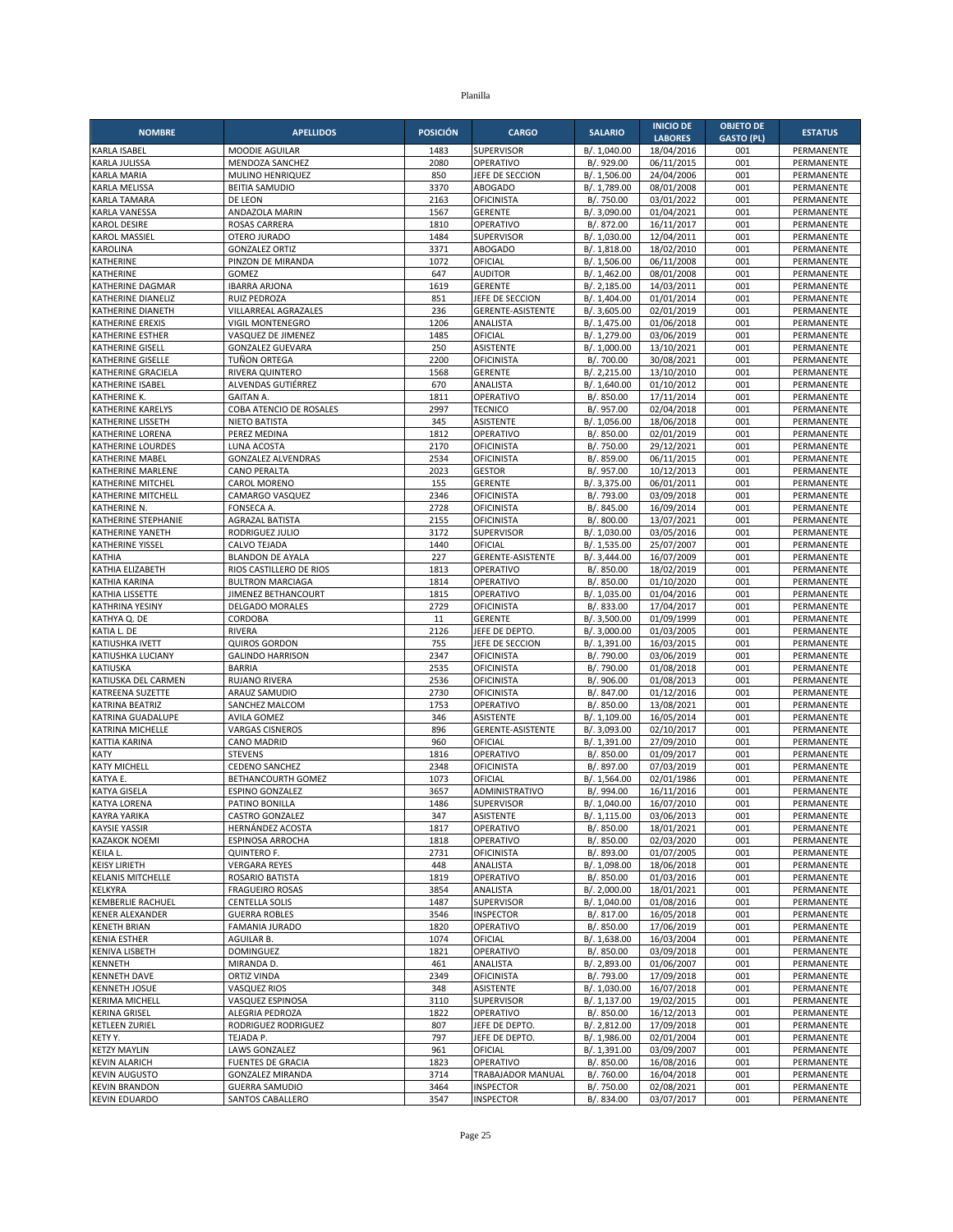| <b>NOMBRE</b>                              | <b>APELLIDOS</b>                         | <b>POSICIÓN</b> | <b>CARGO</b>                       | <b>SALARIO</b>               | <b>INICIO DE</b>         | <b>OBJETO DE</b>  | <b>ESTATUS</b>                   |
|--------------------------------------------|------------------------------------------|-----------------|------------------------------------|------------------------------|--------------------------|-------------------|----------------------------------|
|                                            |                                          |                 |                                    |                              | <b>LABORES</b>           | <b>GASTO (PL)</b> |                                  |
| <b>KEVIN ENRIQUE</b>                       | APARICIO ALONSO                          | 692             | <b>SUPERVISOR</b>                  | B/. 1,705.00                 | 02/01/2015               | 001               | PERMANENTE                       |
| <b>KEVIN EZEQUIEL</b>                      | PHILLIPS NUNEZ                           | 2939            | SUPERVISOR<br>OPERATIVO            | B/. 1,591.00                 | 01/08/2018               | 001<br>001        | PERMANENTE                       |
| <b>KEVIN GERARDO</b><br><b>KEVIN JOSE</b>  | ORTEGA VELASQUEZ<br><b>RIVERA MORA</b>   | 1824<br>3741    | <b>TECNICO</b>                     | B/. 850.00<br>B/. 837.00     | 18/06/2018<br>16/12/2016 | 001               | PERMANENTE<br>PERMANENTE         |
| <b>KEVIN KEN</b>                           | SERRACIN MIRANDA                         | 2225            | <b>OFICINISTA</b>                  | B/. 796.00                   | 01/09/2016               | 001               | PERMANENTE                       |
| <b>KEVIN MICHEAL</b>                       | <b>WING PEREZ</b>                        | 1291            | OFICIAL                            | B/. 1,391.00                 | 01/02/2021               | 001               | PERMANENTE                       |
| <b>KEVIN RAINIER</b>                       | OBANDO MENDOZA                           | 493             | ANALISTA                           | B/. 871.00                   | 16/03/2021               | 001               | PERMANENTE                       |
| KEYLA IZAMARA                              | <b>AGUILAR PINZON</b>                    | 1075            | OFICIAL                            | B/. 1,447.00                 | 01/11/2018               | 001               | PERMANENTE                       |
| KEYLA VERUZKA                              | <b>BEDOYA HINESTROZA</b>                 | 566             | JEFE DE SECCION                    | B/. 1,849.00                 | 01/06/2018               | 001               | PERMANENTE                       |
| <b>KEYSI LISSETT</b>                       | PIMENTEL RODRIGUEZ                       | 1845            | OPERATIVO                          | B/. 850.00                   | 09/07/2021               | 001               | PERMANENTE                       |
| <b>KHADINE DEL C</b><br><b>KHRYS ELLEN</b> | <b>BERNAL D.</b><br><b>OBANDO SUIRA</b>  | 2931<br>2350    | ADMINISTRADOR<br><b>OFICINISTA</b> | B/. 1,584.00<br>B/. 773.00   | 08/03/2004<br>04/01/2021 | 001<br>001        | PERMANENTE<br>PERMANENTE         |
| <b>KIARA IVETTE</b>                        | <b>GONZALEZ QUINTANA</b>                 | 1825            | OPERATIVO                          | B/. 850.00                   | 17/08/2015               | 001               | PERMANENTE                       |
| KILEREYMA I.                               | <b>SENTMAT ARAUZ</b>                     | 120             | <b>GERENTE</b>                     | B/. 3,563.00                 | 19/04/2010               | 001               | PERMANENTE                       |
| KIMBERLY                                   | SAAVEDRA                                 | 2351            | <b>OFICINISTA</b>                  | B/. 858.00                   | 16/06/2016               | 001               | PERMANENTE                       |
| KIMBERLY IVETH                             | <b>TORRES NIETO</b>                      | 1826            | OPERATIVO                          | B/. 850.00                   | 02/05/2019               | 001               | PERMANENTE                       |
| KIMBERLY JEANETH                           | SICILIA ARAUZ                            | 2024            | <b>GESTOR</b>                      | B/. 957.00                   | 18/07/2016               | 001               | PERMANENTE                       |
| <b>KIRBY YOEL</b>                          | DE GRACIA MELGAR                         | 1292            | OFICIAL                            | B/. 1,391.00                 | 16/09/2020               | 001               | PERMANENTE                       |
| KIRIAN M.<br>KRISHNA YERALDINE             | AVILA<br>ORDONEZ                         | 588<br>1076     | ADMINISTRADOR<br>OFICIAL           | B/. 1,020.00<br>B/. 1,557.00 | 16/03/1993<br>16/06/2017 | 001<br>001        | PERMANENTE<br>PERMANENTE         |
| <b>KRISTHINE OSIRIS</b>                    | CASTILLO ARAUZ                           | 1077            | OFICIAL                            | B/. 1,751.00                 | 01/04/2021               | 001               | PERMANENTE                       |
| <b>KRISTY EILING</b>                       | ORTEGA MARCIAGA                          | 2352            | <b>OFICINISTA</b>                  | B/. 773.00                   | 16/09/2020               | 001               | PERMANENTE                       |
| <b>KRYSTELL ZUGEAME</b>                    | <b>SOLIS ROSAS</b>                       | 1827            | OPERATIVO                          | B/. 850.00                   | 04/05/2015               | 001               | PERMANENTE                       |
| <b>KRYSTHEL JHOANNA</b>                    | <b>GONZALEZ CARABALLO</b>                | 2853            | <b>TRAMITADOR</b>                  | B/. 920.00                   | 16/04/2018               | 001               | PERMANENTE                       |
| <b>LAIZA RACHEL</b>                        | <b>BARCENAS GARCIA</b>                   | 536             | ANALISTA                           | B/. 1,187.00                 | 02/04/2012               | 001               | PERMANENTE                       |
| LARISA ELIZABETH                           | SANCHEZ CONCEPCION                       | 2978            | <b>PSICOLOGO</b>                   | B/. 1,030.00                 | 02/01/2019               | 001               | PERMANENTE                       |
| LARISEL Y.<br>LARISSA LORENA               | MORENO D<br>CASTANEDA DOMINGUEZ          | 1078<br>1224    | OFICIAL<br>SUPERVISOR              | B/. 2,281.00<br>B/. 1,689.00 | 16/03/1998<br>16/11/2018 | 001<br>001        | PERMANENTE<br>PERMANENTE         |
| LARISSA MADELINE                           | CABALLERO COBA                           | 2817            | <b>ABOGADO</b>                     | B/. 1,391.00                 | 16/08/2017               | 001               | PERMANENTE                       |
| <b>LARIZA LINETH</b>                       | HERNANDEZ VALDERRAMA                     | 2116            | <b>SUPERVISOR</b>                  | B/. 1,066.00                 | 18/10/2010               | 001               | PERMANENTE                       |
| <b>LASLEY MICHAEL</b>                      | SANCHEZ HENRIQUEZ                        | 2537            | <b>OFICINISTA</b>                  | B/. 920.00                   | 16/03/2018               | 001               | PERMANENTE                       |
| LASTENIA DEL C                             | VILLARREAL G.                            | 1079            | OFICIAL                            | B/. 1,557.00                 | 02/04/2001               | 001               | PERMANENTE                       |
| LAURA                                      | ROMERO CASTILLERO                        | 174             | <b>GERENTE</b>                     | B/. 3,469.00                 | 01/10/2013               | 001               | PERMANENTE                       |
| <b>LAURA AILYN</b>                         | ORTIZ CASTILLO                           | 2955            | JEFE DE DEPTO.                     | B/. 2,258.00                 | 06/04/2015               | 001               | PERMANENTE                       |
| LAURA GABRIELA<br><b>LAURA JEAN</b>        | CABALLERO BOUTET<br>PEREZ                | 20006<br>14     | JEFE DE SECCION<br><b>GERENTE</b>  | B/. 1,350.00<br>B/. 4,000.00 | 11/04/2022<br>16/03/2015 | 002<br>001        | <b>TRANSITORIO</b><br>PERMANENTE |
| <b>LAURA LENNYS</b>                        | APARICIO SANCHEZ                         | 1197            | ANALISTA                           | B/. 1,350.00                 | 01/09/2021               | 001               | PERMANENTE                       |
| <b>LAURA RAQUEL</b>                        | DOMINGUEZ QUINTANA                       | 2353            | <b>OFICINISTA</b>                  | B/. 780.00                   | 16/09/2020               | 001               | PERMANENTE                       |
| <b>LAURO ANEL</b>                          | CORREA M.                                | 648             | <b>AUDITOR</b>                     | B/. 1,554.00                 | 27/10/2004               | 001               | PERMANENTE                       |
| <b>LAYLA LARISSA</b>                       | <b>SUCRE DIAZ</b>                        | 1080            | OFICIAL                            | B/. 1,579.00                 | 01/10/2012               | 001               | PERMANENTE                       |
| LAYNEZ JUDITH                              | <b>GONZALEZ MATTA</b>                    | 852             | JEFE DE SECCION                    | B/. 1,755.00                 | 22/11/1999               | 001               | PERMANENTE                       |
| LEANDRO                                    | <b>GUAITO MARTINEZ</b>                   | 3548            | <b>INSPECTOR</b>                   | B/. 894.00                   | 02/05/2003               | 001               | PERMANENTE                       |
| LEANDRO<br>LEIDIS LISNETH                  | <b>VALDEZ QUINTERO</b><br><b>TORRES</b>  | 3549<br>2873    | <b>INSPECTOR</b><br>ADMINISTRATIVO | B/. 860.00<br>B/. 841.00     | 02/04/2012<br>17/12/2018 | 001<br>001        | PERMANENTE<br>PERMANENTE         |
| <b>LEIDY DIANA</b>                         | NOVIO URRIOLA                            | 20013           | <b>GESTOR</b>                      | B/. 850.00                   | 14/05/2021               | 002               | <b>TRANSITORIO</b>               |
| LEIDY ISELDA                               | ARROYO G.                                | 1261            | OFICIAL                            | B/. 2,750.00                 | 01/02/2000               | 001               | PERMANENTE                       |
| LEIDY L.                                   | VALDES R.                                | 2538            | <b>OFICINISTA</b>                  | B/. 836.00                   | 18/02/2013               | 001               | PERMANENTE                       |
| LEILA YADINIR                              | PRADO PINTO                              | 384             | JEFE DE DEPTO.                     | B/. 1,716.00                 | 16/05/2016               | 001               | PERMANENTE                       |
| LEILYS OSIRIS                              | ACOSTA ARAUZ DE ORTEGA                   | 494             | ANALISTA                           | B/. 947.00                   | 18/04/2016               | 001               | PERMANENTE                       |
| LEISY M.                                   | CASTILLO C.                              | 853             | OFICIAL                            | B/. 1,579.00                 | 16/01/2007               | 001               | PERMANENTE                       |
| LEISY MELISSA<br><b>LELIA ENITH</b>        | CASTILLO JIMENEZ<br><b>MEDICA ARAUZ</b>  | 430<br>209      | ANALISTA<br>JEFE DE DEPTO          | B/. 2,003.00<br>B/. 2,103.00 | 07/11/2017               | 001<br>001        | PERMANENTE<br>PERMANENTE         |
| <b>LENDY GIULLIANA</b>                     | MORALES BARRERA                          | 1293            | OFICIAL                            | B/. 1,391.00                 | 02/04/2001<br>04/05/2020 | 001               | PERMANENTE                       |
| LENIS DEL CARMEN                           | <b>SANJUR MORALES</b>                    | 1488            | SUPERVISOR                         | B/. 1,120.00                 | 01/02/2017               | 001               | PERMANENTE                       |
| LEONARDO SAMUEL                            | PINTO SOLIS                              | 2539            | <b>SUPERVISOR</b>                  | B/. 1,000.00                 | 01/06/2017               | 001               | PERMANENTE                       |
| LEONEL ENRIQUE                             | PEREZ MENDOZA                            | 462             | ANALISTA                           | B/. 1,787.00                 | 17/06/2019               | 001               | PERMANENTE                       |
| LEONIDAS JOHEL                             | ALMANZA ARCIA                            | 1081            | OFICIAL                            | B/. 1,384.00                 | 10/05/2021               | 001               | PERMANENTE                       |
| LEONILDE                                   | CORELLA JUSTAVINO                        | 3550            | <b>INSPECTOR</b>                   | B/. 853.00                   | 16/01/2014               | 001               | PERMANENTE                       |
| <b>LEOPOLDO</b><br>LEOPOLDO M.             | <b>BLANFORD H.</b><br>CASTILLO P.        | 3551<br>2226    | <b>INSPECTOR</b>                   | B/. 898.00                   | 03/01/2005<br>16/02/1998 | 001               | PERMANENTE                       |
| LEOVIGILDO                                 | <b>CANTO CHAVEZ</b>                      | 1376            | <b>OFICINISTA</b><br>OFICIAL       | B/. 843.00<br>B/. 2,106.00   | 16/11/2007               | 001<br>001        | PERMANENTE<br>PERMANENTE         |
| LESBIA JUDITH                              | MENCHACA NUÑEZ                           | 854             | JEFE DE SECCION                    | B/. 1,404.00                 | 25/07/2011               | 001               | PERMANENTE                       |
| <b>LESLIE MARISEL</b>                      | DELGADO SAAVEDRA                         | 2268            | TRAMITADOR                         | B/. 850.00                   | 06/09/2021               | 001               | PERMANENTE                       |
| LESLIE NORAIMA                             | <b>FLORES DIAZ</b>                       | 2732            | <b>OFICINISTA</b>                  | B/. 863.00                   | 02/07/2012               | 001               | PERMANENTE                       |
| <b>LESLY ARACELLYS</b>                     | HERNANDEZ GOMEZ                          | 2854            | <b>TRAMITADOR</b>                  | B/. 897.00                   | 01/04/2019               | 001               | PERMANENTE                       |
| <b>LESVY ANETT</b>                         | <b>MENDOZA PINO</b>                      | 252             | ASISTENTE                          | B/. 1,000.00                 | 26/07/2021               | 001               | PERMANENTE                       |
| LETICIA D. DE                              | ZEVALLOS                                 | 909<br>3062     | OFICIAL<br>SUPERVISOR              | B/. 1,846.00                 | 16/02/1998<br>05/07/2004 | 001<br>001        | PERMANENTE                       |
| LETICIA I.<br>LETZAIRA NAIRT               | CEDENO<br>LUZCANDO                       | 2025            | <b>GESTOR</b>                      | B/. 1,643.00<br>B/. 953.00   | 16/06/2011               | 001               | PERMANENTE<br>PERMANENTE         |
| LEYDI ALEXANDRA                            | LOMBARDO CORONADO                        | 1828            | OPERATIVO                          | B/. 850.00                   | 01/09/2015               | 001               | PERMANENTE                       |
| <b>LEYDI ANA</b>                           | DELGADO SOTO                             | 1082            | OFICIAL                            | B/. 1,549.00                 | 03/05/2016               | 001               | PERMANENTE                       |
| LEYDI DAYANA                               | VILLARREAL HAND                          | 1489            | SUPERVISOR                         | B/. 1,030.00                 | 16/05/2018               | 001               | PERMANENTE                       |
| LEYDI DAYANA DE                            | LLERENA                                  | 721             | JEFE DE DEPTO.                     | B/. 1,751.00                 | 24/01/2008               | 001               | PERMANENTE                       |
| LEYDI DAYANCI                              | ORTEGA JIMENEZ                           | 1172            | OFICIAL                            | B/. 2,002.00                 | 03/02/2010               | 001               | PERMANENTE                       |
| LEYDIS DAYANA                              | HERNANDEZ DELGADO                        | 210             | OFICIAL                            | B/. 2,315.00                 | 17/11/2008               | 001               | PERMANENTE                       |
| LEYDIS YISEL<br>LEYRA JANETH               | RODRIGUEZ ARIAS<br><b>OSORIO ANTUNEZ</b> | 1829<br>519     | OPERATIVO<br>COORDINADOR           | B/. 850.00<br>B/. 1,352.00   | 16/04/2018<br>16/08/2019 | 001<br>001        | PERMANENTE<br>PERMANENTE         |
|                                            |                                          |                 |                                    |                              |                          |                   |                                  |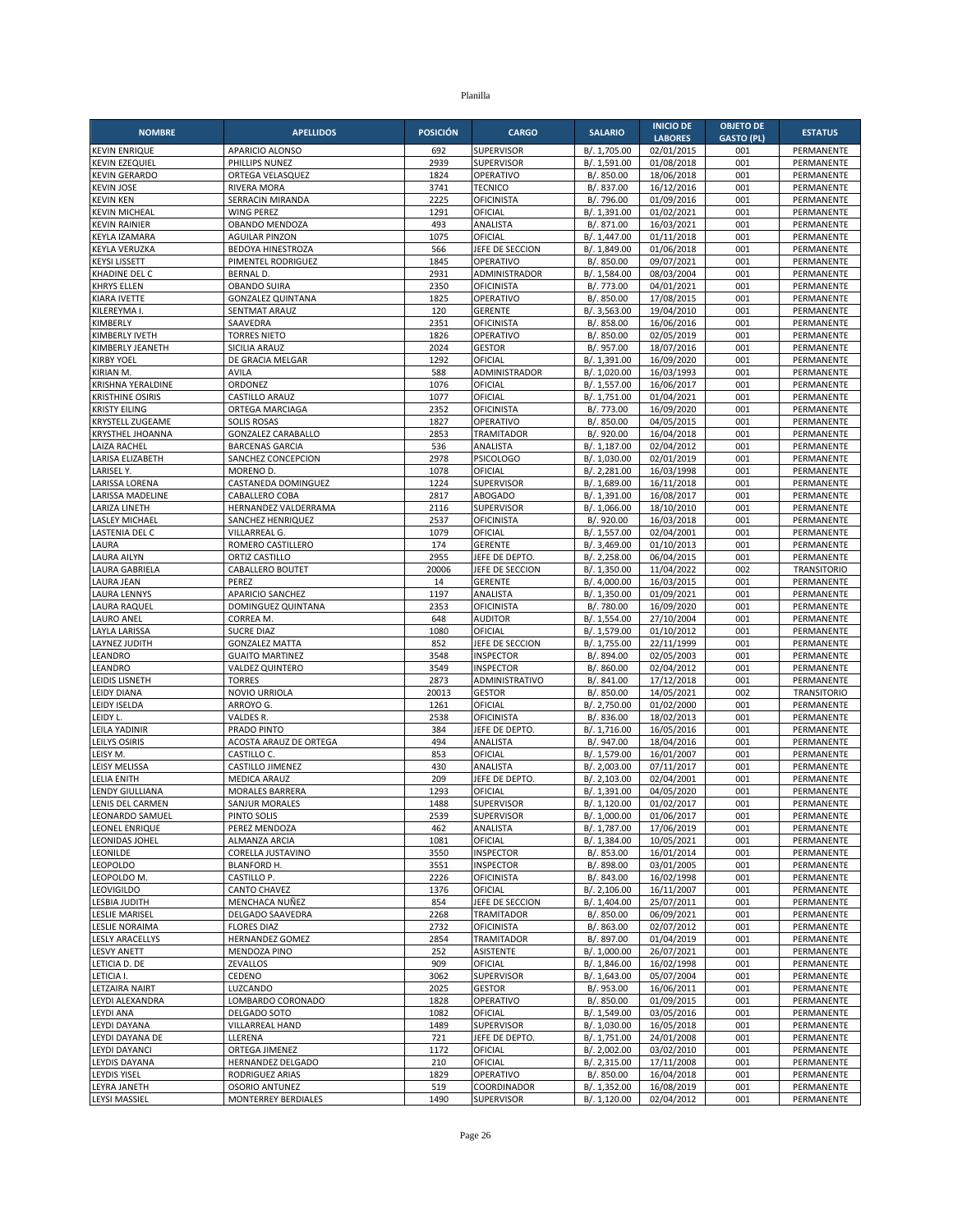| <b>NOMBRE</b>                            | <b>APELLIDOS</b>                            | <b>POSICIÓN</b> | <b>CARGO</b>                           | <b>SALARIO</b>               | <b>INICIO DE</b>         | <b>OBJETO DE</b>  | <b>ESTATUS</b>           |
|------------------------------------------|---------------------------------------------|-----------------|----------------------------------------|------------------------------|--------------------------|-------------------|--------------------------|
|                                          |                                             |                 |                                        |                              | <b>LABORES</b>           | <b>GASTO (PL)</b> |                          |
| LEYSIS Y.<br>LEYVI A.                    | <b>SANCHEZ S</b><br><b>FRANCIS ORTIZ</b>    | 855<br>756      | JEFE DE SECCION<br>JEFE DE SECCION     | B/. 1,520.00<br>B/. 1,774.00 | 16/06/2005<br>01/03/2000 | 001<br>001        | PERMANENTE<br>PERMANENTE |
| LIBRADA YISEL                            | <b>GUTIERREZ PEREZ</b>                      | 1830            | OPERATIVO                              | B/. 850.00                   | 03/07/2017               | 001               | PERMANENTE               |
| LIDANIS YARITSEL                         | CABALLERO GUERRA                            | 349             | <b>ASISTENTE</b>                       | B/. 1,030.00                 | 01/12/2020               | 001               | PERMANENTE               |
| LIDENIS MICHELLE                         | <b>BEJARANO GUERRA</b>                      | 3658            | ADMINISTRATIVO                         | B/. 929.00                   | 02/05/2018               | 001               | PERMANENTE               |
| LIDERFONSO                               | <b>GONZALEZ B.</b>                          | 2908<br>350     | ANALISTA                               | B/. 2,568.00                 | 01/07/1985               | 001<br>001        | PERMANENTE               |
| LIDIA DEL CARMEN<br><b>LIDIA ESTHER</b>  | <b>FLOREZ PEREZ</b><br>MURILLO ALCAZAR      | 1294            | <b>ASISTENTE</b><br>OFICIAL            | B/. 1,030.00<br>B/. 1,504.00 | 02/05/2018<br>16/08/2012 | 001               | PERMANENTE<br>PERMANENTE |
| LIDIA INES                               | ABREGO ALMANZA DE PEREGRINA                 | 86              | <b>GERENTE</b>                         | B/. 3,454.00                 | 01/01/2016               | 001               | PERMANENTE               |
| LIGIA GLORIELA                           | LONDONO A.                                  | 2540            | <b>OFICINISTA</b>                      | B/. 848.00                   | 01/10/1997               | 001               | PERMANENTE               |
| <b>LILIA AMARILIS</b>                    | <b>BANCHON WILSON</b>                       | 2733            | <b>OFICINISTA</b>                      | B/. 833.00                   | 01/10/2010               | 001               | PERMANENTE               |
| <b>LILIA ISABEL</b>                      | <b>CASTRO AIZPRUA</b>                       | 1295            | OFICIAL                                | B/. 1,391.00                 | 01/03/2016               | 001               | PERMANENTE               |
| LILIA ITZEL<br><b>LILIA ROSA</b>         | VILLARREAL PITTI<br>ARAUZ CARREÑO           | 2156<br>2734    | <b>OFICINISTA</b><br><b>OFICINISTA</b> | B/. 750.00<br>B/. 842.00     | 09/07/2021<br>11/04/2014 | 001<br>001        | PERMANENTE<br>PERMANENTE |
| <b>LILIA TERESA</b>                      | <b>VEGA DE AVILA</b>                        | 1491            | SUPERVISOR                             | B/. 1,115.00                 | 23/11/2011               | 001               | PERMANENTE               |
| LILIAN P.                                | MORALES C.                                  | 2965            | JEFE DE DEPTO                          | B/. 2,163.00                 | 05/04/2004               | 001               | PERMANENTE               |
| LILIANA                                  | SAMUDIO MENDOZA                             | 1831            | OPERATIVO                              | B/. 850.00                   | 16/05/2016               | 001               | PERMANENTE               |
| LILIANA AIDETH                           | <b>MADERA MORALES</b>                       | 2354            | <b>OFICINISTA</b>                      | B/. 838.00                   | 03/01/2017               | 001               | PERMANENTE               |
| LILIANA ELIZABETH                        | HINOJOSA ARMUELLES DE GOTI                  | 1296            | OFICIAL                                | B/. 1,625.00                 | 17/08/2015               | 001               | PERMANENTE               |
| <b>LILIANA ESTHER</b><br>LILIANA I.      | SANCHEZ MOREIRA<br>LEON R.                  | 1083<br>2355    | OFICIAL<br><b>OFICINISTA</b>           | B/. 1,476.00<br>B/. 1,000.00 | 01/04/1993<br>17/04/2006 | 001<br>001        | PERMANENTE<br>PERMANENTE |
| LILIANA IBETH                            | <b>FLORES</b>                               | 1832            | <b>OFICINISTA</b>                      | B/. 850.00                   | 16/07/2019               | 001               | PERMANENTE               |
| LILIANA J.                               | PINILLA B.                                  | 24              | <b>GERENTE</b>                         | B/. 4,500.00                 | 01/10/2014               | 001               | PERMANENTE               |
| LILIBETH AMARILIS                        | PEREZ DIAZ                                  | 995             | OFICIAL                                | B/. 1,350.00                 | 21/01/2022               | 001               | PERMANENTE               |
| LILIBETH DEL CARMEN                      | <b>CIGARRUISTA ARAUZ</b>                    | 2227            | <b>OFICINISTA</b>                      | B/. 793.00                   | 02/05/2019               | 001               | PERMANENTE               |
| LINDA VANESSA<br>LINETH DAYANA           | AVENDAÑO BONILLA                            | 3229<br>2983    | <b>ARQUITECTO</b><br>TRABAJADOR MANUAL | B/. 1,391.00<br>B/. 820.00   | 16/11/2016<br>03/07/2017 | 001<br>001        | PERMANENTE<br>PERMANENTE |
| LINETH EDITH                             | MORENO GUTIERREZ DE DIMAS<br>SANCHEZ ZAMORA | 2979            | <b>PSICOLOGO</b>                       | B/. 1,095.00                 | 16/10/2013               | 001               | PERMANENTE               |
| LINETH ESTHER                            | DAR CHALABI ZARATE                          | 1833            | OPERATIVO                              | B/. 850.00                   | 01/09/2017               | 001               | PERMANENTE               |
| LINETH I.                                | <b>OUINTERO</b>                             | 1834            | OPERATIVO                              | B/. 957.00                   | 03/07/2006               | 001               | PERMANENTE               |
| LINETHE ELVIRA                           | HERNANDEZ GONZALEZ                          | 351             | ASISTENTE                              | B/. 1,061.00                 | 03/12/2018               | 001               | PERMANENTE               |
| LINETTE B.                               | DE LIMA                                     | 2081            | OPERATIVO                              | B/. 994.00                   | 01/09/2005               | 001               | PERMANENTE               |
| <b>LINETTE ESTHER</b><br>LINETTE JULISSA | LOPEZ DE D AMIL<br>FIGUEROA MORENO DE VEGA  | 1569<br>105     | <b>GERENTE</b><br><b>GERENTE</b>       | B/. 2,388.00<br>B/. 3,660.00 | 01/09/2006<br>20/07/2020 | 001<br>001        | PERMANENTE<br>PERMANENTE |
| LIOMEDES                                 | PEREZ ABREGO                                | 1377            | OFICIAL                                | B/. 2,426.00                 | 16/07/2010               | 001               | PERMANENTE               |
| LIONEL                                   | <b>LASSO AGUILAR</b>                        | 3372            | <b>ABOGADO</b>                         | B/. 2,079.00                 | 01/11/2004               | 001               | PERMANENTE               |
| LIONEL ALBERTO                           | <b>HIGUERA FLORES</b>                       | 3552            | <b>INSPECTOR</b>                       | B/. 818.00                   | 06/11/2008               | 001               | PERMANENTE               |
| LIONEL ALEXANDER                         | <b>LOPEZ RIVERA</b>                         | 513             | OFICIAL                                | B/. 1,751.00                 | 16/03/2021               | 001               | PERMANENTE               |
| LIRIETH QUETZALIRIS<br>LISA M.           | <b>GUERRA GONZALEZ</b><br>RÍOS D            | 1835<br>2541    | OPERATIVO<br>OFICINISTA                | B/. 850.00<br>B/. 879.00     | 17/09/2018<br>20/10/2014 | 001<br>001        | PERMANENTE<br>PERMANENTE |
| LISBETH DEL ROSARIO                      | SALINAS MENDEZ                              | 1297            | OFICIAL                                | B/. 1,520.00                 | 16/06/2000               | 001               | PERMANENTE               |
| LISBETH M.                               | TORRES M.                                   | 1570            | <b>GERENTE</b>                         | B/. 2,387.00                 | 17/11/2008               | 001               | PERMANENTE               |
| LISBETH M. DE                            | MARTINEZ                                    | 1571            | <b>GERENTE</b>                         | B/. 2,163.00                 | 17/12/2007               | 001               | PERMANENTE               |
| LISBETH MARGARITA                        | QUIEL                                       | 1492            | <b>SUPERVISOR</b>                      | B/. 1,420.00                 | 03/04/2000               | 001               | PERMANENTE               |
| LISETH H.                                | <b>BARRIOS H.</b>                           | 3246            | <b>AVALUADOR</b>                       | B/. 2,426.00                 | 28/04/2009               | 001               | PERMANENTE               |
| <b>LISHETE</b><br>LISNETH HAYDEE         | CORDOBA SAMANIEGO<br>LEZCANO GONZALEZ       | 2542<br>1836    | <b>OFICINISTA</b><br>OPERATIVO         | B/. 817.00<br>B/. 850.00     | 01/12/2017<br>01/12/2020 | 001<br>001        | PERMANENTE<br>PERMANENTE |
| LISNETH MARCELINA                        | CABALLERO SERRANO                           | 1837            | OPERATIVO                              | B/. 850.00                   | 01/03/2017               | 001               | PERMANENTE               |
| LISSA MILENA                             | HERRERA QUIEL DE MIRANDA                    | 650             | <b>AUDITOR</b>                         | B/. 1,469.00                 | 16/09/2014               | 001               | PERMANENTE               |
| LISSETTE CAROLINA                        | <b>BOTELLO AIZPRUA</b>                      | 2543            | OFICINISTA                             | B/. 830.00                   | 03/10/2016               | 001               | PERMANENTE               |
| LISSETTE YOHANA                          | GONZÁLEZ ARAÚZ                              | 352             | ASISTENTE                              | B/. 1,030.00                 | 18/01/2021               | 001               | PERMANENTE               |
| LISUARTE ENRIQUE<br><b>LISY GISSELLE</b> | ROBLEDO RIVAS<br><b>BARRIOS HERNANDEZ</b>   | 353<br>3005     | <b>ASISTENTE</b><br><b>AUXILIAR</b>    | B/. 1,037.00<br>B/. 740.00   | 18/07/2016<br>16/07/2018 | 001<br>001        | PERMANENTE<br>PERMANENTE |
| LIUMA DAYAMIN                            | MOLINA DOUGLAS                              | 1008            | OFICIAL                                | B/. 1,545.00                 | 01/12/2020               | 001               | PERMANENTE               |
| LIXIS LUCIANA                            | <b>GUERRA PIMENTEL</b>                      | 1084            | OFICIAL                                | B/. 1,391.00                 | 21/04/2014               | 001               | PERMANENTE               |
| LIZ MARIE                                | VILLAMONTE G.                               | 910             | OFICIAL                                | B/. 1,681.00                 | 16/08/2001               | 001               | PERMANENTE               |
| <b>LIZ MARY</b>                          | CARVAJAL CORONADO                           | 3659            | ADMINISTRATIVO                         | B/. 1,054.00                 | 18/05/2015               | 001               | PERMANENTE               |
| LIZ MAVEL                                | ANDRADE M.                                  | 354             | <b>ASISTENTE</b>                       | B/. 1,137.00                 | 02/12/1997               | 001               | PERMANENTE               |
| LIZBEIKA EDITH<br>LIZBETH E. DE          | PITTI GUERRA<br>SANDOVAL                    | 1378<br>1173    | OFICIAL<br>OFICIAL                     | B/. 2,006.00<br>B/. 2,586.00 | 26/07/2010<br>01/03/1983 | 001<br>001        | PERMANENTE<br>PERMANENTE |
| LIZEIKA LORENA                           | <b>GONZALEZ DE GARCIA</b>                   | 2544            | <b>OFICINISTA</b>                      | B/. 770.00                   | 16/11/2020               | 001               | PERMANENTE               |
| LIZETH DEL CARMEN                        | BETHANCOURTH TORRES                         | 251             | <b>ASISTENTE</b>                       | B/. 1,000.00                 | 03/08/2021               | 001               | PERMANENTE               |
| LIZETH L.                                | GONZALEZ                                    | 962             | OFICIAL                                | B/. 1,490.00                 | 02/03/2009               | 001               | PERMANENTE               |
| LIZEYKA O. DE                            | CAPELLA                                     | 3111            | SUPERVISOR                             | B/. 1,139.00                 | 16/12/1999               | 001               | PERMANENTE               |
| <b>LIZKA VIANETT</b>                     | <b>BURGOS MANCILLA</b>                      | 1085            | OFICIAL                                | B/. 1,549.00                 | 16/05/2000               | 001               | PERMANENTE               |
| <b>LIZLLEY AYZKEL</b><br>LOHANA VIANETH  | SAMANIEGO HERRERA<br>ESCRIBANO RODRIGUEZ    | 2545<br>3173    | <b>OFICINISTA</b><br><b>SUPERVISOR</b> | B/. 773.00<br>B/. 1,057.00   | 24/05/2021<br>15/10/2010 | 001<br>001        | PERMANENTE<br>PERMANENTE |
| LOIDA IVETTE                             | <b>GODOY TROYA</b>                          | 671             | ANALISTA                               | B/. 1,731.00                 | 01/06/2016               | 001               | PERMANENTE               |
| LOISANA MARIA                            | <b>JAEN TELLO</b>                           | 2735            | <b>OFICINISTA</b>                      | B/. 813.00                   | 18/06/2018               | 001               | PERMANENTE               |
| <b>LORAENS ESTEPHANY</b>                 | <b>FRAGO SAMUDIO</b>                        | 553             | JEFE DE DEPTO.                         | B/. 2,100.00                 | 19/05/2008               | 001               | PERMANENTE               |
| LORENA DEL CARMEN                        | <b>GONZALEZ RODRIGUEZ</b>                   | 3289            | OPERATIVO                              | B/. 862.00                   | 10/05/2011               | 001               | PERMANENTE               |
| LORENA ELIZABETH                         | PERALTA VEGA                                | 1086            | OFICIAL                                | B/. 1,688.00                 | 23/01/2008               | 001               | PERMANENTE               |
| LORENA JOHAN<br>LORENZO                  | RIVERA DE LEON<br><b>MORALES</b>            | 2082<br>3715    | OPERATIVO<br>TRABAJADOR MANUAL         | B/. 927.00<br>B/. 871.00     | 01/04/2014<br>22/07/2010 | 001<br>001        | PERMANENTE<br>PERMANENTE |
| LORENZO                                  | <b>ESCUDERO CERRUD</b>                      | 140             | <b>GERENTE</b>                         | B/. 3,296.00                 | 17/08/2020               | 001               | PERMANENTE               |
| LORIELA DEL CARMEN                       | RAMOS DELGADO                               | 1572            | GERENTE                                | B/. 2,218.00                 | 17/06/2019               | 001               | PERMANENTE               |
| LORRAINE ESTELA                          | WISDOM DE PEREA                             | 1838            | OPERATIVO                              | B/. 850.00                   | 16/01/2013               | 001               | PERMANENTE               |
| LOURDES A. DE                            | CORDOBA                                     | 166             | <b>GERENTE</b>                         | B/. 3,594.00                 | 16/02/1984               | 001               | PERMANENTE               |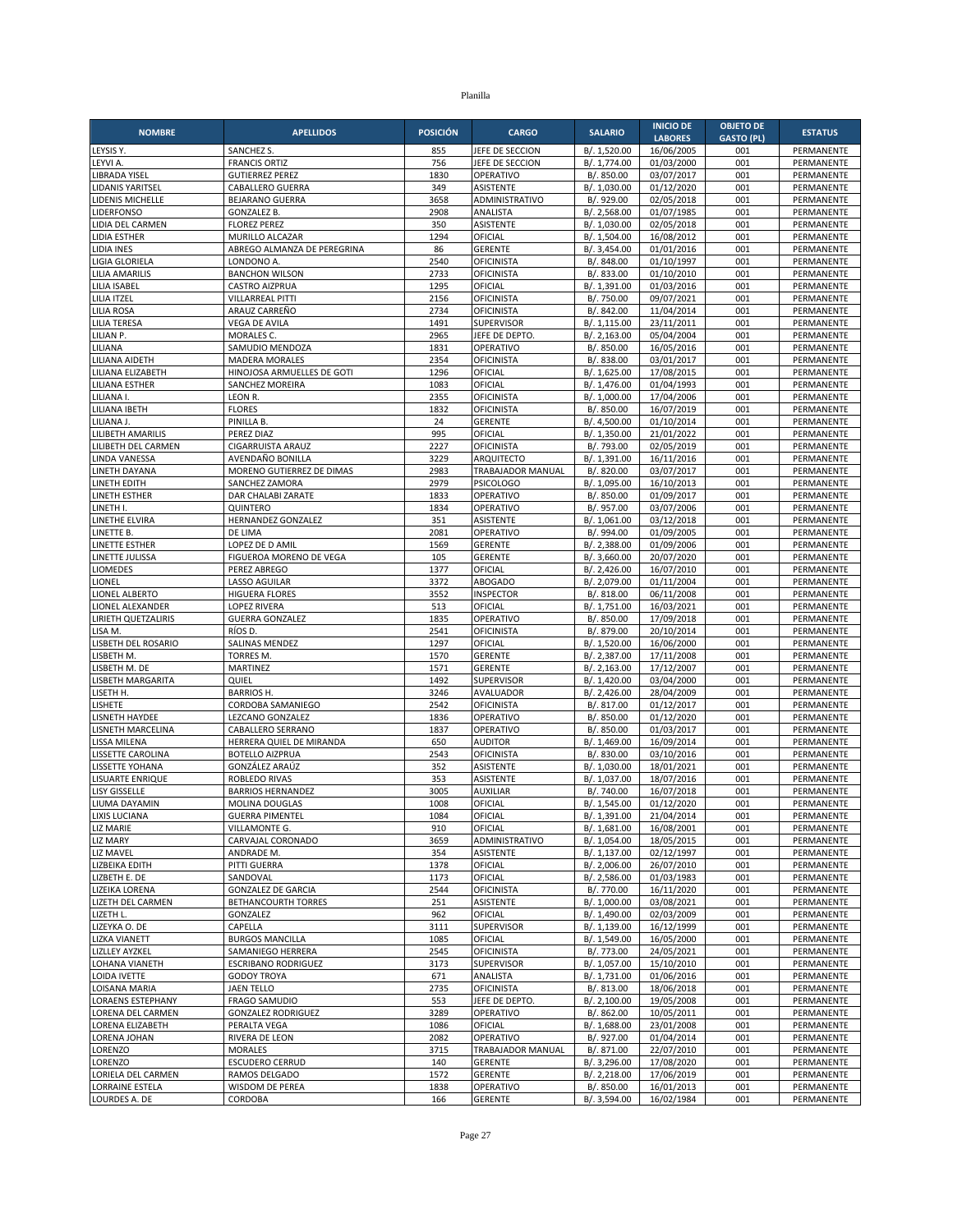|                                   |                                           |                 |                                      |                              | <b>INICIO DE</b>         | <b>OBJETO DE</b>  |                          |
|-----------------------------------|-------------------------------------------|-----------------|--------------------------------------|------------------------------|--------------------------|-------------------|--------------------------|
| <b>NOMBRE</b>                     | <b>APELLIDOS</b>                          | <b>POSICIÓN</b> | <b>CARGO</b>                         | <b>SALARIO</b>               | <b>LABORES</b>           | <b>GASTO (PL)</b> | <b>ESTATUS</b>           |
| LOURDES AMELIA                    | <b>MARTINEZ PEREZ</b>                     | 651             | <b>AUDITOR</b>                       | B/. 1,512.00                 | 02/08/2010               | 001               | PERMANENTE               |
| LOURDES AYDE                      | FLETCHER N.                               | 2356            | OFICINISTA                           | B/. 830.00                   | 01/08/1995               | 001               | PERMANENTE               |
| LOURDES D.                        | <b>FRIAS SANCHEZ</b>                      | 283             | <b>ASISTENTE</b>                     | B/. 1,523.00                 | 01/04/1984               | 001               | PERMANENTE               |
| LOURDES DEL C.                    | MIRANDA VEGA                              | 757             | JEFE DE SECCION                      | B/. 1,566.00                 | 16/05/1995               | 001               | PERMANENTE               |
| <b>LOURDES GABRIELA</b>           | <b>GARCIA VEGA</b>                        | 3349            | <b>ABOGADO</b>                       | B/. 1,350.00                 | 16/10/2021               | 001               | PERMANENTE               |
| LOURDES MARIELA                   | <b>GONZALEZ SUAREZ</b>                    | 30              | <b>GERENTE</b>                       | B/. 3,750.00                 | 16/05/2016<br>01/12/1999 | 001               | PERMANENTE<br>PERMANENTE |
| LOURDES Y.                        | <b>QUINTERO VERA</b>                      | 963<br>1006     | OFICIAL<br>OFICIAL                   | B/. 1,498.00<br>B/. 1,538.00 |                          | 001<br>001        |                          |
| LOURDES YOJHANA<br>LOURETH MIRIAM | <b>DIAZ NAVARRO</b><br>MORALES ZAMBRANO   | 2083            | OPERATIVO                            | B/. 994.00                   | 16/06/2021<br>18/07/2012 | 001               | PERMANENTE<br>PERMANENTE |
| LOYDA I.                          | HENRIQUEZ P.                              | 396             | JEFE DE DEPTO.                       | B/. 2,750.00                 | 01/03/2000               | 001               | PERMANENTE               |
| LUCIA CAROLINA                    | <b>GARRIDO CAMARGO</b>                    | 1839            | OPERATIVO                            | B/. 850.00                   | 01/09/2017               | 001               | PERMANENTE               |
| LUCIANO                           | <b>CABALLERO MORALES</b>                  | 1974            | <b>SUPERVISOR</b>                    | B/. 1,103.00                 | 17/09/2012               | 001               | PERMANENTE               |
| LUCILA A.                         | MIRANDA G.                                | 1087            | OFICIAL                              | B/. 1,675.00                 | 01/12/2005               | 001               | PERMANENTE               |
| LUCY GRACIELA                     | CHIRU MORAN                               | 284             | ASISTENTE                            | B/. 2,000.00                 | 01/06/1992               | 001               | PERMANENTE               |
| LUIS                              | <b>CAMPOS</b>                             | 964             | OFICIAL                              | B/. 1,709.00                 | $\frac{07}{02}$ /1980    | 001               | PERMANENTE               |
| LUIS                              | LAN MARMOLEJO                             | 3553            | <b>INSPECTOR</b>                     | B/. 845.00                   | 01/05/2011               | 001               | PERMANENTE               |
| LUIS                              | LAWSON                                    | 237             | GERENTE-ASISTENTE                    | B/. 3,294.00                 | 18/02/2010               | 001               | PERMANENTE               |
| LUIS A                            | PEREZ M.                                  | 1298            | OFICIAL                              | B/. 1,649.00                 | 17/04/2003               | 001               | PERMANENTE               |
| LUIS A.                           | VERGARA                                   | 3554            | <b>INSPECTOR</b>                     | B/. 859.00                   | 16/01/2009               | 001               | PERMANENTE               |
| LUIS A.                           | CRUZ G.                                   | 3311            | CONDUCTOR                            | B/. 1,000.00                 | 01/12/2005               | 001               | PERMANENTE               |
| LUIS A                            | BEST D.                                   | 1174            | OFICIAL                              | B/. 2,186.00                 | 16/06/2006               | 001               | PERMANENTE               |
| LUIS A.                           | DUQUE V.                                  | 965             | OFICIAL                              | B/. 1,391.00                 | 01/09/2006               | 001               | PERMANENTE               |
| LUIS A.                           | SALDANA G.                                | 3373            | <b>ABOGADO</b>                       | B/. 1,513.00                 | 01/06/2007               | 001               | PERMANENTE               |
| LUIS A.<br>LUIS ADRIEL            | <b>GRAJALES</b>                           | 3312<br>3063    | CONDUCTOR<br><b>SUPERVISOR</b>       | B/. 812.00                   | 18/06/2007               | 001<br>001        | PERMANENTE<br>PERMANENTE |
| LUIS ALBERTO                      | RODRIGUEZ PINTO<br>PONCE                  | 3313            | CONDUCTOR                            | B/. 1,035.00<br>B/. 1,000.00 | 24/11/2010<br>19/12/1983 | 001               | PERMANENTE               |
| LUIS ALBERTO                      | MEDICA JHANGIMAL                          | 2921            | <b>TECNICO</b>                       | B/. 1,941.00                 | 01/03/2011               | 001               | PERMANENTE               |
| LUIS ALBERTO                      | GONZALEZ PEÑALOZA                         | 64              | <b>GERENTE</b>                       | B/. 3,801.00                 | 20/09/2010               | 001               | PERMANENTE               |
| LUIS ALBERTO                      | ULLOA MENDOZA                             | 3314            | CONDUCTOR                            | B/. 814.00                   | 18/05/1998               | 001               | PERMANENTE               |
| LUIS ALBERTO                      | TEJADA ZALDIVAR                           | 2736            | <b>OFICINISTA</b>                    | B/. 793.00                   | 17/12/2018               | 001               | PERMANENTE               |
| LUIS ALBERTO                      | MUÑOZ SALAS                               | 3315            | CONDUCTOR                            | B/. 750.00                   | 17/08/2020               | 001               | PERMANENTE               |
| LUIS ALBERTO                      | <b>BARRIA RIVERA</b>                      | 2880            | OPERADOR                             | B/. 770.00                   | 16/10/2020               | 001               | PERMANENTE               |
| LUIS ALEJANDRO                    | MENDEZ                                    | 2958            | JEFE DE DEPTO.                       | B/. 2,853.00                 | 02/07/2001               | 001               | PERMANENTE               |
| LUIS ALEXANDER                    | PEREZ RODRIQUEZ                           | 3374            | <b>ABOGADO</b>                       | B/. 1,520.00                 | 16/02/2012               | 001               | PERMANENTE               |
| LUIS ALEXIS                       | <b>JORDAN JORDAN</b>                      | 2357            | <b>OFICINISTA</b>                    | B/. 796.00                   | 03/09/2018               | 001               | PERMANENTE               |
| LUIS ANDRES                       | <b>GARCIA LINDO</b>                       | 3112            | <b>SUPERVISOR</b>                    | B/. 1,786.00                 | 25/10/1982               | 001               | PERMANENTE               |
| LUIS ANGEL                        | <b>TERAN</b>                              | 3113            | <b>SUPERVISOR</b>                    | B/. 1,341.00                 | 16/03/1983               | 001               | PERMANENTE               |
| LUIS ANTONIO                      | VASQUEZ SERRANO                           | 3262            | AVALUADOR                            | B/. 2,156.00                 | 02/09/1985               | 001               | PERMANENTE               |
| LUIS ANTONIO                      | CAÑAGA RIVERA                             | 3555            | <b>INSPECTOR</b>                     | B/. 860.00                   | 01/12/2015               | 001               | PERMANENTE               |
| LUIS ANTONIO                      | <b>CASTRO NEWMAN</b>                      | 431             | ANALISTA                             | B/. 1,639.00                 | 18/09/2017               | 001               | PERMANENTE               |
| LUIS ANTONIO<br>LUIS ANTONIO      | SEGURA VILLARREAL<br><b>SANTANA ARIAS</b> | 3556<br>1651    | <b>INSPECTOR</b><br><b>TECNICO</b>   | B/. 793.00<br>B/. 824.00     | 02/07/2019<br>18/02/2021 | 001<br>001        | PERMANENTE<br>PERMANENTE |
| LUIS ANTONIO                      | CASTILLO HERNANDEZ                        | 355             | <b>ASISTENTE</b>                     | B/. 1,025.00                 | 16/05/2018               | 001               | PERMANENTE               |
| LUIS CARLOS                       | <b>CASTILLO GUTIERREZ</b>                 | 2922            | <b>TECNICO</b>                       | B/. 1,260.00                 | 21/03/2011               | 001               | PERMANENTE               |
| LUIS CARLOS                       | DE LEON                                   | 911             | OFICIAL                              | B/. 1,673.00                 | 01/09/2003               | 001               | PERMANENTE               |
| LUIS CARLOS                       | <b>GUERRA CABRERA</b>                     | 1840            | OPERATIVO                            | B/. 850.00                   | 16/11/2020               | 001               | PERMANENTE               |
| LUIS CARLOS                       | <b>VERAS RUIZ</b>                         | 1379            | OFICIAL                              | B/. 2,315.00                 | 19/04/2010               | 001               | PERMANENTE               |
| LUIS D.                           | <b>BATISTA BERNAL</b>                     | 1380            | OFICIAL                              | B/. 3,000.00                 | 03/12/2007               | 001               | PERMANENTE               |
| LUIS E.                           | DIAZ G.                                   | 17              | <b>GERENTE</b>                       | B/. 3,750.00                 | 01/04/1984               | 001               | PERMANENTE               |
| LUIS E.                           | <b>TORRES</b>                             | 2228            | <b>OFICINISTA</b>                    | B/. 795.00                   | 02/02/2010               | 001               | PERMANENTE               |
| LUIS EDUARDO                      | YANGUEZ QUINTERO                          | 1426            | OFICIAL                              | B/. 1,538.00                 | 18/01/2021               | 001               | PERMANENTE               |
| LUIS EDUARDO                      | <b>VILLAVERDE SAURI</b>                   | 3316            | CONDUCTOR                            | B/. 750.00                   | 16/03/2015               | 001               | PERMANENTE               |
| LUIS EDUARDO                      | <b>MARTINEZ IBARRA</b>                    | 2881            | OPERADOR                             | B/. 770.00                   | 01/12/2020               | 001               | PERMANENTE               |
| LUIS EDUARDO                      | MORENO BOTELLO                            | 1841            | OPERATIVO                            | B/. 850.00                   | 17/10/2016               | 001               | PERMANENTE               |
| LUIS EMANUEL                      | MC LEAN BERNAL                            | 3557            | <b>INSPECTOR</b>                     | B/. 817.00                   | 01/12/2017               | 001               | PERMANENTE               |
| LUIS ENRIQUE                      | PATINO CERRUD<br><b>VERGARA JUAREZ</b>    | 672<br>966      | ANALISTA<br>OFICIAL                  | B/. 1,490.00                 | 01/12/1987               | 001               | PERMANENTE               |
| LUIS ENRIQUE<br>LUIS ENRIQUE      | <b>BONILLA BASO</b>                       | 2884            | INGENIERO                            | B/. 1,546.00<br>B/. 2,400.00 | 01/06/2017<br>03/12/2012 | 001<br>001        | PERMANENTE<br>PERMANENTE |
| LUIS ERNESTO                      | DÍAZ TAPIA                                | 2546            | <b>OFICINISTA</b>                    | B/. 866.00                   | 17/02/2014               | 001               | PERMANENTE               |
| LUIS ERNESTO                      | <b>MORALES</b>                            | 2229            | <b>OFICINISTA</b>                    | B/. 897.00                   | 18/05/1998               | 001               | PERMANENTE               |
| LUIS FELIPE                       | REYES GONZALEZ                            | 1573            | <b>GERENTE</b>                       | B/. 2,914.00                 | 07/04/2014               | 001               | PERMANENTE               |
| LUIS FERNANDO                     | PEÑALBA                                   | 2230            | <b>OFICINISTA</b>                    | B/. 785.00                   | 01/10/2015               | 001               | PERMANENTE               |
| LUIS FERNANDO                     | LEDEZMA BARRANCO                          | 2804            | MENSAJERO                            | B/. 620.00                   | 16/03/2021               | 001               | PERMANENTE               |
| LUIS FERNANDO                     | BERROCAL RODRIGUEZ                        | 3341            | <b>ASISTENTE</b>                     | B/. 1,128.00                 | 17/02/2020               | 001               | PERMANENTE               |
| LUIS G.                           | MONTENEGRO C.                             | 156             | <b>GERENTE</b>                       | B/. 3,090.00                 | 16/12/2005               | 001               | PERMANENTE               |
| LUIS GUSTAVO                      | ESPINOSA FERNANDEZ                        | 2889            | OPERATIVO                            | B/. 3,376.00                 | 01/09/2010               | 001               | PERMANENTE               |
| LUIS HERACLIO                     | <b>DIAZ TAYLOR</b>                        | 147             | <b>GERENTE</b>                       | B/. 3,500.00                 | 28/06/1999               | 001               | PERMANENTE               |
| LUIS JAVIER                       | <b>MADRID AMAYA</b>                       | 2150            | <b>GESTOR</b>                        | B/. 750.00                   | 18/04/2022               | 001               | PERMANENTE               |
| LUIS JAVIER                       | CASTROVERDE MEDINA                        | 1184            | OFICIAL                              | B/. 2,392.00                 | 01/12/2017               | 001               | PERMANENTE               |
| LUIS JERONIMO                     | <b>GUILLEN</b>                            | 1493            | SUPERVISOR                           | B/. 1,331.00                 | 16/09/1983               | 001               | PERMANENTE               |
| LUIS JORGE                        | <b>BELTRAN SOUSA</b>                      | 3064            | SUPERVISOR                           | B/. 1,040.00                 | 17/05/2010               | 001               | PERMANENTE               |
| LUIS LEONARDO                     | CARRERA RODRIGUEZ                         | 2547            | OFICINISTA                           | B/. 838.00                   | 17/09/2013               | 001               | PERMANENTE               |
| LUIS MANUEL                       | QUIJADA                                   | 2358            | <b>OFICINISTA</b>                    | B/. 828.00                   | 16/08/2017               | 001<br>001        | PERMANENTE               |
| LUIS MANUEL<br>LUIS MARTIN        | MAGALLON CORREA<br>DE LEON ISAACS         | 3558<br>3559    | <b>INSPECTOR</b><br><b>INSPECTOR</b> | B/. 814.00<br>B/. 847.00     | 16/11/2017<br>01/09/2008 | 001               | PERMANENTE<br>PERMANENTE |
| LUIS MIGUEL                       | <b>OLIVARES ORTIZ</b>                     | 2157            | <b>OFICINISTA</b>                    | B/. 750.00                   | 05/07/2021               | 001               | PERMANENTE               |
| LUIS ORLANDO                      | MADRID DEL CID                            | 3114            | SUPERVISOR                           | B/. 1,093.00                 | 16/08/2016               | 001               | PERMANENTE               |
| LUIS RAUL                         | <b>FORERO JUAN</b>                        | 618             | <b>AUDITOR</b>                       | B/. 1,350.00                 | 19/05/2022               | 001               | PERMANENTE               |
|                                   |                                           |                 |                                      |                              |                          |                   |                          |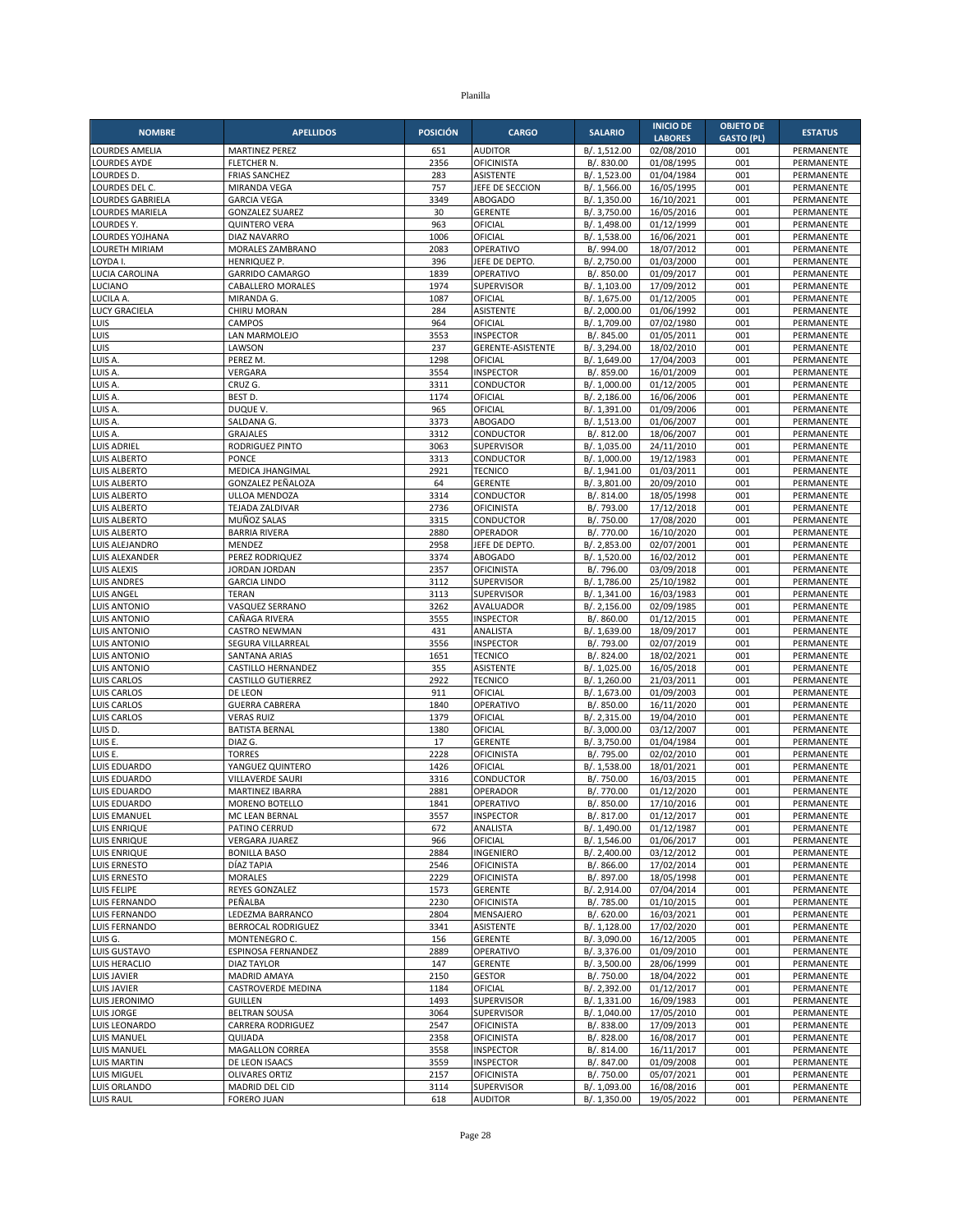|                                      |                                            |                 |                                       |                              | <b>INICIO DE</b>         | <b>OBJETO DE</b>  |                          |
|--------------------------------------|--------------------------------------------|-----------------|---------------------------------------|------------------------------|--------------------------|-------------------|--------------------------|
| <b>NOMBRE</b>                        | <b>APELLIDOS</b>                           | <b>POSICIÓN</b> | <b>CARGO</b>                          | <b>SALARIO</b>               | <b>LABORES</b>           | <b>GASTO (PL)</b> | <b>ESTATUS</b>           |
| LUIS SALVADOR                        | ELETA G.                                   | 2359            | <b>OFICINISTA</b>                     | B/. 1,052.00                 | 04/01/1988               | 001               | PERMANENTE               |
| LUIS TELEMBI                         | <b>GONZALEZ MORALES</b>                    | 3342            | <b>ASISTENTE</b>                      | B/. 947.00                   | 11/08/2014               | 001               | PERMANENTE               |
| LUIS VITELIO                         | VILLARREAL GUERRERO                        | 2360            | <b>OFICINISTA</b>                     | B/. 817.00                   | 07/11/2017               | 001               | PERMANENTE               |
| LUISA                                | GARCIA JIMENEZ DE DEL VASTO                | 652             | <b>AUDITOR</b>                        | B/. 1,454.00                 | 12/03/2013               | 001               | PERMANENTE               |
| LUISA<br>LUISA MARIA                 | HERNANDEZ T.<br><b>ESTRADA HARRISON</b>    | 1225<br>673     | <b>SUPERVISOR</b><br><b>ANALISTA</b>  | B/. 2,273.00<br>B/. 1,391.00 | 22/02/1996<br>06/11/2015 | 001<br>001        | PERMANENTE<br>PERMANENTE |
| LUISA YARIELIS                       | <b>CEDENO VEGA</b>                         | 1574            | <b>GERENTE</b>                        | B/. 2,399.00                 | 10/05/1999               | 001               | PERMANENTE               |
| LUISAURA CELESTE                     | SÁNCHEZ DE LEÓN                            | 3115            | <b>SUPERVISOR</b>                     | B/. 1,040.00                 | 03/01/2017               | 001               | PERMANENTE               |
| LUKENA B.                            | <b>FORBES G.</b>                           | 285             | <b>ASISTENTE</b>                      | B/. 1,649.00                 | 03/02/1997               | 001               | PERMANENTE               |
| LURDES DEL CARMEN                    | RACINE ARGUELLO                            | 2737            | <b>OFICINISTA</b>                     | B/. 790.00                   | 17/09/2018               | 001               | PERMANENTE               |
| LUZ EDILMA                           | COFFRE M.                                  | 356             | <b>ASISTENTE</b>                      | B/. 1,530.00                 | 01/02/1982               | 001               | PERMANENTE               |
| <b>LUZ GRACIELA</b>                  | PENALOZA ABREGO                            | 2635            | <b>GESTOR</b>                         | B/. 720.00                   | 03/05/2021               | 001               | PERMANENTE               |
| LUZ I.                               | CARRASCO                                   | 1494            | <b>SUPERVISOR</b>                     | B/. 1,255.00                 | 01/03/2005               | 001               | PERMANENTE               |
| <b>LUZ MARIA</b>                     | DE SAMUDIO                                 | 3116            | <b>SUPERVISOR</b>                     | B/. 1,468.00                 | 01/08/2002               | 001               | PERMANENTE               |
| <b>LUZ MILAGROS</b>                  | <b>ETTRICK PALACIOS</b>                    | 554             | JEFE DE SECCION                       | B/. 1,922.00                 | 18/02/2013               | 001               | PERMANENTE               |
| LUZ MILENA                           | <b>GRACIANI OBANDO</b>                     | 856             | JEFE DE SECCION                       | B/. 1,460.00                 | 01/02/2011               | 001               | PERMANENTE               |
| <b>LUZ ZAYIRA</b><br>LUZMILA         | PINZON VASQUEZ                             | 3117<br>2117    | SUPERVISOR<br>ANALISTA                | B/. 1,251.00                 | 02/12/2011               | 001<br>001        | PERMANENTE               |
| LUZMILA                              | <b>HERRERA</b><br>OSORIO PEREZ DE GARCIA   | 619             | JEFE DE SECCION                       | B/. 992.00<br>B/. 1,350.00   | 09/06/2008<br>16/05/2022 | 001               | PERMANENTE<br>PERMANENTE |
| LY ESTELA                            | <b>QUINTERO ORTIZ</b>                      | 186             | JEFE DE DEPTO.                        | B/. 3,000.00                 | 02/03/2017               | 001               | PERMANENTE               |
| LYDIA ISABEL                         | <b>ORTIZ PEREZ</b>                         | 2548            | <b>OFICINISTA</b>                     | B/. 1,313.00                 | 01/09/2009               | 001               | PERMANENTE               |
| <b>LYLE MARIE</b>                    | <b>SOSA ECHEVERS</b>                       | 1436            | OFICIAL                               | B/. 1,768.00                 | 03/01/2017               | 001               | PERMANENTE               |
| LYN KIABETH                          | ARANDA ARCIA                               | 2549            | <b>OFICINISTA</b>                     | B/. 810.00                   | 02/05/2018               | 001               | PERMANENTE               |
| <b>LYNDON CESAR</b>                  | <b>GUILLEN AVILA</b>                       | 3560            | <b>TECNICO</b>                        | B/. 850.00                   | 16/11/2016               | 001               | PERMANENTE               |
| MABEL                                | PEREZ MENDOZA                              | 3660            | ADMINISTRATIVO                        | B/. 929.00                   | 01/06/2016               | 001               | PERMANENTE               |
| MACEL YARINA                         | <b>TREJOS MORENO</b>                       | 1575            | <b>GERENTE</b>                        | B/. 2,184.00                 | 16/03/2020               | 001               | PERMANENTE               |
| MACKDONILDO                          | <b>GUTIERREZ GARCIA</b>                    | 3174            | SUPERVISOR                            | B/. 1.030.00                 | 18/07/2013               | 001               | PERMANENTE               |
| MACYURI YULEYKA                      | DELGADO CUEVAS                             | 1988            | OPERATIVO                             | B/. 850.00                   | 01/06/2021               | 001               | PERMANENTE               |
| MADELAINE                            | PEREZ A.                                   | 2361            | <b>OFICINISTA</b>                     | B/. 850.00                   | 01/12/2005               | 001               | PERMANENTE               |
| MADELAINE DEL CARMEN                 | <b>BARRAGAN CHING</b>                      | 1002            | OFICIAL                               | B/. 1,350.00                 | 06/07/2021               | 001               | PERMANENTE               |
| <b>MADELAINE VANESSA</b>             | ALEMAN CASTILLO                            | 2231            | <b>OFICINISTA</b>                     | B/. 798.00                   | 01/07/2005               | 001               | PERMANENTE               |
| <b>MADELEIN YIROLDI</b>              | <b>BARRIA COCHEZ</b>                       | 2796            | ANALISTA                              | B/. 810.00                   | 16/05/2018               | 001               | PERMANENTE               |
| <b>MADELEN ARELIS</b>                | <b>VEGA QUINTERO</b>                       | 1381            | OFICIAL                               | B/. 2,812.00                 | 01/06/2009               | 001               | PERMANENTE               |
| <b>MADELINE YAZMIN</b>               | SOTO DELGADO<br>MEDINA BERNAL              | 1842<br>1299    | OPERATIVO<br>OFICIAL                  | B/. 850.00<br>B/. 1,714.00   | 16/02/2017<br>03/05/2010 | 001<br>001        | PERMANENTE<br>PERMANENTE |
| MAGALIS MARISOL<br>MAGALYS           | PARRA N.                                   | 967             | OFICIAL                               | B/. 1,681.00                 | 03/01/2005               | 001               | PERMANENTE               |
| MAGDA LASTENIA                       | SANCHEZ MORENO DE BUITRAGO                 | 1088            | OFICIAL                               | B/. 1,739.00                 | 03/05/2016               | 001               | PERMANENTE               |
| <b>MAGDIEL ALBERTO</b>               | JIMENEZ RODRIGUEZ                          | 3561            | <b>INSPECTOR</b>                      | B/. 770.00                   | 10/05/2021               | 001               | PERMANENTE               |
| MAGIDA IRCENET                       | <b>GALINDO WILLIAMS</b>                    | 2362            | <b>OFICINISTA</b>                     | B/. 837.00                   | 03/06/2013               | 001               | PERMANENTE               |
| <b>MAGUIL</b>                        | <b>QUINTERO GOMEZ</b>                      | 913             | OFICIAL                               | B/. 1,655.00                 | 03/09/2012               | 001               | PERMANENTE               |
| MAIDETH MARLENYS                     | <b>REYES VEGA</b>                          | 2980            | <b>PSICOLOGO</b>                      | B/. 1,040.00                 | 16/09/2020               | 001               | PERMANENTE               |
| MAILY ALEJANDRA                      | <b>ZAPATA PEREZ</b>                        | 2550            | <b>OFICINISTA</b>                     | B/. 836.00                   | 16/05/2017               | 001               | PERMANENTE               |
| MAILYN DEL CARMEN                    | ALONSO JAEN                                | 1843            | OPERATIVO                             | B/. 850.00                   | 16/03/2017               | 001               | PERMANENTE               |
| MAIRA I.                             | <b>MOLINAR DEANS</b>                       | 968             | OFICIAL                               | B/. 1,634.00                 | 18/10/1993               | 001               | PERMANENTE               |
| MAIROBIS MAYBETH                     | <b>CISNEROS TORRES</b>                     | 2363            | <b>OFICINISTA</b>                     | B/. 793.00                   | 16/10/2017               | 001               | PERMANENTE               |
| <b>MAITE YUSET</b>                   | MEDRANO WAITE                              | 1844            | OPERATIVO                             | B/. 850.00                   | 01/06/2017               | 001               | PERMANENTE               |
| <b>MALBIS GRACIELA</b>               | MOJICA RODRIGUEZ                           | 1576            | <b>GERENTE</b>                        | B/. 2,399.00                 | 01/04/2013               | 001               | PERMANENTE               |
| MALENA MASSIEL                       | MONTENEGRO CORDOBA                         | 1495            | <b>SUPERVISOR</b>                     | B/. 1,030.00                 | 16/05/2016               | 001               | PERMANENTE               |
| <b>MALIBET ITZEL</b>                 | ATENCIO JORDAN                             | 1089<br>1226    | OFICIAL<br><b>SUPERVISOR</b>          | B/. 1,542.00<br>B/. 1,545.00 | 06/11/1995               | 001<br>001        | PERMANENTE               |
| MALINET CECILIA<br>MALLERLING NIURKA | <b>BUITRAGO MADRID</b><br>MARCIAGA DE CHOW | 1090            | OFICIAL                               | B/. 1,796.00                 | 01/06/2021<br>01/02/2012 | 001               | PERMANENTE<br>PERMANENTE |
| MALVIN X.                            | ORTEGA B.                                  | 165             | <b>GERENTE</b>                        | B/. 3,186.00                 | 01/08/2007               | 001               | PERMANENTE               |
| <b>MANFRETH MOISES</b>               | <b>ESPINOSA RUPIETTA</b>                   | 1668            | <b>INSPECTOR</b>                      | B/. 750.00                   | 03/05/2022               | 001               | PERMANENTE               |
| MANUEL                               | <b>AGUILAR</b>                             | 3175            | SUPERVISOR                            | B/. 2,000.00                 | 01/06/1978               | 001               | PERMANENTE               |
| MANUEL A.                            | ALVARADO                                   | 1155            | OFICIAL                               | B/. 2,742.00                 | 12/05/1980               | 001               | PERMANENTE               |
| MANUEL A.                            | CASTILLO B.                                | 3176            | SUPERVISOR                            | B/. 1,025.00                 | 16/07/2008               | 001               | PERMANENTE               |
| MANUEL ALBERTO                       | TEJADA SMITH                               | 37              | <b>GERENTE</b>                        | B/. 4,250.00                 | 17/04/1995               | 001               | PERMANENTE               |
| MANUEL ALEXANDER                     | GONZALEZ                                   | 2551            | OFICINISTA                            | B/. 810.00                   | 08/04/2013               | 001               | PERMANENTE               |
| <b>MANUEL ANTONIO</b>                | JAEN Q.                                    | 3211            | SUPERVISOR                            | B/. 2,818.00                 | 01/11/2004               | 001               | PERMANENTE               |
| MANUEL DE JESUS                      | CABALLERO                                  | 683             | <b>AUDITOR</b>                        | B/. 1,454.00                 | 16/08/2013               | 001               | PERMANENTE               |
| MANUEL DE JESUS                      | MELENDEZ ARAUZ                             | 3562            | <b>INSPECTOR</b>                      | B/. 853.00                   | 18/08/2014               | 001               | PERMANENTE               |
| MANUEL DE JESUS                      | <b>GONZALEZ CAMPOS</b>                     | 1382            | OFICIAL                               | B/. 2,498.00                 | 19/04/2010               | 001               | PERMANENTE               |
| MANUEL DE JESUS                      | MONTENEGRO ALVARADO                        | 3563            | <b>INSPECTOR</b><br><b>SUPERVISOR</b> | B/. 814.00                   | 16/10/2017               | 001               | PERMANENTE               |
| MANUEL DE JESUS<br>MANUEL DOMINGO    | <b>ACUNA REYES</b><br><b>MARIN SANTOS</b>  | 3206<br>382     | JEFE DE DEPTO.                        | B/. 1,237.00<br>B/. 2,532.00 | 16/10/2008<br>01/04/1993 | 001<br>001        | PERMANENTE<br>PERMANENTE |
| MANUEL E.                            | CEDENO                                     | 2964            | JEFE DE DEPTO.                        | B/. 2,746.00                 | 03/01/1983               | 001               | PERMANENTE               |
| MANUEL EDUARDO                       | MIRALLES ESTRIBI                           | 514             | JEFE DE DEPTO.                        | B/. 2,750.00                 | 05/08/2013               | 001               | PERMANENTE               |
| MANUEL FERNANDO                      | VERGARA RODRÍGUEZ                          | 1383            | OFICIAL                               | B/. 1,867.00                 | 07/11/2016               | 001               | PERMANENTE               |
| <b>MANUEL JOSE</b>                   | MORA ACOSTA                                | 2364            | <b>OFICINISTA</b>                     | B/. 913.00                   | 15/05/2013               | 001               | PERMANENTE               |
| MANUEL JOSE                          | SOTO GUERRA                                | 3451            | <b>INSPECTOR</b>                      | B/. 750.00                   | 23/03/2022               | 001               | PERMANENTE               |
| <b>MANUEL RAMON</b>                  | HENRIQUEZ RODRIGUEZ                        | 2552            | <b>OFICINISTA</b>                     | B/. 1,006.00                 | 17/08/2015               | 001               | PERMANENTE               |
| MANUEL SALVADOR                      | <b>GONZALEZ GONZALEZ</b>                   | 3564            | <b>INSPECTOR</b>                      | B/. 773.00                   | 21/04/2021               | 001               | PERMANENTE               |
| <b>MARA ITZEL</b>                    | <b>MARTINEZ</b>                            | 1445            | COORDINADOR                           | B/. 2,640.00                 | 10/05/1999               | 001               | PERMANENTE               |
| MARANY L.                            | VASSELL F.                                 | 2553            | <b>OFICINISTA</b>                     | B/. 841.00                   | 18/08/2008               | 001               | PERMANENTE               |
| MARCELIANO                           | RIVAS MURILLO                              | 3565            | <b>INSPECTOR</b>                      | B/. 773.00                   | 02/03/2020               | 001               | PERMANENTE               |
| MARCELINA DE                         | PEREZ                                      | 1175            | OFICIAL                               | B/. 3,000.00                 | 01/12/1994               | 001               | PERMANENTE               |
| MARCELINO RAMON                      | <b>BATISTA RODRIGUEZ</b>                   | 254             | ASISTENTE                             | B/. 1,000.00                 | 23/03/2022               | 001               | PERMANENTE               |
| MARCIA DEL C.                        | AZCARRAGA                                  | 20008           | OFICIAL                               | B/. 2,275.00                 | 01/04/2022               | 002               | <b>TRANSITORIO</b>       |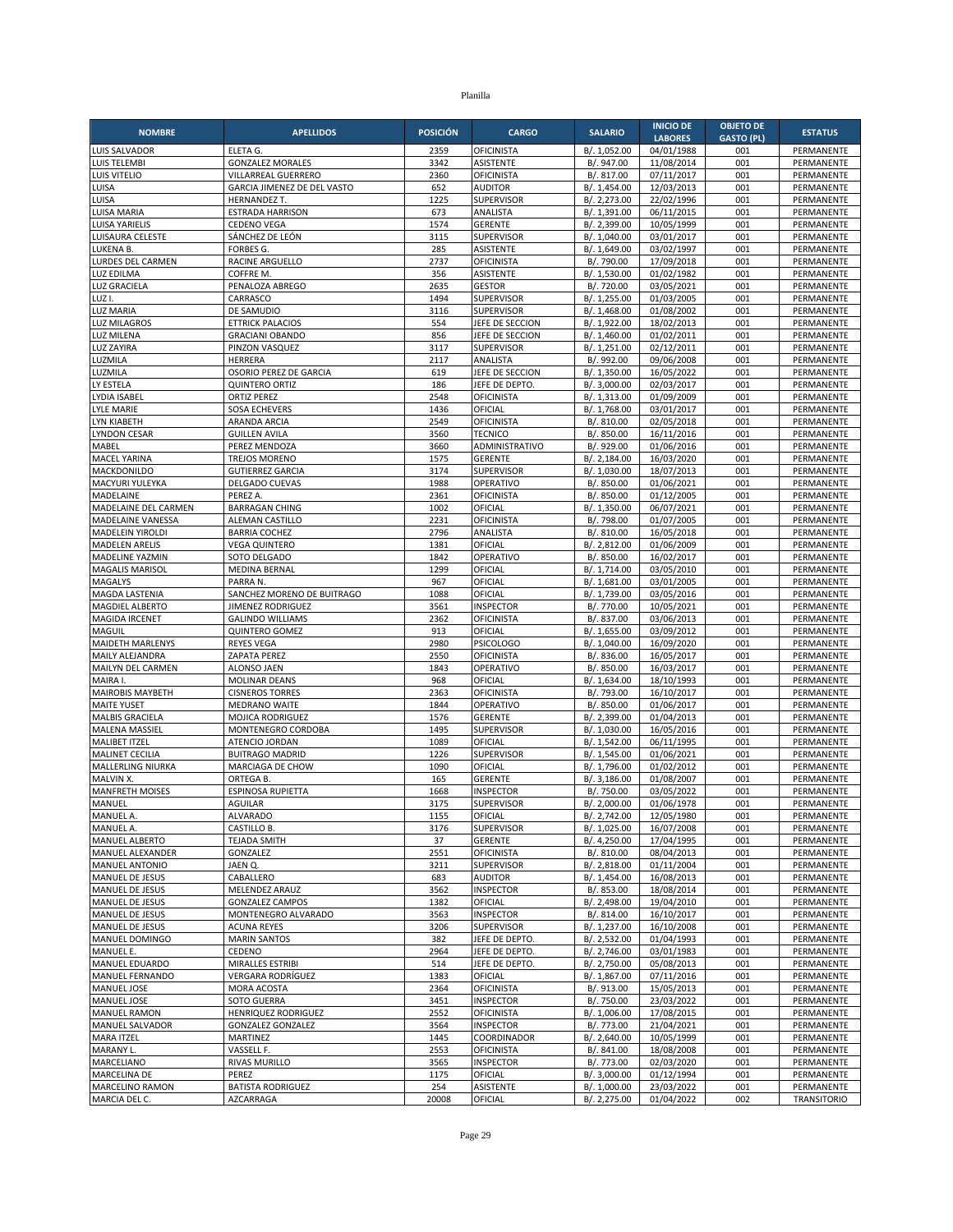| <b>NOMBRE</b>                               | <b>APELLIDOS</b>                                | <b>POSICIÓN</b> | <b>CARGO</b>                           | <b>SALARIO</b>               | <b>INICIO DE</b><br><b>LABORES</b> | <b>OBJETO DE</b><br><b>GASTO (PL)</b> | <b>ESTATUS</b>           |
|---------------------------------------------|-------------------------------------------------|-----------------|----------------------------------------|------------------------------|------------------------------------|---------------------------------------|--------------------------|
| MARCIA JISSELL                              | <b>MARTINEZ W.</b>                              | 596             | ADMINISTRATIVO                         | B/. 1,456.00                 | 01/04/1998                         | 001                                   | PERMANENTE               |
| MARCIAL                                     | BEJERANO BEJERANO                               | 3566            | <b>INSPECTOR</b>                       | B/. 790.00                   | 01/11/2018                         | 001                                   | PERMANENTE               |
| MARCIO E.                                   | <b>GOTI A</b>                                   | 21              | <b>GERENTE</b>                         | B/. 4,500.00                 | 16/06/2008                         | 001                                   | PERMANENTE               |
| <b>MARCO ANTONIO</b>                        | <b>BARRIA CRUZ</b>                              | 2554            | <b>SUPERVISOR</b>                      | B/. 1,000.00                 | 17/09/2018                         | 001                                   | PERMANENTE               |
| <b>MARCO ARTURO</b>                         | <b>GONZALEZ GONZALEZ</b>                        | 1300            | OFICIAL                                | B/. 1,894.00                 | 17/12/2007                         | 001                                   | PERMANENTE               |
| MARCO TULIO<br><b>MARCOS</b>                | REYNA MOLINA<br><b>RODRIGUEZ</b>                | 2882<br>3567    | OPERADOR<br><b>INSPECTOR</b>           | B/. 820.00<br>B/. 913.00     | 01/10/2020<br>16/03/1987           | 001<br>001                            | PERMANENTE<br>PERMANENTE |
| <b>MARCOS A</b>                             | POLO V.                                         | 2738            | <b>OFICINISTA</b>                      | B/. 859.00                   | 16/06/2005                         | 001                                   | PERMANENTE               |
| MARCOS ALFONSO                              | LOZANO PORTILLO                                 | 2894            | ADMINISTRADOR                          | B/. 2,568.00                 | 16/02/2011                         | 001                                   | PERMANENTE               |
| <b>MARCOS ALFREDO</b>                       | <b>CORBIN HERN</b>                              | 3568            | <b>SUPERVISOR</b>                      | B/. 862.00                   | 16/02/2012                         | 001                                   | PERMANENTE               |
| <b>MARCOS ANTONIO</b>                       | <b>GONZALEZ ORTEGA</b>                          | 1652            | <b>TECNICO</b>                         | B/. 941.00                   | 17/01/2012                         | 001                                   | PERMANENTE               |
| MARELYS ELIZABETH                           | PINTO ODA DE ESPINO                             | 357             | ASISTENTE                              | B/. 1,136.00                 | 01/09/2008                         | 001                                   | <b>PERMANENTE</b>        |
| MARGARITA                                   | <b>GOMEZ DE GUARDIA</b>                         | 2998            | <b>TECNICO</b>                         | B/. 884.00                   | 01/06/2018                         | 001                                   | PERMANENTE               |
| MARGARITA L<br>MARGARITA LISBETH            | <b>BOUTIN F.</b><br>ALVARADO WALTERS            | 2365<br>2366    | <b>OFICINISTA</b><br><b>OFICINISTA</b> | B/. 833.00<br>B/. 821.00     | 01/02/1996<br>02/05/2012           | 001<br>001                            | PERMANENTE<br>PERMANENTE |
| MARGELIA                                    | AMAYA                                           | 969             | OFICIAL                                | B/. 1,680.00                 | 19/10/1987                         | 001                                   | PERMANENTE               |
| MARIA                                       | <b>NUNEZ</b>                                    | 3006            | <b>AUXILIAR</b>                        | B/. 795.00                   | 17/12/2007                         | 001                                   | PERMANENTE               |
| MARIA ALEJANDRA                             | <b>CISNERO CHAVEZ</b>                           | 2367            | OFICINISTA                             | B/. 796.00                   | 01/11/2018                         | 001                                   | PERMANENTE               |
| MARIA ALEJANDRA                             | <b>CESPEDES PALOMINO</b>                        | 1176            | OFICIAL                                | B/. 1,910.00                 | 16/04/2019                         | 001                                   | PERMANENTE               |
| MARIA ALEXANDRA                             | VASQUEZ CASTRELLON                              | 171             | <b>GERENTE</b>                         | B/. 3,120.00                 | 09/03/2020                         | 001                                   | PERMANENTE               |
| MARIA CH. DE                                | GONZALEZ                                        | 1496            | <b>SUPERVISOR</b>                      | B/. 1,159.00                 | 16/10/2003                         | 001                                   | PERMANENTE               |
| MARIA DE L.<br>MARIA DE LA CRUZ             | CASTILLERO<br>AVILA APARICIO DE VASQUEZ         | 2944<br>176     | <b>SUPERVISOR</b><br><b>GERENTE</b>    | B/. 2,573.00<br>B/. 3,120.00 | 28/09/2009<br>17/02/2020           | 001<br>001                            | PERMANENTE<br>PERMANENTE |
| MARIA DE LOS A                              | AMAYA M.                                        | 1213            | <b>ASISTENTE</b>                       | B/. 1,180.00                 | 16/10/2000                         | 001                                   | PERMANENTE               |
| <b>MARIA DE LOURDES</b>                     | ORTEGA                                          | 286             | <b>ASISTENTE</b>                       | B/. 1,200.00                 | 08/01/2008                         | 001                                   | PERMANENTE               |
| MARIA DEL CARMEN                            | <b>VILLAR GAITAN</b>                            | 2739            | OFICINISTA                             | B/. 833.00                   | 16/03/2016                         | 001                                   | PERMANENTE               |
| MARIA DEL CARMEN                            | <b>GUERRA CACERES</b>                           | 2232            | <b>OFICINISTA</b>                      | B/. 835.00                   | 01/03/2018                         | 001                                   | PERMANENTE               |
| MARIA DEL PILAR                             | MIRANDA DE ROMERO                               | 1235            | EVALUADOR                              | B/. 1,433.00                 | 16/04/2019                         | 001                                   | PERMANENTE               |
| <b>MARIA ELENA</b>                          | <b>BUSTAMANTE HERRERA</b>                       | 3263            | AVALUADOR                              | B/. 1,717.00                 | 11/04/2012                         | 001                                   | PERMANENTE               |
| <b>MARIA ELENA</b>                          | <b>TUÑON HERRERA</b><br>PAZ ATENCIO             | 1846<br>2740    | OPERATIVO<br><b>OFICINISTA</b>         | B/. 850.00                   | 16/10/2015                         | 001<br>001                            | PERMANENTE               |
| <b>MARIA ESTELA</b><br><b>MARIA EUGENIA</b> | RODRIGUEZ MENDIETA                              | 358             | <b>ASISTENTE</b>                       | B/. 845.00<br>B/. 1.131.00   | 03/08/2015<br>10/05/2011           | 001                                   | PERMANENTE<br>PERMANENTE |
| <b>MARIA EUGENIA</b>                        | DIAZ HERNANDEZ                                  | 2167            | <b>OFICINISTA</b>                      | B/. 750.00                   | 11/11/2021                         | 001                                   | PERMANENTE               |
| <b>MARIA FELIX</b>                          | <b>SANCHEZ TERREROS</b>                         | 3177            | OFICIAL                                | B/. 1,391.00                 | 16/02/2016                         | 001                                   | PERMANENTE               |
| MARIA FERNANDA                              | <b>SERRANO RIOS</b>                             | 3118            | <b>SUPERVISOR</b>                      | B/. 1,126.00                 | 01/07/2010                         | 001                                   | PERMANENTE               |
| MARÍA I.                                    | DÍAZ M.                                         | 478             | JEFE DE DEPTO                          | B/. 2,295.00                 | 17/11/2014                         | 001                                   | PERMANENTE               |
| MARIA INMACULADA                            | HERNANDEZ BRAVO                                 | 758             | JEFE DE SECCION                        | B/. 1,506.00                 | 01/01/2010                         | 001                                   | PERMANENTE               |
| <b>MARIA ISABEL</b><br>MARIA ISABEL         | <b>CHONG PEREIRA</b><br><b>CUELLAR CASTILLO</b> | 1847<br>2987    | OPERATIVO<br>OFICIAL                   | B/. 850.00<br>B/. 1,768.00   | 19/02/2015<br>16/03/2021           | 001<br>001                            | PERMANENTE<br>PERMANENTE |
| MARIA ISABELLA                              | <b>STECCO TRUJILLO</b>                          | 2830            | <b>ASISTENTE</b>                       | B/. 876.00                   | $\overline{01}/12/2020$            | 001                                   | PERMANENTE               |
| <b>MARIA LAURA</b>                          | MORALES SALCEDO                                 | 3230            | ARQUITECTO                             | B/. 1,433.00                 | 02/05/2019                         | 001                                   | PERMANENTE               |
| <b>MARIA LUISA</b>                          | <b>COLEY ORTEGA</b>                             | 197             | JEFE DE DEPTO.                         | B/. 1,895.00                 | 16/05/1995                         | 001                                   | PERMANENTE               |
| <b>MARIA LUISA</b>                          | <b>ARAUZ CORREA</b>                             | 1091            | OFICIAL                                | B/. 1,751.00                 | 09/11/2020                         | 001                                   | PERMANENTE               |
| <b>MARIA LUISA</b>                          | <b>GONZALEZ PEREZ</b>                           | 1301            | OFICIAL                                | B/. 1,673.00                 | 01/06/2000                         | 001                                   | PERMANENTE               |
| MARIA LURDES DEL CARMEN                     | ABREGO                                          | 1497            | OFICIAL                                | B/. 1,056.00                 | 16/04/2018                         | 001                                   | PERMANENTE               |
| MARIA M.<br><b>MARIA MONSERATH</b>          | LABRADOR G.<br><b>OSES VARGAS</b>               | 1848<br>2368    | OPERATIVO<br><b>OFICINISTA</b>         | B/. 889.00                   | 18/08/2008                         | 001<br>001                            | PERMANENTE<br>PERMANENTE |
| MARIA OSORIO DE                             | <b>SUNE</b>                                     | 1577            | <b>GERENTE</b>                         | B/. 793.00<br>B/. 3,035.00   | 16/08/2018<br>18/08/1980           | 001                                   | PERMANENTE               |
| <b>MARIA TERESA</b>                         | <b>TAPIERO VALDES</b>                           | 2855            | <b>TRAMITADOR</b>                      | B/. 952.00                   | 17/11/2014                         | 001                                   | PERMANENTE               |
| <b>MARIA VICTORIA</b>                       | VILLARREAL SANTAMARIA                           | 2026            | <b>ASISTENTE</b>                       | B/. 942.00                   | 02/05/2017                         | 001                                   | PERMANENTE               |
| MARIA ZORAIDA                               | <b>DOMINGUEZ SANCHEZ</b>                        | 2050            | OFICIAL                                | B/. 1.384.00                 | 02/07/2018                         | 001                                   | PERMANENTE               |
| MARIAN L.                                   | QUIROZ P.                                       | 43              | <b>GERENTE</b>                         | B/. 3,849.00                 | 01/03/2010                         | 001                                   | PERMANENTE               |
| <b>MARIAN MICHELLY</b>                      | <b>BROCE GALLARDO</b>                           | 2369            | <b>OFICINISTA</b>                      | B/. 770.00                   | 25/06/2021                         | 001                                   | PERMANENTE               |
| MARIANELA                                   | <b>FAMIGLIETTI</b><br><b>BROCE PORCELL</b>      | 411<br>52       | ADMINISTRADOR                          | B/. 3,312.00                 | 01/12/2009                         | 001                                   | PERMANENTE               |
| MARIANELA<br>MARIANELA MARLENE              | PEREZ QUINTERO                                  | 567             | GERENTE<br>JEFE DE DEPTO.              | B/. 4,150.00<br>B/. 2,100.00 | 04/05/2020<br>16/03/2015           | 001<br>001                            | PERMANENTE<br>PERMANENTE |
| MARIANELA VICTORIA                          | <b>ESPINOSA CHIRU</b>                           | 2301            | <b>TRAMITADOR</b>                      | B/. 850.00                   | 12/08/2021                         | 001                                   | PERMANENTE               |
| MARIANELLA                                  | <b>URROZ LEYTON</b>                             | 2233            | <b>OFICINISTA</b>                      | B/. 795.00                   | 11/01/2000                         | 001                                   | PERMANENTE               |
| MARIANETT YIARISETT                         | DE SEDAS                                        | 2555            | <b>OFICINISTA</b>                      | B/. 790.00                   | 02/07/2019                         | 001                                   | PERMANENTE               |
| <b>MARIANO</b>                              | <b>RAMOS</b>                                    | 1640            | OPERADOR                               | B/. 814.00                   | 18/06/1984                         | 001                                   | PERMANENTE               |
| <b>MARIANO</b><br>MARIBEL                   | <b>ABAD RODRIGUEZ</b><br><b>GONZALEZ CEDENO</b> | 1384            | OFICIAL                                | B/. 2,296.00                 | 01/01/2004                         | 001                                   | PERMANENTE               |
| MARIBEL                                     | <b>GONZALEZ DE PIMENTEL</b>                     | 914<br>287      | OFICIAL<br>ASISTENTE                   | B/. 2,466.00<br>B/. 1,816.00 | 16/03/1983<br>17/02/2011           | 001<br>001                            | PERMANENTE<br>PERMANENTE |
| MARIBEL                                     | MIRANDA PINTO                                   | 1578            | <b>GERENTE</b>                         | B/. 2,676.00                 | 16/01/1995                         | 001                                   | PERMANENTE               |
| MARIBEL                                     | <b>FERNANDEZ RUEDAS</b>                         | 1385            | OFICIAL                                | B/. 2,235.00                 | 01/01/2014                         | 001                                   | PERMANENTE               |
| MARIBEL DE LOURDES                          | WONG RODRIGUEZ                                  | 173             | <b>GERENTE</b>                         | B/. 4,500.00                 | 01/09/2020                         | 001                                   | PERMANENTE               |
| MARIBEL DEL C.                              | SAMUDIO                                         | 40              | <b>GERENTE</b>                         | B/. 4,100.00                 | 01/01/2010                         | 001                                   | PERMANENTE               |
| MARIBEL DEL CARMEN                          | <b>RUIZ MADRID</b>                              | 2051            | OFICIAL                                | B/. 1,520.00                 | 19/05/2008                         | 001                                   | PERMANENTE               |
| <b>MARIBEL EDITH</b>                        | <b>BARSALLO R.</b>                              | 2556            | <b>OFICINISTA</b>                      | B/. 1,131.00                 | 03/08/1992                         | 001                                   | PERMANENTE               |
| MARIBEL S. DE<br><b>MARIBEL SERAFINA</b>    | <b>REYES</b><br>MONTEZUMA PEREZ DE ARAYA        | 857<br>1092     | JEFE DE SECCION<br>OFICIAL             | B/. 1,566.00<br>B/. 1,535.00 | 10/05/1999<br>20/07/1994           | 001<br>001                            | PERMANENTE<br>PERMANENTE |
| MARIBEL ZULEYMA                             | MARENGO LOBO                                    | 2027            | <b>GESTOR</b>                          | B/. 957.00                   | 01/09/2016                         | 001                                   | PERMANENTE               |
| MARICARMEN                                  | TENTURIER RODRÍGUEZ                             | 858             | JEFE DE SECCION                        | B/. 1,404.00                 | 01/01/2014                         | 001                                   | PERMANENTE               |
| MARICARMEN                                  | OLAVE JAEN                                      | 397             | JEFE DE DEPTO.                         | B/. 2,000.00                 | 16/10/2015                         | 001                                   | PERMANENTE               |
| <b>MARICEL DE</b>                           | JIMENEZ                                         | 3285            | ADMINISTRATIVO                         | B/. 781.00                   | 01/12/2005                         | 001                                   | PERMANENTE               |
| MARICELA DEL CARMEN                         | <b>VELEZ SAGEL</b>                              | 2856            | <b>TRAMITADOR</b>                      | B/. 992.00                   | 03/12/2013                         | 001                                   | PERMANENTE               |
| MARICELA Y.                                 | ORTEGA DE VALDES                                | 2903            | ANALISTA                               | B/. 1,454.00                 | 16/01/2004                         | 001                                   | PERMANENTE               |
| MARICELY ANGELICA                           | PENGALLY ROJAS                                  | 2370            | <b>OFICINISTA</b>                      | B/. 793.00                   | 03/06/2019                         | 001                                   | PERMANENTE               |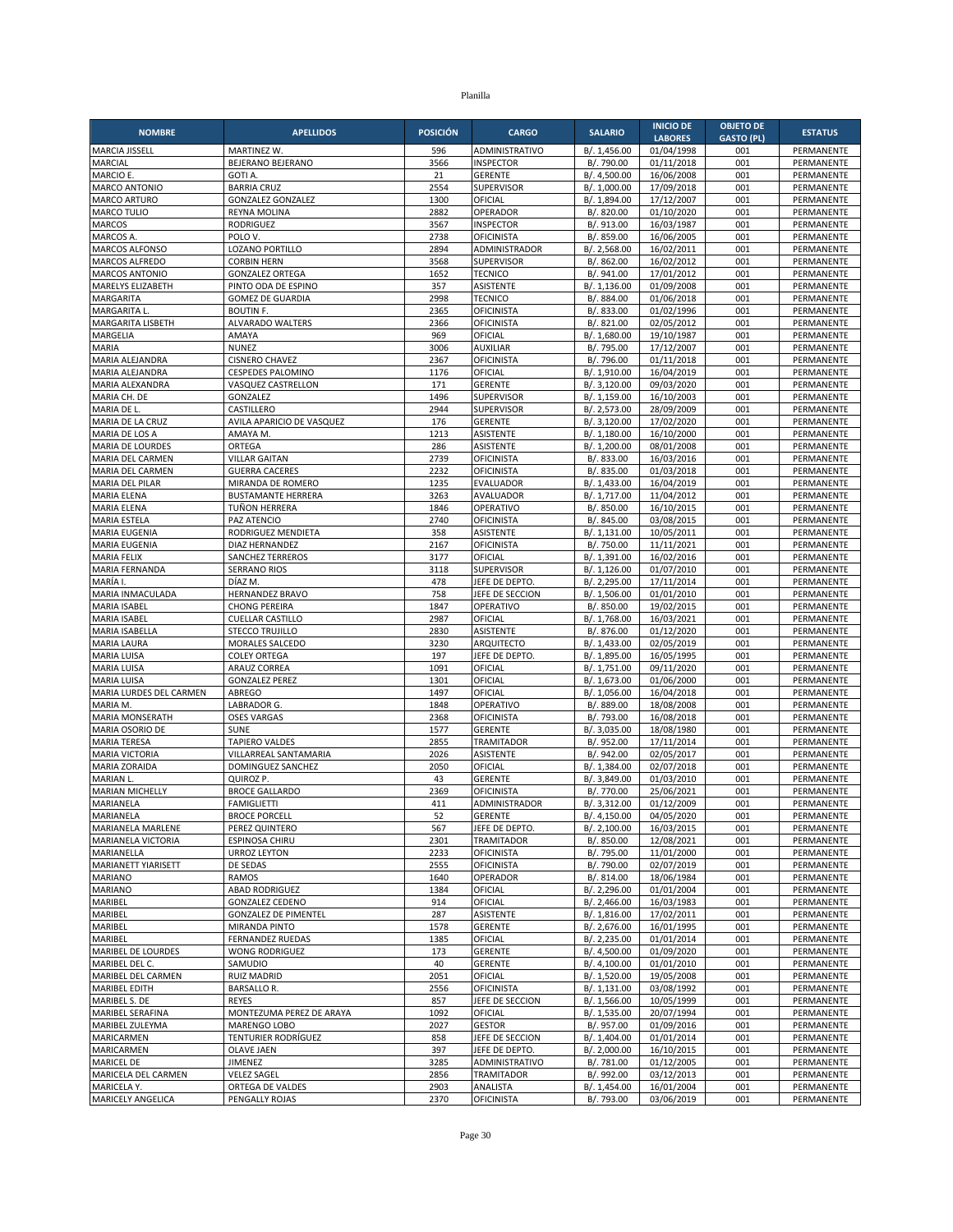| <b>NOMBRE</b>                                  | <b>APELLIDOS</b>                                 | <b>POSICIÓN</b> | <b>CARGO</b>                          | <b>SALARIO</b>               | <b>INICIO DE</b>             | <b>OBJETO DE</b>         | <b>ESTATUS</b>           |
|------------------------------------------------|--------------------------------------------------|-----------------|---------------------------------------|------------------------------|------------------------------|--------------------------|--------------------------|
| <b>MARICHEL JOHAN</b>                          | TUNON SAMANIEGO                                  | 2371            | OFICINISTA                            | B/. 804.00                   | <b>LABORES</b><br>01/08/2018 | <b>GASTO (PL)</b><br>001 | PERMANENTE               |
| MARICHELL CRISTELL                             | <b>REYES CASTILLO</b>                            | 3217            | <b>TECNICO</b>                        | B/. 969.00                   | 17/06/2013                   | 001                      | PERMANENTE               |
| <b>MARICRUZ</b>                                | <b>OBALDIA MORA</b>                              | 1198            | ANALISTA                              | B/. 1,648.00                 | 16/12/2020                   | 001                      | PERMANENTE               |
| MARICRUZ                                       | CORONADO MELENDEZ                                | 2741            | OFICINISTA                            | B/. 793.00                   | 17/06/2019                   | 001                      | PERMANENTE               |
| MARIE ELIZABETH                                | <b>ACUNA BRUGIATI</b>                            | 288             | <b>ASISTENTE</b>                      | B/. 1,040.00                 | 17/07/2017                   | 001                      | PERMANENTE               |
| <b>MARIEL SARAY</b>                            | VASQUEZ RODRIGUEZ                                | 674             | ANALISTA                              | B/. 1,384.00                 | 17/12/2018                   | 001                      | PERMANENTE               |
| MARIELA                                        | MONTERO RODRIGUEZ                                | 2164            | <b>OFICINISTA</b>                     | B/. 750.00                   | 01/07/2021                   | 001                      | PERMANENTE               |
| MARIELA DE<br>MARIELA M.                       | <b>MARTINEZ</b><br><b>MORENO</b>                 | 289<br>290      | <b>ASISTENTE</b><br><b>ASISTENTE</b>  | B/. 1,779.00<br>B/. 1,599.00 | 01/06/1984<br>01/06/1984     | 001<br>001               | PERMANENTE<br>PERMANENTE |
| MARIELA MEREDITH                               | MIRANDA MELENDEZ                                 | 2557            | <b>OFICINISTA</b>                     | B/. 941.00                   | 18/05/2015                   | 001                      | PERMANENTE               |
| <b>MARIELIZ DE LOURDES</b>                     | <b>BARRIENTOS MORENO</b>                         | 495             | ANALISTA                              | B/. 957.00                   | 01/02/2013                   | 001                      | PERMANENTE               |
| <b>MARILA</b>                                  | <b>CEDENO PEREZ</b>                              | 1579            | <b>GERENTE</b>                        | B/. 2.720.00                 | 03/07/2000                   | 001                      | PERMANENTE               |
| <b>MARILIN SARAHI</b>                          | <b>GONZALEZ TEJADA</b>                           | 2234            | <b>TRAMITADOR</b>                     | B/. 850.00                   | 16/01/2018                   | 001                      | PERMANENTE               |
| MARILUZ                                        | RODRIGUEZ SANCHEZ                                | 859             | OFICIAL                               | B/. 1,404.00                 | 24/01/2011                   | 001                      | PERMANENTE               |
| <b>MARILYN DE</b>                              | <b>RODRIGUEZ</b>                                 | 2904            | ANALISTA                              | B/. 1,498.00                 | 16/02/2009                   | 001                      | PERMANENTE               |
| MARILYN DEL CARMEN                             | SAMANIEGO GARCIA                                 | 3819            | OFICIAL                               | B/. 1,350.00                 | 01/04/2022                   | 001                      | PERMANENTE               |
| MARILYN MARIELA                                | DIAZ GONZALEZ                                    | 1849            | OPERATIVO                             | B/. 850.00                   | 16/03/2017                   | 001<br>001               | PERMANENTE               |
| MARINA ERNESTINA<br><b>MARINO HUNBERTO</b>     | PIÑEIRO CORRALES<br><b>CASTILLO HERNANDEZ</b>    | 2857<br>3569    | <b>TRAMITADOR</b><br><b>INSPECTOR</b> | B/. 924.00<br>B/. 870.00     | 18/06/2018<br>09/12/2008     | 001                      | PERMANENTE<br>PERMANENTE |
| <b>MARIO</b>                                   | RAMIREZ ARIZA                                    | 2934            | ANALISTA                              | B/. 1,648.00                 | 07/03/2019                   | 001                      | PERMANENTE               |
| <b>MARIO</b>                                   | DIAZ HERNANDEZ                                   | 1386            | OFICIAL                               | B/. 2,468.00                 | 17/04/2000                   | 001                      | PERMANENTE               |
| <b>MARIO</b>                                   | RIVERA GONZÁLEZ                                  | 2046            | ADMINISTRADOR                         | B/. 1,591.00                 | 02/05/2019                   | 001                      | PERMANENTE               |
| <b>MARIO ALBERTO</b>                           | VILLARREAL GOBERNS                               | 2372            | <b>OFICINISTA</b>                     | B/. 814.00                   | 02/05/2018                   | 001                      | PERMANENTE               |
| MARIO E.                                       | GONZALEZ                                         | 1580            | <b>GERENTE</b>                        | B/. 2,500.00                 | 16/09/2003                   | 001                      | PERMANENTE               |
| <b>MARIO ENRIQUE</b>                           | <b>MILLER QUINTERO</b>                           | 3344            | <b>ASISTENTE</b>                      | B/. 1,049.00                 | 01/08/2017                   | 001                      | PERMANENTE               |
| <b>MARIO ESTEBAN</b>                           | <b>ROSE BRACHO</b>                               | 2373            | OFICINISTA                            | B/. 979.00                   | 23/06/2021                   | 001                      | PERMANENTE               |
| <b>MARIO IVAN</b>                              | <b>ARCIA</b>                                     | 2742            | <b>OFICINISTA</b>                     | B/. 1,300.00                 | 16/01/1990                   | 001                      | PERMANENTE               |
| MARIO JOSE<br>MARIO ORLANDO                    | CARRASQUILLA ESPINOSA<br><b>BONADIES BRUCHER</b> | 1850<br>3345    | OPERATIVO<br><b>ASISTENTE</b>         | B/. 850.00<br>B/.871.00      | 02/07/2018<br>01/02/2018     | 001<br>001               | PERMANENTE<br>PERMANENTE |
| MARIQUEL EDITH                                 | NARANJO IGLESIAS DE LOZADA                       | 2190            | OFICINISTA                            | B/. 750.00                   | 20/09/2021                   | 001                      | PERMANENTE               |
| MARISA DEL CARMEN                              | SANCHEZ ROMERO                                   | 2831            | ASISTENTE                             | B/. 938.00                   | 01/12/2017                   | 001                      | PERMANENTE               |
| MARISEL                                        | <b>CASTILLO ESCUDERO</b>                         | 2981            | <b>PSICOLOGO</b>                      | B/. 1,056.00                 | 01/02/2019                   | 001                      | PERMANENTE               |
| MARISEL DEL CARMEN                             | RODRIGUEZ ZAMBRANO                               | 2235            | <b>OFICINISTA</b>                     | B/. 757.00                   | 16/01/2019                   | 001                      | PERMANENTE               |
| MARISELA                                       | DOMINGUEZ C.                                     | 1581            | <b>GERENTE</b>                        | B/. 2,808.00                 | 01/03/2000                   | 001                      | PERMANENTE               |
| MARISELA                                       | DOMINGUEZ NUÑEZ                                  | 2743            | <b>OFICINISTA</b>                     | B/. 911.00                   | 01/12/2015                   | 001                      | PERMANENTE               |
| MARISOL                                        | <b>JIMENEZ FUENTES</b>                           | 112             | <b>GERENTE</b>                        | B/. 3,555.00                 | 11/06/1979                   | 001                      | PERMANENTE               |
| MARISOL Y.                                     | <b>FUENTES B.</b>                                | 142             | <b>GERENTE</b>                        | B/. 2,856.00                 | 05/02/1996                   | 001                      | <b>PERMANENTE</b>        |
| MARISSA DEL CARMEN<br>MARITZA                  | MORENO MORENO<br>MIRANDA BADO                    | 555<br>556      | JEFE DE SECCION<br>JEFE DE SECCION    | B/. 1,731.00<br>B/. 1,593.00 | 01/01/2011<br>01/03/2011     | 001<br>001               | PERMANENTE<br>PERMANENTE |
| MARITZA ISABEL                                 | MARTINEZ                                         | 2744            | <b>OFICINISTA</b>                     | B/. 833.00                   | 16/06/2015                   | 001                      | PERMANENTE               |
| MARITZA LINNETTE                               | <b>HERNANDEZ MEJIA</b>                           | 1498            | SUPERVISOR                            | B/. 1,056.00                 | 16/09/2013                   | 001                      | PERMANENTE               |
| MARITZA LUNA DE                                | <b>ROBLES</b>                                    | 1093            | OFICIAL                               | B/. 1,615.00                 | 16/01/1986                   | 001                      | PERMANENTE               |
| MARIXEL                                        | CASTILLO VEGA                                    | 1851            | OPERATIVO                             | B/. 850.00                   | 16/08/2012                   | 001                      | PERMANENTE               |
| MARIXENIA                                      | <b>BEJARANO AGUIRRE</b>                          | 475             | <b>ANALISTA</b>                       | B/. 1,165.00                 | 16/06/2015                   | 001                      | PERMANENTE               |
| <b>MARIXENIA</b>                               | <b>BONILLA MADRID</b>                            | 810             | JEFE DE DEPTO.                        | B/. 2,524.00                 | 16/09/2016                   | 001                      | PERMANENTE               |
| MARIXENIA ANA                                  | CAMANO AGUILA DEABREGO                           | 1852            | OPERATIVO                             | B/. 1,013.00                 | 16/07/2003                   | 001                      | PERMANENTE               |
| <b>MARJORIE KRISTEL</b>                        | SALAZAR NÚÑEZ                                    | 2745            | <b>OFICINISTA</b>                     | B/. 773.00                   | 16/07/2019                   | 001                      | PERMANENTE               |
| MARJORIES M.                                   | <b>MENDIVIL</b>                                  | 3178            | <b>SUPERVISOR</b>                     | B/. 1,098.00                 | 06/11/2008                   | 001                      | PERMANENTE               |
| <b>MARJORY MARIE</b><br><b>MARKIRIS YULIZA</b> | PALACIOS CERRUD<br><b>VELASQUEZ CANO</b>         | 1853<br>1854    | OPERATIVO<br>OPERATIVO                | B/. 850.00<br>B/. 850.00     | 01/11/2018<br>16/10/2014     | 001<br>001               | PERMANENTE<br>PERMANENTE |
| MARLA ODEY                                     | VASQUEZ GONZALEZ                                 | 2151            | OFICINISTA                            | B/. 750.00                   | 26/05/2022                   | 001                      | PERMANENTE               |
| MARLEM H.                                      | <b>BARCENAS P.</b>                               | 412             | ADMINISTRADOR                         | B/. 3,089.00                 | 26/01/1998                   | 001                      | PERMANENTE               |
| MARLENA                                        | FERNANDEZ B.                                     | 1094            | OFICIAL                               | B/. 1,538.00                 | 01/09/2003                   | 001                      | PERMANENTE               |
| MARLENE                                        | CASTILLO B.                                      | 860             | JEFE DE SECCION                       | B/. 1,520.00                 | 11/01/2000                   | 001                      | PERMANENTE               |
| MARLENE                                        | CHOCHO G.                                        | 3179            | SUPERVISOR                            | B/. 1,485.00                 | 01/06/2001                   | 001                      | PERMANENTE               |
| MARLENE                                        | <b>SANTOS ROBLES</b>                             | 2558            | <b>OFICINISTA</b>                     | B/. 851.00                   | 13/02/2008                   | 001                      | PERMANENTE               |
| MARLENE DESIREE                                | HERNANDEZ DUTARY                                 | 759             | JEFE DE SECCION                       | B/. 1,518.00                 | 03/09/2012                   | 001                      | PERMANENTE               |
| <b>MARLENE EDITH</b><br><b>MARLENE JUDITH</b>  | <b>OLIVARES CARDENAS</b>                         | 95              | <b>GERENTE</b>                        | B/. 3,527.00                 | 11/01/2011                   | 001                      | PERMANENTE               |
| MARLENYS DEL CARMEN                            | ABREGO DE VELASQUEZ<br>VILLARREAL CASTILLO       | 1855<br>1228    | OPERATIVO<br>SUPERVISOR               | B/. 850.00<br>B/. 1,591.00   | 01/01/2015<br>01/11/2018     | 001<br>001               | PERMANENTE<br>PERMANENTE |
| MARLENYS Y.                                    | CABALLERO ORTEGA DE VELIZ                        | 537             | JEFE DE DEPTO.                        | B/. 2,147.00                 | 19/04/2004                   | 001                      | PERMANENTE               |
| MARLINA ISABEL                                 | VILLARREAL SAMANIEGO                             | 1856            | <b>OFICINISTA</b>                     | B/. 842.00                   | 17/02/2014                   | 001                      | PERMANENTE               |
| MARLIS M.                                      | <b>BARRERA C.</b>                                | 915             | OFICIAL                               | B/. 1,705.00                 | 07/04/2008                   | 001                      | PERMANENTE               |
| MARLON J.                                      | <b>BENAVIDES B.</b>                              | 992             | JEFE DE DEPTO.                        | B/. 2,405.00                 | 09/12/2008                   | 001                      | PERMANENTE               |
| MARQUELA LINETH                                | ANDERSON DE LEON                                 | 503             | ANALISTA                              | B/. 929.00                   | 01/08/2017                   | 001                      | PERMANENTE               |
| MARQUELA Y.                                    | CONTRERAS G.                                     | 1975            | OPERATIVO                             | B/. 1,273.00                 | 06/11/2000                   | 001                      | PERMANENTE               |
| <b>MARTA AURORA</b>                            | DE OBALDIA PRESTAN                               | 3119            | SUPERVISOR                            | B/. 1,343.00                 | 24/08/2010                   | 001                      | PERMANENTE               |
| MARTA ELIZABETH                                | CARVAJAL CASTILLO                                | 1499            | <b>SUPERVISOR</b>                     | B/. 1,030.00                 | 06/09/2010                   | 001                      | PERMANENTE               |
| MARTA GABRIELA                                 | AMORES ARABA                                     | 2858<br>970     | <b>TRAMITADOR</b>                     | B/. 919.00                   | 03/06/2019                   | 001                      | PERMANENTE               |
| MARTHA DE<br>MARTIN B.                         | TUNON A.<br>MENDEZ A.                            | 2805            | OFICIAL<br>MENSAJERO                  | B/. 1,534.00<br>B/. 680.00   | 16/06/2009<br>08/01/2007     | 001<br>001               | PERMANENTE<br>PERMANENTE |
| <b>MARTIN ROBERTO</b>                          | ORTIZ C.                                         | 1642            | TRABAJADOR MANUAL                     | B/. 990.00                   | 02/07/2001                   | 001                      | PERMANENTE               |
| MARUJA OTILIA                                  | MORENO PEREZ                                     | 44              | <b>GERENTE</b>                        | B/. 3,660.00                 | 06/09/2019                   | 001                      | PERMANENTE               |
| MARUKEL                                        | JARAMILLO R.                                     | 971             | OFICIAL                               | B/. 1,476.00                 | 22/09/2003                   | 001                      | PERMANENTE               |
| MARUQUEL MILENIS                               | AGUILAR PADILLA                                  | 524             | ANALISTA                              | B/. 948.00                   | 03/12/2012                   | 001                      | PERMANENTE               |
| MARUSBEL ENILDA                                | <b>GONZALEZ NUNEZ</b>                            | 2374            | <b>OFICINISTA</b>                     | B/. 813.00                   | 18/06/2018                   | 001                      | PERMANENTE               |
| <b>MARVER</b>                                  | BEJARANO PINEDA                                  | 1262            | OFICIAL                               | B/. 1,576.00                 | 01/11/2018                   | 001                      | PERMANENTE               |
| <b>MARY CARMEN</b>                             | <b>FERNANDEZ GOMEZ</b>                           | 87              | <b>GERENTE</b>                        | B/. 2,991.00                 | 02/05/2014                   | 001                      | PERMANENTE               |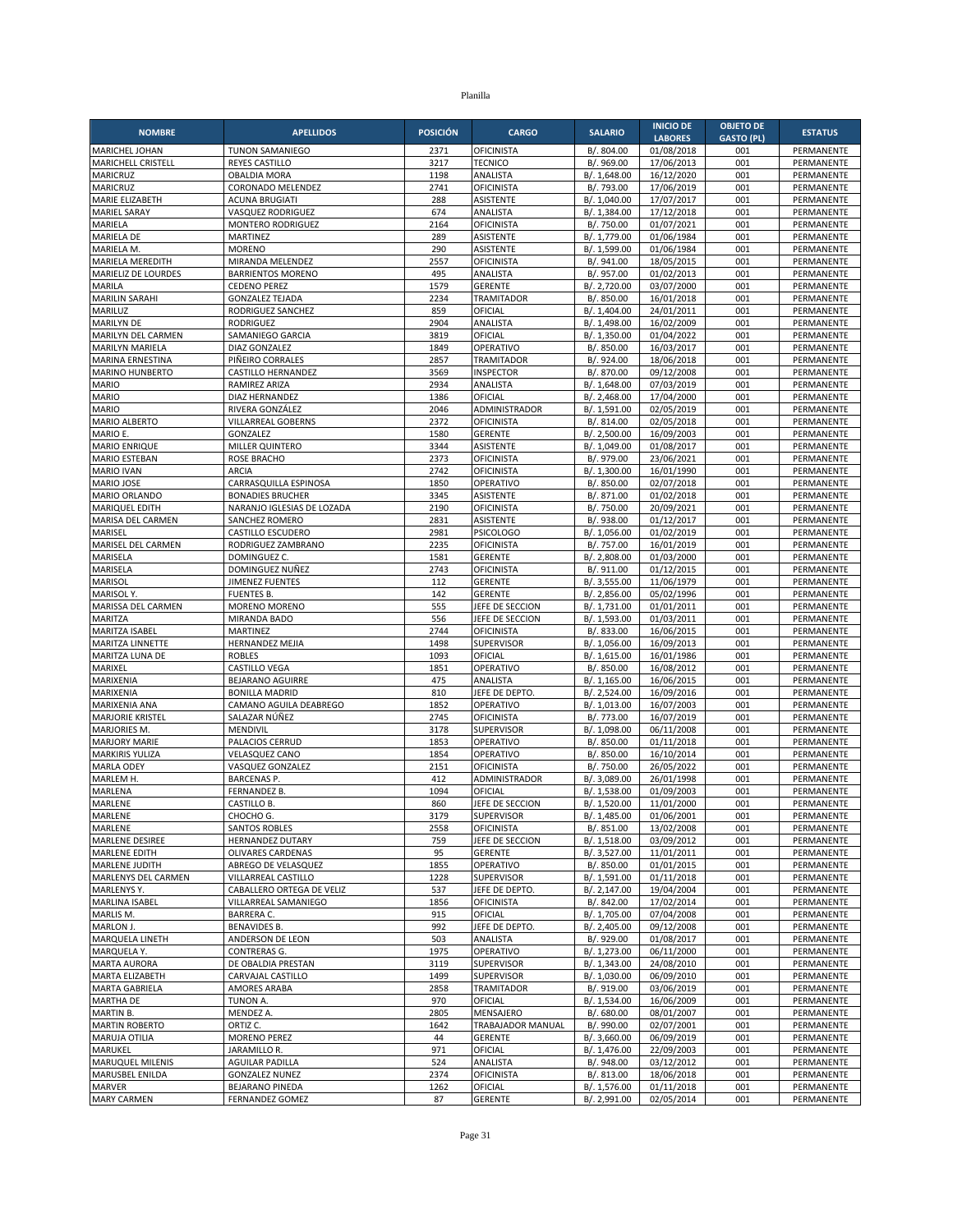| <b>NOMBRE</b>                                 | <b>APELLIDOS</b>                         | <b>POSICIÓN</b> | <b>CARGO</b>                        | <b>SALARIO</b>               | <b>INICIO DE</b><br><b>LABORES</b> | <b>OBJETO DE</b><br><b>GASTO (PL)</b> | <b>ESTATUS</b>                  |
|-----------------------------------------------|------------------------------------------|-----------------|-------------------------------------|------------------------------|------------------------------------|---------------------------------------|---------------------------------|
| <b>MARY LEXYS</b>                             | <b>MENA PALACIO</b>                      | 2746            | <b>OFICINISTA</b>                   | B/. 861.00                   | 16/09/2013                         | 001                                   | PERMANENTE                      |
| MARYCARMEN                                    | VALDERRAMA GONZALEZ                      | 20026           | <b>OFICINISTA</b>                   | B/. 700.00                   | 01/04/2022                         | 002                                   | <b>TRANSITORIO</b>              |
| <b>MARYLIN MALLELYS</b>                       | RUÍZ RODRIGUEZ                           | 3120            | <b>SUPERVISOR</b>                   | B/. 1,137.00                 | 01/08/2016                         | 001                                   | PERMANENTE                      |
| MARYORY SADITH                                | <b>CORONADO ORTÍZ</b>                    | 3247            | AVALUADOR                           | B/. 2,426.00                 | 02/05/2017                         | 001                                   | PERMANENTE                      |
| MASSIEL ENEIDA                                | RODRIGUEZ ESCOBAR                        | 3121            | <b>SUPERVISOR</b>                   | B/. 1,037.00                 | 10/05/2011                         | 001                                   | PERMANENTE                      |
| MASSIEL LINETH                                | OCAÑA SOLANO DE GOMEZ                    | 1857            | OPERATIVO                           | B/. 850.00                   | 18/11/2019                         | 001                                   | PERMANENTE                      |
| MASSIEL PAOLA                                 | <b>GIRALDO SAA</b>                       | 861             | OFICIAL                             | B/. 1,404.00                 | 22/10/2012                         | 001                                   | PERMANENTE                      |
| <b>MATIAS</b>                                 | SALDANA ZAPATA                           | 2747            | <b>OFICINISTA</b>                   | B/. 1,136.00                 | 01/02/1983                         | 001                                   | PERMANENTE                      |
| MATILDE ELIZABETH                             | ROSAS CASTILLO DE VILLARREAL             | 2054            | JEFE DE DEPTO.                      | B/. 3,120.00                 | 03/05/2021                         | 001                                   | PERMANENTE                      |
| MATILDE IBETH                                 | PINILLA ORTEGA                           | 1095            | OFICIAL                             | B/. 1,506.00                 | 16/01/2013                         | 001                                   | PERMANENTE                      |
| MAUREEN E.                                    | <b>CHEN RODRIGUEZ</b>                    | 916             | <b>GERENTE-ASISTENTE</b>            | B/. 2,755.00                 | 01/07/1999                         | 001                                   | PERMANENTE                      |
| <b>MAURICIO</b>                               | <b>MURILLO</b><br>SITTON H.              | 2236            | <b>OFICINISTA</b><br>JEFE DE DEPTO. | B/. 890.00                   | 16/07/2003                         | 001                                   | PERMANENTE                      |
| MAURY G.<br><b>MAX AMETH</b>                  | <b>IBARRA BEJERANO</b>                   | 798<br>3570     | <b>INSPECTOR</b>                    | B/. 2,206.00<br>B/. 886.00   | 23/05/2005<br>04/04/2011           | 001<br>001                            | PERMANENTE<br>PERMANENTE        |
| <b>MAX JAVIER</b>                             | <b>QUINTERO RODRIGUEZ</b>                | 3122            | SUPERVISOR                          | B/. 1,040.00                 | 16/09/2016                         | 001                                   | PERMANENTE                      |
| MAXIMINO                                      | MIRANDA MIRANDA                          | 1620            | <b>GERENTE</b>                      | B/. 3,182.00                 | 01/02/1993                         | 001                                   | PERMANENTE                      |
| MAXIMO A                                      | AFU LASSO                                | 3212            | <b>SUPERVISOR</b>                   | B/. 1,469.00                 | 01/07/2008                         | 001                                   | PERMANENTE                      |
| MAXIMO LORENZO                                | MORENO SANCHEZ                           | 1302            | OFICIAL                             | B/. 1,391.00                 | 01/06/2021                         | 001                                   | PERMANENTE                      |
| <b>MAY TERESITA</b>                           | <b>ARAUZ ESPINO</b>                      | 675             | ANALISTA                            | B/. 1,462.00                 | 16/08/2017                         | 001                                   | PERMANENTE                      |
| MAYBEL YARAVI                                 | TOJEIRO GARCIA DE PAREDES DE VEGA        | 3820            | OFICIAL                             | B/. 2,300.00                 | 16/09/2021                         | 001                                   | PERMANENTE                      |
| MAYBELLINE MICHELE                            | QVISTGAARD HERRERA                       | 496             | OFICIAL                             | B/. 1,450.00                 | 16/02/2017                         | 001                                   | PERMANENTE                      |
| MAYBELLINE YAHEL                              | <b>OBANDO GUERRA</b>                     | 2859            | <b>TRAMITADOR</b>                   | B/. 938.00                   | 16/08/2016                         | 001                                   | PERMANENTE                      |
| <b>MAYCOL THOMAS</b>                          | REQUENEZ ZAPATA                          | 684             | <b>AUDITOR</b>                      | B/. 1,638.00                 | 16/02/2011                         | 001                                   | PERMANENTE                      |
| <b>MAYDA DANETTE</b>                          | <b>MORAN FRIAS</b>                       | 1858            | OPERATIVO                           | B/. 850.00                   | 02/04/2018                         | 001                                   | PERMANENTE                      |
| MAYDELINE                                     | SANTAMARIA                               | 811             | JEFE DE DEPTO.                      | B/. 2,340.00                 | 10/02/2010                         | 001                                   | PERMANENTE                      |
| MAYLEN H.                                     | SERRANO                                  | 1177            | OFICIAL                             | B/. 2,218.00                 | 16/05/2008                         | 001                                   | PERMANENTE                      |
| MAYLIN A.                                     | CAMAÑO M.                                | 476             | ANALISTA                            | B/. 1,109.00                 | 02/02/2015                         | 001                                   | PERMANENTE                      |
| <b>MAYLIN ESTELA</b>                          | <b>TORRENTES ACOSTA</b>                  | 1096            | OFICIAL                             | B/. 1,534.00                 | 02/03/2009                         | 001                                   | PERMANENTE                      |
| MAYRA                                         | RUJANO VÁSQUEZ                           | 2375            | <b>OFICINISTA</b>                   | B/. 882.00                   | 07/11/2011                         | 001                                   | PERMANENTE                      |
| MAYRA E.                                      | DE LASSO                                 | 291             | ASISTENTE                           | B/. 1,267.00                 | 08/11/2010                         | 001                                   | PERMANENTE                      |
| MAYRA E. DE                                   | COTES                                    | 164             | <b>GERENTE</b>                      | B/. 3,638.00                 | 16/07/2009                         | 001                                   | PERMANENTE                      |
| MAYRA I.                                      | MATOS M.                                 | 211             | <b>GERENTE</b>                      | B/. 3,000.00                 | 02/02/2009                         | 001                                   | PERMANENTE                      |
| <b>MAYRA ISABEL</b>                           | <b>GUERRERO DE GODOY</b>                 | 3065            | JEFE DE SECCION                     | B/. 1,404.00                 | 11/10/2010                         | 001                                   | PERMANENTE                      |
| <b>MAYTEE GINIVA</b>                          | <b>CACERES SAMANIEGO</b>                 | 2560            | <b>OFICINISTA</b>                   | B/. 834.00                   | 16/10/2015                         | 001                                   | PERMANENTE                      |
| <b>MAZIEL ESTHER</b><br><b>MEIVIS MAYANIN</b> | <b>VERGARA CRUZ</b><br>RIQUELME VEGA     | 1859<br>1186    | OPERATIVO<br>OFICIAL                | B/. 850.00<br>B/. 1,526.00   | 02/06/2014<br>24/10/2002           | 001<br>001                            | PERMANENTE<br><b>PERMANENTE</b> |
| <b>MELANI ESTER</b>                           | <b>CORTES GALEANO</b>                    | 1976            | SUPERVISOR                          | B/. 1,109.00                 | 16/03/2015                         | 001                                   | PERMANENTE                      |
| <b>MELANIE NICOLE</b>                         | <b>DUQUE PARDO</b>                       | 2169            | <b>OFICINISTA</b>                   | B/. 750.00                   | 26/01/2022                         | 001                                   | PERMANENTE                      |
| <b>MELANIE STELLA</b>                         | <b>TORRES RODRIGUEZ</b>                  | 2561            | <b>OFICINISTA</b>                   | B/. 827.00                   | 01/02/2012                         | 001                                   | PERMANENTE                      |
| MELANIE ZUSETH                                | <b>ARAUZ ATENCIO</b>                     | 2376            | <b>OFICINISTA</b>                   | B/. 814.00                   | 01/03/2018                         | 001                                   | PERMANENTE                      |
| <b>MELANY IVANY</b>                           | ZORRILLA VASQUEZ                         | 2562            | <b>OFICINISTA</b>                   | B/. 770.00                   | 01/01/2021                         | 001                                   | PERMANENTE                      |
| <b>MELANY YISETH</b>                          | <b>RODRIGUEZ SUIRA</b>                   | 2377            | <b>OFICINISTA</b>                   | B/. 770.00                   | 01/03/2021                         | 001                                   | PERMANENTE                      |
| MELBA DEL C.                                  | TORRES H.                                | 2378            | <b>OFICINISTA</b>                   | B/. 836.00                   | 16/04/2001                         | 001                                   | PERMANENTE                      |
| MELIDA DESIREE                                | RAMIREZ CEDENO                           | 2379            | <b>OFICINISTA</b>                   | B/. 1,366.00                 | 01/10/2015                         | 001                                   | PERMANENTE                      |
| <b>MELIDA MAYDEE</b>                          | MORENO NUNEZ                             | 972             | OFICIAL                             | B/. 1,584.00                 | 02/07/2018                         | 001                                   | PERMANENTE                      |
| <b>MELINA DAMARYS</b>                         | <b>MACIAS MOCK</b>                       | 1387            | OFICIAL                             | B/. 2,837.00                 | 04/08/2008                         | 001                                   | PERMANENTE                      |
| <b>MELINA MARLENE</b>                         | <b>GONZALEZ ROBLES</b>                   | 2380            | <b>OFICINISTA</b>                   | B/. 845.00                   | 17/06/2013                         | 001                                   | PERMANENTE                      |
| MELISA CARMELA                                | <b>JACKMAN REID</b>                      | 1860            | OPERATIVO                           | B/. 850.00                   | 01/06/2018                         | 001                                   | PERMANENTE                      |
| <b>MELISA KATHERINE</b>                       | RICAURTE SANTAMARIA DE MENDOZA           | 2563            | <b>OFICINISTA</b>                   | B/. 989.00                   | 07/03/2013                         | 001                                   | PERMANENTE                      |
| <b>MELISA MARIA</b>                           | <b>VEGA</b>                              | 20014           | <b>TECNICO</b>                      | B/. 850.00                   | 25/03/2022                         | 003                                   | CONTINGENTE                     |
| MELISSA EDITH                                 | <b>NELSON MURES</b>                      | 3180            | SUPERVISOR                          | B/. 1,040.00                 | 13/07/2013                         | 001                                   | PERMANENTE                      |
| MELISSA I.                                    | <b>LOPEZ GONZALE</b>                     | 2999            | <b>TECNICO</b>                      | B/. 1,146.00                 | 21/03/1994                         | 001                                   | PERMANENTE                      |
| MELISSA JUDITH                                | RODRIGUEZ GOVEA                          | 1583            | <b>GERENTE</b>                      | B/. 2,317.00                 | 16/07/2003                         | 001                                   | PERMANENTE                      |
| MELISSA L.                                    | CHACÓN D.                                | 2381            | <b>SUPERVISOR</b>                   | B/. 1,000.00                 | 19/02/2015                         | 001                                   | PERMANENTE                      |
| MELISSA LINETH<br>MELISSA LIVONETT            | MARTINEZ TORRES<br>PENAGOS DICLEAS       | 719<br>463      | GERENTE<br>ANALISTA                 | B/. 2,369.00<br>B/. 2,776.00 | 24/05/2021<br>15/07/2010           | 001<br>001                            | PERMANENTE<br>PERMANENTE        |
| MELISSA MICHELL                               | CANO CASTILLO                            | 1861            | OPERATIVO                           | B/. 850.00                   | 02/01/2019                         | 001                                   | PERMANENTE                      |
| <b>MELITON</b>                                | <b>GONZALEZ ATENCIO</b>                  | 507             | COORDINADOR                         | B/. 1,134.00                 | 03/05/2016                         | 001                                   | PERMANENTE                      |
| MELIZA NATALIA                                | ARAUZ RODRIGUEZ                          | 3181            | SUPERVISOR                          | B/. 1,077.00                 | 08/11/2010                         | 001                                   | PERMANENTE                      |
| <b>MELKER MARITZA</b>                         | <b>RUIZ MARTINEZ</b>                     | 3000            | <b>TECNICO</b>                      | B/. 876.00                   | 03/02/2020                         | 001                                   | PERMANENTE                      |
| MELQUIADES ERNESTO                            | ACEVEDO CEDEÑO                           | 1500            | <b>SUPERVISOR</b>                   | B/. 1,040.00                 | 16/05/2016                         | 001                                   | PERMANENTE                      |
| <b>MELVA EDITH</b>                            | <b>GONDOLA PEREZ</b>                     | 3290            | OPERATIVO                           | B/. 866.00                   | 16/02/2012                         | 001                                   | PERMANENTE                      |
| <b>MELVA MIREYA</b>                           | MORALES HERNANDEZ                        | 1862            | OPERATIVO                           | B/. 850.00                   | 03/01/2017                         | 001                                   | PERMANENTE                      |
| <b>MELVIN</b>                                 | <b>BATISTA PINEDA</b>                    | 3182            | <b>SUPERVISOR</b>                   | B/. 1,121.00                 | 08/11/2010                         | 001                                   | PERMANENTE                      |
| <b>MELVIN ORIEL</b>                           | SUAREZ CASTILLO                          | 2749            | ADMINISTRATIVO                      | B/. 876.00                   | 01/08/2018                         | 001                                   | PERMANENTE                      |
| <b>MENYI MURIEL</b>                           | <b>CHEN RUIZ</b>                         | 1863            | <b>OFICINISTA</b>                   | B/. 814.00                   | 16/05/2017                         | 001                                   | PERMANENTE                      |
| <b>MERCEDES ELOISA</b>                        | SAMANIEGO MORENO                         | 2382            | <b>OFICINISTA</b>                   | B/. 770.00                   | 02/03/2020                         | 001                                   | PERMANENTE                      |
| MERY DEL CARMEN                               | FLORES GONZALEZ DE BRIAS                 | 359             | ASISTENTE                           | B/. 1,126.00                 | 16/07/2013                         | 001                                   | PERMANENTE                      |
| <b>MEYLIN ESTHER</b>                          | <b>BARRIA LIAO</b>                       | 1303            | OFICIAL                             | B/. 1,446.00                 | 02/07/2018                         | 001                                   | PERMANENTE                      |
| <b>MEYRIELA YANNIS</b>                        | <b>JAEN CARRION</b>                      | 1030            | OFICIAL                             | B/. 1,350.00                 | 30/07/2021                         | 001                                   | PERMANENTE                      |
| MEYVIS YASSIEL                                | <b>BARRIOS MATA</b>                      | 2136            | OFICINISTA                          | B/. 728.00                   | 01/12/2020                         | 001                                   | PERMANENTE                      |
| MICAELA                                       | <b>GUERRA ELIZONDRO</b>                  | 2564            | <b>OFICINISTA</b>                   | B/. 1,196.00                 | 02/08/2010                         | 001                                   | PERMANENTE                      |
| MICAELA DEL CARMEN                            | <b>FLORES PEREZ</b>                      | 1864            | OPERATIVO                           | B/. 850.00                   | 16/11/2018                         | 001                                   | PERMANENTE                      |
| MICAL ROCIO                                   | <b>IBARRA GONZALEZ</b>                   | 1865            | <b>OFICINISTA</b>                   | B/. 793.00                   | 17/09/2018                         | 001                                   | PERMANENTE                      |
| MICHAEL ANTONIO                               | RODRIGUEZ SERRANO                        | 3571            | <b>INSPECTOR</b>                    | B/. 773.00                   | 21/04/2021                         | 001                                   | PERMANENTE                      |
| MICHAEL DAVIS<br>MICHAEL EDMIR                | PROCTOR DIAZ<br><b>VALLADARES VALDES</b> | 3066<br>3717    | SUPERVISOR<br>TRABAJADOR MANUAL     | B/. 1,753.00<br>B/. 650.00   | 16/06/2000<br>27/12/2021           | 001<br>001                            | PERMANENTE<br>PERMANENTE        |
| MICHAEL N.                                    | <b>SIMMONDS</b>                          | 2750            | <b>OFICINISTA</b>                   | B/. 881.00                   | 01/07/2003                         | 001                                   | PERMANENTE                      |
|                                               |                                          |                 |                                     |                              |                                    |                                       |                                 |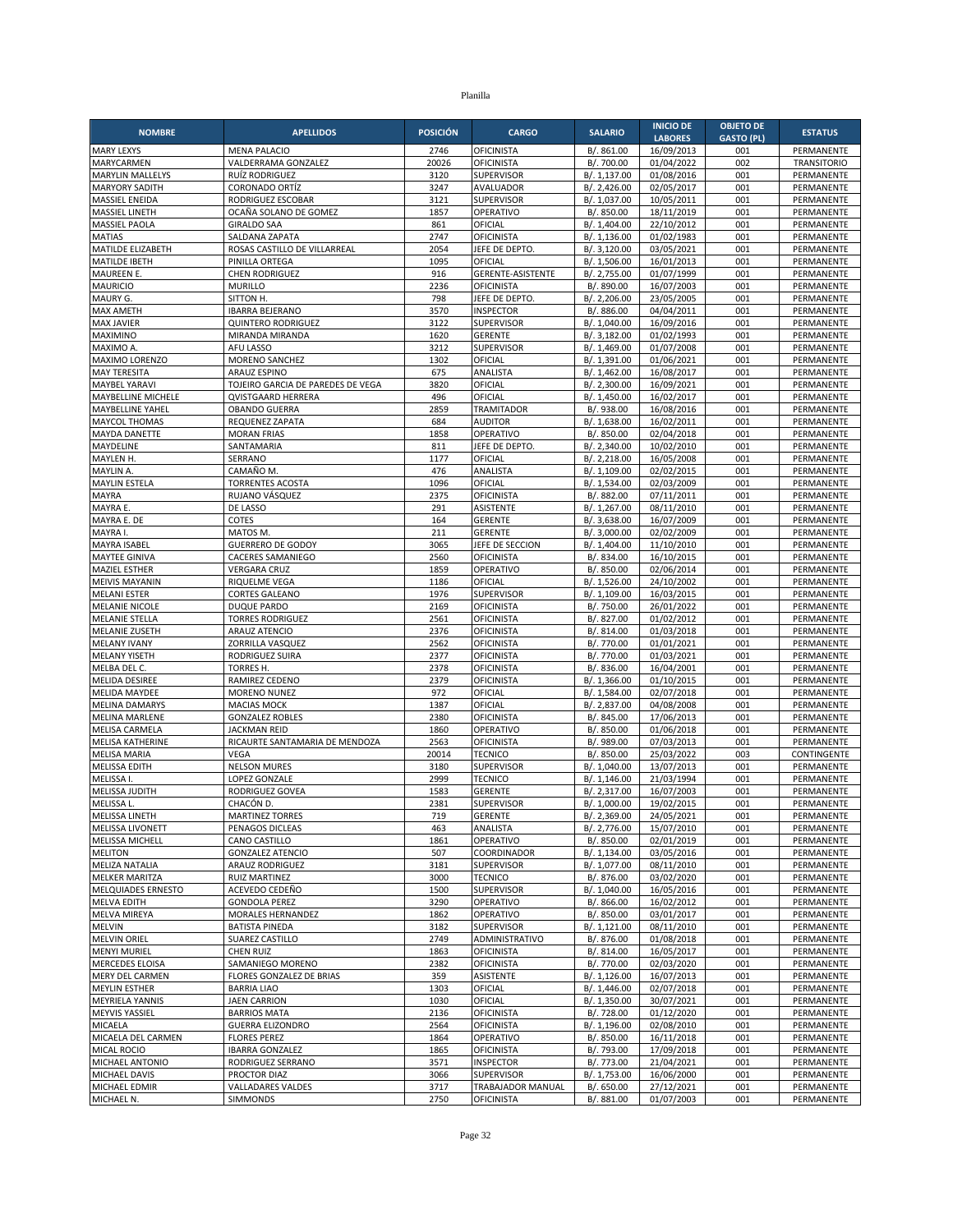| <b>NOMBRE</b>                                 | <b>APELLIDOS</b>                                 | <b>POSICIÓN</b> | <b>CARGO</b>                        | <b>SALARIO</b>               | <b>INICIO DE</b>             | <b>OBJETO DE</b>  | <b>ESTATUS</b>                   |
|-----------------------------------------------|--------------------------------------------------|-----------------|-------------------------------------|------------------------------|------------------------------|-------------------|----------------------------------|
|                                               |                                                  |                 | <b>OFICINISTA</b>                   | B/. 850.00                   | <b>LABORES</b><br>07/11/2016 | <b>GASTO (PL)</b> |                                  |
| MICHEL ESTELA<br>MICHELL ANYELIN              | <b>MONRROY ESPINOSA</b><br><b>BOGANTES ARAUZ</b> | 2383<br>2028    | <b>GESTOR</b>                       | B/. 902.00                   | 16/11/2018                   | 001<br>001        | PERMANENTE<br>PERMANENTE         |
| MICHELL EORY                                  | <b>BEITIA SALINAS</b>                            | 3183            | OFICIAL                             | B/. 1,350.00                 | 07/02/2008                   | 001               | PERMANENTE                       |
| MICHELLE ESTELA                               | <b>GONZALEZ SANJUR</b>                           | 2565            | <b>OFICINISTA</b>                   | B/. 770.00                   | 16/11/2020                   | 001               | PERMANENTE                       |
| MIDIELLA W. DE                                | ORTEGA                                           | 917             | OFICIAL                             | B/. 2,124.00                 | 02/01/2001                   | 001               | PERMANENTE                       |
| MIGDALIA                                      | VILLAMONTE                                       | 1584            | <b>GERENTE</b>                      | B/. 2,163.00                 | 10/05/1999                   | 001               | <b>PERMANENTE</b>                |
| MIGDALIA ARACELLYS                            | RIVAS GONZALEZ                                   | 973             | OFICIAL                             | B/. 1,754.00                 | 17/10/2016                   | 001               | PERMANENTE                       |
| MIGDALIA ITZEL<br>MIGDALIA VANESSA            | <b>ROJAS GARCIA</b><br><b>MAURE MOJICA</b>       | 1866<br>1867    | OPERATIVO<br>OPERATIVO              | B/. 1,267.00<br>B/. 889.00   | 06/02/1995<br>13/05/2013     | 001<br>001        | PERMANENTE<br>PERMANENTE         |
| MIGUEL                                        | GALLARDO V.                                      | 3264            | AVALUADOR                           | B/. 1,721.00                 | 10/02/2006                   | 001               | PERMANENTE                       |
| MIGUEL                                        | <b>BERNAL GARCIA</b>                             | 2152            | <b>INSPECTOR</b>                    | B/. 750.00                   | 17/05/2022                   | 001               | PERMANENTE                       |
| MIGUEL                                        | <b>MORENO RIOS</b>                               | 149             | <b>GERENTE</b>                      | B/. 3,768.00                 | 07/11/2011                   | 001               | PERMANENTE                       |
| MIGUEL A.                                     | PEREIRA F.                                       | 792             | JEFE DE DEPTO.                      | B/. 2,605.00                 | 17/01/2000                   | 001               | PERMANENTE                       |
| MIGUEL ANGEL                                  | <b>RAMOS RODRIGUEZ</b>                           | 3213            | <b>SUPERVISOR</b>                   | B/. 1,508.00                 | 01/06/2013                   | 001               | PERMANENTE                       |
| MIGUEL ANGEL                                  | <b>GONZALEZ F.</b>                               | 3123            | <b>SUPERVISOR</b>                   | B/. 1,269.00                 | 18/03/1985                   | 001               | PERMANENTE                       |
| MIGUEL ANGEL<br>MIGUEL ANGEL                  | PLATO GONZALEZ<br>DEL ROSARIO                    | 3572<br>3283    | <b>INSPECTOR</b><br><b>TECNICO</b>  | B/. 851.00<br>B/. 1,394.00   | 02/09/2013<br>07/06/1993     | 001<br>001        | PERMANENTE<br>PERMANENTE         |
| MIGUEL ANGEL                                  | LORENZO COLINDRES                                | 1868            | <b>SUPERVISOR</b>                   | B/. 850.00                   | 16/10/2018                   | 001               | PERMANENTE                       |
| MIGUEL ANGEL                                  | VILLARREAL CAMPOS                                | 3573            | <b>INSPECTOR</b>                    | B/. 883.00                   | 06/11/2008                   | 001               | PERMANENTE                       |
| MIGUEL ANTONINO                               | RODRIGUEZ CAMANO                                 | 1388            | OFICIAL                             | B/. 2,451.00                 | 07/02/2008                   | 001               | PERMANENTE                       |
| MIGUEL ISIDRO                                 | MENDOZA RODRIGUEZ                                | 3574            | <b>INSPECTOR</b>                    | B/. 817.00                   | 16/11/2017                   | 001               | PERMANENTE                       |
| MIGUEL ISSAC                                  | <b>COLLADO TORRES</b>                            | 777             | OFICIAL                             | B/. 1,350.00                 | 18/04/2022                   | 001               | PERMANENTE                       |
| MIGUEL KARIN                                  | OSORIO GOODRIDGE                                 | 1097            | OFICIAL                             | B/. 1,538.00                 | 01/03/2021                   | 001               | PERMANENTE                       |
| MIHOZOTHIS ESPINO DE<br><b>MIJAIL MIJARES</b> | PERALTA<br>MITRE MURILLO                         | 862<br>20015    | JEFE DE SECCION<br><b>GESTOR</b>    | B/. 1,404.00<br>B/. 850.00   | 17/06/2013<br>13/05/2021     | 001<br>002        | PERMANENTE<br><b>TRANSITORIO</b> |
| MILAGRO DEL CARMEN                            | <b>RIOS PRADO</b>                                | 2566            | OFICINISTA                          | B/. 770.00                   | 16/07/2019                   | 001               | PERMANENTE                       |
| MILAGRO ISABEL                                | <b>QUINTANA REYES</b>                            | 2029            | <b>GESTOR</b>                       | B/. 902.00                   | 02/01/2019                   | 001               | PERMANENTE                       |
| MILAGRO STEPHANY                              | <b>GARCÍA RODRIGUEZ</b>                          | 2567            | <b>OFICINISTA</b>                   | B/. 830.00                   | 16/09/2016                   | 001               | PERMANENTE                       |
| <b>MILAGROS</b>                               | HENRIQUEZ M.                                     | 653             | <b>AUDITOR</b>                      | B/. 1,775.00                 | 01/04/2009                   | 001               | PERMANENTE                       |
| MILAGROS DEL CARMEN                           | PEREZ MOJICA                                     | 433             | ANALISTA                            | B/. 1,137.00                 | 06/04/2015                   | 001               | PERMANENTE                       |
| MILAGROS IRENE                                | SAMANIEGO GUTIERREZ                              | 2751            | <b>OFICINISTA</b>                   | B/. 793.00                   | 16/07/2018                   | 001               | <b>PERMANENTE</b>                |
| MILAGROS LIRIETH<br>MILAGROS M.               | ACEVEDO SAMANIEGO<br>MONTERREY G.                | 2568<br>1585    | <b>OFICINISTA</b><br><b>GERENTE</b> | B/. 1,050.00<br>B/. 2,422.00 | 06/07/2015<br>08/03/2004     | 001<br>001        | PERMANENTE<br>PERMANENTE         |
| MILAGROS MARLENNE                             | AGRAZAL QUEZADA                                  | 205             | JEFE DE DEPTO.                      | B/. 1,639.00                 | 13/05/2015                   | 001               | <b>PERMANENTE</b>                |
| MILAGROS MITZEL                               | RODRIGUEZ DOMINGUEZ                              | 2752            | <b>OFICINISTA</b>                   | B/. 770.00                   | 16/04/2021                   | 001               | PERMANENTE                       |
| MILAGROS YARIBETH                             | <b>AGUILAR QUINTERO</b>                          | 2832            | ASISTENTE                           | B/. 952.00                   | 17/04/2017                   | 001               | PERMANENTE                       |
| <b>MILCIADES</b>                              | ALMANZA C.                                       | 1427            | OFICIAL                             | B/. 1,993.00                 | 02/02/2015                   | 001               | PERMANENTE                       |
| MILCIADES OVIDIO                              | ZARZAVILLA GARCIA                                | 238             | <b>GERENTE-ASISTENTE</b>            | B/. 3,375.00                 | 17/03/2008                   | 001               | PERMANENTE                       |
| MILCIADES RAUL                                | DIAZ CALSADILLA                                  | 1304            | OFICIAL                             | B/. 1,513.00                 | 01/01/2008                   | 001               | PERMANENTE                       |
| MILENA GRICELDA<br>MILENA ITZEL               | <b>HIM QUINTERO</b><br><b>VIGIL RODRIGUEZ</b>    | 2384<br>1869    | <b>OFICINISTA</b><br>OPERATIVO      | B/. 849.00<br>B/. 895.00     | 16/01/2019<br>08/11/2010     | 001<br>001        | PERMANENTE<br>PERMANENTE         |
| MILENA YAMILET                                | ALMANZA DE RIVAS                                 | 360             | OFICIAL                             | B/. 1,350.00                 | 16/10/2013                   | 001               | PERMANENTE                       |
| MILENY EDITH                                  | ACOSTA HERNÁNDEZ                                 | 2897            | ANALISTA                            | B/. 1,490.00                 | 09/07/2012                   | 001               | PERMANENTE                       |
| <b>MILEYBIS RUTH</b>                          | AGRAZAL QUIJADA                                  | 2237            | <b>OFICINISTA</b>                   | B/. 927.00                   | 16/03/2021                   | 001               | PERMANENTE                       |
| MILEYKA MICHELLE                              | RIVERA CARABALLO                                 | 1870            | OPERATIVO                           | B/. 902.00                   | 16/09/2010                   | 001               | <b>PERMANENTE</b>                |
| MILIBETH MELITZA                              | <b>MORAN GUERRA</b>                              | 1871            | OPERATIVO                           | B/. 850.00                   | 16/05/2017                   | 001               | PERMANENTE                       |
| MILITSA DEL C.                                | <b>DUCASA TORRES</b>                             | 219             | <b>GERENTE-ASISTENTE</b>            | B/. 1,768.00                 | 03/01/2005                   | 001               | PERMANENTE                       |
| MILITZA JOAN<br>MILKA                         | <b>BARSALLO RODRIGUEZ</b><br><b>GALLARDO</b>     | 1199<br>2385    | ANALISTA<br><b>OFICINISTA</b>       | B/. 1,136.00<br>B/. 1,300.00 | 01/03/2017<br>19/05/1986     | 001<br>001        | PERMANENTE<br>PERMANENTE         |
| <b>MILTON AMILCAR</b>                         | PITTY ALVAREZ                                    | 3248            | AVALUADOR                           | B/. 2,188.00                 | 28/04/2009                   | 001               | PERMANENTE                       |
| MILUSKA ASKEL                                 | <b>CISNEROS MEDINA</b>                           | 2818            | <b>TRAMITADOR</b>                   | B/. 773.00                   | 16/09/2020                   | 001               | PERMANENTE                       |
| MINERVA DE                                    | <b>DUTARI</b>                                    | 2145            | <b>ASISTENTE</b>                    | B/. 2,531.00                 | 23/04/2012                   | 001               | PERMANENTE                       |
| MINERVA ELIZABETH                             | CEDENO CANDANEDO                                 | 1389            | OFICIAL                             | B/. 2,704.00                 | 06/11/1995                   | 001               | PERMANENTE                       |
| <b>MINNELY LIZETH</b>                         | <b>GONZALEZ CLARKE</b>                           | 2084            | SUPERVISOR                          | B/. 1,188.00                 | 18/09/2006                   | 001               | PERMANENTE                       |
| MIRELYS L.<br>MIRELYS N.                      | SALAMIN O.<br>CORRALES                           | 1305<br>1098    | OFICIAL<br>OFICIAL                  | B/. 1,932.00<br>B/. 1,645.00 | 24/03/2008<br>03/09/2007     | 001<br>001        | PERMANENTE<br>PERMANENTE         |
| MIREYA ALICIA                                 | <b>BEITIA ESPINOZA</b>                           | 2819            | <b>TRAMITADOR</b>                   | B/. 882.00                   | 16/07/2003                   | 001               | PERMANENTE                       |
| MIREYA ITZEL                                  | SALAZAR JARAMILLO                                | 248             | <b>ASISTENTE</b>                    | B/. 1,800.00                 | 25/04/2022                   | 001               | PERMANENTE                       |
| MIREYA YITZEL                                 | PÉREZ PÉREZ                                      | 2386            | <b>OFICINISTA</b>                   | B/. 773.00                   | 16/08/2019                   | 001               | PERMANENTE                       |
| MIREYLIS EYLIN                                | <b>DIAZ APARICIO</b>                             | 1178            | OFICIAL                             | B/. 1,795.00                 | 02/04/2018                   | 001               | PERMANENTE                       |
| <b>MIRIAM</b>                                 | RODRIGUEZ PEREZ                                  | 1200            | ANALISTA                            | B/. 1,126.00                 | 16/03/2012                   | 001               | PERMANENTE                       |
| MIRIAM DAMARIS                                | <b>MORALES TORRES</b>                            | 292             | <b>ASISTENTE</b>                    | B/. 1,597.00                 | 16/04/2002                   | 001               | PERMANENTE                       |
| MIRIAM DEL C.<br>MIRIAM ESTHER                | LOZANO V.<br>ALVAREZ G.                          | 1586<br>3669    | <b>GERENTE</b><br>JEFE DE DEPTO.    | B/. 3,409.00<br>B/. 2,588.00 | 16/06/1986<br>01/11/2004     | 001<br>001        | PERMANENTE<br>PERMANENTE         |
| MIRIAM JULISA                                 | AROSEMENA QUINTERO                               | 1872            | OPERATIVO                           | B/. 1,133.00                 | 10/02/2005                   | 001               | PERMANENTE                       |
| MIRIAM L.                                     | CASTRO R.                                        | 515             | JEFE DE DEPTO.                      | B/. 2,060.00                 | 18/08/2008                   | 001               | PERMANENTE                       |
| MIRIAM M. DE                                  | <b>DIAZ</b>                                      | 863             | JEFE DE SECCION                     | B/. 1,840.00                 | 01/04/1985                   | 001               | PERMANENTE                       |
| <b>MIRIAN</b>                                 | OTERO R.                                         | 974             | OFICIAL                             | B/. 1,635.00                 | 23/04/2004                   | 001               | PERMANENTE                       |
| MIRIAN EDILMA                                 | VASQUEZ BERNUIL                                  | 685             | <b>AUDITOR</b>                      | B/. 1,819.00                 | 16/09/2010                   | 001               | PERMANENTE                       |
| <b>MIRIAN LUZ</b>                             | <b>LORENZO RIOS</b>                              | 2820            | <b>TRAMITADOR</b>                   | B/. 1,182.00                 | 19/02/2015                   | 001               | PERMANENTE                       |
| MIRIELLE ESTHER<br>MIRLA E.                   | ROBLES MORENO<br><b>BARRAGAN D.</b>              | 393<br>2753     | JEFE DE DEPTO.<br><b>OFICINISTA</b> | B/. 1,854.00<br>B/. 835.00   | 16/01/2021<br>07/11/2011     | 001<br>001        | PERMANENTE<br>PERMANENTE         |
| MIRLO DEL CARMEN                              | BRYDEN GONZALEZ DE LOPEZ                         | 2146            | ASISTENTE                           | B/. 2,366.00                 | 06/02/2012                   | 001               | PERMANENTE                       |
| MIRNA I. DE                                   | GONZALEZ                                         | 1501            | SUPERVISOR                          | B/. 1,297.00                 | 17/04/2003                   | 001               | PERMANENTE                       |
| MIRTA YAZMIN                                  | VASQUEZ GONZALEZ                                 | 60              | <b>GERENTE</b>                      | B/. 3,652.00                 | 06/09/2010                   | 001               | PERMANENTE                       |
| MIRYA MARÍA                                   | ESPINOSA MENDIETA                                | 760             | JEFE DE SECCION                     | B/. 1,688.00                 | 16/03/2017                   | 001               | PERMANENTE                       |
| MITCHELL GRACIELA                             | SANCHEZ NAVARRO                                  | 1873            | OPERATIVO                           | B/. 916.00                   | 16/09/2013                   | 001               | PERMANENTE                       |
| MITCHELLE GENHELLA                            | <b>URRIOLA ARIAS</b>                             | 361             | ASISTENTE                           | B/. 1,133.00                 | 16/12/2020                   | 001               | PERMANENTE                       |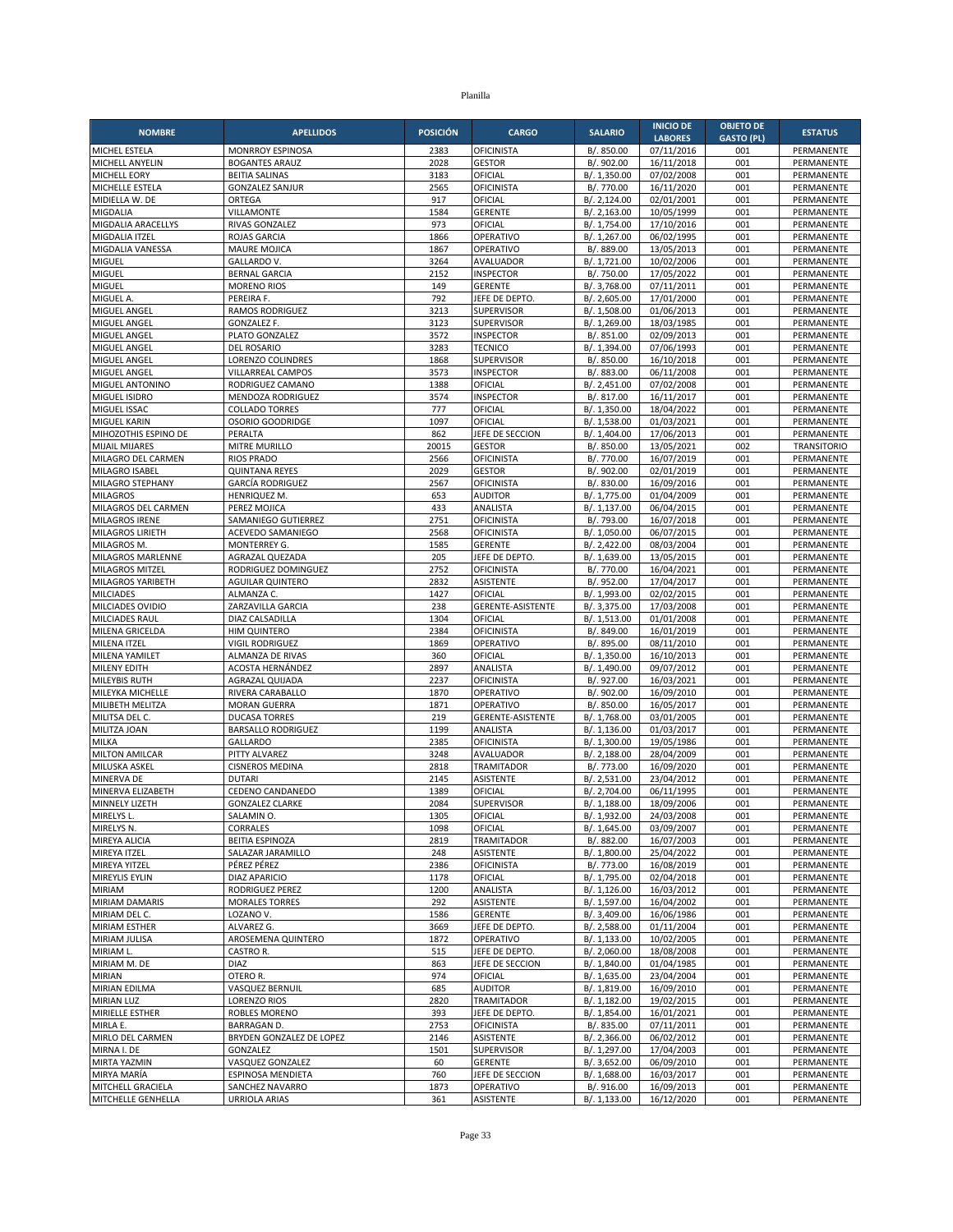| <b>NOMBRE</b>                                  | <b>APELLIDOS</b>                                       | <b>POSICIÓN</b> | <b>CARGO</b>                          | <b>SALARIO</b>               | <b>INICIO DE</b>         | <b>OBJETO DE</b>  | <b>ESTATUS</b>           |
|------------------------------------------------|--------------------------------------------------------|-----------------|---------------------------------------|------------------------------|--------------------------|-------------------|--------------------------|
|                                                |                                                        |                 |                                       |                              | <b>LABORES</b>           | <b>GASTO (PL)</b> |                          |
| MITZAIDA<br>MITZI                              | <b>QUIEL HERNANDEZ</b><br><b>LAU DIAZ</b>              | 2085<br>655     | OPERATIVO<br><b>AUDITOR</b>           | B/. 1,177.00<br>B/. 1,577.00 | 16/10/2015<br>10/02/2005 | 001<br>001        | PERMANENTE<br>PERMANENTE |
| MITZILA JANETH                                 | VASQUEZ DE PINZON                                      | 1187            | OFICIAL                               | B/. 1,574.00                 | 18/02/1999               | 001               | PERMANENTE               |
| MIXCEL YELENA                                  | <b>TORRES RODRIGUEZ</b>                                | 2387            | <b>OFICINISTA</b>                     | B/. 849.00                   | 01/04/2016               | 001               | PERMANENTE               |
| MIXI Y.                                        | <b>GONZALEZ C.</b>                                     | 1099            | OFICIAL                               | B/. 1,561.00                 | 04/09/2000               | 001               | PERMANENTE               |
| MODEIZA ITZEL                                  | RIVAS CISNEROS                                         | 2570            | <b>OFICINISTA</b>                     | B/. 770.00                   | 17/02/2020               | 001               | PERMANENTE               |
| <b>MODESTO</b>                                 | GÓMEZ CASTREJÓN                                        | 761             | JEFE DE SECCION                       | B/. 1,404.00                 | 01/12/2015               | 001               | PERMANENTE               |
| <b>MODESTO</b>                                 | <b>GONZALEZ C.</b>                                     | 864<br>762      | JEFE DE SECCION                       | B/. 1,579.00                 | 11/08/2003<br>01/03/2011 | 001<br>001        | PERMANENTE               |
| MODESTO DIOGENES<br><b>MOISES</b>              | <b>CACERES HERNANDEZ</b><br><b>BUSTAMANTE GONZALEZ</b> | 3396            | JEFE DE SECCION<br><b>INSPECTOR</b>   | B/. 1,391.00<br>B/. 750.00   | 09/08/2021               | 001               | PERMANENTE<br>PERMANENTE |
| <b>MOISES</b>                                  | <b>QUINTERO SANTAMARIA</b>                             | 763             | JEFE DE SECCION                       | B/. 1,469.00                 | 01/07/2008               | 001               | PERMANENTE               |
| <b>MOISES</b>                                  | VASQUEZ CAMANO                                         | 2754            | <b>OFICINISTA</b>                     | B/. 814.00                   | 01/06/2018               | 001               | <b>PERMANENTE</b>        |
| MOISES A.                                      | RODRIGUEZ                                              | 1390            | OFICIAL                               | B/. 2,213.00                 | 01/06/2007               | 001               | PERMANENTE               |
| MOISES ALBERTO                                 | <b>OSORIO ARANA</b>                                    | 216             | <b>OFICINISTA</b>                     | B/. 750.00                   | 25/04/2022               | 001               | PERMANENTE               |
| MOISES ALFREDO                                 | <b>ARROYO MASSA</b>                                    | 2030            | <b>GESTOR</b>                         | B/. 871.00                   | 16/11/2020               | 001               | PERMANENTE               |
| <b>MOISES AMADO</b><br>MOISES ANTONIO          | ATENCIO MURILLO<br><b>GONZALEZ CORRO</b>               | 991<br>676      | JEFE DE DEPTO.<br>ANALISTA            | B/. 2,339.00<br>B/. 1,667.00 | 02/12/2008<br>08/02/2010 | 001<br>001        | PERMANENTE<br>PERMANENTE |
| MOISES ANTONIO                                 | <b>MONTERO MARTINEZ</b>                                | 601             | JEFE DE DEPTO                         | B/. 2,306.00                 | 06/09/2010               | 001               | PERMANENTE               |
| MOISES D.                                      | SOTO M.                                                | 597             | ADMINISTRATIVO                        | B/. 1,109.00                 | 16/01/2015               | 001               | PERMANENTE               |
| MOISES EMILIO                                  | <b>CORRALES CORTES</b>                                 | 3645            | <b>SUPERVISOR</b>                     | B/. 1,030.00                 | 22/04/2003               | 001               | PERMANENTE               |
| MOISES HERNAN                                  | <b>GOMEZ CASTRO</b>                                    | 3124            | <b>SUPERVISOR</b>                     | B/. 1,041.00                 | 14/03/2011               | 001               | PERMANENTE               |
| <b>MONICA</b>                                  | MIRANDA C.                                             | 764             | JEFE DE SECCION                       | B/. 1,391.00                 | 08/01/2008               | 001               | PERMANENTE               |
| MONICA ALESSANDRA<br><b>MONICA GRISEL</b>      | <b>GOMEZ PITTI</b><br>SANTAMARIA CARRENO DE MIRANDA    | 1391<br>865     | OFICIAL<br>JEFE DE SECCION            | B/. 2,094.00<br>B/. 1,513.00 | 01/03/2011<br>24/02/2003 | 001<br>001        | PERMANENTE<br>PERMANENTE |
| <b>MONICA RAQUEL</b>                           | <b>GONZALEZ RODRIGUEZ</b>                              | 3231            | ARQUITECTO                            | B/. 1,591.00                 | 16/11/2018               | 001               | PERMANENTE               |
| MONICA Y.                                      | <b>CENTENO CHECA</b>                                   | 1100            | OFICIAL                               | B/. 1,482.00                 | 16/12/1999               | 001               | PERMANENTE               |
| MUHAMMAD HAMZAH                                | HAJI HAJEE                                             | 3761            | <b>GERENTE</b>                        | B/. 3,500.00                 | 20/09/2021               | 001               | PERMANENTE               |
| MYRIAM DEL C.                                  | ZAPATA                                                 | 2571            | <b>OFICINISTA</b>                     | B/. 916.00                   | 24/05/2011               | 001               | PERMANENTE               |
| <b>MYRNA MURIEL</b>                            | CORREA                                                 | 2905            | ANALISTA                              | B/. 2,001.00                 | 10/05/1999               | 001               | PERMANENTE               |
| <b>NACKARYS NEDELSY</b><br><b>NADGEE AIMET</b> | PEREZ RODRIGUEZ                                        | 521             | <b>ANALISTA</b>                       | B/. 900.00                   | 12/08/2021               | 001               | PERMANENTE               |
| NADIA L.                                       | NATIS BETHANCOURT<br><b>GONZALEZ C.</b>                | 2572<br>293     | <b>OFICINISTA</b><br><b>ASISTENTE</b> | B/. 890.00<br>B/. 1,171.00   | 03/05/2010<br>16/02/2009 | 001<br>001        | PERMANENTE<br>PERMANENTE |
| NADIA ORIELA                                   | RENGIFO DE LEON                                        | 3375            | <b>ABOGADO</b>                        | B/. 2,109.00                 | 16/05/2011               | 001               | PERMANENTE               |
| <b>NADIA ROCIO</b>                             | <b>DELGADO RODRIGUEZ</b>                               | 2388            | <b>OFICINISTA</b>                     | B/. 853.00                   | 16/09/2014               | 001               | PERMANENTE               |
| <b>NADIA YARLENY</b>                           | MORENO G.                                              | 709             | JEFE DE DEPTO                         | B/. 3,000.00                 | 01/08/2003               | 001               | PERMANENTE               |
| NADIER DE                                      | CEDENO                                                 | 1502            | <b>SUPERVISOR</b>                     | B/. 1,151.00                 | 01/05/1998               | 001               | PERMANENTE               |
| NADIUSKA ELIZABETH                             | <b>RANGEL DIAZ</b>                                     | 2297            | <b>TRAMITADOR</b>                     | B/. 850.00                   | 29/12/2021               | 001               | PERMANENTE               |
| NAGELIS NAZARETH<br><b>NANCY</b>               | <b>ESCARTIN GONZALEZ</b><br>RODRIGUEZ AIZPRUA          | 3575<br>1306    | <b>INSPECTOR</b><br>OFICIAL           | B/. 830.00<br>B/. 1,433.00   | 16/05/2011<br>16/10/2018 | 001<br>001        | PERMANENTE<br>PERMANENTE |
| <b>NANCY ELENA</b>                             | SANCHES                                                | 1874            | OPERATIVO                             | B/. 850.00                   | 17/12/2018               | 001               | PERMANENTE               |
| <b>NANCY KERIMA</b>                            | DE LEON DE ORTEGA                                      | 504             | JEFE DE DEPTO                         | B/. 2,298.00                 | 01/02/2016               | 001               | PERMANENTE               |
| NANCY L.                                       | ROBLES N.                                              | 2755            | <b>OFICINISTA</b>                     | B/. 902.00                   | 23/05/2005               | 001               | PERMANENTE               |
| <b>NANCY LISSETH</b>                           | MONTENEGRO DE SANTIAGO                                 | 2086            | OPERATIVO                             | B/. 929.00                   | 16/08/2013               | 001               | PERMANENTE               |
| <b>NANCY ROWCELIN</b>                          | MENDEZ CAMAÑO                                          | 1101            | OFICIAL                               | B/. 1,749.00                 | 02/09/2013               | 001               | PERMANENTE               |
| <b>NATALIE ARACELYS</b>                        | MELENDEZ DOMINGUEZ                                     | 2573            | <b>OFICINISTA</b>                     | B/. 870.00                   | 16/05/2018               | 001               | PERMANENTE               |
| NATASHIA GRACIELA<br><b>NATHALIE MARIE</b>     | <b>VELASQUEZ HERRERA</b><br><b>BARES NEUMAN</b>        | 690<br>2974     | <b>GERENTE</b><br><b>ESPECIALISTA</b> | B/. 3,500.00<br>B/. 1,500.00 | 03/09/2018<br>16/08/2021 | 001<br>001        | PERMANENTE<br>PERMANENTE |
| NATHALY CHRISTINE                              | MEDINA GONZALEZ                                        | 2087            | OPERATIVO                             | B/. 922.00                   | 16/01/2017               | 001               | PERMANENTE               |
| NATHALY LISBETH                                | PEÑALBA GUERRA                                         | 2718            | OFICINISTA                            | B/. 750.00                   | 16/09/2021               | 001               | PERMANENTE               |
| <b>NAVIL DEL CARMEN</b>                        | TROMBETTA SANCHEZ DE PHILLIPS                          | 2756            | OFICINISTA                            | B/. 773.00                   | 16/03/2020               | 001               | PERMANENTE               |
| NAYDA NATALIA                                  | <b>GUERRERO ESPINOSA</b>                               | 1587            | <b>GERENTE</b>                        | B/. 2,433.00                 | 01/04/1998               | 001               | PERMANENTE               |
| NAYLA ALEJANDRA                                | <b>GUERRA LOGREIRA</b>                                 | 3291            | <b>OFICINISTA</b>                     | B/. 855.00                   | 01/03/2012               | 001               | PERMANENTE               |
| NAYRETH DANYSA<br><b>NAYROBY NANCY</b>         | <b>WILLIAMS BARSALLO</b><br>MORALES DE LA TORRE        | 472<br>866      | <b>SUPERVISOR</b><br>JEFE DE SECCION  | B/. 1,114.00<br>B/. 1,550.00 | 16/04/2013<br>08/03/2004 | 001<br>001        | PERMANENTE<br>PERMANENTE |
| NAZARETH DEL CARMEN                            | ZEVALLOS CAMPOS                                        | 1503            | SUPERVISOR                            | B/. 1,093.00                 | 01/01/2014               | 001               | PERMANENTE               |
| NAZLY ZULAY                                    | NUÑEZ TENORIO                                          | 1630            | OPERATIVO                             | B/. 650.00                   | 18/05/2022               | 001               | PERMANENTE               |
| NEDELKA DEL C.                                 | AGUINA                                                 | 867             | OFICIAL                               | B/. 2,346.00                 | 18/07/1983               | 001               | PERMANENTE               |
| NEDELKA FIORELLA                               | IBAÑEZ RODRIGUEZ                                       | 2860            | TRAMITADOR                            | B/. 876.00                   | 12/12/2011               | 001               | PERMANENTE               |
| NEDELKA IDALIDES                               | <b>DIAZ ATENCIO</b>                                    | 362             | ASISTENTE                             | B/. 1,126.00                 | 18/10/1993               | 001               | PERMANENTE               |
| <b>NEDELKIS LINA</b>                           | CHANG LORENZO                                          | 2757<br>2932    | <b>OFICINISTA</b><br>ADMINISTRADOR    | B/. 834.00<br>B/. 1,906.00   | 16/06/2015               | 001               | PERMANENTE               |
| NEFRETERI J.<br><b>NEFTALI</b>                 | SIMITI<br>LARA DEL CID                                 | 3576            | <b>INSPECTOR</b>                      | B/. 773.00                   | 05/05/2008<br>16/11/2020 | 001<br>001        | PERMANENTE<br>PERMANENTE |
| <b>NEISI RAQUEL</b>                            | <b>GOMEZ DUARTE</b>                                    | 1875            | OPERATIVO                             | B/. 850.00                   | 16/09/2016               | 001               | PERMANENTE               |
| <b>NELKELDA MAHELI</b>                         | NUÑEZ CENTENO                                          | 2988            | TRABAJADOR SOCIAL                     | B/. 1,324.00                 | 16/04/2012               | 001               | PERMANENTE               |
| <b>NELLY CRISTINA</b>                          | VALENZUELA PINTO                                       | 3249            | AVALUADOR                             | B/. 1,576.00                 | 01/10/2018               | 001               | PERMANENTE               |
| NELLY E.                                       | MAZZITELLI A.                                          | 294             | ASISTENTE                             | B/. 1,323.00                 | 20/06/2005               | 001               | PERMANENTE               |
| <b>NELLY MARIEN</b>                            | MUÑOZ CHEN                                             | 363             | <b>ASISTENTE</b>                      | B/. 1,025.00                 | 16/06/2021               | 001               | PERMANENTE               |
| <b>NELSON</b><br><b>NELSON ARIEL</b>           | MORENO GUTIERREZ<br>MENDOZA SANDOVAL                   | 2758<br>2389    | <b>OFICINISTA</b><br>OFICINISTA       | B/. 770.00<br>B/. 825.00     | 16/09/2019<br>16/08/2017 | 001<br>001        | PERMANENTE<br>PERMANENTE |
| <b>NELSON BARRY</b>                            | <b>GONZALEZ GONZALEZ</b>                               | 1656            | OPERATIVO                             | B/. 850.00                   | 04/01/2021               | 001               | PERMANENTE               |
| NELSON E.                                      | CANO ACOSTA                                            | 1307            | OFICIAL                               | B/. 1,535.00                 | 06/07/1998               | 001               | PERMANENTE               |
| <b>NELSON ISAAC</b>                            | SOUSA ZERNA                                            | 765             | JEFE DE SECCION                       | B/. 1,619.00                 | 16/02/2000               | 001               | PERMANENTE               |
| <b>NELSON IVAN</b>                             | CEDENO SERRANO                                         | 228             | GERENTE-ASISTENTE                     | B/. 3,392.00                 | 16/06/1998               | 001               | PERMANENTE               |
| <b>NELVA</b>                                   | APARICIO G.                                            | 102             | <b>GERENTE</b>                        | B/. 3,493.00                 | 16/02/2000               | 001               | PERMANENTE               |
| NELVA M.                                       | <b>RAMOS</b>                                           | 1102            | OFICIAL                               | B/. 1,526.00                 | 16/10/2014               | 001               | PERMANENTE               |
| <b>NELZA OMAIDA</b><br><b>NEMESIS MARIEL</b>   | MONRROY MELENDEZ<br>MOJICA MENDOZA                     | 1876<br>789     | OPERATIVO<br>JEFE DE DEPTO.           | B/. 888.00<br>B/. 1,894.00   | 01/04/2011<br>23/08/2010 | 001<br>001        | PERMANENTE<br>PERMANENTE |
|                                                | MENDEZ R.                                              | 1588            | <b>GERENTE</b>                        | B/. 2,184.00                 | 01/06/2007               | 001               | PERMANENTE               |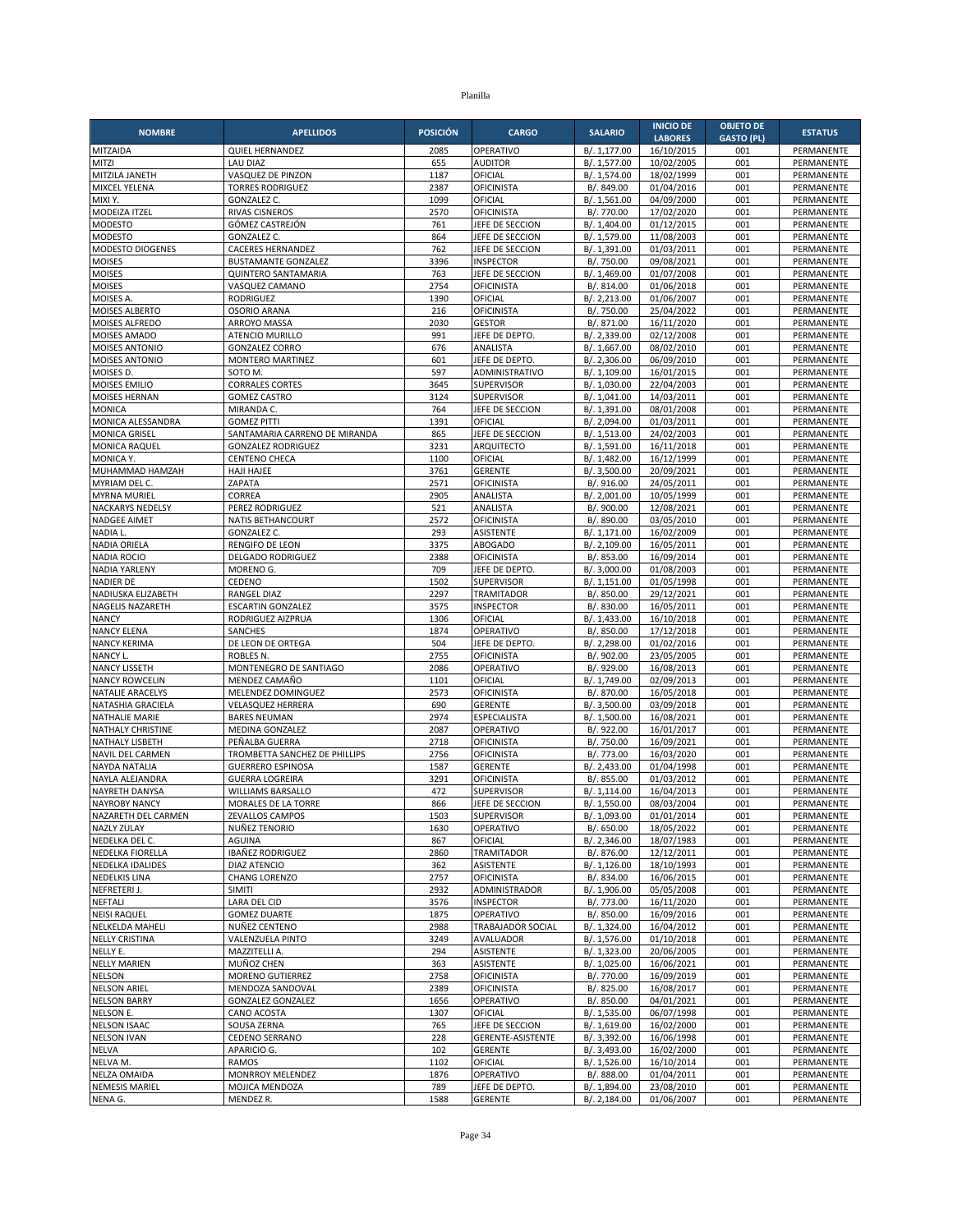| <b>NOMBRE</b>                           | <b>APELLIDOS</b>                                          | <b>POSICIÓN</b> | <b>CARGO</b>                      | <b>SALARIO</b>               | <b>INICIO DE</b>         | <b>OBJETO DE</b>  | <b>ESTATUS</b>           |
|-----------------------------------------|-----------------------------------------------------------|-----------------|-----------------------------------|------------------------------|--------------------------|-------------------|--------------------------|
|                                         |                                                           |                 |                                   |                              | <b>LABORES</b>           | <b>GASTO (PL)</b> |                          |
| NEREIDA<br><b>NESTOR AZAEL</b>          | MONTENEGRO CAMPBELL<br><b>GONDOLA DIAZ</b>                | 2759<br>434     | OFICINISTA<br>ANALISTA            | B/. 842.00<br>B/. 1,255.00   | 16/05/2017<br>16/07/1997 | 001<br>001        | PERMANENTE<br>PERMANENTE |
| <b>NESTOR IVAN</b>                      | MORALES SALAZAR                                           | 2949            | ADMINISTRADOR                     | B/. 2,899.00                 | 01/04/2013               | 001               | PERMANENTE               |
| NEYRA L. DE                             | MUÑOZ                                                     | 868             | JEFE DE SECCION                   | B/. 1,509.00                 | 01/09/2009               | 001               | PERMANENTE               |
| <b>NICANOR</b>                          | <b>BROWN BURGOS</b>                                       | 2877            | ADMINISTRATIVO                    | B/. 1,300.00                 | 16/06/2000               | 001               | PERMANENTE               |
| NICOLAS ABDIEL                          | <b>ESPINOSA MARTINEZ</b>                                  | 3694            | <b>AUXILIAR</b>                   | B/. 600.00                   | 07/03/2022               | 001               | PERMANENTE               |
| NICOLAS E.                              | TUÑON S.                                                  | 3577            | <b>INSPECTOR</b>                  | B/. 873.00                   | 24/05/2011               | 001               | PERMANENTE               |
| NICOLE ASHLY                            | <b>CAMPOS MIRANDA</b>                                     | 1995            | OPERATIVO                         | B/. 891.00                   | 16/10/2017               | 001               | PERMANENTE               |
| NICOLE MARIE<br>NIDIA A.                | <b>CHOCK VALENCIA</b><br>SANTOS A.                        | 2850<br>975     | <b>TRAMITADOR</b><br>OFICIAL      | B/. 1,000.00<br>B/. 1,520.00 | 25/10/2021<br>16/01/2004 | 001<br>001        | PERMANENTE<br>PERMANENTE |
| NIDIA MARIA                             | <b>NG ARAUZ</b>                                           | 782             | <b>GERENTE</b>                    | B/. 2,981.00                 | 16/02/1982               | 001               | PERMANENTE               |
| <b>NIDIA MARILYS</b>                    | <b>CEDEÑO PINTO</b>                                       | 3184            | <b>SUPERVISOR</b>                 | B/. 1,000.00                 | 01/03/2016               | 001               | PERMANENTE               |
| NIEVES DEL CARMEN                       | MEDINA CERVERA                                            | 386             | OFICIAL                           | B/. 1,700.00                 | 02/03/2022               | 001               | PERMANENTE               |
| NIKEYCHA ZUSSETT                        | DE LEON BARRIA                                            | 2574            | OFICINISTA                        | B/. 810.00                   | 02/04/2018               | 001               | PERMANENTE               |
| <b>NILKA YANELIS</b>                    | RODRIGUEZ MARTINEZ                                        | 2390            | OFICINISTA                        | B/. 773.00                   | 16/09/2020               | 001               | PERMANENTE               |
| NINOSHKA DEL CARMEN                     | RODRIGUEZ GONZALEZ                                        | 1504            | <b>SUPERVISOR</b>                 | B/. 1.236.00                 | 01/03/2021               | 001               | PERMANENTE               |
| NISHMA BRISEIDA<br><b>NISLA ELTSEN</b>  | APARICIO CASTILLO<br><b>BOYD LOPEZ</b>                    | 1877<br>1878    | OPERATIVO<br>OPERATIVO            | B/. 850.00<br>B/. 850.00     | 01/04/2016<br>16/08/2016 | 001<br>001        | PERMANENTE<br>PERMANENTE |
| NISLA ODERAY                            | <b>JURADO CASTILLO</b>                                    | 2391            | <b>OFICINISTA</b>                 | B/. 804.00                   | 16/05/2019               | 001               | PERMANENTE               |
| NITZI IRENE                             | <b>BOTELLO SUIRA</b>                                      | 20007           | OFICIAL                           | B/. 1,350.00                 | 17/06/2021               | 002               | <b>TRANSITORIO</b>       |
| NITZIA                                  | NUNEZ VALENCIA                                            | 2575            | <b>OFICINISTA</b>                 | B/. 850.00                   | 13/02/2008               | 001               | PERMANENTE               |
| NITZIA MARITEL                          | <b>GUEVARA BENITEZ</b>                                    | 3125            | <b>SUPERVISOR</b>                 | B/. 1,181.00                 | 11/03/2013               | 001               | PERMANENTE               |
| NITZY ITZELA                            | VASQUEZ DE SANTOS                                         | 2576            | <b>OFICINISTA</b>                 | B/. 841.00                   | 02/09/2013               | 001               | PERMANENTE               |
| NIVIA M.                                | GONZALEZ                                                  | 918             | OFICIAL                           | B/. 1,716.00                 | 21/01/2008               | 001               | PERMANENTE               |
| NIXA NATALIA<br><b>NOEL ARTURO</b>      | <b>ACOSTA SANJUR</b><br><b>GUTIERREZ DE GRACIA</b>        | 390<br>3578     | ADMINISTRADOR<br><b>INSPECTOR</b> | B/. 1,205.00<br>B/. 941.00   | 16/06/2008<br>16/02/2006 | 001<br>001        | PERMANENTE<br>PERMANENTE |
| <b>NOEL AUGUSTO</b>                     | <b>CERRUD CASTRO</b>                                      | 2577            | OFICINISTA                        | B/. 845.00                   | 01/08/2016               | 001               | PERMANENTE               |
| <b>NOEL EMIR</b>                        | VILLARREAL SAAVEDRA                                       | 2088            | OPERATIVO                         | B/. 988.00                   | 16/11/2016               | 001               | PERMANENTE               |
| <b>NOELLIS ITZEL</b>                    | <b>MORELL VARGAS</b>                                      | 2833            | <b>ASISTENTE</b>                  | B/. 911.00                   | 07/03/2019               | 001               | PERMANENTE               |
| <b>NOEMI DARKELYS</b>                   | PINEDA AIZPURUA                                           | 1879            | OPERATIVO                         | B/. 850.00                   | 01/02/2019               | 001               | PERMANENTE               |
| NOEMIR. DE                              | <b>MARTINEZ</b>                                           | 1263            | OFICIAL                           | B/. 1,846.00                 | 16/05/1979               | 001               | PERMANENTE               |
| NOEMI S.                                | CASTILLO J.                                               | 2975            | COORDINADOR                       | B/. 1,104.00                 | 01/10/2014               | 001               | PERMANENTE               |
| <b>NOHELY NOEMI</b><br>NOHELY STEPHANY  | <b>BONILLA VELASQUEZ</b><br><b>CHANG LOPEZ</b>            | 2861<br>364     | OFICIAL<br><b>ASISTENTE</b>       | B/. 1,111.00                 | 16/03/2018               | 001<br>001        | PERMANENTE<br>PERMANENTE |
| <b>NOHELYS</b>                          | <b>GONZALEZ MADRID</b>                                    | 1004            | OFICIAL                           | B/. 1,088.00<br>B/. 1,350.00 | 06/11/2015<br>06/04/2022 | 001               | PERMANENTE               |
| NORA YAJARA                             | PINZON DE LEON                                            | 1880            | OPERATIVO                         | B/. 850.00                   | 17/06/2013               | 001               | PERMANENTE               |
| <b>NORBERTO</b>                         | SANTOS                                                    | 3721            | TRABAJADOR MANUAL                 | B/. 883.00                   | 01/08/2000               | 001               | PERMANENTE               |
| <b>NORBERTO</b>                         | MEJIA JULIO                                               | 3317            | CONDUCTOR                         | B/. 935.00                   | 02/01/1992               | 001               | PERMANENTE               |
| <b>NORIEL</b>                           | ALVARADO BARRIA                                           | 1428            | OFICIAL                           | B/. 1,576.00                 | 01/03/2018               | 001               | PERMANENTE               |
| <b>NORIS CRISTINA</b>                   | <b>GUILLEN SANCHEZ</b>                                    | 1659            | OPERATIVO                         | B/. 850.00                   | 29/03/2022               | 001               | PERMANENTE               |
| NORIS E.<br><b>NORIS MARIA</b>          | GONZALEZ<br>HERNANDEZ MADRID                              | 47<br>656       | <b>GERENTE</b><br><b>AUDITOR</b>  | B/. 3,808.00<br>B/. 1,426.00 | 02/01/1996<br>02/05/2019 | 001<br>001        | PERMANENTE<br>PERMANENTE |
| NORMA E.                                | ABREGO G.                                                 | 1103            | OFICIAL                           | B/. 1,579.00                 | 23/04/2004               | 001               | PERMANENTE               |
| NUBIA DEL CARMEN                        | <b>BOZA SANCHEZ</b>                                       | 118             | <b>GERENTE</b>                    | B/. 3,637.00                 | 01/07/2010               | 001               | PERMANENTE               |
| NURIA YAXIELA                           | <b>ROMERO CARR</b>                                        | 145             | <b>GERENTE</b>                    | B/. 3,560.00                 | 18/07/2016               | 001               | PERMANENTE               |
| NYDIA NADIUSKA                          | VELASQUEZ DE LOS RIOS                                     | 2578            | <b>OFICINISTA</b>                 | B/. 834.00                   | 16/03/2016               | 001               | PERMANENTE               |
| <b>NYLVIS NIEVES</b>                    | ESPINO ORIOL DIAZ                                         | 766             | JEFE DE SECCION                   | B/. 1,535.00                 | 02/04/2012               | 001               | PERMANENTE               |
| <b>OBED ABSALON</b>                     | <b>LOPEZ LEWIS</b>                                        | 2031            | <b>GESTOR</b>                     | B/. 871.00                   | 01/06/2020               | 001               | PERMANENTE               |
| <b>OCTAVIO</b><br><b>OCTAVIO MANUEL</b> | <b>ESTRADA FORBES</b><br><b>BATISTA PEREIRA</b>           | 1621<br>1505    | <b>GERENTE</b><br>ANALISTA        | B/. 2,311.00<br>B/. 1,391.00 | 03/09/2018<br>01/04/2014 | 001<br>001        | PERMANENTE<br>PERMANENTE |
| <b>ODA ATENAIDA</b>                     | NIÑO DE PRESCOD                                           | 1104            | OFICIAL                           | B/. 1,520.00                 | 07/11/2011               | 001               | PERMANENTE               |
| <b>ODALYS</b>                           | <b>GUERRA ALVAREZ</b>                                     | 2760            | OFICINISTA                        | B/. 1,054.00                 | 18/11/2002               | 001               | PERMANENTE               |
| <b>ODALYS DEL CARMEN</b>                | PERALTA DE LEON                                           | 3579            | <b>INSPECTOR</b>                  | B/. 770.00                   | 21/04/2021               | 001               | PERMANENTE               |
| <b>ODALYS ESTHER</b>                    | HERRERA CARVAJAL                                          | 2579            | <b>OFICINISTA</b>                 | B/. 892.00                   | 01/09/2016               | 001               | PERMANENTE               |
| <b>ODERAY ESTHER</b>                    | PERALTA BECHECHE                                          | 1881            | OPERATIVO                         | B/. 850.00                   | 16/08/2019               | 001               | PERMANENTE               |
| <b>ODIS MALENA</b><br>OFELIA IRIS       | CASTILLO PLATERO<br>ALMANZA MORALES                       | 3126<br>1882    | <b>SUPERVISOR</b><br>OPERATIVO    | B/. 1,088.00<br>B/. 850.00   | 16/05/2018<br>16/09/2020 | 001<br>001        | PERMANENTE<br>PERMANENTE |
| OLEGARIO ALEXANDER                      | <b>CEDENO GOMEZ</b>                                       | 3705            | TRABAJADOR MANUAL                 | B/. 850.00                   | 18/01/2022               | 001               | PERMANENTE               |
| <b>OLGA</b>                             | <b>RIVERA</b>                                             | 722             | JEFE DE DEPTO.                    | B/. 2,124.00                 | 01/03/1988               | 001               | PERMANENTE               |
| OLGA ELIZABETH                          | CAZORLA PEREZ                                             | 295             | ASISTENTE                         | B/. 1,365.00                 | 17/04/1995               | 001               | PERMANENTE               |
| <b>OLGA MARIA</b>                       | MIRANDA PEREZ                                             | 1105            | OFICIAL                           | B/. 1,391.00                 | 18/04/2011               | 001               | PERMANENTE               |
| <b>OLGA MERCEDES</b>                    | HIM CASTILLO                                              | 1589            | <b>GERENTE</b>                    | B/. 2,207.00                 | 02/05/2019               | 001               | PERMANENTE               |
| <b>OLGA RAQUEL</b>                      | <b>CASTRO DE RUIZ</b>                                     | 3127            | SUPERVISOR                        | B/. 1,025.00                 | 01/02/2021               | 001               | PERMANENTE               |
| OLGER ADEMAR                            | <b>TORRES CUADRA</b><br><b>GONZALEZ AVILA</b>             | 3862            | OFICIAL<br>OFICIAL                | B/. 1,850.00                 | 16/09/2021               | 001               | PERMANENTE               |
| <b>OLIVER</b><br>OLIVER A.              | AMAYA ZERNA                                               | 1392<br>2957    | JEFE DE DEPTO.                    | B/. 2,286.00<br>B/. 3,543.00 | 01/06/2012<br>10/05/1999 | 001<br>001        | PERMANENTE<br>PERMANENTE |
| <b>OLIVER JAYSON</b>                    | <b>CORTES CASTRO</b>                                      | 1429            | OFICIAL                           | B/. 1,849.00                 | 16/08/2013               | 001               | PERMANENTE               |
| <b>OLIVER PATRICK</b>                   | EVELYN CH.                                                | 2580            | <b>OFICINISTA</b>                 | B/. 857.00                   | 16/06/1998               | 001               | PERMANENTE               |
| OLIVERIO ARIEL                          | TRUJILLO SEMENZATO                                        | 3376            | <b>ABOGADO</b>                    | B/. 1,881.00                 | 01/03/2001               | 001               | PERMANENTE               |
| OLIVIADES ARTURO                        | <b>CEDENO VERGARA</b>                                     | 3580            | <b>INSPECTOR</b>                  | B/. 886.00                   | 06/11/2008               | 001               | PERMANENTE               |
| <b>OLMEDO</b>                           | ALMANZA A.                                                | 100             | GERENTE                           | B/. 3,553.00                 | 04/10/1994               | 001               | PERMANENTE               |
| OLMEDO                                  | SERRACIN S.                                               | 398             | JEFE DE DEPTO.                    | B/. 2,984.00                 | 16/07/1998               | 001               | PERMANENTE               |
| OLMEDO ANTONIO<br><b>OMAIRA NIMIA</b>   | <b>BRAVO SAMANIEGO</b><br>MONTENEGRO CALDERON DE CARREIRA | 70<br>2392      | <b>GERENTE</b><br>OFICINISTA      | B/. 2,513.00<br>B/. 840.00   | 16/07/2013<br>16/09/2012 | 001<br>001        | PERMANENTE<br>PERMANENTE |
| OMAR                                    | <b>BONILLA</b>                                            | 589             | ADMINISTRADOR                     | B/. 2,037.00                 | 25/08/1977               | 001               | PERMANENTE               |
| <b>OMAR</b>                             | <b>TEJADA</b>                                             | 154             | <b>SUPERVISOR</b>                 | B/. 3,246.00                 | 20/07/1981               | 001               | PERMANENTE               |
| OMAR                                    | <b>DIOSES REYNA</b>                                       | 3128            | <b>SUPERVISOR</b>                 | B/. 1,109.00                 | 01/08/2014               | 001               | PERMANENTE               |
| <b>OMAR</b>                             | MEJIA CORNEJO                                             | 3019            | <b>TECNICO</b>                    | B/. 1,082.00                 | 18/04/2016               | 001               | PERMANENTE               |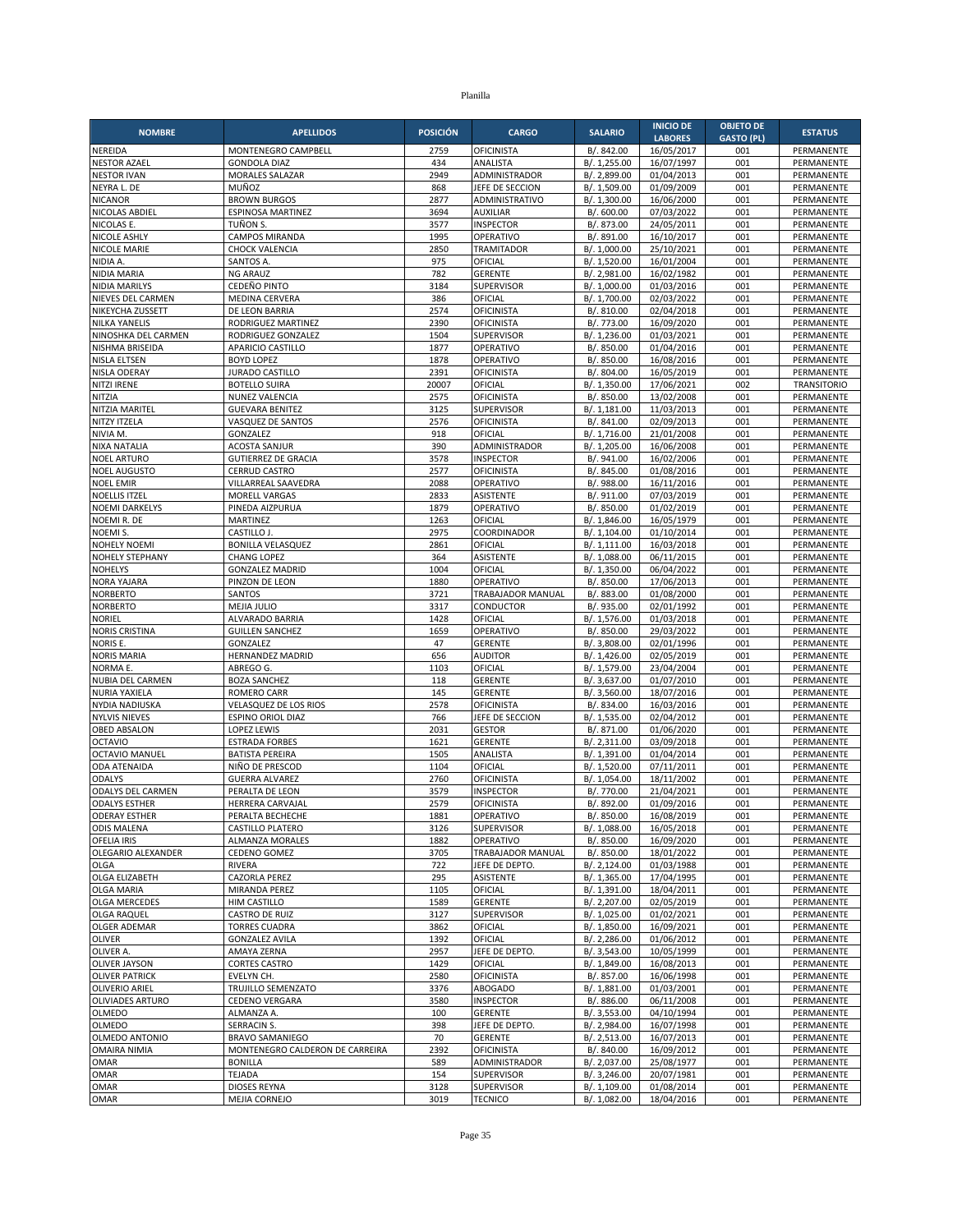| <b>NOMBRE</b>                                | <b>APELLIDOS</b>                          | <b>POSICIÓN</b> | <b>CARGO</b>                           | <b>SALARIO</b>               | <b>INICIO DE</b>         | <b>OBJETO DE</b>  | <b>ESTATUS</b>           |
|----------------------------------------------|-------------------------------------------|-----------------|----------------------------------------|------------------------------|--------------------------|-------------------|--------------------------|
|                                              |                                           |                 |                                        |                              | <b>LABORES</b>           | <b>GASTO (PL)</b> |                          |
| <b>OMAR</b>                                  | <b>MARTINEZ ESPINOSA</b>                  | 3581            | <b>INSPECTOR</b>                       | B/. 770.00<br>B/. 1.041.00   | 16/12/2020               | 001               | PERMANENTE               |
| <b>OMAR ABDIEL</b><br>OMAR E.                | <b>AGUIRRE FRIAS</b><br>PEREZ G.          | 2393<br>2394    | <b>OFICINISTA</b><br><b>OFICINISTA</b> | B/. 810.00                   | 01/05/1998<br>01/12/2005 | 001<br>001        | PERMANENTE<br>PERMANENTE |
| <b>OMAR EMIILIO</b>                          | PINILLO CORDOBA                           | 706             | <b>SUPERVISOR</b>                      | B/. 1,623.00                 | 16/05/2016               | 001               | PERMANENTE               |
| <b>OMAR ENRIQUE</b>                          | ABREGO G.                                 | 3582            | <b>INSPECTOR</b>                       | B/. 948.00                   | 10/06/1996               | 001               | PERMANENTE               |
| <b>OMAYRA LINETH</b>                         | PEREZ MONTERO                             | 993             | OFICIAL                                | B/. 2.614.00                 | 17/04/2017               | 001               | PERMANENTE               |
| ORALDE                                       | MONTENEGRO B.                             | 3646            | SUPERVISOR                             | B/. 1,136.00                 | 18/07/2005               | 001               | PERMANENTE               |
| ORANGEL                                      | ORTEGA                                    | 869             | JEFE DE SECCION                        | B/. 1,810.00                 | 01/09/2006               | 001               | PERMANENTE               |
| <b>OREYDA THAIS</b>                          | <b>OSORIO MARTINEZ</b>                    | 870             | OFICIAL                                | B/. 1,478.00                 | 02/07/2019               | 001               | PERMANENTE               |
| ORIEL<br>ORIEL E.                            | PEREZ GONZALEZ<br>SAAVEDRA R.             | 2089<br>557     | OPERATIVO<br>JEFE DE SECCION           | B/. 1,431.00<br>B/. 2,086.00 | 18/02/1999<br>16/06/2005 | 001<br>001        | PERMANENTE<br>PERMANENTE |
| ORIS                                         | SOTO NUNEZ                                | 178             | <b>GERENTE</b>                         | B/. 3,734.00                 | 10/08/2009               | 001               | PERMANENTE               |
| ORIS E.                                      | ALGANDONA S.                              | 2045            | OFICIAL                                | B/. 1,121.00                 | 01/01/2008               | 001               | PERMANENTE               |
| ORIS ELENA                                   | MARTINEZ SANTAMARIA                       | 1106            | OFICIAL                                | B/. 1,527.00                 | 16/10/2015               | 001               | PERMANENTE               |
| ORLANDO                                      | <b>RIVERA</b>                             | 1590            | <b>GERENTE</b>                         | B/. 2,851.00                 | 01/04/2019               | 001               | PERMANENTE               |
| ORLANDO                                      | VALDES ANINO                              | 3583            | <b>INSPECTOR</b>                       | B/. 770.00                   | 01/03/2021               | 001               | PERMANENTE               |
| ORLANDO                                      | SALDANA BRANDA                            | 3710            | CONDUCTOR                              | B/. 750.00                   | 09/05/2022               | 001               | PERMANENTE               |
| ORLANDO A                                    | GONZALEZ C.                               | 3318            | CONDUCTOR                              | B/. 1,158.00                 | 16/07/2003               | 001               | PERMANENTE               |
| ORLANDO A<br>ORLANDO E.                      | <b>VERGARA B.</b><br>JARAMILLO O.         | 3319<br>1393    | <b>CONDUCTOR</b><br>OFICIAL            | B/. 849.00<br>B/. 2,303.00   | 16/04/2001<br>24/07/2003 | 001<br>001        | PERMANENTE<br>PERMANENTE |
| ORLANDO RENE                                 | ALVARADO DE GRACIA                        | 505             | JEFE DE DEPTO                          | B/. 2,699.00                 | 01/08/1997               | 001               | PERMANENTE               |
| ORLEYS CELIDETH                              | POLANCO GARCIA                            | 2395            | <b>OFICINISTA</b>                      | B/. 814.00                   | 18/06/2018               | 001               | PERMANENTE               |
| <b>OSCAR</b>                                 | LO POLITO AUSTIN                          | 677             | ANALISTA                               | B/. 3,198.00                 | 15/07/2011               | 001               | PERMANENTE               |
| <b>OSCAR</b>                                 | <b>TUNON MARTINEZ</b>                     | 2090            | OPERATIVO                              | B/. 1,244.00                 | 01/02/2000               | 001               | PERMANENTE               |
| <b>OSCAR</b>                                 | <b>OTERO RODRIGUEZ</b>                    | 3584            | <b>INSPECTOR</b>                       | B/. 770.00                   | 16/09/2020               | 001               | PERMANENTE               |
| <b>OSCAR</b>                                 | <b>BERROA NUNEZ</b>                       | 1107            | OFICIAL                                | B/. 1,462.00                 | 01/06/2018               | 001               | PERMANENTE               |
| <b>OSCAR ABDIEL</b>                          | PEREZ SANTAMARIA                          | 1647            | <b>TECNICO</b>                         | B/. 750.00                   | 12/08/2021               | 001               | PERMANENTE               |
| <b>OSCAR ARCENIO</b><br><b>OSCAR ENRIQUE</b> | CEDENO<br>CORDOBA BATISTA                 | 3185<br>2396    | SUPERVISOR<br><b>OFICINISTA</b>        | B/. 1,696.00<br>B/. 773.00   | 01/11/1967<br>01/12/2020 | 001<br>001        | PERMANENTE<br>PERMANENTE |
| <b>OSIRIS EDNA</b>                           | RODRIGUEZ BECERRA                         | 1394            | OFICIAL                                | B/. 1,849.00                 | 16/12/2016               | 001               | PERMANENTE               |
| <b>OSIRIS MARIELA</b>                        | MARTINEZ JIMENEZ                          | 1264            | OFICIAL                                | B/. 1,538.00                 | 16/09/2020               | 001               | PERMANENTE               |
| <b>OSMIN</b>                                 | <b>CACERES AGUIRRE</b>                    | 3791            | OFICIAL                                | B/. 2,000.00                 | 01/09/2021               | 001               | PERMANENTE               |
| <b>OSVALDO</b>                               | MADRID CAMAÑO                             | 3585            | <b>INSPECTOR</b>                       | B/. 876.00                   | 12/12/2011               | 001               | PERMANENTE               |
| <b>OSVALDO ISAAC</b>                         | SOLANILLA VALDESPINO                      | 2961            | JEFE DE DEPTO.                         | B/. 3,510.00                 | 03/12/2012               | 001               | PERMANENTE               |
| <b>OSVALDO IVAN</b>                          | <b>CHRISTIE ROBLES</b>                    | 2581            | <b>OFICINISTA</b>                      | B/. 830.00                   | 01/01/2013               | 001               | PERMANENTE               |
| <b>OSVALDO LEONEL</b>                        | <b>MARTINEZ A.</b>                        | 1506            | <b>SUPERVISOR</b>                      | B/. 1,315.00                 | 18/10/1993               | 001               | PERMANENTE               |
| <b>OVIDIO</b><br><b>OVIDIO EVELIS</b>        | <b>SEGURA PAZ</b><br>MONTENEGRO HENRIQUEZ | 3586<br>1591    | <b>INSPECTOR</b><br><b>GERENTE</b>     | B/. 921.00<br>B/. 2,163.00   | 17/02/1994<br>01/07/2015 | 001<br>001        | PERMANENTE<br>PERMANENTE |
| <b>OVIDIO JUVENAL</b>                        | TRISTAN CORREA                            | 3320            | CONDUCTOR                              | B/. 750.00                   | 01/07/2013               | 001               | PERMANENTE               |
| <b>OYUKI AILYN</b>                           | <b>GONZALEZ GONZALEZ</b>                  | 1108            | OFICIAL                                | B/. 1,350.00                 | 07/08/2001               | 001               | PERMANENTE               |
| PALESTINO                                    | ROBERTO TROTMAN                           | 3587            | <b>INSPECTOR</b>                       | B/. 838.00                   | 01/08/2016               | 001               | PERMANENTE               |
| PAMELA DEL ROSARIO                           | <b>JAEN VERGARA</b>                       | 258             | <b>ASISTENTE</b>                       | B/. 1,000.00                 | 11/04/2022               | 001               | PERMANENTE               |
| PAOLA ANAMARIA                               | <b>ACOSTA RICO</b>                        | 296             | <b>ASISTENTE</b>                       | B/. 1,040.00                 | 02/04/2018               | 001               | PERMANENTE               |
| PAOLA MARIEL                                 | PERALTA SANCHEZ                           | 2192            | <b>OFICINISTA</b>                      | B/. 750.00                   | 27/07/2021               | 001               | PERMANENTE               |
| PAOLETTE DEL CARMEN                          | <b>JARAMILLO</b>                          | 976<br>380      | OFICIAL                                | B/. 1,391.00                 | 02/07/2009               | 001<br>001        | <b>PERMANENTE</b>        |
| PARCELIA DEL C.<br>PATRIA ANGÉLICA           | MENENDEZ VANELA<br><b>AYON RODRIGUEZ</b>  | 1883            | ASISTENTE<br>OPERATIVO                 | B/. 2,466.00<br>B/. 850.00   | 04/04/1983<br>01/09/2020 | 001               | PERMANENTE<br>PERMANENTE |
| <b>PATRICIA</b>                              | <b>ASHBY CHIAL</b>                        | 716             | <b>GERENTE</b>                         | B/. 3,204.00                 | 13/09/2010               | 001               | PERMANENTE               |
| <b>PATRICIA</b>                              | <b>CORRO MORENO</b>                       | 2862            | TRAMITADOR                             | B/. 884.00                   | 24/05/2021               | 001               | PERMANENTE               |
| <b>PATRICIA</b>                              | <b>BARSALLO RODRIGUEZ</b>                 | 1210            | ADMINISTRATIVO                         | B/. 1,556.00                 | 16/09/2016               | 001               | PERMANENTE               |
| PATRICIA CAROLINA                            | <b>CACERES CONCEPCION</b>                 | 2032            | <b>GESTOR</b>                          | B/. 957.00                   | 16/03/2012               | 001               | PERMANENTE               |
| PATRICIA DEL CARMEN                          | <b>TUNON ROSS</b>                         | 297             | <b>ASISTENTE</b>                       | B/. 1,652.00                 | 18/10/1993               | 001               | PERMANENTE               |
| PATRICIA E.                                  | RIOS M.                                   | 2582            | <b>OFICINISTA</b>                      | B/. 1,067.00                 | 18/04/2005               | 001               | PERMANENTE               |
| PATRICIA ENITH                               | <b>DELGADO VIGIL</b>                      | 2761            | <b>OFICINISTA</b>                      | B/. 790.00                   | 17/09/2018               | 001               | PERMANENTE               |
| PATRICIA ODERAY<br>PATRICIA YISSELL          | SANCHEZ RODRIGUEZ<br>CANTO APARICIO       | 1884<br>620     | OPERATIVO<br>EVALUADOR                 | B/. 850.00<br>B/. 1,350.00   | 07/03/2019<br>03/05/2022 | 001<br>001        | PERMANENTE<br>PERMANENTE |
| <b>PATRICIO</b>                              | MONTEZUMA MONTEZUMA                       | 1592            | <b>GERENTE</b>                         | B/. 2,184.00                 | 16/10/2007               | 001               | PERMANENTE               |
| <b>PATRICK JOSUE</b>                         | <b>GONZALEZ MUNOZ</b>                     | 580             | <b>SUPERVISOR</b>                      | B/. 1,600.00                 | 03/05/2022               | 001               | PERMANENTE               |
| PAULA J.                                     | TAPIA C.                                  | 2397            | <b>OFICINISTA</b>                      | B/. 810.00                   | 16/06/2005               | 001               | PERMANENTE               |
| PAULINO                                      | <b>GOMEZ MENDOZA</b>                      | 3687            | TRABAJADOR MANUAL                      | B/. 713.00                   | 16/01/2013               | 001               | PERMANENTE               |
| PEBBELS M.                                   | CASTILLO R.                               | 787             | JEFE DE DEPTO.                         | B/. 2,163.00                 | 02/05/2007               | 001               | PERMANENTE               |
| PEDRO                                        | <b>GONZALEZ C.</b>                        | 3588<br>3589    | <b>INSPECTOR</b>                       | B/. 948.00                   | 16/10/1991               | 001               | PERMANENTE               |
| PEDRO<br>PEDRO                               | SMITH PINEDA<br><b>BANDA G.</b>           | 2584            | <b>INSPECTOR</b><br><b>OFICINISTA</b>  | B/. 810.00<br>B/. 979.00     | 16/03/2018<br>01/04/2005 | 001<br>001        | PERMANENTE<br>PERMANENTE |
| PEDRO AMETH                                  | <b>GIL ORTEGA</b>                         | 3704            | TRABAJADOR MANUAL                      | B/. 814.00                   | 16/05/2018               | 001               | PERMANENTE               |
| PEDRO ANDRES                                 | <b>GUTIERREZ CASTILLO</b>                 | 2585            | <b>OFICINISTA</b>                      | B/. 837.00                   | 01/02/2017               | 001               | PERMANENTE               |
| PEDRO ANTONIO                                | QUIJANO NARANJO                           | 2398            | <b>OFICINISTA</b>                      | B/. 793.00                   | 17/12/2018               | 001               | PERMANENTE               |
| PEDRO AURELIO                                | <b>DOMINGUEZ</b>                          | 2239            | <b>OFICINISTA</b>                      | B/. 1,053.00                 | 16/07/2003               | 001               | PERMANENTE               |
| PEDRO FRANCISCO                              | CHIARI RODRIGUEZ                          | 2240            | <b>OFICINISTA</b>                      | B/. 762.00                   | 01/12/2016               | 001               | PERMANENTE               |
| PEDRO GABRIEL                                | PINTO BATISTA                             | 622             | OFICIAL                                | B/. 1,350.00                 | 03/05/2022               | 001               | PERMANENTE               |
| PEDRO JUAN<br>PEDRO LUIS                     | EVANS C.                                  | 3377            | <b>ABOGADO</b>                         | B/. 1,628.00                 | 25/06/2003               | 001               | PERMANENTE               |
| PEDRO LUIS                                   | ARAUZ GOW<br>RODRIGUEZ MARTINEZ           | 1593<br>3292    | <b>GERENTE</b><br>OPERATIVO            | B/. 2,497.00<br>B/. 740.00   | 01/10/2013<br>01/09/2017 | 001<br>001        | PERMANENTE<br>PERMANENTE |
| PEDRO NOLASCO                                | <b>AIZPURUA</b>                           | 139             | <b>GERENTE</b>                         | B/. 3,399.00                 | 17/01/1994               | 001               | PERMANENTE               |
| PENNY LIRIETH                                | SUAREZ CASTILLO                           | 2399            | <b>OFICINISTA</b>                      | B/. 874.00                   | 01/07/2012               | 001               | PERMANENTE               |
| PERLA HAYDEÉ                                 | DE LEÓN PINEDA                            | 2123            | JEFE DE DEPTO.                         | B/. 2,139.00                 | 01/01/2011               | 001               | PERMANENTE               |
| PETER LUCCIO                                 | PINEDA SAAVEDRA                           | 233             | GERENTE-ASISTENTE                      | B/. 2,500.00                 | 25/10/2021               | 001               | PERMANENTE               |
| PETRA MARIA                                  | RODRIGUEZ                                 | 977             | OFICIAL                                | B/. 1,735.00                 | 18/02/1988               | 001               | PERMANENTE               |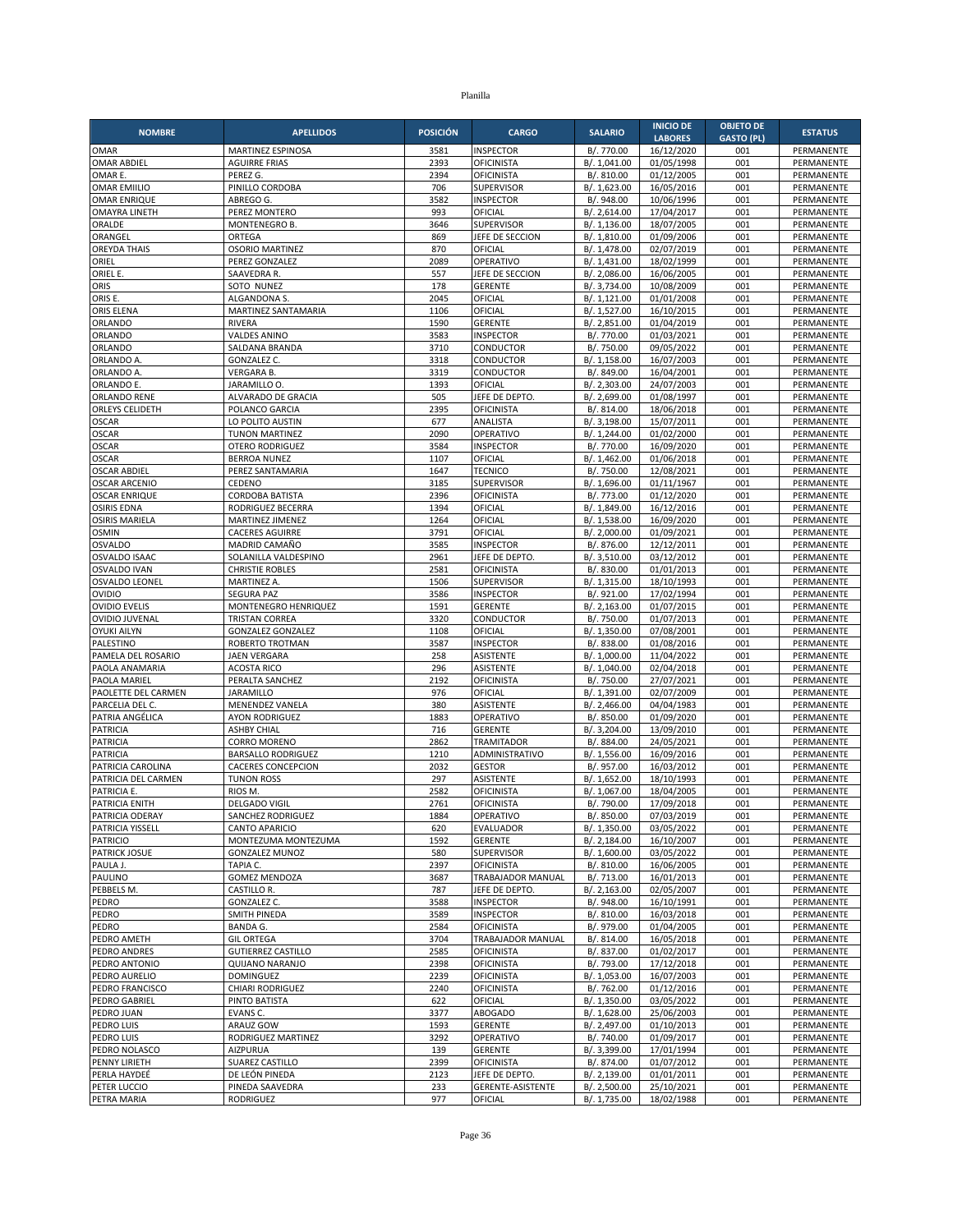| <b>NOMBRE</b>                            | <b>APELLIDOS</b>                           | <b>POSICIÓN</b> | <b>CARGO</b>                          | <b>SALARIO</b>               | <b>INICIO DE</b>             | <b>OBJETO DE</b>  | <b>ESTATUS</b>           |
|------------------------------------------|--------------------------------------------|-----------------|---------------------------------------|------------------------------|------------------------------|-------------------|--------------------------|
|                                          |                                            |                 | <b>GESTOR</b>                         | B/. 948.00                   | <b>LABORES</b><br>25/04/2005 | <b>GASTO (PL)</b> |                          |
| PETTINA J.<br>PIER LINA L.DE             | <b>TERRIENTES</b><br><b>BARRIOS</b>        | 2033<br>1507    | <b>SUPERVISOR</b>                     | B/. 1,126.00                 | 24/11/2003                   | 001<br>001        | PERMANENTE<br>PERMANENTE |
| PILAR                                    | PEREZ BALLESTEROS                          | 20016           | <b>GESTOR</b>                         | B/. 850.00                   | 13/05/2021                   | 002               | <b>TRANSITORIO</b>       |
| PLINIO                                   | VARELA M.                                  | 1265            | OFICIAL                               | B/. 2,750.00                 | 02/03/2009                   | 001               | PERMANENTE               |
| PRISCILA MADELAEN                        | GOMEZ                                      | 1109            | OFICIAL                               | B/. 1,513.00                 | 16/06/2017                   | 001               | PERMANENTE               |
| PRISILA DEL CARMEN                       | LAU                                        | 520             | ANALISTA                              | B/. 900.00                   | 30/07/2021                   | 001               | PERMANENTE               |
| QUERUBE                                  | RAMOS DE MEDINA                            | 2586            | <b>OFICINISTA</b>                     | B/. 872.00                   | 01/12/2010                   | 001               | PERMANENTE               |
| <b>QUINTIN</b><br>RADAMES ALEXIS         | ROBLES M.<br><b>GUERRERO REYES</b>         | 1508<br>2885    | <b>SUPERVISOR</b><br>INGENIERO        | B/. 1,420.00<br>B/. 2,400.00 | 20/02/1980<br>21/09/2011     | 001<br>001        | PERMANENTE<br>PERMANENTE |
| RADAMES EMILIO                           | LUNA CEBALLOS                              | 3590            | <b>INSPECTOR</b>                      | B/. 770.00                   | 10/05/2021                   | 001               | PERMANENTE               |
| RAFAEL                                   | CASTILLO M.                                | 148             | <b>GERENTE</b>                        | B/. 3,664.00                 | 01/08/2005                   | 001               | PERMANENTE               |
| RAFAEL                                   | ROMERO CORPAS                              | 3591            | <b>INSPECTOR</b>                      | B/. 952.00                   | 05/05/1986                   | 001               | PERMANENTE               |
| RAFAEL                                   | AGRAZAL                                    | 3729            | <b>SUPERVISOR</b>                     | B/. 1,144.00                 | 01/05/1990                   | 001               | PERMANENTE               |
| RAFAEL                                   | <b>MENDEZ LINARES</b><br>SERRACIN GONZALEZ | 3067<br>1594    | <b>SUPERVISOR</b><br><b>GERENTE</b>   | B/. 1,553.00                 | 18/10/1993<br>16/02/2016     | 001<br>001        | PERMANENTE<br>PERMANENTE |
| RAFAEL<br>RAFAEL                         | <b>AGUIRRE BEITIA</b>                      | 3647            | <b>SUPERVISOR</b>                     | B/. 2,341.00<br>B/. 1,282.00 | 01/06/2001                   | 001               | PERMANENTE               |
| RAFAEL ALBERTO                           | DE SEDA                                    | 3592            | <b>INSPECTOR</b>                      | B/. 925.00                   | 16/10/1991                   | 001               | PERMANENTE               |
| RAFAEL ALBERTO                           | SALDAÑA GONZÁLEZ                           | 1885            | OPERATIVO                             | B/. 850.00                   | 02/04/2018                   | 001               | PERMANENTE               |
| RAFAEL ALEXI                             | <b>LUCERO CORTES</b>                       | 2834            | ASISTENTE                             | B/. 966.00                   | 03/04/2017                   | 001               | PERMANENTE               |
| RAFAEL ALFREDO                           | JAEN P.                                    | 1622            | <b>GERENTE</b>                        | B/. 3,360.00                 | 16/09/2003                   | 001               | PERMANENTE               |
| RAFAEL AMETH                             | <b>DIAZ BONILLA</b>                        | 693<br>2005     | <b>SUPERVISOR</b>                     | B/. 1,591.00                 | 16/04/2019                   | 001<br>001        | PERMANENTE               |
| RAFAEL AMETH<br>RAFAEL ANTONIO           | <b>BONILLA REECE</b><br>RODRIGUEZ ALVAREZ  | 2587            | <b>GESTOR</b><br><b>OFICINISTA</b>    | B/. 770.00<br>B/. 773.00     | 07/06/2021<br>17/02/2020     | 001               | PERMANENTE<br>PERMANENTE |
| RAFAEL E.                                | RODRIGUEZ T.                               | 2636            | <b>OFICINISTA</b>                     | B/. 970.00                   | 01/10/1990                   | 001               | PERMANENTE               |
| RAFAEL EDMUNDO                           | CABALLERO ESPINOSA                         | 1395            | OFICIAL                               | B/. 1,951.00                 | 04/05/2015                   | 001               | PERMANENTE               |
| RAFAEL ENRIQUE                           | ORTEGA VALDES                              | 3593            | <b>INSPECTOR</b>                      | B/. 952.00                   | 01/06/2000                   | 001               | PERMANENTE               |
| RAFFAELLA                                | <b>CUESTAS LAFRATTA</b>                    | 146             | <b>GERENTE</b>                        | B/. 4,180.00                 | 02/03/2020                   | 001               | PERMANENTE               |
| RAINIER EDGARDO                          | <b>GARCIA POLO</b>                         | 3346            | ASISTENTE                             | B/. 938.00                   | 01/06/2018                   | 001               | PERMANENTE               |
| RAMIRO<br>RAMIRO EDUARDO                 | <b>GUTIERREZ</b><br>IBAÑEZ VALDERRAMA      | 3273<br>3221    | <b>INSPECTOR</b><br><b>TECNICO</b>    | B/. 2,568.00<br>B/. 1,133.00 | 05/03/1987<br>17/02/2020     | 001<br>001        | PERMANENTE<br>PERMANENTE |
| RAMIRO ERNESTO                           | NAVARRO MARCIAGA                           | 2806            | MENSAJERO                             | B/. 620.00                   | 16/04/2021                   | 001               | PERMANENTE               |
| <b>RAMIRO ERNESTO</b>                    | VILLARREAL CALDERON                        | 1309            | OFICIAL                               | B/. 1,469.00                 | 16/10/2017                   | 001               | PERMANENTE               |
| <b>RAMON</b>                             | <b>VELASQUEZ A</b>                         | 1396            | OFICIAL                               | B/. 2,168.00                 | 16/02/2009                   | 001               | PERMANENTE               |
| RANDALL URIEL                            | <b>FULLER TERREROS</b>                     | 2762            | <b>OFICINISTA</b>                     | B/. 770.00                   | 17/02/2021                   | 001               | PERMANENTE               |
| RANDOL A.                                | PINEDA D.                                  | 2928            | <b>TECNICO</b>                        | B/. 3,219.00                 | 18/09/2000                   | 001               | PERMANENTE               |
| RANGEL<br>RAQUEL                         | MONTENEGRO H.                              | 3321<br>2588    | CONDUCTOR                             | B/. 1,000.00<br>B/. 1,027.00 | 01/04/1982                   | 001<br>001        | PERMANENTE               |
| RAQUEL B.                                | <b>BARRIA BATISTA</b><br>VERGARA           | 2763            | ADMINISTRADOR<br><b>OFICINISTA</b>    | B/. 873.00                   | 16/02/2004<br>16/10/2007     | 001               | PERMANENTE<br>PERMANENTE |
| RAQUEL ELENE                             | <b>OTERO PENAFIEL</b>                      | 80              | <b>GERENTE</b>                        | B/. 4,300.00                 | 03/05/2022                   | 001               | PERMANENTE               |
| RAQUEL YARABIS                           | <b>COPRI ATENCIO</b>                       | 2589            | SUPERVISOR                            | B/. 1,030.00                 | 03/01/2017                   | 001               | PERMANENTE               |
| <b>RAUL</b>                              | <b>MORENO FUENTES</b>                      | 3594            | <b>INSPECTOR</b>                      | B/. 891.00                   | 17/02/2014                   | 001               | PERMANENTE               |
| <b>RAUL ALEXIS</b>                       | <b>CORTES BARRIOS</b>                      | 3392            | JEFE DE DEPTO.                        | B/. 1,640.00                 | 18/01/2021                   | 001               | PERMANENTE               |
| <b>RAYSA ANNETTE</b>                     | SANTANA MORAN                              | 2797<br>1397    | <b>OFICINISTA</b>                     | B/. 814.00                   | 18/06/2018                   | 001<br>001        | PERMANENTE               |
| <b>RAYSON REINEL</b><br><b>REBECA DE</b> | RODRIGUEZ VELASQUEZ<br>RIQUELME            | 1111            | OFICIAL<br>OFICIAL                    | B/. 1,941.00<br>B/. 1,656.00 | 01/06/2017<br>01/12/1982     | 001               | PERMANENTE<br>PERMANENTE |
| REBECA SUSETTE                           | <b>REYES SOTILLO</b>                       | 1509            | SUPERVISOR                            | B/. 1,093.00                 | 18/04/2016                   | 001               | PERMANENTE               |
| REGINA RAQUEL                            | <b>CASTILLO GRAJALES</b>                   | 298             | OFICIAL                               | B/. 1,200.00                 | 01/10/2020                   | 001               | PERMANENTE               |
| REINA ELIZABETH                          | ORTEGA TRILLO DE ADAMES                    | 125             | <b>GERENTE</b>                        | B/. 3,880.00                 | 16/10/2020                   | 001               | PERMANENTE               |
| REINALDO A.                              | SANCHEZ SHAND                              | 3648            | SUPERVISOR                            | B/. 1,121.00                 | 18/10/1993                   | 001               | PERMANENTE               |
| REINALDO A.<br><b>REINALDO ANTONIO</b>   | CEDENO VERGARA<br><b>ARCE RODRIGUEZ</b>    | 2006<br>3186    | <b>GESTOR</b><br><b>SUPERVISOR</b>    | B/. 834.00                   | 02/01/2001<br>01/07/2014     | 001<br>001        | PERMANENTE<br>PERMANENTE |
| REINALDO JORGE                           | PINEDA QUIJADA                             | 3832            | OFICIAL                               | B/. 1,134.00<br>B/. 1,800.00 | 30/07/2021                   | 001               | PERMANENTE               |
| REINIER ALEXANDER                        | OSORIO ESCUDERO                            | 1886            | OPERATIVO                             | B/. 850.00                   | 01/09/2020                   | 001               | PERMANENTE               |
| REINNIER ANTONIO                         | <b>LAVERGNE MONG</b>                       | 2590            | <b>OFICINISTA</b>                     | B/. 880.00                   | 16/02/2011                   | 001               | PERMANENTE               |
| RENE                                     | PIMENTO OLMOS                              | 920             | GERENTE-ASISTENTE                     | B/. 1,739.00                 | 16/04/1984                   | 001               | PERMANENTE               |
| <b>RENE GUSTAVO</b>                      | <b>QUINTERO CARRIZO</b>                    | 59              | GERENTE                               | B/. 3,500.00                 | 03/05/2022                   | 001               | PERMANENTE               |
| RENNY<br><b>RESTITUTO</b>                | CORDOBA MARIN<br><b>GUERRA GUERRA</b>      | 3724<br>3595    | TRABAJADOR MANUAL<br><b>INSPECTOR</b> | B/. 720.00<br>B/. 1,048.00   | 01/08/2019<br>03/03/1997     | 001<br>001        | PERMANENTE<br>PERMANENTE |
| REYMUNDO                                 | <b>CORNEJO DURAN</b>                       | 1242            | SUPERVISOR                            | B/. 1,705.00                 | 17/04/2003                   | 001               | PERMANENTE               |
| <b>REYNIER ANTONIO</b>                   | RIVERA DE LEON                             | 3187            | SUPERVISOR                            | B/. 1,137.00                 | 01/06/2005                   | 001               | PERMANENTE               |
| <b>RICARDO</b>                           | CACERES P.                                 | 728             | JEFE DE DEPTO                         | B/. 1,967.00                 | 03/12/2007                   | 001               | PERMANENTE               |
| <b>RICARDO</b>                           | HERNANDEZ RUIZ                             | 3596            | <b>INSPECTOR</b>                      | B/. 852.00                   | 08/08/2011                   | 001               | PERMANENTE               |
| <b>RICARDO</b>                           | VANEGAS M.                                 | 3597            | <b>INSPECTOR</b>                      | B/. 834.00                   | 06/11/2008                   | 001               | PERMANENTE               |
| <b>RICARDO</b><br><b>RICARDO</b>         | MENDEZ V.<br>MORENO KENIO                  | 2124<br>3399    | JEFE DE DEPTO.<br><b>INSPECTOR</b>    | B/. 3,000.00<br>B/. 750.00   | 01/01/2010<br>09/08/2021     | 001<br>001        | PERMANENTE<br>PERMANENTE |
| RICARDO A.                               | <b>BERNAL</b>                              | 3737            | <b>TECNICO</b>                        | B/. 1,180.00                 | 01/05/1984                   | 001               | PERMANENTE               |
| RICARDO A.                               | REQUENEZ R.                                | 579             | JEFE DE DEPTO.                        | B/. 2,165.00                 | 16/12/1993                   | 001               | PERMANENTE               |
| RICARDO A.                               | MAXWELL F.                                 | 3598            | <b>INSPECTOR</b>                      | B/. 1,038.00                 | 17/02/1994                   | 001               | PERMANENTE               |
| RICARDO A.                               | <b>BAYSA ORTEGA</b>                        | 726             | JEFE DE DEPTO.                        | B/. 2,734.00                 | 26/10/1998                   | 001               | PERMANENTE               |
| RICARDO ABDIEL                           | JIMÉNEZ CASTILLO                           | 3599            | <b>INSPECTOR</b>                      | B/. 770.00                   | 16/04/2021                   | 001               | PERMANENTE               |
| RICARDO ABDIEL<br>RICARDO ALFONSO        | <b>TORRES ORTEGA</b><br>ARROYO IGLESIAS    | 1887<br>53      | <b>OFICINISTA</b><br><b>GERENTE</b>   | B/. 770.00<br>B/. 4,260.00   | 09/11/2020<br>17/10/2016     | 001<br>001        | PERMANENTE<br>PERMANENTE |
| RICARDO ANTONIO                          | MORA JIMENEZ                               | 2242            | OFICINISTA                            | B/. 932.00                   | 17/09/2012                   | 001               | PERMANENTE               |
| RICARDO ANTONIO                          | <b>GONZALEZ CASTRO</b>                     | 3253            | INGENIERO                             | B/. 1,688.00                 | 03/01/2017                   | 001               | PERMANENTE               |
| RICARDO ARIEL                            | HASKINS PINZÓN                             | 1888            | OPERATIVO                             | B/. 850.00                   | 18/02/2019                   | 001               | PERMANENTE               |
| RICARDO ARNULFO                          | GUTIERREZ AÑINO                            | 1208            | ANALISTA                              | B/. 1,872.00                 | 21/04/2021                   | 001               | PERMANENTE               |
| <b>RICARDO ARTURO</b>                    | SAUCEDO URANE                              | 1112            | OFICIAL                               | B/. 1,426.00                 | 03/12/2018                   | 001               | PERMANENTE               |
| RICARDO ARTURO                           | DOLLANDER BELUCHE                          | 3821            | OFICIAL                               | B/. 1,350.00                 | 11/11/2021                   | 001               | PERMANENTE               |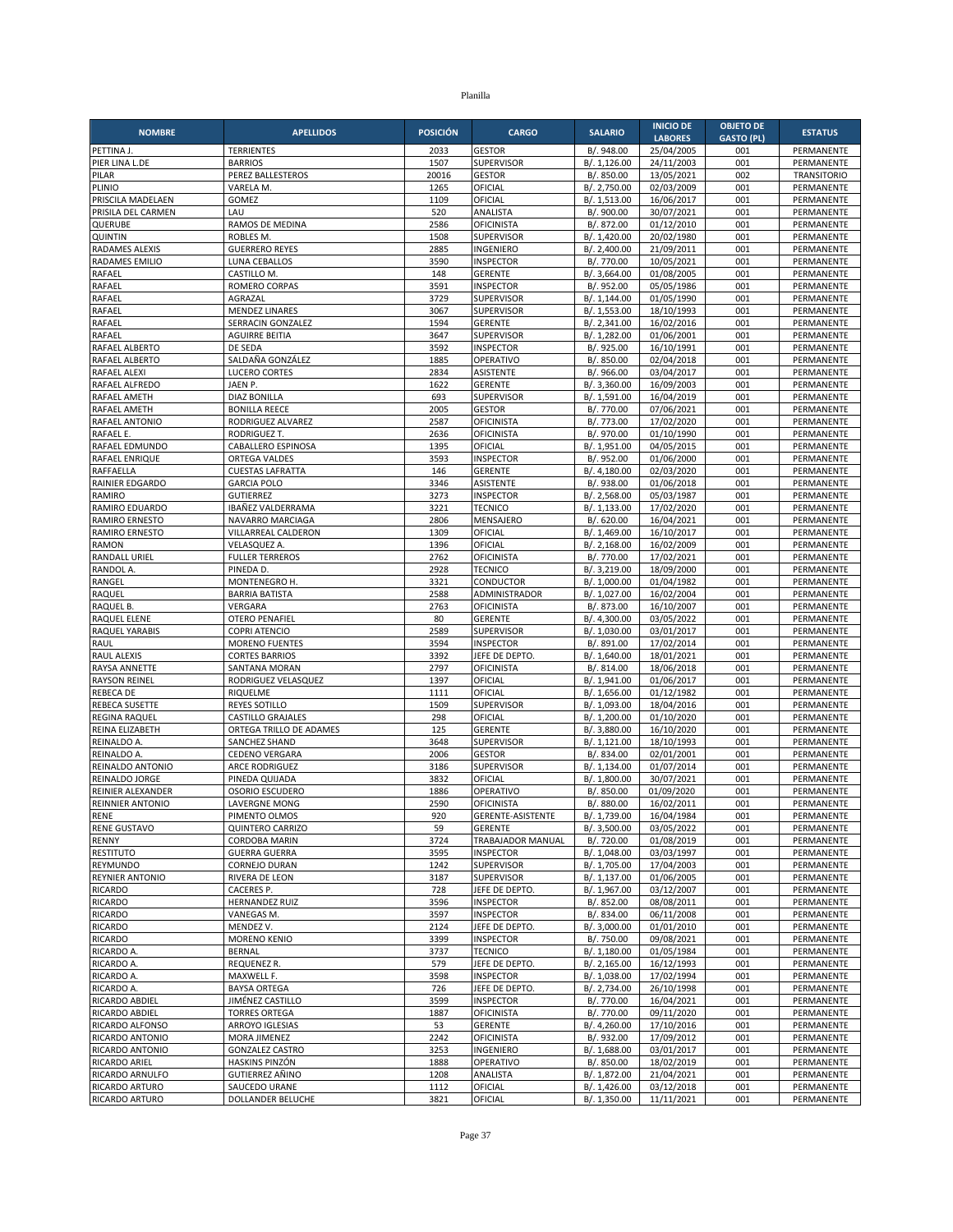| <b>NOMBRE</b>                        | <b>APELLIDOS</b>                        | <b>POSICIÓN</b> | <b>CARGO</b>                      | <b>SALARIO</b>               | <b>INICIO DE</b>             | <b>OBJETO DE</b><br><b>GASTO (PL)</b> | <b>ESTATUS</b>           |
|--------------------------------------|-----------------------------------------|-----------------|-----------------------------------|------------------------------|------------------------------|---------------------------------------|--------------------------|
| RICARDO GAMALIEL                     | <b>FRANCO GONZALEZ</b>                  | 1113            | OFICIAL                           | B/. 1,426.00                 | <b>LABORES</b><br>18/02/2019 | 001                                   | PERMANENTE               |
| RICARDO HARISNEL                     | <b>HILS CONCEPCION</b>                  | 365             | <b>ASISTENTE</b>                  | B/. 1,040.00                 | 01/06/2017                   | 001                                   | PERMANENTE               |
| RICARDO JAVIER                       | <b>TAPIA CASTILLO</b>                   | 2591            | <b>OFICINISTA</b>                 | B/. 796.00                   | 18/03/2019                   | 001                                   | PERMANENTE               |
| RICARDO JOSE                         | <b>FABREGA ADAMES</b>                   | 1398            | OFICIAL                           | B/. 2,274.00                 | 02/12/2003                   | 001                                   | PERMANENTE               |
| RICARDO MANUEL                       | <b>HENRY VALDES</b>                     | 1399            | OFICIAL                           | B/. 3,367.00                 | 04/08/2008                   | 001                                   | PERMANENTE               |
| <b>RICARDO RENE</b>                  | <b>RAMOS LASSO</b>                      | 2909            | ANALISTA                          | B/. 2,400.00                 | 01/06/2021                   | 001                                   | PERMANENTE               |
| RICARDO ROLANDO                      | PRESCOTT MORENO                         | 3600            | <b>INSPECTOR</b>                  | B/. 876.00                   | 21/03/2011                   | 001                                   | PERMANENTE               |
| RICAURTE O.<br><b>RICAURTE V</b>     | VIDAL<br>SOLIS                          | 784<br>1400     | JEFE DE DEPTO<br>OFICIAL          | B/. 2,497.00<br>B/. 2,580.00 | 01/08/2007<br>03/05/2006     | 001<br>001                            | PERMANENTE<br>PERMANENTE |
| RICHARD ALEXANDER                    | VELAZCO QUIJADA                         | 3601            | <b>INSPECTOR</b>                  | B/. 842.00                   | 16/12/2016                   | 001                                   | PERMANENTE               |
| RICHARD JOVANY                       | <b>MEDINA MORENO</b>                    | 871             | JEFE DE SECCION                   | B/. 2,202.00                 | 16/12/2013                   | 001                                   | PERMANENTE               |
| <b>RICHARD LUIS</b>                  | <b>CASTILLO ARAUZ</b>                   | 3020            | OFICIAL                           | B/. 1,545.00                 | 16/05/2018                   | 001                                   | PERMANENTE               |
| <b>RICKY ANTHONY</b>                 | NG WONG                                 | 1595            | <b>GERENTE</b>                    | B/. 3,090.00                 | 18/01/2021                   | 001                                   | PERMANENTE               |
| <b>RIDER RENE</b>                    | <b>MORAN</b>                            | 3726            | MANUAL                            | B/. 1,300.00                 | 04/08/2008                   | 001                                   | PERMANENTE               |
| <b>RIGOBERTO</b>                     | <b>FOSTER MC DERMOTT</b>                | 3688            | TRABAJADOR MANUAL                 | B/. 700.00                   | 06/11/2013                   | 001                                   | PERMANENTE               |
| <b>RIGOBERTO</b>                     | <b>TORIBIO A.</b>                       | 2807            | MENSAJERO                         | B/. 900.00                   | 20/12/1983                   | 001                                   | PERMANENTE               |
| <b>RIGOBERTO</b>                     | <b>ACOSTA BEITIA</b>                    | 3265<br>1401    | AVALUADOR<br>OFICIAL              | B/. 1,717.00                 | 18/09/2000                   | 001<br>001                            | PERMANENTE               |
| <b>RIGOBERTO</b><br><b>RIGOBERTO</b> | SAMANIEGO<br><b>GOMEZ PINILLO</b>       | 2764            | <b>OFICINISTA</b>                 | B/. 2,250.00<br>B/. 773.00   | 01/06/2007<br>17/02/2020     | 001                                   | PERMANENTE<br>PERMANENTE |
| <b>RIGOBERTO ELIECER</b>             | PEREZ GUTIERREZ                         | 2864            | TRAMITADOR                        | B/. 1,000.00                 | 16/08/2021                   | 001                                   | PERMANENTE               |
| RIGOBERTO ISAIAS                     | SANCHEZ RODRIGUEZ                       | 3602            | <b>INSPECTOR</b>                  | B/. 814.00                   | 01/02/2018                   | 001                                   | PERMANENTE               |
| <b>RILDA L</b>                       | <b>QUINTERO GONZALEZ</b>                | 1114            | OFICIAL                           | B/. 1,636.00                 | 16/12/1982                   | 001                                   | PERMANENTE               |
| <b>RITA</b>                          | PINTO ZAMBRANO                          | 1889            | OPERATIVO                         | B/. 850.00                   | 01/09/2020                   | 001                                   | PERMANENTE               |
| RITA CECILIA                         | AROSEMENA DE RIOS                       | 994             | OFICIAL                           | B/. 1,984.00                 | 14/03/2011                   | 001                                   | PERMANENTE               |
| RITA D.                              | <b>RUEDA RIOS</b>                       | 3378            | <b>ABOGADO</b>                    | B/. 2,400.00                 | 01/06/2006                   | 001                                   | PERMANENTE               |
| <b>RITA ELENA</b>                    | PEREZ SANCHEZ DE RODRIGUEZ              | 2271            | <b>TRAMITADOR</b>                 | B/. 900.00                   | 01/04/2022                   | 001                                   | PERMANENTE               |
| RITA GUADALUPE                       | PASCACIO APARICIO                       | 2765            | <b>OFICINISTA</b>                 | B/. 817.00                   | 02/07/2018                   | 001                                   | PERMANENTE               |
| RITA M.                              | HURTADO P.                              | 1510<br>1511    | SUPERVISOR                        | B/. 1,109.00                 | 06/11/2014<br>16/10/2019     | 001<br>001                            | PERMANENTE<br>PERMANENTE |
| RITA MERCEDES<br><b>RITA ROSARIO</b> | BARRERA GÓMEZ<br><b>COFFRE CARRERA</b>  | 366             | SUPERVISOR<br>OFICIAL             | B/. 1,391.00<br>B/. 1,126.00 | 06/11/2008                   | 001                                   | PERMANENTE               |
| <b>RITHA MASSIEL</b>                 | CEDEÑO LESCURE                          | 1115            | OFICIAL                           | B/. 1,447.00                 | 16/08/2016                   | 001                                   | PERMANENTE               |
| <b>RITTER NORIEL</b>                 | <b>SANCHEZ CARRERA</b>                  | 3603            | <b>INSPECTOR</b>                  | B/. 793.00                   | 01/08/2017                   | 001                                   | PERMANENTE               |
| <b>ROBERTO</b>                       | <b>VELASCO AGRAZALES</b>                | 20009           | ANALISTA                          | B/. 3,000.00                 | 18/06/2021                   | 003                                   | CONTINGENTE              |
| <b>ROBERTO</b>                       | <b>RAMOS TENORIO</b>                    | 3604            | <b>CONDUCTOR</b>                  | B/. 1,040.00                 | 16/12/2013                   | 001                                   | <b>PERMANENTE</b>        |
| <b>ROBERTO</b>                       | <b>SCOTT NAVARRO</b>                    | 3605            | <b>INSPECTOR</b>                  | B/. 943.00                   | 03/05/1993                   | 001                                   | PERMANENTE               |
| <b>ROBERTO</b>                       | <b>ALMENGOR GUERRERO</b>                | 2863            | <b>TRAMITADOR</b>                 | B/. 1,447.00                 | 18/04/2011                   | 001                                   | PERMANENTE               |
| <b>ROBERTO</b>                       | ARCHIBOLD CHUITO                        | 1402            | OFICIAL                           | B/. 2,154.00                 | 18/04/2005                   | 001                                   | PERMANENTE               |
| <b>ROBERTO</b>                       | AIZPURUA G.                             | 466             | OFICIAL                           | B/. 2,400.00                 | 09/10/2006                   | 001<br>001                            | PERMANENTE               |
| <b>ROBERTO</b><br>ROBERTO A.         | GONZALEZ Q.<br><b>BARRAGAN D.</b>       | 3606<br>3670    | <b>INSPECTOR</b><br>JEFE DE DEPTO | B/. 878.00<br>B/. 2,750.00   | 25/10/2011<br>06/09/2006     | 001                                   | PERMANENTE<br>PERMANENTE |
| ROBERTO ANTONIO                      | DEL CASTILLO GIBBS                      | 413             | ADMINISTRADOR                     | B/. 2,563.00                 | 01/10/2020                   | 001                                   | PERMANENTE               |
| ROBERTO ARMANDO                      | DELGADO MENDOZA                         | 3716            | <b>SUPERVISOR</b>                 | B/. 874.00                   | 01/06/2018                   | 001                                   | PERMANENTE               |
| ROBERTO CLEMENTE                     | <b>MARIN ESPINO</b>                     | 484             | INVESTIGADOR                      | B/. 1,000.00                 | 16/09/2020                   | 001                                   | PERMANENTE               |
| ROBERTO E.                           | ARIAS CEDENO                            | 1266            | OFICIAL                           | B/. 1,754.00                 | 03/07/2000                   | 001                                   | PERMANENTE               |
| ROBERTO EDUARDO                      | <b>EARLE JULIAO</b>                     | 2966            | JEFE DE DEPTO.                    | B/. 2,999.00                 | 16/08/2018                   | 001                                   | <b>PERMANENTE</b>        |
| <b>ROBERTO MIGUEL</b>                | <b>MORALES RIVERA</b>                   | 3250            | AVALUADOR                         | B/. 1,631.00                 | 01/08/2017                   | 001                                   | PERMANENTE               |
| ROBERTO OMAR                         | MARTINEZ OBALDIA                        | 453             | COORDINADOR                       | B/. 1,104.00                 | 16/05/2016                   | 001                                   | PERMANENTE               |
| ROBERTO RAFAEL                       | MARTÍNEZ AROSEMENA                      | 2034            | <b>GESTOR</b>                     | B/. 942.00                   | 16/05/2017                   | 001                                   | PERMANENTE               |
| ROBERTO RAMIRO<br>ROBERTO RAYMUNDO   | RODRIGUEZ MONTENEGRO                    | 3010<br>657     | <b>TECNICO</b><br><b>AUDITOR</b>  | B/. 1,000.00                 | 22/07/2021                   | 001<br>001                            | PERMANENTE<br>PERMANENTE |
| <b>ROBERTO RENE</b>                  | SANCHEZ KENNEDY<br><b>VEGA GONZALEZ</b> | 1623            | <b>GERENTE</b>                    | B/. 2,087.00<br>B/. 3,399.00 | 18/08/2014<br>01/03/2002     | 001                                   | PERMANENTE               |
| ROCENDO A.                           | ZARZAVILLA D.                           | 3129            | <b>SUPERVISOR</b>                 | B/. 1,465.00                 | 01/02/2005                   | 001                                   | PERMANENTE               |
| ROCIO ISABEL                         | RAMOS GOMEZ                             | 2149            | <b>GESTOR</b>                     | B/. 850.00                   | 11/01/2022                   | 001                                   | PERMANENTE               |
| RODERICK A.                          | ZEBALLOS G.                             | 2898            | ANALISTA                          | B/. 2,369.00                 | 01/10/2012                   | 001                                   | PERMANENTE               |
| RODERICK ROGELIO                     | PITTY GUARDAO                           | 3021            | TECNICO                           | B/. 1,051.00                 | 03/12/2018                   | 001                                   | PERMANENTE               |
| RODNY A.                             | <b>CEDENO BATISTA</b>                   | 98              | <b>GERENTE</b>                    | B/. 3,792.00                 | 18/06/1984                   | 001                                   | PERMANENTE               |
| <b>RODOLFO</b>                       | <b>NUNEZ</b>                            | 3069            | SUPERVISOR                        | B/. 1,162.00                 | 16/09/1981                   | 001                                   | PERMANENTE               |
| RODOLFO ENRIQUE                      | RAMOS SAMANIEGO                         | 3674            | <b>AUXILIAR</b>                   | B/. 600.00                   | 30/07/2021                   | 001                                   | PERMANENTE               |
| <b>RODRIGO</b>                       | ARCE G.                                 | 558             | JEFE DE SECCION                   | B/. 2,400.00                 | 01/02/2005                   | 001                                   | PERMANENTE               |
| RODRIGO A.<br>RODRIGO A.             | TORRERO T.<br>LORENZO GAONA             | 3131<br>3130    | SUPERVISOR<br><b>SUPERVISOR</b>   | B/. 1,098.00<br>B/. 1,564.00 | 16/05/2000<br>17/07/2000     | 001<br>001                            | PERMANENTE<br>PERMANENTE |
| RODRIGO ADRIAN                       | LOPEZ CASTILLO                          | 806             | JEFE DE DEPTO                     | B/. 3,298.00                 | 09/07/2012                   | 001                                   | PERMANENTE               |
| RODRIGO ELIAS                        | PALAVICINI V.                           | 2968            | JEFE DE DEPTO.                    | B/. 2,851.00                 | 16/02/2001                   | 001                                   | PERMANENTE               |
| RODRIGO ELIECER                      | MORENO GALVEZ                           | 2835            | ASISTENTE                         | B/. 1,093.00                 | 18/04/2016                   | 001                                   | PERMANENTE               |
| RODRIGO F.                           | CASTILLO                                | 114             | <b>GERENTE</b>                    | B/. 4,000.00                 | 03/02/1986                   | 001                                   | PERMANENTE               |
| RODRIGO O.                           | PEREA M.                                | 705             | OFICIAL                           | B/. 3,000.00                 | 01/03/1977                   | 001                                   | PERMANENTE               |
| <b>ROGELIO</b>                       | SMITH BARCENA                           | 200             | JEFE DE DEPTO.                    | B/. 2,228.00                 | 01/06/1982                   | 001                                   | PERMANENTE               |
| ROGELIO A.                           | <b>GUERRERO R.</b>                      | 3607            | <b>INSPECTOR</b>                  | B/. 1,218.00                 | 15/04/2003                   | 001                                   | PERMANENTE               |
| ROGELIO ENRIQUE                      | <b>ICAZA GONZALEZ</b>                   | 79              | <b>GERENTE</b>                    | B/. 4,000.00                 | 03/05/2021                   | 001                                   | PERMANENTE               |
| ROGER AUGUSTO                        | RODRIGUEZ CACERES                       | 3608            | <b>INSPECTOR</b>                  | B/. 838.00                   | 02/05/2017                   | 001                                   | PERMANENTE               |
| <b>ROGER MELVIN</b>                  | MORALES CASTILLO                        | 1403            | OFICIAL                           | B/. 2,175.00                 | 01/01/2011                   | 001                                   | PERMANENTE               |
| <b>ROLANDO</b><br><b>ROLANDO</b>     | RODRIGUEZ C.<br><b>OSORIO</b>           | 3070<br>132     | SUPERVISOR<br><b>GERENTE</b>      | B/. 1,194.00<br>B/. 3,476.00 | 01/04/1984<br>01/05/1984     | 001<br>001                            | PERMANENTE<br>PERMANENTE |
| <b>ROLANDO</b>                       | <b>MUNOZ</b>                            | 28              | <b>GERENTE</b>                    | B/. 3,500.00                 | 16/07/2009                   | 001                                   | PERMANENTE               |
| <b>ROLANDO</b>                       | <b>GUARDIA H.</b>                       | 3672            | JEFE DE DEPTO.                    | B/. 1,737.00                 | 16/12/1999                   | 001                                   | PERMANENTE               |
| <b>ROLANDO</b>                       | MORALES S.                              | 3322            | CONDUCTOR                         | B/. 813.00                   | 02/10/2000                   | 001                                   | PERMANENTE               |
| <b>ROLANDO</b>                       | <b>HALL HIGUERO</b>                     | 435             | ANALISTA                          | B/. 2,797.00                 | 16/05/2001                   | 001                                   | PERMANENTE               |
| <b>ROLANDO</b>                       | <b>CACERES PINTO</b>                    | 3323            | COORDINADOR                       | B/. 732.00                   | 16/12/2016                   | 001                                   | PERMANENTE               |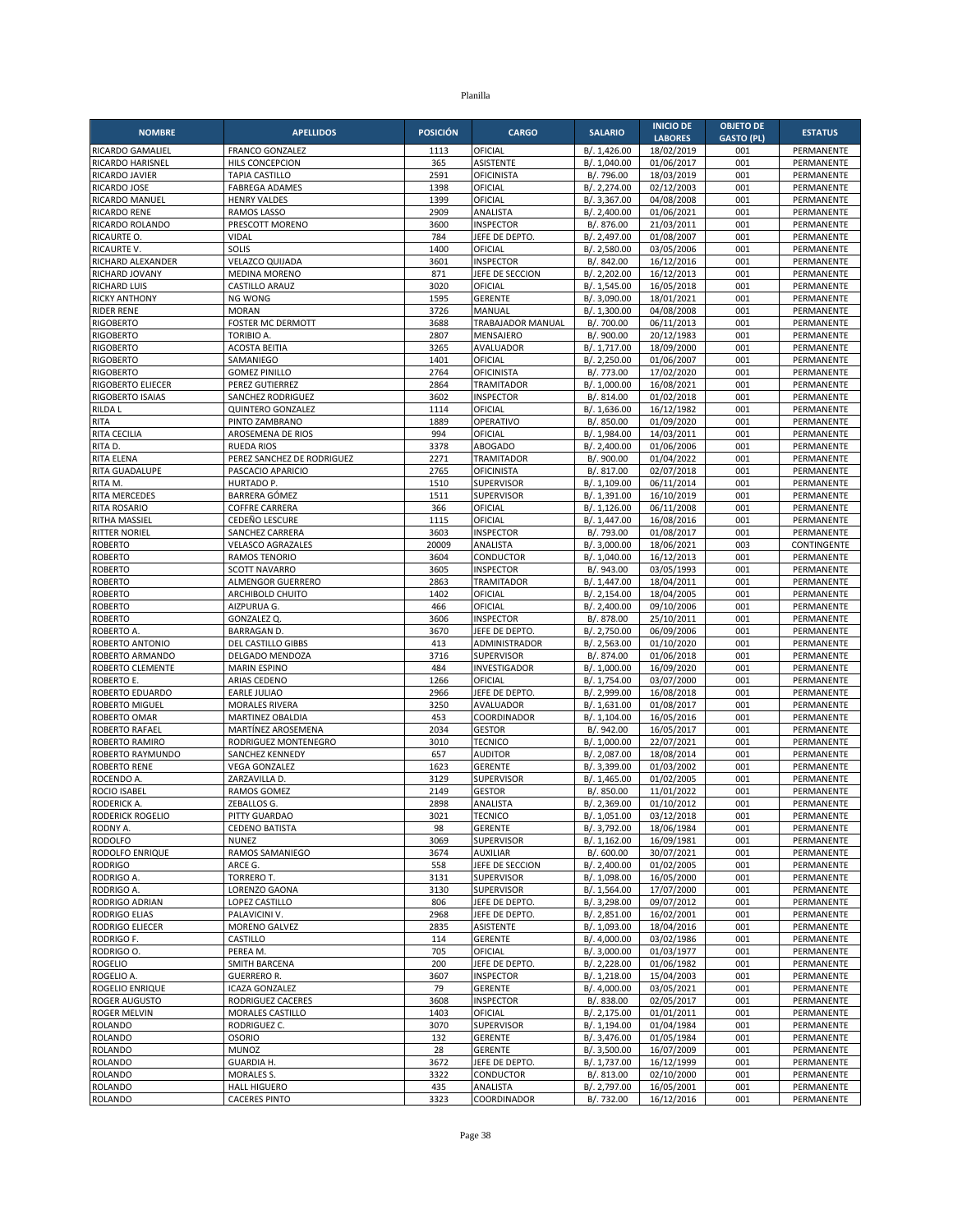| <b>NOMBRE</b>                       | <b>APELLIDOS</b>                                   | <b>POSICIÓN</b> | <b>CARGO</b>                          | <b>SALARIO</b>               | <b>INICIO DE</b>         | <b>OBJETO DE</b>  | <b>ESTATUS</b>           |
|-------------------------------------|----------------------------------------------------|-----------------|---------------------------------------|------------------------------|--------------------------|-------------------|--------------------------|
|                                     |                                                    |                 |                                       |                              | <b>LABORES</b>           | <b>GASTO (PL)</b> |                          |
| ROLANDO AURELIO<br>ROLANDO MIGUEL   | SANCHEZ BRISTAN<br><b>ARMUELLES VELARDE</b>        | 2052<br>2956    | OFICIAL<br>JEFE DE DEPTO              | B/. 1,505.00<br>B/. 3,090.00 | 02/05/2018<br>03/05/2021 | 001<br>001        | PERMANENTE<br>PERMANENTE |
| ROLANDO RAUL                        | <b>MARTINIS GABRIEL</b>                            | 1596            | <b>GERENTE</b>                        | B/. 2,262.00                 | 03/01/2006               | 001               | PERMANENTE               |
| <b>ROLANDO RENE</b>                 | RODRIGUEZ H.                                       | 3671            | JEFE DE DEPTO.                        | B/. 2,230.00                 | 03/02/1997               | 001               | PERMANENTE               |
| <b>ROMAN ARIEL</b>                  | <b>MORENO ESCOBAR</b>                              | 1512            | <b>SUPERVISOR</b>                     | B/. 1,040.00                 | 16/07/2015               | 001               | PERMANENTE               |
| ROMEL ROGELIO                       | DE GRACIA JAEN                                     | 2401            | <b>OFICINISTA</b>                     | B/. 838.00                   | 16/02/2017               | 001               | PERMANENTE               |
| ROMMEL DARÍO                        | VASQUEZ ALVARADO                                   | 1890            | OPERATIVO                             | B/. 850.00                   | 18/08/2015               | 001               | PERMANENTE               |
| ROMMEL EDUARDO<br><b>RONALD</b>     | <b>CHARPENTIER GONZALEZ</b><br>ROSERO DIAZ         | 2592<br>3609    | <b>OFICINISTA</b><br><b>INSPECTOR</b> | B/. 927.00<br>B/. 842.00     | 17/02/2020<br>03/04/2017 | 001<br>001        | PERMANENTE<br>PERMANENTE |
| RONALD HENDRICK                     | <b>BALISTAN HONINGS</b>                            | 3071            | SUPERVISOR                            | B/. 1,040.00                 | 18/02/2014               | 001               | PERMANENTE               |
| RONALD O.                           | CARDENAS E.                                        | 1891            | OPERATIVO                             | B/. 891.00                   | 03/01/2005               | 001               | PERMANENTE               |
| RONALDO EDDIER                      | RODRIGUEZ SANTAMARIA                               | 3740            | ADMINISTRATIVO                        | B/. 830.00                   | 01/02/2017               | 001               | PERMANENTE               |
| RONALDO ROMAN                       | <b>LAY SALAS</b>                                   | 3736            | <b>TECNICO</b>                        | B/. 911.00                   | 16/02/2012               | 001               | PERMANENTE               |
| <b>RONIT AMARILIS</b>               | <b>BATISTA BAZAN</b>                               | 2593            | OFICINISTA<br>ANALISTA                | B/. 773.00                   | 16/12/2020               | 001               | PERMANENTE               |
| <b>RONNY AUGUSTO</b><br>ROSA AMALIA | <b>BRUGIATI BERTONCINI</b><br><b>MORENO RIVERA</b> | 2118<br>1597    | <b>GERENTE</b>                        | B/. 897.00<br>B/. 2,295.00   | 16/10/2018<br>16/02/2017 | 001<br>001        | PERMANENTE<br>PERMANENTE |
| ROSA ELVIRA                         | <b>GONZALEZ DE CERRUD</b>                          | 1116            | OFICIAL                               | B/. 1,584.00                 | 06/12/1999               | 001               | PERMANENTE               |
| ROSA ELVIRA                         | ALMANZA GORDON                                     | 436             | ANALISTA                              | B/. 1,714.00                 | 17/09/2018               | 001               | PERMANENTE               |
| ROSA I.                             | DEUS M.                                            | 1892            | OPERATIVO                             | B/. 850.00                   | 02/12/2014               | 001               | PERMANENTE               |
| <b>ROSA IBETT</b>                   | <b>JAEN SANTANA</b>                                | 3222            | <b>TECNICO</b>                        | B/. 1,804.00                 | 16/12/1999               | 001               | PERMANENTE               |
| <b>ROSA INES</b>                    | RIVAS DE PEREZ                                     | 872             | JEFE DE SECCION                       | B/. 1,663.00                 | 03/07/2017               | 001               | PERMANENTE               |
| ROSA ISABEL                         | <b>ABRAHAMS RAMOS</b>                              | 31              | <b>GERENTE</b>                        | B/. 4,186.00                 | 02/12/2014               | 001               | PERMANENTE               |
| ROSA ITZEL<br><b>ROSA KIRIAM</b>    | LARA<br><b>GUERRERO</b>                            | 2989<br>999     | <b>DIRECTOR CAIPI</b><br>OFICIAL      | B/. 1,924.00<br>B/. 1,350.00 | 16/10/1992<br>16/12/2021 | 001<br>001        | PERMANENTE<br>PERMANENTE |
| <b>ROSA MARIA</b>                   | DIAZ MARTINEZ                                      | 3133            | <b>SUPERVISOR</b>                     | B/. 1,114.00                 | 16/03/2016               | 001               | PERMANENTE               |
| <b>ROSA MARLENIS</b>                | MIRANDA ROVIRA                                     | 893             | JEFE DE DEPTO                         | B/. 2,456.00                 | 25/07/2011               | 001               | PERMANENTE               |
| ROSA YAMILETH                       | RODRIGUEZ RODRIGUEZ                                | 1893            | OPERATIVO                             | B/. 850.00                   | 19/02/2015               | 001               | PERMANENTE               |
| ROSALINDA                           | <b>VEGA BEITIA</b>                                 | 2402            | <b>OFICINISTA</b>                     | B/. 796.00                   | 01/02/2019               | 001               | PERMANENTE               |
| ROSARIO A                           | <b>MORALES A.</b>                                  | 873             | JEFE DE SECCION                       | B/. 1,681.00                 | 25/10/1982               | 001               | PERMANENTE               |
| ROSARIO DEL CARMEN                  | <b>BARAHONA CASTILLO</b>                           | 1117            | OFICIAL                               | B/. 2,288.00                 | 02/01/2018               | 001               | PERMANENTE               |
| ROSAURA P. DE<br>ROSE M.            | <b>DIAZ</b><br>ESCALONA G.                         | 1598<br>229     | <b>GERENTE</b><br><b>GERENTE</b>      | B/. 2,730.00<br>B/. 3,523.00 | 16/03/1995<br>17/03/2003 | 001<br>001        | PERMANENTE<br>PERMANENTE |
| <b>ROSELYS MARIA</b>                | LABRADOR MADRID DE DUTARY                          | 481             | OFICIAL                               | B/. 1,030.00                 | 07/04/2008               | 001               | PERMANENTE               |
| <b>ROSEMARY</b>                     | AVILA DE LEON                                      | 767             | JEFE DE SECCION                       | B/. 1,579.00                 | 08/03/2004               | 001               | PERMANENTE               |
| ROSISVETH MILAGROS                  | CARRERA ESPINOSA                                   | 497             | ANALISTA                              | B/. 929.00                   | 02/06/2014               | 001               | PERMANENTE               |
| <b>ROSITA MARBELYS</b>              | <b>GUTIERREZ URENA</b>                             | 1894            | OPERATIVO                             | B/. 850.00                   | 01/09/2017               | 001               | PERMANENTE               |
| ROSLYN LIANABEL                     | ORTEGA MARCIAGA                                    | 2403            | OFICINISTA                            | B/. 853.00                   | 17/04/2017               | 001               | PERMANENTE               |
| <b>ROSMARY</b><br>ROSMERIE YAMILETH | <b>QUINTERO ACOSTA</b><br><b>SERRANO ANDRADE</b>   | 194             | GERENTE-ASISTENTE<br>SUPERVISOR       | B/. 2,575.00                 | 16/08/2013<br>17/06/2013 | 001<br>001        | PERMANENTE<br>PERMANENTE |
| <b>ROSMERIS ROSELY</b>              | RODRIGUEZ HENRIQUEZ                                | 3188<br>1998    | <b>GESTOR</b>                         | B/. 1,030.00<br>B/. 850.00   | 29/03/2022               | 001               | PERMANENTE               |
| <b>ROSMERY EDITH</b>                | JARAMILLO BEJARANO                                 | 2404            | <b>OFICINISTA</b>                     | B/. 773.00                   | 18/01/2021               | 001               | PERMANENTE               |
| ROSMERY YARITZEL                    | SANTAMARIA CABALLERO                               | 1895            | OPERATIVO                             | B/. 850.00                   | 02/09/2019               | 001               | PERMANENTE               |
| ROSSEMARY ANAY                      | MELENDEZ ABREGO                                    | 2950            | ADMINISTRADOR                         | B/. 2,153.00                 | 25/04/2011               | 001               | PERMANENTE               |
| <b>ROXANA</b>                       | SAMANIEGO V.                                       | 2091            | OPERATIVO                             | B/. 1,226.00                 | 13/11/2000               | 001               | PERMANENTE               |
| ROXANA I.                           | <b>MORA GONZALEZ</b>                               | 3134            | <b>SUPERVISOR</b>                     | B/. 1,890.00                 | 03/02/1986               | 001               | PERMANENTE               |
| <b>ROY JESUS</b><br>ROY N.          | MIRANDA FUENTES<br>FRIAS R.                        | 367<br>922      | ASISTENTE<br>OFICIAL                  | B/. 1,030.00<br>B/. 1,845.00 | 16/09/2020<br>16/04/1985 | 001<br>001        | PERMANENTE<br>PERMANENTE |
| <b>RUBEN ANTONIO</b>                | <b>CEDENO CHAVEZ</b>                               | 1404            | OFICIAL                               | B/. 2,126.00                 | 15/09/2009               | 001               | PERMANENTE               |
| <b>RUBEN DARIO</b>                  | RODRIGUEZ BELENO                                   | 2594            | OFICINISTA                            | B/. 1,331.00                 | 18/01/1993               | 001               | PERMANENTE               |
| <b>RUBEN DARIO</b>                  | <b>GONZALEZ C.</b>                                 | 3649            | <b>SUPERVISOR</b>                     | B/. 1,121.00                 | 04/03/1996               | 001               | PERMANENTE               |
| <b>RUBEN DARIO</b>                  | MORENO MORENO                                      | 724             | JEFE DE DEPTO                         | B/. 2,964.00                 | 21/01/2002               | 001               | PERMANENTE               |
| <b>RUBEN FRANCISCO</b>              | <b>VERGARA ARROCHA</b>                             | 2637            | <b>GESTOR</b>                         | B/. 721.00                   | 03/05/2021               | 001               | PERMANENTE               |
| <b>RUBI RUBIELA</b>                 | ROBLEDO MORENO<br><b>ESCOBAR</b>                   | 2984<br>107     | TRABAJADOR MANUAL<br><b>GERENTE</b>   | B/. 660.00                   | 01/06/2018               | 001<br>001        | PERMANENTE<br>PERMANENTE |
| <b>RUBIEL ALBERTO</b><br>RUBISENIA  | PIMENTEL DE LEON                                   | 2119            | ANALISTA                              | B/. 2,600.00<br>B/. 1,061.00 | 20/08/2012<br>16/01/2013 | 001               | PERMANENTE               |
| <b>RUBY DEL CARMEN</b>              | MIRANDA MARTÍNEZ                                   | 1665            | <b>OFICINISTA</b>                     | B/. 750.00                   | 25/04/2022               | 001               | PERMANENTE               |
| <b>RUBY ROSEMARY</b>                | <b>GAEZ ROQUEBERT</b>                              | 3189            | SUPERVISOR                            | B/. 1,056.00                 | 12/12/2011               | 001               | PERMANENTE               |
| <b>RUBY YANETH</b>                  | CEDEÑO CAMAÑO                                      | 2120            | ANALISTA                              | B/. 876.00                   | 16/10/2020               | 001               | PERMANENTE               |
| <b>RUDOLPH</b>                      | BEITIA SANTAMARIA                                  | 2766            | <b>OFICINISTA</b>                     | B/. 842.00                   | 16/08/2005               | 001               | PERMANENTE               |
| <b>RUTH AMARILIS</b>                | LORENZO CONCEPCION                                 | 2035            | ASISTENTE                             | B/. 1,018.00                 | 10/12/2013               | 001               | PERMANENTE               |
| RUTH DEL CARMEN<br>RUTH ELIZABETH   | <b>VANEGAS TORRES</b><br>MENA ICAZA                | 788<br>2595     | JEFE DE DEPTO.<br>OFICINISTA          | B/. 2,228.00<br>B/. 1,253.00 | 16/07/2018<br>09/12/2010 | 001<br>001        | PERMANENTE<br>PERMANENTE |
| RUTH JOIDETH                        | MONTENEGRO PATIÑO                                  | 1267            | OFICIAL                               | B/. 1,697.00                 | 16/10/2015               | 001               | PERMANENTE               |
| <b>RUTH MAGALI</b>                  | PINTO VALLE                                        | 2405            | <b>OFICINISTA</b>                     | B/. 830.00                   | 01/12/2005               | 001               | PERMANENTE               |
| <b>RUTH MARIA DE</b>                | VARGAS                                             | 978             | OFICIAL                               | B/. 1,773.00                 | 01/03/1982               | 001               | PERMANENTE               |
| RUTHKIRIA RAQUEL                    | RODRIGUEZ SANDOVAL DE CHEN                         | 1896            | OPERATIVO                             | B/. 850.00                   | 16/04/2019               | 001               | PERMANENTE               |
| SABINO ARTURO                       | RODRIGUEZ MORENO                                   | 3233            | JEFE DE DEPTO.                        | B/. 2,227.00                 | 18/10/2010               | 001               | PERMANENTE               |
| SADIA DEL C.                        | <b>OCHOA</b>                                       | 2243            | <b>OFICINISTA</b>                     | B/. 1,680.00                 | 07/04/2008               | 001               | PERMANENTE               |
| <b>SAIDY YANETH</b><br>SALLARIS     | <b>GOMEZ GONZALEZ</b><br>MORENO DIAZ               | 1118<br>1989    | OFICIAL<br>OPERATIVO                  | B/. 1,520.00<br>B/. 850.00   | 21/07/2008<br>01/06/2021 | 001<br>001        | PERMANENTE<br>PERMANENTE |
| SAMANTHA DEL C                      | SANCHEZ MEDINA                                     | 1599            | <b>GERENTE</b>                        | B/. 2,163.00                 | 01/11/1999               | 001               | PERMANENTE               |
| SAMANTHA NEDELKA                    | MONTERO GOMEZ                                      | 2899            | ANALISTA                              | B/. 2,860.00                 | 02/04/2001               | 001               | PERMANENTE               |
| SAMIRA DEL CARMEN                   | GONZALEZ VALENCIA                                  | 2985            | TRABAJADOR MANUAL                     | B/. 820.00                   | 18/04/2016               | 001               | PERMANENTE               |
| SAMMY ALEJANDRO                     | ESPINOZA ORTEGA                                    | 2406            | OFICINISTA                            | B/. 793.00                   | 02/01/2019               | 001               | PERMANENTE               |
| SAMUEL                              | SALDANA                                            | 2092            | OPERATIVO                             | B/. 1,343.00                 | 16/08/1978               | 001               | PERMANENTE               |
| SAMUEL                              | SANTAMARIA SALDAÑA                                 | 2923            | <b>TECNICO</b>                        | B/. 1,520.00                 | 01/01/2011               | 001               | PERMANENTE               |
| SAMUEL<br>SAMUEL ANTONIO            | CASAS C.<br>VASQUEZ VERGARA                        | 3266<br>1236    | AVALUADOR<br>EVALUADOR                | B/. 1,697.00<br>B/. 1,565.00 | 09/06/2008<br>01/03/2017 | 001<br>001        | PERMANENTE<br>PERMANENTE |
|                                     |                                                    |                 |                                       |                              |                          |                   |                          |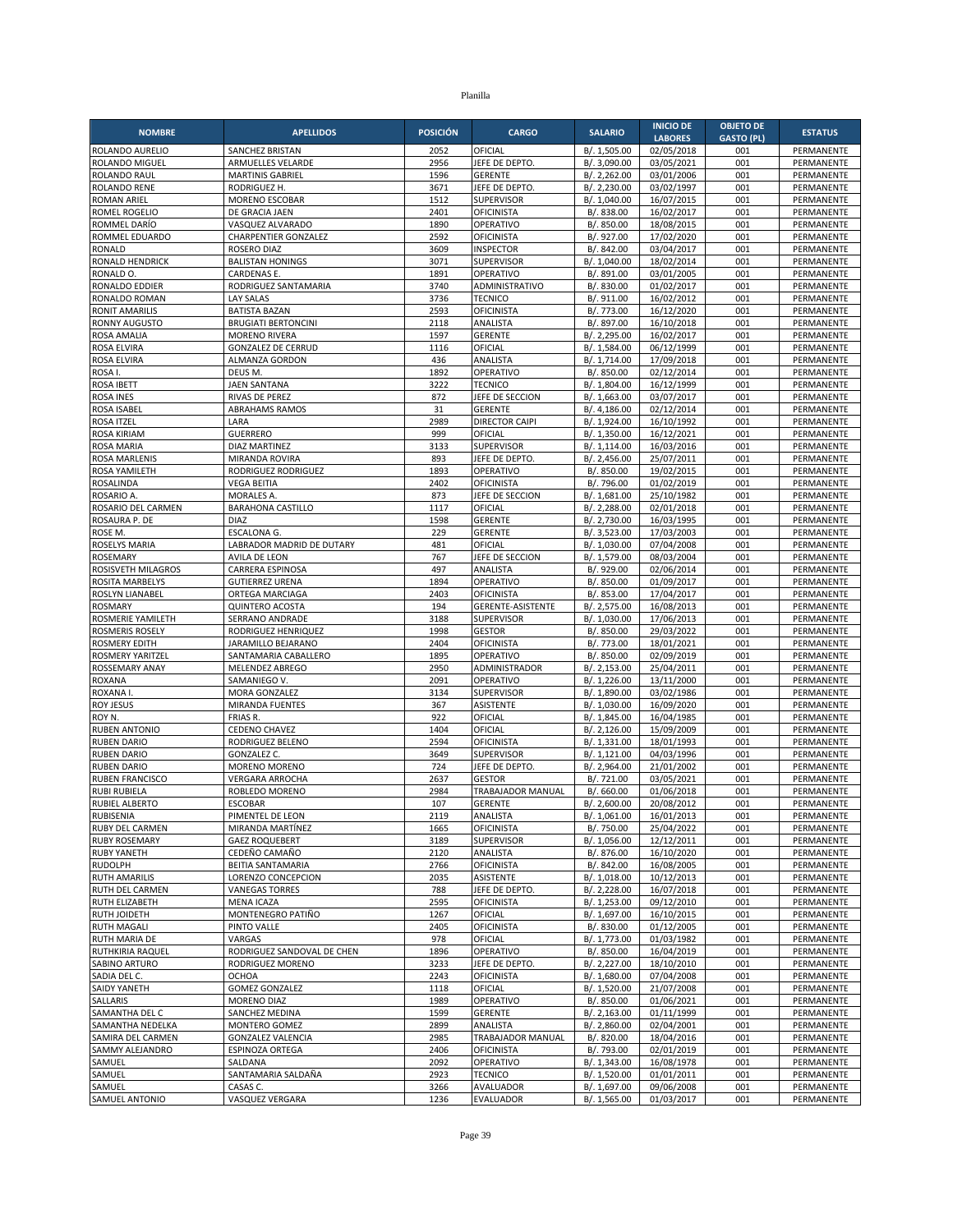| <b>NOMBRE</b>                          | <b>APELLIDOS</b>                                      | <b>POSICIÓN</b> | <b>CARGO</b>                     | <b>SALARIO</b>               | <b>INICIO DE</b><br><b>LABORES</b> | <b>OBJETO DE</b><br><b>GASTO (PL)</b> | <b>ESTATUS</b>           |
|----------------------------------------|-------------------------------------------------------|-----------------|----------------------------------|------------------------------|------------------------------------|---------------------------------------|--------------------------|
| SAMUEL ESTEBAN                         | CANIZALES Q                                           | 768             | JEFE DE SECCION                  | B/. 1,550.00                 | 07/06/1993                         | 001                                   | PERMANENTE               |
| SANDRA                                 | <b>BADILLA A.</b>                                     | 299             | <b>ASISTENTE</b>                 | B/. 2,000.00                 | 01/09/1981                         | 001                                   | PERMANENTE               |
| SANDRA                                 | <b>MORALES M.</b>                                     | 979             | OFICIAL                          | B/. 1,858.00                 | 09/12/2008                         | 001                                   | PERMANENTE               |
| SANDRA                                 | <b>IBARRA ROJAS</b>                                   | 1513            | <b>SUPERVISOR</b>                | B/. 1,052.00                 | 14/12/2009                         | 001                                   | PERMANENTE               |
| SANDRA CAROLINA                        | SANTOS SANTAMARIA                                     | 1897            | OPERATIVO                        | B/. 850.00                   | 02/01/2018                         | 001                                   | PERMANENTE               |
| SANDRA DE LOURDES<br>SANDRA IBETH      | GUEVARA HENRIQUEZ DE VILLALOBOS<br>CASTILLO GONZALEZ  | 300<br>1119     | <b>ASISTENTE</b><br>OFICIAL      | B/. 2,750.00<br>B/. 1,506.00 | 03/05/2011<br>16/05/2017           | 001<br>001                            | PERMANENTE<br>PERMANENTE |
| <b>SANDRA KRYSTEL</b>                  | ECHEVERRÍA GONZALEZ                                   | 3347            | <b>ASISTENTE</b>                 | B/. 884.00                   | 16/01/2020                         | 001                                   | PERMANENTE               |
| SANDRA MITZELA                         | MEDINA DE LEON                                        | 1898            | OPERATIVO                        | B/. 850.00                   | 01/08/2019                         | 001                                   | PERMANENTE               |
| SANDRA PATRICIA                        | OROZCO DUQUE                                          | 1149            | JEFE DE DEPTO.                   | B/. 1,700.00                 | 03/12/2018                         | 001                                   | PERMANENTE               |
| SANDRA T.                              | MENDOZA                                               | 437             | ANALISTA                         | B/.2,266.00                  | 01/07/2008                         | 001                                   | PERMANENTE               |
| <b>SANDY GISELA</b>                    | <b>BENITEZ SANCHEZ</b>                                | 1180            | OFICIAL                          | B/. 2,036.00                 | 03/05/2016                         | 001                                   | PERMANENTE               |
| SANTIAGO ABDIEL                        | <b>HERRERA JOHN</b>                                   | 33              | <b>GERENTE</b>                   | B/. 3,500.00                 | 17/02/2020                         | 001                                   | PERMANENTE               |
| SANTOS<br>SANTOS OVIDIO                | <b>HIGUERA</b><br>HERNANDEZ ZAMBRANO                  | 1977<br>1430    | OPERATIVO<br>OFICIAL             | B/. 1,222.00<br>B/. 1,672.00 | 16/03/1983<br>16/03/2017           | 001<br>001                            | PERMANENTE<br>PERMANENTE |
| <b>SANYAI JAVIER</b>                   | <b>BARRIA WEST</b>                                    | 63              | <b>GERENTE</b>                   | B/. 4,560.00                 | 03/01/2005                         | 001                                   | PERMANENTE               |
| <b>SARA ALICIA</b>                     | MENDOZA HIDALGO                                       | 368             | <b>ASISTENTE</b>                 | B/. 1,061.00                 | 03/09/2018                         | 001                                   | PERMANENTE               |
| SARAH AISAYIRA                         | <b>BURROWS REYES</b>                                  | 407             | ANALISTA                         | B/. 2,428.00                 | 03/08/2015                         | 001                                   | PERMANENTE               |
| SARAH LETICIA                          | <b>SABIN MORALES</b>                                  | 2407            | <b>OFICINISTA</b>                | B/. 830.00                   | 01/03/2001                         | 001                                   | PERMANENTE               |
| SARAI YISSEL                           | <b>FLORES SUIRA</b>                                   | 1899            | OPERATIVO                        | B/. 850.00                   | 01/08/2016                         | 001                                   | PERMANENTE               |
| <b>SAREHY ARLENE</b><br>SASHA PAULETTE | LEZCANO IGLESIAS<br>SOLIS                             | 1110<br>1310    | OFICIAL<br>OFICIAL               | B/. 1,350.00                 | 29/10/2021                         | 001<br>001                            | PERMANENTE<br>PERMANENTE |
| SATURNINO                              | <b>GARCIA</b>                                         | 3739            | <b>TRABAJADOR MANUAL</b>         | B/. 1,391.00<br>B/. 1,300.00 | 03/12/2013<br>16/10/1980           | 001                                   | PERMANENTE               |
| <b>SAYANI ERLEN</b>                    | <b>CARRERA PINTO</b>                                  | 2596            | <b>OFICINISTA</b>                | B/. 836.00                   | 16/09/2013                         | 001                                   | PERMANENTE               |
| SAYIRA MARIBEL DEL CARMEN              | <b>CENTENO RAMOS</b>                                  | 187             | <b>GERENTE</b>                   | B/. 3,190.00                 | 04/04/2011                         | 001                                   | PERMANENTE               |
| SAYRA PRISCILLA                        | <b>VARGAS RIVERA</b>                                  | 3232            | ARQUITECTO                       | B/. 1,513.00                 | 18/07/2016                         | 001                                   | PERMANENTE               |
| SEBASTIAN                              | <b>CASTRO RIVERA</b>                                  | 3379            | <b>ABOGADO</b>                   | B/. 1,490.00                 | 16/06/2017                         | 001                                   | PERMANENTE               |
| SEBASTIAN ELISEO                       | <b>MITRE AVILA</b>                                    | 3825            | ANALISTA                         | B/. 1,550.00                 | 17/01/2022                         | 001                                   | PERMANENTE               |
| <b>SEEGRY JASSET</b><br>SEGUNDA        | JARAMILLO CALERO DE GLASSCOCK<br>VALDERRAMA HERNANDEZ | 88<br>506       | <b>GERENTE</b><br>JEFE DE DEPTO. | B/. 3,960.00                 | 13/07/2020<br>01/10/1982           | 001<br>001                            | PERMANENTE<br>PERMANENTE |
| SEGUNDO ELIECER                        | <b>VERGARA RUDAS</b>                                  | 3610            | <b>INSPECTOR</b>                 | B/. 2,341.00<br>B/. 827.00   | 08/04/2013                         | 001                                   | PERMANENTE               |
| SEHINAR ROQUE                          | CARBONELL ARGUELLES                                   | 686             | <b>AUDITOR</b>                   | B/. 1,490.00                 | 18/11/2013                         | 001                                   | PERMANENTE               |
| SELEDONIO                              | <b>GARCIA RICORD</b>                                  | 1405            | OFICIAL                          | B/. 2,211.00                 | 25/04/2011                         | 001                                   | PERMANENTE               |
| <b>SELENA SUGEY</b>                    | PEREZ MORALES                                         | 301             | <b>ASISTENTE</b>                 | B/. 1,040.00                 | 01/12/2020                         | 001                                   | PERMANENTE               |
| SELENE DARELYS                         | JIMENEZ NUÑEZ                                         | 525             | ANALISTA                         | B/. 920.00                   | 02/05/2018                         | 001                                   | PERMANENTE               |
| SELESTINO YSAAC                        | MURILLO ALMANZA                                       | 3611            | <b>INSPECTOR</b>                 | B/. 817.00                   | 01/02/2018                         | 001                                   | PERMANENTE               |
| SELVIN OMAR<br><b>SERGIO</b>           | ORTEGA VILLARREAL<br><b>GONZALEZ FRIAS</b>            | 2597<br>3324    | <b>OFICINISTA</b><br>CONDUCTOR   | B/. 853.00<br>B/. 750.00     | 16/09/2016<br>01/10/2013           | 001<br>001                            | PERMANENTE<br>PERMANENTE |
| <b>SERGIO</b>                          | <b>JIMENEZ</b>                                        | 3650            | <b>SUPERVISOR</b>                | B/. 1,748.00                 | 01/03/1979                         | 001                                   | PERMANENTE               |
| SERGIO AUGUSTO                         | PINZON BERRIO                                         | 3267            | AVALUADOR                        | B/. 1,990.00                 | 02/07/2012                         | 001                                   | PERMANENTE               |
| <b>SERGIO GASPAR</b>                   | SARAVIA ECHEVERS                                      | 3612            | <b>INSPECTOR</b>                 | B/. 770.00                   | 18/02/2021                         | 001                                   | PERMANENTE               |
| SERGIO GUILLERMO                       | <b>BERNALES CRESPO</b>                                | 559             | JEFE DE SECCION                  | B/. 1,672.00                 | 16/01/2017                         | 001                                   | PERMANENTE               |
| <b>SERGIO RAUL</b>                     | <b>BLENCOWE MORCILLO</b>                              | 3613            | <b>INSPECTOR</b>                 | B/. 906.00                   | 01/05/2011                         | 001                                   | PERMANENTE               |
| <b>SERGIO VALENTI</b>                  | <b>ATENCIO COUSIN</b>                                 | 609             | COORDINADOR                      | B/. 1,606.00                 | 16/10/2017                         | 001                                   | PERMANENTE               |
| SHANIKA TAYANETT<br>SHARMIRA ANAIS     | <b>GREGORY CAIN</b><br><b>CARRILLO ROSE</b>           | 1514<br>1311    | <b>SUPERVISOR</b><br>OFICIAL     | B/. 1,466.00<br>B/. 1,520.00 | 24/01/2011<br>03/10/2011           | 001<br>001                            | PERMANENTE<br>PERMANENTE |
| <b>SHARON MACIEL</b>                   | CANDANEDO IBARRA                                      | 1900            | OPERATIVO                        | B/. 850.00                   | 16/11/2020                         | 001                                   | PERMANENTE               |
| SHASDAI                                | <b>JHANGIMAL V</b>                                    | 809             | GERENTE-ASISTENTE                | B/. 2,702.00                 | 03/08/2009                         | 001                                   | PERMANENTE               |
| <b>SHAWN MARIE</b>                     | MORGAN ABREGO                                         | 1901            | OPERATIVO                        | B/. 850.00                   | 01/02/2021                         | 001                                   | PERMANENTE               |
| SHAYARI MAYLENE                        | MELCHOR JIMENEZ                                       | 2408            | <b>OFICINISTA</b>                | B/. 842.00                   | 18/03/2013                         | 001                                   | PERMANENTE               |
| SHEILA GISSELLE                        | <b>GARCIA FIGUEROA</b>                                | 730             | JEFE DE DEPTO                    | B/. 2,612.00                 | 11/03/2013                         | 001                                   | PERMANENTE               |
| SHEILA KARIMA                          | <b>GONZALEZ VILLARREAL</b>                            | 2409            | OFICINISTA                       | B/. 858.00                   | 02/05/2017                         | 001                                   | PERMANENTE<br>PERMANENTE |
| SHEILA YAMILETH<br>SHEYESARA SARIYEN   | <b>TROETSCH</b><br><b>NILES BROOMS</b>                | 923<br>1902     | OFICIAL<br>OPERATIVO             | B/. 1,680.00<br>B/. 850.00   | 21/07/2003<br>02/07/2014           | 001<br>001                            | PERMANENTE               |
| SHEYLA                                 | SOTO TUROLLA                                          | 46              | GERENTE                          | B/. 3,720.00                 | 24/08/2020                         | 001                                   | PERMANENTE               |
| SHEYLA J.                              | REYES A.                                              | 2767            | <b>OFICINISTA</b>                | B/. 837.00                   | 16/12/1999                         | 001                                   | PERMANENTE               |
| SHEYLA JANIN                           | QUINONEZ M.                                           | 201             | JEFE DE DEPTO.                   | B/. 2,157.00                 | 20/07/1994                         | 001                                   | PERMANENTE               |
| SHIRLEY MICHELLE                       | SANCHEZ DE MOSCOSO                                    | 1312            | OFICIAL                          | B/. 1,550.00                 | 17/01/2011                         | 001                                   | PERMANENTE               |
| SHIRLEY R. DE                          | <b>GRIMALDO</b>                                       | 1268            | JEFE DE DEPTO.                   | B/. 2,418.00                 | 16/08/1995                         | 001                                   | PERMANENTE               |
| <b>SIAMARIS DIVIA</b>                  | <b>GUEVARA</b><br><b>SOLIS MIRANDA</b>                | 2147            | ASISTENTE                        | B/. 1,545.00<br>B/. 1,000.00 | 16/11/2018                         | 001                                   | PERMANENTE               |
| SIARA<br>SIARA PAOLA                   | <b>BERNAL GUERRA</b>                                  | 1515<br>2410    | SUPERVISOR<br><b>OFICINISTA</b>  | B/. 838.00                   | 17/08/2015<br>16/09/2015           | 001<br>001                            | PERMANENTE<br>PERMANENTE |
| SIDDYA ROSA                            | <b>ESPINO ARROCHA</b>                                 | 2411            | <b>OFICINISTA</b>                | B/. 911.00                   | 08/07/1996                         | 001                                   | PERMANENTE               |
| SILVIA A.                              | <b>DOMINGUEZ FRIAS</b>                                | 980             | OFICIAL                          | B/. 1,861.00                 | 01/04/2002                         | 001                                   | PERMANENTE               |
| SILVIA IRENE                           | ROMERO HERNANDEZ                                      | 3135            | JEFE DE SECCION                  | B/. 1,103.00                 | 01/07/2015                         | 001                                   | PERMANENTE               |
| SILVIA J. DE                           | CASTILLO                                              | 2093            | OPERATIVO                        | B/. 1,442.00                 | 02/02/1987                         | 001                                   | PERMANENTE               |
| SILVIA KARINA                          | CALDERÓN LÓPEZ                                        | 1313            | OFICIAL                          | B/. 1,513.00                 | 18/03/2013                         | 001                                   | PERMANENTE               |
| <b>SILVIA MARIE</b><br>SIMON ORLANDO   | <b>CASTRO RODRIGUEZ</b><br>MAQUILON BONILLA           | 2598<br>2929    | ASISTENTE<br><b>TECNICO</b>      | B/. 1,040.00<br>B/. 3,090.00 | 01/02/2018<br>16/04/2021           | 001<br>001                            | PERMANENTE<br>PERMANENTE |
| SINDY YAMILETH                         | <b>VEGA MASSA</b>                                     | 1903            | OPERATIVO                        | B/. 850.00                   | 01/03/2016                         | 001                                   | PERMANENTE               |
| SIRELIS LISETH                         | NAVARRO SALDANA                                       | 2138            | <b>ASISTENTE</b>                 | B/. 1,000.00                 | 02/04/2018                         | 001                                   | PERMANENTE               |
| <b>SIXTO</b>                           | PEREZ BARRIOS                                         | 3693            | AUXILIAR                         | B/. 885.00                   | 13/10/1992                         | 001                                   | PERMANENTE               |
| SOFIA ABIGAIL                          | ATENCIO OSORIO                                        | 874             | JEFE DE SECCION                  | B/. 1,513.00                 | 24/01/2011                         | 001                                   | PERMANENTE               |
| SOFIA MERCEDES                         | <b>CEDENO DE ARENAS</b>                               | 133             | <b>GERENTE</b>                   | B/. 3,764.00                 | 01/04/2016                         | 001                                   | PERMANENTE               |
| <b>SOL ROSIRIS</b>                     | ARAUZ UBARTE                                          | 2951            | ADMINISTRADOR                    | B/. 2,381.00                 | 03/05/2011                         | 001                                   | PERMANENTE               |
| SOLANGEL SUSETH<br>SOLEDAD ELIZABETH   | PINTO SOLIS<br><b>BARRIA DE PEREZ</b>                 | 1904<br>1905    | OPERATIVO<br>OPERATIVO           | B/. 850.00<br>B/. 850.00     | 01/08/2019<br>01/09/2015           | 001<br>001                            | PERMANENTE<br>PERMANENTE |
| SOLENE                                 | MARTINEZ R.                                           | 2094            | OPERATIVO                        | B/. 929.00                   | 01/07/2015                         | 001                                   | PERMANENTE               |
|                                        |                                                       |                 |                                  |                              |                                    |                                       |                          |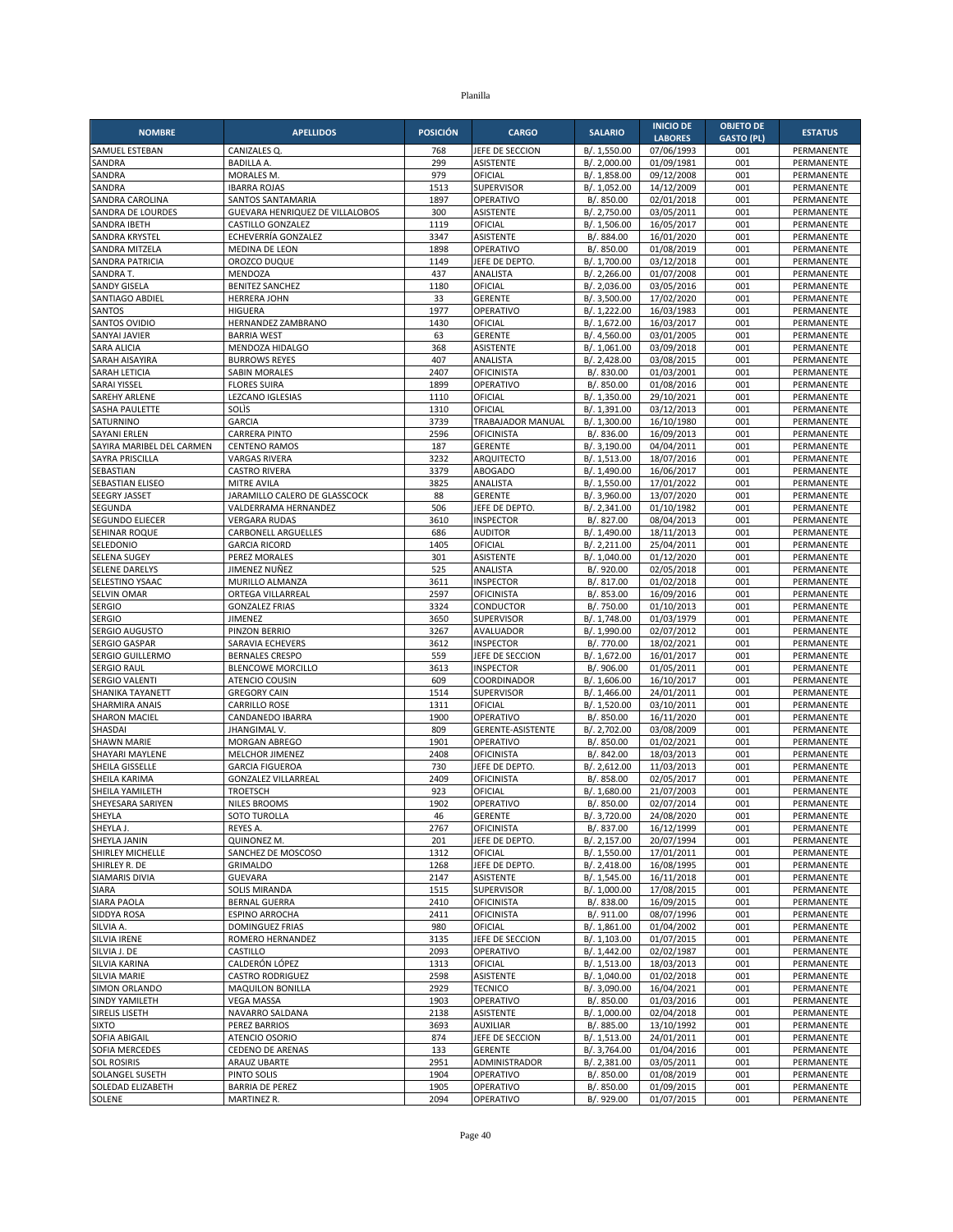| <b>NOMBRE</b>                               | <b>APELLIDOS</b>                                    | <b>POSICIÓN</b> | <b>CARGO</b>                       | <b>SALARIO</b>               | <b>INICIO DE</b><br><b>LABORES</b> | <b>OBJETO DE</b><br><b>GASTO (PL)</b> | <b>ESTATUS</b>           |
|---------------------------------------------|-----------------------------------------------------|-----------------|------------------------------------|------------------------------|------------------------------------|---------------------------------------|--------------------------|
| SOLIMAR LISBETH                             | VILLARREAL PALACIO                                  | 1906            | OPERATIVO                          | B/. 875.00                   | 16/02/2009                         | 001                                   | PERMANENTE               |
| <b>SONIA ARGELIS</b>                        | <b>RAMOS</b>                                        | 3190            | SUPERVISOR                         | B/. 830.00                   | 14/11/2011                         | 001                                   | PERMANENTE               |
| SONIA MARIELA                               | <b>GONZALEZ FRIAS</b>                               | 707             | <b>SUPERVISOR</b>                  | B/. 1,614.00                 | 06/11/2012                         | 001                                   | PERMANENTE               |
| SONYA ISABEL                                | NUÑEZ CUEVAS                                        | 90              | <b>GERENTE</b>                     | B/. 3,714.00                 | 05/04/2021                         | 001                                   | PERMANENTE               |
| STEFANIA MABEL                              | <b>GAITAN RIOS</b>                                  | 2244            | <b>OFICINISTA</b>                  | B/. 838.00                   | 02/12/2014                         | 001                                   | PERMANENTE               |
| STEFANO J.                                  | GRECO R.                                            | 875             | JEFE DE SECCION                    | B/. 1,565.00                 | 24/05/2011                         | 001                                   | PERMANENTE               |
| STEFFANNY VANESSA                           | PITTY BURNEO                                        | 2412            | <b>OFICINISTA</b>                  | B/. 780.00                   | 01/02/2021                         | 001                                   | PERMANENTE               |
| <b>STELLA MARIS</b><br>STEPHANIE            | <b>GONZALEZ HERBRUGER</b><br><b>WHITTAKER MARIN</b> | 1600<br>1907    | <b>GERENTE</b><br>OPERATIVO        | B/. 3,333.00<br>B/. 850.00   | 24/11/2011<br>01/06/2016           | 001<br>001                            | PERMANENTE<br>PERMANENTE |
| STEPHANIE D                                 | <b>MOORE</b>                                        | 3072            | <b>SUPERVISOR</b>                  | B/. 1,258.00                 | 21/01/2008                         | 001                                   | PERMANENTE               |
| STEPHANIE DIANETH                           | <b>VIGIL BARBA</b>                                  | 1908            | OPERATIVO                          | B/. 850.00                   | 16/08/2018                         | 001                                   | PERMANENTE               |
| <b>STEPHANIE LYNN</b>                       | VILLARREAL BIANCO                                   | 3008            | OFICIAL                            | B/. 1,545.00                 | 16/01/2021                         | 001                                   | PERMANENTE               |
| STEPHANIE MARGARITA                         | <b>QUIROS SMITH</b>                                 | 3003            | <b>TECNICO</b>                     | B/. 850.00                   | 22/03/2022                         | 001                                   | PERMANENTE               |
| <b>STEPHANIE RAQUEL</b>                     | ZAMBRANO NAY                                        | 1156            | OFICIAL                            | B/. 1,804.00                 | 03/12/2018                         | 001                                   | PERMANENTE               |
| STEPHANY ANNETH                             | <b>CASTILLO ESPINOSA</b>                            | 130             | <b>GERENTE</b>                     | B/. 3,140.00                 | 18/02/2021                         | 001                                   | PERMANENTE               |
| STEPHANY DESIRETH                           | PERALTA RIOS                                        | 2413            | <b>OFICINISTA</b>                  | B/. 804.00                   | 17/09/2018                         | 001                                   | PERMANENTE               |
| STEPHANY KEYNA                              | <b>CASTILLO ANDRADE</b>                             | 1909            | OPERATIVO                          | B/. 850.00                   | 04/01/2021                         | 001                                   | PERMANENTE               |
| STEVEN EVANGELISTO<br>STHEFANY RAQUEL       | RODRÍGUEZ POVEDA<br>SANCHEZ MORAN                   | 1406<br>2599    | OFICIAL                            | B/. 1,904.00                 | 04/05/2015<br>06/11/2013           | 001<br>001                            | PERMANENTE<br>PERMANENTE |
| STILIANI J.                                 | LOPEZ B.                                            | 1910            | <b>OFICINISTA</b><br>OPERATIVO     | B/. 853.00<br>B/. 850.00     | 16/10/2014                         | 001                                   | PERMANENTE               |
| STIVENSON RUBEN                             | CARVAJAL MENDOZA                                    | 2245            | <b>OFICINISTA</b>                  | B/. 767.00                   | 16/06/2016                         | 001                                   | PERMANENTE               |
| SUGEIDY I.                                  | NUÑEZ P.                                            | 454             | ANALISTA                           | B/. 1,103.00                 | 02/02/2015                         | 001                                   | PERMANENTE               |
| <b>SUGEIDY MARYELIN</b>                     | FLORES AIZPRÚA                                      | 2865            | <b>TRAMITADOR</b>                  | B/. 929.00                   | 01/02/2018                         | 001                                   | PERMANENTE               |
| <b>SUGEIS SILENE</b>                        | RODRIGUEZ SOLIS DE MORENO                           | 876             | JEFE DE SECCION                    | B/. 1,433.00                 | 16/12/2004                         | 001                                   | PERMANENTE               |
| SUGEY M.                                    | CARRASCO C.                                         | 2600            | JEFE DE SECCION                    | B/. 1,350.00                 | 16/10/2014                         | 001                                   | PERMANENTE               |
| <b>SUGEY OSIRIS</b>                         | <b>BARRERA CRUZ</b>                                 | 2601            | <b>OFICINISTA</b>                  | B/. 793.00                   | 03/09/2018                         | 001                                   | PERMANENTE               |
| <b>SULAY ARACELIZ</b>                       | SANCHEZ VASQUEZ                                     | 2602            | <b>OFICINISTA</b>                  | B/. 863.00                   | 18/04/2011                         | 001                                   | PERMANENTE               |
| <b>SULYN MARISSA</b>                        | LABRADOR CHAVEZ                                     | 2768            | <b>OFICINISTA</b>                  | B/. 837.00                   | 01/12/2016                         | 001                                   | PERMANENTE               |
| SUSAN A.<br><b>SUSAN ILIANA</b>             | PÉREZ F.<br>CHONG MUÑOZ DE CRUZ                     | 2603<br>2246    | OFICINISTA<br><b>OFICINISTA</b>    | B/. 875.00<br>B/. 832.00     | 06/11/2014<br>16/12/2020           | 001<br>001                            | PERMANENTE<br>PERMANENTE |
| SUSANA ANABELL                              | NAVARRO GARCIA                                      | 2769            | <b>OFICINISTA</b>                  | B/. 804.00                   | 01/02/2019                         | 001                                   | <b>PERMANENTE</b>        |
| <b>SUSANA INES</b>                          | ORTEGA BEDOYA                                       | 3136            | <b>SUPERVISOR</b>                  | B/. 1,241.00                 | 01/03/2000                         | 001                                   | PERMANENTE               |
| <b>SUSANA IVETH</b>                         | <b>ATENCIO LARA</b>                                 | 2414            | OFICINISTA                         | B/. 830.00                   | 01/12/2005                         | 001                                   | PERMANENTE               |
| <b>SUSANA MIREYA</b>                        | SANCHEZ CERCEÑO                                     | 1911            | OPERATIVO                          | B/. 850.00                   | 16/07/2013                         | 001                                   | PERMANENTE               |
| SUSANA YANETH                               | RODRIGUEZ                                           | 1912            | OPERATIVO                          | B/. 850.00                   | 01/03/2017                         | 001                                   | PERMANENTE               |
| SUSARIS Y.                                  | <b>DIAZ</b>                                         | 560             | JEFE DE SECCION                    | B/. 1,770.00                 | 08/01/2008                         | 001                                   | PERMANENTE               |
| SUZETH DEL CARMEN                           | ALVARADO CHIRU                                      | 2036            | <b>ASISTENTE</b>                   | B/. 1,018.00                 | 19/02/2015                         | 001                                   | PERMANENTE               |
| TAIRA I.                                    | SANGUILLEN                                          | 2095            | OPERATIVO                          | B/. 1,123.00                 | 01/10/2008                         | 001                                   | PERMANENTE               |
| TAIRA ZIRA DE<br><b>TAMARA LISBETH</b>      | MELENDEZ<br>LEVY CALVO                              | 2037<br>2604    | <b>GESTOR</b><br><b>OFICINISTA</b> | B/. 1,109.00<br>B/. 897.00   | 06/11/2008<br>04/05/2010           | 001<br>001                            | PERMANENTE<br>PERMANENTE |
| <b>TANIA</b>                                | <b>MOLINA</b>                                       | 1229            | <b>SUPERVISOR</b>                  | B/. 2,569.00                 | 22/02/2010                         | 001                                   | PERMANENTE               |
| <b>TANIA LUCETTE</b>                        | <b>GONZALEZ MORALES</b>                             | 1237            | <b>EVALUADOR</b>                   | B/. 1,832.00                 | 02/05/2008                         | 001                                   | PERMANENTE               |
| <b>TANIA MARIBEL</b>                        | <b>VASQUEZ GIRON</b>                                | 62              | <b>GERENTE</b>                     | B/. 3,604.00                 | 11/01/2011                         | 001                                   | PERMANENTE               |
| <b>TANIA MASSIEL</b>                        | AVENDANO DELGADO                                    | 1913            | OPERATIVO                          | B/. 850.00                   | 02/07/2018                         | 001                                   | PERMANENTE               |
| <b>TANIA ODALYS</b>                         | ABREGO BONILLA                                      | 3673            | JEFE DE DEPTO.                     | B/. 1,670.00                 | 16/11/2017                         | 001                                   | <b>PERMANENTE</b>        |
| <b>TATIANA CELESTE</b>                      | ZURITA CAMARENA                                     | 981             | OFICIAL                            | B/. 1,391.00                 | 13/05/2013                         | 001                                   | PERMANENTE               |
| TATIANA DEL CARMEN                          | CARLUCCI GUEVARA                                    | 3787            | COORDINADOR                        | B/. 1,550.00                 | 20/09/2021                         | 001                                   | PERMANENTE               |
| <b>TATIANA GISEL</b>                        | CASTILLO                                            | 2770            | <b>OFICINISTA</b>                  | B/. 834.00                   | 17/04/2017                         | 001                                   | PERMANENTE               |
| <b>TATIANA MARJORIS</b>                     | <b>HERNANDEZ HERRERA</b>                            | 1914            | OPERATIVO                          | B/. 850.00                   | 18/05/2015                         | 001                                   | PERMANENTE               |
| TATIANA Y.<br><b>TAYLIN DEL CARMEN</b>      | AGUDO B.<br>CASTILLO CERCEÑO                        | 678<br>877      | ANALISTA<br>JEFE DE SECCION        | B/. 1,520.00<br>B/. 1,681.00 | 23/06/2004<br>01/06/2017           | 001<br>001                            | PERMANENTE<br>PERMANENTE |
| <b>TAYRA CELIBETH</b>                       | <b>REINA RODRIGUEZ</b>                              | 1201            | ANALISTA                           | B/. 1,344.00                 | 16/08/2010                         | 001                                   | PERMANENTE               |
| <b>TELIA YAMILETH</b>                       | <b>COLOMA BERNAL</b>                                | 369             | ASISTENTE                          | B/. 1,042.00                 | 16/05/2014                         | 001                                   | PERMANENTE               |
| <b>TEMISTOCLES PLINIO</b>                   | <b>VALDES GONZALEZ</b>                              | 25              | <b>GERENTE</b>                     | B/. 3,500.00                 | 01/09/2020                         | 001                                   | PERMANENTE               |
| <b>TEODORO VIDAL</b>                        | CIANCA ZAMBRANO                                     | 189             | GERENTE                            | B/. 2,437.00                 | 03/01/2011                         | 001                                   | PERMANENTE               |
| <b>TERENCIO</b>                             | ROBLES BATISTA                                      | 2247            | <b>OFICINISTA</b>                  | B/. 981.00                   | 09/02/1981                         | 001                                   | PERMANENTE               |
| TERESA                                      | <b>BURRELL TOVARES</b>                              | 1120            | OFICIAL                            | B/. 1,560.00                 | 01/01/2010                         | 001                                   | PERMANENTE               |
| <b>TERESA DE</b>                            | <b>BERNAL</b>                                       | 3073            | <b>SUPERVISOR</b>                  | B/. 1,138.00                 | 01/06/1982                         | 001                                   | PERMANENTE               |
| <b>TERESA ENRIQUETA</b>                     | LOPOLITO AGUIRRE                                    | 385             | JEFE DE DEPTO.                     | B/. 2,832.00                 | 16/09/2016                         | 001                                   | PERMANENTE               |
| TERESA I.                                   | QUINTANA A.<br><b>MORRIS PEREZ</b>                  | 302             | <b>ASISTENTE</b>                   | B/. 2,000.00                 | 03/03/2008                         | 001                                   | PERMANENTE               |
| <b>TERRY PUCHER</b><br><b>THAIS LILIANA</b> | <b>CHEN CARRION</b>                                 | 2605<br>2866    | OFICINISTA<br>TRAMITADOR           | B/. 773.00<br>B/. 938.00     | 17/02/2020<br>16/02/2017           | 001<br>001                            | PERMANENTE<br>PERMANENTE |
| THAIS MICHELLE                              | <b>MTEIR MOJICA</b>                                 | 1915            | TRAMITADOR                         | B/. 813.00                   | 16/11/2017                         | 001                                   | PERMANENTE               |
| THAIS MIREYA                                | SANMARTIN GUTIERREZ                                 | 2415            | <b>OFICINISTA</b>                  | B/. 773.00                   | 01/12/2020                         | 001                                   | PERMANENTE               |
| <b>THAIS MONSERRAT</b>                      | <b>RIOS GONZALEZ</b>                                | 1996            | <b>GESTOR</b>                      | B/. 850.00                   | 08/07/2021                         | 001                                   | PERMANENTE               |
| <b>THAIS ORNELLA</b>                        | LIGUAS HIDALGO                                      | 878             | JEFE DE SECCION                    | B/. 1,520.00                 | 24/01/2011                         | 001                                   | PERMANENTE               |
| THAISA ZOLVEIK                              | CASTILLO NIETO                                      | 1916            | OPERATIVO                          | B/. 850.00                   | 07/03/2019                         | 001                                   | PERMANENTE               |
| <b>THAYRIN YOSIBELL</b>                     | <b>MORENO</b>                                       | 1917            | OPERATIVO                          | B/. 850.00                   | 01/11/2018                         | 001                                   | PERMANENTE               |
| THELMA I.                                   | OSORIO R.                                           | 2248            | <b>OFICINISTA</b>                  | B/. 1,180.00                 | 11/12/1995                         | 001                                   | PERMANENTE               |
| THELMA MARIELA                              | CAMARGO MONTERO                                     | 3380            | <b>ABOGADO</b>                     | B/. 1,419.00                 | 01/11/2018                         | 001                                   | PERMANENTE               |
| THIERRY GABRIEL                             | ALTAFULLA GONZALEZ                                  | 391             | ADMINISTRADOR                      | B/. 1,478.00                 | 01/12/2015                         | 001                                   | PERMANENTE               |
| THOMAS EDUARDO<br><b>THYRONE DANIEL</b>     | PEREZ CASTAÑEDA<br><b>GUELFI FRANCIS</b>            | 3614<br>3615    | <b>INSPECTOR</b><br>INSPECTOR      | B/. 888.00<br>B/. 842.00     | 01/04/2011<br>16/10/2015           | 001<br>001                            | PERMANENTE<br>PERMANENTE |
| TIHANY ELIZABETH                            | <b>ORTEGA PIMENTEL</b>                              | 2416            | <b>OFICINISTA</b>                  | B/. 837.00                   | 16/11/2016                         | 001                                   | PERMANENTE               |
| TIHARA C.                                   | GONZALEZ                                            | 3137            | SUPERVISOR                         | B/. 1,121.00                 | 10/06/2008                         | 001                                   | PERMANENTE               |
| <b>TOMAS</b>                                | VALDES                                              | 3381            | <b>ABOGADO</b>                     | B/. 2,400.00                 | 01/04/1985                         | 001                                   | PERMANENTE               |
| <b>TOMAS</b>                                | GOMEZ                                               | 2606            | <b>OFICINISTA</b>                  | B/. 1,300.00                 | 02/08/1974                         | 001                                   | PERMANENTE               |
| <b>TOMAS</b>                                | LEBLANC GARCIA                                      | 246             | GERENTE-ASISTENTE                  | B/. 3,710.00                 | 01/10/2020                         | 001                                   | PERMANENTE               |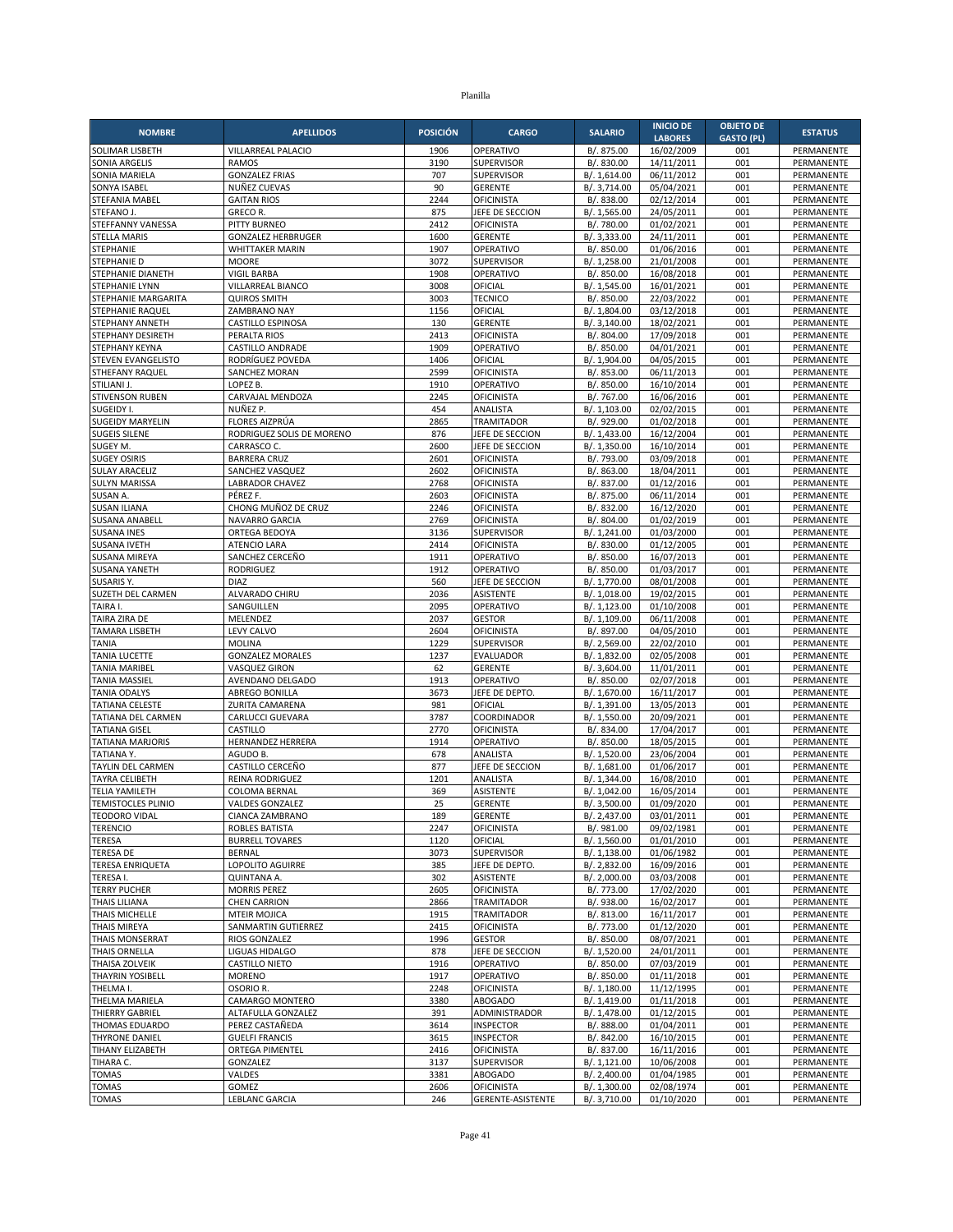| <b>NOMBRE</b>                                    | <b>APELLIDOS</b>                                  | <b>POSICIÓN</b> | <b>CARGO</b>                           | <b>SALARIO</b>               | <b>INICIO DE</b>             | <b>OBJETO DE</b>         | <b>ESTATUS</b>           |
|--------------------------------------------------|---------------------------------------------------|-----------------|----------------------------------------|------------------------------|------------------------------|--------------------------|--------------------------|
| <b>TOMAS ARIEL</b>                               | <b>ARAUZ ESPINOZA</b>                             | 2417            | ANALISTA                               | B/. 1,391.00                 | <b>LABORES</b><br>03/08/2015 | <b>GASTO (PL)</b><br>001 | PERMANENTE               |
| <b>TOMAS ENRIQUE</b>                             | <b>LEZCANO ESTRIBI</b>                            | 2771            | <b>OFICINISTA</b>                      | B/. 972.00                   | 01/09/1980                   | 001                      | PERMANENTE               |
| <b>TONY ROLANDO</b>                              | LAUNSETT R.                                       | 3268            | AVALUADOR                              | B/. 1,943.00                 | 20/07/1994                   | 001                      | PERMANENTE               |
| TORIBIO A.                                       | <b>CHANIS NAVARRO</b>                             | 658             | <b>AUDITOR</b>                         | B/. 1,691.00                 | 18/09/2000                   | 001                      | PERMANENTE               |
| <b>UBALDINO</b>                                  | <b>DIAZ</b>                                       | 2249            | <b>OFICINISTA</b>                      | B/. 1,062.00                 | 18/05/1981                   | 001                      | PERMANENTE               |
| <b>UBALDINO</b>                                  | MANCILLA E.                                       | 3616            | <b>INSPECTOR</b>                       | B/. 992.00                   | 16/08/1995                   | 001                      | PERMANENTE               |
| <b>ULIBERTO</b>                                  | URENA                                             | 2638            | <b>GESTOR</b>                          | B/. 831.00                   | 01/02/1979                   | 001                      | PERMANENTE               |
| ULICES ESEQUIEL<br><b>ULISES EFRAIN</b>          | TRUJILLO VILLARREAL<br><b>MORENO</b>              | 1407<br>2772    | OFICIAL<br>OFICINISTA                  | B/. 1,794.00<br>B/. 1,300.00 | 16/04/2018<br>01/06/1982     | 001<br>001               | PERMANENTE<br>PERMANENTE |
| UNDINA CORALIA                                   | BETHANCOURT RAMOS                                 | 303             | ASISTENTE                              | B/. 1,154.00                 | 01/06/2015                   | 001                      | PERMANENTE               |
| <b>URBANO</b>                                    | <b>SANCHEZ MORALES</b>                            | 3776            | GERENTE-ASISTENTE                      | B/. 3,500.00                 | 26/07/2021                   | 001                      | PERMANENTE               |
| <b>VADINESKA BEATRIZ</b>                         | QUINTANA QUINTERO                                 | 2418            | OFICIAL                                | B/. 1,000.00                 | 01/03/2017                   | 001                      | PERMANENTE               |
| VALENTIN                                         | VALDES B.                                         | 3617            | <b>INSPECTOR</b>                       | B/. 886.00                   | 03/12/2007                   | 001                      | PERMANENTE               |
| <b>VALENTIN AUGUSTO</b>                          | <b>SOLIS PEREZ</b>                                | 117             | <b>GERENTE</b>                         | B/. 3,700.00                 | 02/03/2020                   | 001                      | PERMANENTE               |
| VALERIA DEL CARMEN                               | <b>OLCESE RIOS</b>                                | 1918            | OPERATIVO                              | B/. 850.00                   | 16/06/2017                   | 001                      | PERMANENTE               |
| <b>VALERIA MARIA</b>                             | <b>MENDIVES RIOS</b>                              | 2154            | <b>OFICINISTA</b>                      | B/. 750.00                   | 12/07/2021                   | 001                      | PERMANENTE               |
| VALERIE E.<br><b>VALERIE KATIUSKA</b>            | <b>ROUSE</b><br>ORTEGA TABORDA                    | 3138<br>1919    | JEFE DE DEPTO.<br>OPERATIVO            | B/. 1,700.00<br>B/. 850.00   | 01/09/2007<br>17/07/2017     | 001<br>001               | PERMANENTE<br>PERMANENTE |
| <b>VALERIE MIA</b>                               | <b>GONZALEZ SASSO</b>                             | 304             | <b>ASISTENTE</b>                       | B/. 1,428.00                 | 01/09/2017                   | 001                      | PERMANENTE               |
| <b>VALERIE NICOLLE</b>                           | DONDIS CABALLERO                                  | 2419            | <b>OFICINISTA</b>                      | B/. 770.00                   | 16/09/2020                   | 001                      | PERMANENTE               |
| <b>VALERIO RUFFO</b>                             | <b>GOMEZ AVILA</b>                                | 2053            | JEFE DE SECCION                        | B/. 1,404.00                 | 10/05/2011                   | 001                      | PERMANENTE               |
| VANESSA                                          | VAN HOORDE                                        | 2607            | <b>OFICINISTA</b>                      | B/. 851.00                   | 01/11/2007                   | 001                      | PERMANENTE               |
| VANESSA I.                                       | SAM A.                                            | 691             | <b>EVALUADOR</b>                       | B/. 2,750.00                 | 16/08/2007                   | 001                      | PERMANENTE               |
| <b>VANESSA INDIRA</b>                            | <b>SALINAS FRANCO</b>                             | 769             | JEFE DE SECCION                        | B/. 1,506.00                 | 17/06/2013                   | 001                      | PERMANENTE               |
| <b>VANESSA JASMIN</b>                            | <b>WILLIAMS MOLINA</b>                            | 3191            | <b>SUPERVISOR</b>                      | B/. 1,136.00                 | 17/04/2017                   | 001                      | PERMANENTE               |
| <b>VELKIS JOHANA</b><br>VELKIS Y.                | <b>MENESES GARCIA</b><br><b>VELASQUEZ B.</b>      | 2836<br>57      | JEFE DE DEPTO                          | B/. 2,100.00                 | 16/10/2015                   | 001                      | PERMANENTE               |
| <b>VELKIS YAMARA</b>                             | DOMINGUEZ ORTEGA                                  | 3618            | <b>GERENTE</b><br><b>INSPECTOR</b>     | B/. 3,640.00<br>B/. 817.00   | 03/01/2005<br>01/02/2018     | 001<br>001               | PERMANENTE<br>PERMANENTE |
| <b>VELKIS YANETH</b>                             | <b>ACEVEDO ORTIZ</b>                              | 517             | SUPERVISOR                             | B/. 1,542.00                 | 15/05/2002                   | 001                      | PERMANENTE               |
| VENANCIO                                         | CABALLERO SAMUDIO                                 | 1408            | OFICIAL                                | B/. 1,895.00                 | 26/10/2015                   | 001                      | PERMANENTE               |
| <b>VENEDICTO</b>                                 | <b>OJO RODRI</b>                                  | 1157            | OFICIAL                                | B/. 2,311.00                 | 03/05/1993                   | 001                      | PERMANENTE               |
| <b>VENTURA</b>                                   | <b>MOLINA PALACIO</b>                             | 3619            | <b>INSPECTOR</b>                       | B/. 926.00                   | 16/09/2008                   | 001                      | PERMANENTE               |
| <b>VERNON XAVIER</b>                             | <b>VEGA RODRIGUEZ</b>                             | 3661            | ADMINISTRATIVO                         | B/. 1,109.00                 | 24/09/2012                   | 001                      | PERMANENTE               |
| VERONICA                                         | <b>AGUILAR CASTRO</b>                             | 2420            | <b>OFICINISTA</b>                      | B/. 834.00                   | 02/04/2012                   | 001                      | PERMANENTE               |
| VERONICA                                         | CARRILLO GRACIA                                   | 2421            | <b>OFICINISTA</b>                      | B/. 847.00                   | 09/06/2008                   | 001                      | PERMANENTE               |
| VERONICA DEL CARMEN                              | AIZPURUA PERALTA<br>SMITH RODRIGUEZ DE FERNANDEZ  | 1181<br>8       | OFICIAL                                | B/. 2,122.00<br>B/. 4,000.00 | 16/06/2008                   | 001<br>001               | PERMANENTE               |
| <b>VERONICA ESTHER</b><br><b>VERONICA JANETH</b> | PINTO TENORIO                                     | 1920            | <b>GERENTE</b><br>OPERATIVO            | B/. 850.00                   | 15/07/2021<br>01/01/2016     | 001                      | PERMANENTE<br>PERMANENTE |
| <b>VERONICA MADELAINE</b>                        | ARAUZ ULLOA                                       | 2422            | <b>OFICINISTA</b>                      | B/. 814.00                   | 16/02/2018                   | 001                      | PERMANENTE               |
| <b>VERONICA MARIA</b>                            | <b>FERNANDEZ ORTEGA</b>                           | 3192            | OFICIAL                                | B/. 1,226.00                 | 13/11/2000                   | 001                      | PERMANENTE               |
| <b>VERONICA ROSALBA</b>                          | <b>TORRES MUNOZ</b>                               | 598             | ADMINISTRATIVO                         | B/. 1,261.00                 | 01/04/2013                   | 001                      | PERMANENTE               |
| <b>VERONICA Y.</b>                               | <b>GUERRA</b>                                     | 231             | <b>GERENTE</b>                         | B/. 3,217.00                 | 17/12/2007                   | 001                      | PERMANENTE               |
| <b>VERONICA YULISSA</b>                          | <b>FALCON ITURRADO</b>                            | 1921            | OPERATIVO                              | B/. 850.00                   | 01/12/2017                   | 001                      | PERMANENTE               |
| <b>VERONICO</b>                                  | <b>STELL BAKER</b>                                | 982             | OFICIAL                                | B/. 1,537.00                 | 19/04/1993                   | 001                      | PERMANENTE               |
| VERUSHKA DEL CARMEN                              | <b>HIDALGO RAMOS</b>                              | 2608            | <b>OFICINISTA</b>                      | B/. 845.00                   | 02/05/2019                   | 001                      | <b>PERMANENTE</b>        |
| <b>VESTA SELENE</b><br><b>VIANKA</b>             | <b>NAYLOR ORTIZ</b><br>PERALTA JULIO              | 239<br>1516     | GERENTE-ASISTENTE<br>SUPERVISOR        | B/. 4,223.00<br>B/. 1,030.00 | 03/05/2016<br>02/05/2013     | 001<br>001               | PERMANENTE<br>PERMANENTE |
| VIANKA CECILIA                                   | DOMINGUEZ CEDEÑO                                  | 1122            | OFICIAL                                | B/. 1,513.00                 | 17/08/2015                   | 001                      | PERMANENTE               |
| VIBELLE ALEXANDRA                                | <b>QUINTERO ROMERO</b>                            | 370             | ASISTENTE                              | B/. 1,093.00                 | 02/09/2013                   | 001                      | PERMANENTE               |
| VICADY DEL CARMEN                                | <b>BULTRON GUARDIA</b>                            | 879             | JEFE DE SECCION                        | B/. 1,550.00                 | 17/01/2011                   | 001                      | PERMANENTE               |
| <b>VICENTE</b>                                   | <b>MELA PORTUGAL</b>                              | 2821            | <b>TRAMITADOR</b>                      | B/. 1,228.00                 | 24/05/1982                   | 001                      | PERMANENTE               |
| <b>VICENTE</b>                                   | <b>ESPINOSA</b>                                   | 3207            | <b>SUPERVISOR</b>                      | B/. 1.600.00                 | 11/05/1984                   | 001                      | PERMANENTE               |
| <b>VICENTE</b>                                   | ARROYO PIMENTEL                                   | 880             | JEFE DE SECCION                        | B/. 1,674.00                 | 24/01/1994                   | 001                      | PERMANENTE               |
| VICENTE A.                                       | VISUETTE N.                                       | 3620            | <b>INSPECTOR</b>                       | B/. 979.00                   | 22/11/2004                   | 001                      | PERMANENTE               |
| <b>VICENTE ISAAC</b><br><b>VICENTE SEGUNDO</b>   | GUEVARA PAN<br>DE LEON TORRES                     | 66<br>1628      | ADMINISTRADOR<br><b>GERENTE</b>        | B/. 1,030.00<br>B/. 2,352.00 | 16/05/2016<br>16/08/2010     | 001<br>001               | PERMANENTE<br>PERMANENTE |
| <b>VICENTE URIXIS</b>                            | VILLARREAL RIVERA                                 | 1123            | OFICIAL                                | B/. 1,483.00                 | 16/03/2018                   | 001                      | PERMANENTE               |
| <b>VICTOR</b>                                    | <b>JOHNSON</b>                                    | 983             | OFICIAL                                | B/. 1,767.00                 | 16/04/1984                   | 001                      | PERMANENTE               |
| <b>VICTOR</b>                                    | <b>MARTINEZ</b>                                   | 770             | JEFE DE SECCION                        | B/. 1,704.00                 | 18/10/1993                   | 001                      | PERMANENTE               |
| <b>VICTOR</b>                                    | CASAZOLA VALDEZ                                   | 3325            | CONDUCTOR                              | B/. 750.00                   | 03/01/2005                   | 001                      | PERMANENTE               |
| <b>VICTOR ADRIAN</b>                             | MARTINEZ MARTINEZ                                 | 2423            | <b>OFICINISTA</b>                      | B/. 773.00                   | 01/02/2021                   | 001                      | PERMANENTE               |
| <b>VICTOR ANTONIO</b>                            | <b>GARCIA RUIZ</b>                                | 1978            | OPERATIVO                              | B/. 1,121.00                 | 17/03/2014                   | 001                      | PERMANENTE               |
| VICTOR DOMINGO                                   | DOMINGUEZ MONTENEGRO                              | 561             | JEFE DE SECCION                        | B/. 1,499.00                 | 01/01/2016                   | 001                      | PERMANENTE               |
| VICTOR ELEAZAR                                   | <b>SOLIS RIVERA</b>                               | 2773            | <b>OFICINISTA</b>                      | B/. 810.00                   | 16/03/1995                   | 001                      | PERMANENTE               |
| <b>VICTOR FERNANDO</b>                           | RODRIGUEZ ATENCIO                                 | 2007<br>2935    | <b>GESTOR</b>                          | B/. 849.00                   | 03/01/2011<br>16/08/2016     | 001                      | PERMANENTE               |
| <b>VICTOR HORTENCIO</b><br>VICTOR HUGO           | <b>GONZALEZ MARTINEZ</b><br><b>BARRERA PINEDA</b> | 771             | COORDINADOR<br>JEFE DE SECCION         | B/. 1,469.00<br>B/. 1,489.00 | 02/10/2017                   | 001<br>001               | PERMANENTE<br>PERMANENTE |
| VICTOR J.                                        | CORDOBA D.                                        | 1409            | OFICIAL                                | B/. 2,488.00                 | 18/04/2005                   | 001                      | PERMANENTE               |
| VICTOR JOSE                                      | <b>GONZALEZ VARGAS</b>                            | 2837            | ASISTENTE                              | B/. 966.00                   | 01/07/2016                   | 001                      | PERMANENTE               |
| <b>VICTOR JOSE</b>                               | URRUTIA GUTIERREZ                                 | 2609            | SUPERVISOR                             | B/. 1,040.00                 | 02/04/2018                   | 001                      | PERMANENTE               |
| VICTOR M.                                        | MENDEZ                                            | 562             | <b>GERENTE</b>                         | B/. 2,600.00                 | 02/07/1984                   | 001                      | PERMANENTE               |
| VICTOR M.                                        | AFU JAEN                                          | 2610            | <b>OFICINISTA</b>                      | B/. 1,096.00                 | 16/10/2002                   | 001                      | PERMANENTE               |
| <b>VICTOR MANUEL</b>                             | FRANCO GONZALEZ                                   | 2611            | OFICINISTA                             | B/. 896.00                   | 03/05/1983                   | 001                      | PERMANENTE               |
| <b>VICTOR MANUEL</b>                             | MORENO GOMEZ                                      | 76              | <b>GERENTE</b>                         | B/. 3,200.00                 | 22/11/2021                   | 001                      | PERMANENTE               |
| <b>VICTOR MANUEL</b>                             | <b>MORAN JAEN</b>                                 | 3326            | CONDUCTOR                              | B/. 750.00                   | 16/05/2019                   | 001                      | PERMANENTE               |
| <b>VICTOR MANUEL</b><br><b>VICTOR MANUEL</b>     | PITI HIGUERA<br>MARQUEZ RODRIGUEZ                 | 2153<br>2612    | <b>OFICINISTA</b><br><b>OFICINISTA</b> | B/. 750.00<br>B/. 773.00     | 09/05/2022<br>16/03/2021     | 001<br>001               | PERMANENTE<br>PERMANENTE |
| <b>VICTOR MIGUEL</b>                             | CASTILLO RODRIGUEZ                                | 3022            | OFICIAL                                | B/. 1,560.00                 | 01/07/2020                   | 001                      | PERMANENTE               |
|                                                  |                                                   |                 |                                        |                              |                              |                          |                          |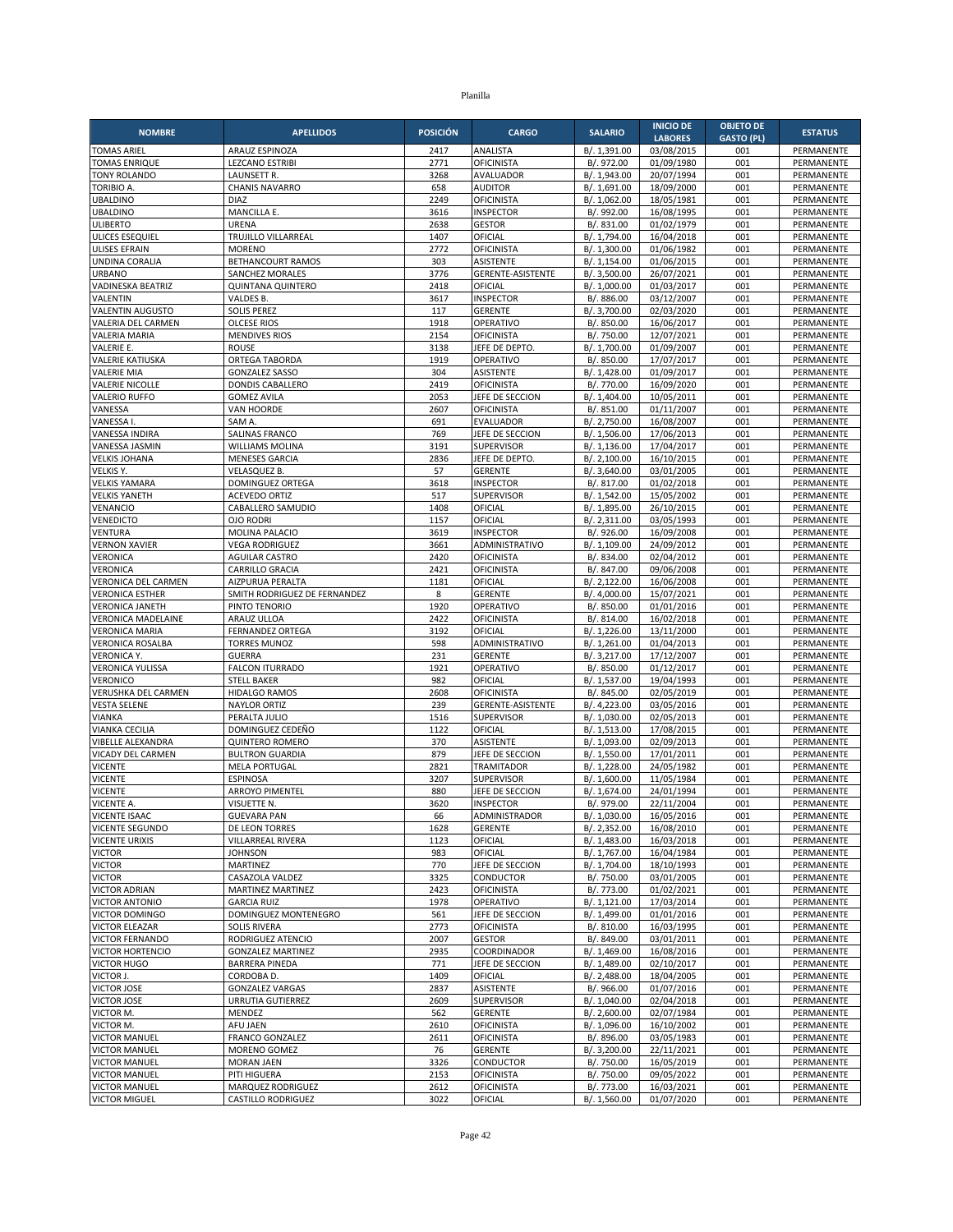| <b>NOMBRE</b>                         | <b>APELLIDOS</b>                      | <b>POSICIÓN</b> | <b>CARGO</b>                        | <b>SALARIO</b>               | <b>INICIO DE</b><br><b>LABORES</b> | <b>OBJETO DE</b><br><b>GASTO (PL)</b> | <b>ESTATUS</b>                  |
|---------------------------------------|---------------------------------------|-----------------|-------------------------------------|------------------------------|------------------------------------|---------------------------------------|---------------------------------|
| <b>VICTOR NEDOL</b>                   | ROMERO MENDOZA                        | 3621            | <b>INSPECTOR</b>                    | B/. 847.00                   | 03/10/2011                         | 001                                   | PERMANENTE                      |
| <b>VICTOR ODIN</b>                    | <b>SANTOS VALDES</b>                  | 2613            | OFICINISTA                          | B/. 813.00                   | 17/07/2017                         | 001                                   | PERMANENTE                      |
| <b>VICTOR RAUL</b>                    | DEL BUSTO PINZON                      | 3382            | <b>ABOGADO</b>                      | B/. 1,391.00                 | 16/01/2020                         | 001                                   | PERMANENTE                      |
| <b>VICTOR RAUL</b>                    | <b>ANTINORI NIETO</b>                 | 19              | <b>GERENTE</b>                      | B/. 4,500.00                 | 01/06/2017                         | 001                                   | PERMANENTE                      |
| VICTOR S.                             | <b>BARAHONA</b>                       | 3269            | AVALUADOR                           | B/. 1,688.00                 | 01/10/2008                         | 001                                   | PERMANENTE                      |
| VICTORIA A. DE                        | PINEDA                                | 3074            | <b>SUPERVISOR</b>                   | B/. 1,407.00                 | 01/02/1993                         | 001                                   | PERMANENTE                      |
| VICTORIA ELIZABETH                    | YAU EMILIANI DE MATA                  | 170             | <b>GERENTE</b>                      | B/. 3,620.00                 | 10/06/2021                         | 001                                   | PERMANENTE                      |
| <b>VICTORIA MARIA</b>                 | <b>FABREGA PEREZ</b>                  | 1517            | <b>SUPERVISOR</b>                   | B/. 1,098.00                 | 01/04/2014                         | 001                                   | PERMANENTE                      |
| VICTORIA MICHELLE                     | URRIOLA BRANDA                        | 3622<br>804     | <b>INSPECTOR</b>                    | B/. 773.00                   | 26/05/2021                         | 001<br>001                            | PERMANENTE                      |
| VICTORIA Y.<br><b>VICTORIANO</b>      | HERNANDEZ V.<br><b>BALLESTEROS A</b>  | 2614            | JEFE DE DEPTO.<br><b>OFICINISTA</b> | B/. 2,812.00<br>B/. 830.00   | 16/10/1996<br>16/05/2000           | 001                                   | PERMANENTE<br>PERMANENTE        |
| <b>VICTORINO</b>                      | LIMA CHACON                           | 3383            | <b>ABOGADO</b>                      | B/. 1,520.00                 | 01/10/1980                         | 001                                   | PERMANENTE                      |
| <b>VICTORINO</b>                      | <b>QUINTERO BUSTAVINO</b>             | 659             | <b>AUDITOR</b>                      | B/. 1,498.00                 | 18/08/2014                         | 001                                   | PERMANENTE                      |
| VIDAL A.                              | <b>ARABA ESPINOS</b>                  | 3651            | <b>CONDUCTOR</b>                    | B/. 1,121.00                 | 16/06/2000                         | 001                                   | PERMANENTE                      |
| <b>VIDIS ANELIS</b>                   | <b>TAM SAMANIEGO</b>                  | 1601            | <b>GERENTE</b>                      | B/. 2,388.00                 | 10/03/2011                         | 001                                   | PERMANENTE                      |
| VIELKA                                | <b>GUTIERREZ SANTOS</b>               | 1124            | OFICIAL                             | B/. 1,546.00                 | 01/11/1999                         | 001                                   | PERMANENTE                      |
| VIELKA E.                             | PEREZ C.                              | 2615            | OFICINISTA                          | B/. 1,190.00                 | 01/09/2006                         | 001                                   | PERMANENTE                      |
| VIELKA E.                             | RODRIGUEZ P.                          | 1923            | OPERATIVO                           | B/. 883.00                   | 23/04/2004                         | 001                                   | PERMANENTE                      |
| VIELKA ELIZABETH                      | <b>BENITEZ MANUEL</b>                 | 455             | ANALISTA                            | B/. 1,109.00                 | 07/03/2013                         | 001                                   | PERMANENTE                      |
| VIELKA ERENIA                         | <b>NUNEZ APARICIO</b>                 | 1125            | OFICIAL                             | B/. 1,711.00                 | 21/07/2003                         | 001                                   | PERMANENTE                      |
| VIELKA H. DE                          | CHANIS                                | 1126            | OFICIAL                             | B/. 1,506.00                 | 11/01/1999                         | 001                                   | PERMANENTE                      |
| VIELKA I.                             | GONZALEZ M.                           | 2616            | <b>OFICINISTA</b>                   | B/. 962.00                   | 16/05/2005                         | 001                                   | PERMANENTE                      |
| <b>VIELKA ITZEL</b>                   | <b>FRAGO DELVI</b>                    | 708             | <b>SUPERVISOR</b>                   | B/. 1,950.00                 | 04/07/1994                         | 001                                   | PERMANENTE                      |
| VIELKA N.                             | <b>BARRIAS G.</b>                     | 305             | COORDINADOR                         | B/. 1,391.00                 | 02/04/2001                         | 001                                   | PERMANENTE                      |
| VIELKA O.                             | PALACIO C.                            | 2774            | <b>OFICINISTA</b>                   | B/. 881.00                   | 23/04/2004                         | 001                                   | PERMANENTE                      |
| VIELKA R. DE                          | CAMPBELL<br><b>MORALES BEITIA</b>     | 1127            | OFICIAL<br>JEFE DE SECCION          | B/. 1,745.00                 | 01/05/1984                         | 001<br>001                            | PERMANENTE                      |
| <b>VIELKA SUHAILYS</b><br>VIENA E.    | ALONSO ABREGO                         | 881<br>563      | JEFE DE SECCION                     | B/. 1,149.00<br>B/. 2,568.00 | 16/07/2003<br>17/01/1994           | 001                                   | PERMANENTE<br><b>PERMANENTE</b> |
| <b>VIENA NAIR</b>                     | AROSEMENA JIMENEZ                     | 2162            | <b>OFICINISTA</b>                   | B/. 750.00                   | 16/07/2021                         | 001                                   | PERMANENTE                      |
| <b>VILMA AMARYS</b>                   | DE LEON MACIAS                        | 2250            | <b>OFICINISTA</b>                   | B/. 795.00                   | 16/12/2013                         | 001                                   | PERMANENTE                      |
| VIODELDA                              | ARRACERA CHAVEZ                       | 371             | <b>ASISTENTE</b>                    | B/. 1,030.00                 | 16/06/2017                         | 001                                   | PERMANENTE                      |
| VIODELYS ITZEL                        | BOTELLO GONZALEZ DE JIMENEZ           | 244             | GERENTE-ASISTENTE                   | B/. 3,843.00                 | 08/07/2019                         | 001                                   | PERMANENTE                      |
| <b>VIRGILIA MARIA</b>                 | PERALTA ALONSO                        | 1924            | OPERATIVO                           | B/. 908.00                   | 01/09/2011                         | 001                                   | PERMANENTE                      |
| <b>VIRGILIO EMILIO</b>                | SIMONS DELEGADO                       | 3214            | COORDINADOR                         | B/. 1,692.00                 | 02/05/2019                         | 001                                   | PERMANENTE                      |
| <b>VIRGINIA KRISTEL</b>               | <b>BRUNEL PALACIOS</b>                | 1314            | OFICIAL                             | B/. 1,391.00                 | 12/08/2013                         | 001                                   | PERMANENTE                      |
| VIRNA MAROZIA                         | LOO SALDAÑA                           | 3798            | JEFE DE DEPTO                       | B/. 2,500.00                 | 29/12/2021                         | 001                                   | PERMANENTE                      |
| <b>VITERBO</b>                        | PEREZ PINZON                          | 3652            | <b>SUPERVISOR</b>                   | B/. 1,126.00                 | 15/03/2002                         | 001                                   | PERMANENTE                      |
| <b>VIVIAN</b>                         | POLO C.                               | 2906            | ANALISTA                            | B/. 1,915.00                 | 16/09/2009                         | 001                                   | PERMANENTE                      |
| VIVIAN M.                             | ARRUE A.                              | 3384            | <b>ABOGADO</b>                      | B/. 2,080.00                 | 16/06/2008                         | 001                                   | PERMANENTE                      |
| <b>VIVIANA ITZEL</b>                  | MURGAS SALDAÑA                        | 1518            | SUPERVISOR                          | B/. 1,040.00                 | 18/04/2011                         | 001                                   | PERMANENTE                      |
| VIVIANA MADELANE                      | <b>FLORES BARRIA</b>                  | 372             | <b>ASISTENTE</b>                    | B/. 1,109.00                 | 01/04/2014                         | 001                                   | PERMANENTE                      |
| VIVIANA R.                            | CASTILLO                              | 184             | JEFE DE DEPTO.                      | B/. 2,860.00                 | 01/06/2007                         | 001                                   | PERMANENTE                      |
| VIVIANA VERONICA                      | VILLARREAL VILLAMONTE                 | 1926<br>3623    | OPERATIVO                           | B/. 850.00                   | 01/10/2020                         | 001<br>001                            | PERMANENTE                      |
| <b>VLADIMIR</b><br><b>VLADIMIR A.</b> | <b>SUIRA VALDES</b><br>CANTO H.       | 882             | <b>INSPECTOR</b><br>JEFE DE SECCION | B/. 810.00<br>B/. 2,191.00   | 18/02/2013<br>17/11/2008           | 001                                   | PERMANENTE<br>PERMANENTE        |
| <b>VLADIMIR ALBENIZ</b>               | <b>MARTINEZ RIOS</b>                  | 3725            | TRABAJADOR MANUAL                   | B/. 979.00                   | 01/04/2020                         | 001                                   | PERMANENTE                      |
| <b>VLADIMIR J.</b>                    | <b>SUIRA</b>                          | 1979            | OPERATIVO                           | B/. 1,115.00                 | 17/09/2007                         | 001                                   | PERMANENTE                      |
| <b>WALDO</b>                          | MARTINEZ CONCEPCION                   | 1410            | OFICIAL                             | B/. 1,840.00                 | 16/09/2016                         | 001                                   | PERMANENTE                      |
| WALDO ALBERTO                         | DOMINGUEZ BUENDIA                     | 2925            | <b>TECNICO</b>                      | B/. 1,120.00                 | 03/05/2016                         | 001                                   | PERMANENTE                      |
| WALMARIE JOHANA                       | <b>MORENO SOLIS</b>                   | 3139            | SUPERVISOR                          | B/. 1,030.00                 | 03/04/2017                         | 001                                   | PERMANENTE                      |
| WALQUIRIA                             | <b>GIRON BOTACIO</b>                  | 883             | JEFE DE SECCION                     | B/. 1,854.00                 | 18/11/1996                         | 001                                   | PERMANENTE                      |
| <b>WALTER ENRIQUE</b>                 | <b>CASTILLO PEREZ</b>                 | 564             | JEFE DE SECCION                     | B/. 1,391.00                 | 16/06/2009                         | 001                                   | PERMANENTE                      |
| <b>WALTER ROLANDO</b>                 | ABREGO AVILES                         | 1411            | OFICIAL                             | B/. 2,292.00                 | 18/08/2008                         | 001                                   | PERMANENTE                      |
| <b>WENDY MICHEL</b>                   | SEALY DIAZ DE DOMINGUEZ               | 1927            | OPERATIVO                           | B/. 850.00                   | 01/02/2019                         | 001                                   | PERMANENTE                      |
| <b>WENDY MITZILA</b>                  | <b>FUENTES RODRIGUEZ</b>              | 1519            | <b>SUPERVISOR</b>                   | B/. 1,114.00                 | 02/04/2012                         | 001                                   | PERMANENTE                      |
| <b>WENDY RAYDELL</b>                  | MUNOZ RODRIGUEZ                       | 1928            | OPERATIVO                           | B/. 850.00                   | 17/12/2018                         | 001                                   | PERMANENTE                      |
| <b>WENDY YARIBEL</b>                  | PITTI BEITIA                          | 1658            | OPERATIVO                           | B/. 850.00                   | 01/11/2016                         | 001                                   | PERMANENTE                      |
| <b>WHITNEY MERCEDES</b>               | BARBA PAZMIÑO                         | 2251            | <b>OFICINISTA</b>                   | B/. 788.00                   | 18/07/2016                         | 001                                   | PERMANENTE                      |
| <b>WILFREDO</b><br>WILFREDO A.        | HERAZO HERAZO                         | 2617<br>1412    | <b>OFICINISTA</b><br>OFICIAL        | B/. 843.00<br>B/. 2,274.00   | 06/03/2014<br>16/10/2000           | 001                                   | PERMANENTE                      |
| <b>WILFREDO ARLEN</b>                 | <b>MITRE BURGOS</b><br>MENDOZA VARGAS | 1182            | OFICIAL                             | B/. 2,435.00                 | 18/09/2017                         | 001<br>001                            | PERMANENTE<br>PERMANENTE        |
| WILFREDO ORLANDO                      | <b>GARCIA CIANCA</b>                  | 373             | ASISTENTE                           | B/. 1,088.00                 | 01/06/2018                         | 001                                   | PERMANENTE                      |
| WILFREDY DE JESUS                     | SERRANO VALDES                        | 1315            | OFICIAL                             | B/. 1,490.00                 | 21/09/2011                         | 001                                   | PERMANENTE                      |
| WILLIAM                               | ROGERS H.                             | 3327            | CONDUCTOR                           | B/. 750.00                   | 16/10/2014                         | 001                                   | PERMANENTE                      |
| WILLIAM ALEXANDER                     | QUINTERO GONZALEZ                     | 3393            | <b>INSPECTOR</b>                    | B/. 750.00                   | 01/09/2021                         | 001                                   | PERMANENTE                      |
| <b>WILLIAM CARLOS</b>                 | <b>GOMEZ QUINTERO</b>                 | 3624            | <b>INSPECTOR</b>                    | B/. 793.00                   | 16/11/2018                         | 001                                   | PERMANENTE                      |
| WILLIAM E.                            | SANCHEZ S.                            | 3334            | CONDUCTOR                           | B/. 1,350.00                 | 06/06/2005                         | 001                                   | PERMANENTE                      |
| <b>WILLIAM NORYEL</b>                 | <b>AGUILAR HERNANDEZ</b>              | 3625            | <b>INSPECTOR</b>                    | B/. 852.00                   | 17/09/2007                         | 001                                   | PERMANENTE                      |
| WILLIAM S.                            | <b>BONILLA V.</b>                     | 578             | JEFE DE DEPTO.                      | B/. 2,329.00                 | 03/09/2007                         | 001                                   | PERMANENTE                      |
| WILMER E.                             | VARGAS C.                             | 2867            | OFICIAL                             | B/. 966.00                   | 18/05/2009                         | 001                                   | PERMANENTE                      |
| WINANDA CLEMENTINA                    | <b>OSSES CORNEJO</b>                  | 2425            | <b>OFICINISTA</b>                   | B/. 825.00                   | 16/01/2018                         | 001                                   | PERMANENTE                      |
| WINDY L.                              | PEARSALL V.                           | 2775            | <b>OFICINISTA</b>                   | B/. 1,255.00                 | 01/09/2003                         | 001                                   | PERMANENTE                      |
| WINI EDUARDO                          | ROBBINS GONZALEZ                      | 3626            | INSPECTOR                           | B/. 916.00                   | 01/06/2000                         | 001                                   | PERMANENTE                      |
| <b>XAVIER ANTONIO</b>                 | NUNEZ VASQUEZ                         | 2038            | ASISTENTE                           | B/. 929.00                   | 01/12/2017                         | 001                                   | PERMANENTE                      |
| <b>XENIA XIOMARA</b>                  | <b>BAULE APARICIO</b>                 | 1269            | OFICIAL                             | B/. 1,955.00                 | 02/05/2014                         | 001                                   | PERMANENTE                      |
| YACLY ESTHEFANY<br>YACQUELINE DE      | MORALES VASQUEZ<br>CASTANEDAS         | 1930<br>214     | OPERATIVO<br>ADMINISTRADOR          | B/. 850.00                   | 01/02/2018<br>03/01/2000           | 001<br>001                            | PERMANENTE<br>PERMANENTE        |
| YADIETH ROSMERY                       | TREJOS MORALES                        | 1931            | OPERATIVO                           | B/. 851.00<br>B/. 850.00     | 01/04/2014                         | 001                                   | PERMANENTE                      |
|                                       |                                       |                 |                                     |                              |                                    |                                       |                                 |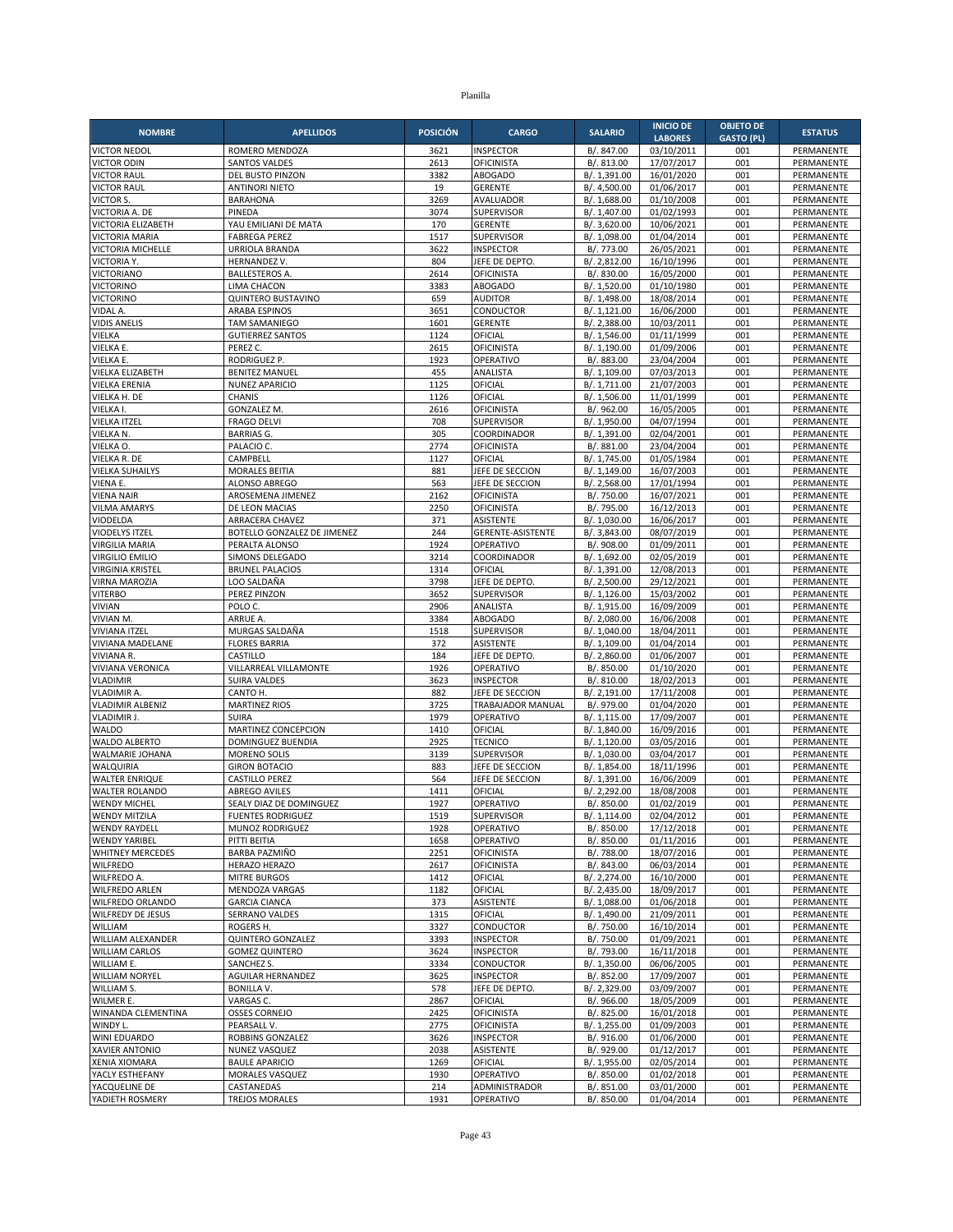| <b>NOMBRE</b>                     | <b>APELLIDOS</b>                             | <b>POSICIÓN</b> | <b>CARGO</b>                        | <b>SALARIO</b>               | <b>INICIO DE</b>             | <b>OBJETO DE</b>         | <b>ESTATUS</b>                  |
|-----------------------------------|----------------------------------------------|-----------------|-------------------------------------|------------------------------|------------------------------|--------------------------|---------------------------------|
| YADIRA ANETH                      | TORRES DE LA CRUZ                            | 2618            | <b>OFICINISTA</b>                   | B/. 830.00                   | <b>LABORES</b><br>16/05/2017 | <b>GASTO (PL)</b><br>001 | PERMANENTE                      |
| YADIRA B.                         | ZALDIVAR                                     | 1980            | SUPERVISOR                          | B/. 1,597.00                 | 01/06/1992                   | 001                      | PERMANENTE                      |
| YADIRA DEL CARMEN                 | <b>JIMENEZ RAMOS</b>                         | 498             | ANALISTA                            | B/. 876.00                   | 01/06/2020                   | 001                      | PERMANENTE                      |
| YADIRA LORENA                     | URRIOLA MELGAREJO                            | 2619            | <b>OFICINISTA</b>                   | B/. 1,514.00                 | 16/12/1999                   | 001                      | PERMANENTE                      |
| YADIRA MABEL                      | <b>MENDOZA RIOS</b>                          | 3662            | <b>ABOGADO</b>                      | B/. 1,350.00                 | 02/09/2013                   | 001                      | PERMANENTE                      |
| YADITZA Y.                        | CAMARENA A.                                  | 661             | <b>SUPERVISOR</b>                   | B/. 1,859.00                 | 16/09/2003                   | 001                      | PERMANENTE                      |
| YADIXA ARGELIS                    | CHANIS U.                                    | 884             | JEFE DE SECCION                     | B/. 1,996.00                 | 16/04/2002                   | 001                      | PERMANENTE                      |
| YAEL ESTHER<br>YAHAIRA LIZBETH    | GUEVARA DE BARDAYAN<br><b>SOTO ORTEGA</b>    | 240<br>2096     | GERENTE-ASISTENTE<br>OPERATIVO      | B/. 3,787.00<br>B/. 899.00   | 02/01/2007<br>17/03/2014     | 001<br>001               | PERMANENTE<br>PERMANENTE        |
| YAHAIRA YAMILETH                  | NÚÑEZ BETHANCOURTH                           | 1128            | OFICIAL                             | B/. 1,579.00                 | 16/07/2015                   | 001                      | PERMANENTE                      |
| YAHEL IVETH                       | MOSQUERA PEREZ                               | 1932            | OPERATIVO                           | B/. 850.00                   | 01/04/2014                   | 001                      | PERMANENTE                      |
| YAHELIS JUDITH                    | <b>GONZALEZ PERALTA</b>                      | 232             | OFICIAL                             | B/. 2,575.00                 | 17/08/2020                   | 001                      | PERMANENTE                      |
| YAHIRA YANETH                     | <b>SERRANO SOLIS</b>                         | 2776            | <b>OFICINISTA</b>                   | B/. 847.00                   | 16/09/2014                   | 001                      | PERMANENTE                      |
| YAIRA MELEIKA                     | PADILLA RUIZ                                 | 2777            | <b>OFICINISTA</b>                   | B/. 1,082.00                 | 11/01/2000                   | 001                      | PERMANENTE                      |
| YAISSY DAYBETH                    | <b>QUINTERO MACIAS</b>                       | 3068            | <b>SUPERVISOR</b>                   | B/. 1,200.00                 | 09/02/2022                   | 001                      | PERMANENTE                      |
| YAITZA QUERUBE<br>YAJAIRA         | ZAMBRANO DIAZ<br>HERNANDEZ DE TROETSH        | 772<br>2097     | JEFE DE SECCION<br>OPERATIVO        | B/. 1,404.00<br>B/. 956.00   | 16/06/2015<br>16/01/2014     | 001<br>001               | PERMANENTE<br>PERMANENTE        |
| YAJAIRA L                         | <b>CORRALES S.</b>                           | 3140            | SUPERVISOR                          | B/. 1,506.00                 | 01/04/2002                   | 001                      | PERMANENTE                      |
| YAJAIRA MARLENE                   | <b>QUIJANO DE CHASE</b>                      | 2252            | <b>OFICINISTA</b>                   | B/. 760.00                   | 01/08/2017                   | 001                      | PERMANENTE                      |
| YAJANIS STEPHANIE                 | HERRERA ARISMENDIS                           | 1005            | OFICIAL                             | B/. 1,350.00                 | 17/01/2022                   | 001                      | PERMANENTE                      |
| YAKELIN ITZEL                     | <b>GARCIA MORALES</b>                        | 2778            | <b>OFICINISTA</b>                   | B/. 887.00                   | 13/11/2013                   | 001                      | PERMANENTE                      |
| YALITZA ITZEL                     | <b>GALVEZ LOPEZ</b>                          | 379             | JEFE DE DEPTO.                      | B/. 2,027.00                 | 01/05/1998                   | 001                      | PERMANENTE                      |
| YAMALY DEL CARMEN                 | NEGRON MARISCAL                              | 2426            | <b>OFICINISTA</b>                   | B/. 820.00                   | 16/10/2017                   | 001                      | PERMANENTE                      |
| YAMILCAR YAMILETH                 | <b>BULTRON HERNANDEZ</b>                     | 1933<br>1129    | OPERATIVO<br>OFICIAL                | B/. 850.00                   | 19/02/2015<br>16/03/2018     | 001<br>001               | PERMANENTE<br>PERMANENTE        |
| YAMILET DEL CARMEN<br>YAMILETH    | CABALLERO GONZALEZ<br>MOSQUERA VALDES        | 1316            | OFICIAL                             | B/. 1,518.00<br>B/. 1,520.00 | 18/04/2011                   | 001                      | PERMANENTE                      |
| YAMILETH                          | URENA P.                                     | 1007            | OFICIAL                             | B/. 1,564.00                 | 07/12/2009                   | 001                      | PERMANENTE                      |
| YAMILETH ANETH                    | MUNOZ DE MENDOZA                             | 1317            | OFICIAL                             | B/. 1,591.00                 | 16/08/2018                   | 001                      | PERMANENTE                      |
| YAMILETH DE                       | GONZALEZ                                     | 2098            | OPERATIVO                           | B/. 1,509.00                 | 16/04/1984                   | 001                      | PERMANENTE                      |
| YAMILETH DEL CARMEN               | <b>URRIOLA CEBALLOS</b>                      | 1602            | <b>GERENTE</b>                      | B/. 2,352.00                 | 17/06/2013                   | 001                      | PERMANENTE                      |
| YAMILETH DEL CARMEN               | <b>CASTRELLON MORALES</b>                    | 1318            | OFICIAL                             | B/. 2,109.00                 | 24/10/2006                   | 001                      | PERMANENTE                      |
| YAMILETH DEL CARMEN               | <b>GOMEZ GOMEZ</b>                           | 2620            | <b>OFICINISTA</b>                   | B/. 790.00                   | 03/12/2018                   | 001                      | PERMANENTE                      |
| YAMILETH EDITH<br>YAMILETH ESTHER | <b>DELGADO MARTINEZ</b><br>CASTILLO BARRÍA   | 1520<br>1130    | <b>SUPERVISOR</b><br>OFICIAL        | B/. 902.00<br>B/. 1,526.00   | 03/08/2015<br>18/04/2016     | 001<br>001               | PERMANENTE<br><b>PERMANENTE</b> |
| YAMILETH ESTHER                   | <b>DUARTE MARTINEZ</b>                       | 1934            | OPERATIVO                           | B/. 850.00                   | 06/11/2013                   | 001                      | PERMANENTE                      |
| YAMILETH LIRIELA                  | SANJUR VEGA                                  | 124             | <b>GERENTE</b>                      | B/. 3,476.00                 | 18/07/2012                   | 001                      | PERMANENTE                      |
| YAMILETH ROSARIO                  | <b>MORENO GONZALEZ</b>                       | 3193            | JEFE DE SECCION                     | B/. 2,178.00                 | 01/11/2006                   | 001                      | PERMANENTE                      |
| YAMILETH YARIELA                  | CHAVARRIA DE ESPINOSA                        | 20004           | OFICIAL                             | B/. 1,350.00                 | 12/08/2021                   | 002                      | <b>TRANSITORIO</b>              |
| YAMILKA                           | MARTINEZ L.                                  | 2779            | <b>OFICINISTA</b>                   | B/. 854.00                   | 02/06/2003                   | 001                      | PERMANENTE                      |
| YAMILKA MARIA                     | HERRERA DE CALDERON                          | 2039<br>885     | <b>GESTOR</b>                       | B/. 1,119.00                 | 01/07/2013                   | 001                      | PERMANENTE                      |
| YAMIRETH DEL CARMEN<br>YAN CARLOS | <b>FERNANDEZ BATISTA</b><br>MARTINEZ CHIRU   | 3627            | JEFE DE SECCION<br><b>INSPECTOR</b> | B/. 2,371.00<br>B/. 773.00   | 26/03/2012<br>01/10/2020     | 001<br>001               | PERMANENTE<br>PERMANENTE        |
| YANARIS DEL CARMEN                | MORENO MENDOZA                               | 2427            | <b>OFICINISTA</b>                   | B/. 770.00                   | 01/12/2020                   | 001                      | PERMANENTE                      |
| YANELIS                           | HURTADO MELENDEZ                             | 518             | OFICIAL                             | B/. 1,526.00                 | 01/10/2013                   | 001                      | PERMANENTE                      |
| YANELIS DENIS                     | <b>MOYA LEIRA</b>                            | 1935            | OPERATIVO                           | B/. 850.00                   | 01/08/2019                   | 001                      | <b>PERMANENTE</b>               |
| YANELIS ENEREYDA                  | TELLO DEAGO DE CALDERON                      | 1413            | OFICIAL                             | B/. 1,849.00                 | 16/09/2016                   | 001                      | PERMANENTE                      |
| YANELIS MARIELA                   | RODRIGUEZ NAVARRO                            | 1521            | <b>SUPERVISOR</b>                   | B/. 1,267.00                 | 18/03/2019                   | 001                      | PERMANENTE                      |
| YANELYS MARIEL                    | <b>ARAUZ VARGAS</b>                          | 374             | OFICIAL                             | B/. 1,030.00                 | 16/02/2017                   | 001                      | PERMANENTE                      |
| YANETH E. M. DE<br>YANETH VADO DE | <b>RODRIGUEZ</b><br>CHANG                    | 3194<br>1131    | SUPERVISOR<br>OFICIAL               | B/. 1,181.00<br>B/. 1,870.00 | 18/01/1999<br>04/01/1988     | 001<br>001               | PERMANENTE<br>PERMANENTE        |
| YANICEL ENITH                     | CORONADO                                     | 55              | <b>GERENTE</b>                      | B/. 3,915.00                 | 18/07/2016                   | 001                      | PERMANENTE                      |
| YANIN MILAGROS                    | PÉREZ GUERRERO                               | 3141            | <b>SUPERVISOR</b>                   | B/. 1,030.00                 | 10/06/2013                   | 001                      | PERMANENTE                      |
| YANINA DEL C.                     | <b>BROWN AYARZA</b>                          | 3001            | <b>TECNICO</b>                      | B/. 1,184.00                 | 04/04/1994                   | 001                      | PERMANENTE                      |
| YANINA DEL CARMEN                 | <b>QUIROS ALMENGOR</b>                       | 3251            | AVALUADOR                           | B/. 1,576.00                 | 01/11/2018                   | 001                      | PERMANENTE                      |
| YANINA ESTHER                     | <b>AGUIRRE MUNOZ</b>                         | 1150            | OFICIAL                             | B/. 2,080.00                 | 01/10/2003                   | 001                      | PERMANENTE                      |
| YANIRE NERISA                     | MORENO LOMBARDO                              | 1158            | OFICIAL<br>OFICIAL                  | B/. 2,080.00<br>B/. 1,950.00 | 16/04/2021                   | 001                      | PERMANENTE                      |
| YANISBETH LIZ<br>YANISELIS EUNICE | SPARKS CASTILLO<br>LOPEZ GARCIA DE RODRIGUEZ | 996<br>2040     | <b>ASISTENTE</b>                    | B/. 953.00                   | 09/02/2022<br>19/02/2015     | 001<br>001               | PERMANENTE<br>PERMANENTE        |
| YANISELLY E.                      | RUIZ                                         | 3195            | SUPERVISOR                          | B/. 1,246.00                 | 01/02/1993                   | 001                      | PERMANENTE                      |
| YANITZA                           | <b>ESCUDERO</b>                              | 2621            | <b>OFICINISTA</b>                   | B/. 1,360.00                 | 16/02/1987                   | 001                      | PERMANENTE                      |
| YANITZA ELIZABETH                 | <b>HERRERA FLORES</b>                        | 1936            | OPERATIVO                           | B/. 850.00                   | 01/02/2014                   | 001                      | PERMANENTE                      |
| YANITZA YIRILUTH                  | CASTILLO ESPINOSA                            | 1132            | OFICIAL                             | B/. 1,550.00                 | 01/06/2017                   | 001                      | PERMANENTE                      |
| YANIZETH YANISTYN                 | PINTO GONZÁLEZ                               | 499             | ANALISTA                            | B/. 952.00                   | 13/05/2013                   | 001                      | PERMANENTE                      |
| YARA GICELA<br>YARA KARIN         | <b>VALENCIA SOLIS</b>                        | 1270            | OFICIAL                             | B/. 1,854.00                 | 16/09/2016                   | 001                      | PERMANENTE                      |
| YARA MARITCHEL                    | <b>GARRIDO GOMEZ</b><br><b>MORA GASLIN</b>   | 394<br>984      | OFICIAL<br>OFICIAL                  | B/. 2,400.00<br>B/. 1,514.00 | 16/06/2000<br>16/10/1997     | 001<br>001               | PERMANENTE<br>PERMANENTE        |
| YARABETH INDIRA                   | SOTILLO GUZMAN                               | 773             | JEFE DE DEPTO.                      | B/. 2,288.00                 | 16/05/2008                   | 001                      | PERMANENTE                      |
| YARABIS TATIANA                   | CEDEÑO CAMARENA                              | 2622            | <b>OFICINISTA</b>                   | B/. 831.00                   | 04/07/2011                   | 001                      | PERMANENTE                      |
| YARABY ITZEL                      | <b>GARCIA ORTEGA</b>                         | 679             | ANALISTA                            | B/. 1,589.00                 | 02/05/2017                   | 001                      | PERMANENTE                      |
| YARAVI A. DE                      | GOMEZ                                        | 695             | <b>SUPERVISOR</b>                   | B/. 2,380.00                 | 16/05/1997                   | 001                      | PERMANENTE                      |
| YARAVI DE                         | <b>OSPINO</b>                                | 568             | JEFE DE SECCION                     | B/. 1,914.00                 | 06/11/2008                   | 001                      | PERMANENTE                      |
| YARAVIN ILEENE                    | <b>STEELE MIRANDA</b>                        | 1937            | OPERATIVO                           | B/. 850.00                   | 16/09/2016                   | 001                      | PERMANENTE                      |
| YARAVITH Z.<br>YARELIS ELIZABETH  | MC CLEAN<br><b>ACEVEDO CORTES</b>            | 1603<br>3210    | <b>GERENTE</b><br>SUPERVISOR        | B/. 2,434.00<br>B/. 1,136.00 | 11/09/2000<br>25/08/2011     | 001<br>001               | PERMANENTE<br>PERMANENTE        |
| YARIBETH ISABEL                   | QUINTERO DELGADO                             | 500             | ANALISTA                            | B/. 955.00                   | 16/03/2015                   | 001                      | PERMANENTE                      |
| YARIBETH MARLETTE                 | SOTILLO RODRIGUEZ                            | 1938            | OPERATIVO                           | B/. 850.00                   | 16/01/2019                   | 001                      | PERMANENTE                      |
| YARIBETH MELISSA                  | NUÑEZ TORRES                                 | 1939            | OPERATIVO                           | B/. 850.00                   | 03/08/2015                   | 001                      | PERMANENTE                      |
| YARIBETH STEPHANIE                | MACIAS CACO DE BATISTA                       | 2623            | <b>OFICINISTA</b>                   | B/. 843.00                   | 16/11/2017                   | 001                      | PERMANENTE                      |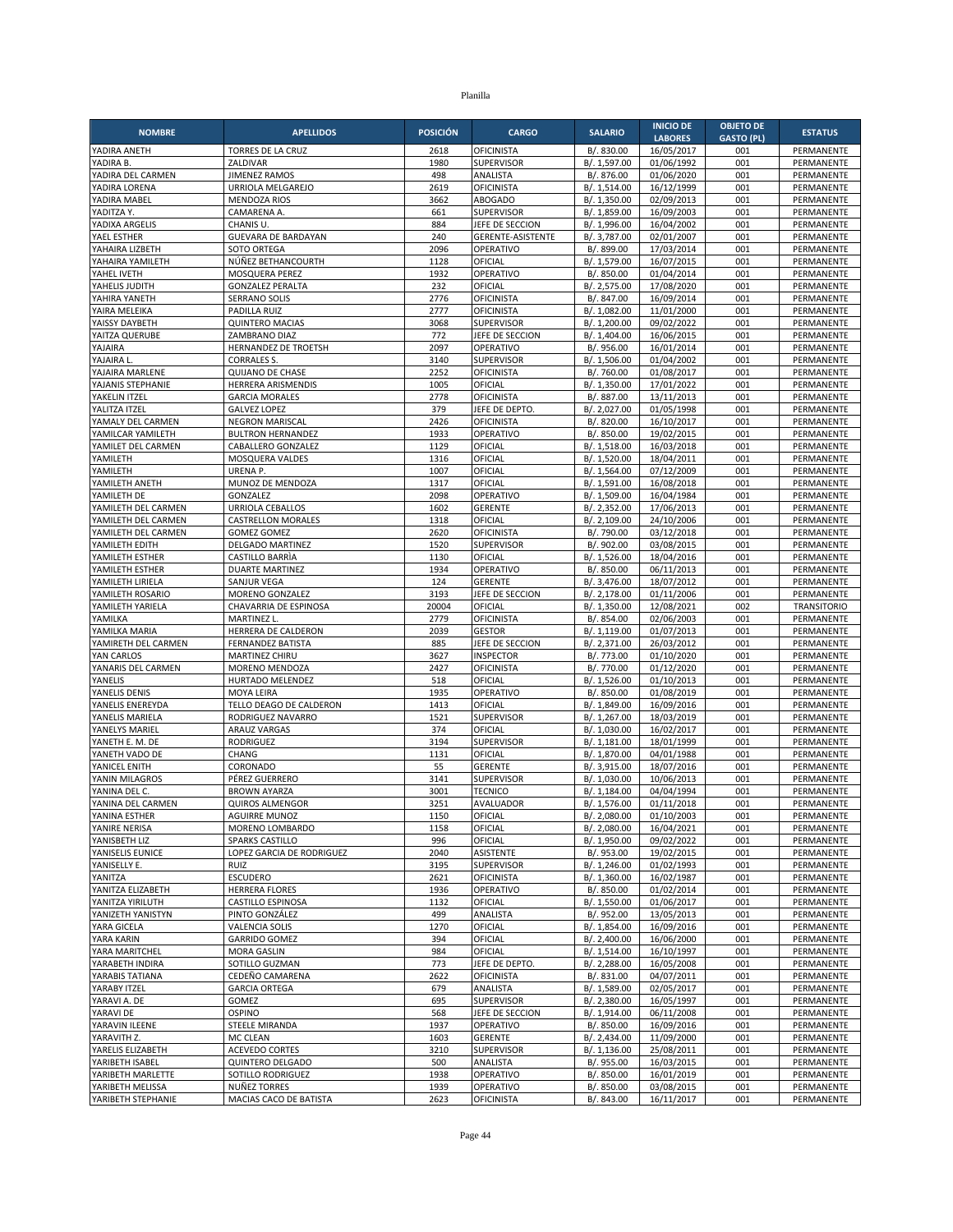| <b>POSICIÓN</b><br><b>SALARIO</b><br><b>NOMBRE</b><br><b>APELLIDOS</b><br><b>CARGO</b><br><b>LABORES</b><br><b>GASTO (PL)</b><br>16/08/2017<br>YARICEL LISNETH<br><b>MARTINEZ GUERRA</b><br>1238<br><b>EVALUADOR</b><br>B/. 1,490.00<br>001<br>YARIELA A. DE<br><b>CUEVAS</b><br>886<br>JEFE DE SECCION<br>B/. 1,549.00<br>16/01/2004<br>001<br>001<br>YARIELA CECILIA<br>TROETSCH DE CANO<br>71<br>ASISTENTE<br>B/. 1,823.00<br>08/11/2010<br>599<br>08/11/2004<br>001<br>YARIELA DE<br>GILL<br>ADMINISTRATIVO<br>B/. 1,126.00<br>YARIELA ELISA<br>AMAYA MEDINA<br>1003<br>OFICIAL<br>B/. 1,350.00<br>17/01/2022<br>001<br>MARTINEZ CASTILLO<br>2868<br><b>TRAMITADOR</b><br>B/. 1,185.00<br>01/07/2013<br>001<br>YARIELA ESTELA<br>449<br>16/03/2016<br>001<br>YARIELA JUDITH<br>RODRIGUEZ CASTRO<br>ANALISTA<br>B/. 1,109.00<br>1522<br>YARIELA KARINA<br><b>NAVARRO M</b><br><b>SUPERVISOR</b><br>B/. 1,030.00<br>03/12/2007<br>001<br>B/. 620.00<br>18/05/2020<br>001<br>YARIELKIS MAGALY DEL C.<br>SERRANO OLIVARES<br>2874<br>ADMINISTRATIVO<br>2624<br>B/. 770.00<br>01/10/2020<br>001<br>YARIKA ELENA<br><b>LOPEZ BARRIA</b><br><b>OFICINISTA</b><br>YARILIN A.<br>2954<br>JEFE DE DEPTO.<br>001<br><b>CERRUD MORALES</b><br>B/. 2,184.00<br>16/06/2003<br>2428<br>001<br>YARINA MILAGROS<br>MORAN AROSEMENA<br><b>OFICINISTA</b><br>B/. 1,025.00<br>01/04/2021 | <b>ESTATUS</b><br>PERMANENTE<br>PERMANENTE<br>PERMANENTE<br>PERMANENTE<br>PERMANENTE<br>PERMANENTE<br>PERMANENTE<br>PERMANENTE<br>PERMANENTE |
|--------------------------------------------------------------------------------------------------------------------------------------------------------------------------------------------------------------------------------------------------------------------------------------------------------------------------------------------------------------------------------------------------------------------------------------------------------------------------------------------------------------------------------------------------------------------------------------------------------------------------------------------------------------------------------------------------------------------------------------------------------------------------------------------------------------------------------------------------------------------------------------------------------------------------------------------------------------------------------------------------------------------------------------------------------------------------------------------------------------------------------------------------------------------------------------------------------------------------------------------------------------------------------------------------------------------------------------------------------------------------|----------------------------------------------------------------------------------------------------------------------------------------------|
|                                                                                                                                                                                                                                                                                                                                                                                                                                                                                                                                                                                                                                                                                                                                                                                                                                                                                                                                                                                                                                                                                                                                                                                                                                                                                                                                                                          |                                                                                                                                              |
|                                                                                                                                                                                                                                                                                                                                                                                                                                                                                                                                                                                                                                                                                                                                                                                                                                                                                                                                                                                                                                                                                                                                                                                                                                                                                                                                                                          |                                                                                                                                              |
|                                                                                                                                                                                                                                                                                                                                                                                                                                                                                                                                                                                                                                                                                                                                                                                                                                                                                                                                                                                                                                                                                                                                                                                                                                                                                                                                                                          |                                                                                                                                              |
|                                                                                                                                                                                                                                                                                                                                                                                                                                                                                                                                                                                                                                                                                                                                                                                                                                                                                                                                                                                                                                                                                                                                                                                                                                                                                                                                                                          |                                                                                                                                              |
|                                                                                                                                                                                                                                                                                                                                                                                                                                                                                                                                                                                                                                                                                                                                                                                                                                                                                                                                                                                                                                                                                                                                                                                                                                                                                                                                                                          |                                                                                                                                              |
|                                                                                                                                                                                                                                                                                                                                                                                                                                                                                                                                                                                                                                                                                                                                                                                                                                                                                                                                                                                                                                                                                                                                                                                                                                                                                                                                                                          |                                                                                                                                              |
|                                                                                                                                                                                                                                                                                                                                                                                                                                                                                                                                                                                                                                                                                                                                                                                                                                                                                                                                                                                                                                                                                                                                                                                                                                                                                                                                                                          |                                                                                                                                              |
|                                                                                                                                                                                                                                                                                                                                                                                                                                                                                                                                                                                                                                                                                                                                                                                                                                                                                                                                                                                                                                                                                                                                                                                                                                                                                                                                                                          |                                                                                                                                              |
|                                                                                                                                                                                                                                                                                                                                                                                                                                                                                                                                                                                                                                                                                                                                                                                                                                                                                                                                                                                                                                                                                                                                                                                                                                                                                                                                                                          | PERMANENTE                                                                                                                                   |
|                                                                                                                                                                                                                                                                                                                                                                                                                                                                                                                                                                                                                                                                                                                                                                                                                                                                                                                                                                                                                                                                                                                                                                                                                                                                                                                                                                          | PERMANENTE                                                                                                                                   |
|                                                                                                                                                                                                                                                                                                                                                                                                                                                                                                                                                                                                                                                                                                                                                                                                                                                                                                                                                                                                                                                                                                                                                                                                                                                                                                                                                                          | <b>PERMANENTE</b>                                                                                                                            |
| 1940<br>OPERATIVO<br>001<br>YARINETH ITZEL<br><b>SANCHEZ VARGAS</b><br>B/. 850.00<br>01/10/2018                                                                                                                                                                                                                                                                                                                                                                                                                                                                                                                                                                                                                                                                                                                                                                                                                                                                                                                                                                                                                                                                                                                                                                                                                                                                          | PERMANENTE                                                                                                                                   |
| YARISEL JOANE<br>2099<br>OPERATIVO<br>001<br><b>VASQUEZ PEREZ</b><br>B/. 898.00<br>18/09/2017                                                                                                                                                                                                                                                                                                                                                                                                                                                                                                                                                                                                                                                                                                                                                                                                                                                                                                                                                                                                                                                                                                                                                                                                                                                                            | PERMANENTE                                                                                                                                   |
| YARITZA<br>JIMÉNEZ GARCÍA<br>1941<br>17/02/2020<br>001<br><b>OFICINISTA</b><br>B/. 770.00<br><b>GALVAN A.</b><br>3196<br>001                                                                                                                                                                                                                                                                                                                                                                                                                                                                                                                                                                                                                                                                                                                                                                                                                                                                                                                                                                                                                                                                                                                                                                                                                                             | PERMANENTE                                                                                                                                   |
| SUPERVISOR<br>01/07/2003<br>YARITZA E.<br>B/. 1,487.00<br>YARITZA ITZELA<br>SILGADO VIGIL<br>2625<br><b>OFICINISTA</b><br>B/. 871.00<br>02/04/2012<br>001                                                                                                                                                                                                                                                                                                                                                                                                                                                                                                                                                                                                                                                                                                                                                                                                                                                                                                                                                                                                                                                                                                                                                                                                                | PERMANENTE<br>PERMANENTE                                                                                                                     |
| 001<br>YARO VIR<br><b>CASTRO TRUJILLO</b><br>438<br>ANALISTA<br>B/. 1,894.00<br>03/07/2017                                                                                                                                                                                                                                                                                                                                                                                                                                                                                                                                                                                                                                                                                                                                                                                                                                                                                                                                                                                                                                                                                                                                                                                                                                                                               | PERMANENTE                                                                                                                                   |
| 206<br>YASIBEL X.<br>POSSO CHACON<br>JEFE DE DEPTO.<br>B/. 1,951.00<br>03/01/2005<br>001                                                                                                                                                                                                                                                                                                                                                                                                                                                                                                                                                                                                                                                                                                                                                                                                                                                                                                                                                                                                                                                                                                                                                                                                                                                                                 | PERMANENTE                                                                                                                                   |
| <b>ESCOBAR</b><br>215<br>B/. 790.00<br>01/11/2018<br>001<br>YASIRIS MAYULI<br>ADMINISTRADOR                                                                                                                                                                                                                                                                                                                                                                                                                                                                                                                                                                                                                                                                                                                                                                                                                                                                                                                                                                                                                                                                                                                                                                                                                                                                              | PERMANENTE                                                                                                                                   |
| PEÑALOZA DIAZ<br>3142<br>JEFE DE SECCION<br>16/05/2011<br>001<br>YASKELLIS ENITH<br>B/. 1,147.00                                                                                                                                                                                                                                                                                                                                                                                                                                                                                                                                                                                                                                                                                                                                                                                                                                                                                                                                                                                                                                                                                                                                                                                                                                                                         | PERMANENTE                                                                                                                                   |
| 72<br>001<br>YASMILETH DEL CARMEN<br>CEDEÑO ALFARO<br>JEFE DE DEPTO.<br>B/. 2,100.00<br>17/12/2012                                                                                                                                                                                                                                                                                                                                                                                                                                                                                                                                                                                                                                                                                                                                                                                                                                                                                                                                                                                                                                                                                                                                                                                                                                                                       | PERMANENTE                                                                                                                                   |
| YASMIN ESTHER<br>MENDOZA CRUZ<br>3197<br><b>SUPERVISOR</b><br>B/. 1,000.00<br>18/08/2014<br>001<br>YASMIN SURIELIS<br>1942<br>OPERATIVO<br>001                                                                                                                                                                                                                                                                                                                                                                                                                                                                                                                                                                                                                                                                                                                                                                                                                                                                                                                                                                                                                                                                                                                                                                                                                           | PERMANENTE                                                                                                                                   |
| B/. 850.00<br>02/03/2015<br>CASTILLO LIMA<br>YASMIN YIZEL<br><b>SANTOS ATENCIO</b><br>2780<br><b>OFICINISTA</b><br>B/. 810.00<br>16/02/2017<br>001                                                                                                                                                                                                                                                                                                                                                                                                                                                                                                                                                                                                                                                                                                                                                                                                                                                                                                                                                                                                                                                                                                                                                                                                                       | PERMANENTE<br>PERMANENTE                                                                                                                     |
| 1943<br>B/. 850.00<br>18/02/2019<br>001<br>YASMINA IBETT<br>CORDOBA ROMERO<br>OPERATIVO                                                                                                                                                                                                                                                                                                                                                                                                                                                                                                                                                                                                                                                                                                                                                                                                                                                                                                                                                                                                                                                                                                                                                                                                                                                                                  | PERMANENTE                                                                                                                                   |
| 2158<br>OFICINISTA<br>14/07/2021<br>001<br>YASSIRETH YAMIREYLIS<br><b>DOMINGUEZ</b><br>B/. 750.00                                                                                                                                                                                                                                                                                                                                                                                                                                                                                                                                                                                                                                                                                                                                                                                                                                                                                                                                                                                                                                                                                                                                                                                                                                                                        | PERMANENTE                                                                                                                                   |
| 001<br>YASURI ANABEL<br>MOJICA CAMPOS<br>1202<br>ANALISTA<br>B/. 1,187.00<br>16/09/2011                                                                                                                                                                                                                                                                                                                                                                                                                                                                                                                                                                                                                                                                                                                                                                                                                                                                                                                                                                                                                                                                                                                                                                                                                                                                                  | PERMANENTE                                                                                                                                   |
| 375<br><b>ASISTENTE</b><br>001<br>YATZURI MARBELIS<br>SANTAMARIA AGUIRRE<br>B/. 1,030.00<br>01/01/2019                                                                                                                                                                                                                                                                                                                                                                                                                                                                                                                                                                                                                                                                                                                                                                                                                                                                                                                                                                                                                                                                                                                                                                                                                                                                   | PERMANENTE                                                                                                                                   |
| YATZURIBETH MARLLYNE<br><b>IBARGUEN AVILA</b><br>183<br>OFICIAL<br>B/. 2,000.00<br>03/05/2022<br>001                                                                                                                                                                                                                                                                                                                                                                                                                                                                                                                                                                                                                                                                                                                                                                                                                                                                                                                                                                                                                                                                                                                                                                                                                                                                     | PERMANENTE                                                                                                                                   |
| YAXIBEL SADITH<br>SUPERVISOR<br>B/. 1,030.00<br>001<br><b>TEJADA VELASQUEZ</b><br>3143<br>16/09/2013<br>1523<br>SUPERVISOR<br>16/06/2016<br><b>MARISCAL ROJAS</b><br>B/. 1.025.00                                                                                                                                                                                                                                                                                                                                                                                                                                                                                                                                                                                                                                                                                                                                                                                                                                                                                                                                                                                                                                                                                                                                                                                        | PERMANENTE                                                                                                                                   |
| YAZMIN<br>001<br>OPERATIVO<br>YAZMIN B.<br><b>AGUILAR B.</b><br>1944<br>B/. 908.00<br>07/04/2008<br>001                                                                                                                                                                                                                                                                                                                                                                                                                                                                                                                                                                                                                                                                                                                                                                                                                                                                                                                                                                                                                                                                                                                                                                                                                                                                  | PERMANENTE<br>PERMANENTE                                                                                                                     |
| 001<br>YAZMIN DEL ROSARIO<br>SERRANO CASTILLO<br>3198<br>OFICIAL<br>B/. 1,350.00<br>19/05/2008                                                                                                                                                                                                                                                                                                                                                                                                                                                                                                                                                                                                                                                                                                                                                                                                                                                                                                                                                                                                                                                                                                                                                                                                                                                                           | PERMANENTE                                                                                                                                   |
| 97<br><b>GERENTE</b><br>16/09/2011<br>001<br>YAZMIN ELCIRI<br><b>CORONADO MARTINEZ</b><br>B/. 3,612.00                                                                                                                                                                                                                                                                                                                                                                                                                                                                                                                                                                                                                                                                                                                                                                                                                                                                                                                                                                                                                                                                                                                                                                                                                                                                   | PERMANENTE                                                                                                                                   |
| 2781<br>001<br>YAZMIN ITZEL<br>LASSO ABREGO<br><b>OFICINISTA</b><br>B/. 883.00<br>01/02/2012                                                                                                                                                                                                                                                                                                                                                                                                                                                                                                                                                                                                                                                                                                                                                                                                                                                                                                                                                                                                                                                                                                                                                                                                                                                                             | PERMANENTE                                                                                                                                   |
| 001<br>YAZMIN LUPITA<br>SALAZAR SALDAÑA<br>2429<br><b>OFICINISTA</b><br>B/. 840.00<br>02/05/2017                                                                                                                                                                                                                                                                                                                                                                                                                                                                                                                                                                                                                                                                                                                                                                                                                                                                                                                                                                                                                                                                                                                                                                                                                                                                         | PERMANENTE                                                                                                                                   |
| 2626<br><b>OFICINISTA</b><br>001<br>YAZMIN OSIRIS<br><b>FLOREZ POSSO</b><br>B/.2,116.00<br>01/06/1993                                                                                                                                                                                                                                                                                                                                                                                                                                                                                                                                                                                                                                                                                                                                                                                                                                                                                                                                                                                                                                                                                                                                                                                                                                                                    | PERMANENTE                                                                                                                                   |
| YAZMIN P. DE<br>GONZALEZ<br>392<br>ADMINISTRADOR<br>B/. 1,126.00<br>01/09/2005<br>001<br>YAZMINA<br><b>GONZALEZ S.</b><br>3663<br>ADMINISTRATIVO<br>B/. 942.00<br>01/08/2007<br>001                                                                                                                                                                                                                                                                                                                                                                                                                                                                                                                                                                                                                                                                                                                                                                                                                                                                                                                                                                                                                                                                                                                                                                                      | PERMANENTE<br>PERMANENTE                                                                                                                     |
| 3385<br>22/11/2010<br>001<br>YEDILSA DIMELIS<br><b>DELGADO RAMIREZ</b><br><b>ABOGADO</b><br>B/. 1,640.00                                                                                                                                                                                                                                                                                                                                                                                                                                                                                                                                                                                                                                                                                                                                                                                                                                                                                                                                                                                                                                                                                                                                                                                                                                                                 | PERMANENTE                                                                                                                                   |
| 16/03/2018<br>YEILEXIS MILAGROS<br><b>CANO TAYLOR</b><br>2430<br><b>OFICINISTA</b><br>B/. 810.00<br>001                                                                                                                                                                                                                                                                                                                                                                                                                                                                                                                                                                                                                                                                                                                                                                                                                                                                                                                                                                                                                                                                                                                                                                                                                                                                  | PERMANENTE                                                                                                                                   |
| YEIMY JUNISLY<br>CAMARENA AGUILAR<br>621<br>OFICIAL<br>B/. 1,800.00<br>25/04/2022<br>001                                                                                                                                                                                                                                                                                                                                                                                                                                                                                                                                                                                                                                                                                                                                                                                                                                                                                                                                                                                                                                                                                                                                                                                                                                                                                 | PERMANENTE                                                                                                                                   |
| YEIMY YOVIRA<br><b>RODRIGUEZ GIRON</b><br>3664<br>ADMINISTRATIVO<br>B/. 920.00<br>16/04/2018<br>001                                                                                                                                                                                                                                                                                                                                                                                                                                                                                                                                                                                                                                                                                                                                                                                                                                                                                                                                                                                                                                                                                                                                                                                                                                                                      | PERMANENTE                                                                                                                                   |
| CEDEÑO PEREZ<br>2100<br>OPERATIVO<br>001<br>YEINY YACKSENIA<br>B/. 1,148.00<br>02/09/2013                                                                                                                                                                                                                                                                                                                                                                                                                                                                                                                                                                                                                                                                                                                                                                                                                                                                                                                                                                                                                                                                                                                                                                                                                                                                                | PERMANENTE                                                                                                                                   |
| YEIRA DEL C.<br>1133<br>OFICIAL<br>B/. 1,693.00<br>02/07/2001<br>001<br>RANGEL B.<br>1945<br>001<br>YEIRI DELINA<br><b>MORRIS ALFARO</b><br>OPERATIVO<br>B/. 850.00<br>17/06/2019                                                                                                                                                                                                                                                                                                                                                                                                                                                                                                                                                                                                                                                                                                                                                                                                                                                                                                                                                                                                                                                                                                                                                                                        | PERMANENTE<br>PERMANENTE                                                                                                                     |
| <b>BATISTA SANCHEZ</b><br>3270<br><b>AVALUADOR</b><br>B/. 2,464.00<br>16/12/2016<br>001<br>YEISY                                                                                                                                                                                                                                                                                                                                                                                                                                                                                                                                                                                                                                                                                                                                                                                                                                                                                                                                                                                                                                                                                                                                                                                                                                                                         | PERMANENTE                                                                                                                                   |
| 1708<br>OPERATIVO<br>B/. 850.00<br>16/09/2021<br>001<br>YELEAN MARLENE<br><b>CASTRO IBARRA</b>                                                                                                                                                                                                                                                                                                                                                                                                                                                                                                                                                                                                                                                                                                                                                                                                                                                                                                                                                                                                                                                                                                                                                                                                                                                                           | PERMANENTE                                                                                                                                   |
| YELINETH ELENA<br>1203<br>B/. 1,398.00<br>16/11/2010<br>001<br><b>RIOS SANCHEZ</b><br>ANALISTA                                                                                                                                                                                                                                                                                                                                                                                                                                                                                                                                                                                                                                                                                                                                                                                                                                                                                                                                                                                                                                                                                                                                                                                                                                                                           | PERMANENTE                                                                                                                                   |
| 01/07/2020<br>YELISA YELICETH<br>AGUDO MUÑOZ<br>1946<br>OPERATIVO<br>B/. 850.00<br>001                                                                                                                                                                                                                                                                                                                                                                                                                                                                                                                                                                                                                                                                                                                                                                                                                                                                                                                                                                                                                                                                                                                                                                                                                                                                                   | PERMANENTE                                                                                                                                   |
| YELITZA E.<br><b>BU</b><br>1606<br>JEFE DE SECCION<br>B/. 1,856.00<br>19/05/2008<br>001                                                                                                                                                                                                                                                                                                                                                                                                                                                                                                                                                                                                                                                                                                                                                                                                                                                                                                                                                                                                                                                                                                                                                                                                                                                                                  | PERMANENTE                                                                                                                                   |
| YELITZA KRISTELL<br>MARINO HURTADO<br>306<br>B/. 1,136.00<br>01/08/2014<br>001<br><b>ASISTENTE</b><br>2253<br>YENIREE YAHAIRA<br>LEWIS ALVARADO<br><b>OFICINISTA</b><br>16/07/2020<br>001<br>B/. 824.00                                                                                                                                                                                                                                                                                                                                                                                                                                                                                                                                                                                                                                                                                                                                                                                                                                                                                                                                                                                                                                                                                                                                                                  | PERMANENTE<br>PERMANENTE                                                                                                                     |
| YENNIFER NAZARETH<br>SAMANIEGO FRIAS<br>376<br>ASISTENTE<br>B/. 1,030.00<br>16/04/2018<br>001                                                                                                                                                                                                                                                                                                                                                                                                                                                                                                                                                                                                                                                                                                                                                                                                                                                                                                                                                                                                                                                                                                                                                                                                                                                                            | PERMANENTE                                                                                                                                   |
| YENNIFHER OSIRIS<br><b>REYES RODRIGUEZ</b><br>2139<br>ADMINISTRATIVO<br>B/. 832.00<br>16/04/2021<br>001                                                                                                                                                                                                                                                                                                                                                                                                                                                                                                                                                                                                                                                                                                                                                                                                                                                                                                                                                                                                                                                                                                                                                                                                                                                                  | PERMANENTE                                                                                                                                   |
| CASTILLO SOTO DE IBARRA<br><b>GERENTE</b><br>B/. 2,163.00<br>02/06/2003<br>YENNY ELIZABETH<br>1604<br>001                                                                                                                                                                                                                                                                                                                                                                                                                                                                                                                                                                                                                                                                                                                                                                                                                                                                                                                                                                                                                                                                                                                                                                                                                                                                | PERMANENTE                                                                                                                                   |
| <b>OFICINISTA</b><br>24/05/2011<br>YENNY L.<br>CONCEPCION<br>2627<br>B/. 873.00<br>001                                                                                                                                                                                                                                                                                                                                                                                                                                                                                                                                                                                                                                                                                                                                                                                                                                                                                                                                                                                                                                                                                                                                                                                                                                                                                   | PERMANENTE                                                                                                                                   |
| YENRY IVAN<br><b>VARGAS AVILAS</b><br>3628<br><b>INSPECTOR</b><br>B/. 867.00<br>01/06/2010<br>001                                                                                                                                                                                                                                                                                                                                                                                                                                                                                                                                                                                                                                                                                                                                                                                                                                                                                                                                                                                                                                                                                                                                                                                                                                                                        | PERMANENTE                                                                                                                                   |
| YERALDIN AERIN<br><b>VARGAS CASTRO</b><br>307<br>B/. 1,738.00<br>02/05/2017<br>ANALISTA<br>001<br>YERALDINE KATERINE<br>CARDOZE CASTILLO<br>OFICIAL<br>1134<br>B/. 1,513.00<br>03/04/2017<br>001                                                                                                                                                                                                                                                                                                                                                                                                                                                                                                                                                                                                                                                                                                                                                                                                                                                                                                                                                                                                                                                                                                                                                                         | PERMANENTE<br>PERMANENTE                                                                                                                     |
|                                                                                                                                                                                                                                                                                                                                                                                                                                                                                                                                                                                                                                                                                                                                                                                                                                                                                                                                                                                                                                                                                                                                                                                                                                                                                                                                                                          | TRANSITORIO                                                                                                                                  |
|                                                                                                                                                                                                                                                                                                                                                                                                                                                                                                                                                                                                                                                                                                                                                                                                                                                                                                                                                                                                                                                                                                                                                                                                                                                                                                                                                                          |                                                                                                                                              |
| YERILKIA MABEL<br>VALLEJOS NUÑEZ<br>20003<br>OFICIAL<br>B/. 1,350.00<br>13/05/2021<br>002                                                                                                                                                                                                                                                                                                                                                                                                                                                                                                                                                                                                                                                                                                                                                                                                                                                                                                                                                                                                                                                                                                                                                                                                                                                                                |                                                                                                                                              |
| YERITZA ANETH<br>OFICIAL<br>MARÍN CÓRDOBA<br>1183<br>B/. 1,961.00<br>10/03/2011<br>001<br>B/. 1,705.00<br>YERITZA MABEL<br>ROSALES V.<br>203<br>JEFE DE DEPTO.<br>16/12/2004<br>001                                                                                                                                                                                                                                                                                                                                                                                                                                                                                                                                                                                                                                                                                                                                                                                                                                                                                                                                                                                                                                                                                                                                                                                      | PERMANENTE<br>PERMANENTE                                                                                                                     |
| OPERATIVO<br>B/. 700.00<br>11/01/2022<br>YERLENIS MADELAINE<br>SING ORTEGA<br>2193<br>001                                                                                                                                                                                                                                                                                                                                                                                                                                                                                                                                                                                                                                                                                                                                                                                                                                                                                                                                                                                                                                                                                                                                                                                                                                                                                | PERMANENTE                                                                                                                                   |
| DIAZ CEDEÑO<br>YESAELIZ SUSANA<br>485<br><b>TRAMITADOR</b><br>B/. 1,126.00<br>14/07/2011<br>001                                                                                                                                                                                                                                                                                                                                                                                                                                                                                                                                                                                                                                                                                                                                                                                                                                                                                                                                                                                                                                                                                                                                                                                                                                                                          | PERMANENTE                                                                                                                                   |
| 2782<br>B/. 861.00<br>01/01/2014<br>YESENIA<br>HERRERA ALONZO<br><b>OFICINISTA</b><br>001                                                                                                                                                                                                                                                                                                                                                                                                                                                                                                                                                                                                                                                                                                                                                                                                                                                                                                                                                                                                                                                                                                                                                                                                                                                                                | PERMANENTE                                                                                                                                   |
| YESENIA<br>B/. 1,419.00<br>03/09/2018<br>001<br>PEREZ GUZMAN<br>1135<br>OFICIAL                                                                                                                                                                                                                                                                                                                                                                                                                                                                                                                                                                                                                                                                                                                                                                                                                                                                                                                                                                                                                                                                                                                                                                                                                                                                                          | PERMANENTE                                                                                                                                   |
| YESENIA ARIANYS<br>VILLARREAL SANCHEZ<br>377<br>ASISTENTE<br>B/. 1,071.00<br>16/07/2018<br>001                                                                                                                                                                                                                                                                                                                                                                                                                                                                                                                                                                                                                                                                                                                                                                                                                                                                                                                                                                                                                                                                                                                                                                                                                                                                           | PERMANENTE                                                                                                                                   |
| YESENIA DEL CARMEN<br>785<br>B/. 2,272.00<br>01/09/2016<br>001<br><b>RIVAS ORTIZ</b><br>JEFE DE DEPTO.<br>3781<br>27/12/2021<br>001<br>YESENIA DEL CARMEN<br><b>VERGARA PINZON</b><br>JEFE DE DEPTO.<br>B/. 2,000.00                                                                                                                                                                                                                                                                                                                                                                                                                                                                                                                                                                                                                                                                                                                                                                                                                                                                                                                                                                                                                                                                                                                                                     | PERMANENTE<br>PERMANENTE                                                                                                                     |
| REYES MERCADO<br>2783<br>YESENIA JUDITH<br><b>OFICINISTA</b><br>B/. 842.00<br>16/07/2015<br>001                                                                                                                                                                                                                                                                                                                                                                                                                                                                                                                                                                                                                                                                                                                                                                                                                                                                                                                                                                                                                                                                                                                                                                                                                                                                          | PERMANENTE                                                                                                                                   |
| B/. 1,063.00<br>19/06/2006<br>YESENIA T. DE<br>AVILA<br>2101<br>OPERATIVO<br>001                                                                                                                                                                                                                                                                                                                                                                                                                                                                                                                                                                                                                                                                                                                                                                                                                                                                                                                                                                                                                                                                                                                                                                                                                                                                                         | PERMANENTE                                                                                                                                   |
| YESICA JANETH<br>OPERATIVO<br>B/. 850.00<br>01/12/2017<br><b>GIRON RODRIGUEZ</b><br>1947<br>001                                                                                                                                                                                                                                                                                                                                                                                                                                                                                                                                                                                                                                                                                                                                                                                                                                                                                                                                                                                                                                                                                                                                                                                                                                                                          | PERMANENTE                                                                                                                                   |
| YESICA LISET<br>01/06/2015<br><b>MARTINEZ RAMOS</b><br>1948<br>OPERATIVO<br>B/. 850.00<br>001                                                                                                                                                                                                                                                                                                                                                                                                                                                                                                                                                                                                                                                                                                                                                                                                                                                                                                                                                                                                                                                                                                                                                                                                                                                                            | PERMANENTE                                                                                                                                   |
| <b>OFICINISTA</b><br>B/. 862.00<br>01/10/2010<br>YESICA YASMIN<br>CABALLERO ATENCIO DE CARDONA<br>2784<br>001<br><b>YESIREL</b><br><b>CONTRERAS SERRACIN</b><br>1949<br>OPERATIVO<br>02/05/2017<br>001<br>B/. 850.00                                                                                                                                                                                                                                                                                                                                                                                                                                                                                                                                                                                                                                                                                                                                                                                                                                                                                                                                                                                                                                                                                                                                                     | PERMANENTE<br>PERMANENTE                                                                                                                     |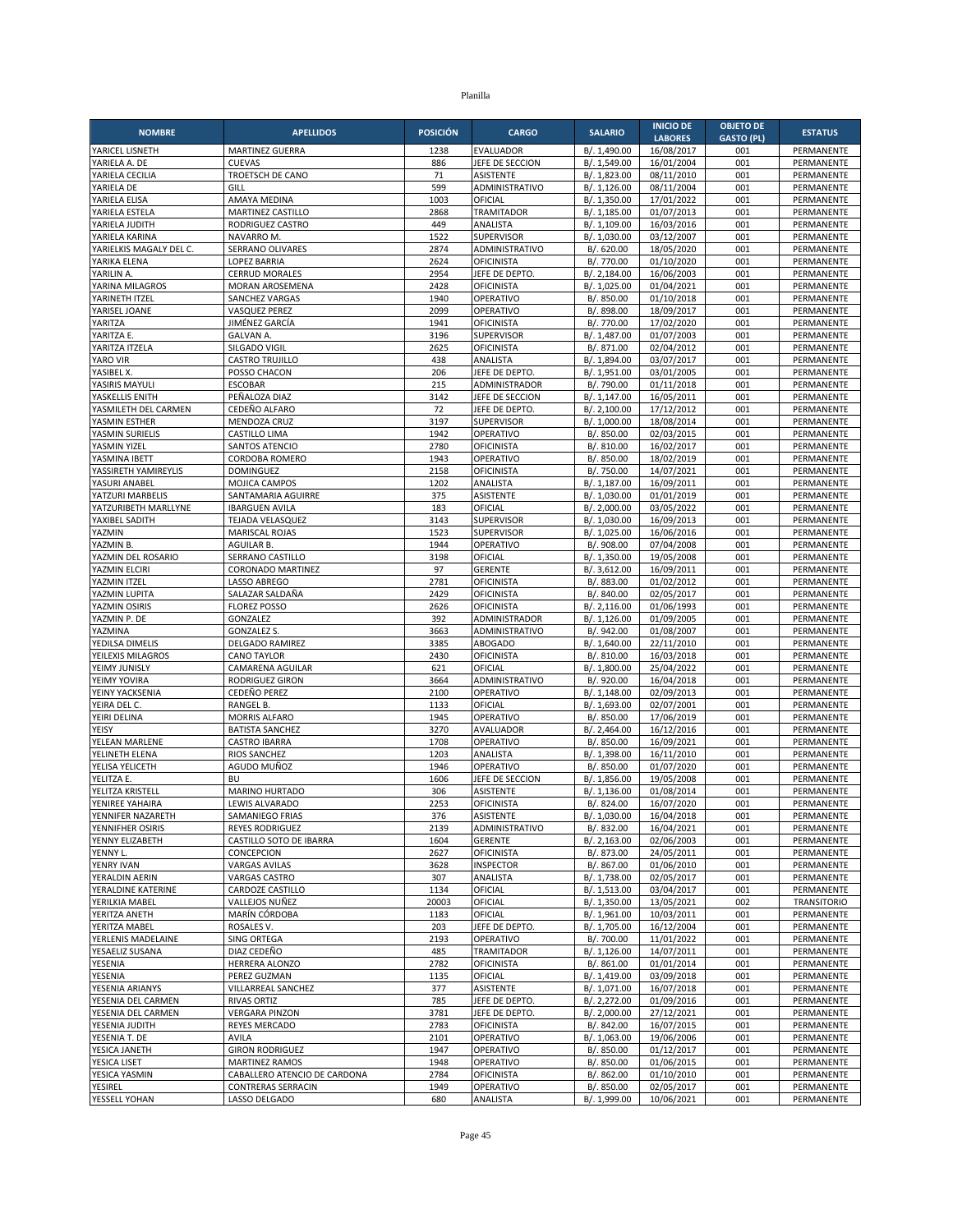| <b>NOMBRE</b>                       | <b>APELLIDOS</b>                             | <b>POSICIÓN</b> | <b>CARGO</b>                           | <b>SALARIO</b>               | <b>INICIO DE</b>         | <b>OBJETO DE</b>  | <b>ESTATUS</b>                  |
|-------------------------------------|----------------------------------------------|-----------------|----------------------------------------|------------------------------|--------------------------|-------------------|---------------------------------|
|                                     |                                              |                 |                                        |                              | <b>LABORES</b>           | <b>GASTO (PL)</b> |                                 |
| YESSENIA J.<br>YESSENIA ROSMERY     | <b>MAYORGA GARCIA</b><br>PEÑA VILLARREAL     | 163<br>774      | <b>GERENTE</b><br>JEFE DE DEPTO        | B/. 3,605.00<br>B/. 1,518.00 | 16/12/1999<br>01/03/2013 | 001<br>001        | PERMANENTE<br>PERMANENTE        |
| YESSICA LISBETH                     | SANTAMARIA GONZALEZ                          | 2168            | <b>OFICINISTA</b>                      | B/. 750.00                   | 17/01/2022               | 001               | PERMANENTE                      |
| YESTANI R.                          | <b>CASTILLO DE RIOS</b>                      | 2628            | <b>OFICINISTA</b>                      | B/. 810.00                   | 01/06/2011               | 001               | PERMANENTE                      |
| YESY JOANA                          | <b>GONZALEZ S.</b>                           | 565             | JEFE DE SECCION                        | B/. 1,795.00                 | 18/05/1998               | 001               | PERMANENTE                      |
| YETZABEL NATASHA<br>YEYMIS MILAGROS | FRANCO VALDERRAMA<br>VÁSQUEZ PÉREZ           | 1136<br>456     | OFICIAL<br>ANALISTA                    | B/. 1,350.00                 | 16/02/2018<br>16/07/2015 | 001<br>001        | PERMANENTE<br>PERMANENTE        |
| YEZENIA                             | SANTAMARIA R.                                | 2838            | <b>ASISTENTE</b>                       | B/. 1,082.00<br>B/. 1,405.00 | 01/03/2000               | 001               | PERMANENTE                      |
| YHAIR ENRIQUE                       | <b>BAZAN DIAZ</b>                            | 2785            | <b>OFICINISTA</b>                      | B/. 834.00                   | 16/03/2017               | 001               | PERMANENTE                      |
| YHEIZZI MARISOL                     | PINZON SILVA                                 | 2102            | <b>SUPERVISOR</b>                      | B/. 1,041.00                 | 20/11/2006               | 001               | PERMANENTE                      |
| YIANINA CHANTAL                     | <b>GUERRA CASTILLO</b>                       | 1950            | OPERATIVO                              | B/. 850.00                   | 16/08/2016               | 001               | PERMANENTE                      |
| <b>YIBELIS ANAIS</b>                | <b>VELASCO ABREGO</b><br>QUEZADA ZARZAVILLA  | 3288<br>2786    | OPERATIVO                              | B/. 700.00                   | 01/07/2021               | 001<br>001        | <b>PERMANENTE</b><br>PERMANENTE |
| YILDA LUZMILA<br>YILIAN ESTEFANY    | <b>MORENO VEGA</b>                           | 439             | <b>OFICINISTA</b><br>ANALISTA          | B/. 770.00<br>B/. 1,743.00   | 16/04/2021<br>01/09/2017 | 001               | PERMANENTE                      |
| YIMASKA EDITH                       | SHUFFLER LEZCANO                             | 1951            | OPERATIVO                              | B/. 850.00                   | 03/09/2018               | 001               | PERMANENTE                      |
| YINA MICHEL                         | <b>GUDINO CORBOBA</b>                        | 3279            | ANALISTA                               | B/. 1,709.00                 | 16/05/2005               | 001               | PERMANENTE                      |
| YINI MAYRE                          | <b>VALDES RODRIGUEZ</b>                      | 2254            | <b>OFICINISTA</b>                      | B/. 820.00                   | 16/07/2020               | 001               | PERMANENTE                      |
| YINIVA E.                           | RIOS H.                                      | 2629            | OFICINISTA                             | B/. 810.00                   | 16/10/2008               | 001               | PERMANENTE                      |
| YINY DEL CARMEN<br>YIORELIS MAILIN  | LEZCANO DE CORDOBA<br>VILLARREAL GONZALEZ    | 3199<br>1952    | OFICIAL<br>OPERATIVO                   | B/. 1,391.00<br>B/. 850.00   | 19/05/2008<br>03/10/2016 | 001<br>001        | PERMANENTE<br>PERMANENTE        |
| YIRA IVETTE                         | TAMAYO H.                                    | 720             | JEFE DE DEPTO                          | B/. 2,123.00                 | 16/07/1992               | 001               | PERMANENTE                      |
| YIRA IVETTE                         | PEREZ ORTEGA                                 | 3293            | <b>OFICINISTA</b>                      | B/. 1,100.00                 | 02/05/2014               | 001               | PERMANENTE                      |
| YIRA M.                             | <b>VILLA</b>                                 | 591             | ADMINISTRADOR                          | B/. 964.00                   | 17/12/2007               | 001               | PERMANENTE                      |
| YIRA YAREMI                         | ARIAS GONZALEZ                               | 2431            | <b>OFICINISTA</b>                      | B/. 1,381.00                 | 01/08/2000               | 001               | PERMANENTE                      |
| YIRA YONITZA                        | SAAVEDRA GARAY                               | 2787            | <b>OFICINISTA</b>                      | B/. 835.00                   | 16/05/2014               | 001               | PERMANENTE                      |
| YIRI YIRIELKA<br>YIRINETH DAISMARA  | LEZCANO DE NÚÑEZ<br><b>TELLO GUERRERO</b>    | 2103<br>401     | OPERATIVO<br><b>ASISTENTE</b>          | B/. 926.00<br>B/. 1,400.00   | 16/07/2015<br>09/05/2022 | 001<br>001        | PERMANENTE<br>PERMANENTE        |
| YIRLAM SUZETH                       | REYNA ESCUDERO                               | 1953            | OPERATIVO                              | B/. 850.00                   | 18/03/2019               | 001               | PERMANENTE                      |
| YISELA I                            | <b>HERRERA V</b>                             | 3348            | <b>ASISTENTE</b>                       | B/. 1,114.00                 | 19/06/2007               | 001               | PERMANENTE                      |
| YISELL LINETH                       | <b>CABALLERO ORTIZ</b>                       | 1431            | OFICIAL                                | B/. 1,545.00                 | 02/07/2019               | 001               | PERMANENTE                      |
| YISKAIRA Y.                         | IBAÑEZ C.                                    | 378             | OFICIAL                                | B/. 1,350.00                 | 19/02/2015               | 001               | PERMANENTE                      |
| YISSEL ADRIANA<br>YISSEL IVETH      | RIVERA BETHANCOURT<br>MIRANDA CONCEPCION     | 1137<br>1239    | OFICIAL<br><b>EVALUADOR</b>            | B/. 1.490.00<br>B/. 1,520.00 | 18/09/2017<br>16/09/2016 | 001<br>001        | PERMANENTE<br>PERMANENTE        |
| YISSEL Y.                           | <b>YIORI</b>                                 | 2121            | ANALISTA                               | B/. 1,012.00                 | 16/10/2007               | 001               | PERMANENTE                      |
| YISSEL ZARAY                        | ULLOA ESTRADA                                | 2255            | <b>OFICINISTA</b>                      | B/. 764.00                   | 16/01/2018               | 001               | PERMANENTE                      |
| YITSELKA AICHEL                     | BERMUDEZ CHAPERÓN                            | 1954            | OPERATIVO                              | B/. 850.00                   | 16/05/2014               | 001               | PERMANENTE                      |
| YOCELIN STEPHANIE                   | CEDEÑO CEDEÑO                                | 3002            | <b>TECNICO</b>                         | B/. 871.00                   | 03/02/2020               | 001               | PERMANENTE                      |
| YOHANA ESTHER                       | NUÑEZ BATISTA                                | 1955<br>2788    | OPERATIVO<br><b>OFICINISTA</b>         | B/. 850.00                   | 01/06/2020<br>16/10/2018 | 001<br>001        | PERMANENTE<br>PERMANENTE        |
| YOHANNA GISSET<br>YOHANY LISETH     | ESPINOSA FERNANDEZ<br><b>TUNON ORTEGA</b>    | 1956            | OPERATIVO                              | B/. 793.00<br>B/. 850.00     | 16/11/2018               | 001               | PERMANENTE                      |
| YOIRA YANINA                        | LOPEZ                                        | 3200            | <b>SUPERVISOR</b>                      | B/. 1,147.00                 | 02/07/2012               | 001               | PERMANENTE                      |
| YOIVY LINETT                        | <b>GUERRA BENITEZ</b>                        | 1230            | <b>SUPERVISOR</b>                      | B/. 1,996.00                 | 02/04/2018               | 001               | PERMANENTE                      |
| YOJAN FARINA                        | <b>ROBLES DUCREUX</b>                        | 1138            | OFICIAL                                | B/. 1,565.00                 | 16/04/2001               | 001               | PERMANENTE                      |
| YOLANDA DEL CARMEN                  | <b>ATENCIO TERAN</b>                         | 1065            | OFICIAL                                | B/. 1,350.00                 | 12/07/2021               | 001               | PERMANENTE                      |
| YOLANDA E.<br>YOLANDA EMILIA        | <b>SILGADO</b><br><b>GARCIA</b>              | 2910<br>2104    | ANALISTA<br>OPERATIVO                  | B/. 2,382.00<br>B/. 1,425.00 | 02/05/2007<br>05/04/1999 | 001<br>001        | PERMANENTE<br>PERMANENTE        |
| YOLANDA ISABEL                      | JARAMILLO JARAMILLO                          | 1524            | <b>GERENTE</b>                         | B/. 2,900.00                 | 03/03/2022               | 001               | PERMANENTE                      |
| YOLENYS MEYLIN                      | NAVARRO MORENO                               | 2793            | <b>OFICINISTA</b>                      | B/. 845.00                   | 07/04/2014               | 001               | PERMANENTE                      |
| YOLYBIS VIRGINIA                    | <b>GARCIA</b>                                | 2870            | <b>TRAMITADOR</b>                      | B/. 871.00                   | 16/08/2019               | 001               | PERMANENTE                      |
| YOMARIS AMALIA                      | PORTUGAL ESPINOSA                            | 3144            | <b>SUPERVISOR</b>                      | B/. 1,063.00                 | 01/08/2012               | 001               | PERMANENTE                      |
| YORLANIS<br>YORLENI A.              | ARAUZ F.<br>GARCIA C.                        | 91<br>1139      | <b>GERENTE</b><br>OFICIAL              | B/. 3,120.00<br>B/. 1,565.00 | 23/04/2004<br>22/09/2003 | 001<br>001        | PERMANENTE<br>PERMANENTE        |
| <b>YORLENIS</b>                     | <b>GUERRA MIRANDA</b>                        | 2789            | <b>OFICINISTA</b>                      | B/. 793.00                   | 07/03/2019               | 001               | PERMANENTE                      |
| YORLENYS DEL CARMEN                 | <b>GUEVARA CASTILLO</b>                      | 1140            | OFICIAL                                | B/. 1,426.00                 | 21/10/2013               | 001               | PERMANENTE                      |
| YOSELIN ESTHER                      | <b>FERNANDEZ CUEVAS</b>                      | 1957            | OPERATIVO                              | B/. 850.00                   | 01/06/2020               | 001               | PERMANENTE                      |
| YOSELIN ROSMERY                     | <b>GIL CASTILLO</b>                          | 2041            | <b>GESTOR</b>                          | B/. 929.00                   | 17/07/2017               | 001               | PERMANENTE                      |
| YOSELYN MILAGROS                    | <b>QUINTANA CUPAS</b>                        | 1271            | OFICIAL                                | B/. 1,639.00                 | 01/12/2017               | 001               | PERMANENTE                      |
| YOSELYN YISSEL<br>YOSLENIS MACIEL   | <b>VERGARA GONZALEZ</b><br>ORTEGA DE LA ROSA | 2559<br>2871    | <b>OFICINISTA</b><br><b>TRAMITADOR</b> | B/. 750.00<br>B/. 1,000.00   | 08/07/2021<br>18/01/2021 | 001<br>001        | PERMANENTE<br>PERMANENTE        |
| YOSUE ALBERTO                       | PRADO ORTEGA                                 | 2042            | <b>GESTOR</b>                          | B/. 953.00                   | 17/10/2016               | 001               | PERMANENTE                      |
| YOVALIS MARQUELIS                   | RODRIGUEZ GARCIA                             | 2043            | ASISTENTE                              | B/. 1,097.00                 | 01/02/2013               | 001               | PERMANENTE                      |
| YOVANA LISBETH                      | LAVAL VILLARREAL                             | 801             | JEFE DE DEPTO.                         | B/. 1,867.00                 | 21/05/2012               | 001               | PERMANENTE                      |
| YOVANY JOEL                         | CAMPOS PINEDA                                | 3629            | <b>INSPECTOR</b>                       | B/. 863.00                   | 02/04/2007               | 001               | PERMANENTE                      |
| YOVANYS YULISA                      | MONTERO CRUZ                                 | 1414            | OFICIAL                                | B/. 2,837.00                 | 09/02/2009               | 001               | PERMANENTE                      |
| YUIL MANUEL<br>YULEIDIS EDITH       | SEBALLOS ACOSTA<br><b>FLORES DELGADO</b>     | 1925<br>1958    | OPERATIVO<br>OPERATIVO                 | B/. 850.00<br>B/. 850.00     | 01/07/2021<br>03/09/2018 | 001<br>001        | PERMANENTE<br>PERMANENTE        |
| YULIANA                             | RODRIGUEZ FLORES                             | 1959            | OPERATIVO                              | B/. 850.00                   | 01/04/2016               | 001               | PERMANENTE                      |
| YULIANNA YORLEANY                   | ESPINOZA SANCHEZ                             | 2256            | ASISTENTE                              | B/. 1,025.00                 | 16/11/2016               | 001               | PERMANENTE                      |
| YULIMEY NAIKIVA                     | ZABALA ALEMAN                                | 1960            | OPERATIVO                              | B/. 850.00                   | 17/02/2020               | 001               | PERMANENTE                      |
| YULISA MAGALY                       | RODRIGUEZ REYES                              | 1231            | <b>SUPERVISOR</b>                      | B/. 1,655.00                 | 16/02/2018               | 001               | PERMANENTE                      |
| YULISSA GISELA                      | NG CHAN<br><b>GONZALEZ VELASQUEZ</b>         | 89<br>2630      | <b>GERENTE</b>                         | B/. 3,640.00                 | 16/10/2020               | 001<br>001        | PERMANENTE                      |
| YUREISKI NADIUSHKA<br>ZAHIRA O.     | SANCHEZ                                      | 2105            | <b>OFICINISTA</b><br>OPERATIVO         | B/. 810.00<br>B/. 1,325.00   | 02/04/2018<br>01/09/2000 | 001               | PERMANENTE<br>PERMANENTE        |
| ZAIDA CRISTINA                      | <b>GUERRA MUNOZ</b>                          | 2432            | <b>OFICINISTA</b>                      | B/. 793.00                   | 07/03/2019               | 001               | PERMANENTE                      |
| ZAIDA ROSA                          | <b>TORRES TORRERO</b>                        | 887             | JEFE DE SECCION                        | B/. 1,535.00                 | 01/09/2000               | 001               | PERMANENTE                      |
| ZARINA ESTHER                       | NAVARRO VASQUEZ                              | 924             | OFICIAL                                | B/. 1,623.00                 | 17/07/2017               | 001               | PERMANENTE                      |
| ZELIDETH                            | <b>CONCEPCION JIMENEZ</b>                    | 888             | OFICIAL                                | B/. 1,727.00                 | 01/09/2003               | 001               | PERMANENTE                      |
| ZENAIDA                             | <b>DIAZ</b>                                  | 1141            | OFICIAL                                | B/. 1,537.00                 | 16/01/2004               | 001               | PERMANENTE                      |